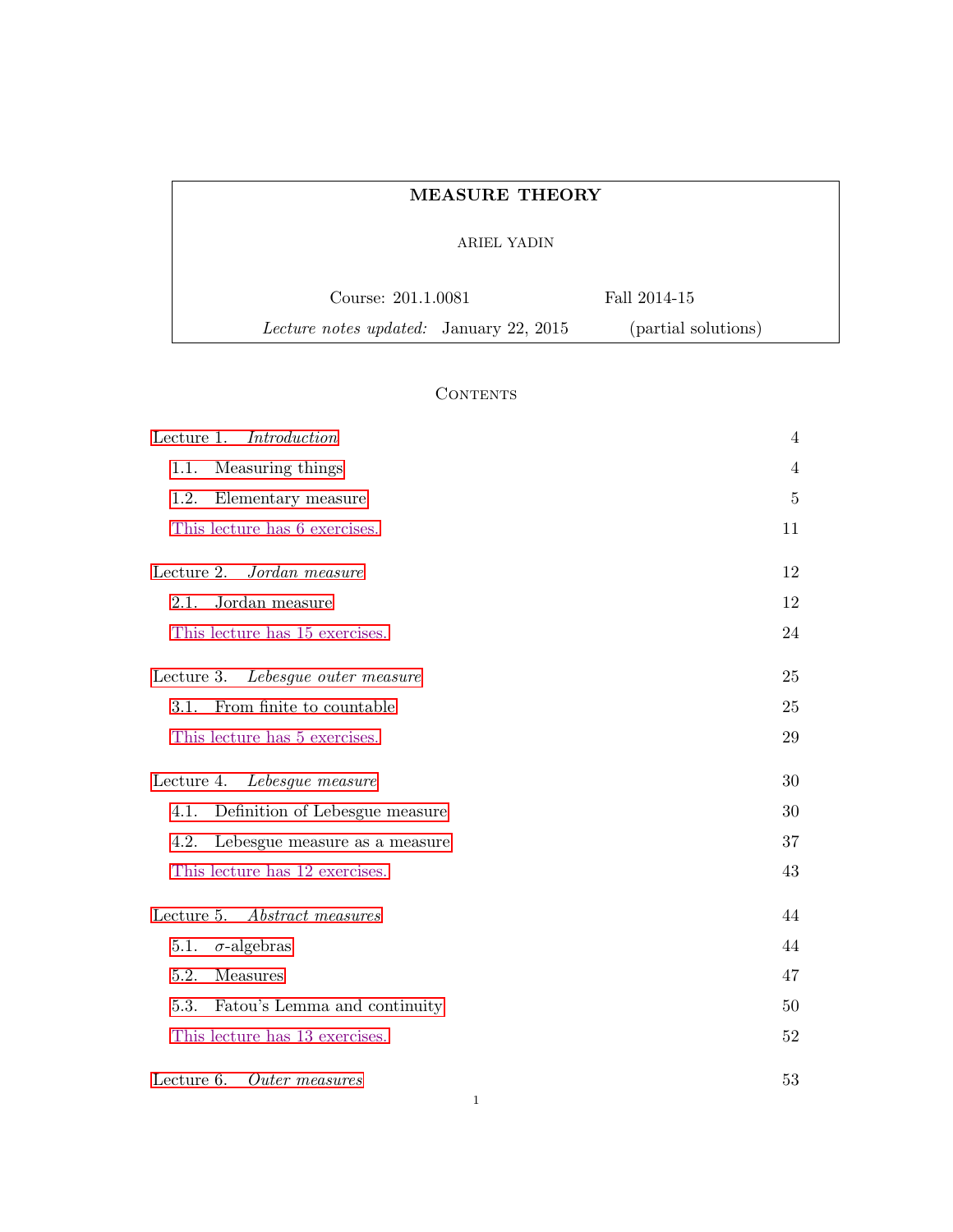2

| 6.1.        | Outer measures                         | 53  |
|-------------|----------------------------------------|-----|
| 6.2.        | Measurability                          | 54  |
| 6.3.        | Pre-measures                           | 57  |
|             | This lecture has 12 exercises.         | 62  |
|             | Lecture 7. Lebesgue-Stieltjes Theory   | 63  |
| 7.1.        | Lebesgue-Stieltjes measure             | 63  |
| 7.2.        | Regularity                             | 68  |
| 7.3.        | Non-measureable sets                   | 69  |
| 7.4.        | Cantor set                             | 69  |
|             | This lecture has 6 exercises.          | 70  |
|             | Lecture 8. Functions of measure spaces | 71  |
| 8.1.        | Products                               | 71  |
| 8.2.        | Measurable functions                   | 73  |
| 8.3.        | Simple functions                       | 78  |
|             | This lecture has 20 exercises.         | 80  |
| Lecture 9.  | Integration: positive functions        | 81  |
| 9.1.        | Integration of simple functions        | 81  |
| 9.2.        | Integration of positive functions      | 83  |
|             | This lecture has 7 exercises.          | 89  |
| Lecture 10. | Integration: general functions         | 90  |
| 10.1.       | Real valued functions                  | 90  |
| 10.2.       | Complex valued functions               | 91  |
| 10.3.       | Convergence                            | 93  |
| 10.4.       | Riemann vs. Lebesgue integration       | 97  |
|             | This lecture has 10 exercises.         | 101 |
|             | Lecture 11. Product measures           | 102 |
| 11.1.       | Sections                               | 105 |
| 11.2.       | Product integrals                      | 107 |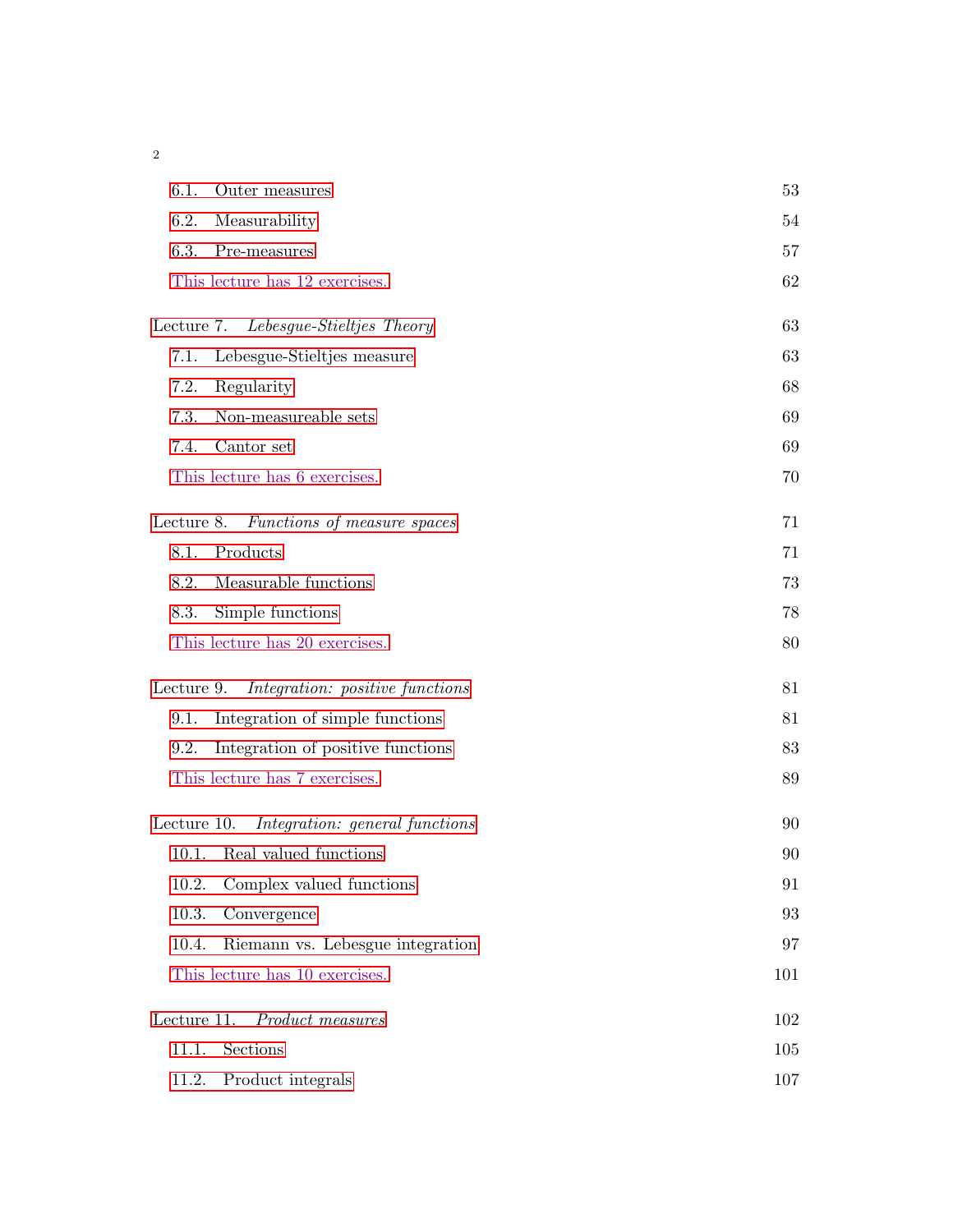<span id="page-2-0"></span>

| The Fubini-Tonelli Theorem<br>11.3.                   | 114 |
|-------------------------------------------------------|-----|
| This lecture has 19 exercises.                        | 120 |
| Change of variables<br>Lecture 12.                    | 121 |
| Linear transformations of Lebesgue measure<br>12.1.   | 121 |
| Change of variables formula<br>12.2.                  | 124 |
| This lecture has 4 exercises.                         | 128 |
| Lecture 13.<br>$Lebesgue-Radon-Nykodim$               | 129 |
| Signed measures<br>13.1.                              | 129 |
| 13.2.<br>The Lebesgue-Radon-Nikodym Theorem           | 136 |
| This lecture has 27 exercises.                        | 146 |
| Lecture 14. Convergence                               | 147 |
| Modes of convergence<br>14.1.                         | 147 |
| Uniform and almost uniform convergence<br>14.2.       | 153 |
| This lecture has 10 exercises.                        | 157 |
| Differentiation<br>Lecture 15.                        | 158 |
| Hardy-Littlewood Maximal Theorem<br>15.1.             | 158 |
| The Lebesgue Differentiation Theorem<br>15.2.         | 161 |
| Differentiation and Radon-Nykodim derivative<br>15.3. | 162 |
| This lecture has 6 exercises.                         | 164 |
| The Riesz Representation Theorem<br>Lecture 16.       | 165 |
| Compactly supported functions<br>16.1.                | 165 |
| Linear functionals<br>16.2.                           | 168 |
| The Riesz Representation Theorem<br>16.3.             | 169 |
| This lecture has 5 exercises.                         | 174 |
| Total number of exercises: 177                        | 174 |

3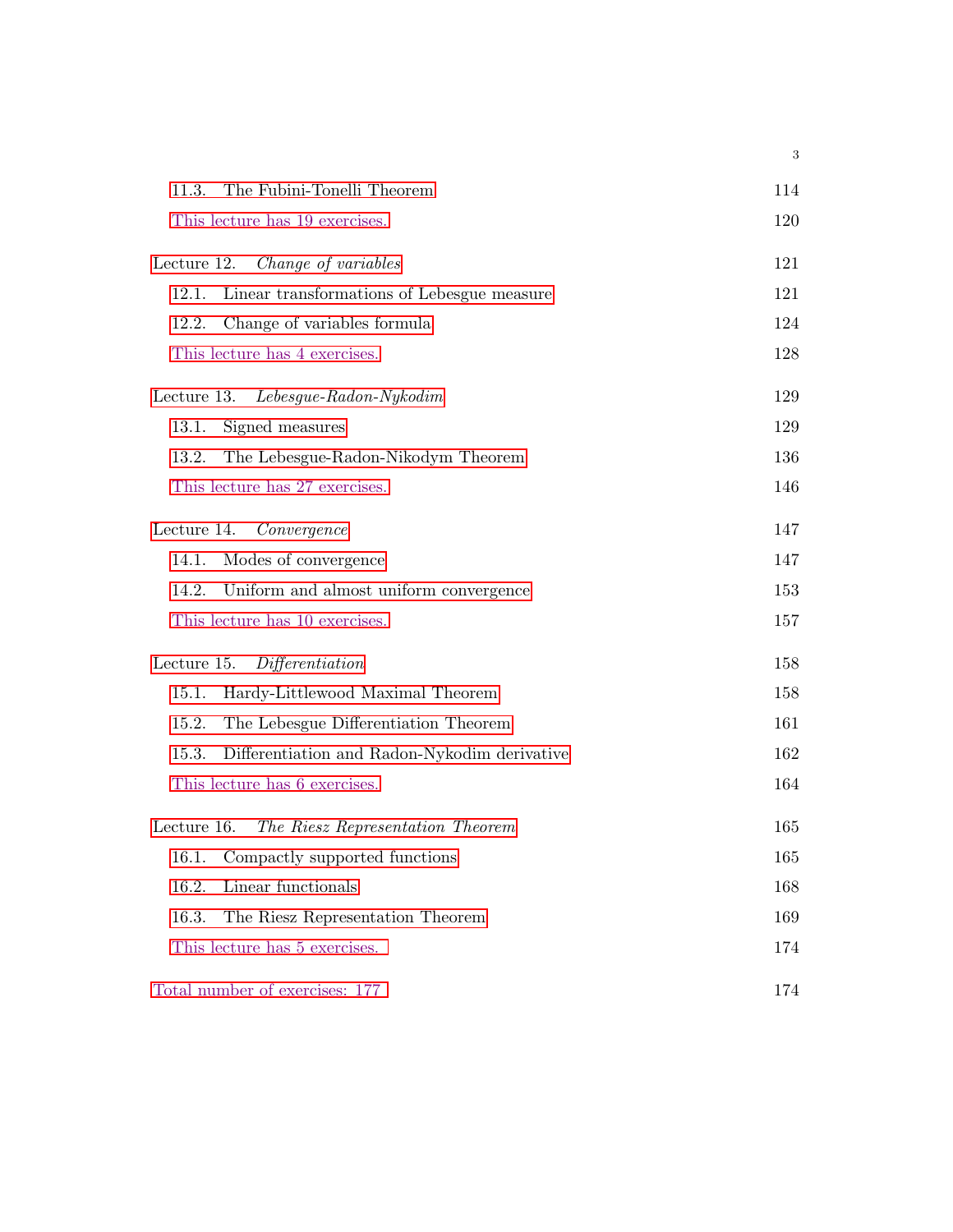Ariel Yadin

Lecture 1: Introduction

#### 1.1. Measuring things

<span id="page-3-0"></span>Already the ancient Greeks developed a theory of how to measure length, area, and volume and area of 1, 2 and 3 dimensional objects. In this setting (*i.e.* in  $\mathbb{R}^d$  for  $d \leq 3$ ) it stands to reason that the "size" or "measure" of an object must satisfy some basic axioms:

• If  $m(A)$  is the measure of a set A, it should be the same for any reflection, translation or rotation of A. That is,  $m(A) = m(A + x) = m(UA)$  where U is a rotation matrix.

For example,  $[0,1]^2$  should heave the same measure as  $[-2,-1]^2$  which should have the same measure as  $\{(x, y) : |x| + |y| \leq \frac{1}{\sqrt{2\pi}}\}$ 2  $\},$  the diamond of side-length 1.

• If A can be broken into disjoint pieces, the sum of their measures should be the measure of A. That is,  $m(A \oplus B) = m(A) + m(B)$ .

Example:  $[0, 1] \times [0, 2]$  should have measure that is the sum of the measures of  $[0, 1]^2$  and  $[0, 1] \times (1, 2]$ .

 $\checkmark$  We use  $\checkmark$  to denote disjoint union; that is,  $A \checkmark B$  is not only notation for a set, but this notation claims that  $A \cap B = \emptyset$ . The small + sign remind us of the additive property above.

This is already quite fruitful. If the unit square  $(0,1]^2$  is of measure 1, then:

• We can determine the measure of any square of rational side length.

$$
m((0, n]^2) = \sum_{j,k=1}^{n} m((j-1, j] \times (k-1, k]) = n^2
$$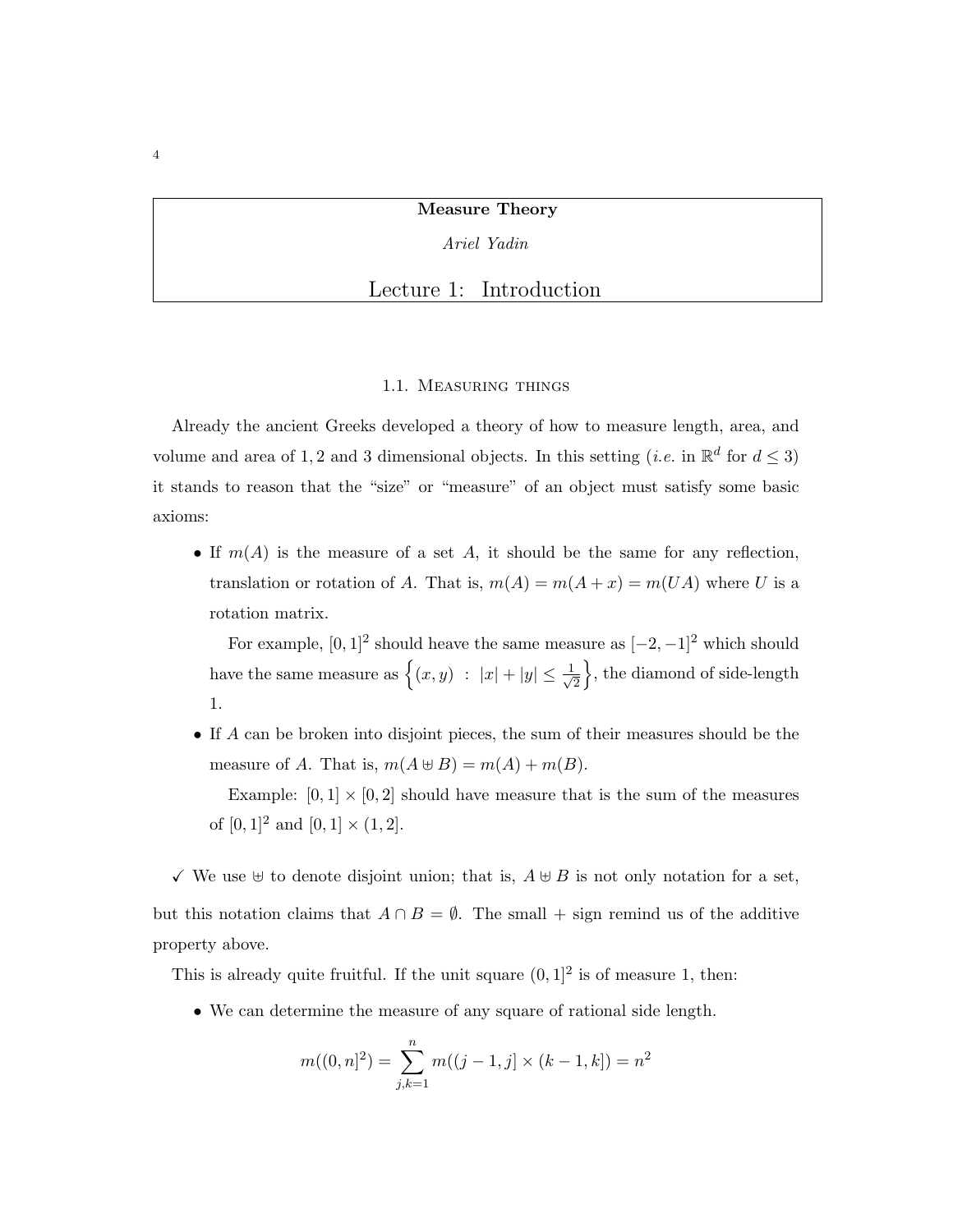and

$$
m((0,1]^2) = \sum_{j,k=1}^n m((\frac{j-1}{n},\frac{j}{n}] \times (\frac{k-1}{n},\frac{k}{n}]) = n^2 m((0,\frac{1}{n}]^2).
$$

- We can measure any rectangle of rational side length: decompose it into squares.
- We can measure right-angle triangles: disjoint union of two is a rectangle.
- We can then measure any triangle, by bounding it in a rectangle and subtracting the excess right-angle triangles.
- With triangles we can measure any polygon.

<span id="page-4-0"></span> $\checkmark$  What about measuring a disc?

# 1.2. Elementary measure

Let us first formally define the above.

- **Definition 1.1** (Boxes). Consider  $\mathbb{R}^d$  for some  $d \geq 1$ .
	- $I \subset \mathbb{R}$  is an interval if I is one of  $[a, b], (a, b), (a, b], [a, b)$  for some  $-\infty < a \leq b <$  $\infty$ . Note that we allow the singleton  $\{a\} = [a, a]$  as an interval, and the empty set  $\emptyset = (a, a)$ . The **length** or **measure** of such *I* is defined to be  $|I| = m(I) = b - a$ .
	- $B \subset \mathbb{R}^d$  is a box if  $B = I_1 \times \cdots \times I_d$  where  $I_j$  are intervals. The volume or **measure** of such a box B is defined to be  $|B| = m(B) = |I_1| \cdots |I_d|$ .
	- $E \subset \mathbb{R}^d$  is an elementary set if  $E = B_1 \cup \cdots \cup B_n$  for some finite number of boxes.
	- $\mathcal{E}_0 = \mathcal{E}_0(\mathbb{R}^d)$  denotes the set of elementary sets in  $\mathbb{R}^d$ .

Exercise 1.1. Show that  $\mathcal{E}_0$  is closed under finite unions, finite intersections, set-difference, symmetric difference and translations. That is, show that if  $E, F$  are elementary sets then so are:

- $E \cup F$  and  $E \cap F$ ,
- $E \setminus F := \{ x \in E : x \notin F \} = E \cap F^c,$
- $E\Delta F := (E \setminus F) \cup (F \setminus E),$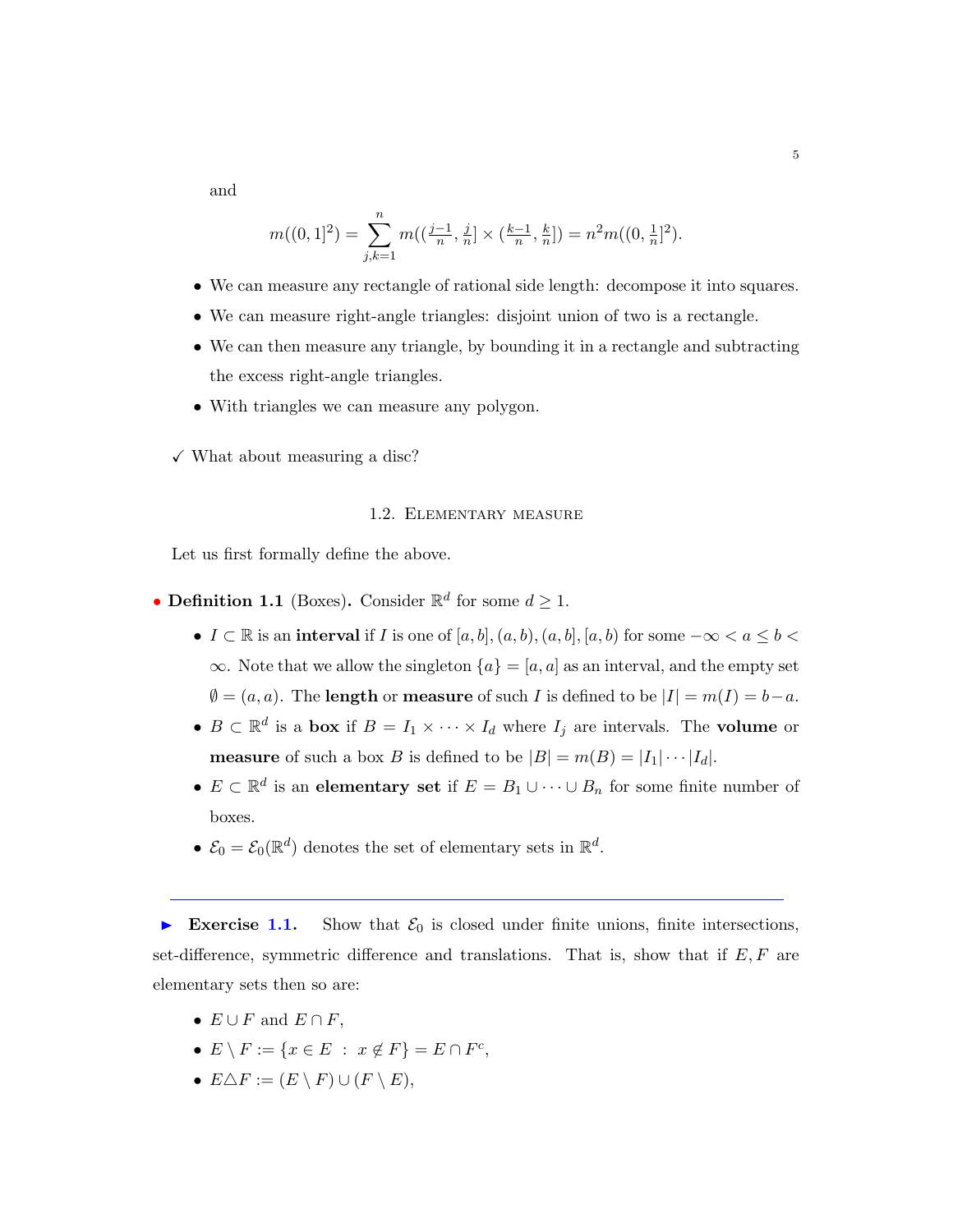•  $E + x := \{y + x : y \in E\}.$ 

Exercise 1.2. Show that if E is an elementary set then there exist  $B_1, \ldots, B_n$ *pairwise disjoint* boxes such that  $E = B_1 \oplus \cdots \oplus B_n$ .

It would be tempting to define the measure of  $E = B_1 \oplus \cdots \oplus B_n$  as  $m(B_1) + \cdots + m(B_n)$ . But we are not guarantied that the decomposition is a unique one.

• Proposition 1.2 (Discretisation Formula). Let I be an interval. Then,

$$
m(I) = \lim_{n \to \infty} \frac{1}{n} \#(I \cap \frac{1}{n}\mathbb{Z}).
$$

Consequently, if  $B \subset \mathbb{R}^d$  is a box then,

$$
m(B) = \lim_{n \to \infty} \frac{1}{n^d} \#(B \cap \frac{1}{n} \mathbb{Z}^d),
$$

and if  $E = B_1 \uplus \cdots \uplus B_n \subset \mathbb{R}^d$  is an elementary set then

$$
m(B_1) + \cdots + m(B_n) = \lim_{n \to \infty} \frac{1}{n^d} \#(E \cap \frac{1}{n} \mathbb{Z}^d).
$$

*Proof.* Let  $a < b$  and I be an interval with endpoints a, b. For n large enough, note that

$$
#(I \cap \frac{1}{n}\mathbb{Z}) = #\{z \in \mathbb{Z} : \frac{z}{n} \in I\} \le #\{z \in \mathbb{Z} : na \le z \le nb\}
$$
  

$$
\le #\{z \in \mathbb{Z} : \lfloor na \rfloor \le z \le \lceil nb \rceil\} \le nb + 1 - (na - 1) + 1 = n(b - a) + 3.
$$

Similarly,

$$
#(I \cap \frac{1}{n}\mathbb{Z}) \ge #\{z \in \mathbb{Z} : na < z < nb\} \ge n(b-a) - 1.
$$

Dividing by n and taking  $n \to \infty$  we obtain the formula for intervals.

Now, if  $B = I_1 \times \cdots \times I_d$  then

$$
B \cap \frac{1}{n}\mathbb{Z}^d = (I_1 \cap \frac{1}{n}\mathbb{Z}) \times \cdots \times (I_d \cap \frac{1}{n}\mathbb{Z}),
$$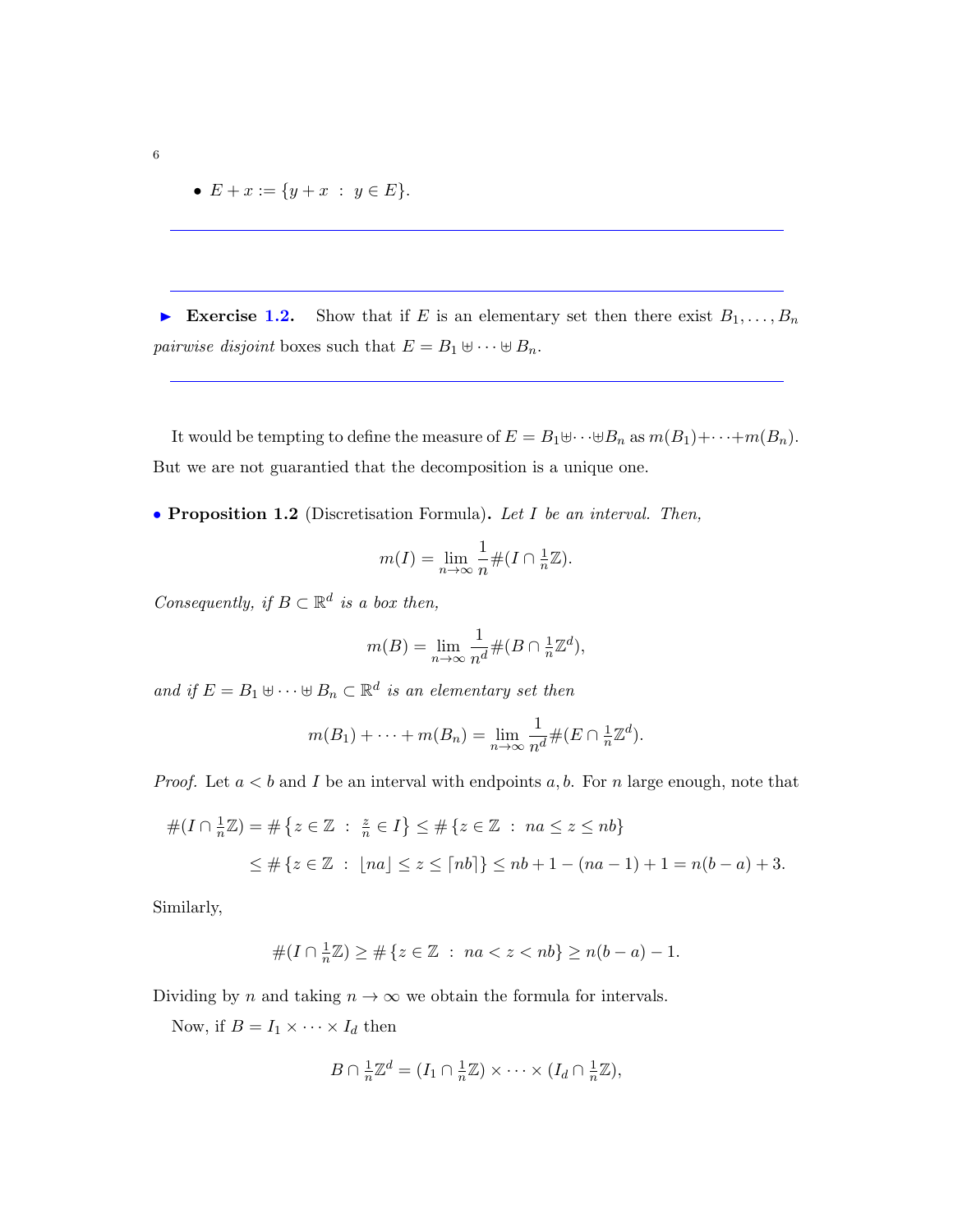which implies that

$$
#(B \cap \frac{1}{n}\mathbb{Z}^d) = \prod_{j=1}^d #(I_j \cap \frac{1}{n}\mathbb{Z}).
$$

Dividing by  $n^d$  and taking  $n \to \infty$  gives the formula for boxes.

The final assertion is a consequence of the fact that if  $A \cap B = \emptyset$  then

$$
(A \oplus B) \cap \frac{1}{n}\mathbb{Z}^d = (A \cap \frac{1}{n}\mathbb{Z}^d) \oplus (B \cap \frac{1}{n}\mathbb{Z}^d).
$$

• Definition 1.3. If  $E = B_1 \oplus \cdots \oplus B_n$  is an elementary set we define the measure of  $E$  to be

$$
m(E) = m(B_1) + \cdots + m(B_n) = \lim_{n \to \infty} \frac{1}{n^d} \#(E \cap \frac{1}{n}\mathbb{Z}),
$$

which is well defined by Proposition ??.

Exercise 1.3. Give an example of a set  $A \subset [0,1]$  such that the limit

$$
\lim_{n \to \infty} \frac{1}{n} \#(A \cap \frac{1}{n}\mathbb{Z})
$$

does not exist.

$$
\lim_{n \to \infty} \frac{1}{n} \#(A \cap \frac{1}{n}\mathbb{Z}) \qquad \text{and} \qquad \lim_{n \to \infty} \frac{1}{n} \#((A+x) \cap \frac{1}{n}\mathbb{Z})
$$

both exist but are not equal.

# $\bullet$  Solution to ex:1.3. :(

For the first example: Set

$$
A = \left\{ \tfrac{2m-1}{2^n} \ : \ \mathbb{Z} \ni n,m \geq 1 \ , \ 2m-1 \leq 2^n \right\}.
$$

Since for any  $z \ge 1$  we can write  $z = (2m - 1)2^k$  for some  $k \ge 0$  and  $m \ge 1$ , we have that

$$
#(A \cap 2^{-n}\mathbb{Z}) \ge #\left\{\frac{z}{2^n} : 1 \le z \le 2^n\right\} = 2^n.
$$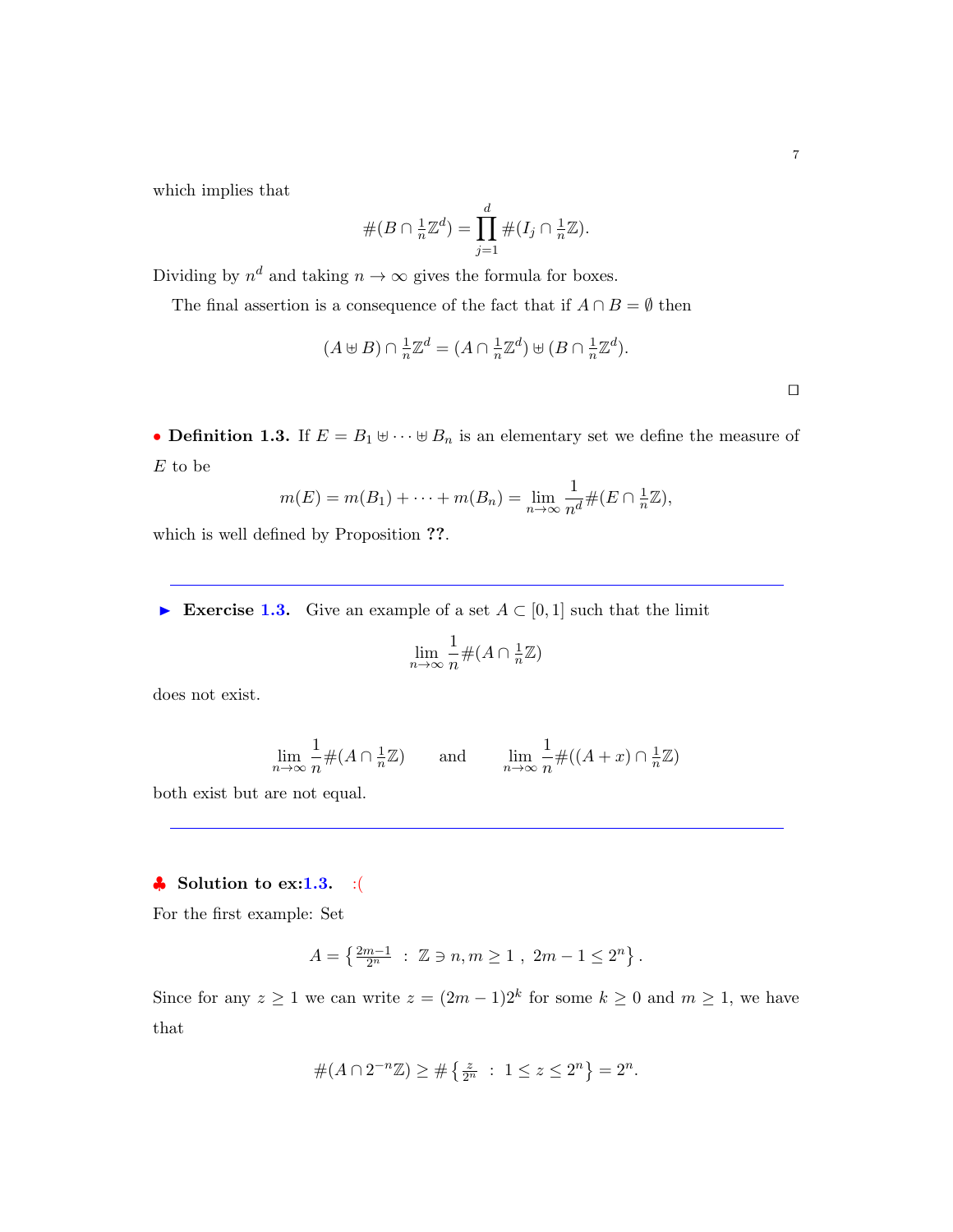So

$$
\limsup_{n \to \infty} \frac{1}{n} \#(A \cap \frac{1}{n}\mathbb{Z}) \ge \limsup_{n \to \infty} 2^{-n} \#(A \cap 2^{-n}\mathbb{Z}) = 1.
$$

On the other hand, if  $x \in A \cap 3^{-k} \mathbb{Z}$  then for some  $m, n \geq 1$  and  $z \in \mathbb{Z}$ ,  $x = \frac{2m-1}{2^n} = \frac{z}{3^l}$  $3^k$ which implies that  $2^{n}z = 3^{k}(2m - 1)$ . The left hand side is even while the right hand side is odd, which is a contradiction. So  $A \cap 3^{-k}\mathbb{Z} = \emptyset$  for all k, and we conclude that

$$
\liminf_{n \to \infty} \frac{1}{n} \#(A \cap \frac{1}{n}\mathbb{Z}) \le \liminf_{n \to \infty} 3^{-n} \#(A \cap 3^{-n}\mathbb{Z}) = 0.
$$

For the second example take  $A = \mathbb{Q} \cap [0,1]$  and  $x = \pi$ . :)  $\checkmark$ 

This last exercise shows that we do not want to use the discretization formula to define the measure of general sets, but we can use it for more than just elementary sets.

Exercise 1.4. Show that the measure of elementary sets has the following properties.

- $m : \mathcal{E}_0 \to [0, \infty)$ .
- (Additivity)  $m(E \oplus F) = m(E) + m(F)$ .
- $m(\emptyset) = 0$ .
- If B is a box, then  $m(B) = |B|$ .
- (Monotonicity) If  $E \subset F$  then  $m(E) \le m(F)$ .
- (Subadditivity)  $m(E \cup F) \le m(E) + m(F)$ .
- (Translation invariance) For any  $x \in \mathbb{R}^d$ ,  $m(E+x) = m(E)$ .

## $\bullet$  Solution to ex:1.4. :(

The discretization formula guaranties that m is non-negative and additive,  $m(\emptyset) = 0$ and also that if B is a box then  $m(B) = |B|$ .

For monotonicity recall that  $F \setminus E$  is elementary, and  $F = (F \cap E) \cup (F \setminus E)$ . Since  $E \subset F$  we have that  $F \cap E = E$ . So  $m(F) = m(E) + m(F \setminus E) \ge m(E)$ .

Subadditivity follows from  $E \cup F = E \oplus (F \setminus E)$  so

$$
m(E \cup F) = m(E) + m(F \setminus E) \le m(E) + m(F).
$$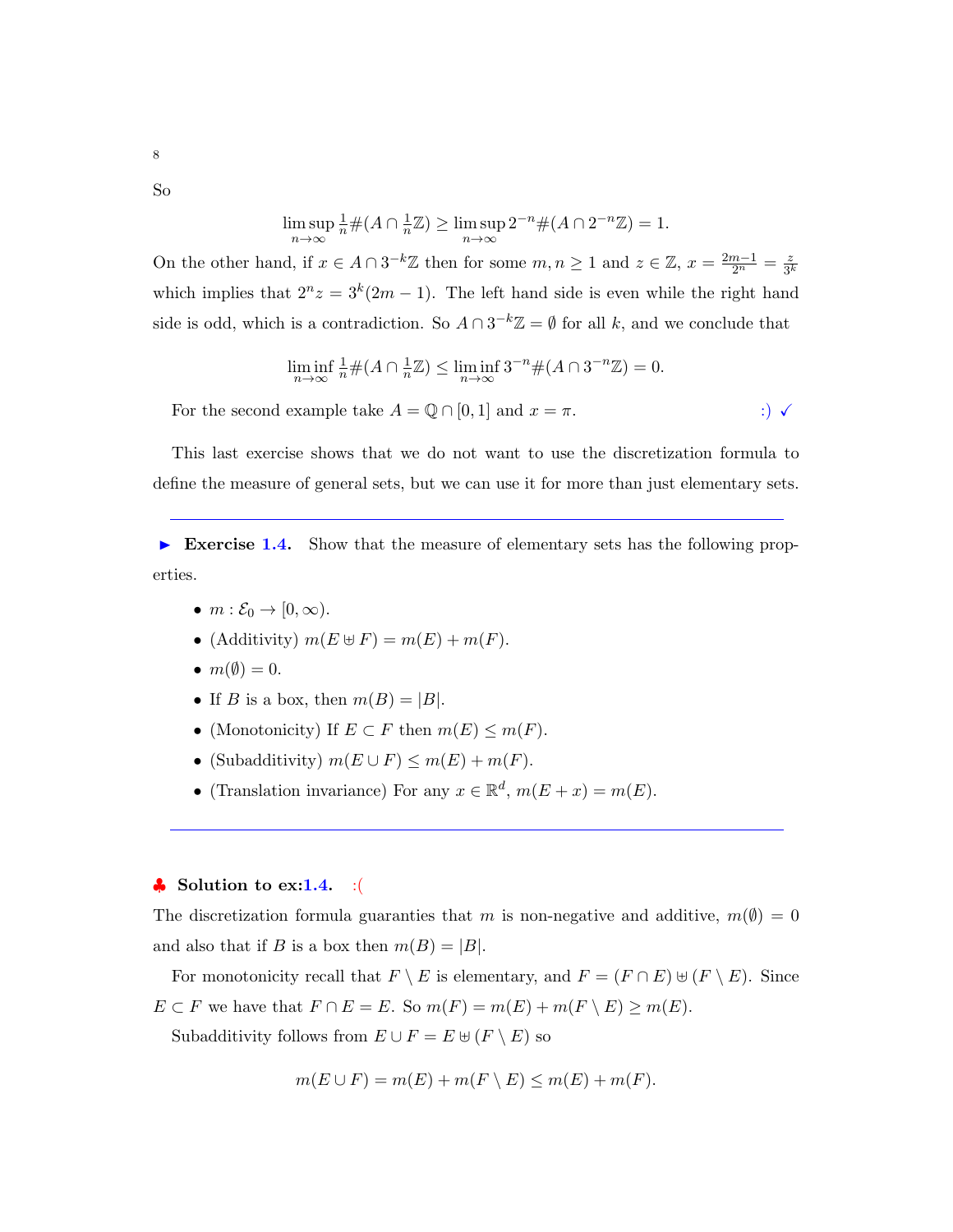Translation invariance is another consequence of the discretization formula: For any interval I with endpoints  $a < b$ , we have that  $\frac{z}{n} - x \in I$  if and only if  $z \in nI + nx$ . Thus, if  $\frac{z}{n} - x \in I$  then  $z \in [\lfloor na + nx \rfloor, \lceil nb + nx \rceil] \cap \mathbb{Z}$  and if  $z \in [\lceil na + nx \rceil, \lfloor nb + nx \rfloor] \cap \mathbb{Z}$ then  $\frac{z}{n} - x \in I$ . Since

 $\#([|na+nx|, [nb+nx]| \cap \mathbb{Z}) \leq n(b-a)+3$  and  $\#([[na+nx], |nb+nx]| \cap \mathbb{Z}) \geq n(b-a)-1,$ 

we have

$$
\left| \# \{ z \in \mathbb{Z} \ : \ \frac{z}{n} - x \in I \} - n(b - a) \right| \leq 3.
$$

Dividing by  $n$  and taking a limit we get that

$$
m(I+x) = \lim_{n \to \infty} \frac{1}{n} \# \{ z \in \mathbb{Z} : \frac{z}{n} - x \in I \} = b - a = m(I).
$$

If  $B = I_1 \times \cdots \times I_d$  is a box in  $\mathbb{R}^d$ , then for any  $x \in \mathbb{R}^d$ ,  $B + x = (I_1 + x_1) \times \cdots \times (I_d + x_d)$ , so  $m(B+x) = \prod_{j=1}^{d} m(I_j + x_j) = \prod_{j=1}^{d} m(I) = m(B)$ .

Finally, if  $E = B_1 \oplus \cdots \oplus B_k$  is an elementary set, then  $E + x = (B_1 + x) \oplus \cdots \oplus (B_k + x)$ . So  $m(E + x) = m(E)$ . :)  $\checkmark$ 

Exercise 1.5. Show that if  $m': \mathcal{E}_0 \to [0, \infty)$  is additive and translation invariant, *i.e.*  $m(E \oplus F) = m(E) + m(F)$  and  $m(E + x) = m(E)$ , then there exists a constant  $c \ge 0$ such that  $m' = cm$ .

# $\bullet$  Solution to ex:1.5. :(

If  $E = B_1 \oplus \cdots \oplus B_k$  is an elementary set then  $m'(E) = m'(B_1) + \cdots + m'(B_k)$ . So we only need to show that  $m'(B) = c|B|$  for any box B.

First, note that since

$$
[0,1) = \biguplus_{j=1}^{n} \frac{1}{n} [j-1,j] \quad \text{and} \quad [0,\frac{n}{k}) = \biguplus_{j=1}^{n} \frac{1}{k} [j-1,j],
$$

additivity and translation invariance guaranty that

$$
m'([0, \frac{1}{n})^d) = \frac{1}{n^d}m'([0, 1)^d)
$$
 and  $m'([0, q)^d) = q^d \cdot m'([0, 1))$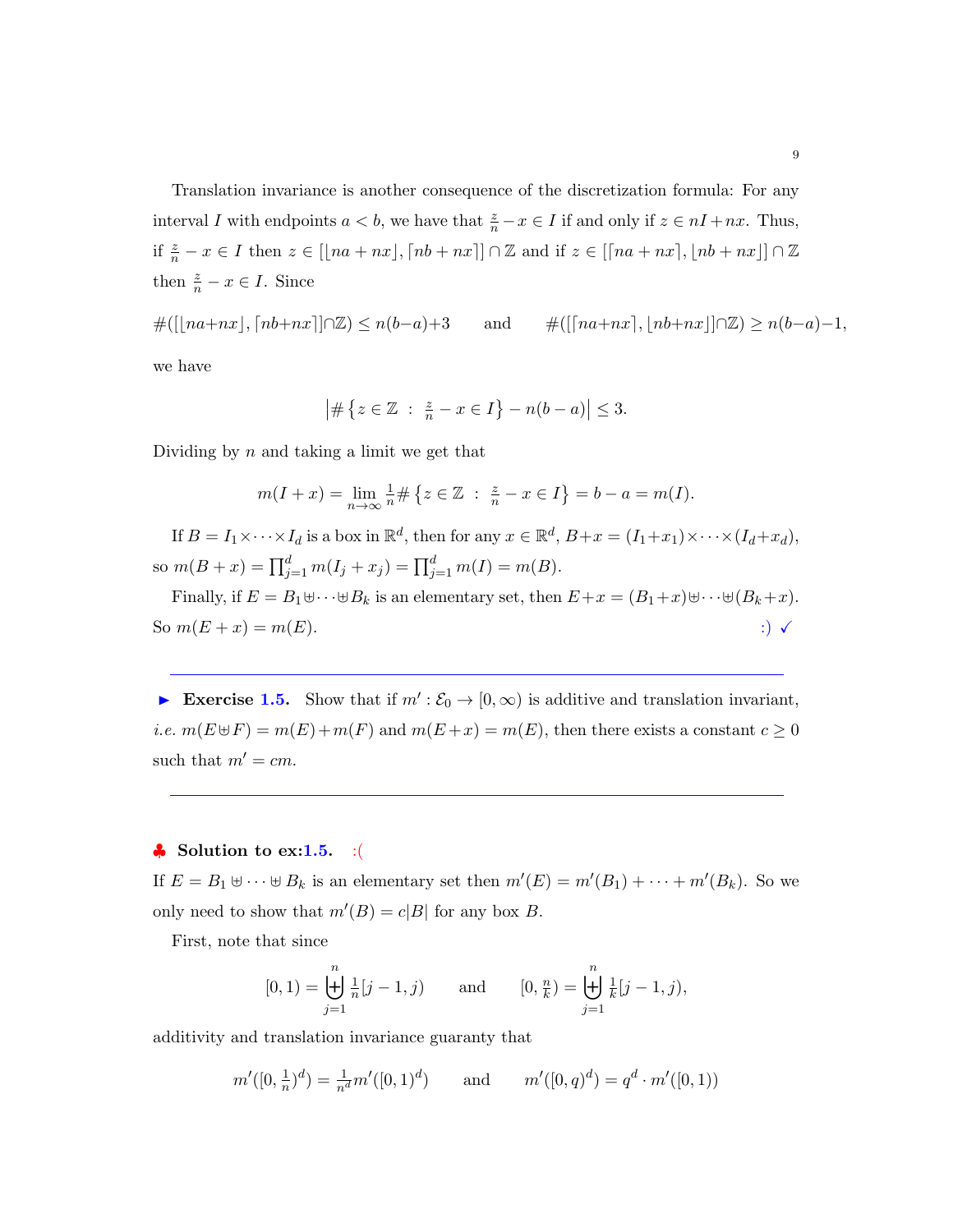for any  $q \in \mathbb{Q}$  (make sure to fill in the details here). By translation invariance, for any  $a_j \leq b_j \in \mathbb{Q}$  we then have

$$
m'([a_1, b_1) \times \cdots \times [a_d, b_d)) = \prod_{j=1}^d (b_j - a_j) \cdot m'([0, 1)^d).
$$

Set  $C = m'([0, 1)^d)$ .

Let  $B = I_1 \times \cdots \times I_d$ . Assume that the endpoints of  $I_j$  are  $a_j < b_j$ .

Fix  $\varepsilon > 0$  such that for all j we have  $b_j - a_j > 2\varepsilon$ . Let  $a_j^-, a_j^+, b_j^-, b_j^+$  be rational numbers such that  $a_j^+ \in (a_j, a_j + \varepsilon), a_j^- \in (a_j - \varepsilon, a_j), b_j^+ \in (b_j, b_j + \varepsilon), b_j^- \in (b_j - \varepsilon, b_j).$ Let  $I_j^+ = [a_j^-, b_j^+]$  and  $I_j^- = [a_j^+, b_j^-)$ . Let  $B^{\pm} = I_1^{\pm} \times \cdots \times I_d^{\pm}$ , so  $B^- \subset B \subset B^+$ . Since  $m'$  is additive and non-negative, it is also monotone. Monotonicity tells us that  $m'(B^-) \le m'(B) \le m'(B^+).$ 

Because  $a_j^{\pm}, b_j^{\pm} \in \mathbb{Q}$  we get that

$$
m'(B^{+}) = \prod_{j=1}^{d} (b_j^{+} - a_j^{-}) \cdot C \le \prod_{j=1}^{d} (b_j - a_j + 2\varepsilon) \cdot C,
$$
  

$$
m'(B^{-}) = \prod_{j=1}^{d} (b_j^{-} - a_j^{+}) \cdot C \ge \prod_{j=1}^{d} (b_j - a_j - 2\varepsilon) \cdot C.
$$

Setting  $M = \max_i (b_i - a_i)$  we have that

$$
m'(B^+) - \prod_{j-1}^d (b_j - a_j) \cdot C \le C \cdot 2\varepsilon \cdot dM^{d-1},
$$
  

$$
\prod_{j-1}^d (b_j - a_j) \cdot C - m'(B^-) \le C \cdot 2\varepsilon \cdot dM^{d-1}.
$$

Taking  $\varepsilon \to 0$  we get that

$$
m'(B) = \prod_{j=1}^{d} (b_j - a_j) \cdot C = m'([0,1)^d) \cdot m(B).
$$
  
 
$$
\therefore \quad \checkmark
$$

<span id="page-9-0"></span>Exercise 1.6. Let  $E \subset \mathbb{R}^d$  and  $F \subset \mathbb{R}^k$  be elementary sets. Show that  $E \times F$  is elementary (in  $\mathbb{R}^{d+k}$ ) and that  $m(E \times F) = m(E) \cdot m(F)$ .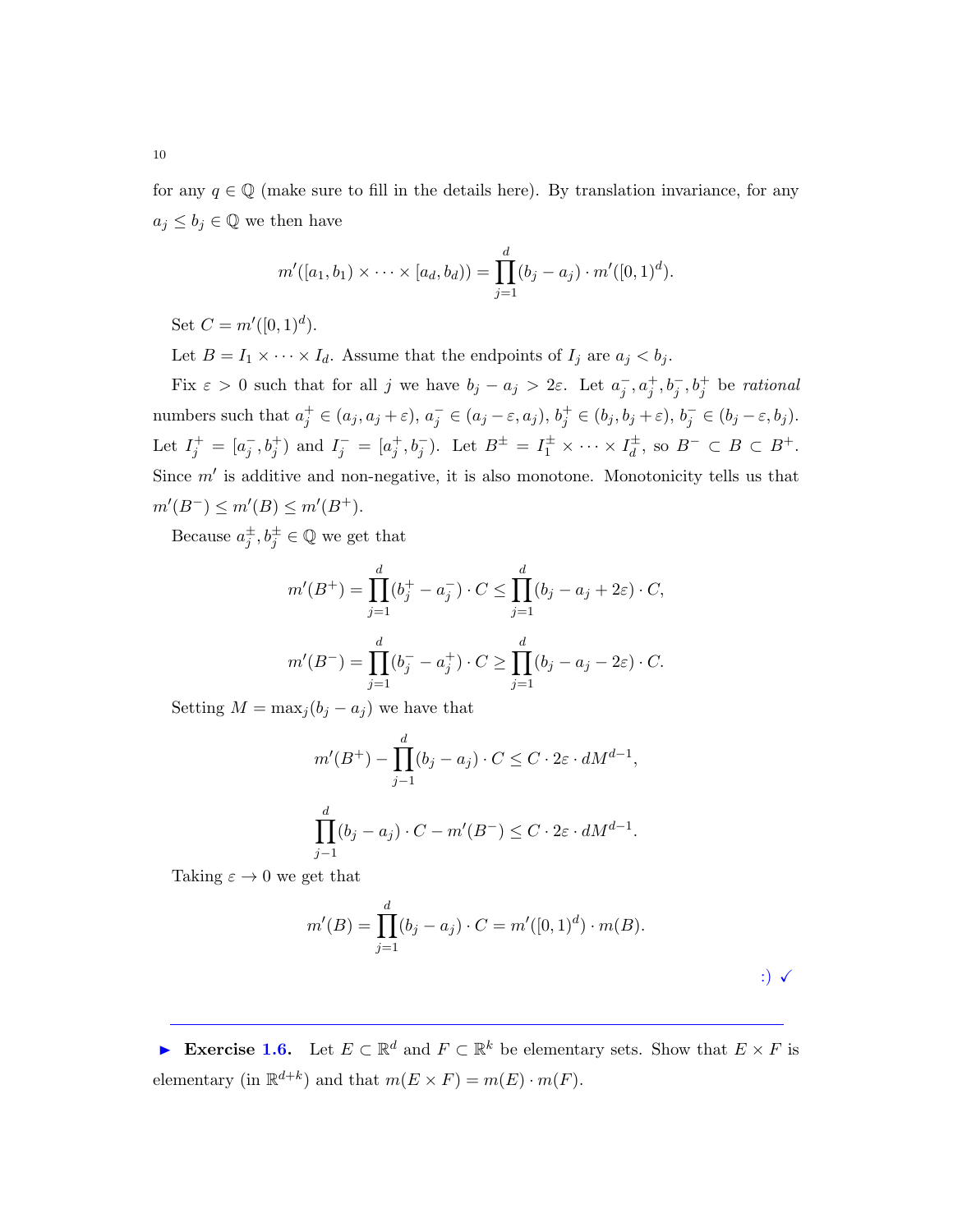<span id="page-10-0"></span>Number of exercises in lecture: 6 Total number of exercises until here: 6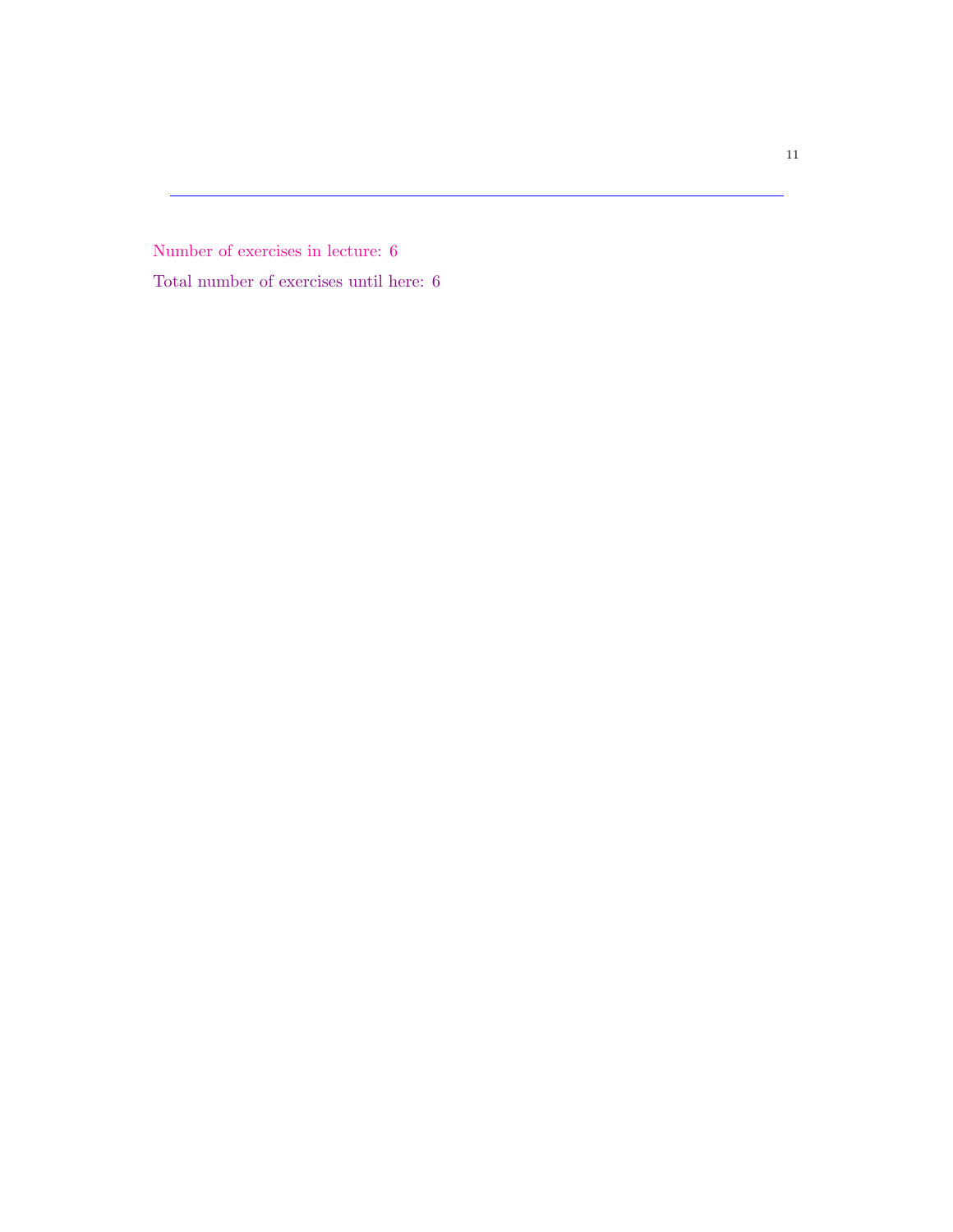Measure Theory

Ariel Yadin

Lecture 2: Jordan measure

#### 2.1. Jordan measure

<span id="page-11-0"></span>We have seen that the measure of elementary sets is a good way to measure length, area and volume for squares and rectangles, and anything that can be composed of finite unions of such. How about measuring a triangle? Or a circle? We saw that the discretisation formula also has its limitations. However, *Jordan measure* is essentially the way to use the discretisation formula.

Jordan measure is essentially approximating general shapes by elementary ones.

• **Definition 2.1** (Jordan measure). Let  $A \subset \mathbb{R}^d$  be a bounded set  $(i.e. A \subset B(0,r) :=$  ${x : |x| \leq r}$ . Define:

• The Jordan inner measure of A

$$
J_*(A) := \sup_{\mathcal{E}_0 \ni E \subset A} m(A).
$$

• The Jordan outer measure of A

$$
J^*(A) := \inf_{\mathcal{E}_0 \ni F \supset A} m(F).
$$

• If A is such that  $J_*(A) = J^*(A)$  we say that A is **Jordan measurable**. We then define the **Jordan measure** of A as this common value,  $m(A) = J_*(A) = J^*(A)$ .

Exercise 2.1. Show that  $J^*$ ,  $J_*$  are monotone. Show that  $J^*$  is subadditive.

# $\clubsuit$  Solution to ex:2.1. :

Let  $A \subset C$ . Let  $(E_n)_n$ ,  $(F_n)_n$  be sequences of elementary sets such that  $E_n \subset A, C \subset F_n$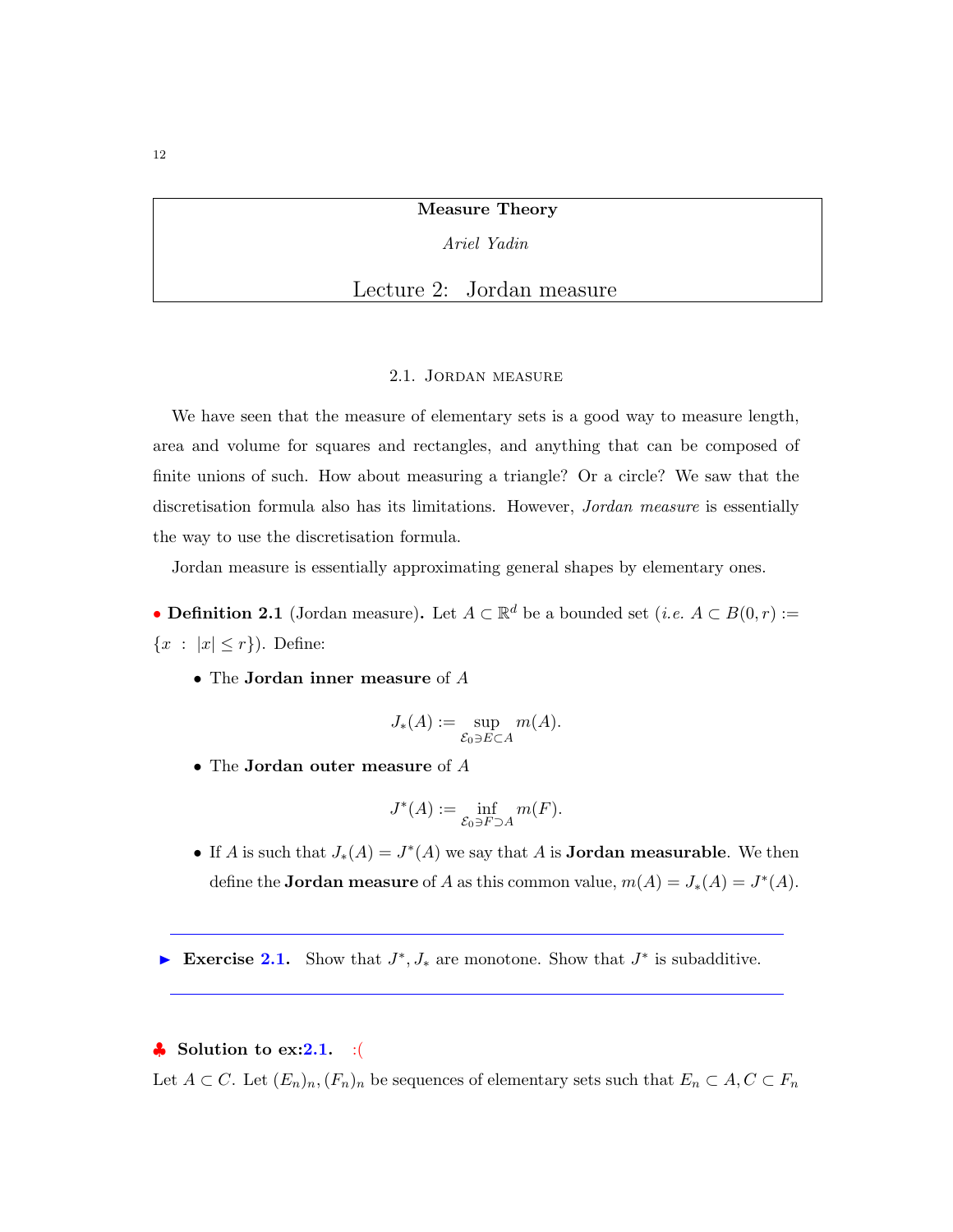and  $m(E_n) \to J_*(A), m(F_n) \to J^*(C)$ . Note that for every n,

$$
J_*(C) \ge m(E_n) \to J_*(A)
$$
 and  $J^*(A) \le m(F_n) \to J^*(C)$ .

Also, if  $(G_n)_n$  is a sequence of elementary sets such that  $A \subset G_n$  and  $m(G_n) \to J^*(A)$ , then  $A \cup C \subset G_n \cup F_n$  so

$$
J^*(A \cup C) \le m(G_n \cup F_n) \le m(G_n) + m(F_n) \to J^*(A) + J^*(C).
$$
  

$$
\therefore \qquad \qquad \therefore
$$

Note that every elementary set E is Jordan measurable and  $m(E) = J^*(E) = J_*(E)$ . Jordan sets are those which are "almost elementary".

- Exercise 2.2. Show that the following are equivalent for bounded  $A \subset \mathbb{R}^d$ .
	- $\bullet$  A is Jordan measurable.
	- For every  $\varepsilon > 0$  there exist elementary sets  $E \subset A \subset F$ ,  $E, F \in \mathcal{E}_0$ , such that  $m(F \setminus E) < \varepsilon$ .
	- For every  $\varepsilon > 0$  there exists an elementary set  $\mathcal{E}_0 \ni E \subset A$  such that  $J^*(A \setminus E) <$ ε.

#### $\bullet$  Solution to ex:2.2. :(

For any  $\varepsilon > 0$  there exist elementary sets  $E \subset A \subset F$  such that  $m(E) > J_*(A) - \varepsilon$  and  $m(F) < J^*(A) + \varepsilon$ . So if A is Jordan measurable then  $m(F) < J^*(A) + \varepsilon = J_*(A) + \varepsilon <$  $m(E) + 2\varepsilon$ . Since  $E \subset F$  we have that  $m(F) = m(E) + m(F \setminus E)$ , so  $m(F \setminus E) < 2\varepsilon$ .

Now assume that there exist  $E, F \in \mathcal{E}_0$ ,  $E \subset A \subset F$  such that  $m(F \setminus E) < \varepsilon$ . Then,  $A \setminus E \subset F \setminus E$ , so  $J^*(A \setminus E) \le m(F \setminus E) < \varepsilon$ .

Finally assume that for every  $\varepsilon > 0$  there exists an elementary set  $E_{\varepsilon} \subset A$  such that  $J^*(A \setminus E_\varepsilon) < \varepsilon$ . Since  $E_\varepsilon \subset A$  we have that  $m(E_\varepsilon) \leq J_*(A)$ . Using the subadditivity of  $J^*$  we get

$$
J^*(A) \leq J^*(A \setminus E_{\varepsilon}) + m(E_{\varepsilon}) < \varepsilon + J_*(A).
$$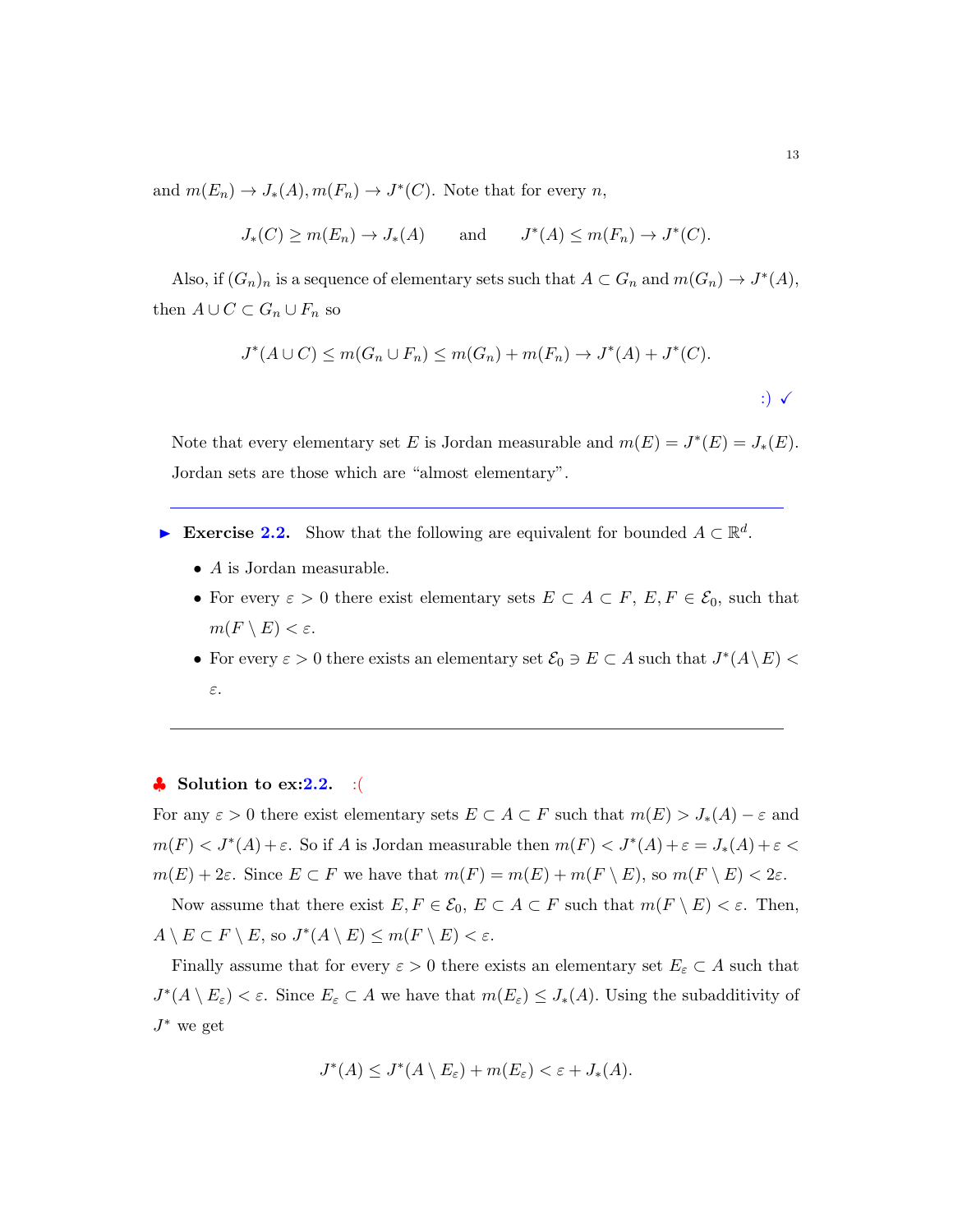Taking  $\varepsilon \to 0$  and recalling that  $J_*(A) \leq J^*(A)$  by definition, we have that  $J^*(A) =$  $J_*(A)$  and aso A is jordan measurable.  $\hspace{1.5cm}$  :)  $\checkmark$ 

- Exercise 2.3. Show that for Jordan measurable sets  $A, C$  the following holds.
	- $A \cup C$ ,  $A \cap C$ ,  $A \setminus C$ ,  $A \triangle C$  are all Jordan measurable.
	- $m(A) \geq 0$ .
	- (Additivity) If  $A \cap C = \emptyset$  then  $m(A \oplus C) = m(A) + m(C)$ .
	- (Monotonicity) If  $C \subset A$  then  $m(C) \leq m(A)$ .
	- (Subadditivity)  $m(A\cup C) \leq m(A) + m(C)$ .
	- (Translation invariance)  $m(A+x) = m(A)$ .

Exercise 2.4. Show that a bounded set A is Jordan measurable if and only if for every  $\varepsilon > 0$  there exists an elementary set E such that  $A \subset E$  and  $J^*(E \setminus A) < \varepsilon$ .

### $\bullet$  Solution to ex: 2.4. : (

Let  $B$  be a box containing the bounded set  $A$ .

Suppose that there exists an elementary set  $F \subset B \setminus A$  such that  $J^*(B \setminus A) \setminus F) < \varepsilon$ . Then, with  $E = B \setminus F$  we have that  $A \subset E$  and  $J^*(E \setminus A) = J^*((B \setminus A) \setminus F) < \varepsilon$ .

Thus we obtain that A is Jordan measurable iff  $B \setminus A$  is Jordan measurable iff for every  $\varepsilon > 0$  there exists an elementary set  $F, F \subset B \setminus A$ , such that  $J^*(B \setminus A) \setminus F) < \varepsilon$ iff for every  $\varepsilon > 0$  there exists an elementary set  $E, A \subset E$ , such that  $J^*(E \setminus A) < \varepsilon$ . :)  $\checkmark$ 

Exercise 2.5. [Tao, ex. 1.1.7] Let  $B \subset \mathbb{R}^d$  be a closed box, and let  $f : B \to \mathbb{R}$  be a continuous function. Show that

• The graph  $\{(x, f(x)) : x \in B\}$  is Jordan measurable with Jordan measure 0.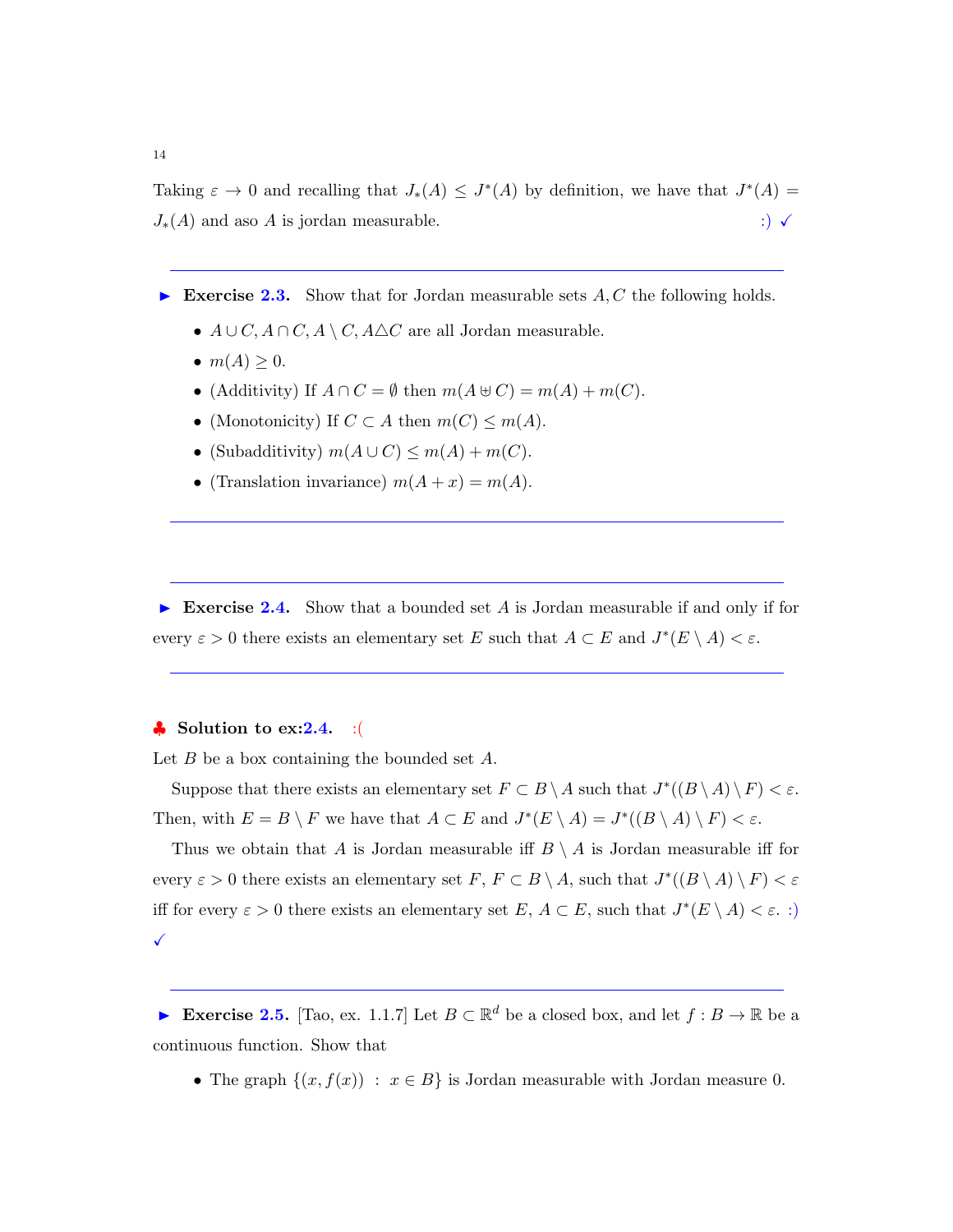• The volume under the graph  $\{(x,t) : x \in B, 0 \le t \le f(x)\}\)$  is Jordan measurable.

#### $\bullet$  Solution to ex:2.5. :(

f is uniformly continuous in B; that is, for every  $\varepsilon > 0$  there exists  $\delta > 0$  such that for any  $||x - y|| < \delta$  we have  $|f(x) - f(y)| < \varepsilon$ .

Write  $B = \bigcup_{n=1}^{N} B_{\delta}(x_n)$  where  $(B_{\delta}(x_n))_n$  are disjoint boxes of diameter less than  $\delta$ , with  $x_n$  the center of  $B_\delta$ . Uniform continuity of f gives that for any  $x \in B$  there exists (a unique) n such that  $x \in B_\delta(x_n)$ , and so  $(x, f(x)) \in B_\delta(x_n) \times (f(x_n) - \varepsilon, f(x_n) + \varepsilon) =: Q_{\delta,n}$ . Thus,  $\{(x, f(x)) : x \in B\} \subset \bigcup Q_{\delta,n}$ . Since  $m(Q_{\delta,n}) = m(B_{\delta}(x_n)) \cdot 2\varepsilon$ , we have that

$$
J^*(\{(x, f(x)) : x \in B\}) \le \sum_n m(Q_{\delta,n}) \le 2\varepsilon \sum_n m(B_{\delta}(x_n)) = 2\varepsilon m(B).
$$

Taking  $\varepsilon \to 0$  gives the first assertion.

For the second assertion, let  $V = \{(x, t) : x \in B, 0 \le t \le f(x)\}\$ . Fix  $\varepsilon, \delta > 0$  and  $B = \bigcup_n B_\delta(x)$  as above. For every *n* set

$$
m_n = \inf_{x \in B_\delta(x_n)} f(x) \qquad M_n = \sup_{x \in B_\delta(x_n)} f(x).
$$

Note that  $|M_n - m_n| \leq \varepsilon$  by uniform continuity. Now, set  $K_n = \lfloor \frac{m_n}{\varepsilon} \rfloor$ . For  $0 \leq k \leq$  $K_n - 1$  set  $Q_{n,k} = B_\delta(x_n) \times \varepsilon[k, k+1)$  and  $\tilde{Q}_n = B_\delta(x_n) \times [\varepsilon K_n, M_n].$ 

For any n, if  $0 \le k < K_n$  and  $(x, t) \in Q_{n,k}$  then  $x \in B_\delta(x_n)$  and  $t < \varepsilon K_n \le m_n \le f(x)$ . So

$$
\bigcup_{n}\bigcup_{k=0}^{K_n-1} Q_{n,k} \subset V.
$$

On the other hand, if  $x \in B$  and  $0 \le t \le f(x)$  then there exists n such that  $x \in B_\delta(x_n)$ and so  $f(x) \in [m_n, M_n]$ . Thus, either  $t < \varepsilon K_n$  in which case  $(x, t) \in Q_{n,k}$  for some  $0 \leq k < K_n$  or  $\varepsilon K_n \leq t \leq f(x) \leq M_n$  in which case  $(x, t) \in \tilde{Q}_n$ . Thus,

$$
\bigcup_{n} \bigcup_{k=0}^{K_n-1} Q_{n,k} \subset V \subset \bigcup_{n} \bigcup_{k=0}^{K_n-1} Q_{n,k} \biguplus \bigcup_{n} \tilde{Q}_n.
$$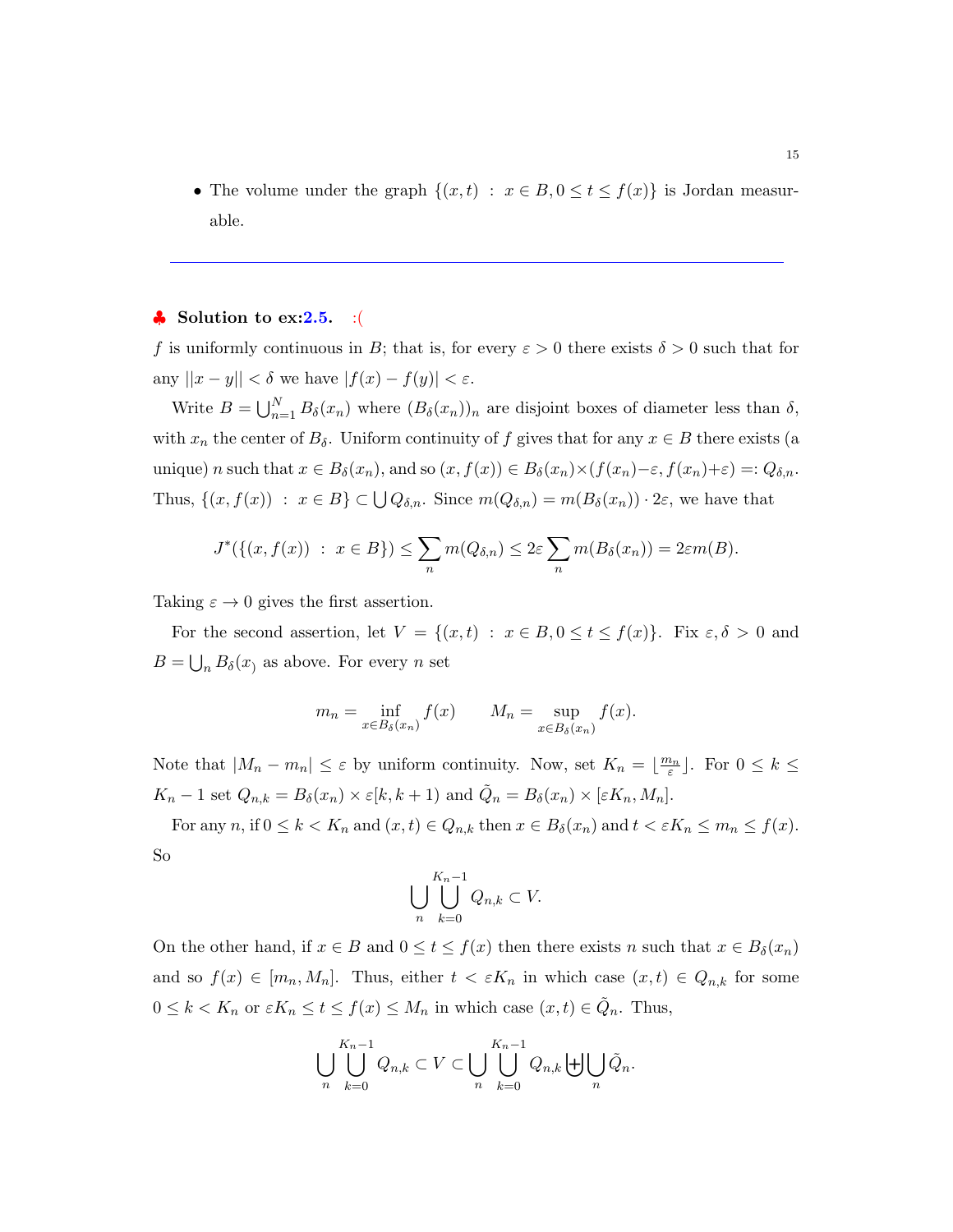Now, let  $\Lambda := m(\bigcup_n \bigcup_{k=0}^{K_n-1} Q_{n,k}).$  Then,

$$
J^*(V) \le \Lambda + \sum_n m(\tilde{Q}_n) = \Lambda + \sum_n m(B_\delta(x_n)) \cdot (M_n - \varepsilon K_n)
$$
  

$$
\le \Lambda + \sum_n m(B_\delta(x_n)) \cdot (M_n - m_n + \varepsilon) \le \Lambda + m(B) \cdot 2\varepsilon
$$
  

$$
\le J_*(V) + m(B) \cdot 2\varepsilon.
$$

Taking  $\varepsilon \to 0$  completes the proof. ::)  $\checkmark$ 

Exercise 2.6. [Tao, p. 31, ex. 1.2.6] Show that it is not true that

$$
J^*(E) = \sup_{E \supset U \text{ open}} J^*(U).
$$

# $\clubsuit$  Solution to ex:2.6. :(

Take  $E = [0,1] \setminus \mathbb{Q}$ . If  $U \subset E$  is an open set, then  $U = \emptyset$ , because E does not contain any open intervals. Thus,  $\sup_{U \subset E, U}$  open  $m^*(U) = 0$ . However, if  $E \subset \bigcup_n I_n$  where  $(I_n)_n$ are disjoint intervals, then it must be that  $[0,1] \subset \bigcup_n I_n$ . So  $\sum_n m(I_n) \ge m([0,1]) = 1$ . Thus,  $m^*(E) = 1$ .  $(E) = 1.$  :)  $\checkmark$ 

Exercise 2.7. [Tao, p. 12, ex. 1.1.13] Prove the discretisation formula

$$
m(A) = \lim_{N \to \infty} \frac{1}{N^d} \# \left( A \cap \frac{1}{N} \mathbb{Z}^d \right)
$$

for all Jordan measurable subsets  $A \subset \mathbb{R}^d$ .

# $\bullet$  Solution to ex:2.7. :(

We know the discretisation formula holds for all elementary sets. For simplicity of the presentation, let us denote  $I_N(A) = \frac{1}{N^d} \# (A \cap \frac{1}{N})$  $\frac{1}{N}\mathbb{Z}^d$ .

16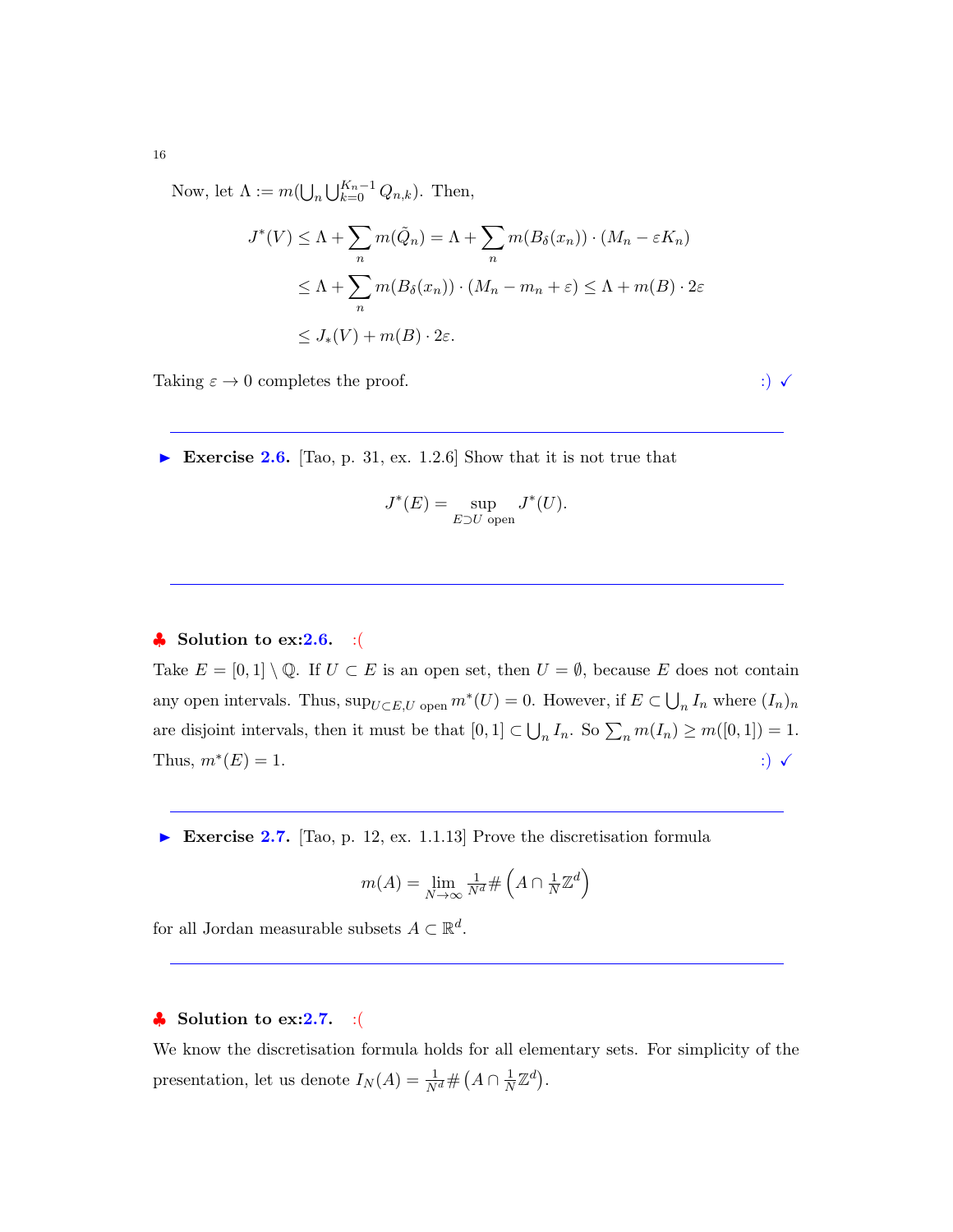Let A be Jordan measurable, and let  $\varepsilon > 0$ . Let  $E \subset A \subset F$  be elementary sets such that  $m(F) < m(A) + \varepsilon$  and  $m(E) > m(A) - \varepsilon$ . Note that

$$
E \cap \frac{1}{N} \mathbb{Z}^d \subset A \cap \frac{1}{N} \mathbb{Z}^d \subset F \cap \frac{1}{N} \mathbb{Z}^d,
$$

so  $I_N(E) \leq I_N(A) \leq I_N(F)$ . Taking  $N \to \infty$ ,

$$
m(A) < m(E) + \varepsilon = \varepsilon + \lim_{N \to \infty} I_N(E) \leq \varepsilon + \lim_{N \to \infty} I_N(A)
$$
\n
$$
\leq \varepsilon + \lim_{N \to \infty} I_N(F) = \varepsilon + m(F) < 2\varepsilon + m(A).
$$

Taking  $\varepsilon \to 0$  we get the formula. :)  $\checkmark$ 

► Exercise 2.8. [Tao, p. 12, ex. 1.1.14] A dyadic cube of scale  $2^{-n}$  is a box of the form:

$$
D_n(z_1,\ldots,z_d):=\left[\frac{z_1}{2^n},\frac{z_1+1}{2^n}\right)\times\cdots\times\left[\frac{z_d}{2^n},\frac{z_d+1}{2^n}\right),\,
$$

For  $n \in \mathbb{N}$  and  $(z_1, \ldots, z_d) \in \mathbb{Z}^d$ . Note that these are half-open half-closed.

Let  $\mathcal{E}_*(A,n)$  be the number of dyadic cubes of scale  $2^{-n}$  that are *contained* in A, and let  $\mathcal{E}^*(A,n)$  be the number of dyadic cubes of scale  $2^{-n}$  that *intersect* A.

Show that a bounded set  $A$  is Jordan measurable if and only if

$$
\lim_{n \to \infty} 2^{-dn} (\mathcal{E}^*(A, n) - \mathcal{E}_*(A, n)) = 0.
$$

Show that Jordan measurable sets admit

$$
m(A) = \lim_{n \to \infty} 2^{-dn} \mathcal{E}^*(A, n) = \lim_{n \to \infty} 2^{-dn} \mathcal{E}_*(A, n).
$$

## $\bullet$  Solution to ex:2.8. :(

If  $\lim_{n\to\infty} 2^{-dn}(\mathcal{E}^*(A,n)-\mathcal{E}_*(A,n))=0$ : Let  $S_*(A,n)$  be the set of dyadic cubes of scale  $2^{-n}$  that are *contained* in A, and let  $S^*(A,n)$  be the set of dyadic cubes of scale  $2^{-n}$  that *intersect A*. Then,

$$
\bigcup S_*(A, n) \subset A \subset \bigcup S^*(A, n),
$$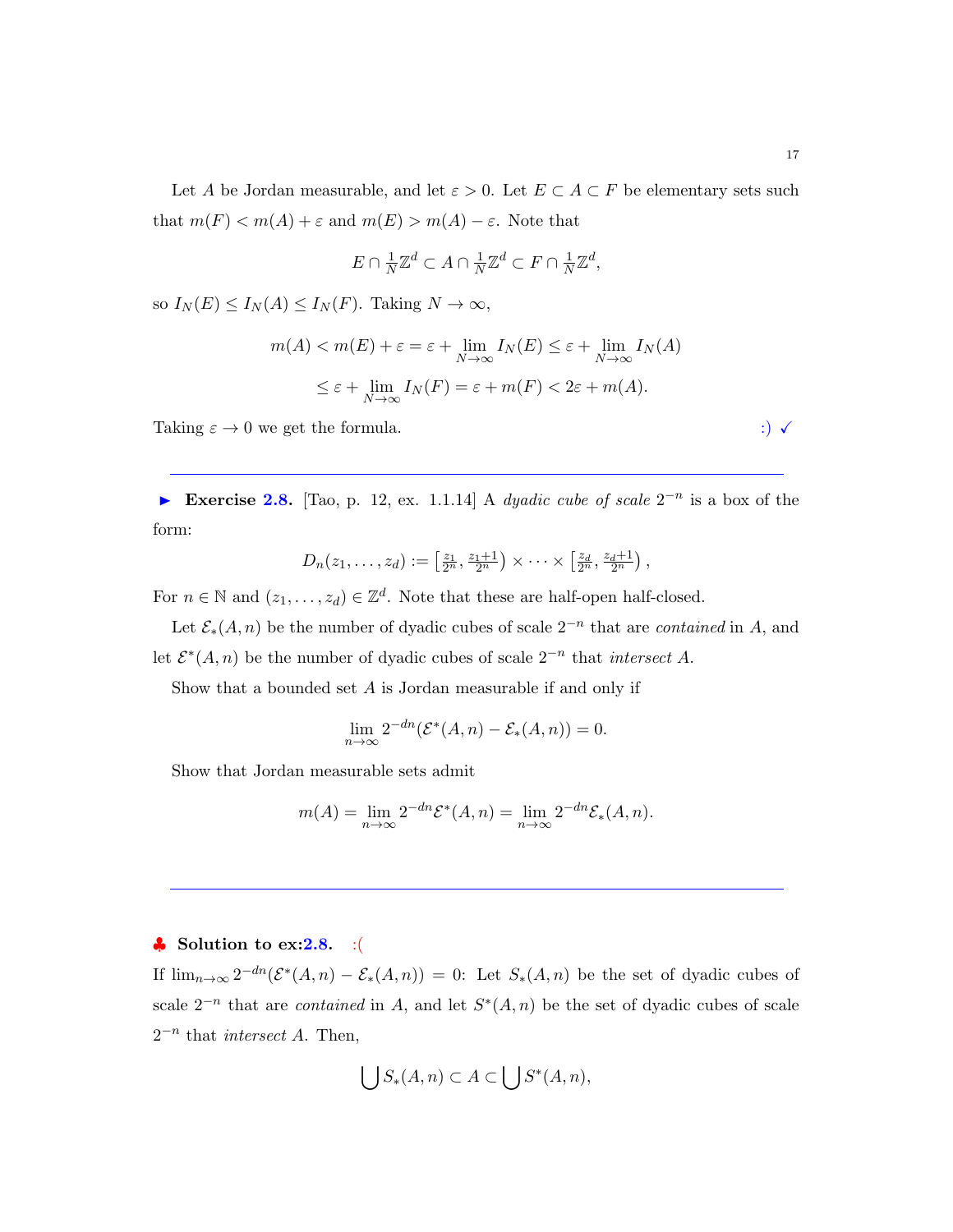and these are elementary sets. Since dyadic cubes of the same scale are always disjoint, we get that

$$
2^{-dn} \mathcal{E}_*(A, n) = m(\bigcup S_*(A, n)) \le J_*(A) \le J^*(A) \le m(\bigcup S^*(A, n)) = 2^{-dn} \mathcal{E}^*(A, n).
$$

Thus, taking  $n \to \infty$  we get that  $J^*(A) = J_*(A)$ . Moreover, we have that

$$
m(A) = \lim_{n \to \infty} 2^{-dn} \mathcal{E}^*(A, n) = \lim_{n \to \infty} 2^{-dn} \mathcal{E}_*(A, n).
$$

If A is Jordan measurable: Let  $B = I_1 \times \cdots \times I_d$  be a box where  $I_j$  is the interval with endpoints  $a_j < b_j$ , define

- $(B)^n := [a_1 2^{-n}, b_1 + 2^{-n}] \times \cdots \times [a_d 2^{-n}, b_d + 2^{-n}]$ , the enlargement of B by  $2^{-n}$  in each coordinate direction.
- $(B)_n := (a_1 + 2^{-n}, b_1 2^{-n}) \times \cdots \times (a_d + 2^{-n}, b_d 2^{-n})$ , shrinking B by  $2^{-n}$  in each coordinate direction.

Under these definitions, if a dyadic cube  $D_n(z)$  of scale  $2^{-n}$  intersects B then it is contained in  $(B)^n$ ; if  $D_n(z)$  is not contained in B then  $D_n(z)$  does not intersect  $(B)_n$ . Finally note that

$$
m((B)^n) - m((B)_n) = \prod_{j=1}^d (b_j - a_j + 2 \cdot 2^{-n}) - \prod_{j=1}^d (b_j - a_j - 2 \cdot 2^{-n})
$$
  
= 
$$
\sum_{S \subset \{1, \dots, d\}} \prod_{j \in S} (b_j - a_j) \cdot \left( (2 \cdot 2^{-n})^{d - |S|} - (-2 \cdot 2^{-n})^{d - |S|} \right)
$$
  

$$
\leq 2^d \cdot 4 \cdot 2^{-n} \cdot m(B).
$$

Fix  $\varepsilon > 0$  and let  $E \subset A \subset F$  be elementary sets such that  $m(F) \le m(A) + \varepsilon$  and  $m(E) \geq m(A) - \varepsilon$ . Suppose that  $E = \biguplus_{k=1}^{n} E_k$  and  $F = \biguplus_{j=1}^{m} F_j$  where  $E_n, F_j$  are boxes.

Let  $D_n(z)$  be a dyadic cube of scale  $2^{-n}$  such that  $D_n(z)$  intersects A but is not contained in A. Then, there exists j such that  $D_n(z)$  intersects some  $F_j$ , so  $D_n(z)$  is contained in  $(F_j)^n$ . Also,  $D_n(z)$  is not contained in  $E_k$  for all k, so for all k we get that  $D_n(z)$  does not intersect  $(E_k)_n$ . Thus, if we define

$$
(E)_n := \biguplus_{k=1}^n (E_k)_n \qquad \text{and} \qquad (F)^n := \bigcup_{j=1}^m (F_j)^n
$$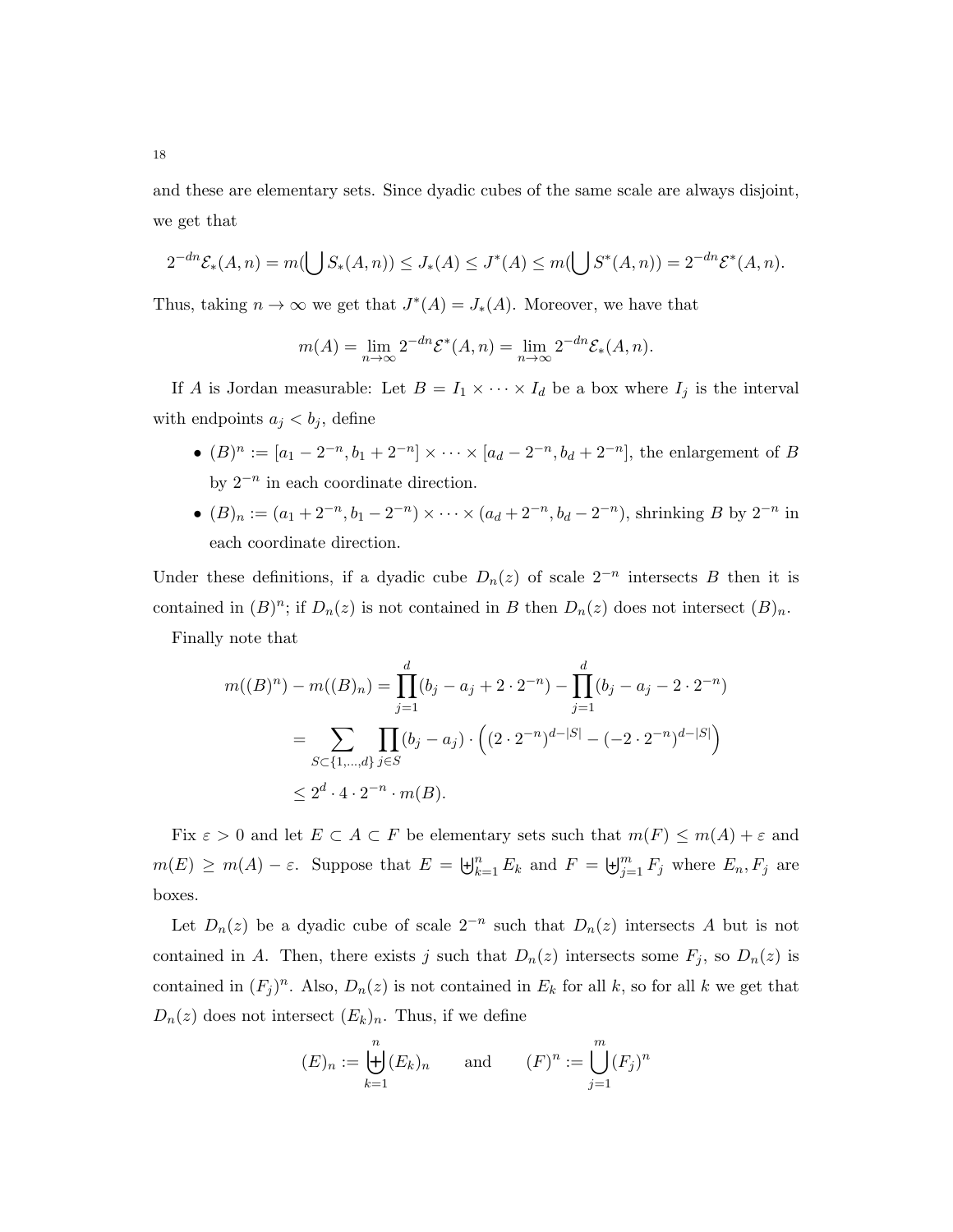then

$$
m((E)_n) = \sum_{k=1}^n m((E_k)_n) \ge \sum_{k=1}^n m(E_k) \cdot \left(1 - 2^d \cdot 2^{2-n}\right) = m(E) \cdot \left(1 - 2^d \cdot 2^{2-n}\right),
$$
  

$$
m((F)^n) \le \sum_{j=1}^m m((F_j)^n) \le \sum_{j=1}^m m(F_j) \cdot \left(1 + 2^d \cdot 2^{2-n}\right) = m(F) \cdot \left(1 + 2^d \cdot 2^{2-n}\right),
$$

and since for any Jordan measurable set J we have that  $2^{-dn} \mathcal{E}_*(J) \leq m(J) \leq 2^{-dn} \mathcal{E}^*(J)$ ,

$$
2^{-dn}(\mathcal{E}^*(A,n) - \mathcal{E}_*(A,n)) \le 2^{-dn}(\mathcal{E}_*((F)^n, n) - \mathcal{E}^*((E)_n, n)) \le m((F)^n) - m((E)_n)
$$
  

$$
\le m(F) - m(E) + 2^d \cdot 2^{2-n} \cdot (m(F) + m(E))
$$
  

$$
\le \varepsilon + 2^d \cdot 2^{2-n} \cdot (2m(A) + \varepsilon).
$$

Taking  $n \to \infty$ , we have that for all  $\varepsilon > 0$ ,

$$
0 \leq \lim_{n \to \infty} 2^{-dn} (\mathcal{E}^*(A, n) - \mathcal{E}_*(A, n)) \leq \varepsilon,
$$

so this limit must be 0.  $\hspace{1.5cm}$  :)  $\checkmark$ 

Exercise 2.9. [Tao, p. 13, ex. 1.1.18] Show that for any bounded set  $A$ :

- $J^*(\bar{A}) = J^*(A)$ .
- $J_*(A^{\circ}) = J_*(A)$ .
- A is Jordan measurable if and only if  $J^*(\partial A) = 0$ .

# $\bullet$  Solution to ex:2.9. :(

First,  $A \subset \overline{A}$  so  $J^*(A) \leq J^*(\overline{A})$ , and we only need to prove  $J^*(\overline{A}) \leq J^*(A)$ . Let  $\varepsilon > 0$ . Then choose disjoint boxes  $(B_n)_{n=1}^N$  such that  $A \subset \bigcup_n B_n$  and  $\sum_n m(B_n) \leq J^*(A) + \varepsilon$ . Note that

$$
\bar{A}\subset \overline{\bigcup_n B_n}\subset \bigcup_n \bar{B_n},
$$

and since  $\bar{B_n}$  are also boxes,

$$
J^*(\overline{A}) \le \sum_n m(\overline{B}_n) = \sum_n m(B_n) \le J^*(A) + \varepsilon.
$$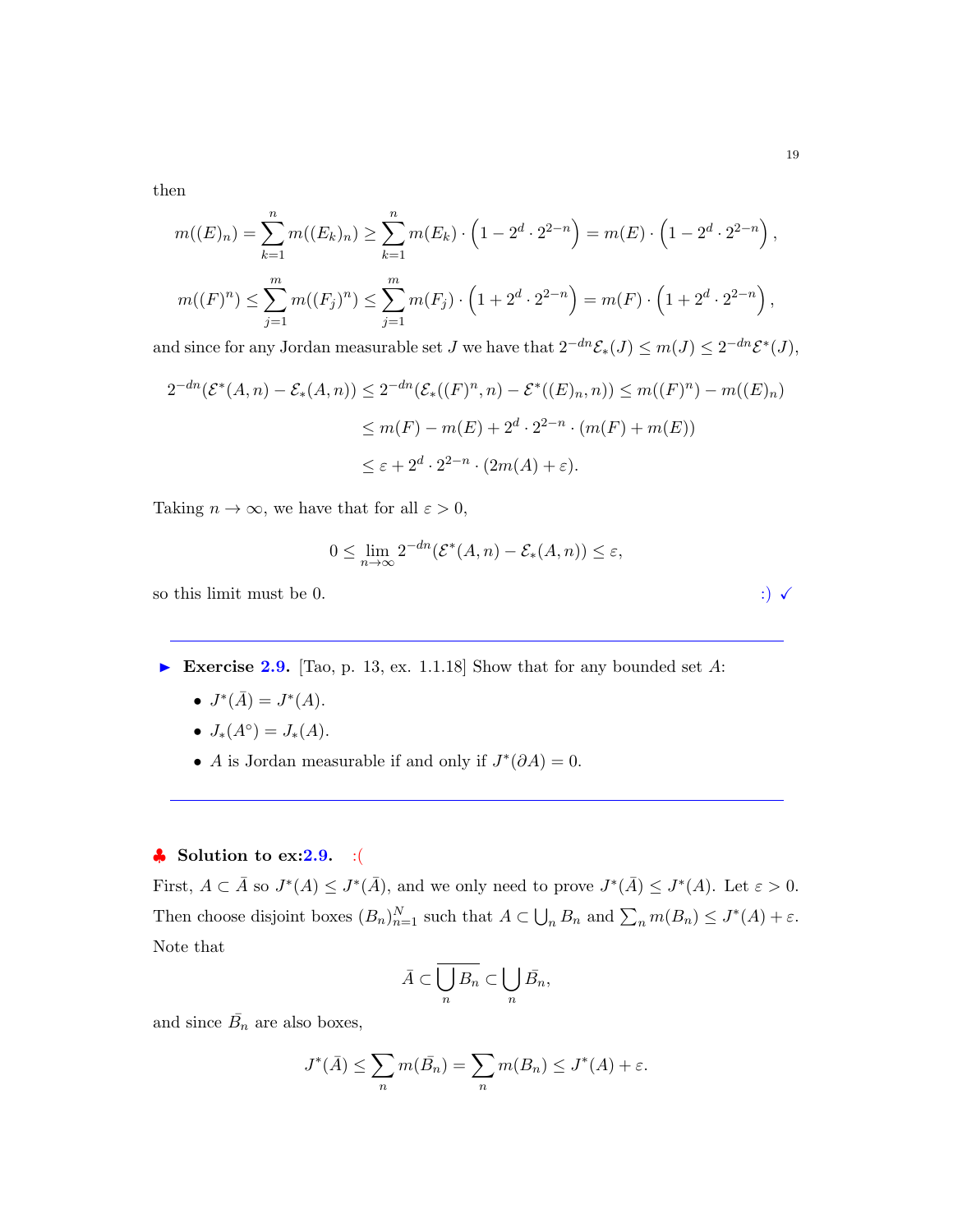Taking  $\varepsilon \to 0$  completes the proof of the first item.

For the second item, since  $A^{\circ} \subset A$  we only need to show that  $J_*(A) \leq J_*(A^{\circ})$ . Fix  $\varepsilon > 0$  and let  $(B_n)_{n=1}^N$  be a finite number of disjoint boxes such that  $\bigcup_n B_n \subset A$  and  $\sum_n m(B_n) \geq J_*(A) - \varepsilon$ . Then, since  $B_n^{\circ}$  are disjoint boxes, and since  $m(B_n^{\circ}) = m(B_n)$ , from  $\bigcup_n B_n^{\circ} \subset A^{\circ}$  we deduce that

$$
J_*(A^{\circ}) \ge \sum_n m(B_n^{\circ}) = \sum_n m(B_n) \ge J_*(A) - \varepsilon.
$$

Taking  $\varepsilon \to 0$  completes the second item.

For the final item: First, note that  $(\partial A)^{\circ} = \emptyset$ . If  $D_n(z) \subset \partial A$  for some dyadic cube  $D_n(z)$ , then  $(\partial A)^\circ \supset (D_n(z))^\circ \neq \emptyset$ , a contradiction. So  $\partial A$  contains no dyadic cubes, which is to say that  $\mathcal{E}_*(\partial A, n) = 0$  for all n. Thus,  $\partial A$  is Jordan measurable with  $J(\partial A) = 0$  if and only if  $2^{-dn} \mathcal{E}^*(\partial A, n) \to 0$ .

Note that if  $D_n(z)$  is a dyadic cube, then it intersects A and is not contained in A, if and only if it intersects  $\partial A$ . That is,  $\mathcal{E}^*(\partial A, n) = \mathcal{E}^*(A, n) - \mathcal{E}_*(A, n)$ .

Now, by a previous exercise, A is Jordan measurable, if and only if  $2^{-dn}(\mathcal{E}^*(A,n) \mathcal{E}_*(A,n)$  → 0 if and only if  $2^{-dn}\mathcal{E}^*(\partial A,n) \to 0$ , if and only if  $\partial A$  is Jordan measurable with  $J(\partial A) = 0$ , if and only if  $J^*(\partial A) = 0$ .

The last step follows from the fact that if  $J^*(\partial A) = 0$  then  $J_*(\partial A) \le J^*(\partial A) = 0$ and so  $\partial A$  is Jordan measurable with  $J(\partial A) = 0$ . :)  $\checkmark$ 

Exercise 2.10. Show that any triangle  $ABC$  in  $\mathbb{R}^2$  is Jordan measurable. Show that any compact convex polygon in  $\mathbb{R}^2$  is Jordan measurable.

Exercise 2.11. Show that the ball  $B(x,r) = \{x \in \mathbb{R}^d : |x| < r\}$  is Jordan measurable with measure  $m(B(x, r)) = c_d r^d$  where  $c_d > 0$  is a constant depending only on the dimension d.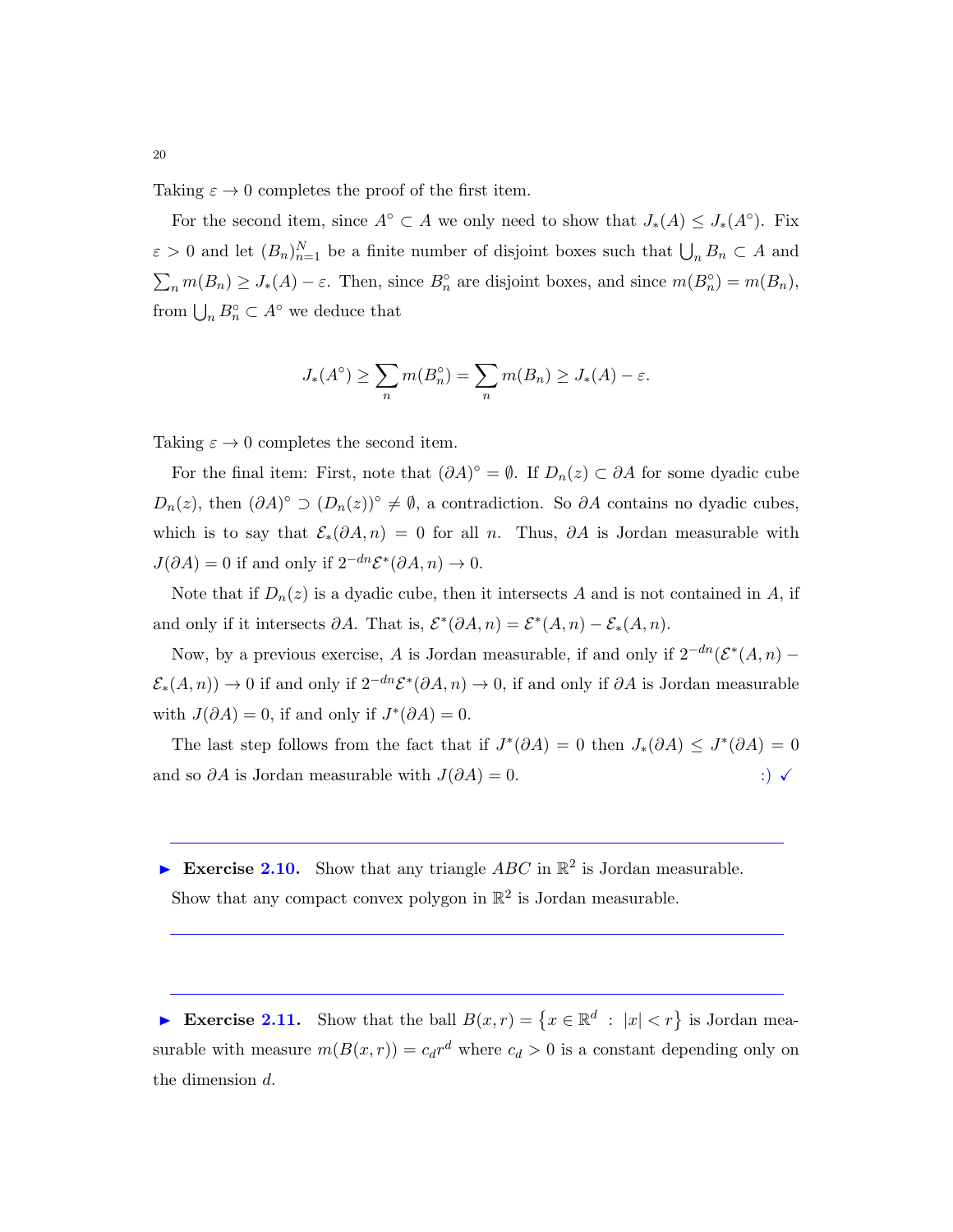Exercise 2.12. Show that if  $A \subset \mathbb{R}^d, C \subset \mathbb{R}^k$  are Jordan measurable, then  $A \times C$ is Jordan measurable and  $m(A \times C) = m(A) \cdot m(C)$ .

# $\bullet$  Solution to ex: 2.12. : (

Fix  $\varepsilon > 0$ . Let  $E \subset A \subset F, E' \subset C \subset F'$  such that  $E, E', F, F' \in \mathcal{E}_0$  and  $m(F \setminus E) < \varepsilon$ ,  $m(F' \setminus E') < \varepsilon$ . Note that  $E \times E' \subset A \times C \subset F \times F'$  and  $E \times E', F \times F'$  are elementary sets. Thus, since we assumed that  $A, C$  are Jordan measurable,

$$
J^*(A \times C) \le m(F \times F') = m(F) \cdot m(F') < (m(E) + \varepsilon) \cdot (m(E') + \varepsilon) \le (m(A) + \varepsilon) \cdot (m(C) + \varepsilon).
$$

Also, since  $m(A) = m(A \setminus E) + m(E) \le m(F \setminus E) + m(E)$  and  $m(C) = m(C \setminus E') +$  $m(E') \leq m(F' \setminus E') + m(E'),$ 

$$
J_*(A \times C) \ge m(E \times E') \ge (m(A) - \varepsilon) \cdot (m(C) - \varepsilon).
$$

Taking  $\varepsilon \to 0$  we have that  $J^*(A \times C) = J_*(A \times C) = m(A) \cdot m(C)$ . :)  $\checkmark$ 

Exercise 2.13. Show that if  $J^*(A) = 0$  then A is Jordan measurable.

Show that if  $m(A) = 0$  for Jordan measurable A, then any  $C \subset A$  is Jordan measurable.

Exercise 2.14. give an example of a sequence  $(A_n)_n$  of Jordan measurable sets such that  $A := \bigcup_n A_n$  is bounded but *not* Jordan measurable.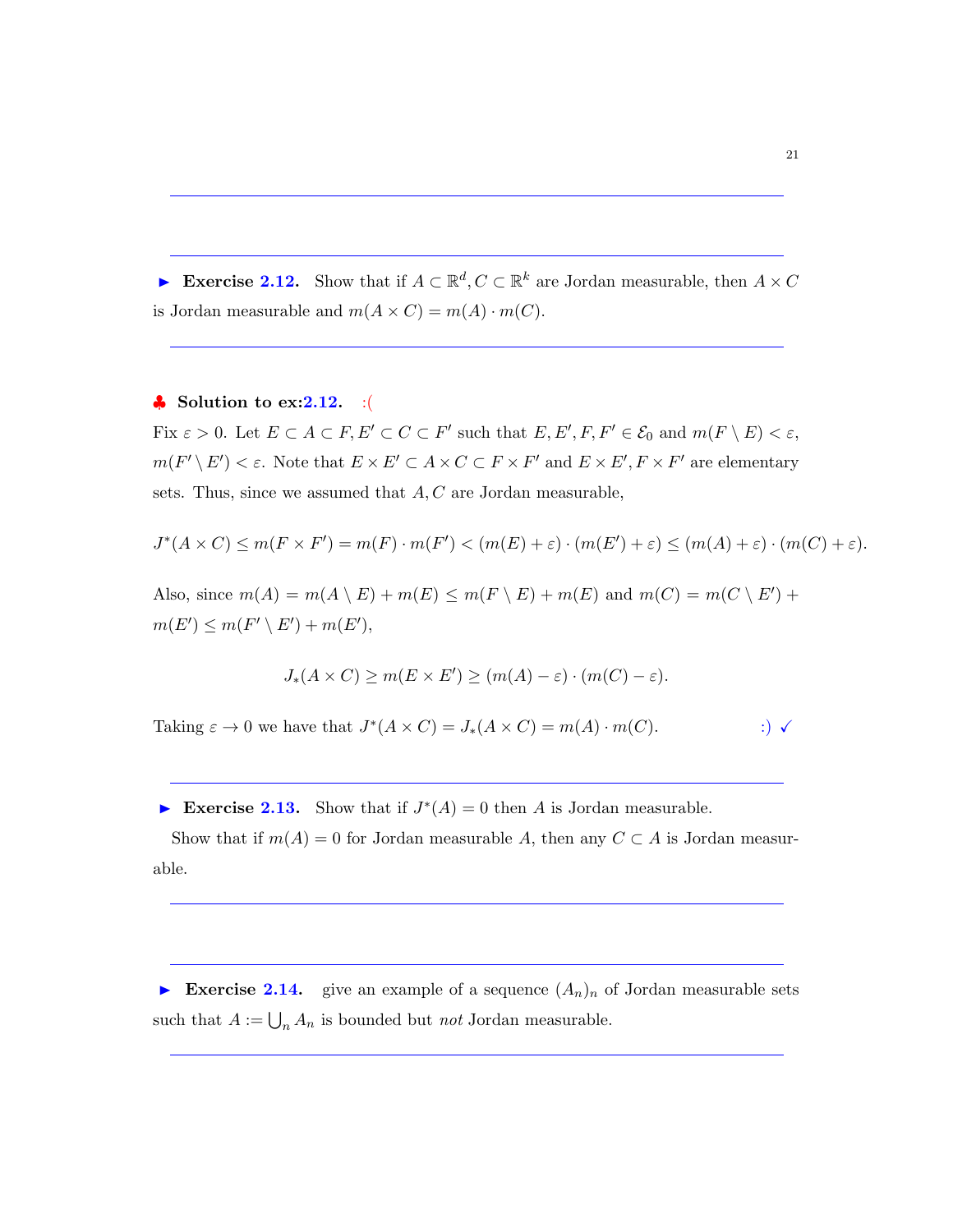••• Theorem 2.2. Let  $L : \mathbb{R}^d \to \mathbb{R}^d$  be an invertible linear transformation. If A is Jordan measurable, then  $L(A)$  is also, and  $m(L(A)) = |\det L|m(A)|$ .

*Proof.* If E is an elementary set, then  $L(E)$  is Jordan measurable. Indeed, recall that any invertible matrix  $L$  can be written as a product of *elementary operation matrices*:  $L = T_1 \cdots T_n$  where each  $T_j$  is either multiplication of a row by a scalar c, addition of one row to another row, or swapping of two rows. That is,  $T_j$  is in one of the following families of matrices:

$$
M_{c,j} = \begin{bmatrix} 1 & 0 & \cdots & 0 \\ \vdots & \ddots & & \vdots \\ \vdots & & \ddots & \vdots \\ \vdots & & & \ddots \\ 0 & \cdots & & & 1 \end{bmatrix} \qquad R_{i,j} = \begin{bmatrix} 1 & 0 & \cdots & 0 \\ \vdots & \ddots & & \vdots \\ \cdots & 1 & \cdots & \vdots \\ \vdots & & & \ddots \\ 0 & \cdots & & & 1 \end{bmatrix} \qquad S_{i,j} = \begin{bmatrix} 1 & 0 & \cdots & 0 \\ \vdots & \ddots & & \vdots \\ \cdots & 0 & 1 & \cdots \\ \vdots & & & \ddots \\ \vdots & & & & \vdots \\ 0 & \cdots & & & & 1 \end{bmatrix}
$$

That is  $M_{c,j}$  is obtain by multiplying the j-th row of the identity matrix by c;  $R_{i,j}$  is obtained by adding the *i*-th row in the identity matrix to the *j*-th row;  $S_{i,j}$  is obtained by swapping the  $i$ -th and  $j$ -th rows of the identity matrix.

It is immediate to compute that  $\det M_{c,j} = c, |\det R_{i,j}| = |\det S_{i,j}| = 1$ . Also, if  $B = I_1 \times \cdots \times I_d$  we have that  $M_{c,j}(B) = I_1 \times \cdots \times cI_j \times \cdots \times I_d$  and for  $i < j$ ,  $S_{i,j}(B) = I_1 \times \cdots I_j \times \cdots \times I_i \times \cdots \times I_d$ . Thus, we have that for any box B, and any linear map  $L \in \{M_{c,j}, S_{i,j}\}, m(L(B)) = |\det L| \cdot m(B)$ . If  $E = B_1 \uplus \cdots \uplus B_k$  is an elementary set, where  $(B_j)_{j=1}^k$  are boxes, then  $L(E) = L(B_1) \cup \cdots \cup L(B_k)$ , so  $L(E)$  is an elementary set and

$$
m(L(E)) = \sum_{j=1}^{k} m(L(B_j)) = \sum_{j=1}^{k} |\det L| \cdot m(B_j) = |\det L| \cdot m(E).
$$

Finally, if A is Jordan measurable, the for any  $\varepsilon > 0$  choose elementary sets  $E \subset A \subset F$ such that  $m(F) < m(E) + \varepsilon$ . So,  $L(E) \subset L(A) \subset L(F)$  and

$$
J^*(L(A)) \le m(L(F)) = |\det L| \cdot m(F) \le |\det L| \cdot m(E) + |\det L| \cdot \varepsilon
$$
  
\n
$$
\le |\det L| \cdot J(A) + |\det L| \cdot \varepsilon \le |\det L| \cdot m(F) + |\det L| \cdot \varepsilon
$$
  
\n
$$
\le |\det L| \cdot m(E) + |\det L| \cdot 2\varepsilon = m(L(E)) + |\det L| \cdot 2\varepsilon \le J_*(L(A)) + |\det L| \cdot 2\varepsilon.
$$

Taking  $\varepsilon \to 0$  we have that  $J_*(L(A)) = J^*(L(A)) = |\det L| \cdot J(A)$ . This proves the theorem for the case that  $L \in \{M_{c,j}, S_{i,j}\}.$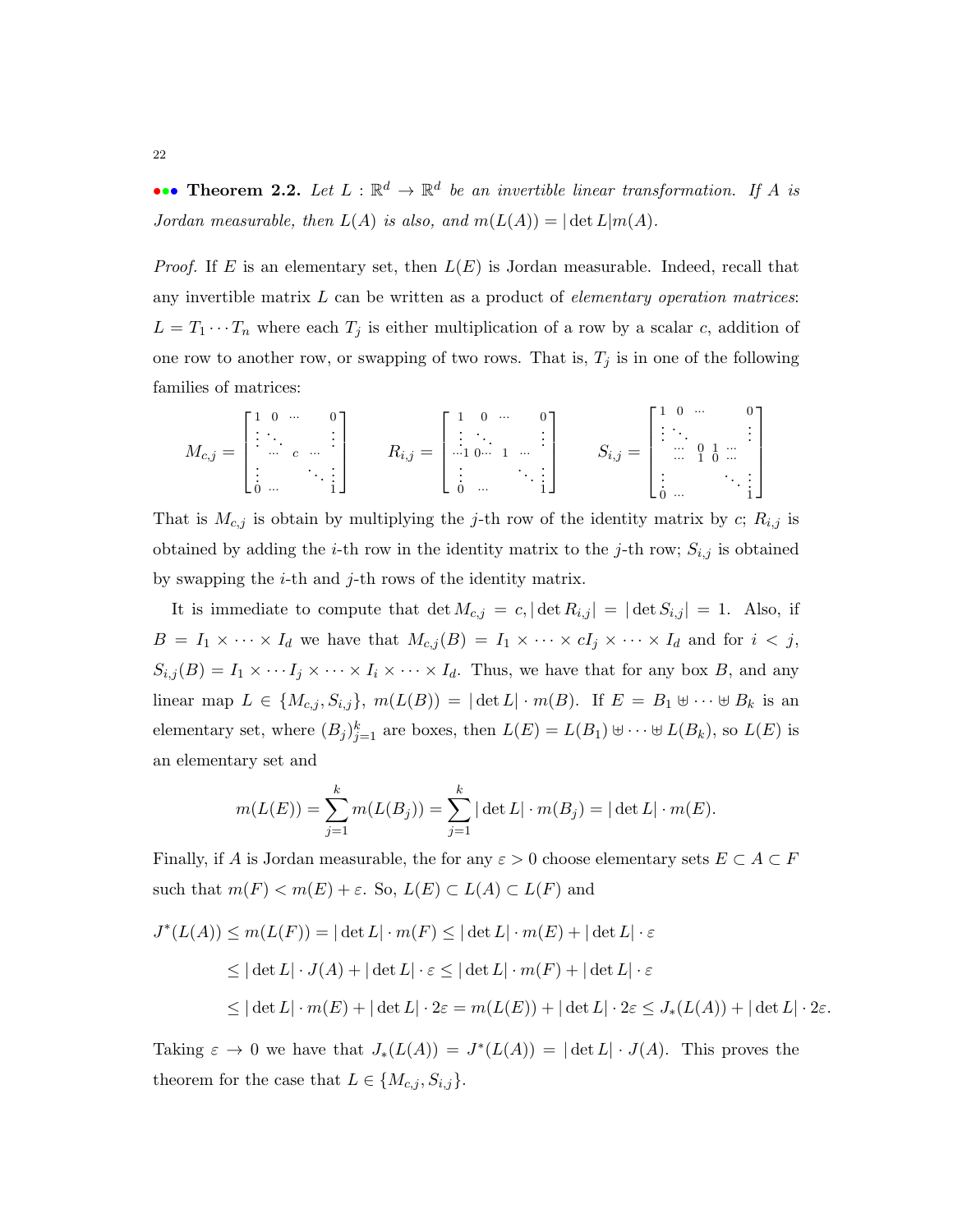Now for a somewhat more cumbersome computation:

$$
R_{i,j}(B) = \left\{ (x_1, \ldots, x_i, \ldots, x_i + x_j, \ldots, x_d) \in \mathbb{R}^d : \forall k , x_k \in I_k \right\},\
$$

which is the Cartesian product of the parallelepiped  $\{(x, x + y) : x \in I_i, y \in I_j\}$  with a box in  $\mathbb{R}^{d-2}$ . Indeed, if we apply  $S = S_{i,1}S_{j,2}$  to this set,

$$
R_{i,j}(B) = \left\{ (x_1, \ldots, x_i, \ldots, x_i + x_j, \ldots, x_d) \in \mathbb{R}^d : \forall k, x_k \in I_k \right\}
$$
  
=  $S \left\{ (x_i, x_i + x_j, x_3, \ldots, x_{i-1}, x_1, x_{i+1}, \ldots, x_{j-1}, x_2, x_{j+1}, \ldots, x_d) \in \mathbb{R}^d : \forall k, x_k \in I_k \right\}$   
=  $S(\left\{ (x, x + y) : x \in I_i, y \in I_j \right\} \times I_3 \times \cdots I_{i-1} \times I_1 \times I_{i+1} \times \cdots \times I_{j-1} \times I_j \times I_{j+1} \times \cdots \times I_d).$ 

Since S preserves Jordan measure (and measurability), it suffices to show the Jordan measurability of  $P := \{(x, x + y) : x \in I_i, y \in I_j\}$  and compute its Jordan measure. By translating  $P$  we may assume without loss of generality that the endpoints of  $I_i$  are  $0 < a$  and the endpoints of  $I_j$  are  $0, b$ . We may also write  $P = T_1 \uplus B \uplus T_2$  where  $T_1, T_2$ are right-angle triangles, with orthogonal sides parallel to the axes, and  $B$  is a box, as in Figure [1.](#page-22-0) In a previous exercise it was shown that triangles are Jordan measurable. A translation of  $T_2$  by the vector  $-(0, b)$  shows that  $T_1 \oplus T_2$  has the Jordan measure of the box  $I_i \times I_i$ . Thus, P is Jordan measurable and has Jordan measure  $J(P) = |I_i| \cdot |I_j|$ , which consequently is  $J(P) = m(I_i \times I_j)$ .



<span id="page-22-0"></span>FIGURE 1. Computation of the Jordan measure of the parallelepiped  $P$ .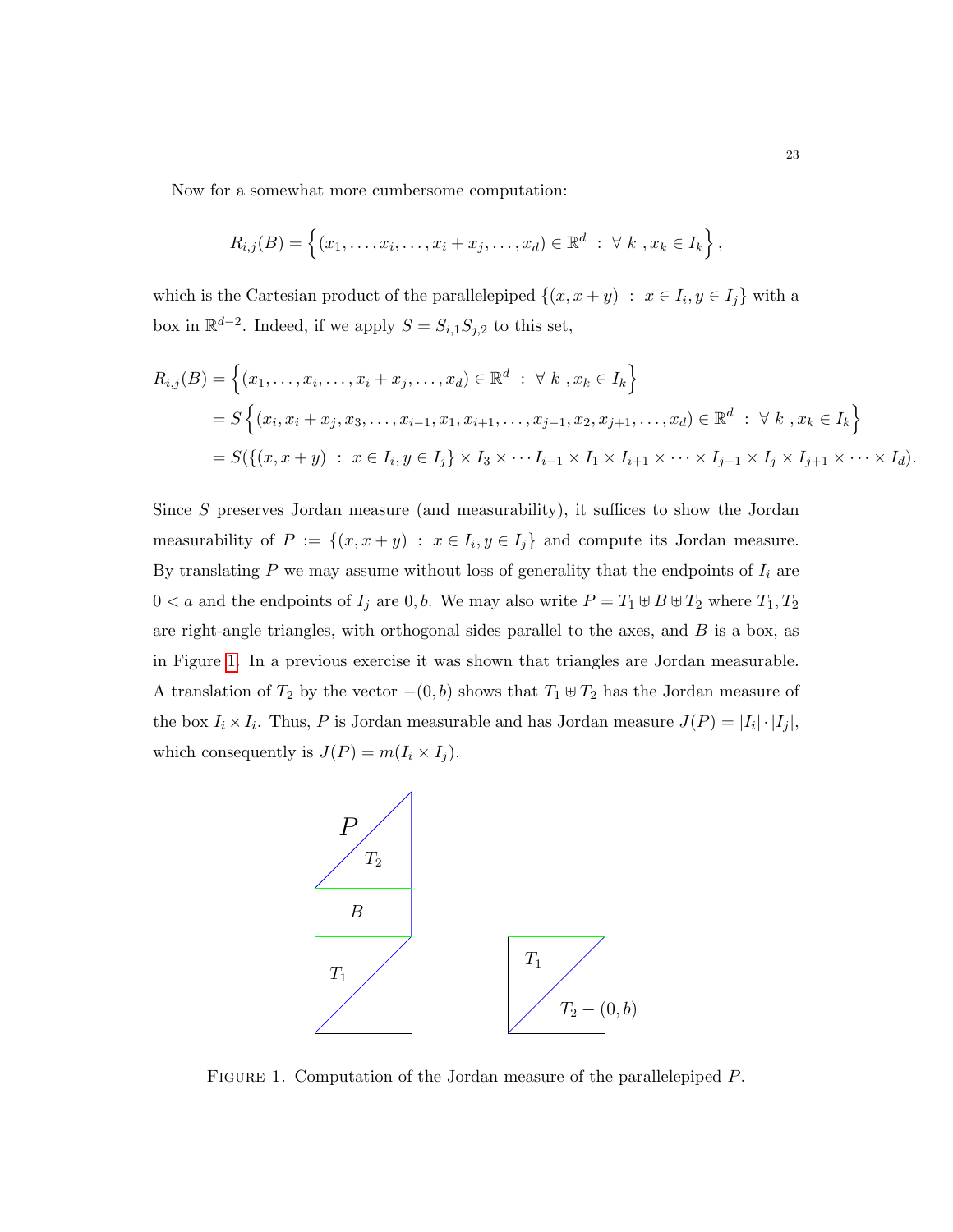<span id="page-23-0"></span>Exercise 2.15. Let  $P := \{(x, x + y) : x \in I, y \in J\}$  where I, J are intervals. Show that P is Jordan measurable and that  $J(P) = |I| \cdot |J|$ .

We conclude that  $R_{i,j}(B)$  is Jordan measurable, and that

$$
J(R_{i,j}(B)) = J(S(P \times B)) = J(P \times B) = J_2(P) \cdot J_{d-2}(B) = |I_i| \cdot |I_j| \cdot \prod_{k \neq i,j} |I_k| = m(B),
$$

where  $P = \{(x, x + y) : x \in I_i, y \in I_j\}$  and  $B = I_3 \times \cdots I_{i-1} \times I_1 \times I_{i+1} \times \cdots \times I_{j-1} \times I_j\}$  $I_j \times I_{j+1} \times \cdots \times I_d \subset \mathbb{R}^{d-2}$ . Since  $|\det R_{i,j}| = 1$  we have just proved that for any box B, the set  $R_{i,j}(B)$  is Jordan measurable and  $J(R_{i,j}(B)) = |\det R_{i,j}| \cdot m(B)$ .

Just as for  $M_{c,j}$  and  $S_{i,j}$  we now use the fact that  $R_{i,j} (A \uplus B) = R_{i,j} (A) \uplus R_{i,j} (B)$  to prove the theorem for any  $L \in \{M_{c,j}, S_{i,j}, R_{i,j}\}.$ 

Finally, if L is a general invertible linear map, then  $L = L_1 \cdots L_n$  where  $L_k \in$  ${M_{c,j, S_{i,j}, R_{i,j}}\}$  for all k. So for any A that is Jordan measurable, also  $L_n(A)$  is Jordan measurable, and thus  $L_{n-1}L_n(A)$  is as well, and so on to get that  $L(A) = L_1 \cdots L_n(A)$ is Jordan measurable. We also compute the measure by

$$
J(L(A)) = J(L_1(L_2 \cdots L_n(A))) = |\det L_1| \cdot J(L_2 \cdots L_n(A)) =
$$
  
= 
$$
\cdots = |\det L_1| \cdots |\det L_n| \cdot J(A) = |\det L| \cdot J(A).
$$

 $\Box$ 

Number of exercises in lecture: 15

<span id="page-23-1"></span>Total number of exercises until here: 21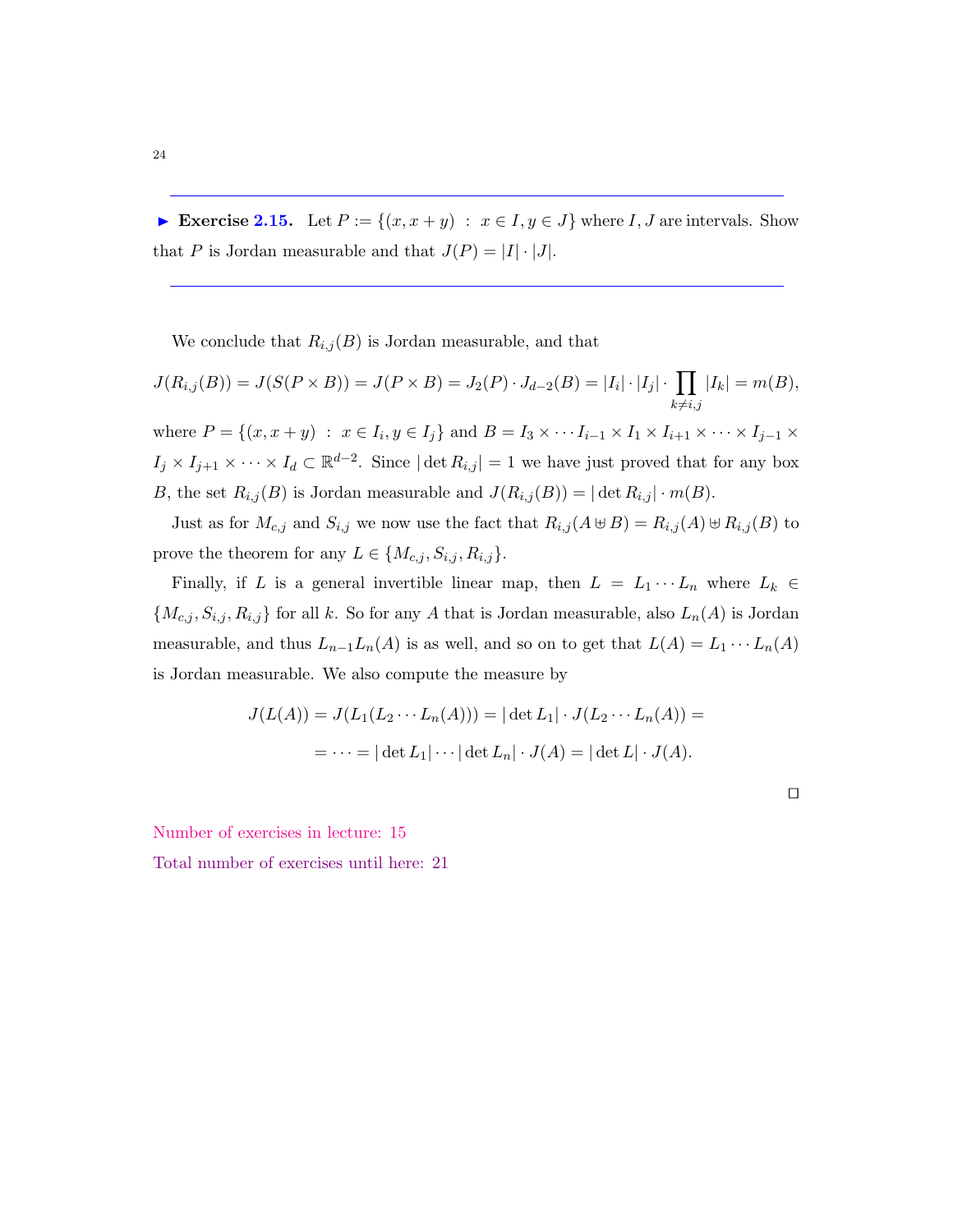#### Measure Theory

Ariel Yadin

Lecture 3: Lebesgue outer measure

#### 3.1. From finite to countable

<span id="page-24-0"></span>Recall that in order to measure sets from outside we used the outer measure by approximating with finitely many elementary sets.

Exercise 3.1. Show that

$$
J^*(A) = \inf_{A \subset B_1 \cup \dots \cup B_n} m(B_1) + \dots + m(B_n),
$$

where  $B_1, \ldots, B_n$  are always boxes.

Lebesgue's idea is that there is no reason to stop with finite, and not *countable* collections. (Mathematicians are not afraid of infinity anymore...)

• Definition 3.1. Let  $A \subset \mathbb{R}^d$  be a set. The Lebesgue outer measure of A is defined to be

$$
m^*(A) := \inf \big\{ \sum_n |B_n| \ : \ (B_n)_n \text{ is a sequence of boxes } , A \subset \bigcup_n B_n \big\}.
$$

 $\checkmark$  Note that we may have  $m^*(A) = \infty$ .

► Exercise 3.2. Show that in general  $m^*(A) \leq J^*(A)$  for bounded sets A. Show that for  $Q := \mathbb{Q} \cap [0,1]$  we have that

$$
J^*(Q) = 1 \qquad \text{and} \qquad m^*(Q) = 0.
$$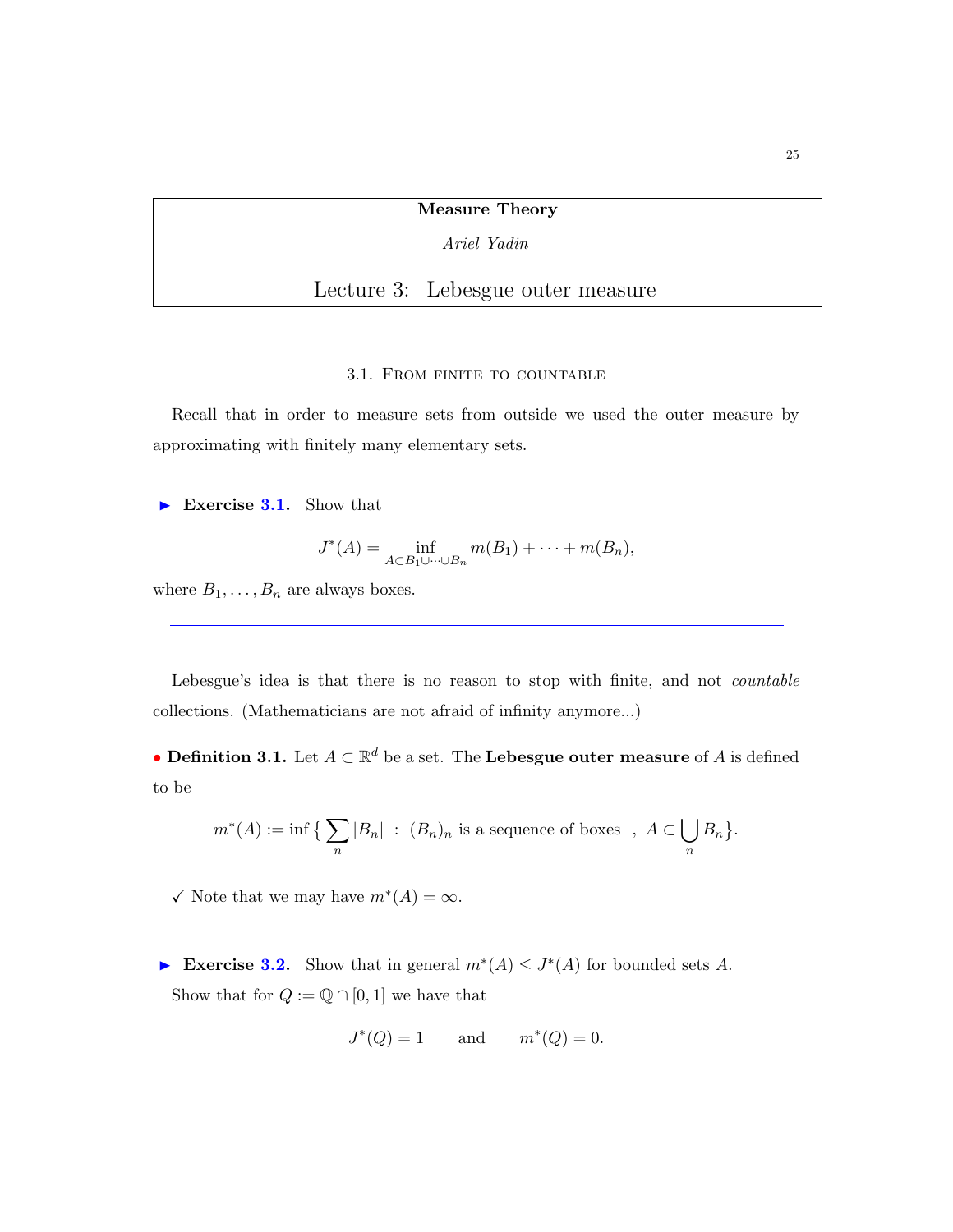# $\bullet$  Solution to ex: 3.2. : (

If A is bounded then the infimum for Lebesgue outer measure is on a larger set than the infimum for Jordan outer measure.

For Q, we have that  $Q = [0,1]$ , so  $J^*(Q) = J^*([0,1]) = m([0,1]) = 1$  and if  $Q =$  ${q_1, q_2,...}$  is an enumeration of Q then  $m^*(Q) \le \sum_n |\{q_n\}| = 0.$  :)  $\checkmark$ 

Exercise 3.3. Give an example of an unbounded set with Lebesgue outer measure 0.

• Proposition 3.2. Properties of Lebesgue outer measure:

- $m^*(\emptyset) = 0$ .
- (Monotonicity) If  $A \subset C$  then  $m^*(A) \leq m^*(C)$ .
- (Countable subadditivity) If  $(A_n)_n$  is a sequence of sets then  $m^*(\bigcup_n A_n) \leq$  $\sum_n m^*(A_n)$ .

*Proof.* First,  $\emptyset$  is a box of volume 0; another proof is by noting that  $\emptyset \subset [0, \frac{1}{n}]$  $\frac{1}{n}]$ <sup>d</sup> for all  $n, \text{ so } m^*(\emptyset) \leq \inf_n m([0, \frac{1}{n}$  $\frac{1}{n}]^d$ ) = 0.

For  $A \subset C$  we have that the infimum used to obtain  $m^*(A)$  is over a larger set that the one used to obtain the infimum for  $m^*(C)$ .

Let  $(A_n)_n$  be a sequence of sets. Fix  $\varepsilon > 0$ . For every n let  $(B_{n,k})_k$  be a sequence of boxes such that  $A_n \subset \bigcup_k B_{n,k}$  and

$$
\sum_{k} |B_{n,k}| \le m^*(A_n) + \varepsilon \cdot 2^{-n}.
$$

Consider the sequence of boxes  $(B_{n,k})_{n,k}$ . We have that

$$
\bigcup_n A_n \subset \bigcup_{n,k} B_{n,k},
$$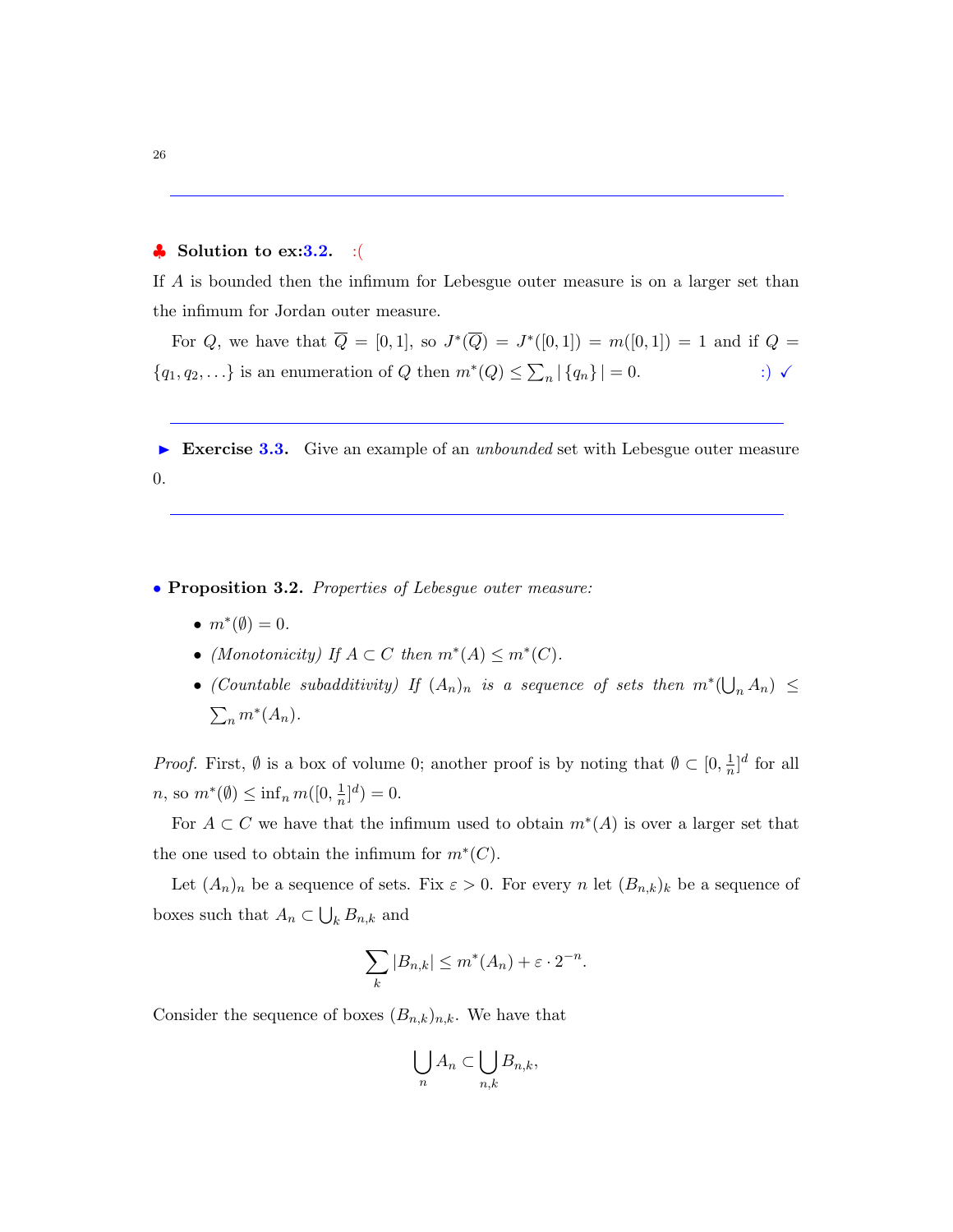and so

$$
m^*(\bigcup_n A_n) \le \sum_{n,k} |B_{n,k}| \le \sum_n m^*(A_n) + \sum_n \varepsilon \cdot 2^{-n} = \sum_n m^*(A_n) + 2\varepsilon.
$$

Taking  $\varepsilon \to 0$  we have countable subadditivity.

It is now natural to ask for the additivity property: if  $A \cap C = \emptyset$  is it true that  $m^*(A \oplus C) = m^*(A) + m^*(C)$ ? As it turns out, this is not always the case, a counter example will be given in the future. However, in some cases, when the sets are separated enough, we have additivity.

• Proposition 3.3. If  $A, C$  are such that  $dist(A, C) > 0$  then  $m^*(A \oplus C) = m^*(A) +$  $m^*(C)$ .

Specifically, if A, C are closed disjoint sets and A is compact then  $dist(A, C) > 0$ .

*Proof.* By sub-additivity it suffices to prove  $m^*(A) + m^*(C) \le m^*(A \oplus C)$ . We may also assume w.l.o.g. that  $m^*(A \oplus C) < \infty$  and by monotonicity that  $m^*(A) < \infty, m^*(C) < \infty$ . Fix  $\varepsilon > 0$ . Let  $(B_n)_n$  be a sequence of boxes such that  $A \cup C \subset \bigcup_n B_n$  and  $\sum_n |B_n| \le$ 

$$
m^*(A \uplus C) + \varepsilon.
$$

Let  $r = \text{dist}(A, C) > 0$ . Note that for any n, we may replace the box  $B_n$  by a finite number of disjoint boxes  $B_{n,1}, \ldots, B_{n,k}$  such that the diameter of any  $B_{n,j}$  is less than r. So we obtain a sequence  $(B'_n)_n$  such that  $A \oplus C \subset \bigcup_n B'_n$  and  $\sum_n |B'_n| \leq m^*(A \oplus C) + \varepsilon$ , and such that any box  $B'_n$  cannot intersect both A and C.

Thus, we have that  $\mathbb{N} = N_A \oplus N_C$  where  $N_A = \{n : B'_n \cap A \neq \emptyset\}$  and  $N_C =$  $\{n : B'_n \cap C \neq \emptyset\}.$ 

We now have that

$$
A \subset \bigcup_{n \in N_A} B'_n \quad \text{and} \quad C \subset \bigcup_{n \in N_C} B'_n,
$$

and so

$$
m^*(A)+m^*(C)\leq \sum_{n\in N_A} |B'_n|+\sum_{n\in N_C} |B'_n|\leq \sum_n |B'_n|\leq m^*(A\uplus C)+\varepsilon.
$$

Taking  $\varepsilon \to 0$  completes the proof.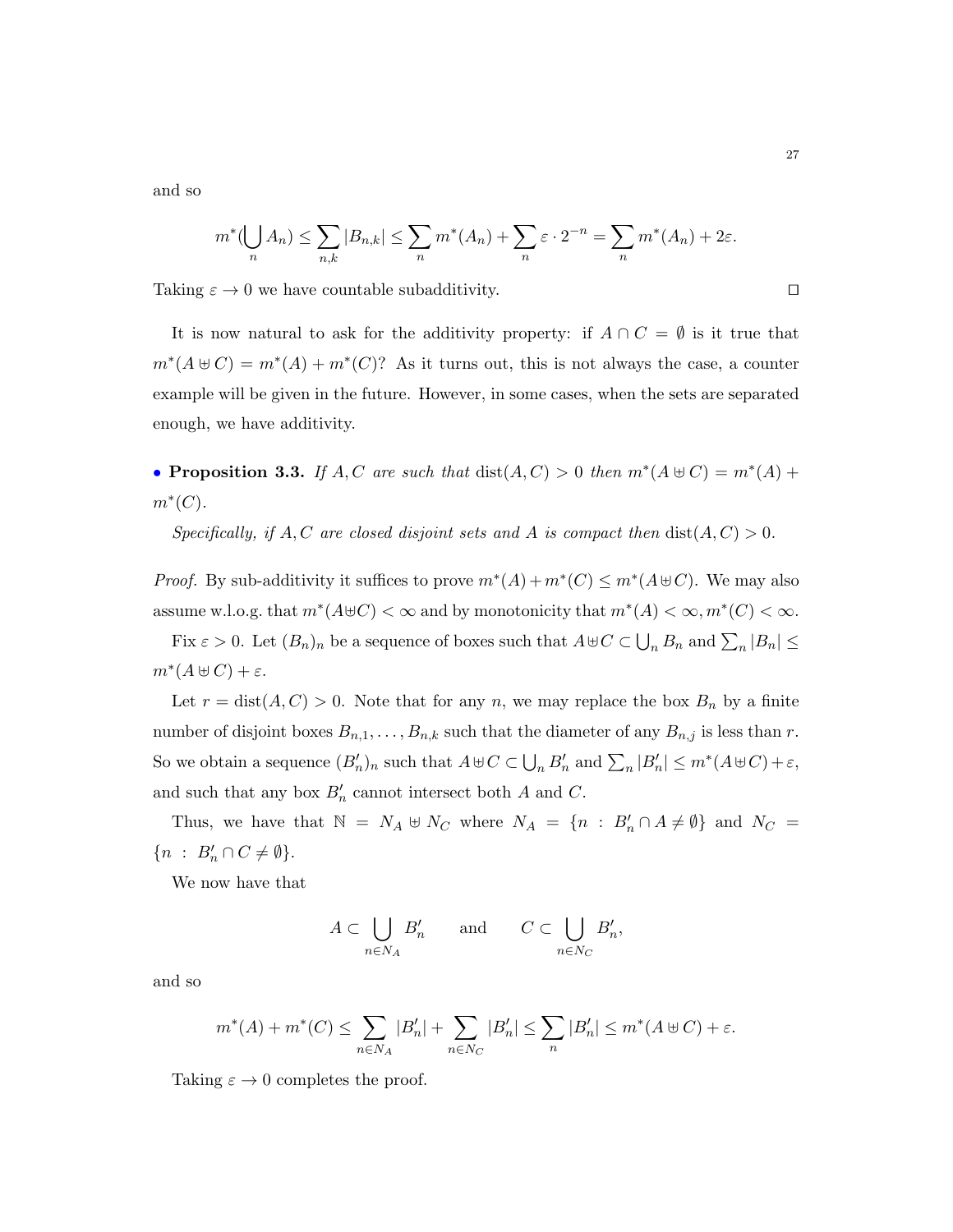As for the case where A, C are closed and A is compact, note that  $dist(x, C)$  is a continuous function of x (because C is closed) and so achieves a minimum on  $A$  when A is compact.  $\Box$ 

Exercise 3.4. Give an example of two closed sets A, C such that  $A \cap C = \emptyset$  but  $dist(A, C) = 0.$ 

The next proposition shows that the notation " $m$ " is an appropriate one, as an extension of elementary measure.

• **Proposition 3.4.** For any elementary set E we have that  $m^*(E) = m(E)$ .

*Proof.* If suffices to prove that  $J^*(E) \le m^*(E)$ .

**Case I.** E is closed. Since E is bounded, it is compact, and the Heine-Borel Theorem tells us that every open cover of  $E$  has a finite sub-cover.

Fix any  $\varepsilon > 0$ . Let  $(B_n)_n$  be a sequence of boxes such that  $E \subset \bigcup_n B_n$  and  $\sum_n |B_n| \le$  $m^*(E)+\varepsilon.$ 

 $\checkmark$  The boxes  $(B_n)_n$  do not form an open cover – they need not be open.

For every *n* let  $B'_n$  be an *open* box containing  $B_n \subset B'_n$  such that  $|B'_n| \leq |B_n| + \varepsilon 2^{-n}$ . (Exercise: show this is possible.) Then,  $\sum_n |B'_n| \leq m^*(E) + 2\varepsilon$  and  $(B'_n)_n$  are an open cover of  $E$ . Thus, there is a finite sub-cover

$$
E \subset \bigcup_{n=1}^N B'_n,
$$

for some large enough  $N$ . Thus,

$$
J^*(E) \le \sum_{n=1}^N |B'_n| \le \sum_n |B'_n| \le m^*(E) + 2\varepsilon.
$$

Taking  $\varepsilon \to 0$  completes the proof for closed E.

**Case II.** E is a general elementary set. Write  $E = B_1 \oplus \cdots \oplus B_n$  where  $(B_j)_{j=1}^n$  are disjoint boxes. These need not be closed boxes.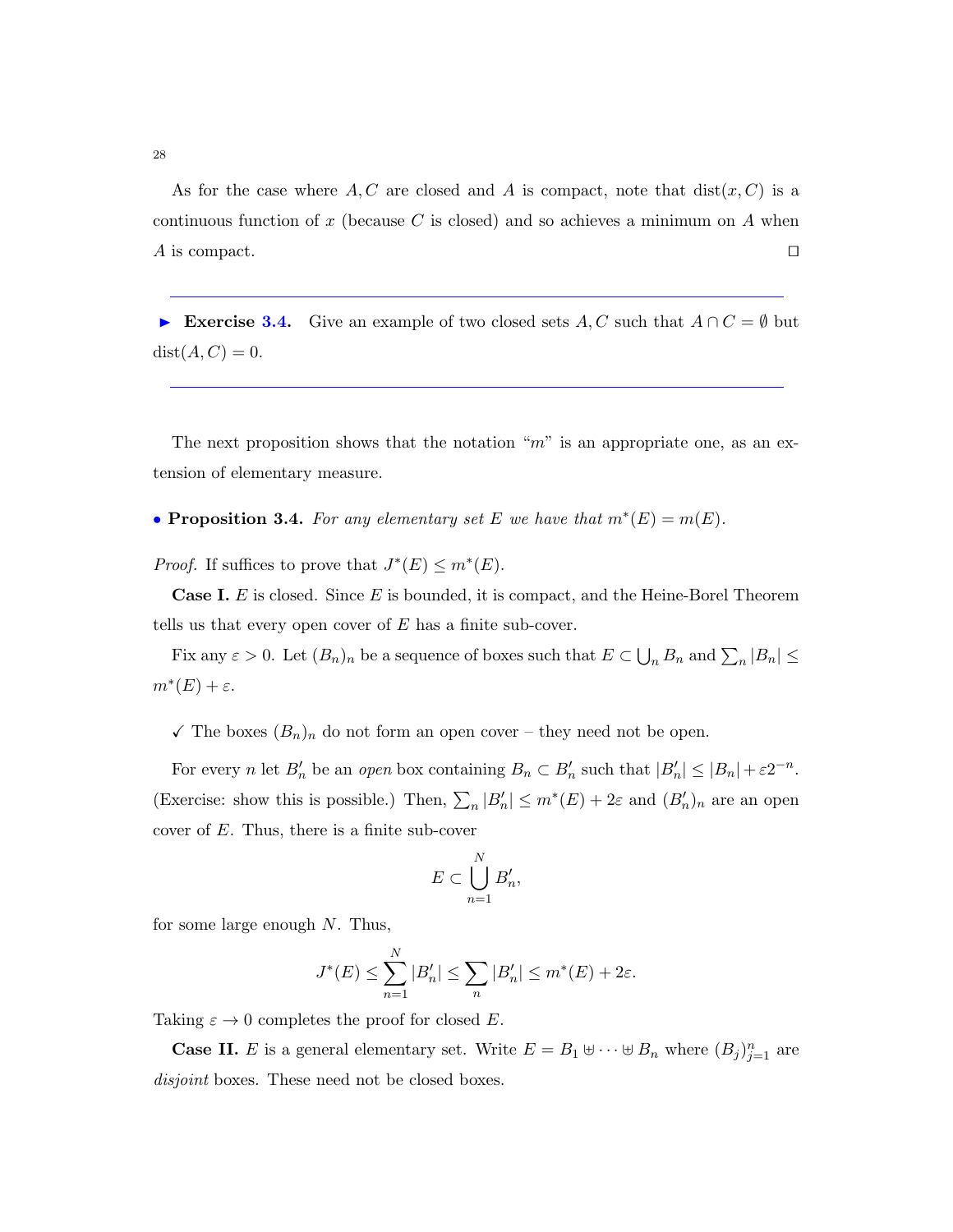Fix  $\varepsilon > 0$ . For every  $1 \leq j \leq n$  let  $B'_j \subset B_j$  be a *closed* box such that  $|B'_j| \geq |B_j| - \frac{\varepsilon}{n}$ . (Exercise: Show this is always possible.) Then,  $E' = B'_1 \oplus \cdots \oplus B'_n$  is a finite union of disjoint closed boxes, and thus a closed elementary set. Also,

$$
m(E') = \sum_{j=1}^{n} |B'_j| \ge \sum_{j=1}^{n} |B_j| - \varepsilon = m(E) - \varepsilon.
$$

So by Case I,

$$
m(E) \le m(E') + \varepsilon = m^*(E') + \varepsilon \le m^*(E) + \varepsilon.
$$

<span id="page-28-0"></span>Taking  $\varepsilon \to 0$  completes the proof.

Exercise 3.5. Show that for any bounded set  $A$  we have

$$
J_*(A) \le m^*(A) \le J^*(A).
$$

Show that if A is Jordan measurable then  $m(A) = m^*(A)$ .

# $\clubsuit$  Solution to ex: 3.5. : (

We have already seen  $m^*(A) \leq J^*(A)$ . If E is an elementary set such that  $E \subset A$ , then  $m(E) = m^*(E) \le m^*(A)$  by monotonicity. Taking supremum over all such elementary sets contained in A, we get that  $J_*(A) \leq m^*(A)$ . This proves the first assertion.

If A is Jordan measurable, then  $m(A) = J_*(A) \le m^*(A) \le J^*(A) = m(A)$ . :)  $\checkmark$ 

Number of exercises in lecture: 5

<span id="page-28-1"></span>Total number of exercises until here: 26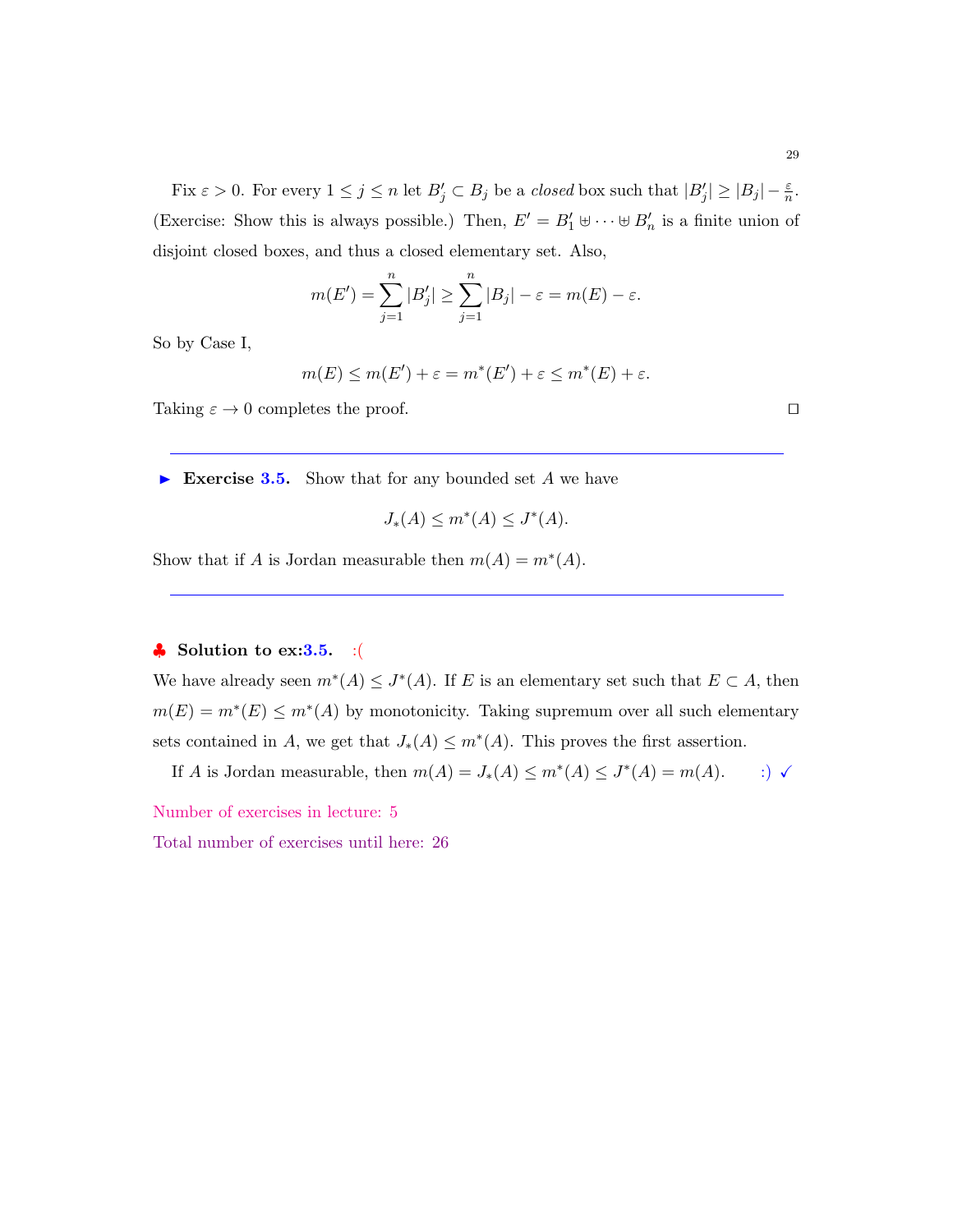Measure Theory

Ariel Yadin

Lecture 4: Lebesgue measure

4.1. Definition of Lebesgue measure

<span id="page-29-0"></span>Recall that A is Jordan measurable if and only if for every  $\varepsilon > 0$  there exists an elementary set E such that  $A \subset E$  and  $J^*(E \setminus A) < \varepsilon$ . This motivates the following. Later we will see that there is another way to approach the issue of Lebesgue measure, and outer measures in general.

• Definition 4.1 (Lebesgue measure). A set  $A \subset \mathbb{R}^d$  is said to be Lebesgue measurable if for every  $\varepsilon > 0$  there exists an *open* set U such that  $A \subset U$  and  $m^*(U \setminus A) < \varepsilon$ .

for Lebesgue measurable A we denote  $m(A) := m^*(A)$  and refer to this as the Lebesgue measure of A.

 $\checkmark$  Lebesgue measurable sets are sets that are "almost open".

? Why do open sets enter the picture?

• Definition 4.2. We say that boxes  $(B_n)_n$  are almost disjoint if any two boxes can only intersect at their boundary; that is, for every  $n \neq m$ ,  $B_n^{\circ} \cap B_m^{\circ} = \emptyset$ .

• Lemma 4.3. Any open set  $U \subset \mathbb{R}^d$  can be written as a countable union of almost disjoint closed boxes.

*Proof.* For any  $z \in \mathbb{Z}^d$  define the dyadic cube at scale  $n \geq 0$ :

$$
D_n(z) = \left[\frac{z_1}{2^n}, \frac{z_1+1}{2^n}\right] \times \cdots \times \left[\frac{z_d}{2^n}, \frac{z_d+1}{2^n}\right].
$$

This is the d-dimensional cube of side-lengths  $2^{-n}$  and corner z.

The following is the crucial property to verify: If  $D_n(z)^\circ \cap D_m(z')^\circ \neq \emptyset$  then one is contained in the other.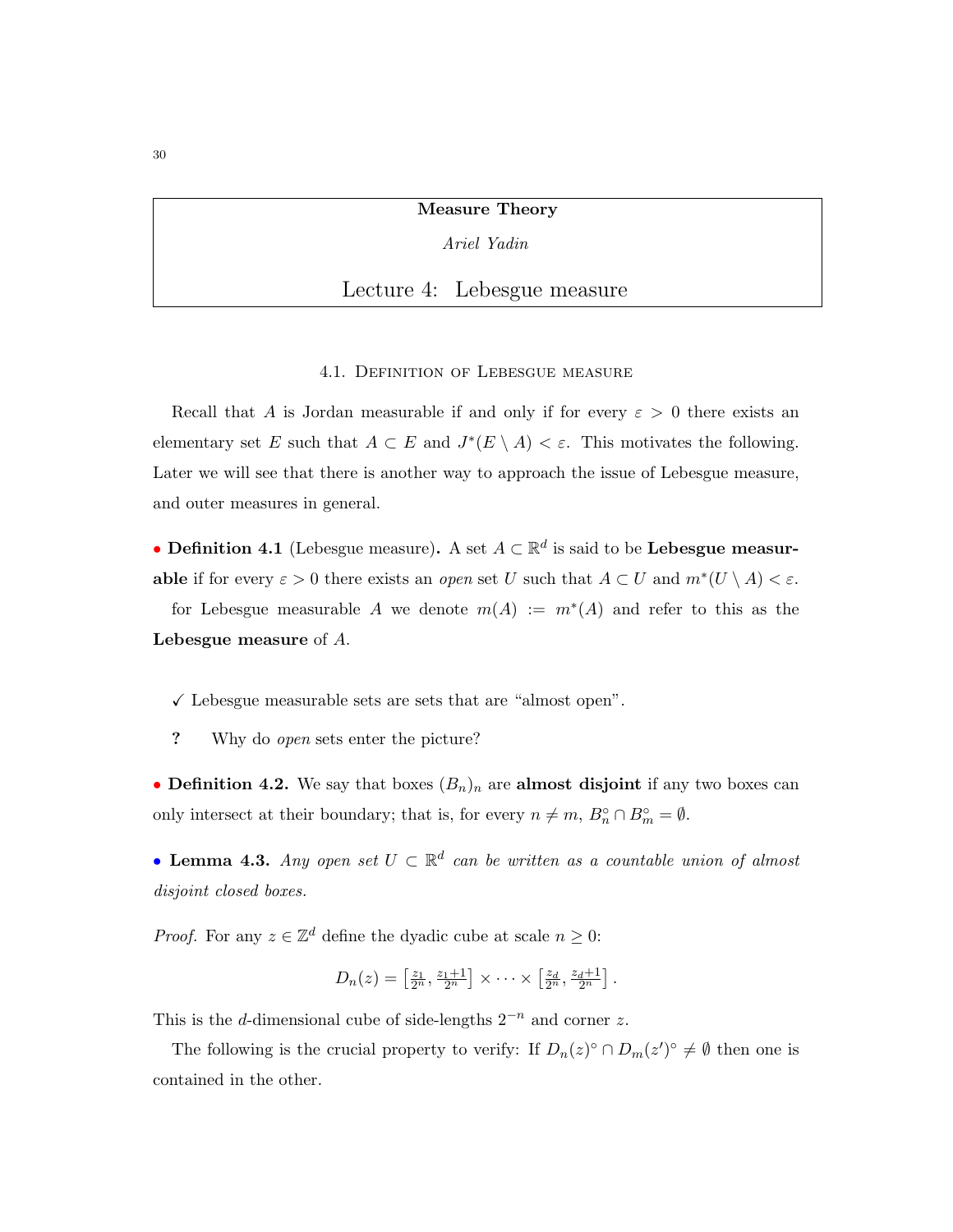Specifically, if  $D_n(z) \subsetneq D_m(z')$  then  $n > m$ .

Now, set

$$
\Gamma = \left\{ (z, n) : z \in \mathbb{Z}^d, n \ge 0, \overline{D_n(z)} \subset U \right\}.
$$

These are all dyadic cubes whose closure is contained in U. Also, set

$$
\Lambda = \left\{ (z, n) \in \Gamma \; : \; \mathcal{A} \left( z', n' \right) \in \Gamma \; , \; D_n(z) \subset D_{n'}(z') \right\}.
$$

These are all dyadic cubes contained in U that are maximal with respect to inclusion. We claim that

$$
U = \bigcup_{(z,n)\in \Lambda} \overline{D_n(z)}.
$$

One inclusion is obvious, since all closures of dyadic cubes indexed by  $\Lambda$  are contained in U. For the other inclusion, let  $x \in U$ . Then, since U is open (this is the only place we use that U is an open set!), there is a small ball  $B(x,\varepsilon) \subset U$ . However, for large enough n (so that  $\sqrt{d}2^{-n} < \varepsilon$ ), if  $x \in D_n(z)$  then  $\overline{D_n(z)} \subset B(x,\varepsilon) \subset U$  (because  $D_n(z)$ has diameter  $\sqrt{d}2^{-n}$ ). Since for every n there exists some dyadic cube of scale n that contains x (because  $\mathbb{R}^d = \bigcup_{z \in \mathbb{Z}^d} D_n(z)$  for every fixed n), we get that for some large enough *n* there exists  $z \in \mathbb{Z}^d$  with  $(z, n) \in \Gamma$  and  $x \in D_n(z)$ . Thus, there must be  $(z, n) \in \Lambda$  such that  $x \in D_n(z)$  (by just taking the cube of minimal scale containing x). Since this holds for all  $x \in U$  we get that

$$
U \subset \bigcup_{(z,n)\in\Lambda} \overline{D_n(z)}.
$$

This is of course a countable union. Also, since  $\Lambda$  is the indices of maximal dyadic cubes, any two cannot intersect except for the boundary; that is, they are almost disjoint.

 $\Box$ 

This construction has a remarkable consequence.

Exercise 4.1. Show that if  $U = \bigcup_n B_n$  where  $(B_n)_n$  are almost disjoint boxes then  $m^*(U) = \sum_n |B_n| = J_*(U)$ .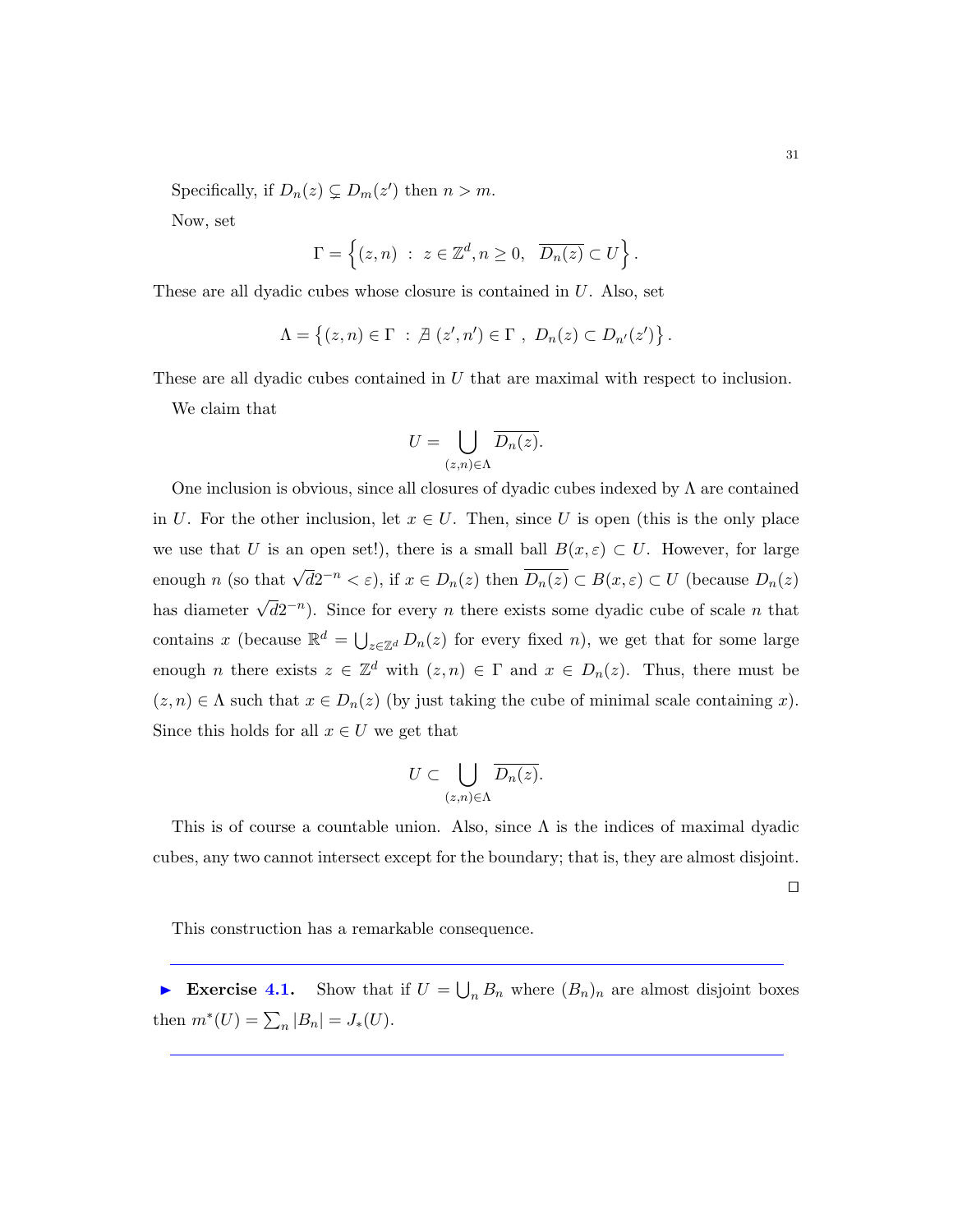

FIGURE 2. Part of the dyadic decomposition of a set. If the set is open, one can continue to capture all points in the set by taking smaller and smaller squares.

# $\clubsuit$  Solution to ex:4.1. :(

 $m^*(U) \leq \sum_n |B_n|$  so it suffices to show that  $\sum_n |B_n| \leq J_*(U)$ . Note that  $\sum_{n=1}^m |B_n| \leq$  $J_*(U)$  for all m because  $B_1 \cup \cdots \cup B_m \subset U$ . Taking  $m \to \infty$  we have  $\sum_n |B_n| \leq J_*(U)$ . :)  $\checkmark$ 

Exercise 4.2. Show that if  $(B_n)_n$  are almost disjoint and  $(B'_n)_n$  are almost disjoint, and if  $\bigcup_n B_n = \bigcup_n B'_n$  then

$$
\sum_{n} |B_n| = \sum_{n} |B'_n|.
$$

• Proposition 4.4 (Outer regularity, Lebesgue measure). For any set A we have

$$
m^*(A) = \inf_{A \subset U \text{ open}} m^*(U).
$$

*Proof.* One direction  $m^*(A) \le m^*(U)$  for any open  $U \supset A$ , is just monotonicity.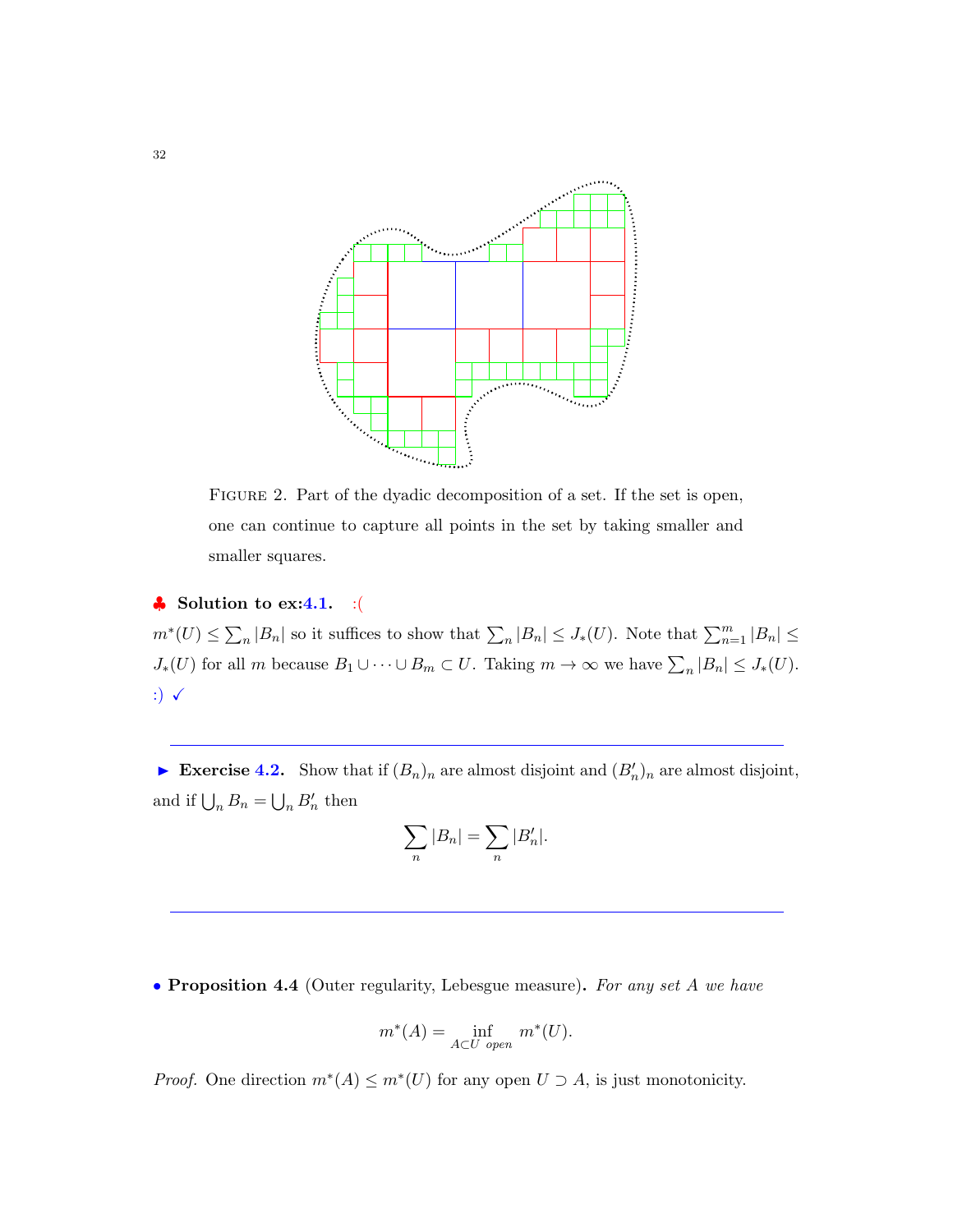For the other direction, if  $m^*(A) = \infty$  there is nothing to prove. Assume  $m^*(A) < \infty$ . Fix  $\varepsilon > 0$ . Let  $(B_n)_n$  be boxes such that  $A \subset \bigcup_n B_n$  and  $\sum_n |B_n| \leq m^*(A) + \varepsilon$ . For every *n* let  $B'_n$  be an open box such that  $B_n \subset B'_n$  and  $|B'_n| \leq |B_n| + \varepsilon 2^{-n}$ . Thus, the set  $U = \bigcup_n B_n'$  is an open set containing A and

$$
m^*(U) \le \sum_n |B'_n| \le m^*(A) + 2\varepsilon.
$$

Taking infimum over the left hand side and  $\varepsilon \to 0$  completes the proof.

Exercise 4.3. Show that it is false that

$$
m^*(A) = \sup_{A \supset U \text{ open}} m^*(U).
$$

• Proposition 4.5 (Lebesgue measurable sets). Examples of Lebesgue measurable sets:

- If U is open it is Lebesgue measurable.
- If  $m^*(A) = 0$  then A is Lebesgue measurable.
- $\bullet$   $\emptyset$  is Lebesgue measurable.
- If  $(A_n)_n$  is a sequence of Lebesgue measurable sets, then  $\bigcup_n A_n$  is Lebesgue measurable.
- Any closed set  $F$  is Lebesgue measurable.
- If A is Lebesgue measurable then so is  $A^c = \mathbb{R}^d \setminus A$ .
- If  $(A_n)_n$  is a sequence of Lebesgue measurable sets, then  $\bigcap_n A_n$  is Lebesgue measurable.

Proof. For open sets this is obvious by definition.

If  $m^*(A) = 0$  then by outer regularity for any  $\varepsilon > 0$  there exists an open set  $U \supset A$ such that  $m^*(U \setminus A) \le m^*(U) < m^*(A) + \varepsilon = \varepsilon$ . So A is Lebesgue measurable.  $\emptyset$  has  $m^*(\emptyset) \leq J^*(\emptyset) = 0$ .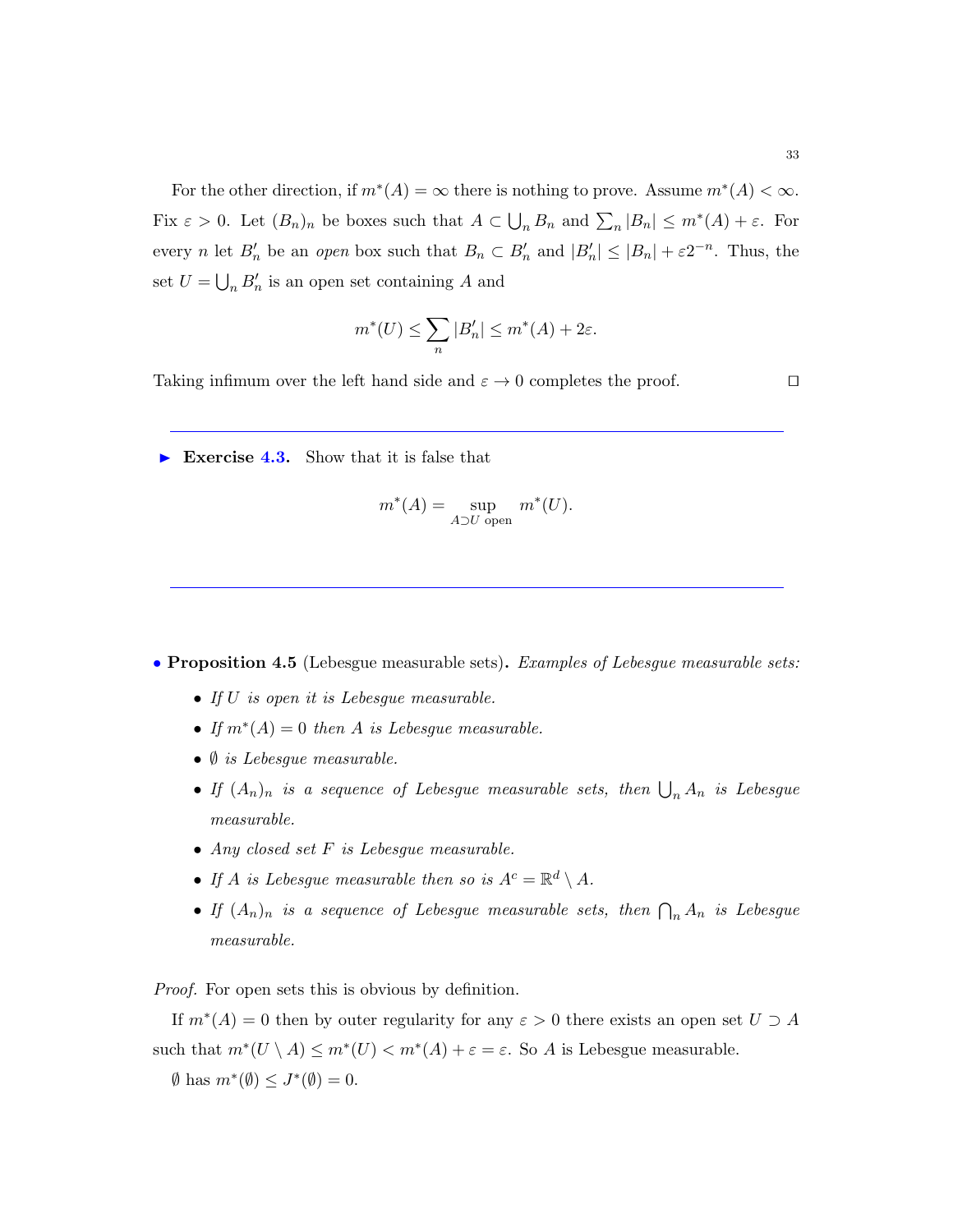**Countable unions.** Now, if  $(A_n)_n$  are all Lebesgue measurable, then: Fix  $\varepsilon > 0$ . For every *n* there exists an open set  $U_n \supset A_n$  such that  $m^*(U_n \setminus A_n) < \varepsilon 2^{-n}$ . Thus,  $U := \bigcup_n U_n$  is an open set containing  $\bigcup_n A_n$  such that by subadditivity,

$$
m^*(U\setminus \bigcup_n A_n)\leq \sum_n \mu^*(U_n\setminus A_n)\leq \varepsilon.
$$

Since this holds for all  $\varepsilon > 0$  we get that  $\bigcup_n A_n$  is Lebesgue measurable.

**Closed sets.** Let F be a closed set. Note that  $F = \bigcup_n (F \cap B[0, n])$  where  $B[0, n]$ is the closed ball of radius n. So it suffices to prove that  $F$  is Lebesgue measurable for closed and bounded F (because then  $F \cap B[0, n]$  is Lebesgue measurable for all n). Heine-Borel guaranties then that  $F$  is compact.

Fix  $\varepsilon > 0$ . Let U be an open set such that  $F \subset U$  and  $m^*(U) \leq m^*(F) + \varepsilon$ . The set  $U \setminus F$  is open, so we can write  $U \setminus F = \bigcup_n B_n$  where  $(B_n)_n$  are almost disjoint and closed boxes. For any  $m > 0$ , the set  $C_m := B_1 \cup \cdots \cup B_m$  is closed and disjoint from  $F.$  Also,  $F$  is compact, so we have additivity:

$$
m^*(F) + m^*(C_m) = m^*(F \cup C_m) \le m^*(F \cup (U \setminus F)) = m^*(U) \le m^*(F) + \varepsilon.
$$

Since F is bounded, we have that  $m^*(F) < \infty$ , so we conclude that for all  $m > 0$ ,

$$
\sum_{n=1}^{m} |B_n| = m^*(B_1 \cup \dots \cup B_m) \le \varepsilon,
$$

where the equality is because  $(B_n)_n$  are almost disjoint. Thus, taking  $m \to \infty$ ,

$$
m^*(U \setminus F) = \sum_n |B_n| \le \varepsilon.
$$

This holds for all  $\varepsilon > 0$ , so F is Lebesgue measurable.

**Complements.** Now, if A is Lebesgue measurable: For every n let  $U_n \supset A$  be an open set such that  $m^*(U_n \setminus A) < 2^{-n}$ . Let  $F_n = U_n^c$  and let  $F = \bigcup_n F_n$ . Since  $F_n$  are closed they are Lebesgue measurable, and thus  $F$  is Lebesgue measurable as a countable union. Note that  $m^*(A^c \setminus F_n) = m^*(U_n \setminus A) < 2^{-n}$  for all n. Since  $A^c \setminus F \subset A^c \setminus F_n$ ,

$$
m^*(A^c \setminus F) \le \inf_n m^*(A^c \setminus F_n) = 0.
$$

Thus,  $A^c = F \cup (A^c \setminus F)$  which is the union of two Lebesgue measurable sets, and thus Lebesgue measurable itself.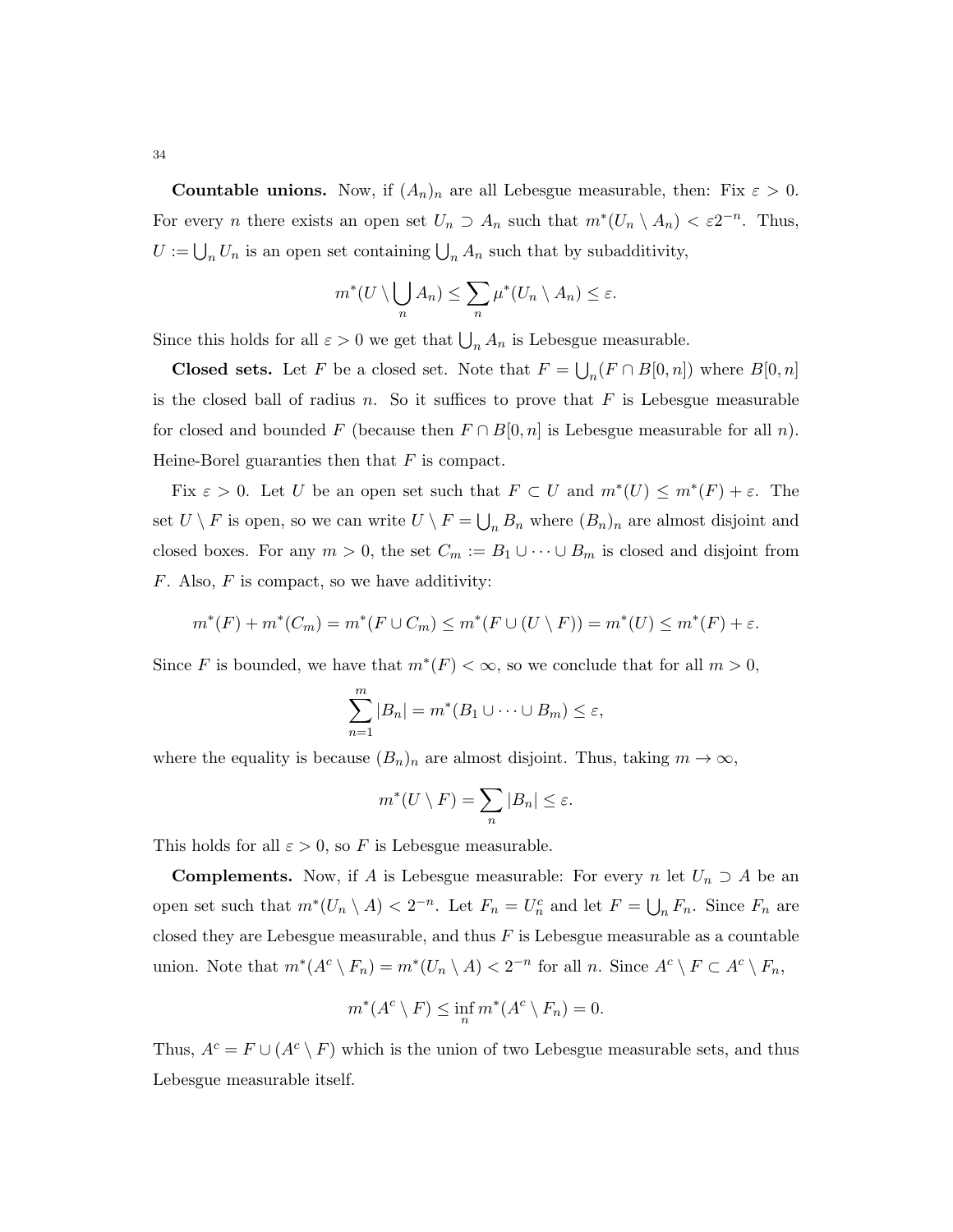**Countable intersections.** If  $(A_n)_n$  are all Lebesgue measurable, then so are  $(A_n^c)_n$ and thus also

$$
\bigcap_n A_n = \left(\bigcup_n A_n^c\right)^c.
$$

 $\Box$ 

- Exercise 4.4. Show that the following are equivalent.
	- (1) A is Lebesgue measurable.
	- (2) For every  $\varepsilon > 0$  there exists an open set  $U \supset A$  such that  $m^*(U \setminus A) < \varepsilon$ .
	- (3) For every  $\varepsilon > 0$  there exists an open set U such that  $m^*(U \triangle A) < \varepsilon$ .
	- (4) For every  $\varepsilon > 0$  there exists a closed set F such that  $m^*(A \triangle F) < \varepsilon$ .
	- (5) For every  $\varepsilon > 0$  there exists a closed set  $F \subset A$  such that  $m^*(A \setminus F) < \varepsilon$ .
	- (6) For every  $\varepsilon > 0$  there exists a Lebesgue measurable set C such that  $m^*(A \triangle C)$  < ε.

### $\bullet$  Solution to ex:4.4. :(

(1)  $\iff$  (2) is the definition.

 $(2) \Rightarrow (3)$  follows by taking the same open set  $U \supset A$ .

 $(3) \Rightarrow (2)$ : Fix  $\varepsilon > 0$  and let U be such that  $m^*(U \triangle A) < \varepsilon$ . Let  $V \supset U \triangle A$  be an open set such that  $m^*(V) < 2\varepsilon$ , by outer regularity. Note that  $A \subset U \cup (A \setminus U) \subset U \cup V$ , which is an open set, and

$$
m^*((U \cup V) \setminus A) \le m^*(U \setminus A) + m^*(V \setminus A) \le m^*(U \triangle A) + m^*(V) < 3\varepsilon.
$$

So  $(1) \iff (2) \iff (3)$ .

(1)  $\Rightarrow$  (4): A is Lebesgue measurable, so also A<sup>c</sup> is. Fix  $\varepsilon > 0$  and let U be an open set such that  $m^*(U \triangle A^c) < \varepsilon$ . Let  $F = U^c$ . So  $m^*(F \triangle A) = m^*(U \triangle A^c) < \varepsilon$ , and F is closed.

 $(4) \Rightarrow (5)$ : Fix  $\varepsilon > 0$  and let F be a closed set such that  $m^*(A \triangle F) < \varepsilon$ . By outer regularity let  $U \supset A \triangle F$  be an open set such that  $m^*(U) < 2\varepsilon$ . Then  $F \cap U^c$  is a closed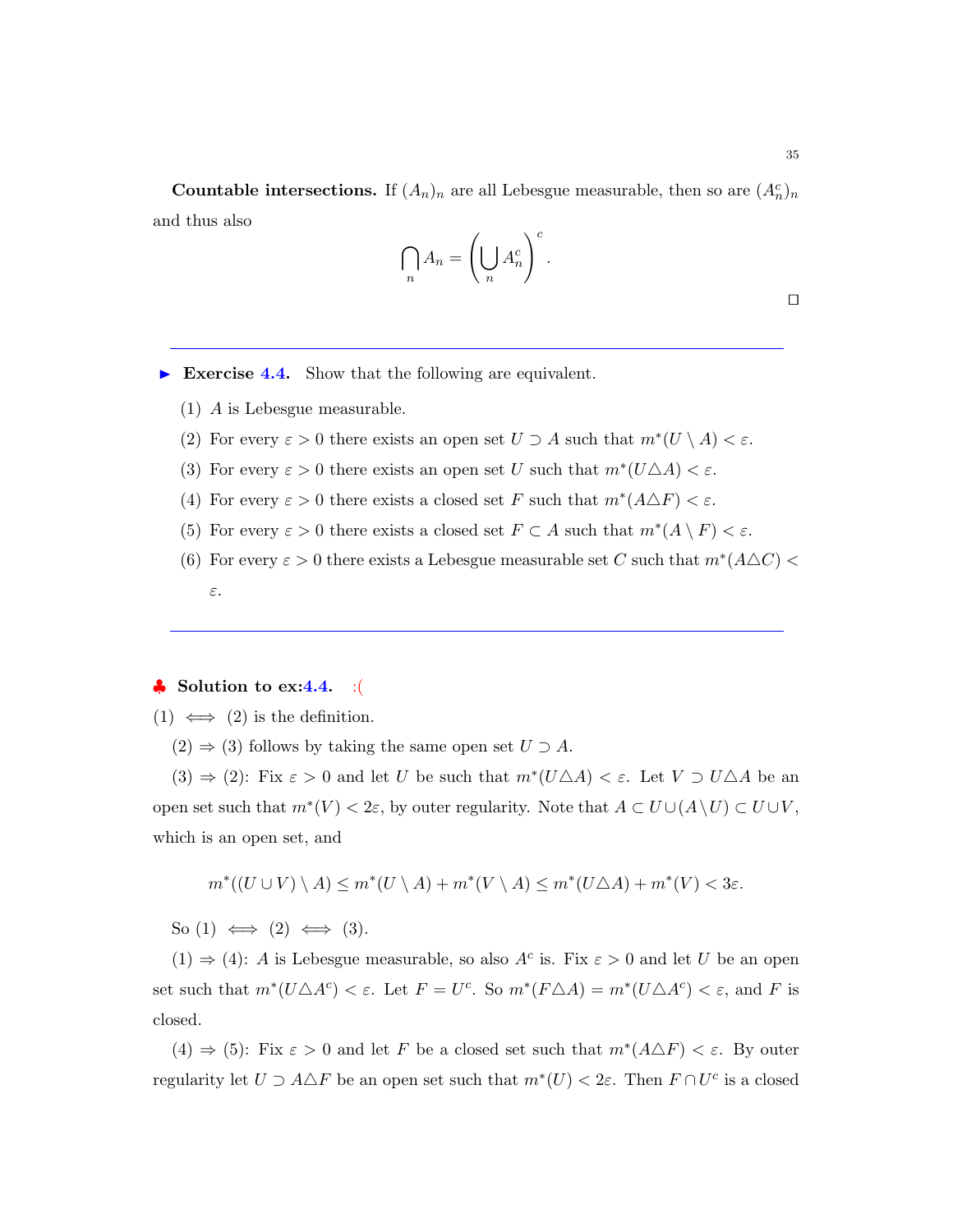set and  $F \cap U^c \subset F \cap A \subset A$ , and

$$
m^*(A \setminus F \cap U^c) \le m^*(A \setminus F) + m^*(A \setminus U^c) \le m^*(A \triangle F) + m^*(U) < 3\varepsilon.
$$

 $(5) \Rightarrow (6)$ : Fix  $\varepsilon > 0$  and let  $F \subset A$  be a closed set such that  $m^*(A \setminus F) < \varepsilon$ . The  $C = F$  is Lebesgue measurable, and  $m^*(A \triangle C) = m^*(A \setminus F) < \varepsilon$ .

 $(6) \Rightarrow (3)$ : Fix  $\varepsilon > 0$  and let C be Lebesgue measurable such that  $m^*(A \triangle C) < \varepsilon$ . Let  $U \supset C$  be an open set such that  $m^*(U \triangle C) = m^*(U \setminus C) < \varepsilon$ . Note that  $A \triangle U \subset$  $A \triangle C \bigcup C \triangle U$ , so

$$
m^*(A\triangle U) \le m^*(A\triangle C) + m^*(C\triangle U) < 2\varepsilon.
$$

:)  $\checkmark$ 

Exercise 4.5. Show that if A is Jordan measurable then it is also Lebesgue measurable.

- Definition 4.6. A family of subsets  $\mathcal F$  is a  $\sigma$ -algebra if
	- $\bullet \emptyset \in \mathcal{F}$ ;
	- F is closed under complements, *i.e.*  $A \in \mathcal{F}$  implies  $A^c \in \mathcal{F}$ ;
	- F is closed under countable unions, *i.e.*  $(A_n)_n \subset \mathcal{F}$  implies  $\bigcup_n A_n \in \mathcal{F}$ .

Exercise 4.6. Show that if F is a  $\sigma$ -algebra it is closed under countable intersections, set difference and symmetric difference.

Exercise 4.7. Show that the family of Lebesgue measurable sets form a  $\sigma$ -algebra.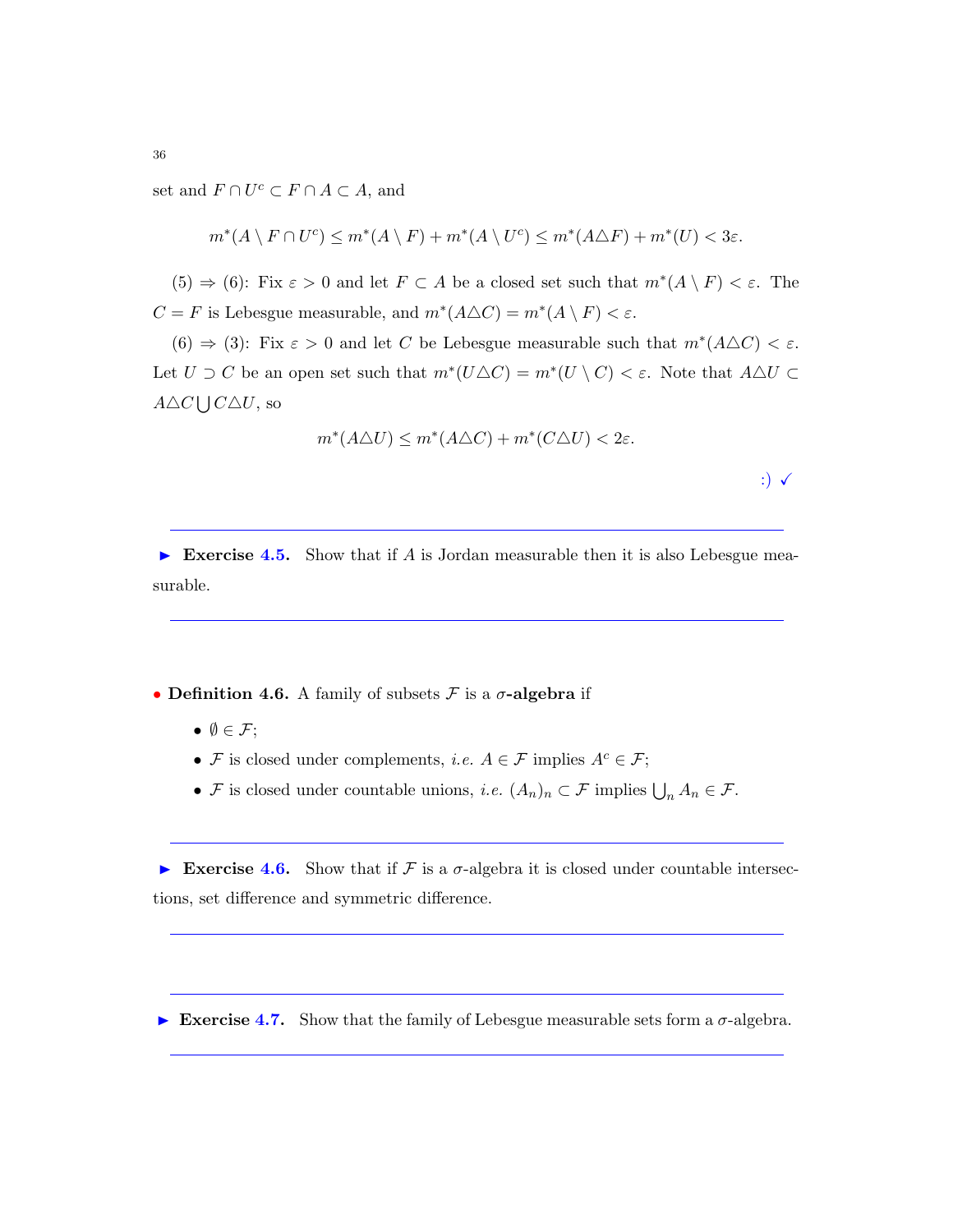### 4.2. Lebesgue measure as a measure

• Proposition 4.7 (Measure axioms). Let  $\mathcal L$  be the family of all Lebesgue measurable sets. Recall that for  $A \in \mathcal{L}$  we define  $m(A) = m^*(A)$ . We the have that  $m: \mathcal{F} \to [0, \infty]$ with the following properties:

- $m(\emptyset) = 0;$
- (Countable additivity) If  $(A_n)_n \subset \mathcal{L}$  are pairwise disjoint Lebesgue measurable sets then

$$
m(\biguplus_n A_n) = \sum_n m(A_n).
$$

Proof. We only need to prove the assertion regarding additivity.

**Case I.**  $(A_n)_n$  are all compact. Since  $m^*$  is additive on disjoint compact sets, for any N,

$$
\sum_{n=1}^{N} m(A_n) = m(\biguplus_{n=1}^{N} A_n) \le m(\biguplus_{n} A_n) \le \sum_{n} m(A_n),
$$

where the last two inequalities are monotonicity and countable subadditivity. Taking  $N \to \infty$  we get the compact case.

**Case II.**  $(A_n)_n$  are all bounded. Fix  $\varepsilon > 0$ . For every n let  $F_n$  be a closed set with  $F_n \subset A_n$  and  $m^*(A_n \setminus F_n) < \varepsilon 2^{-n}$ . Since  $F_n \subset A_n$  is bounded,  $F_n$  is compact. By subadditivity,  $m(A_n) \le m(F_n) + \varepsilon 2^{-n}$ , so

$$
\sum_n m(A_n) \le \sum_n m(F_n) + \varepsilon = m(\biguplus_n F_n) + \varepsilon \le m(\biguplus_n A_n) + \varepsilon.
$$

Taking  $\varepsilon \to 0$  completes the bounded case.

**Case III.** Now for the general case. Let  $C_k = B(0, k) \setminus B(0, k - 1)$  for all n, and set  $D_{n,k} = A_n \cap C_k$ . So  $(D_{n,k})_{n,k}$  is a sequence of pairwise disjoint bounded Lebesgue measurable sets. Thus, for every  $n$ ,

$$
m(A_n) = m(\biguplus_k D_{n,k}) = \sum_k m(D_{n,k}),
$$

and

$$
m(\biguplus_n A_n) = m(\biguplus_{n,k} D_{n,k}) = \sum_{n,k} m(D_{n,k}) = \sum_n m(A_n).
$$

37

 $\Box$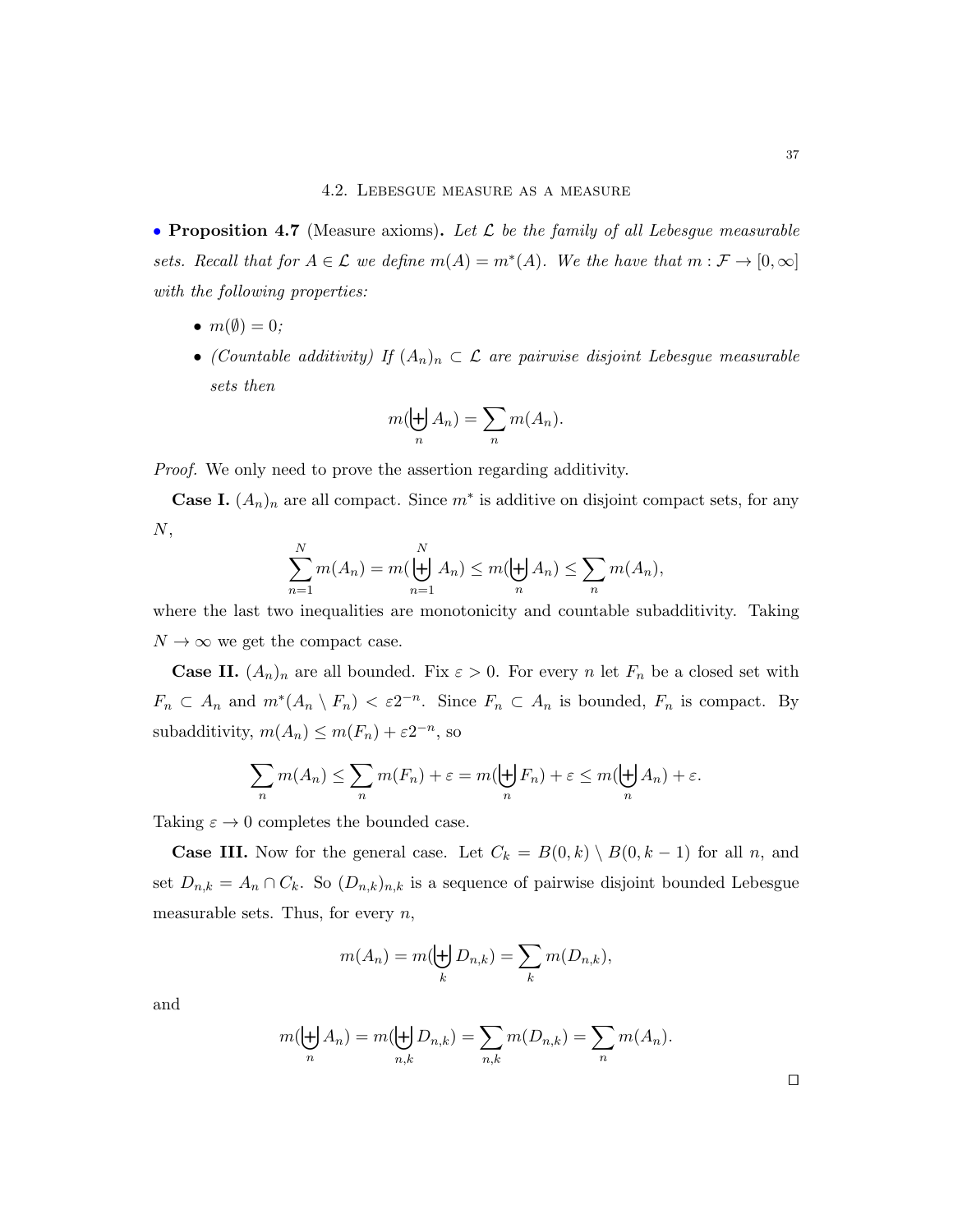Exercise 4.8. Show that if A is Lebesgue measurable then

$$
m(A) = \sup_{A \supset K \text{ compact}} m(K).
$$

## $\bullet$  Solution to ex:4.8. :

Monotonicity implies that it suffices to prove that  $m(A) \leq \sup_{A \supset K}$  compact  $m(K)$ .

First suppose that A is bounded, so  $m(A) < \infty$ .

Fix  $\varepsilon > 0$ . Since A is Lebesgue measurable there exists a closed set  $K \subset A$  such that  $\mu^*(A \setminus K) < \varepsilon$ . Since  $K \subset A$  and A is bounded, we have that K is bounded as well, so K is compact because it is bounded and closed. So K is a compact set such that  $K \subset A$ and  $\mu(K) = \mu(A) - \mu(A \setminus K) \ge \mu(A) - \varepsilon$ . This holds for all  $\varepsilon > 0$  establishing the claim in the case that  $A$  is bounded.

For the case where A is unbounded, consider  $A_n = A \cap (B(0, n) \setminus B(0, n-1))$  for all n. These are all bounded, so for every  $\varepsilon > 0$  and every n there exists a compact set  $K_n \subset A_n$ such that  $m(K_n) \ge m(A_n) - \varepsilon 2^{-n}$ . Also,  $(A_n)_n$  are disjoint so  $m(A) = \sum_n m(A_n)$ . Thus, if  $K'_n = \biguplus_{j=1}^n K_j$ , then  $K'_n$  is compact,  $K'_n \subset A$  and

$$
m(K'_n) = \sum_{j=1}^n m(K_j) \ge \sum_{j=1}^n m(A_j) - \varepsilon \to m(A) - \varepsilon.
$$

This implies that there exists n large enough so that  $m(K'_n) \ge m(A) - 2\varepsilon$ .

Conclusion, for any  $\varepsilon > 0$  there exists a compact  $K \subset A$  such that  $m(K) \ge m(A) - \varepsilon$ . This proves the unbounded case.  $\hspace{1.5cm}$  :)  $\checkmark$ 

Finally, let us end with the following criterion for Lebesgue measurability.

• Proposition 4.8 (Charathéodory criterion). The following are equivalent.

- A is Lebesgue measurable.
- For every box B we have  $|B| = m^*(B \cap A) + m^*(B \setminus A)$ .
- For every elementary set E we have  $m(E) = m^*(E \cap A) + m^*(E \setminus A)$ .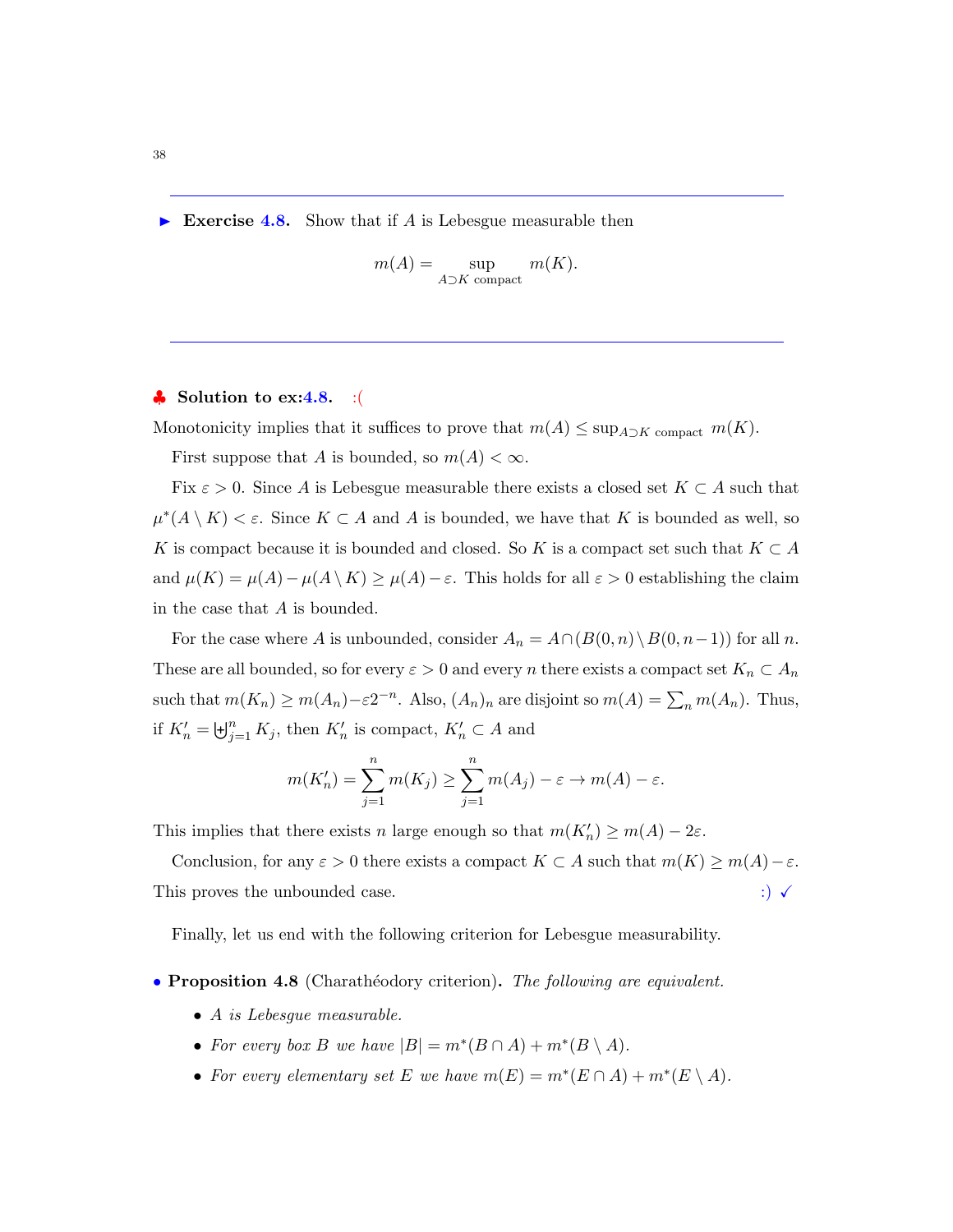*Proof.* If A is Lebesgue measurable and E is elementary, then  $E = (E \cap A) \cup (E \setminus A)$  which are both Lebesgue measurable sets, so by additivity,  $m(E) = m^*(E \cap A) + m^*(E \setminus A)$ .

Suppose the second bullet holds. Let E be any elementary set, and write  $E = \biguplus_{j=1}^{n} B_j$ for disjoint boxes  $(B_j)_{j=1}^n$ . Then by subadditivity,

$$
m^*(E \cap A) + m^*(E \setminus A) \le \sum_{j=1}^n m^*(B_j \cap A) + m^*(B_j \setminus A) = \sum_{j=1}^n |B_j| = m(E).
$$

Since  $m(E) \le m^*(E \cap A) + m^*(E \setminus A)$  for any set E just by subadditivity, we conclude that equality holds for all elementary sets, proving the third bullet.

Now assume the third bullet. We want to show that  $A$  is Lebesgue measurable.

Assume first that  $m^*(A) < \infty$ . Fix  $\varepsilon > 0$ . Let  $(B_n)_n$  be disjoint boxes such that  $\sum_{n} |B_n| \leq m^*(A) + \varepsilon$  and  $A \subset \bigcup_{n} B_n$  (this exists by the definition of  $m^*$ ). For every n let  $B'_n \supset B_n$  be an open box such that  $|B'_n| \leq |B_n| + \varepsilon 2^{-n}$ . Note that  $U = \bigcup_n B'_n$  is an open set and  $U \supset A$ . For every n we have that

$$
m^*(B'_n \cap A) + m^*(B'_n \setminus A) = |B'_n| \le |B_n| + \varepsilon 2^{-n}.
$$

By subadditivity,

$$
m^*(A) + m^*(U \setminus A) \le \sum_n m^*(B'_n \cap A) + m^*(B'_n \setminus A) \le \sum_n |B_n| + \varepsilon \le m^*(A) + 2\varepsilon.
$$

Thus,  $m^*(U \setminus A) \leq 2\varepsilon$ . Since this holds for all  $\varepsilon > 0$  this completes the proof for A with  $m^*(A) < \infty$ .

Now assume that  $m^*(A) = \infty$ . Let E be any elementary set, and let B be a box. Since  $E \cap B$  is elementary, and since  $E \setminus (A \cap B) \subseteq (E \setminus B) \cup ((E \cap B) \setminus A)$ , we have that

$$
m^*(E \cap A \cap B) + m^*(E \setminus (A \cap B)) \le m^*(E \cap B \cap A) + m^*((E \cap B) \setminus A) + m(E \setminus B)
$$
  
=  $m(E \cap B) + m(E \setminus B) = m(E).$ 

Thus, for any elementary E we have the Carathéodory criterion for  $A \cap B$ ,

$$
m(E) = m^*(E \cap (A \cap B)) + m^*(E \setminus (A \cap B)).
$$

Since B is bounded, we have  $m^*(A \cap B) < \infty$  and by the previous part  $A \cap B$  is Lebesgue measurable. Since  $A = \bigcup_n (A \cap B_n)$  where  $B_n$  are boxes of side length n around 0, we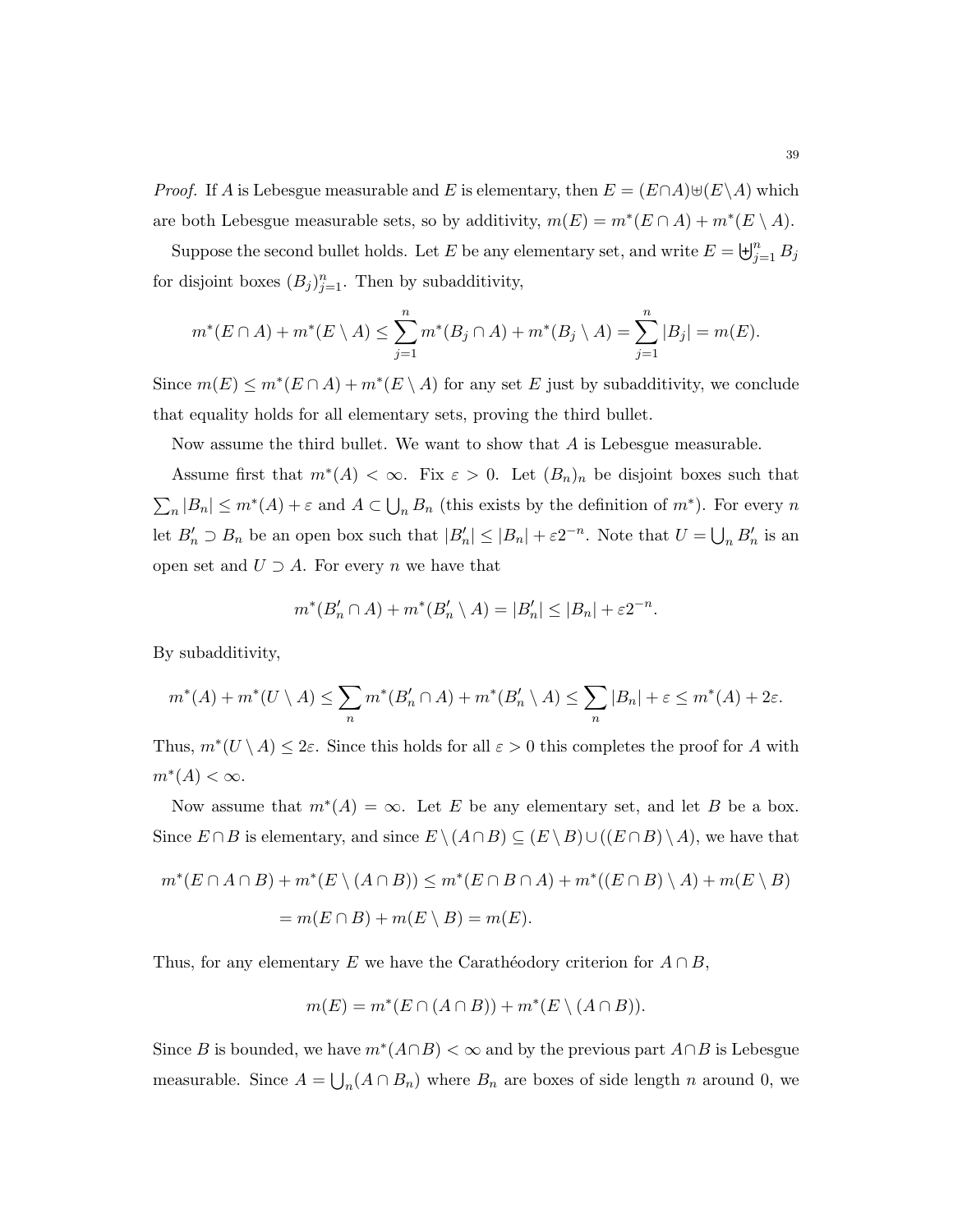have that A is Lebesgue measurable as a countable union of Lebesgue measurable sets.

 $\Box$ 

Exercise 4.9. For a bounded set A define the Lebesgue inner measure by

$$
m_*(A) = m(E) - m^*(E \setminus A),
$$

for a Lebesgue mesurable set E such that  $A \subset E$  and  $m(E) < \infty$ .

Show that this definition does not depend on the choice of the set  $E$ .

Show that  $m_*(A) \leq m^*(A)$  and equality holds if and only if A is Lebesgue measurable.

# $\bullet$  Solution to ex:4.9. :(

Let  $E, F$  be Lebesgue measurable sets such that  $A \subset F \subset E$  and  $m(E) < \infty$ .

Fix  $\varepsilon > 0$ . Let  $(B_n)_n$  be a sequence of boxes such that  $E \setminus A \subset \bigcup_n A_n$  and  $\sum_n |B_n| \le$  $m^*(E \setminus A) + \varepsilon$ . Note that

$$
F \setminus A \subset (E \setminus A) \setminus (E \setminus F) \subset \bigcup_n (B_n \setminus (E \setminus F)) \quad \text{and} \quad E \setminus F \subset \bigcup_n (B_n \cap (E \setminus F)).
$$

So,

$$
m(E \setminus F) + m^*(F \setminus A) \le \sum_n m^*(B_n \cap (E \setminus F)^c) + m^*(B_n \cap (E \setminus F))
$$
  
= 
$$
\sum_n |B_n| \le m^*(E \setminus A) + \varepsilon.
$$

Taking  $\varepsilon \to 0$  and rearranging we have that

$$
m(E) - m^*(E \setminus A) \le m(F) - m^*(F \setminus A).
$$

Since  $E \setminus A \subset (E \setminus F) \cup (F \setminus A)$  we have

$$
m(E) - m^*(E \setminus A) \ge m(E) - m(E) + m(F) - m^*(F \setminus A).
$$

So we have show that

$$
m(E) - m^*(E \setminus A) = m(F) - m(F \setminus A)
$$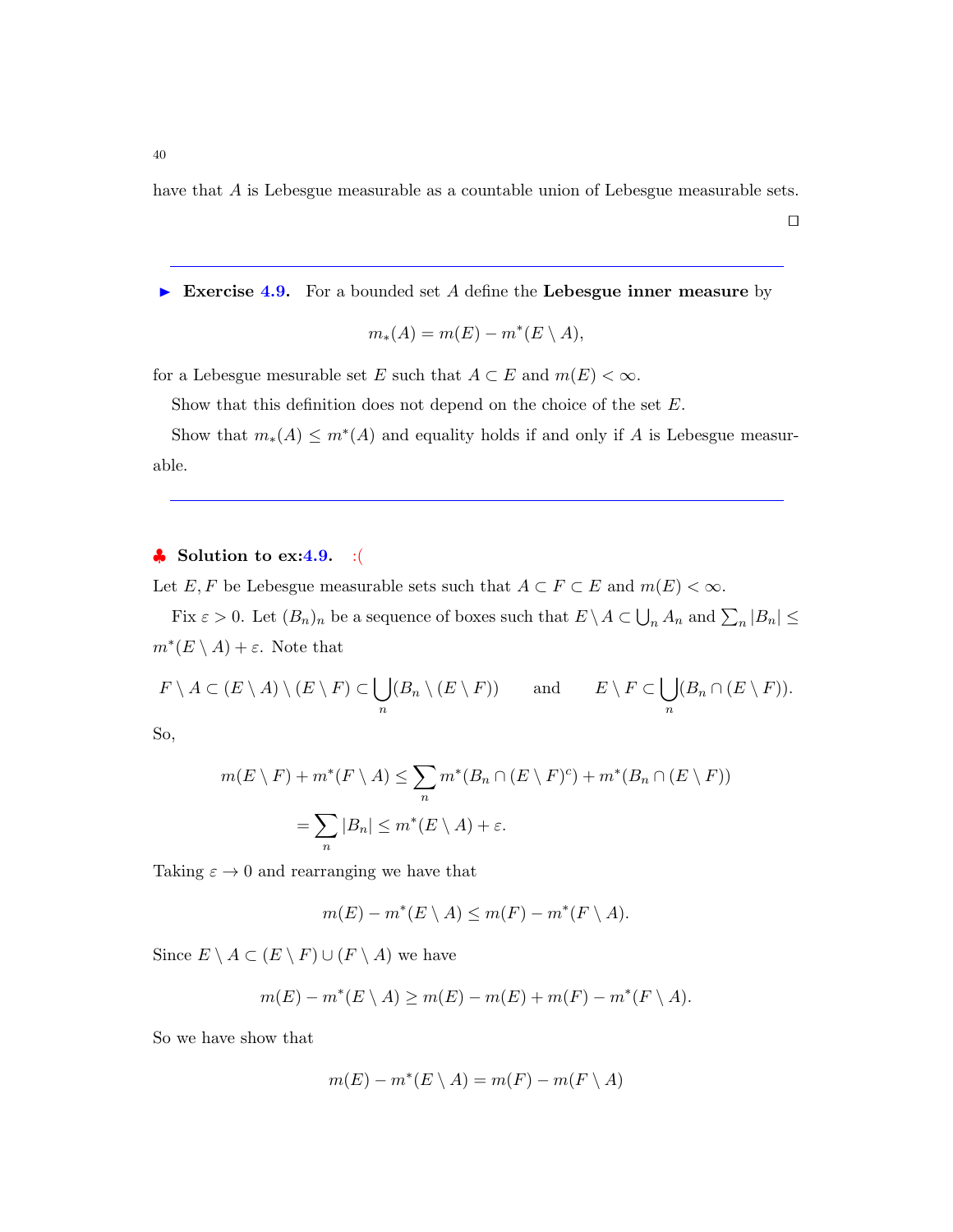whenever  $A \subset F \subset E$ .

For general Lebesgue measurable sets  $E, F$  such that  $A \subset F$  and  $A \subset E$  and  $m(E)$  $\infty, m(F) < \infty$ , we have that  $A \subset E \cap F$ , so

$$
m(E) - m^*(E \setminus A) = m(E \cap F) - m^*((E \cap F) \setminus A) = m(F) - m^*(F \setminus A).
$$

This shows that  $m_*$  is well defined.

Now, if A is Lebesgue measurable then for any Lebesgue measurable set  $E \supseteq A$  with  $m(E) < \infty$  we have that  $m(E \setminus A) = m(E) - m(A)$ . So  $m_*(A) = m(E) - m(E \setminus A) =$  $m(A) = m^*(A).$ 

On the other hand, assume that  $m^*(A) = m_*(A)$ . Fix  $\varepsilon > 0$  and let  $U \supset A$  be an open set such that  $A \subset U$  and  $m(U) \leq m^*(A) + \varepsilon$ . Note that

$$
m(U) - \varepsilon \le m^*(A) = m_*(A) = m(U) - m^*(U \setminus A),
$$

so  $m^*(U \setminus A) \leq \varepsilon$ . :)  $\checkmark$ 

Exercise 4.10. Reminder: A  $G_{\delta}$  set is a set  $A = \bigcap_n U_n$  where  $(U_n)_n$  are all open (*i.e.* a countable intersection of open sets). A  $F_{\sigma}$  set is a set  $A = \bigcup_n F_n$  where  $(F_n)_n$ are all closed (i.e. a countable union of closed sets).

A null set is a set with Lebesgue (outer) measure 0. Show that the following are equivalent.

- A is Lebesgue measurable.
- $\bullet$   $A = G \setminus N$  is where  $G$  is  $G_\delta$  and  $N$  is null.
- $A = F \cup N$  where F is  $F_{\sigma}$  and N is null.

Exercise 4.11. Show that if A is Lebesgue measurable then  $A+x$  is also Lebesgue measurable and  $m(A + x) = m(A)$ .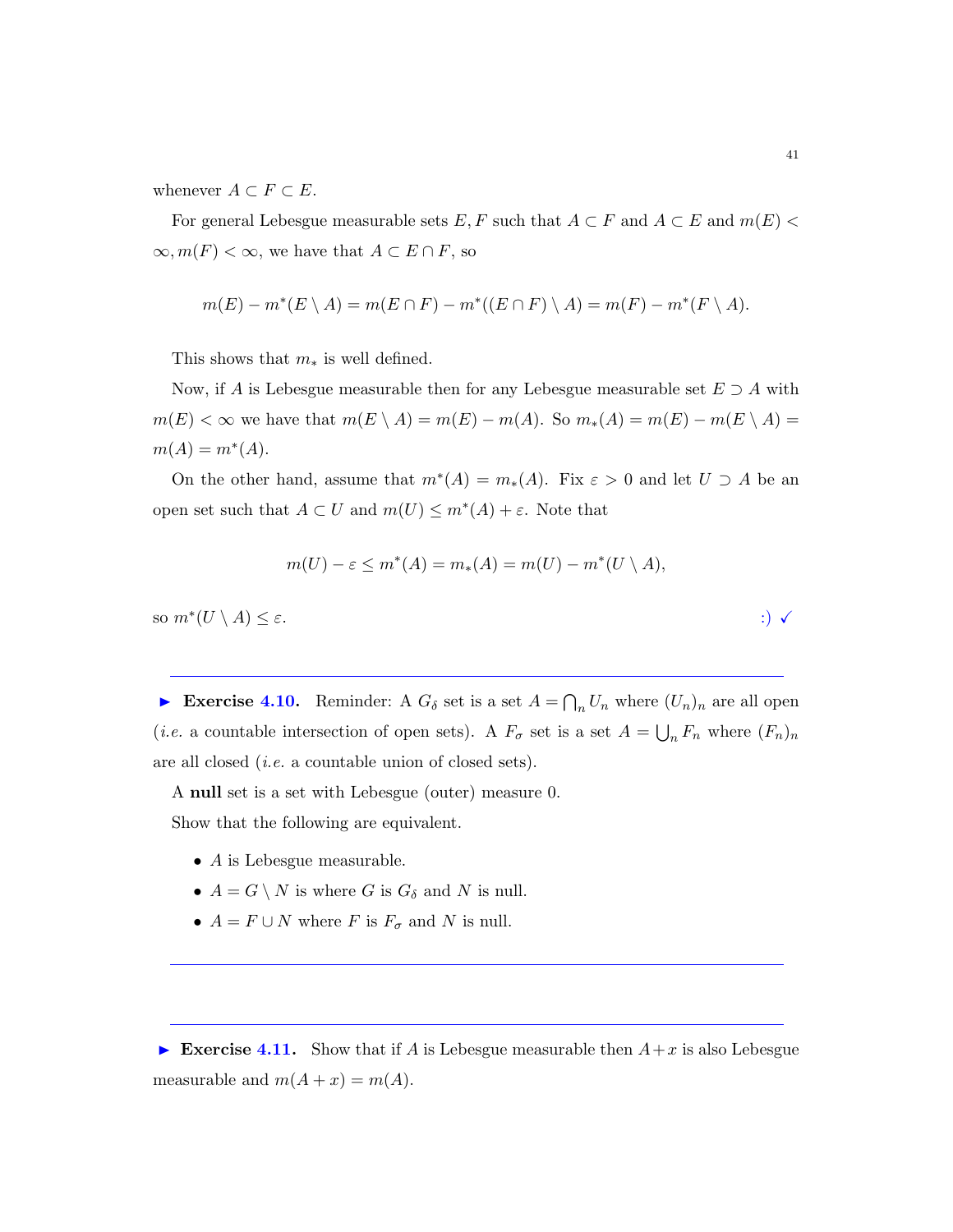Exercise 4.12. Let  $\mathcal L$  be the family of Lebesgue measurable sets. Suppose that  $m': \mathcal{L} \to [0, \infty]$  admits the following properties:

- $m'(\emptyset) = 0;$
- If  $(A_n)_n \subset \mathcal{L}$  are pairwise disjoint Lebesgue measurable sets then  $m'(\biguplus_n A_n) =$  $\sum_n m'(A_n);$
- $m'(A+x) = m'(A)$  for all  $A \in \mathcal{L}, x \in \mathbb{R}^d$ ;
- $m'([0, 1]^d) = 1.$

Show that  $m'$  is Lebesgue measure.

## $\bullet$  Solution to ex:4.12. : (

We already know that  $m'(E) = m(E)$  for any Jordan measurable set E, and specifically for boxes.

It is simple to prove that  $m'$  is sub-additive and monotone.

**Step I.** We show that for  $A \in \mathcal{L}$ , if  $m(A) = 0$  then  $m'(A) = 0$ : Let A be a Lebesgue measurable set of 0 measure,  $m(A) = 0$ . For any  $\varepsilon > 0$ , let  $(B_n)_n$  be a sequence of boxes such that  $A \subset \bigcup_n B_n$  and such that  $\sum_n |B_n| \leq \varepsilon$ . Then,  $m'(A) \leq \sum_n m'(B_n) =$  $\sum_{n} |B_n| \leq \varepsilon$ , and taking  $\varepsilon \to 0$ , we have that  $m'(A) = 0$ .

**Step II.** We show that if U is open of finite Lebesgue measure, then  $m'(U) = m(U)$ : Let U be an open set such that  $m(U) < \infty$ . Write  $U = \bigcup_n B_n$  where  $(B_n)_n$  are almost disjoint closed boxes. Let  $B'_n = (B_n)^\circ$ , so  $(B'_n)_n$  are pairwise disjoint. Let  $F = \bigcup_n B_n \setminus \biguplus_n B'_n$ . Since

$$
m(F) = m(U) - m(\biguplus_n B'_n) = \sum_n |B_n| - \sum_n |B'_n| = 0,
$$

we have that  $m'(F) = 0$ . Note that  $U = F \uplus \biguplus_n B'_n$ , so

$$
m'(U) = m'(F) + \sum_{n} m'(B'_n) = \sum_{n} |B'_n| = m(U).
$$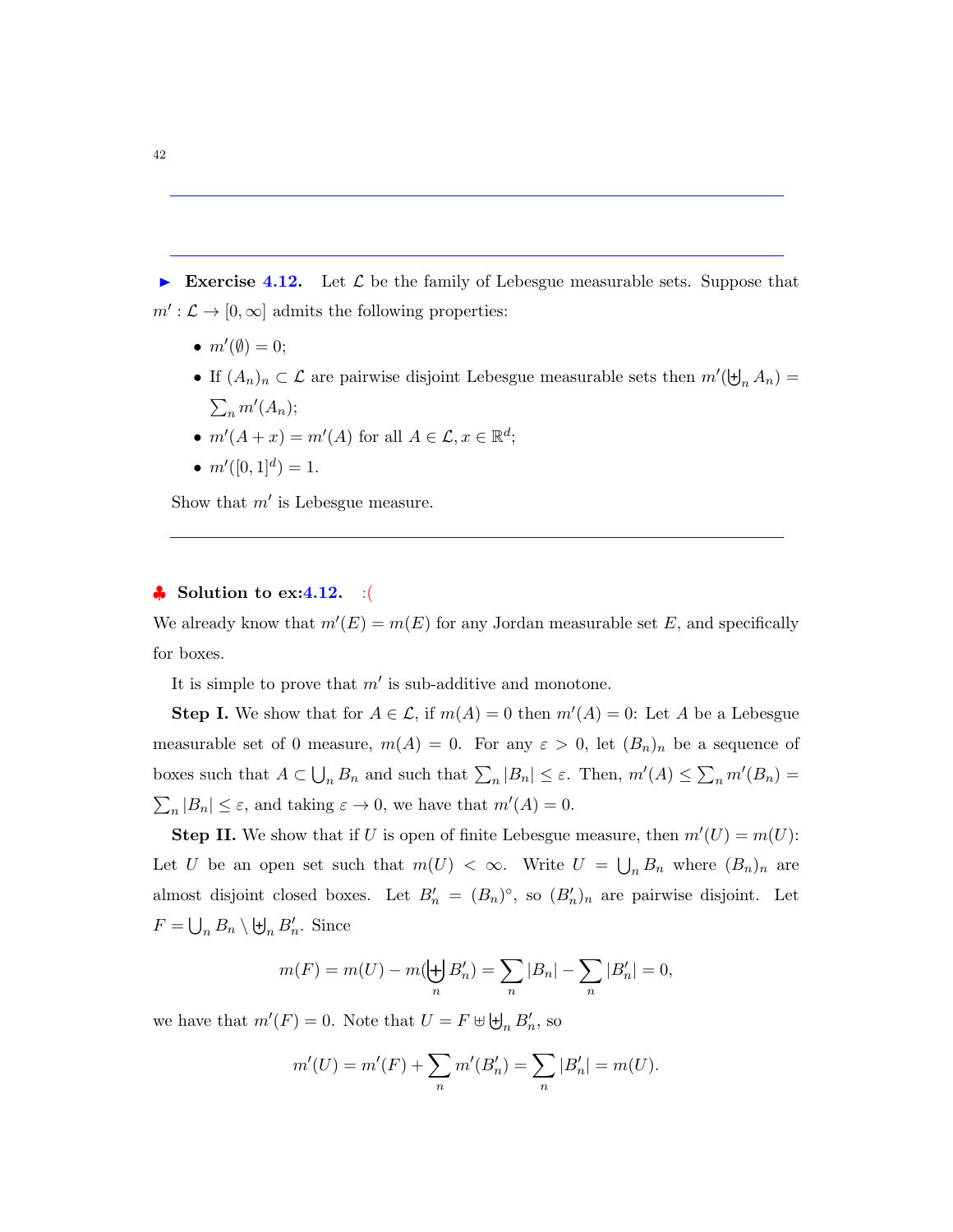**Step III.** We show that for any  $A \in \mathcal{L}$ , the inequality  $m'(A) \le m(A)$  holds: Let A be a Lebesgue measurable set with  $m(A) < \infty$ . Fix  $\varepsilon > 0$  and let U be an open set such that  $A \subset U$  and  $m(U) - m(A) = m(U \setminus A) < \varepsilon$ . Then,  $m'(A) \le m'(U) \le m(A) + \varepsilon$ . Taking  $\varepsilon \to 0$  we have that for any  $A \in \mathcal{L}$ , the inequality  $m'(A) \le m(A)$  holds. (The case where  $m(A) = \infty$  is immediate.)

**Step IV.** We show that for any bounded set  $A \in \mathcal{L}$  we have  $m'(A) = m(A)$ : Let  $A \in \mathcal{L}$ be a bounded set. Let B be a box bounding  $A \subset B$ . We have  $m'(B \setminus A) = m'(B) - m'(A)$ by additivity of  $m'$ . Also,

$$
m'(A) \le m(A) = m(B) - m(B \setminus A) \le m'(B) - m'(B \setminus A) = m'(A).
$$

**Step V.** We show that for any  $A \in \mathcal{L}$  we have  $m'(A) = m(A)$ : Let  $A \in \mathcal{L}$ . Write  $A = \biguplus A_n$  where  $A_n = B_n \setminus B_{n-1}$ , and  $B_n = [-n, n]^d$ . Then by additivity of both  $m, m'$ and since  $A_n$  are all bounded,

$$
m'(A) = \sum_{n} m'(A_n) = \sum_{n} m(A_n) = m(A).
$$
  
 
$$
\implies m'(A) = \sum_{n} m'(A_n) = m(A).
$$

Number of exercises in lecture: 12

Total number of exercises until here: 38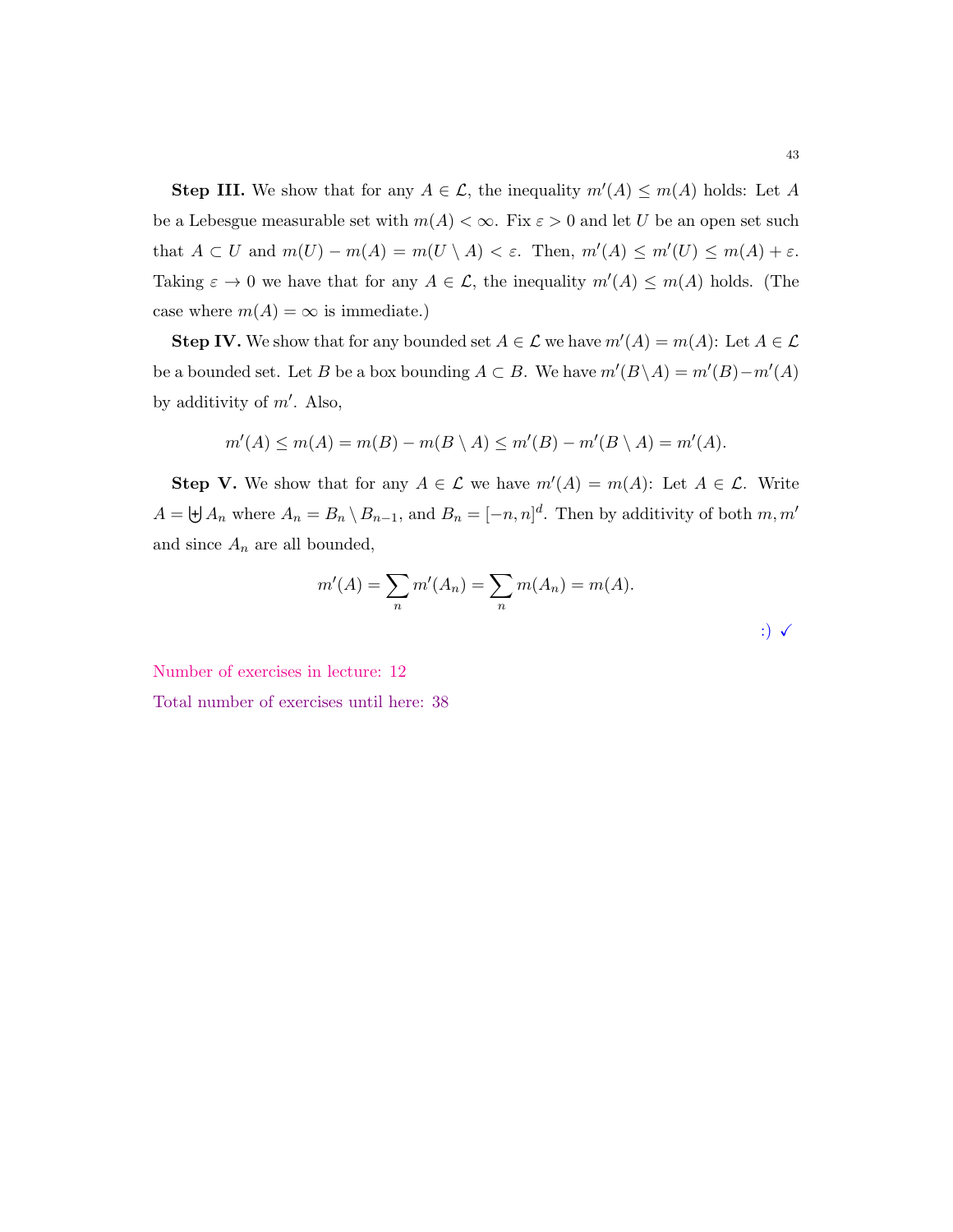Measure Theory

Ariel Yadin

# Lecture 5: Abstract measures

We now review the construction of Lebesgue measure, isolating the main abstract properties, in order to generalize it to other settings.

### 5.1.  $\sigma$ -ALGEBRAS

We saw in the discussion of Lebesgue measure that the family of Lebesgue measurable sets form a special structure called a  $\sigma$ -algebra.

• Definition 5.1 (σ-algebra). Let X be any set. We denote by  $2^X = \mathcal{P}(X) =$  ${A : A \subset X}$  the set of all subsets of X.

A family  $\mathcal{F} \subset 2^X$  is called a  $\sigma$ -algebra (on X) if:

- $\bullet \emptyset \in \mathcal{F};$
- F is closed under complements, *i.e.*  $A \in \mathcal{F}$  implies  $X \setminus A \in \mathcal{F}$ ;
- F is closed under countable unions, *i.e.* if  $(A_n)_n$  is a sequence in F then  $\bigcup_n A_n \in$  $\mathcal{F}$ .

Exercise 5.1. Show that if F is a  $\sigma$ -algebra on X then:

- F is closed under countable intersections, *i.e.* if  $(A_n)_n$  is a sequence in F then  $\bigcap_n A_n \in \mathcal{F}.$
- $X \in \mathcal{F}$ .
- $\bullet$   ${\mathcal F}$  is closed under finite unions and finite intersections.
- $\bullet$   ${\mathcal F}$  is closed under set differences.
- $F$  is closed under symmetric differences.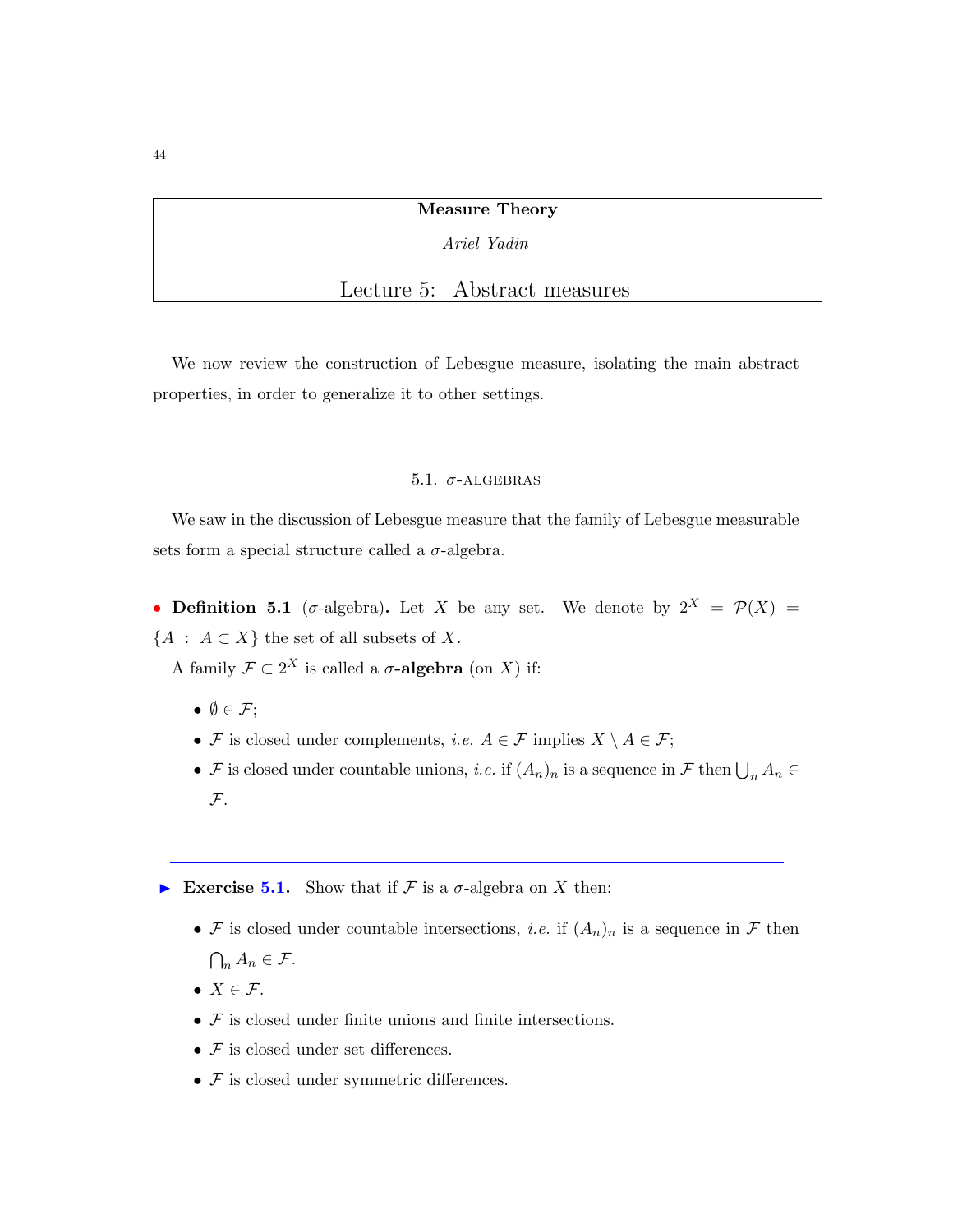Exercise 5.2. Suppose  $\mathcal{F} \subset 2^X$  is a family of subsets satisfying the following:

- $\emptyset \in \mathcal{F};$
- $F$  is closed under complements;
- $\bullet$   ${\mathcal F}$  is closed under countable intersections.

Show that  $\mathcal F$  is a  $\sigma$ -algebra.

Exercise 5.3. Show that if  $(\mathcal{F}_{\alpha})_{\alpha \in I}$  is a collection of  $\sigma$ -algebras on X, then  $\bigcap_{\alpha} F_{\alpha}$ is also a  $\sigma$ -algebra on X.

• Proposition 5.2 ( $\sigma$ -algebra generated by subsets). Let K be a collection of subsets of  $X$ .

There exists a  $\sigma$ -algebra, denoted  $\sigma(\mathcal{K})$  such that  $\mathcal{K} \subset \sigma(\mathcal{K})$  and for every other  $\sigma$ algebra F such that  $\mathcal{K} \subset \mathcal{F}$  we have that  $\sigma(\mathcal{K}) \subset \mathcal{F}$ .

That is,  $\sigma(\mathcal{K})$  is the smallest  $\sigma$ -algebra containing  $\mathcal{K}$ .

We call  $\sigma(\mathcal{K})$  the  $\sigma$ -algebra generated by  $\mathcal{K}$ .

Proof. Define

$$
\sigma(\mathcal{K}) := \bigcap \{ \mathcal{F} \; : \; \mathcal{F} \text{ is a } \sigma\text{-algebra on } X \; , \; \mathcal{K} \subset \mathcal{F} \} \, .
$$

This is a  $\sigma$ -algebra with the required properties.  $\Box$ 

Exercise 5.4. Show that if  $\mathcal{K} \subset \mathcal{L}$  then  $\sigma(\mathcal{K}) \subset \sigma(\mathcal{L})$ . Also, if  $\mathcal{K} \subset \mathcal{F}$  and  $\mathcal{F}$  is a σ-algebra, then σ(K) ⊂ F.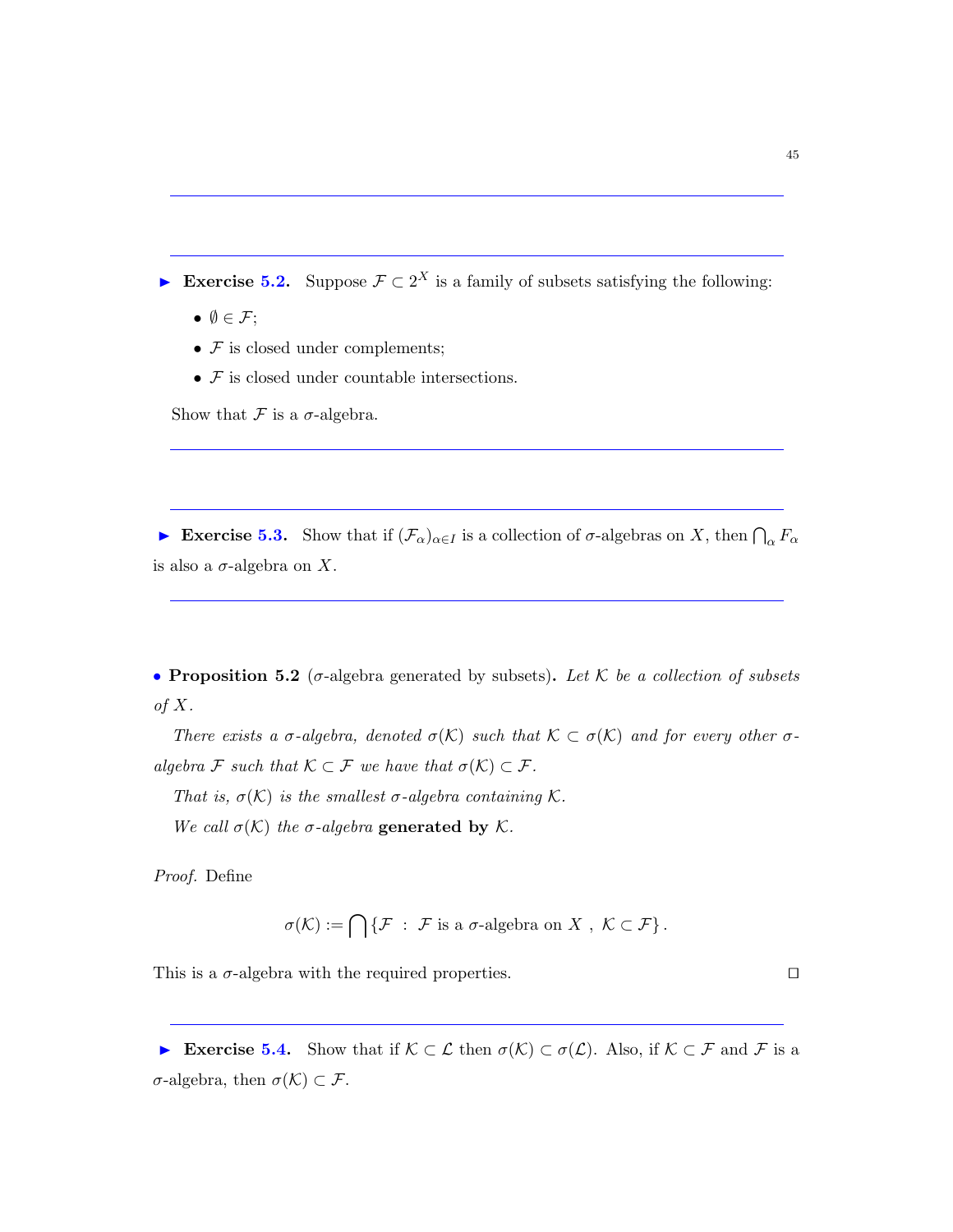• Definition 5.3 (Borel  $\sigma$ -algebra). Given a topological space X, the **Borel**  $\sigma$ **-algebra** is the  $\sigma$ -algebra generated by the open sets. It is denoted  $\mathcal{B}(X)$ .

Specifically in the case  $X = \mathbb{R}^d$  we have that

$$
\mathcal{B} = \mathcal{B}_d = \mathcal{B}(\mathbb{R}^d) = \sigma(U : U \text{ is an open set }).
$$

 $\checkmark$  A Borel-measurable set, *i.e.* a set in  $\mathcal{B}(X)$ , is called a **Borel** set.

Exercise 5.5. Prove that

 $\mathcal{B} = \mathcal{B}_d = \mathcal{B}(\mathbb{R}^d) = \sigma(B : B \text{ is an open box}) = \sigma(B' : B' \text{ is a closed box}).$ 

## $\bullet$  Solution to ex:5.5. :(

If B is an open box then  $B \in \mathcal{B}$  so  $\sigma(B : B$  is an opend box  $) \subset \mathcal{B}$ .

If U is an open set then it is a countable union of closed boxes, so  $U \in \sigma(B)$ : B is a closed box), which shows that  $\mathcal{B} \subset \sigma(B' : B'$  is a closed box).

If  $B' = [a_1, b_1] \times \cdots \times [a_d, b_d]$  is a closed box, then for

$$
B_n = (a_1 - \frac{1}{n}, b_1 + \frac{1}{n}) \times \cdots \times (a_d - \frac{1}{n}, b_d + \frac{1}{n}),
$$

we have that  $B' = \bigcap_n B_n$  and  $B_n$  are all open boxes. Thus,  $B' \in \sigma(B : B$  is an open box), which implies that  $\sigma(B' : B'$  is a closed box  $) \subset \sigma(B : B$  is an open box  $). \t\t :) \checkmark$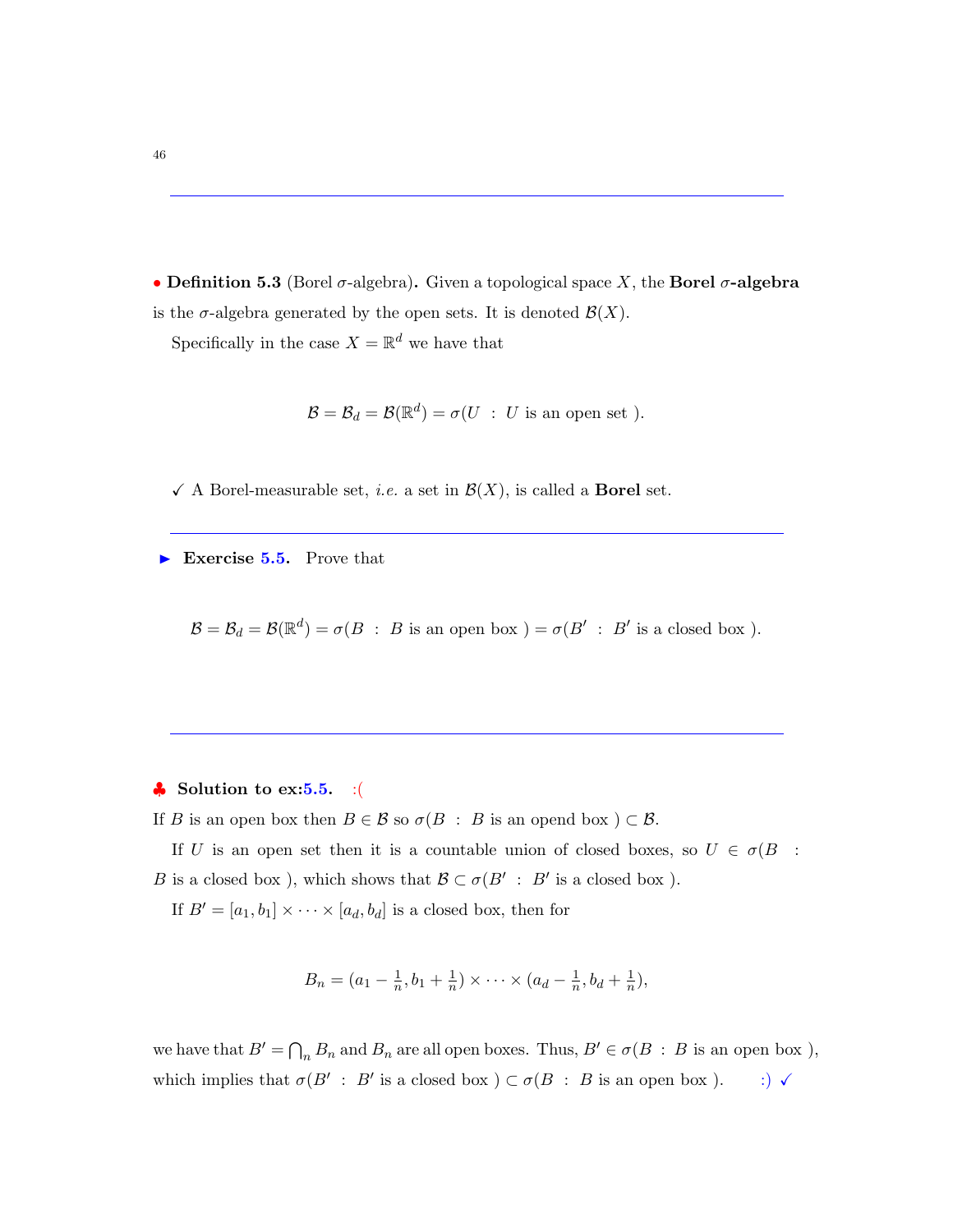Exercise 5.6. Show that

$$
\mathcal{B}(\mathbb{R}) = \sigma((a, b) : -\infty < a < b < \infty) = \sigma([a, b] : -\infty < a < b < \infty)
$$
\n
$$
= \sigma((a, b] : -\infty < a < b < \infty) = \sigma([a, b) : -\infty < a < b < \infty)
$$
\n
$$
= \sigma((a, \infty) : -\infty < a < \infty) = \sigma([a, \infty) : -\infty < a < \infty)
$$
\n
$$
= \sigma((-\infty, a) : -\infty < a < \infty) = \sigma((-\infty, a] : -\infty < a < \infty).
$$

## 5.2. Measures

• Definition 5.4. A pair  $(X, \mathcal{F})$  where  $\mathcal F$  is a  $\sigma$ -algebra on X is call a measurable space. Elements of  $\mathcal F$  are called measurable sets.

Given a measurable space  $(X, \mathcal{F})$ , a function  $\mu : \mathcal{F} \to [0, \infty]$  is called a **measure** (on  $(X,\mathcal{F})$  if

- $\mu(\emptyset) = 0;$
- (Additivity) For all sequences  $(A_n)_n \subset \mathcal{F}$  of pairwise disjoint sets in  $\mathcal{F}$ , we have that

$$
\mu(\biguplus_n A_n) = \sum_n \mu(A_n).
$$

 $(X, \mathcal{F}, \mu)$  is called a **measure space**.

 $\checkmark$  A measure space  $(X, \mathcal{F}, \mu)$  is called **finite** if  $\mu(X) < \infty$ . It is called  $\sigma$ -finite if  $X = \bigcup_n A_n$  where  $A_n \in \mathcal{F}$  and  $\mu(A_n) < \infty$  for all n.

Exercise 5.7. Show that any measure is finitely additive; that is, if  $(X, \mathcal{F}, \mu)$  is a measure space then for any disjoint sets  $A, B \in \mathcal{F}$  we have  $\mu(A \oplus B) = \mu(A) + \mu(B)$ .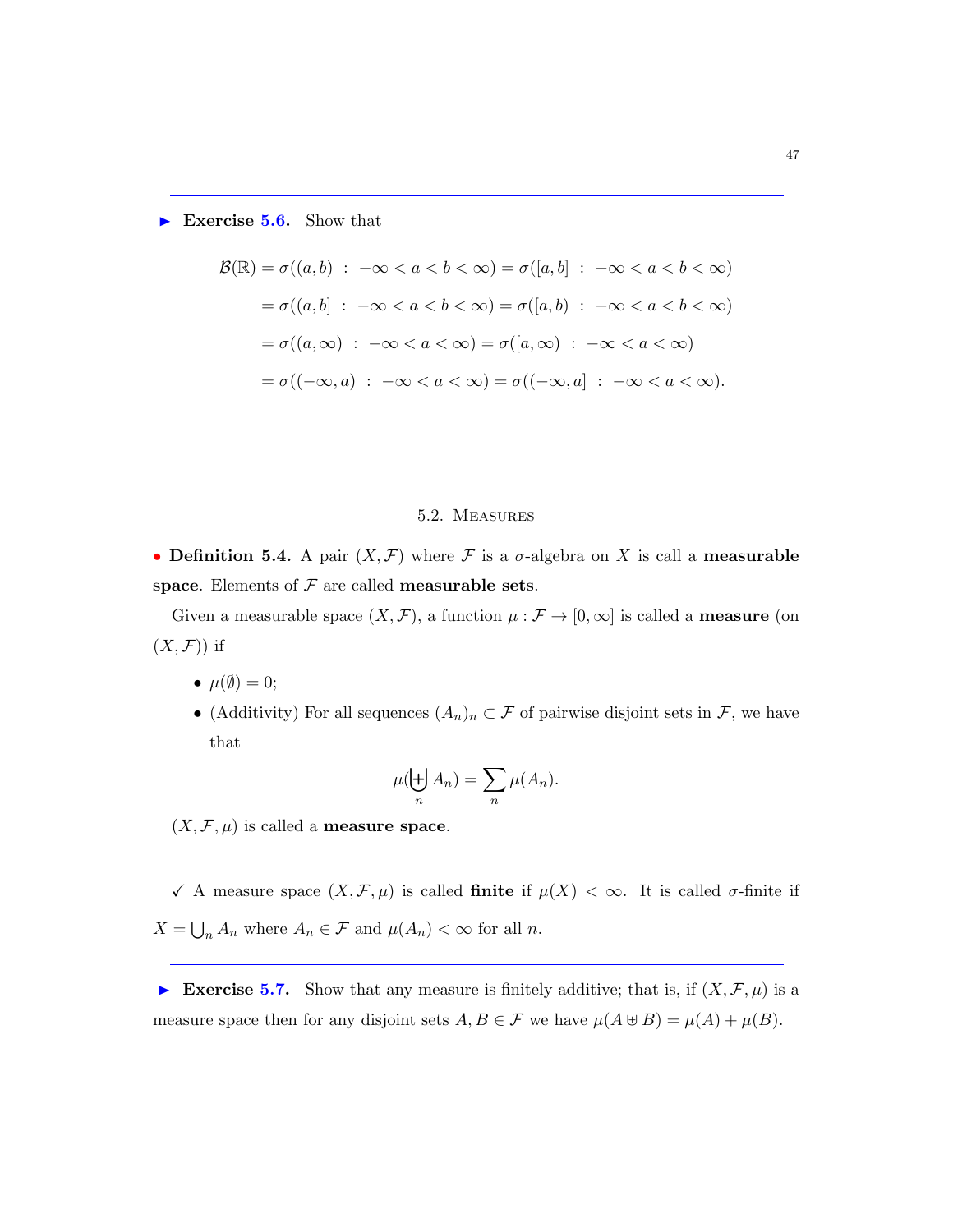**Example 5.5.** The counting measure: Take  $\mathcal{F} = 2^X$  and  $\mu(A) = |A|$ .

If  $f: X \to [0, \infty)$  is a function then

$$
\mu(A) := \sup_{(a_n)_n \subset A} \sum_n f(a_n)
$$

is a measure on  $(X, 2^X)$ .

If  $X$  is uncountable and

 $\mathcal{F} = \{ A \subset X : A \text{ is countable, or } A^c \text{ is countable } \},$ 

then  $(X, \mathcal{F})$  is a measurable space and

$$
\mu(A) = \begin{cases} 1 & A^c \text{ is countable} \\ 0 & A \text{ is countable} \end{cases}
$$

is a measure on  $(X, \mathcal{F})$ .  $\Delta \nabla \Delta$ 

Exercise 5.8. Give an example of a set X such that

$$
\mu(A) := \begin{cases} \infty & |A| = \infty, \\ 0 & |A| < \infty, \end{cases}
$$

is *not* a measure on  $(X, 2^X)$ .

• Proposition 5.6 (Basic properties of measures). Let  $(X, \mathcal{F}, \mu)$  be a measure space. Then:

- (Monotonicity) For  $A \subset B \in \mathcal{F}$  we have  $\mu(A) \leq \mu(B)$ .
- (Subadditivity) If  $(A_n)_n \subset \mathcal{F}$  then  $\mu(\bigcup_n A_n) \leq \sum_n \mu(A_n)$ .

*Proof.* Monotonicity follows from  $B = A \oplus (B \setminus A)$  and finite additivity, so  $\mu(B) =$  $\mu(A) + \mu(B \setminus A) \geq \mu(A).$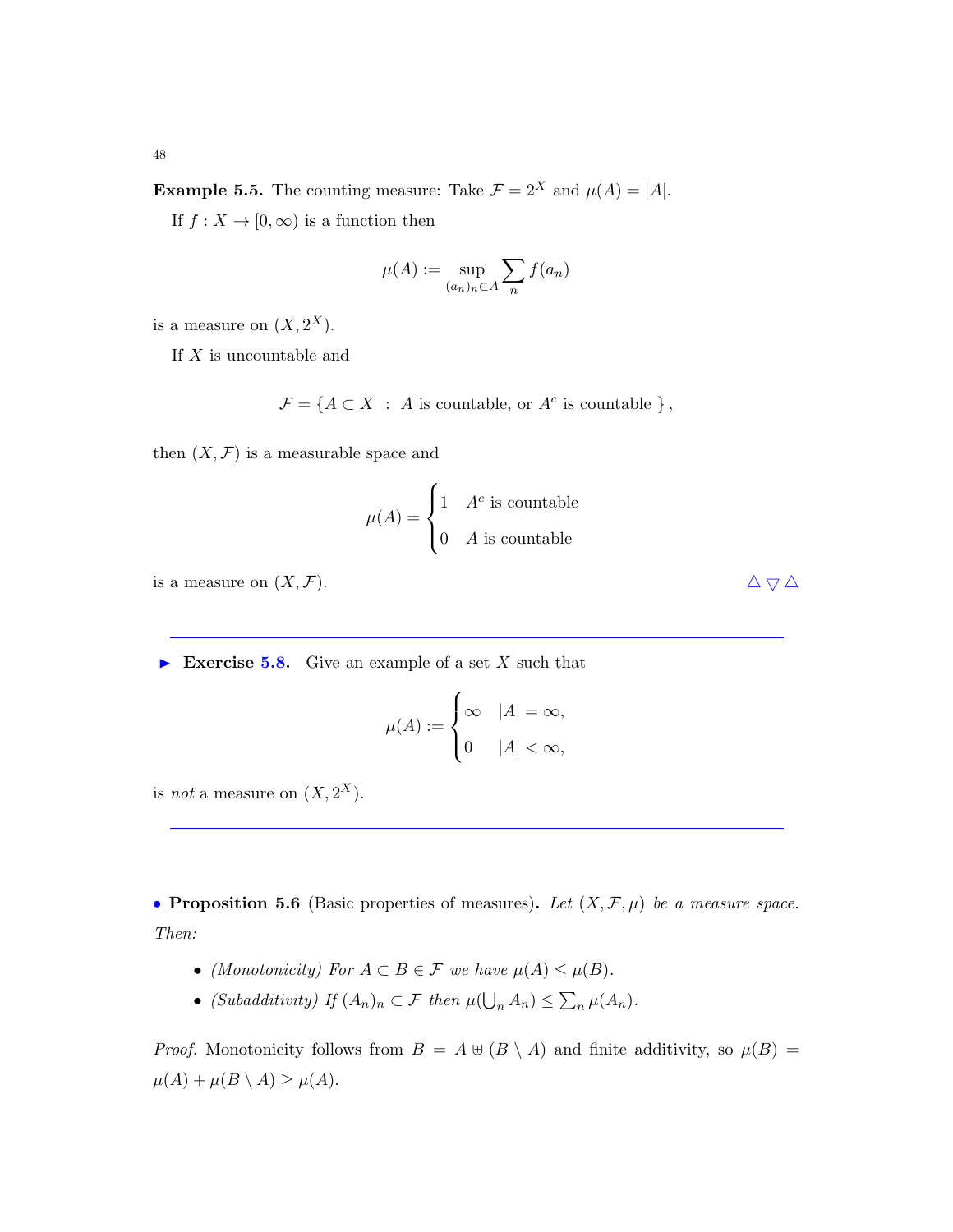$$
B_n = A_n \setminus (\bigcup_{j=1}^{n-1} A_j).
$$

So

$$
\biguplus_n B_n = \bigcup_n A_n \quad \text{and} \quad B_n \subset A_n.
$$

Thus,

$$
\mu(\bigcup_n A_n) = \mu(\biguplus_n B_n) = \sum_n \mu(B_n) \le \sum_n \mu(A_n).
$$

• Definition 5.7. For a measure space  $(X, \mathcal{F}, \mu)$  a set  $N \in \mathcal{F}$  is called a null set (or  $\mu$ -null set) if  $\mu(N) = 0$ .

A measure space  $(X, \mathcal{F}, \mu)$  such that for all null sets  $N \in \mathcal{F}$  we have that any  $A \subset N$ is also measurable (*i.e.* in  $\mathcal{F}$ ) is called **complete**.

Exercise 5.9. Let  $(X, \mathcal{F}, \mu)$  be a measure space. Let N be the set of all  $\mu$ -null sets. Define

$$
\bar{\mathcal{F}} := \{ A \cup F \ : \ A \in \mathcal{F} \ , \ F \subset N \in \mathcal{N} \} \, .
$$

Show that  $\bar{\mathcal{F}}$  is a  $\sigma$ -algebra.

Show that if we define  $\bar{\mu}: \bar{\mathcal{F}} \to [0,\infty]$  by

$$
\bar{\mu}(A \cup F) = \mu(A) \qquad \forall \ \ A \in \mathcal{F}, F \subset N \in \mathcal{N},
$$

then  $\bar{\mu}$  is a well defined complete measure on  $\bar{\mathcal{F}}$ ; moreover,  $\bar{\mu}\big|_{\mathcal{F}} = \mu$  and if  $\nu$  is a complete measure on  $\bar{\mathcal{F}}$  such that  $\nu|_{\mathcal{F}} = \mu$  then  $\nu = \bar{\mu}$ .

Exercise 5.10. Show that if  $\mu_1, \ldots, \mu_n$  are measures on  $(X, \mathcal{F})$  the for any nonnegative numbers  $a_1, \ldots, a_n$  the function  $\mu := \sum_j a_j \mu_j$  is also a measure on  $(X, \mathcal{F})$ .

 $\Box$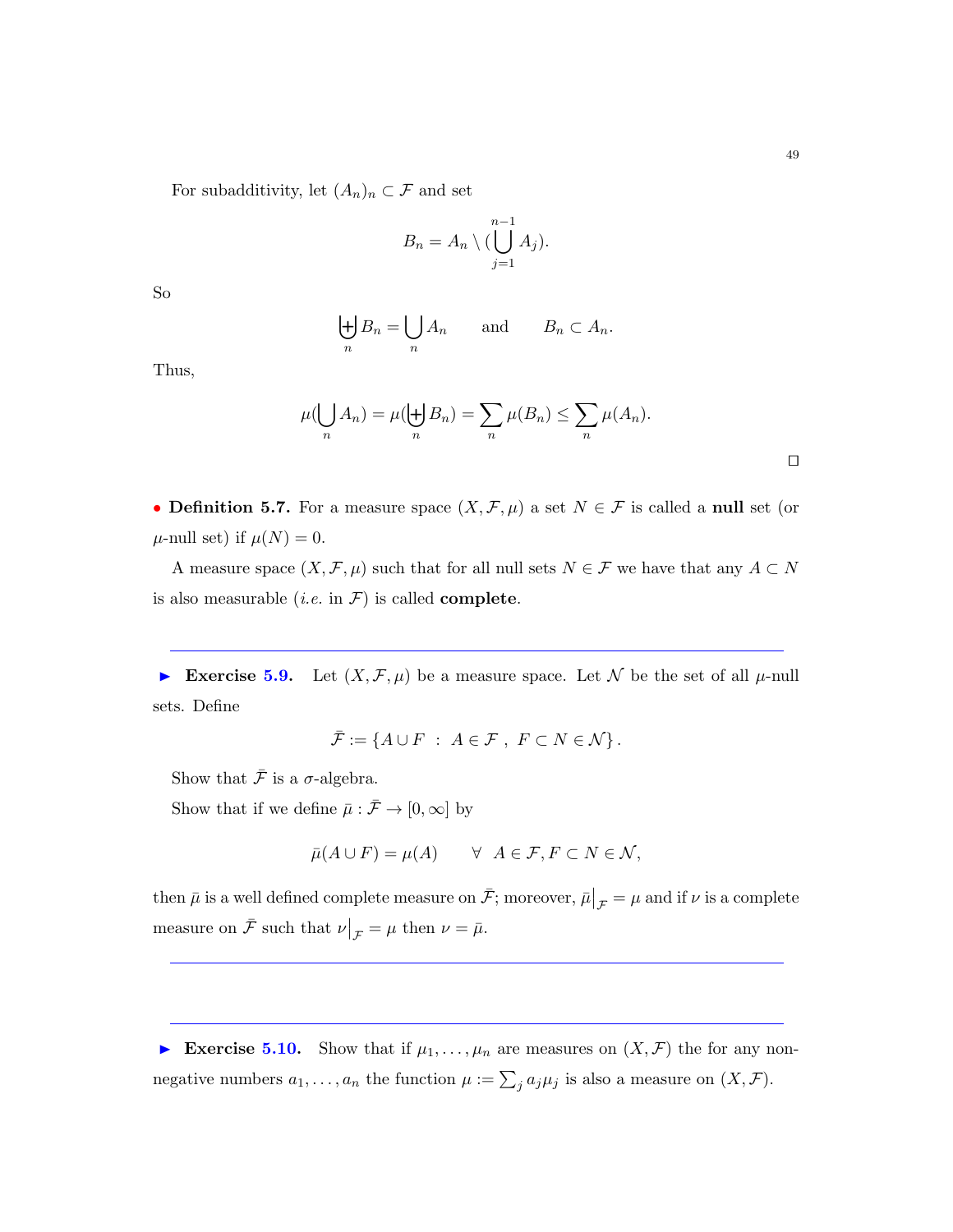#### 5.3. Fatou's Lemma and continuity

• Proposition 5.8 (Monotone convergence). Let  $(X, \mathcal{F}, \mu)$  be a measure space. If  $A_1 \subset A_2 \subset \cdots$  is an increasing sequence in F then

$$
\lim_{n \to \infty} \mu(A_n) = \mu(\bigcup_n A_n).
$$

If  $A_1 \supset A_2 \supset \cdots$  is an decreasing sequence in F then under the condition that there exists n such that  $\mu(A_n) < \infty$  we have that

$$
\lim_{n \to \infty} \mu(A_n) = \mu(\bigcap_n A_n).
$$

*Proof.* For the increasing sequence case define  $B_n = A_n \setminus A_{n-1}$ . Then,  $(B_n)_n$  are pairwise disjoint, so

$$
\lim_{n \to \infty} \mu(A_n) = \lim_{n \to \infty} \mu(\biguplus_{j=1}^n B_j) = \lim_{n \to \infty} \sum_{j=1}^n \mu(B_j)
$$

$$
= \sum_n \mu(B_n) = \mu(\biguplus_n B_n) = \mu(\bigcup_n A_n).
$$

For the decreasing sequence case, since  $\mu(A_k) < \infty$  we define  $B_n = A_k \setminus A_n$  (so  $B_n = \emptyset$ ) if  $n \leq k$ ). Note that  $\mu(B_n) + \mu(A_n) = \mu(A_k)$  for  $n \geq k$  and since  $\mu(A_n) \leq \mu(A_k) < \infty$ we have that  $\mu(B_n) = \mu(A_k) - \mu(A_n)$ . Note that  $(B_n)_{n \geq k}$  is an increasing sequence such that  $\bigcup_{n\geq k} B_n = A_k \setminus \bigcap_{n\geq k} A_n$ . Since  $\bigcap_{n\geq k} A_n \subset A_k$  we have

$$
\mu(A_k) = \mu\left(\bigcap_{n \ge k} A_n\right) + \mu\left(\bigcup_{n \ge k} B_n\right) = \mu\left(\bigcap_{n} A_n\right) + \lim_{n \to \infty} \mu(B_n)
$$

$$
= \mu\left(\bigcap_{n} A_n\right) + \lim_{n \to \infty} (\mu(A_k) - \mu(A_n)).
$$

Since  $\mu(A_k) < \infty$  we may subtract it from both sides to get the proposition.  $\square$ 

Let  $(A_n)_n$  be a sequence of subsets of X. Define

$$
\limsup A_n = \bigcap_{n} \bigcup_{k \ge n} A_k \quad \text{and} \quad \liminf A_n = \bigcup_{n} \bigcap_{k \ge n} A_k.
$$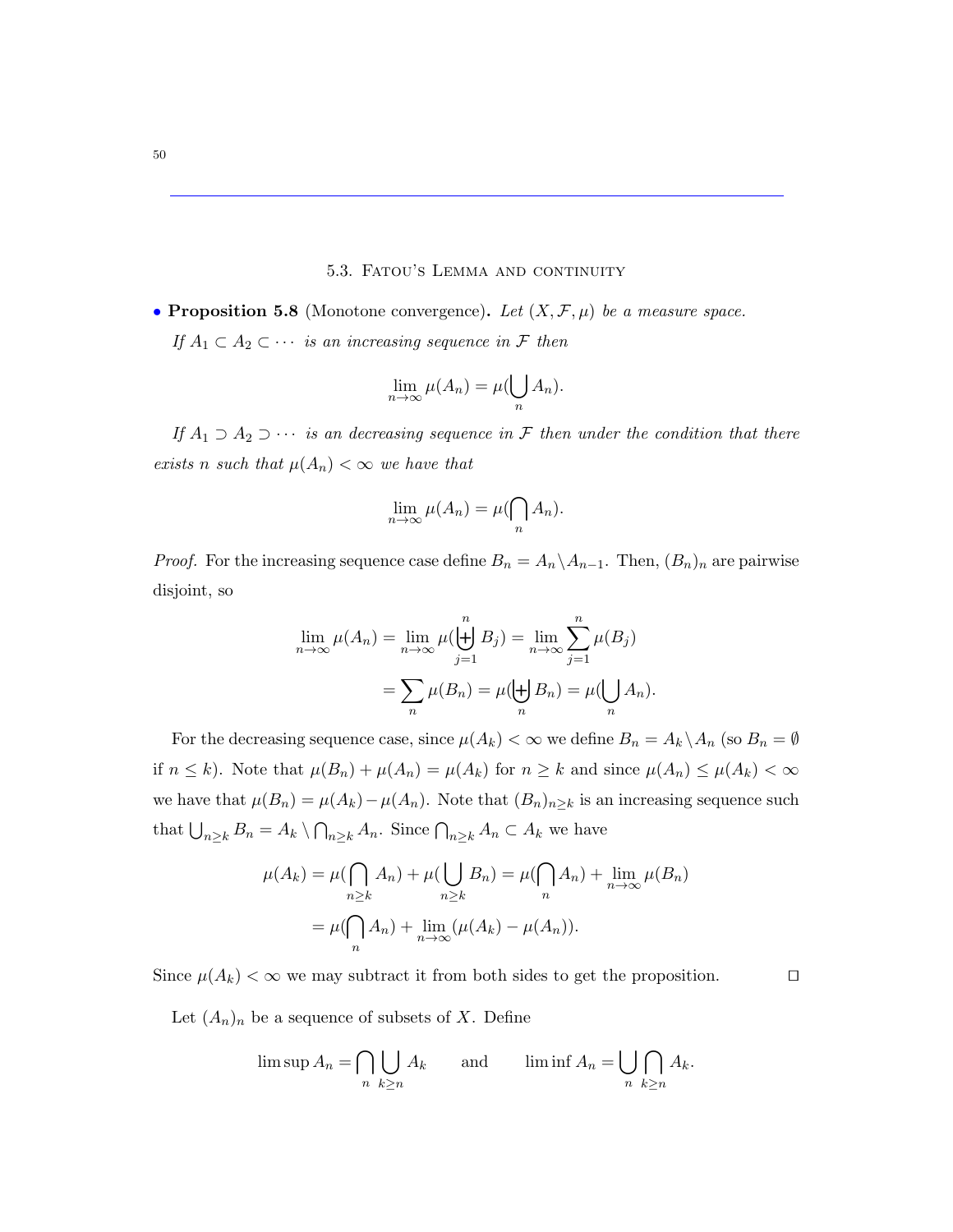lim sup  $A_n$  is the set of all  $x \in X$  that appear in infinitely many of the subsets  $A_n$ . Similarly, lim inf  $A_n$  is the set of all  $x \in X$  that appear in all but finitely many of the subsets  $A_n$ .

We say that the sequence  $(A_n)_n$  converges if  $\liminf A_n = \limsup A_n$ , and denote this common set by  $\lim A_n = \limsup A_n = \liminf A_n$  in this case.

Exercise 5.11. Show that  $\liminf A_n \subseteq \limsup A_n$ .

Exercise 5.12. Show that if  $(A_n)_n$  is an increasing sequence then  $\lim A_n = \bigcup_n A_n$ and if  $(A_n)_n$  is a decreasing sequence then  $\lim A_n = \bigcap_n A_n$ .

• Lemma 5.9 (Fatou's Lemma). Let  $(X, \mathcal{F}, \mu)$  be a measure space. If  $(A_n)_n$  is a sequence in F then

$$
\mu(\liminf A_n) \le \liminf_{n \to \infty} \mu(A_n).
$$

If in addition  $\mu(\bigcup_n A_n) < \infty$  then

$$
\mu(\limsup A_n) \ge \limsup_{n \to \infty} \mu(A_n).
$$

*Proof.* For every *n* we have that  $\bigcap_{k\geq n} A_k \subset A_n$ , so

$$
\mu(\bigcap_{k\geq n} A_k) \leq \inf_{k\geq n} \mu(A_k).
$$

Note that  $B_n := \bigcap_{k \geq n} A_k$  for an increasing sequence so

$$
\liminf_{n \to \infty} \mu(A_n) = \lim_{n \to \infty} \inf_{k \ge n} \mu(A_k) \ge \lim_{n \to \infty} \mu(B_n) = \mu(\bigcup_n B_n) = \mu(\liminf_{n} A_n).
$$

For  $A := \bigcup_n A_n$ 

$$
A \setminus \limsup A_n = A \setminus \bigcap_{n} \bigcup_{k \geq n} A_k = \bigcup_{n} \bigcap_{k \geq n} (A \setminus A_k) = \liminf (A \setminus A_n).
$$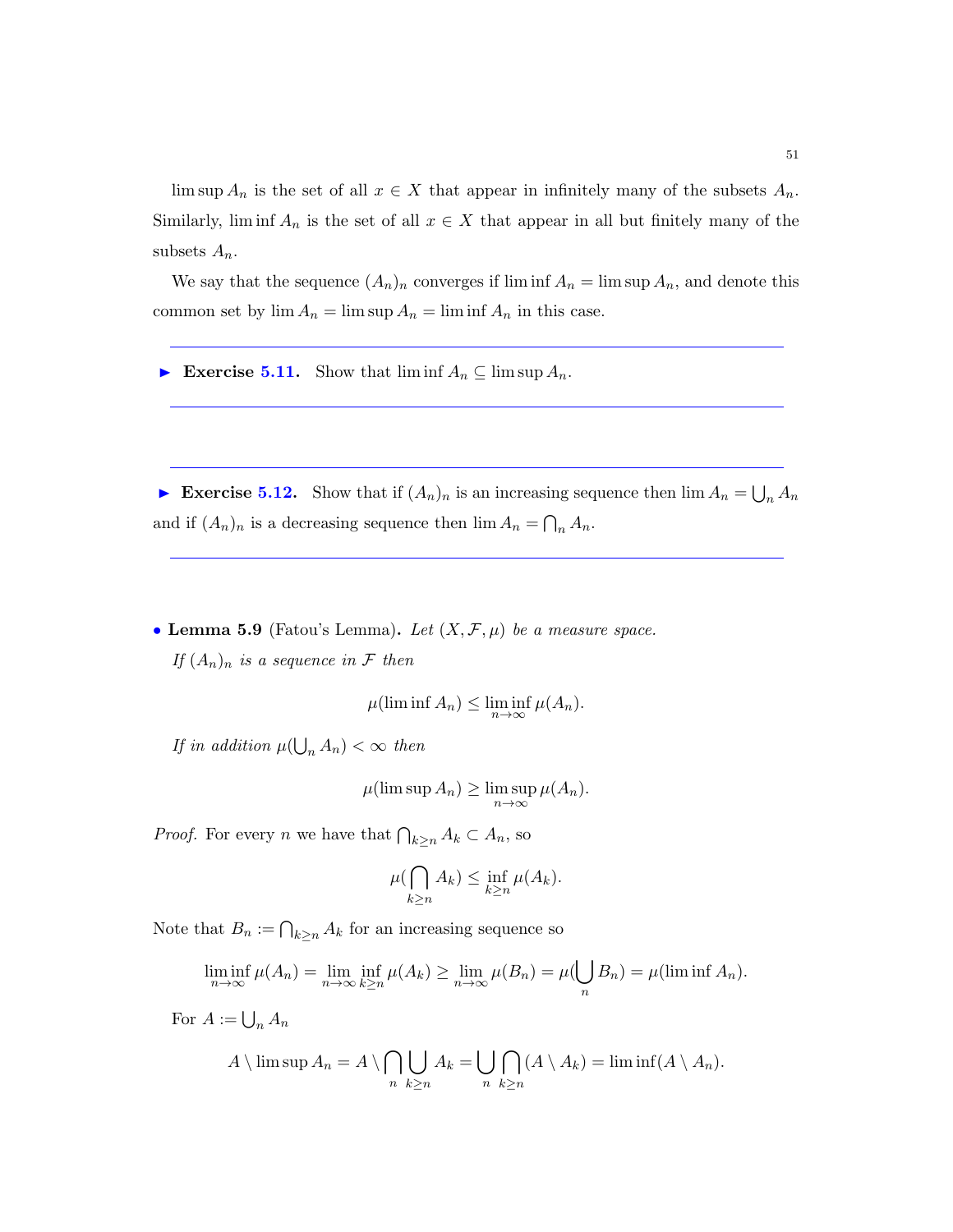Thus, if we have  $\mu(A) < \infty$  then  $\mu(A \setminus \limsup A_n) = \mu(A) - \mu(\limsup A_n)$  and  $\mu(A \setminus$  $A_n$ ) =  $\mu(A) - \mu(A_n)$ , so

 $\mu(A) - \mu(\limsup A_n) = \mu(A \setminus \limsup A_n) \leq \liminf_{n \to \infty} (\mu(A) - \mu(A_n)) = \mu(A) - \limsup_{n \to \infty}$  $\mu(A_n),$ which completes the proof by subtracting  $\mu(A)$  from both sides.  $\square$ 

Exercise 5.13. Show that if  $\lim A_n$  exists and  $\mu(\bigcup_n A_n) < \infty$  then

$$
\mu(\lim A_n) = \lim_{n \to \infty} \mu(A_n).
$$

Number of exercises in lecture: 13

Total number of exercises until here: 51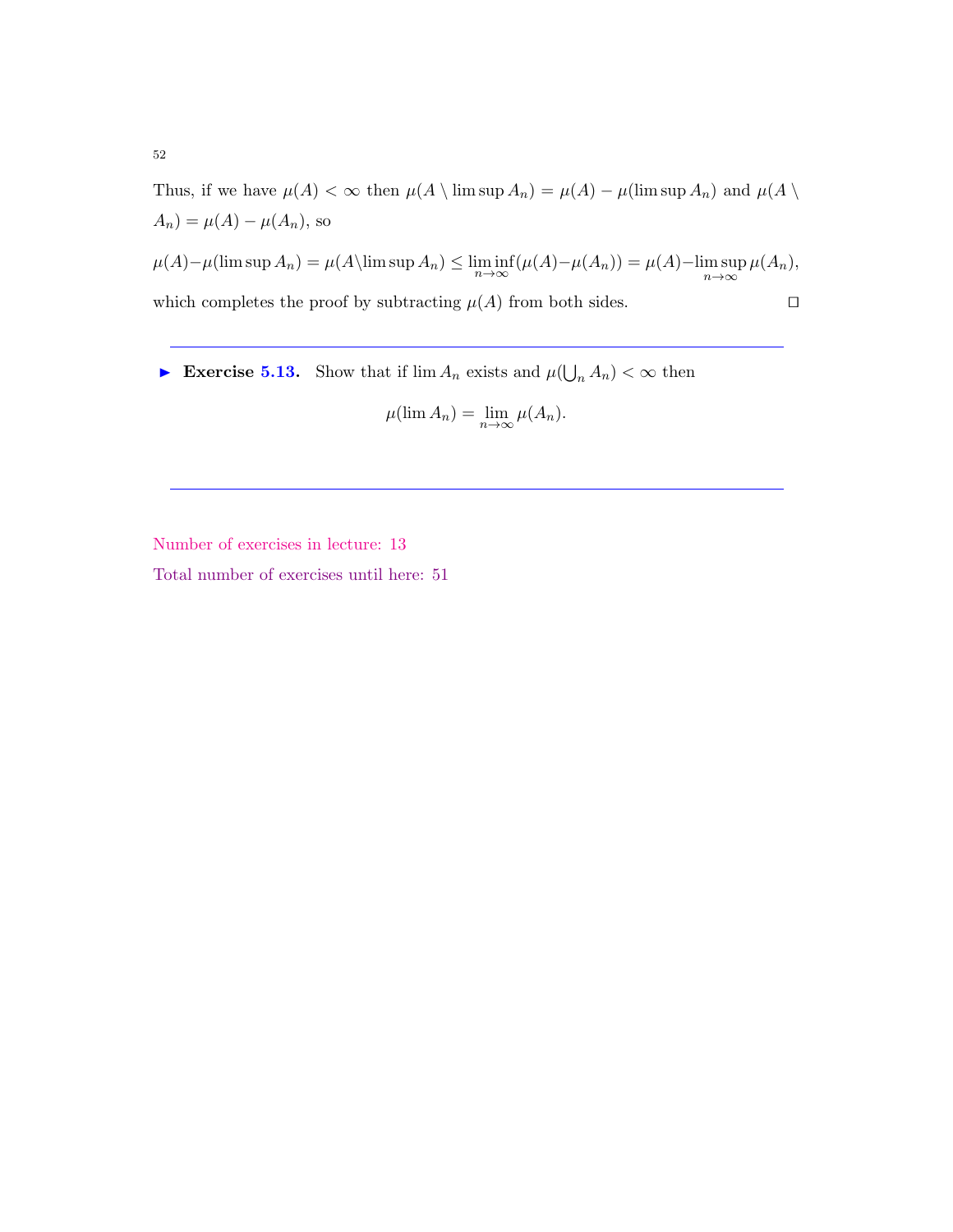Measure Theory

Ariel Yadin

Lecture 6: Outer measures

## 6.1. Outer measures

• Definition 6.1. Let X be any set. An outer measure on X is a function  $\mu^*: 2^X \to$  $[0, \infty]$  such that

- $\mu^*(\emptyset) = 0;$
- $\mu^*(A) \leq \mu^*(B)$  for all  $A \subset B$ ;
- $\mu^*(\bigcup_n A_n) \leq \sum_n \mu^*(A_n).$

Exercise 6.1. Show that Lebesgue outer measure  $m^*$  is an outer measure (on  $\mathbb{R}^d$ ).

Analogously to the way we defined Lebesgue outer measure, we have:

Exercise  $6.2$ . Let  $\mathcal{E} \subset 2^X$  such that  $\emptyset \in \mathcal{E}$ , and let  $\rho : \mathcal{E} \to [0, \infty]$  such that  $\rho(\emptyset) = 0$ . Define

$$
\mu^*(A) := \inf \left\{ \sum_n \rho(E_n) \ : \ A \subset \bigcup_n E_n , \ \forall \ n \ , \ E_n \in \mathcal{E} \right\},\
$$

where  $\inf \emptyset = \infty$ . Show that  $\mu^*$  is an outer measure.

## $\clubsuit$  Solution to ex: 6.2. : (

Since  $\emptyset \subset \bigcup_n \emptyset$  and  $\emptyset \in \mathcal{E}$  we have that  $\mu^*(\emptyset) = 0$ .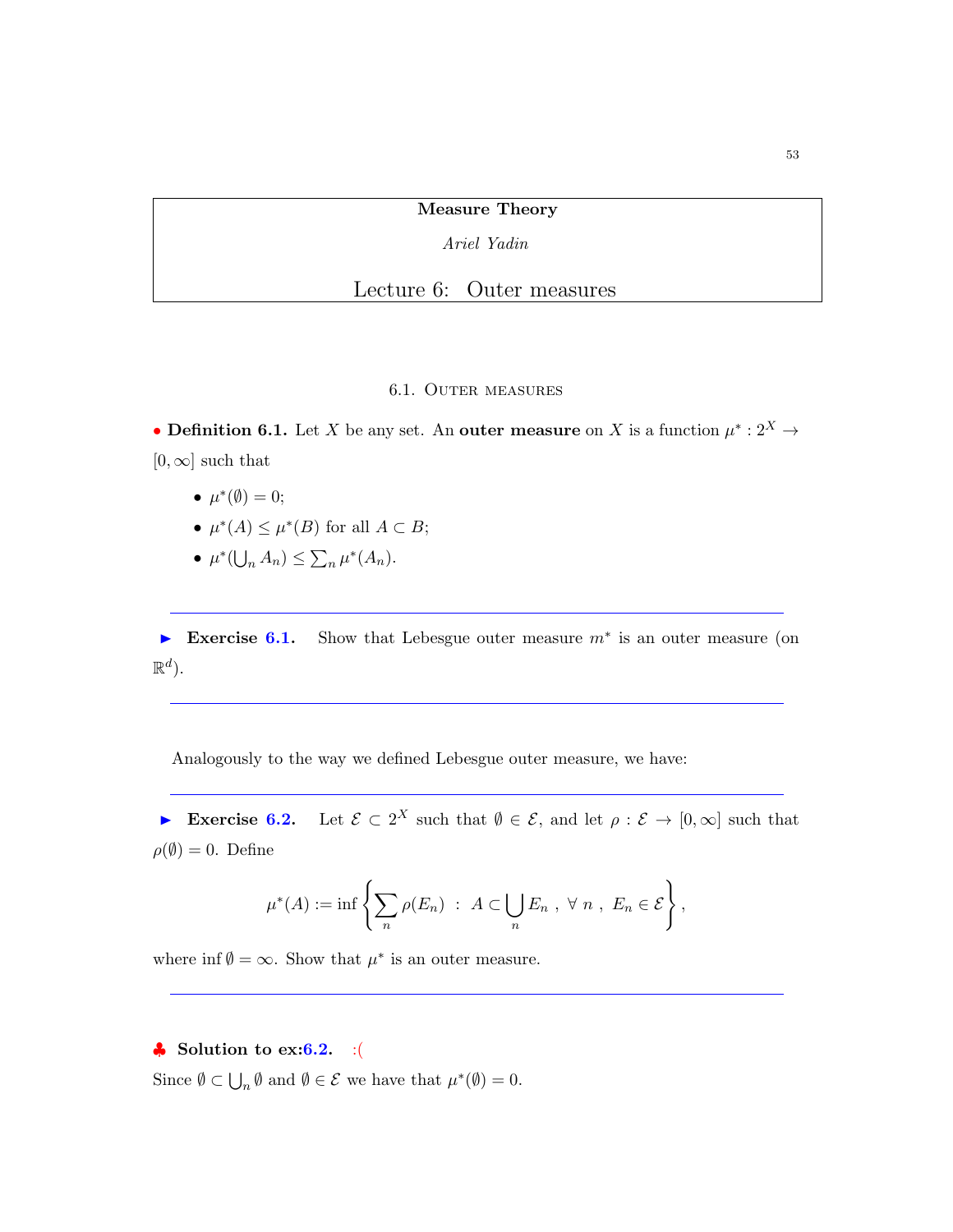If  $A \subset B$  then any sequence  $(E_n)_n$  participating in the infimum for  $\mu^*(B)$  also participates in the infimum for A. So  $\mu^*(A) \leq \mu^*(B)$ .

For a sequence  $(A_n)_n$ : If  $\mu^*(A_n) = \infty$  for some n then there is nothing to prove. So assume that  $\mu^*(A_n) < \infty$  for all *n*.

Fix  $\varepsilon > 0$  and for every n let  $(E_{n,k})_k \subset \mathcal{E}$  be such that  $\sum_k \rho(E_{n,k}) \leq \mu^*(A_n) + \varepsilon 2^{-n}$ and  $A_n \subset \bigcup_k E_{n,k}$ . Then,  $\bigcup_n A_n \subset \bigcup_{n,k} E_{n,k}$  and

$$
\mu^*(\bigcup_n A_n) \le \sum_{n,k} \rho(E_{n,k}) \le \sum_n \mu^*(A_n) + \varepsilon.
$$

Taking  $\varepsilon \to 0$  completes the proof. ::  $\sqrt{\frac{(\varepsilon + 1)^2}{2}}$ 

Compare this to the case that  $\mathcal E$  is the collection of boxes in  $\mathbb R^d$ .

## 6.2. Measurability

Recall the Carathéodory's criterion for Lebesgue measurability:  $A \subset \mathbb{R}^d$  is Lebesgue measurable if and only if for every elementary set E we have  $m(E) = m^*(E \cap A)$  +  $m^*(E \setminus A)$ . This motivates the following definition.

• **Definition 6.2** (Measurable sets). Let  $\mu^*$  be an outer measure on X. A subset  $A \subset X$ is called  $\mu^*$ -measurable (or simply measurable) if for every subset  $E \subset X$  we have

$$
\mu^*(E) = \mu^*(E \cap A) + \mu^*(E \setminus A).
$$

► Exercise 6.3. Show that A is  $\mu^*$ -measurable if and only if for every  $E \subset X$  such that  $\mu^*(E) < \infty$  we have

$$
\mu^*(E \cap A) + \mu^*(E \cap A^c) \le \mu^*(E).
$$

► Exercise 6.4. Let m be Lebesgue measure in  $\mathbb{R}^d$ . We have seen that  $m^*$  is an outer measure. Show that A is Lebesgue measurable if and only if it is  $m^*$ -measurable.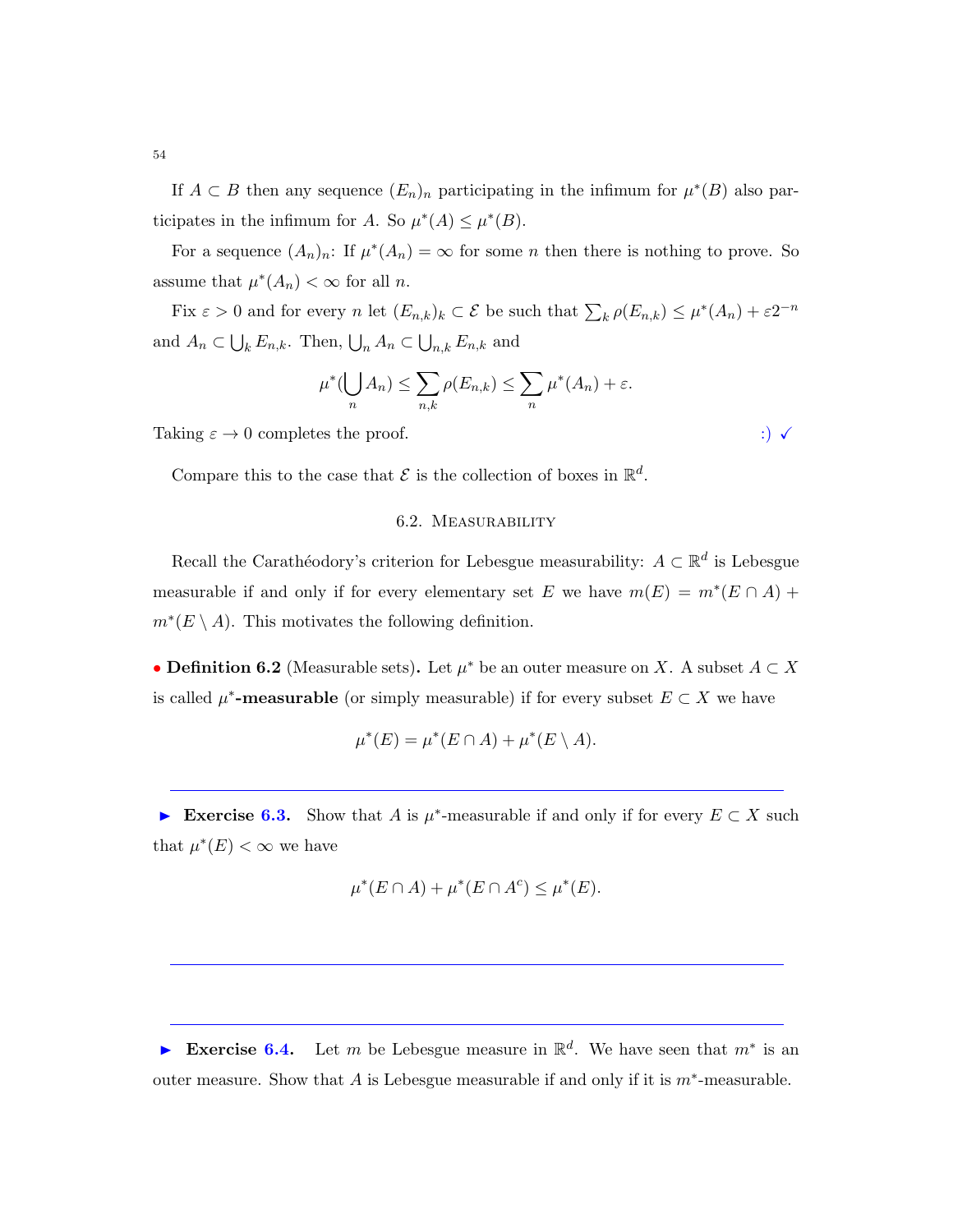## $\bullet$  Solution to ex: 6.4. : (

If A is  $m^*$ -measurable, then we have already seen that A is Lebesgue measurable, since it is enough to require that  $m(E) = m^*(E \cap A) + m^*(E \cap A^c)$  for every elementary set E.

Assume that A is Lebesgue measurable. Then  $|B| = m^*(B \cap A) + m^*(B \cap A^c)$  for every box B.

Let  $E \subset X$  be any subset such that  $m^*(E) < \infty$ . Fix  $\varepsilon > 0$ . Let  $(B_n)_n$  be pairwise disjoint boxes such that  $E \subset \biguplus_n B_n$  and  $\sum_n |B_n| \leq m^*(E) + \varepsilon$ .  $E \cap A \subset \biguplus_n (B_n \cap A)$ and  $E \cap A^c \subset \biguplus_n (B_n \cap A^c)$ , so

$$
m^*(E \cap A) + m^*(E \cap A^c) \le \sum_n m(B_n \cap A) + m(B_n \cap A^c) = \sum_n |B_n| \le m^*(E) + \varepsilon.
$$

Taking  $\varepsilon \to 0$  shows that A is  $m^*$ -measurable. :)  $\checkmark$ 

••• Theorem 6.3 (Charathéodory's Theorem). Let  $\mu^*$  be an outer measure on X and Let F be the collection of all  $\mu^*$ -measurable subsets. Then, F is a  $\sigma$ -algebra, and  $\mu^*$ restricted to  $\mathcal F$  is a complete measure on  $(X,\mathcal F)$ .

*Proof.* First,  $\emptyset \in \mathcal{F}$  since  $\mu^*(E) = \mu^*(E \cap X) + \mu^*(E \cap \emptyset)$  for all  $E \subset X$ .

Also, F is closed under complements, because  $\mu^*(E) = \mu^*(E \cap A) + \mu^*(E \cap A^c)$  is a symmetric equation in  $A, A^c$ .

Now, if  $A, B \in \mathcal{F}$  then  $A \cup B = (A \cap B) \cup (A \cap B^c) \cup (A^c \cap B)$ , so for any E with  $\mu^*(E) < \infty$ ,

$$
\mu^*(E) = \mu^*(E \cap A) + \mu^*(E \cap A^c)
$$
  
=  $\mu^*(E \cap A \cap B) + \mu^*(E \cap A \cap B^c) + \mu^*(E \cap A^c \cap B) + \mu^*(E \cap A^c \cap B^c)$   
 $\ge \mu^*(E \cap (A \cup B)) + \mu^*(E \cap (A \cup B)^c).$ 

Thus  $A \cup B \in \mathcal{F}$  as well.

This shows that  $\mathcal F$  is closed under *finite* unions.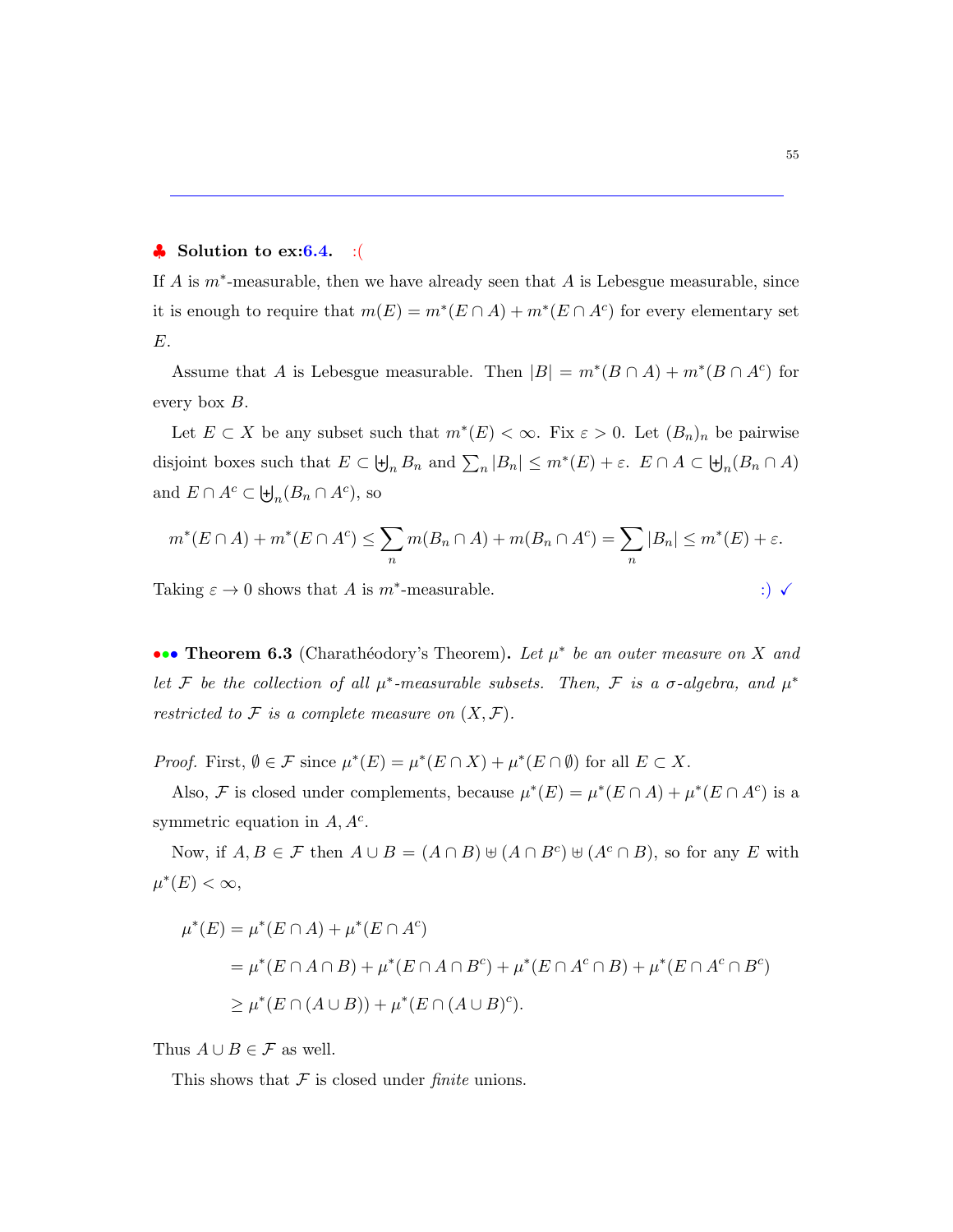Note that if  $A, B \in \mathcal{F}, A \cap B = \emptyset$  then

$$
\mu^*(A \uplus B) = \mu^*((A \uplus B) \cap A) + \mu^*((A \uplus B) \cap A^c) = \mu^*(A) + \mu^*(B).
$$

So  $\mu^*$  is finitely additive on  $\mathcal{F}$ .

Now, if  $(A_n)_n$  are pairwise disjoint sets in  $\mathcal F$  then for all  $n$ ,

$$
\mu^*(E \cap \biguplus_{j=1}^n A_j) = \mu^*(E \cap \biguplus_{j=1}^n A_j \cap A_n) + \mu^*(E \cap \biguplus_{j=1}^n A_j \cap A_n^c)
$$
  
= 
$$
\mu^*(E \cap A_n) + \mu^*(E \cap \biguplus_{j=1}^{n-1} A_j) = \dots = \sum_{j=1}^n \mu^*(E \cap A_j).
$$

Thus, for any  $n$ ,

$$
\mu^*(E) = \mu^*(E \cap \biguplus_{j=1}^n A_n) + \mu^*(E \setminus \biguplus_{j=1}^n A_n) \ge \sum_{j=1}^n \mu^*(E \cap A_j) + \mu^*(E \setminus \biguplus_n A_n).
$$

Taking  $n \to \infty$  we have that for  $A = \biguplus_n A_n$ ,

$$
\mu^*(E) \ge \sum_n \mu^*(E \cap A_n) + \mu^*(E \cap A^c) \ge \mu^*(E \cap A) + \mu^*(E \cap A^c).
$$

This implies that  $A \in \mathcal{F}$  and that the above inequalities are all equalities, so

$$
\mu^*(E \cap A) = \sum_n \mu^*(E \cap A_n).
$$

Thus, taking  $E = A$  we get that  $\mu^*$  is countable additive on  $\mathcal F$  and that  $\mathcal F$  is closed under countable disjoint unions.

So we are only left with showing that  $\mathcal F$  is closed under countable unions.

Now if  $(A_n)_n$  is any sequence in F (not necessarily disjoint), then set  $B_n = A_n \setminus$  $\bigcup_{j=1}^{n-1} A_j$ . So  $(B_n)_n$  are pairwise disjoint. Because F is closed under complements and finite unions we have that  $B_n \in \mathcal{F}$  for all n. Thus,  $\bigcup_n A_n = \biguplus_n B_n \in \mathcal{F}$ , which proves that  $\mathcal F$  is closed under countable unions.

Finally, to show that  $(X, \mathcal{F}, \mu^*|_{\mathcal{F}})$  is indeed complete: If A admits  $\mu^*(A) = 0$  and then by monotonicity, for any E with  $\mu^*(E) < \infty$ ,

$$
\mu^*(E \cap A) + \mu^*(E \cap A^c) \le \mu^*(E \cap A^c) \le \mu^*(E).
$$

So  $A \in \mathcal{F}$ .

56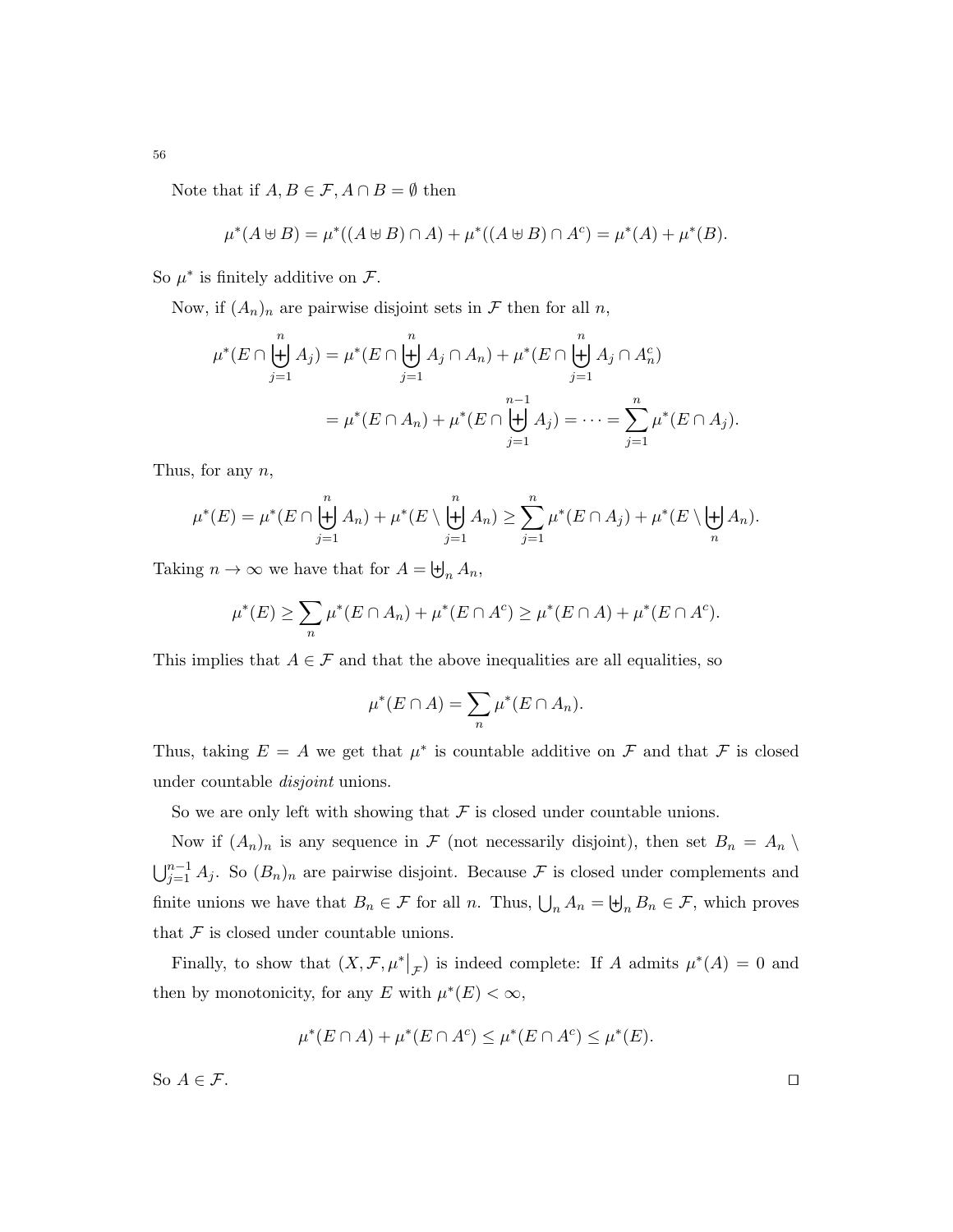► Exercise 6.5. [Folland p.32 ex.17] Let  $\mu^*$  be an outer measure on X and let  $(A_n)_n$ be a sequence of pairwise disjoint  $\mu^*$ -measurable subsets. Show that for any  $A \subset X$ ,

$$
\mu^*(A \cap (\biguplus_n A_n)) = \sum_n \mu^*(A \cap A_n).
$$

## 6.3. Pre-measures

It is also interesting to what degree this resulting measure is unique.

• **Definition 6.4.** An algebra is a collection of subsets  $A \subset 2^X$  that is closed under finite unions and complements.

Exercise 6.6. Let B be a box in  $\mathbb{R}^d$ . Show that

$$
\mathcal{A} = \{ E \subset B \; : \; E \text{ is elementary } \}
$$

is an algebra over B.

Exercise 6.7. Show that an algebra  $A$  is closed under finite intersections, set differences, symmetric differences.

Show that  $\emptyset \in \mathcal{A}$ .

Exercise 6.8. Let A be an algebra such that for all sequences  $(A_n)_n \subset A$  that are pairwise disjoint we have that  $\biguplus_n A_n \in \mathcal{A}$ .

Show that  $A$  is a  $\sigma$ -algebra.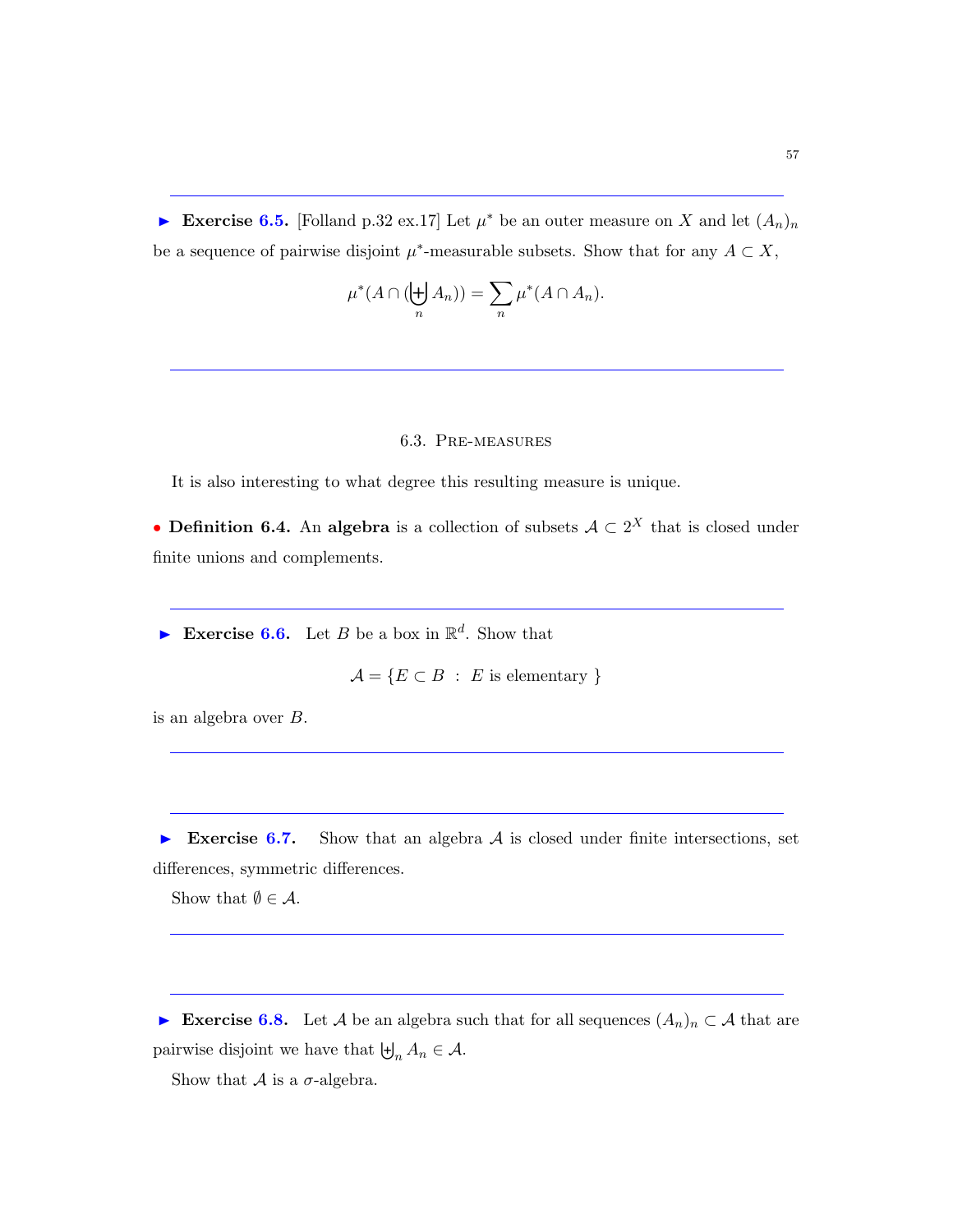• Definition 6.5 (Pre-measure). Given an algebra  $A$  on  $X$ , a pre-measure is a function  $\mu_0 : \mathcal{A} \to [0, \infty]$  such that  $\mu_0(\emptyset) = 0$  and for any sequence  $(A_n)_n \subset \mathcal{A}$  that are pairwise disjoint and admit  $\biguplus_n A_n \in \mathcal{A}$  we have that  $\mu_0(\biguplus_n A_n) = \sum_n \mu_0(A_n)$ .

<span id="page-57-0"></span>• Lemma 6.6. Let  $\mu_0$  be a pre-measure on A over X. Define

$$
\mu^*(A) := \inf \left\{ \sum_n \mu_0(E_n) \ : \ A \subset \bigcup_n E_n , \ \forall \ n \ , \ E_n \in \mathcal{A} \right\}.
$$

Then  $\mu^*$  is an outer measure such that  $\mu^*|_{\mathcal{A}} = \mu_0$  and every set in A is  $\mu^*$ -measurable.

Proof. We have already seen that such a definition gives rise to an outer measure.

For any  $A \in \mathcal{A}$  let  $(E_n)_n$  be a sequence in  $\mathcal{A}$  such that  $A \subset \bigcup_n E_n$ . Let  $B_n =$  $A \cap (E_n \setminus \bigcup_{j=1}^{n-1} E_j)$ . Then,  $B_n \in \mathcal{A}$  for all  $n$  and  $E_n \setminus B_n \in \mathcal{A}$  for all  $n$ . Thus,  $\mu_0(E_n) = \mu_0(B_n) + \mu_0(E_n \setminus B_n) \ge \mu_0(B_n)$  for all n, and also because  $\biguplus_n B_n = A \in \mathcal{A}$ ,

$$
\mu_0(A) = \sum_n \mu_0(B_n) \le \sum_n \mu_0(E_n).
$$

Taking infimum over all such sequences  $(E_n)_n \subset \mathcal{A}$  we obtain that  $\mu_0(A) \leq \mu^*(A)$ . Since  $\mu^*(A) \leq \mu_0(A)$  by definition, we get that  $\mu_0(A) = \mu^*(A)$ . This completes the first assertion.

For the second assertion, let  $A \in \mathcal{A}$  and  $E \subset X$  such that  $\mu^*(E) < \infty$ . Fix  $\varepsilon > 0$  and let  $(E_n)_n \subset \mathcal{A}$  be such that  $E \subset \bigcup_n E_n$  and  $\sum_n \mu_0(E_n) \leq \mu^*(E) + \varepsilon$ . For all n we have  $\mu_0(E_n \cap A) + \mu_0(E_n \cap A^c) = \mu_0(E_n)$ . Thus,

$$
\mu^*(E) \ge -\varepsilon + \sum_n \mu_0(E_n \cap A) + \sum_n \mu_0(E_n \cap A^c) = -\varepsilon + \sum_n \mu^*(E_n \cap A) + \sum_n \mu^*(E_n \cap A^c)
$$
  

$$
\ge -\varepsilon + \mu^*(E \cap A) + \mu^*(E \cap A^c).
$$

So A is  $\mu^*$ -measurable.

••• Theorem 6.7 (Charathéodory's Extension Theorem). Let  $\mu_0$  be a pre-measure on an algebra A over X. Let  $\mathcal{F} = \sigma(\mathcal{A})$ . Then, there exists a measure  $\mu$  on  $(X, \mathcal{F})$  such that  $\mu|_{\mathcal{A}} = \mu_0$ .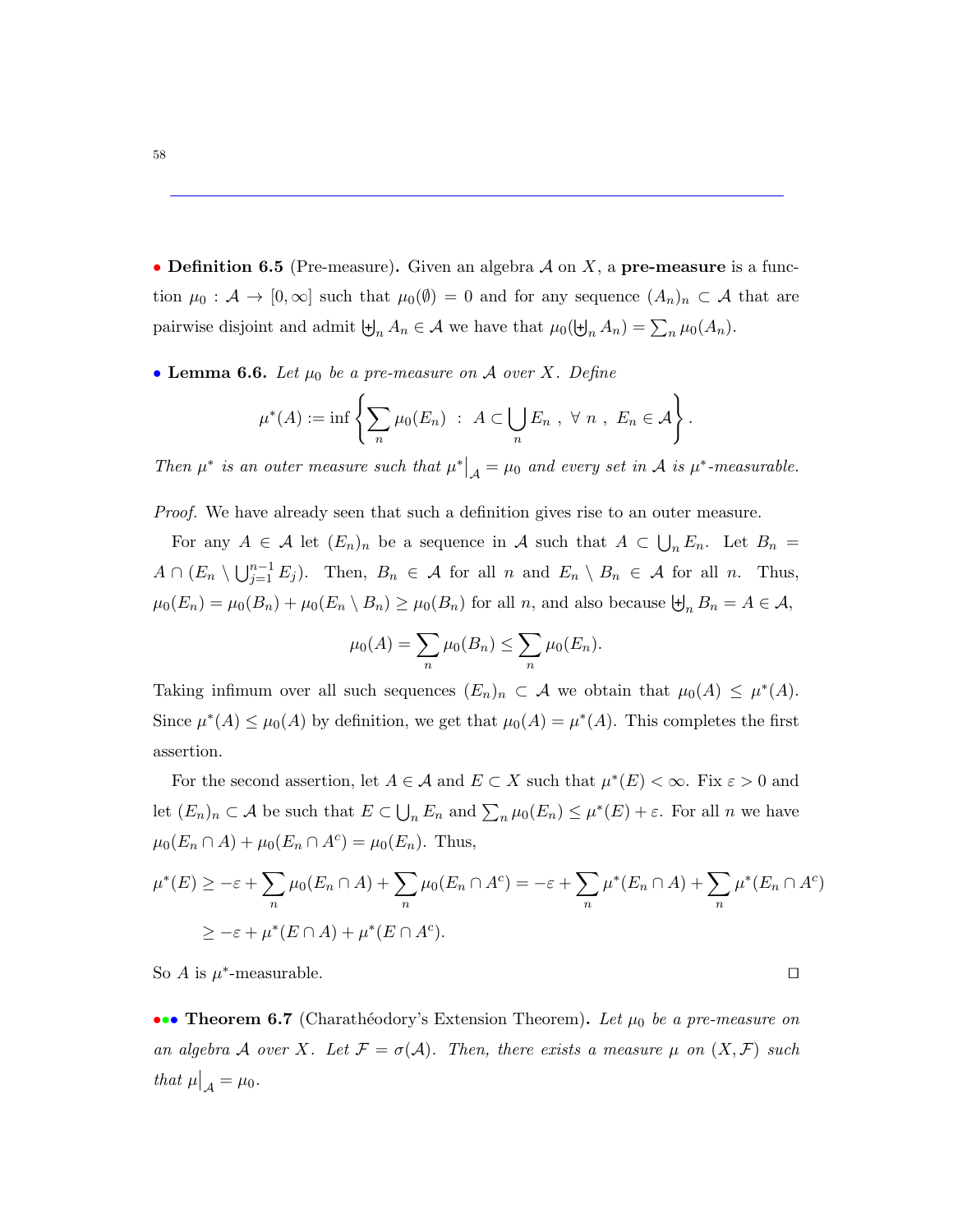Also, if  $\nu$  is a measure on  $(X, \mathcal{F})$  such that  $\nu|_{\mathcal{A}} = \mu_0$  then  $\nu(A) \leq \mu(A)$  for all  $A \in \mathcal{F}$ , and  $\nu(A) = \mu(A)$  for all  $A \in \mathcal{F}$  with  $\mu(A) < \infty$ .

Moreover, if  $X = \bigcup_n A_n$  for  $A_n \in \mathcal{A}, \mu_0(A_n) < \infty$  (i.e.  $\mu_0$  is  $\sigma$ -finite), then  $\nu = \mu$ .

*Proof.* Lemma [6.6](#page-57-0) tells us that  $\mu_0$  extends to a measure  $\mu$  on the  $\mu^*$ -measurable sets, which form a  $\sigma$ -algebra that contains A, and thus contains  $\mathcal{F} = \sigma(\mathcal{A})$ . Here

$$
\mu^*(A) := \inf \left\{ \sum_n \mu_0(E_n) \ : \ A \subset \bigcup_n E_n , \ \forall \ n \ , \ E_n \in \mathcal{A} \right\}.
$$

Now, if  $A \in \mathcal{F}$ , and  $(E_n)_n \subset \mathcal{A}$  is such that  $A \subset \bigcup_n E_n$ , then

$$
\nu(A) \leq \sum_n \nu(E_n) = \sum_n \mu_0(E_n).
$$

Taking infimum over all such sequences we get that  $\nu(A) \leq \mu^*(A) = \mu(A)$  for all  $A \in \mathcal{F}$ .

If  $\mu(A) = \mu^*(A) < \infty$  then for any  $\varepsilon > 0$  we may choose  $(E_n)_n$  such that  $A \subset$  $\bigcup_n E_n$  and  $\sum_n \mu_0(E_n) \leq \mu^*(A) + \varepsilon$ . Thus,  $\mu(\bigcup_n E_n) \leq \mu(A) + \varepsilon$  which implies that  $\mu(\bigcup_n E_n \setminus A) \leq \varepsilon$ . Hence,

$$
\mu(A) \le \mu(\bigcup_n E_n) = \lim_{n \to \infty} \mu_0(\bigcup_{j=1}^n E_j) = \nu(\bigcup_n E_n)
$$
  

$$
\le \nu(A) + \nu(\bigcup_n E_n \setminus A) \le \nu(A) + \mu(\bigcup_n E_n \setminus A) \le \nu(A) + \varepsilon.
$$

Thus, taking  $\varepsilon \to 0$  implies that  $\nu(A) = \mu(A)$ .

Finally, if  $\mu_0$  is  $\sigma$ -finite, then we may write  $X = \biguplus X_n$  for  $X_n \in \mathcal{A}$  pairwise disjoint and  $\mu_0(X_n) < \infty$ . So for any  $A \in \mathcal{F}$  we have  $A = \biguplus_n (A \cap X_n)$ . Since  $\mu(A \cap X_n) < \infty$ for all  $n$  we get that

$$
\mu(A) = \sum_{n} \mu(A \cap X_n) = \sum_{n} \nu(A \cap X_n) = \nu(A).
$$

Exercise 6.9. [Folland, p.32, ex.18] Let  $A \subset 2^X$  be an algebra. Let  $A_{\sigma}$  be all countable unions of sets in  $\mathcal{A}$ ; let  $\mathcal{A}_{\sigma\delta}$  be all countable intersections of sets in  $\mathcal{A}_{\sigma}$ . Let  $\mu_0$  be a pre-measure on  $A$  and let  $\mu^*$  be the induced outer measure.

 $\Box$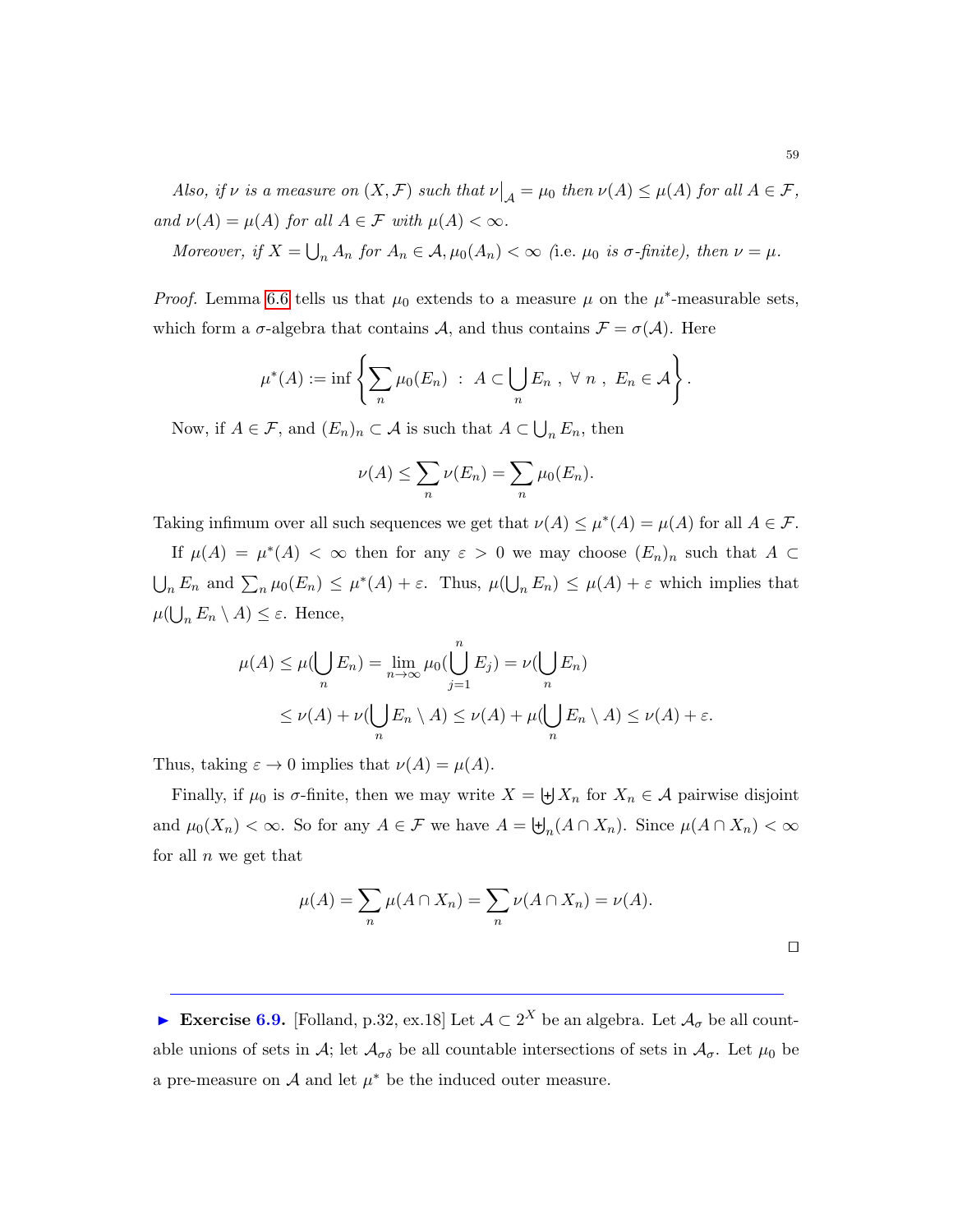- (1) Show that for any  $E \subset X$  and any  $\varepsilon > 0$  there exists  $A \in \mathcal{A}_{\sigma}$  such that  $\mu^*(A) \leq \mu^*(E) + \varepsilon$  and  $E \subset A$ .
- (2) Show that if  $\mu^*(E) < \infty$ , then E is  $\mu^*$ -measurable if and only if there exists  $B \in \mathcal{A}_{\sigma\delta}$  with  $E \subset B$  and  $\mu^*(B \setminus E) = 0$ .
- (3) Show that if  $\mu_0$  is  $\sigma$ -finite then the assumption in (b) above that  $\mu^*(E) < \infty$  is superfluous.

## $\bullet$  Solution to ex: 6.9. : (

- Fix  $\varepsilon > 0$ . Let  $(A_n)_n$  be a sequence in A such that  $E \subset A := \bigcup_n A_n$  and  $\sum_n \mu_0(A_n) \leq \mu^*(E) + \varepsilon$ . Then since  $\mu^*(A) \leq \sum_n \mu^*(A_n) = \sum_n \mu_0(A_n)$  we are done.
- ( $\Leftarrow$ ) Let  $(A_{n,k})_{n,k}$  be sets in A such that  $B = \bigcap_k \bigcup_n A_{n,k} \in \mathcal{A}_{\sigma\delta}$  and such that  $E \subset B$  and  $\mu^*(B \setminus E) = 0$ .

Let  $F \subset X$ . Then, since  $A_{n,k}$  are all  $\mu^*$ -measurable, then also B is  $\mu^*$ measurable. So,

$$
\mu^*(F \cap E) + \mu^*(F \cap E^c) \le \mu^*(F \cap B) + \mu^*(F \cap E^c \cap B^c) + \mu^*(F \cap E^c \cap B) \\
\le \mu^*(F \cap B) + \mu^*(F \cap B^c) + \mu^*(B \setminus E) = \mu^*(F).
$$

This holds for any F so E is  $\mu^*$ -measurable. (\*) Note: this direction did not require  $\mu^*(E) < \infty$ .

(⇒) If E is  $\mu^*$ -measurable, then for any  $n > 0$  there exists  $A_n \in \mathcal{A}_{\sigma}$  such that  $E \subset A_n$  and  $\mu^*(A_n) \leq \mu^*(E) + \frac{1}{n}$ . Thus, for  $B = \bigcap_n A_n \in \mathcal{A}_{\sigma\delta}$ , since  $E \subset B$ ,

$$
\mu^*(B) = \mu^*(B \cap E) + \mu^*(B \cap E^c) = \mu^*(E) + \mu^*(B \setminus E).
$$

Also, since  $B \subset A_n$  for all n,

$$
\mu^*(B) \le \inf_n \mu^*(A_n) \le \mu^*(E).
$$

Thus,  $\mu^*(B \setminus E) \leq 0$ .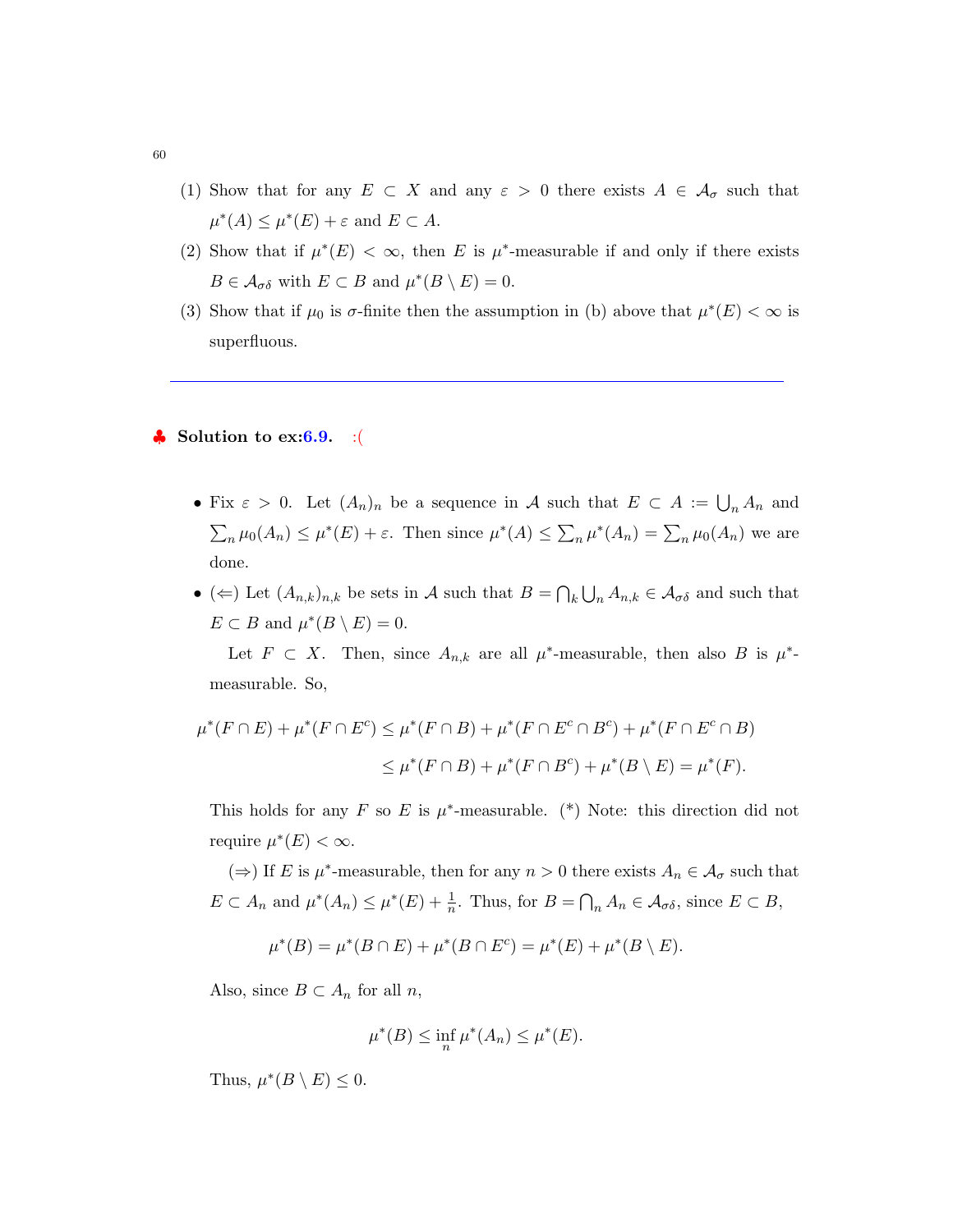• The only direction we need to show is  $(\Rightarrow)$  because the other direction holds without the finite measure assumption.

If  $X = \biguplus_n F_n$  such that  $\mu_0(F_n) < \infty$  for all n, then for any  $A \subset X$ , since  $F_n$ are all  $\mu^*$ -measurable,

$$
\mu^*(A) = \sum_n \mu^*(A \cap F_n).
$$

(This was shown in a previous exercise.)

For every k we have that  $E \cap F_k$  is measurable and has finite outer measure. So let  $B_k \subset F_k$  be a  $\mathcal{A}_{\sigma\delta}$  set such that  $E \cap F_k \subset B_k$  and  $\mu^*(B_k \setminus (E \cap F_k)) = 0$ . Let  $B = \biguplus_k B_k$ . We have that  $E \subset B$  and  $B \cap F_k \cap E^c = B_k \setminus (E \cap F_k)$ . So,

$$
\mu^*(B \cap E^c) = \sum_k \mu^*(B \cap F_k \cap E^c) = \sum_k \mu^*(B_k \setminus (E \cap F_k)) = 0.
$$

Thus we are left with showing that  $B \in \mathcal{A}_{\sigma\delta}$ .

For every  $k$  write

$$
B_k = \bigcap_n \bigcup_j A_{n,j}^k,
$$

where  $A_{n,j}^k \in \mathcal{A}$  and  $A_{n,j}^k \subset F_k$  for all  $n, j, k$ . Writing  $C_n := \biguplus_k \bigcup_j A_{n,j}^k$  we have that  $C_n \in \mathcal{A}_{\sigma}$ . We have that  $B_k = \bigcap_n (C_n \cap F_k) = F_k \cap \bigcap_n C_n$ , so

$$
B = \biguplus_k B_k = \biguplus_k F_k \cap \bigcap_n C_n = \bigcap_n C_n \in \mathcal{A}_{\sigma\delta}.
$$

► Exercise 6.10. [Folland p.32, ex.19] Let  $\mu^*$  be an outer measure induced from a pre-measure  $\mu_0$  on X such that  $\mu_0(X) < \infty$ . Define  $\mu_*(A) = \mu_0(X) - \mu^*(A^c)$ . Show that  $\mu_*(A) \leq \mu^*(A)$  and that A is measurable if and only if  $\mu_*(A) = \mu^*(A)$ .

Exercise 6.11. [Folland p.32, ex.23] Let  $A$  be the collection of finite unions of sets of the form  $(a, b] \cap \mathbb{Q}$ , for all  $-\infty \le a < b \le \infty$ . Show that A is an algebra over  $\mathbb{Q}$ .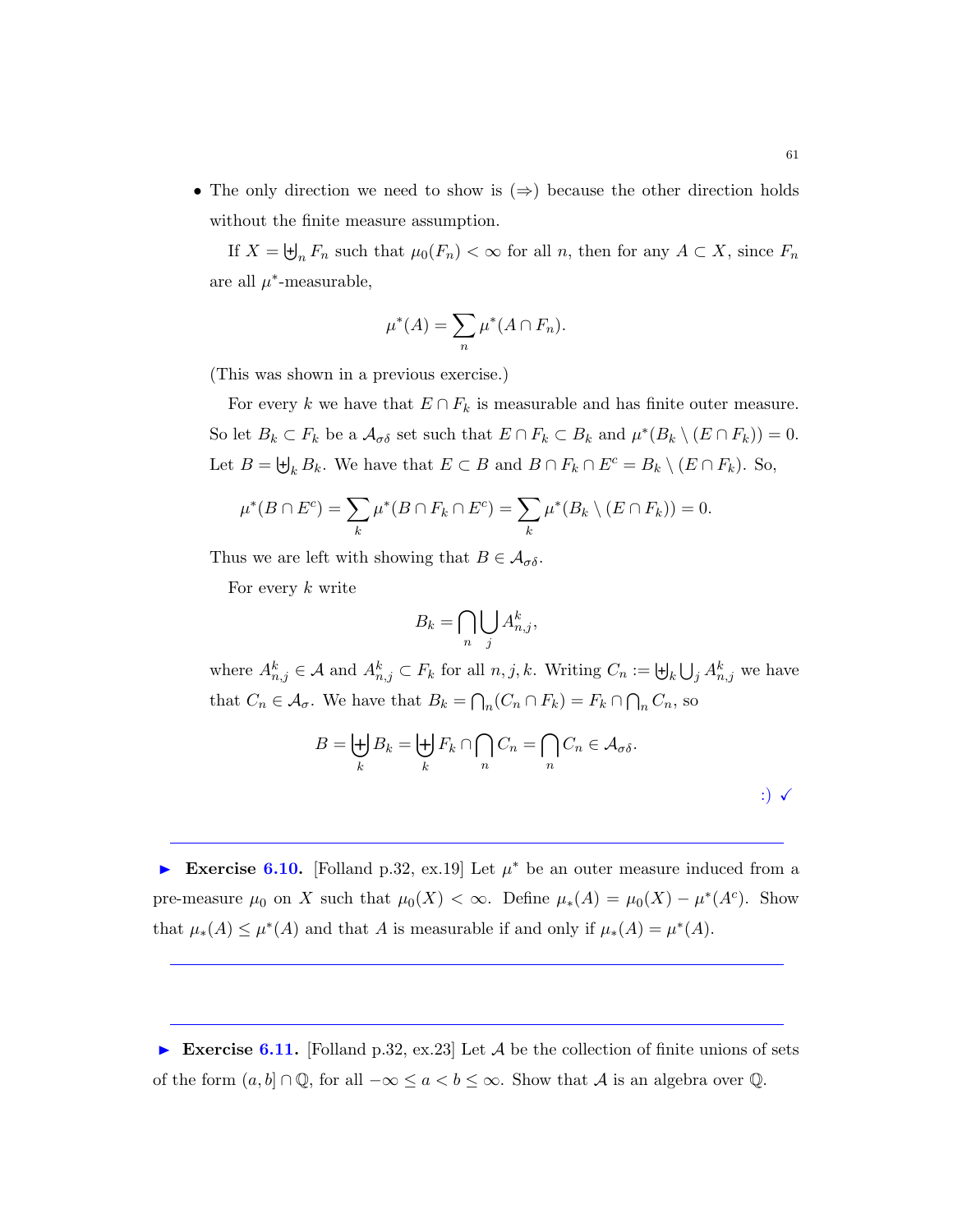62

What is the  $\sigma$ -algebra generated by  $\mathcal{A}$ ?

Define  $\mu_0(\emptyset) = 0$  and  $\mu_0(A) = \infty$  for  $\emptyset \neq A \in \mathcal{A}$ . Show that  $\mu_0$  is a pre-measure, and that  $\mu_0$  can be extended to a measure on  $2^{\mathbb{Q}}$  in more than one way.

► Exercise 6.12. [Folland p.33] Let  $(X, \mathcal{F}, \mu)$  be a finite measure space. Let  $\mu^*$  be the outer measure induced by  $\mu$ . Let  $Y \notin \mathcal{F}$  be such that  $\mu^*(Y) = \mu^*(X)$ .

Show that if  $A, B \in \mathcal{F}$  are such that  $A \cap Y = B \cap Y$ , then  $\mu(A) = \mu(B)$ . Define

$$
\mathcal{F}_Y := \{ A \cap Y \; : \; A \in \mathcal{F} \} \, .
$$

Show that  $\mathcal{F}_Y$  is a  $\sigma$ -algebra on Y.

Define  $\nu$  on  $(Y, \mathcal{F}_Y)$  by  $\nu(A \cap Y) = \mu(A)$ , which is well defined by the above. Prove that  $\nu$  is a measure.

Number of exercises in lecture: 12

Total number of exercises until here: 63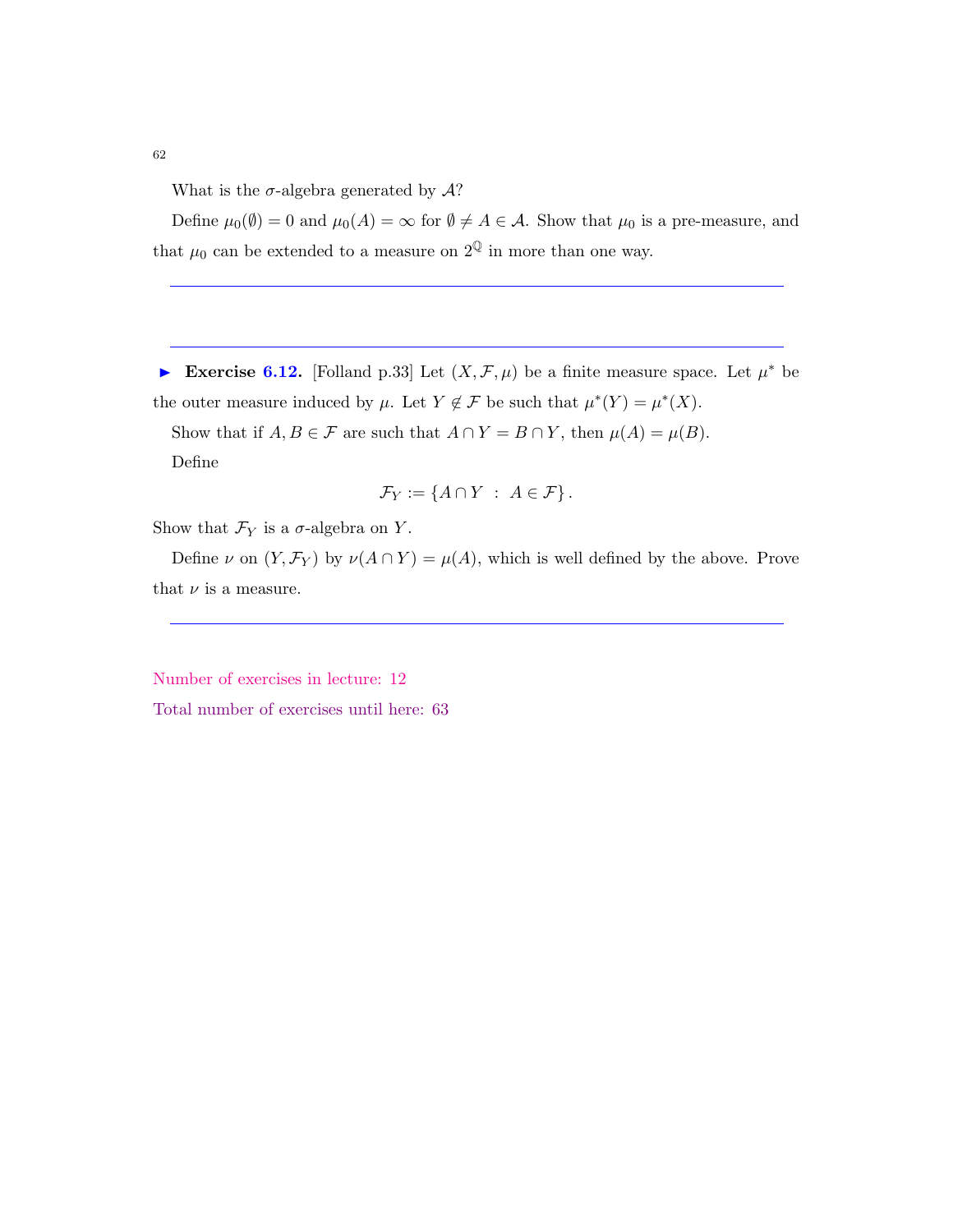#### Measure Theory

Ariel Yadin

# Lecture 7: Lebesgue-Stieltjes Theory

## 7.1. Lebesgue-Stieltjes measure

Define  $\mathcal{A}_1 = \mathcal{A}(\mathbb{R})$  to be the collection of finite disjoint unions of intervals of the form  $(a, b], (a, \infty), (-\infty, b], \emptyset$  for  $-\infty < a < b < \infty$ .

Exercise 7.1. Show that  $\mathcal{A}_1$  is an algebra on R and that  $\sigma(\mathcal{A}_1) = \mathcal{B}_1$  (the Borel  $\sigma$ -algebra).

<span id="page-62-0"></span>• Lemma 7.1. Let  $F : \mathbb{R} \to \mathbb{R}$  be a non-decreasing function that is right-continuous (continue *á* droite). Define  $\mu_0(\emptyset) = 0$  and for  $-\infty \le a < b < \infty$ ,  $\mu_0((a, b]) = F(b) F(a)$ . Also, define  $\mu((a,\infty)) = F(\infty) - F(a)$ . (Here by  $F(-\infty)$  and  $F(\infty)$  we mean the limits at  $-\infty$  and  $\infty$  respectively.) For any  $A \in \mathcal{A}_1$  that is a finite disjoint union of such intervals,  $A = I_1 \oplus \cdots \oplus I_n$ , define  $\mu_0(A) = \mu_0(I_1) + \cdots + \mu_0(I_n)$ .

Then,  $\mu_0$  is a well defined pre-measure on  $\mathcal{A}_1$ .

*Proof.* Let I denote the collection of all intervals of the form  $(a, b]$ ,  $(a, \infty)$ ,  $(-\infty, b]$ , Ø for  $-\infty < a < b < \infty$ .

Well defined. To show that  $\mu_0$  is well defined: Note that if  $I, J \in \mathcal{I}$ , then also  $I \cap J \in \mathcal{I}$ . Now, if  $(a, b] = (a_1, b_1] \cup \cdots \cup (a_n, b_n]$ , then without loss of generality  $a = a_1$  $b_1 = a_2 < b_2 = \cdots = a_n < b_n = b$ . So,

$$
F(b) - F(a) = \sum_{j=1}^{n} F(b_j) - F(a_j).
$$

Also, a similar identity holds when writing  $(-\infty, b]$  or  $(a, \infty)$  as finite disjoint unions. Thus, if  $A = I_1 \oplus \cdots \oplus I_n = J_1 \oplus \cdots \oplus J_k$  then for all i we have that  $I_i = (I_i \cap J_1) \oplus \cdots \oplus I_k$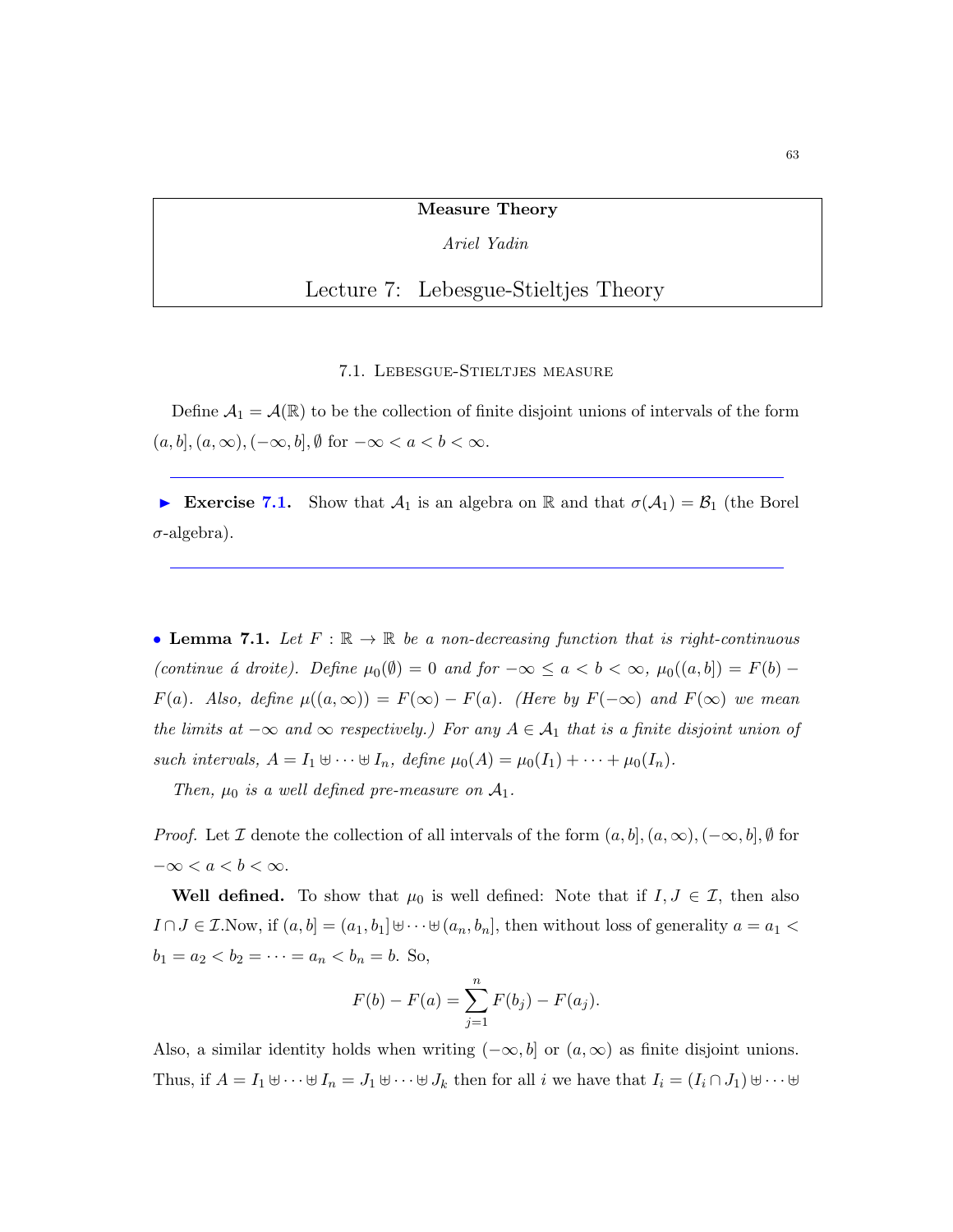$$
(I_i \cap J_k)
$$
, so

$$
\mu_0(I_i) = \sum_{j=1}^k \mu_0(I_i \cap J_j),
$$

and we get that

$$
\sum_{i=1}^{n} \mu_0(I_i) = \sum_{i,j} \mu_0(I_i \cap J_j) = \sum_{j=1}^{k} \mu_0(J_j).
$$

This shows that  $\mu_0$  is well defined.

**Finite additivity.** This also proves that  $\mu_0$  is finitely additive. Indeed, if  $A_1, \ldots, A_n$ are pairwise disjoint sets in  $A_1$ , then we may write  $A_j = \biguplus_{k=1}^{n_j} I_{j,k}$  for  $I_{j,k} \in \mathcal{I}$ , and then

$$
\mu_0(\biguplus_{j=1}^n A_j) = \mu_0(\biguplus_{j=1}^n \biguplus_{k=1}^{n_j} I_{j,k}) = \sum_{j=1}^n \sum_{k=1}^{n_j} \mu_0(I_{j,k}) = \sum_{j=1}^n \mu_0(A_j).
$$

We will use the finite additivity of  $\mu_0$  in what follows.

**Pre-measure.** To show that it is a pre-measure we need to consider  $(A_n)_n \subset A_1$ that are pairwise disjoint and  $\biguplus_n A_n = A \in \mathcal{A}_1$ . Since every  $A_n$  is a finite disjoint union of intervals, we may assume without loss of generality that  $A_n$  is an interval for all n. Since  $A = I_1 \oplus \cdots \oplus I_k$  is also a finite disjoint union of intervals, we have that  $\biguplus_n (A_n \cap I_j) = I_j$  which is a countable disjoint union of intervals whose union is an interval. So using the additivity of  $\mu_0$ , we may assume without loss of generality that A is an interval. Also, we may re-order  $(A_n)_n$  so that  $A_n = (a_n, b_n]$  and  $a_n < b_n = a_{n+1}$ for all *n*. Set  $B_n = \biguplus_{j=1}^n A_j$ .

 $A \setminus B_n \in \mathcal{A}_1$ , so  $\mu_0(A) = \mu_0(B_n) + \mu_0(A \setminus B_n)$ . Thus,

$$
\mu_0(A) = \mu_0(B_n) + \mu_0(A \setminus B_n) \ge \sum_{j=1}^n \mu_0(A_j).
$$

Taking  $n \to \infty$  we get that  $\mu_0(A) \geq \sum_n \mu_0(A_n)$ . So we only need to prove the other inequality.

Start with the case  $A = (a, b]$  with  $-\infty < a < b < \infty$ . Fix  $\varepsilon > 0$ . F was assumed to be right-continuous. So we may choose  $\delta > 0$  and  $\delta_n > 0$  such that for all n,

$$
F(a + \delta) < F(a) + \varepsilon
$$
 and  $F(b_n + \delta_n) < F(b_n) + \varepsilon 2^{-n}$ .

We have the open cover  $[a+\delta,b] \subset \bigcup_n (a_n, b_n + \delta_n)$ , and since  $[a+\delta,b]$  is compact, there is a finite sub-cover. That is, there exists  $m > 0$  such that

64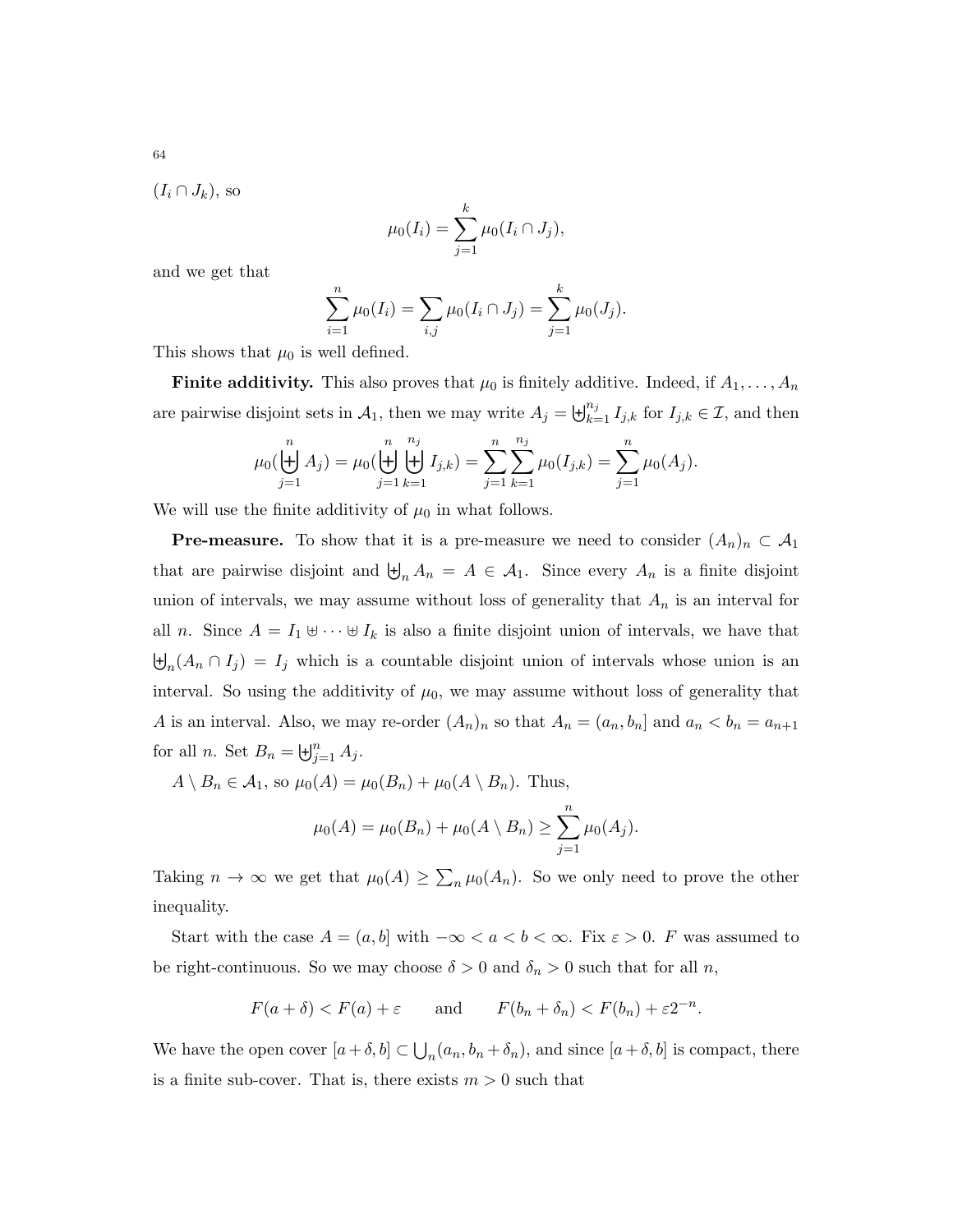- $[a + \delta, b] \subset \bigcup_{k=1}^{m} (a_k, b_k + \delta_k),$
- and for all k, we have  $b_k + \delta_k \in (a_{k+1}, b_{k+1} + \delta_{k+1}).$

In this case we get that

$$
\mu_0(A) = F(b) - F(a) \le F(b) - F(a + \delta) + \varepsilon \le F(b_m + \delta_m) - F(a_1) + \varepsilon
$$
  
\n
$$
= F(b_m + \delta_m) - F(a_m) + \sum_{j=1}^{m-1} F(a_{j+1}) - F(a_j) + \varepsilon
$$
  
\n
$$
\le F(b_m + \delta_m) - F(a_m) + \sum_{j=1}^{m-1} F(b_j + \delta_j) - F(a_j) + \varepsilon
$$
  
\n
$$
= \sum_{j=1}^{m-1} F(b_j + \delta_j) - F(b_j) + F(b_j) - F(a_j) + \varepsilon
$$
  
\n
$$
\le \sum_{j=1}^{m} \mu_0(A_j) + \sum_{j=1}^{m} \varepsilon 2^{-j} + \varepsilon
$$
  
\n
$$
\le \sum_{n} \mu_0(A_n) + \sum_{n} \varepsilon 2^{-n} + \varepsilon \le \sum_{n} \mu_0(A_n) + 2\varepsilon.
$$

Taking  $\varepsilon \to 0$  completes the case where  $A = (a, b]$ .

If  $A = (-\infty, b]$  then for any large enough  $r > 0$  we have that  $(-r, b] = \biguplus_n (A_n \cap (-r, b])$ . Since  $\mu_0(A_n \cap (-r, b]) \leq \mu_0(A_n \cap (-r, b]) + \mu_0(A_n \cap (-r, b]^c) = \mu_0(A_n),$ 

$$
F(b) - F(-r) = \mu_0((-r, b]) = \sum_n \mu_0(A_n \cap (-r, b]) = \sum_n \mu_0(A_n),
$$

and taking  $r \to \infty$  we get that

$$
\mu_0(A) = F(b) - F(-\infty) \le \sum_n \mu_0(A_n).
$$

If  $A = (a, \infty)$ , then similarly, for any large enough  $r > 0$  we have that  $(a, r] =$  $\biguplus_n (A_n \cap (a, r]),$  so

$$
F(r) - F(a) = \sum_{n} \mu_0(A_n \cap (a, r]) \le \sum_{n} \mu_0(A_n),
$$

and taking  $r \to \infty$  completes the proof.

\*\*\* THEOREM 7.2 (Lebesgue-Stieltjes measure). If  $F : \mathbb{R} \to \mathbb{R}$  is a right-continuous non-decreasing function, then there exists a unique measure  $\mu_F$  on  $(\mathbb{R}, \mathcal{B})$  such that for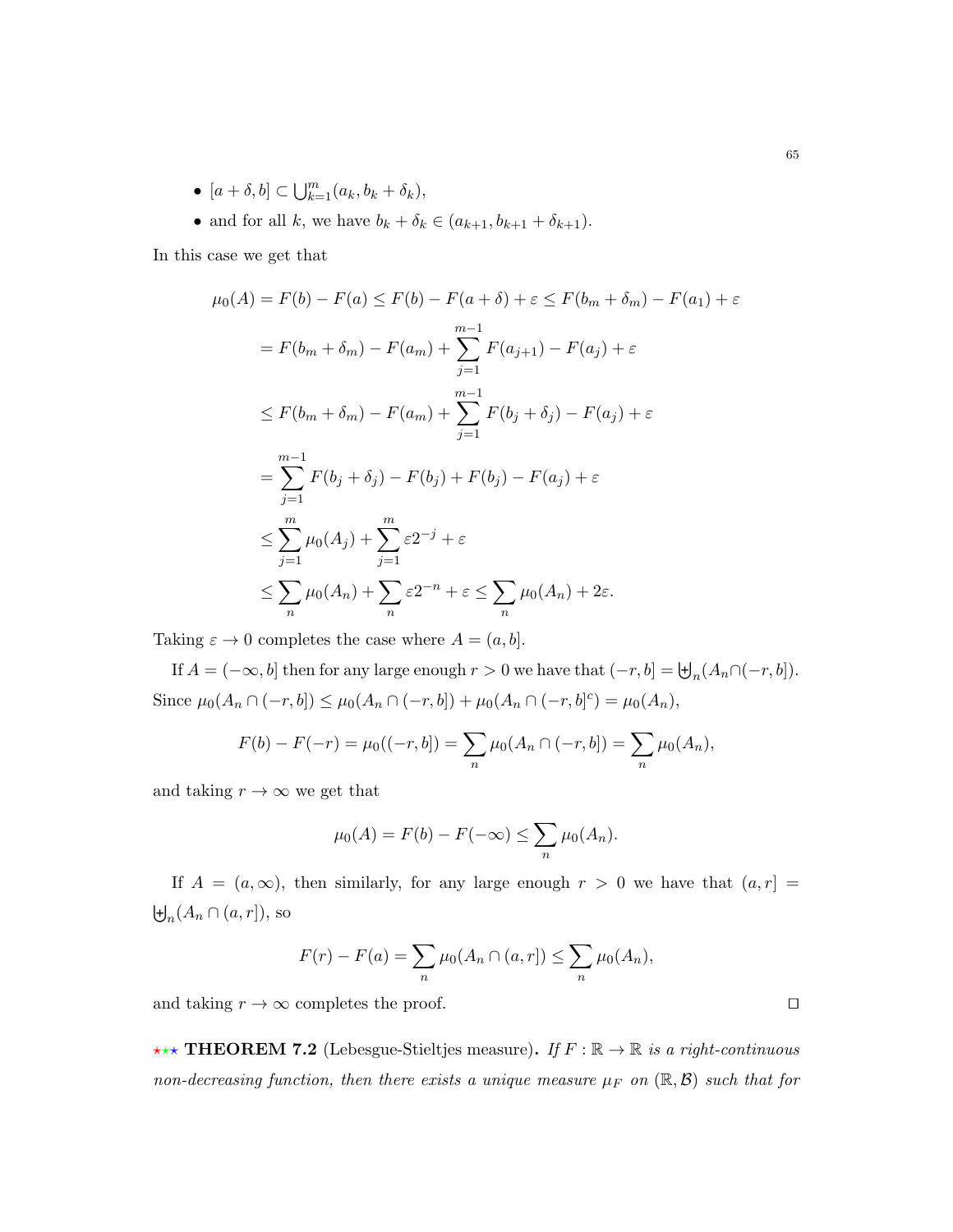all  $a < b$ ,

$$
\mu_F((a,b]) = F(b) - F(a).
$$

In fact,  $\mu_F = \mu_G$  if and only if  $F - G$  is constant.

Moreover, one may recover F from  $\mu_F$ : If  $\mu$  is a measure on  $(\mathbb{R}, \mathcal{B})$  that is finite on all bounded sets in B, if we define

$$
F(x) = \begin{cases} \mu((0, x]) & x > 0 \\ 0 & x = 0 \\ -\mu((x, 0]) & x < 0 \end{cases}
$$

then F is non-decreasing and right-continuous, and  $\mu_F = \mu$ .

Proof. Lemma [7.1](#page-62-0) and Charathodory's Extension Theorem tell us that we may extend the pre-measure  $\mu_0((a, b]) = F(b) - F(a)$  uniquely to  $(\mathbb{R}, \mathcal{B})$ . Also, if  $\mu_F = \mu_G$  then  $F(b) - F(a) = G(b) - G(a)$  for all  $a < b$  which implies that  $F = G + F(0) - G(0)$ .

If  $\mu$  is a measure on  $(\mathbb{R}, \mathcal{B})$  that is finite on all bounded sets in  $\mathcal{B}$ , one may check that by the definition of F in the theorem,  $\mu((a, b]) = F(b) - F(a)$  for all  $a < b$ . So F is non-decreasing (since  $\mu$  is non-negative).  $F$  is right continuous from the continuity properties of measures: For any x and  $\varepsilon_n \searrow 0$ 

$$
F(x + \varepsilon_n) - F(x) = \mu((x, x + \varepsilon_n]) \to \mu(\bigcap_n (x, x + \varepsilon_n]) = \mu(\emptyset) = 0.
$$

 $\Box$ 

 $\checkmark$  The measure  $\mu_F$  is called the Lebesgue-Stieltjes measure associated to F.

Exercise 7.2. Show that  $\mu_F$  satisfies the following properties.

• 
$$
\mu_F({a}) = F(a) - F(a-).
$$

- $\mu_F((a, b)) = F(b-) F(a)$ .
- $\mu_F([a, b]) = F(b) F(a-).$
- $\mu_F([a, b)) = F(b-) F(a-)$ .

66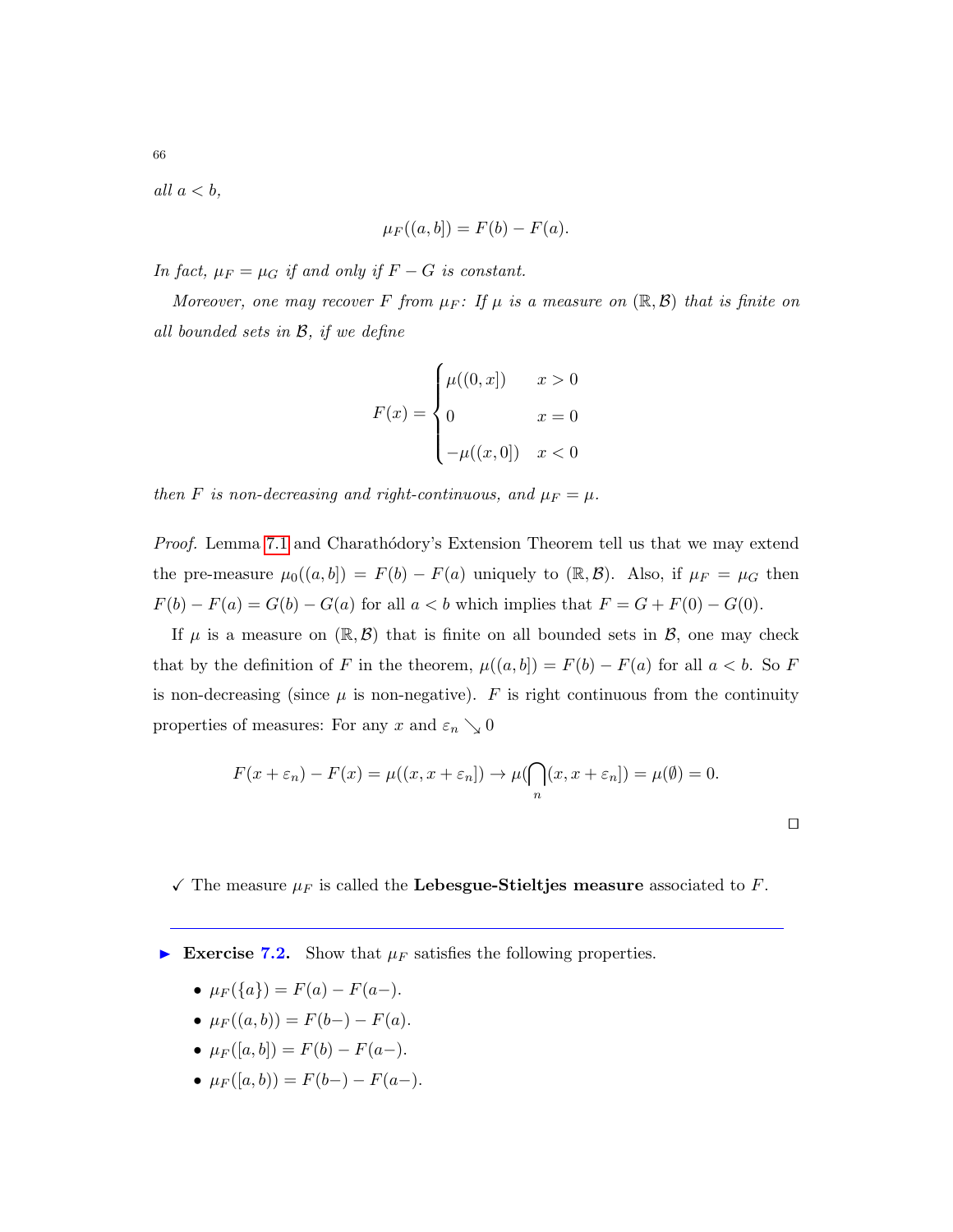Exercise 7.3. Show that for  $F(x) = x$  the associated measure  $\mu_F$  is Lebesgue measure on R.

# $\clubsuit$  Solution to ex:7.3. :(

Note that  $\mu_F$  is a measure with  $\mu((0, 1]) = 1$  and  $\mu((a, b] + x) = F(b + x) - F(a + x) =$  $b - a = \mu((a, b])$ . So  $\mu$  is the extension of Jordan measure on elementary sets, and must be Lebesgue measure.  $\qquad \qquad \vdots$ 

► Exercise 7.4. Let  $A \subset \mathbb{R}$  be Lebesgue measurable. Suppose that  $m(A) > 0$ . Show that for any  $0 < \varepsilon < 1$  there exists an *open* interval I such that  $m(A \cap I) \geq (1-\varepsilon)m(I)$ .

# $\bullet$  Solution to ex:7.4. :(

First suppose the  $0 < m(A) < \infty$ . Define

$$
\beta = \sup \left\{ \frac{m(A \cap I)}{m(I)} \ : \ I \text{ is an open interval} \right\}.
$$

Of course  $\beta \leq 1$ . We need to show that  $\beta = 1$ .

Fix  $\varepsilon > 0$  and let  $(I_n)_n$  be *disjoint* intervals (not necessarily open or closed) such that  $A \subset \biguplus_n I_n$  and  $\sum_n \lambda(I_n) \leq m(A) + \varepsilon$ .

Recall that Lebesgue measure of all points is 0. So  $m(A \cap I)$  is the same for open, closed, half-open-closed intervals, and similarly for  $m(I)$ . Thus,  $m(A \cap I_n) \leq \beta m(I_n)$ for all  $n$ , and we obtain

$$
m(A) = \sum_{n} m(A \cap I_n) \le \beta \sum_{n} m(I_n) \le \beta (m(A) + \varepsilon).
$$

Taking  $\varepsilon \to 0$  we get that  $\beta = 1$ .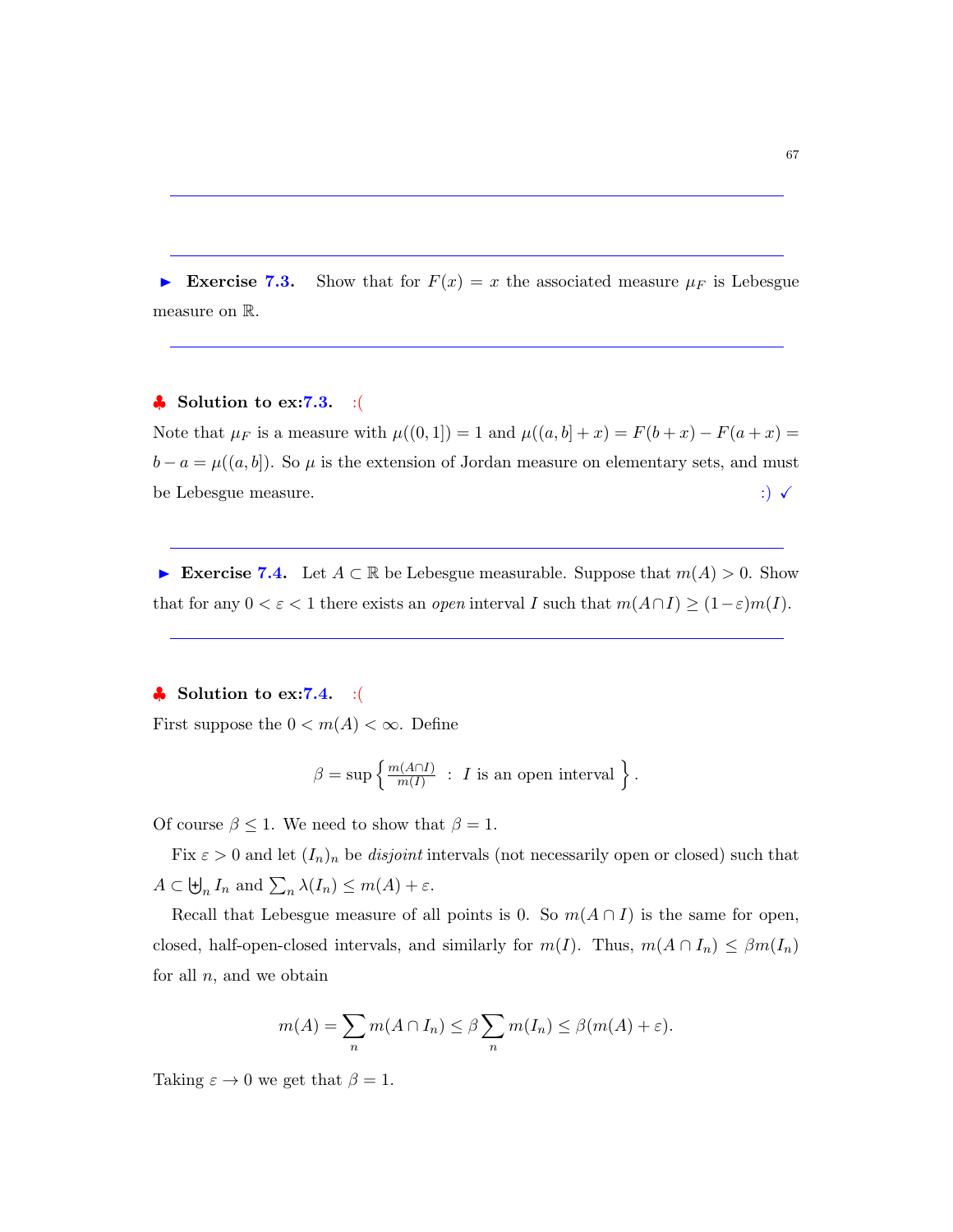In the case that  $m(A) = \infty$ , let N be large enough so that  $m(A \cap (-N, N)) > 0$ . Since  $m(A \cap (-N, N)) \leq 2N < \infty$ , by the previous part, for any  $0 < \varepsilon < 1$  there exists an open interval I such that

$$
m(A \cap I) \ge m(A \cap (-N, N) \cap I) > (1 - \varepsilon)m(I).
$$
  

$$
\qquad \qquad \therefore \qquad \qquad \vee
$$

#### 7.2. Regularity

We have already seen outer and inner regularity for Lebesgue measure. This is a more general fact, for Lebesgue-Stieltjes measures.

• Proposition 7.3 (Outer and inner regularity). For any Lebesgue measurable set A we have

$$
\mu_F(A) = \inf_{A \subset U \text{ open}} \mu_F(U) = \sup_{A \supset K \text{ compact}} \mu_F(K).
$$

*Proof.* If  $\mu(A) = \infty$  then any  $U \supset A$  also admits  $\mu(U) = \infty$  so outer regularity is simple in this case. So assume that  $\mu(A) < \infty$ . By the definition of the outer measure from the pre-measure  $\mu_0$ , for every  $\varepsilon > 0$  there exists intervals  $((a_n, b_n])_n$  such that  $A \subset \bigcup_n (a_n, b_n]$  and  $\sum_n \mu((a_n, b_n]) \leq \mu(A) + \varepsilon$ . (Note that even if A is unbounded this is possible with only bounded intervals.) For every n there exists  $\delta_n > 0$  such that  $F(b_n + \delta_n) < F(b_n) + \varepsilon 2^{-n}$ . Thus, taking  $U = \bigcup_n (a_n, b_n + \delta_n)$ , which is an open set containing A, we get that

$$
\mu(U) \leq \sum_{n} \mu((a_n, b_n + \delta_n]) = \sum_{n} F(b_n + \delta_n) - F(a_n)
$$
  

$$
\leq \sum_{n} F(b_n) - F(a_n) + \varepsilon = \sum_{n} \mu((a_n, b_n]) + \varepsilon \leq \mu(A) + 2\varepsilon.
$$

Taking infimum of the left hand side, and  $\varepsilon \to 0$  we have outer regularity.

For inner regularity, first assume that A is bounded. Consider  $B = \overline{A} \setminus A$ . Fix  $\varepsilon > 0$ . There exists an open set U such that  $B \subset U$  and  $\mu(U) < \mu(B) + \varepsilon$ . Let  $K = \overline{A} \setminus U$ . This is a closed bounded set, so it is compact. Also,  $K \subset A$  and

$$
\mu(B) + \mu(A) = \mu(\overline{A}) \le \mu(K) + \mu(U) \le \mu(K) + \mu(B) + \varepsilon,
$$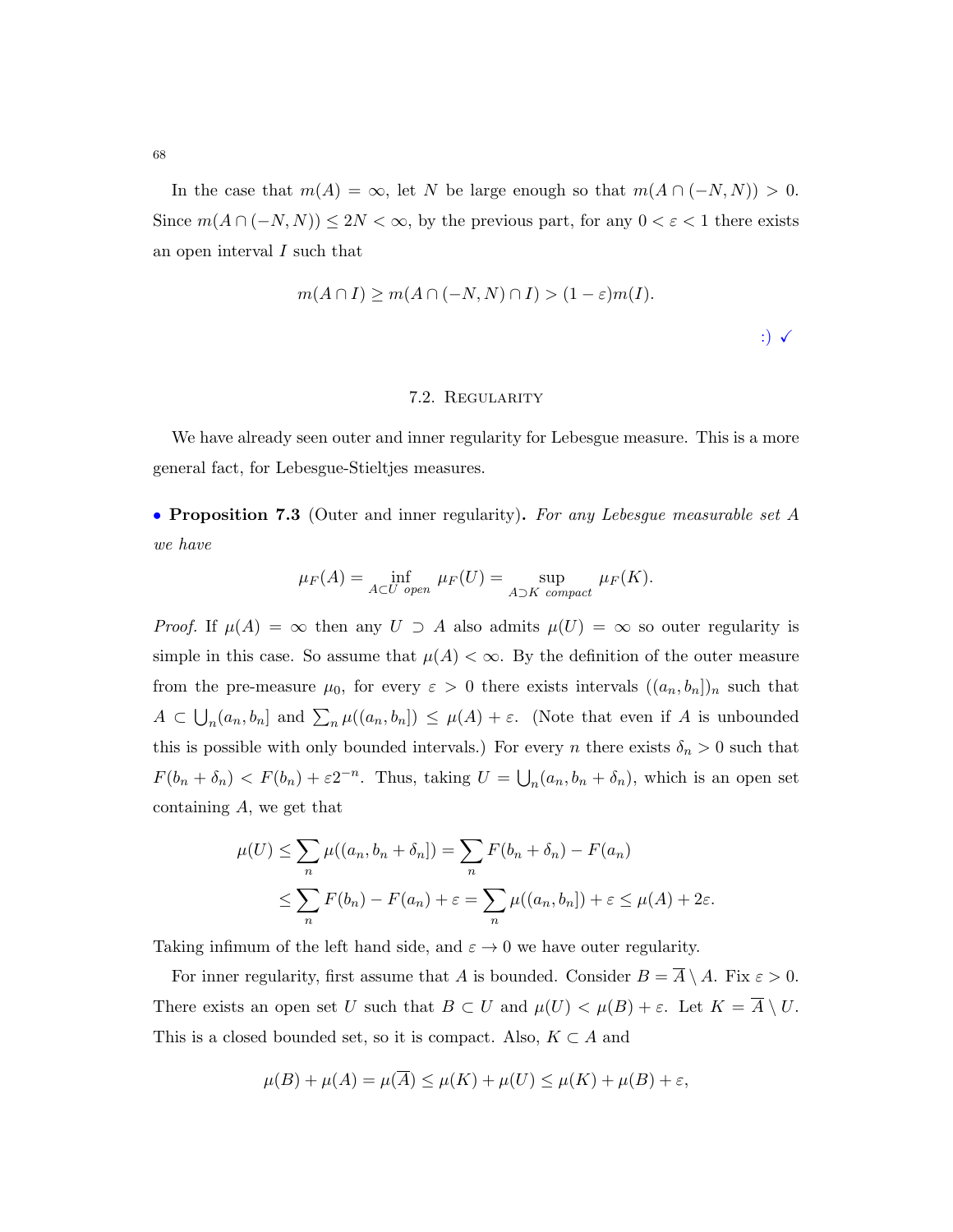so  $\mu(K) \geq \mu(A) - \varepsilon$ . Taking supremum of such  $K \subset A$  and  $\varepsilon \to 0$  we have inner regularity for bounded A.

If A is unbounded: Let  $\varepsilon > 0$ . For every  $r > 0$  there exists a compact  $K_r \subset A \cap (-r, r)$ such that  $\mu(K_r) \ge \mu(A \cap (-r, r)) - \varepsilon$ . Note that  $\mu(A \cap (-r, r)) \to \mu(A)$  by monotone convergence. So

$$
\sup_{A \supset K \text{ compact}} \mu(K) \ge \lim_{r \to \infty} \mu(A \cap (-r, r)) - \varepsilon = \mu(A) - \varepsilon.
$$

Taking  $\varepsilon \to 0$  completes the proof.

#### 7.3. Non-measureable sets

In this section we will show that the Lebesgue measurable sets  $\mathcal L$  are not all of  $2^{\mathbb R}$ ; that is, there exist non-Lebesgue-measurable sets (and specifically non-Borel sets).

► Exercise 7.5. Let  $Q = \mathbb{Q} \cap [0,1)$ . Define an equivalence relation on  $\mathbb{R}$  by  $r \sim r'$  if  $r - r' \in \mathbb{Q}$ . Let R be a set of representatives for the equivalence classes of this relation (chosen by the axiom of choice!).

For every  $q \in Q$  let  $R_q = \{r + q \pmod{1} : r \in R \cap [0, 1)\}.$ 

Show that if  $R \in \mathcal{L}$  then also  $R_q \in \mathcal{L}$  for all  $q \in Q$  and  $\lambda(R_q) = \lambda(R)$  where  $\lambda$  is Lebesgue measure.

Show that this leads to a contradiction, so  $R \notin \mathcal{L}$ .

## 7.4. CANTOR SET

The Cantor set  $C \subset [0,1]$  is defined as follows. Start with  $C_0 = [0,1]$ . Given  $C_n$ define  $C_{n+1}$  by "removing the middle third of each interval composing  $C_n$ "; formally:

$$
C_{n+1} = \frac{1}{3}C_n \bigcup \left(\frac{2}{3} + \frac{1}{3}C_n\right).
$$

Then take

$$
C=\bigcap_n C_n.
$$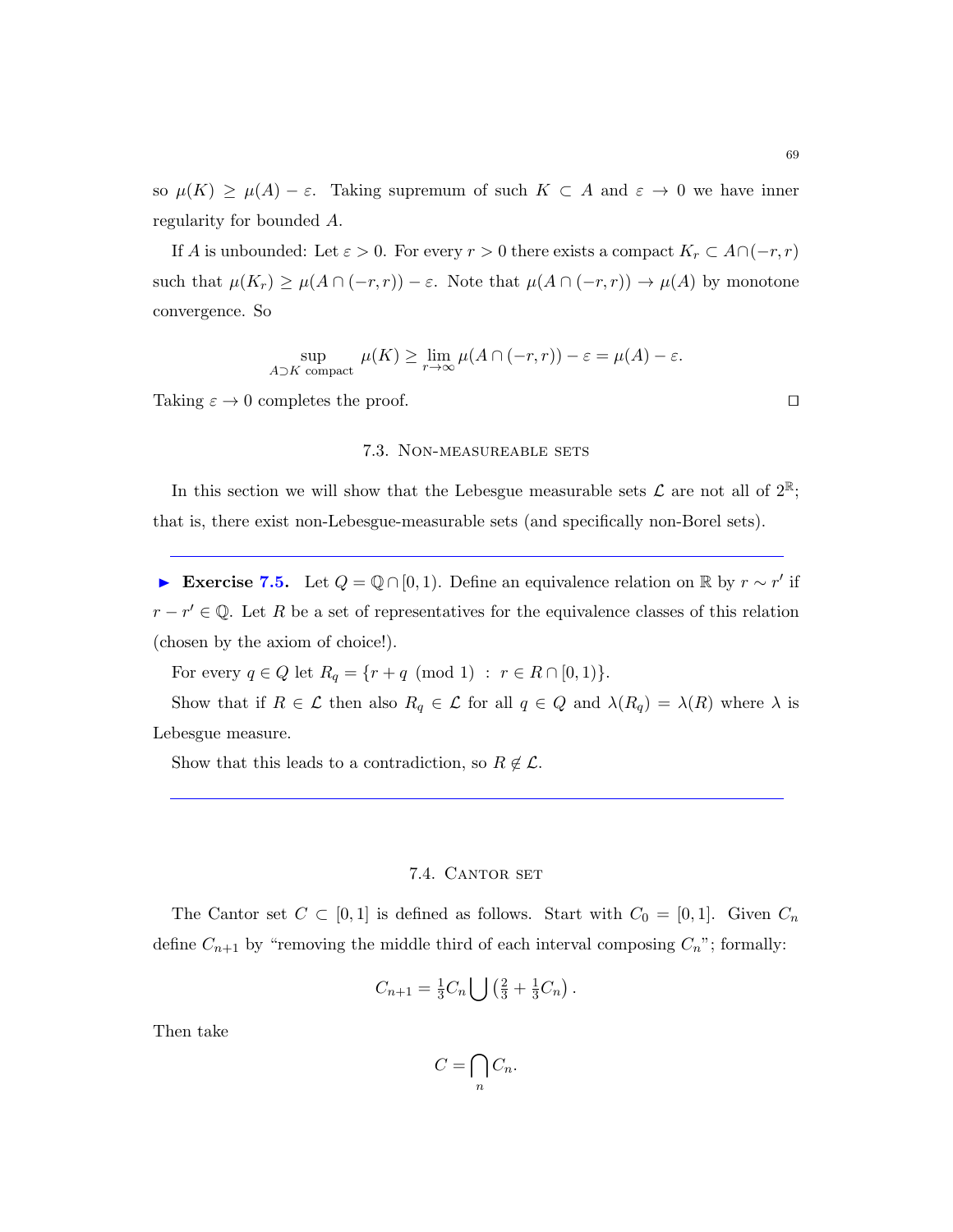Exercise 7.6. Show that C is Lebesgue measurable and has Lebesgue measure 0. (\*) Show that C has cardinality of  $[0, 1]$ .

# $\clubsuit$  Solution to ex:7.6. :(

Note that for every  $n$  the set  $C_n$  is the union of two measurable sets so is measurable by induction. Thus,  $C$  is measurable as an intersection of measurable sets.

Let us calculate the measure of  $C_n$ . Since  $C_n \subset [0,1]$ , we have that  $\frac{1}{3}C_n \subset [0,\frac{1}{3}]$  $\frac{1}{3}$  and  $\frac{2}{3} + \frac{1}{3}C_n \subset [\frac{2}{3}]$  $\frac{2}{3}$ , 1]. This implies that these sets are disjoint, and

$$
\lambda(C_{n+1}) = \lambda(\frac{1}{3}C_n) + \lambda(\frac{2}{3} + \frac{1}{3}C_n) = \frac{1}{3}\lambda(C_n) + \frac{1}{3}\lambda(C_n) = \frac{2}{3}\lambda(C_n).
$$

Thus,  $\lambda(C_n) = (2/3)^n$  and

$$
\lambda(C) \le \inf_n \lambda(C_n) = 0.
$$

:)  $\checkmark$ 

Number of exercises in lecture: 6

Total number of exercises until here: 69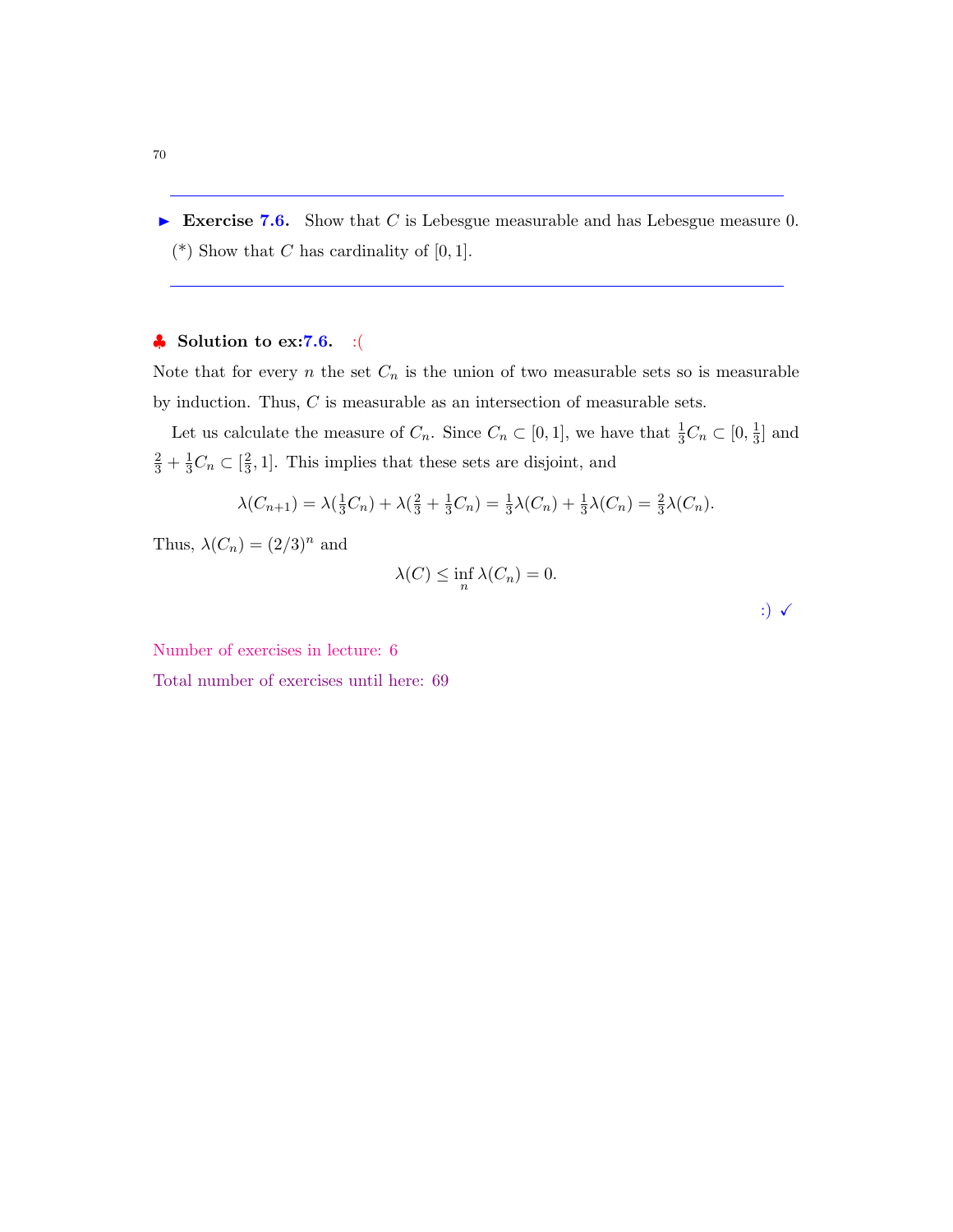## Measure Theory

Ariel Yadin

# Lecture 8: Functions of measure spaces

## 8.1. PRODUCTS

Let  $(X, \mathcal{F}), (Y, \mathcal{G})$  be two measurable spaces. What is the natural measurable structure on  $X \times Y$ ? Naturally, any set  $A \times B$  for  $A \in \mathcal{F}, B \in \mathcal{G}$  should be measurable in the product.

Exercise 8.1. Let  $(X, \mathcal{F}), (Y, \mathcal{G})$  be two measurable spaces. Let  $\pi_X : X \times Y \to X$ and  $\pi_Y: X \times Y \to Y$  be the natural projections. Show that

$$
\sigma(A \times B : A \in \mathcal{F}, B \in \mathcal{G}) = \sigma(\pi_X^{-1}(A), \pi_Y^{-1}(B) : A \in \mathcal{F}, B \in \mathcal{G}).
$$

## $\clubsuit$  Solution to ex:8.1. :

We only need to show that every generator in one  $\sigma$ -algebra is in the other.

If  $A \in \mathcal{F}, B \in \mathcal{G}$  then

$$
\pi_X^{-1}(A) = A \times Y \qquad \text{and} \qquad \pi_Y^{-1}(B) = X \times Y,
$$

which are both in the left  $\sigma$ -algebra.

On the other hand,  $A \times B = \pi_X^{-1}(A) \cap \pi_Y^{-1}(B)$  which is in the right  $\sigma$ -algebra. :)  $\checkmark$ 

Exercise 8.2. Generalize the previous exercise: If  $((X_n, \mathcal{F}_n))_n$  is a sequence of measurable spaces, then

$$
\sigma(A_1 \times \cdots \times A_n \times \cdots : A_n \in \mathcal{F}_n \ \forall \ n) = \sigma(\pi_n^{-1}(A_n) : A_n \in \mathcal{F}_n),
$$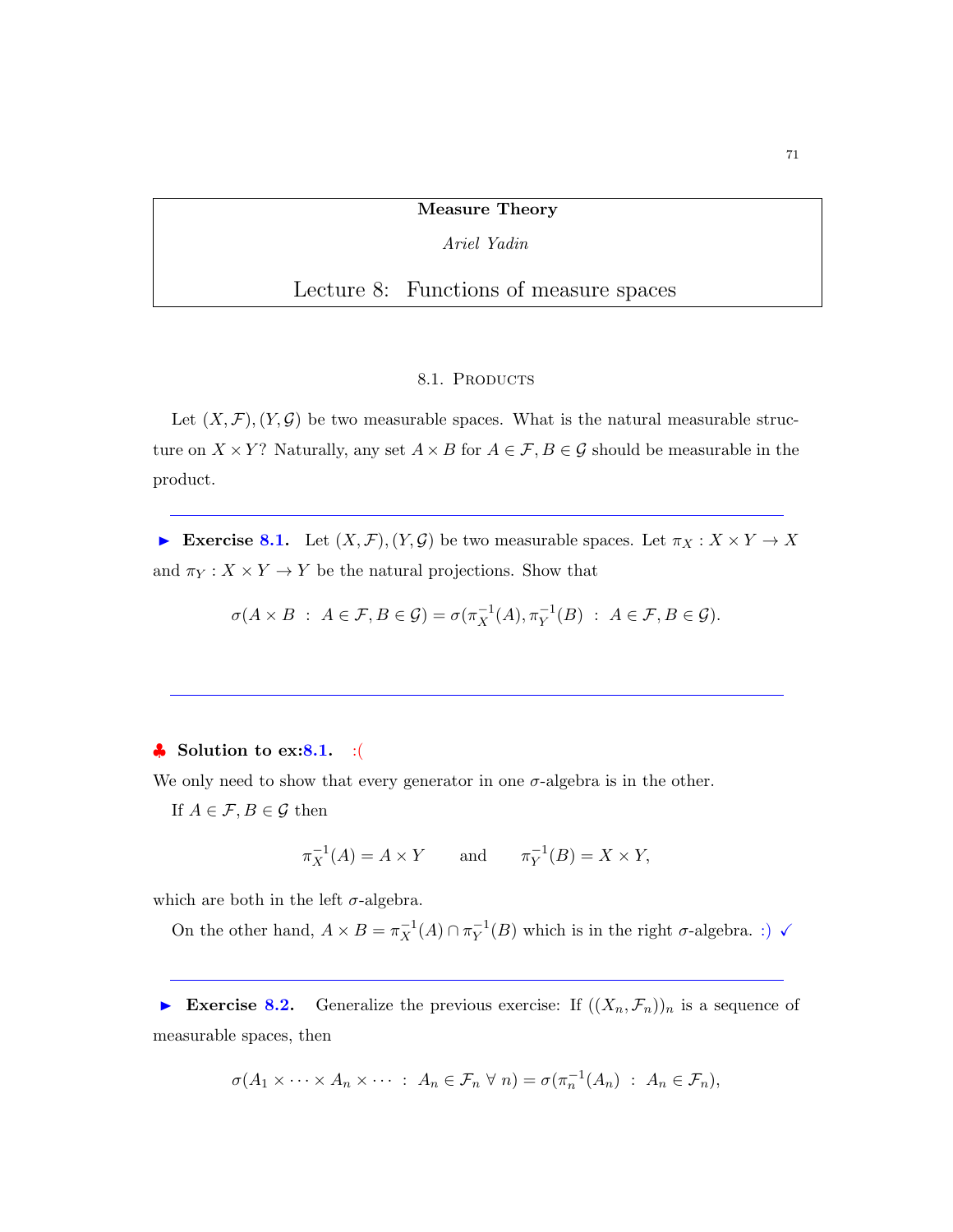where  $\pi_n: X_1 \times \cdots \times X_n \times \cdots \to X_n$  is the natural projection.

 $\checkmark$  We use the notations

$$
\bigotimes_n X_n = X_1 \times \cdots \times X_n \times \cdots \quad \text{and} \quad \bigotimes_{j=1}^n X_1 \times \cdots \times X_n
$$

and

$$
\bigotimes_n \mathcal{F}_n = \sigma(\otimes_n A_n : A_n \in \mathcal{F}_n \ \forall \ n) \qquad \text{and} \qquad \bigotimes_{j=1}^n \mathcal{F}_j = \sigma(\otimes_{j=1}^n A_j : A_j \in \mathcal{F}_j \ \forall \ j).
$$

These are called **product**  $\sigma$ -algebras. Also,

$$
\bigotimes_n (X_n, \mathcal{F}_n) = (\otimes_n X_n, \otimes_n \mathcal{F}_n)
$$

and similarly for finite products. These latter spaces are called product (measure) spaces.

Exercise 8.3. Show that  $\mathcal{B}(\mathbb{R}^d) = \otimes_{j=1}^d \mathcal{B}(\mathbb{R})$ .

Exercise 8.4. Show that if  $\mathcal{F}_n = \sigma(\mathcal{E}_n)$  for some sets  $\mathcal{E}_n$ , then

$$
\bigotimes_n \mathcal{F}_n = \sigma(\pi_n^{-1}(E_n) : E_n \in \mathcal{E}_n).
$$

# ♣ Solution to ex:8.4. :(

Let

$$
\sigma_1 = \bigotimes_n \mathcal{F}_n = \sigma(\pi_n^{-1}(A_n) : A_n \in \mathcal{F}_n)
$$

by a previous exercise. Let  $\sigma_2 = \sigma(\pi_n^{-1}(E_n) : E_n \in \mathcal{E}_n)$ .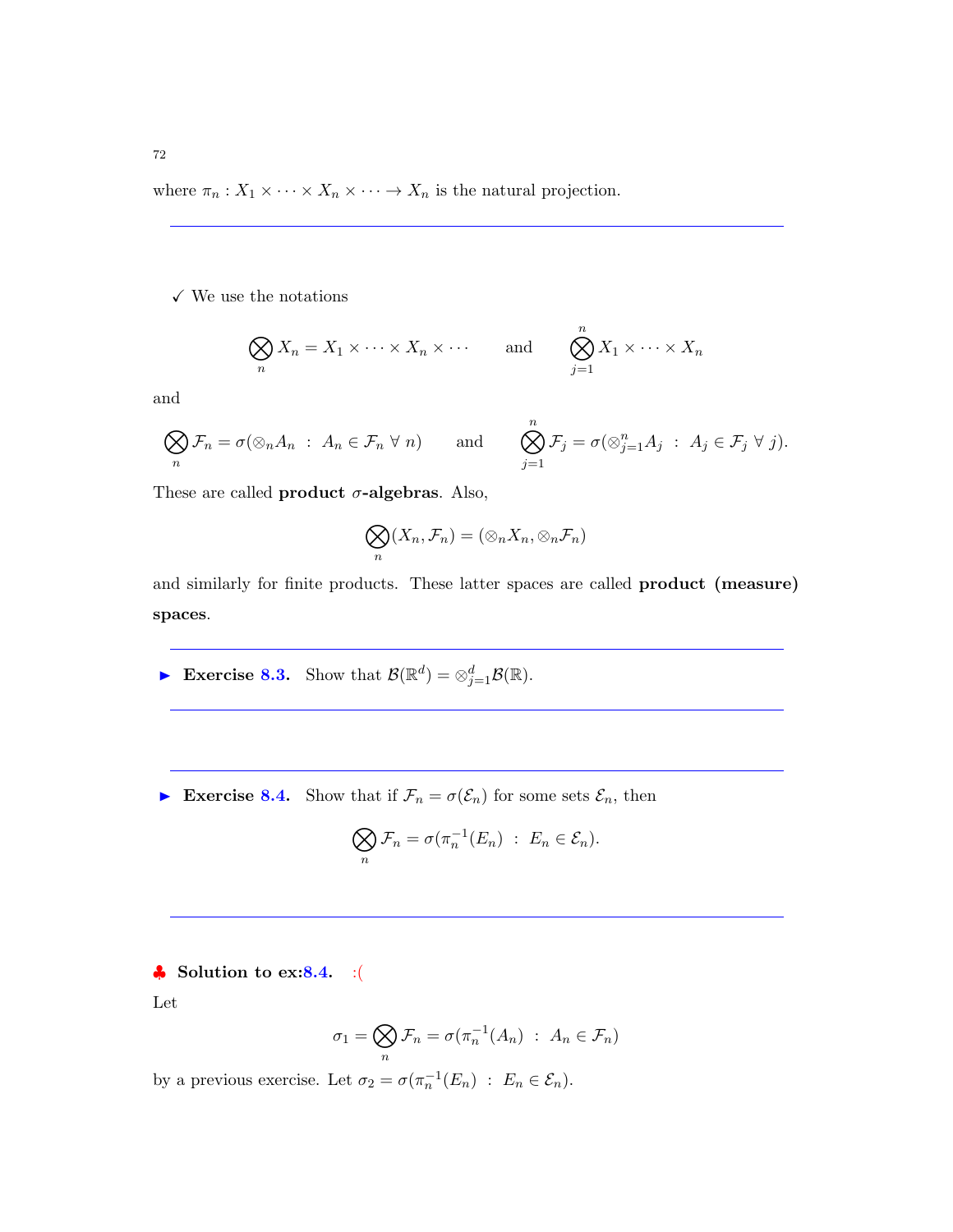It is immediate that  $\sigma_2 \subset \sigma_1$ .

So we only need to show that  $\sigma_1 \subset \sigma_2$ . For this it suffices to prove that for any n and any  $A_n \in \mathcal{F}_n$  we have that  $\pi_n^{-1}(A_n) \in \sigma_2$ .

Fix *n* and set  $\mathcal{G}_n = \{A \subset X_n : \pi_n^{-1}(A) \in \sigma_2\}$ . Then:  $\pi_n^{-1}(\emptyset) = \emptyset \in \sigma_2$  so  $\emptyset \in \mathcal{G}_n$ . Also, if  $A \in \mathcal{G}_n$  then  $\pi_n^{-1}(A^c) = \pi_n^{-1}(A)^c \in \sigma_2$ , so  $A^c \in \mathcal{G}_n$  as well; *i.e.*,  $\mathcal{G}$  is closed under complements. If  $(A_k)_k \subset \mathcal{G}_n$  is a sequence in  $\mathcal{G}_n$  then  $\pi_n^{-1}(\bigcup_k A_k) = \bigcup_k \pi_n^{-1}(A_k) \in \sigma_2$ ; so  $\mathcal{G}_n$  is closed under countable unions as well. In conclusion  $\mathcal{G}_n$  is a  $\sigma$ -algebra. By definition of  $\sigma_2$ , we have that  $\mathcal{E}_n \subset \mathcal{G}_n$ , so  $\mathcal{F}_n = \sigma(\mathcal{E}_n) \subset \mathcal{G}_n$ .

Since this holds for all n, we conclude that for any n and any  $A_n \in \mathcal{F}_n$  we have  $\pi_n^{-1}$  $(A_n) \in \sigma_2.$  :)  $\checkmark$ 

Of course now one would like to construct a product measure space from two (or more) measure spaces. For this, it is convenient to first go through the theory of measurable functions.

#### 8.2. Measurable functions

• **Definition 8.1.** Let  $(X, \mathcal{F}), (Y, \mathcal{G})$  be measurable spaces. A function  $f : X \to Y$  is called  $(\mathcal{F}, \mathcal{G})$ -measurable, or just measurable, if  $f^{-1}(A) \in \mathcal{F}$  for all  $A \in \mathcal{G}$ .

That is, f pulls back measurable sets to measurable sets.

Sometimes we denote this by  $f : (X, \mathcal{F}) \to (Y, \mathcal{G})$ .

• Proposition 8.2. Let  $(X, \mathcal{F}), (Y, \mathcal{G})$  be measurable spaces. Let  $f : X \to Y$ . Suppose that  $\mathcal{G} = \sigma(\mathcal{K})$ .

f is measurable if and only if for every  $K \in \mathcal{K}$ ,  $f^{-1}(K) \in \mathcal{F}$ .

Proof. One direction is trivial.

For the other direction, verify that  $\{A \subset Y : f^{-1}(A) \in \mathcal{F}\}\$ is a  $\sigma$ -algebra containing  $\mathcal{K}$ , and so it contains  $\mathcal{G}$  as well.

Exercise 8.5. Show that if X, Y are topological spaces and  $f: X \to Y$  is a continuous function, then f is Borel measurable (*i.e.*  $(\mathcal{B}(X), \mathcal{B}(Y))$ -measurable).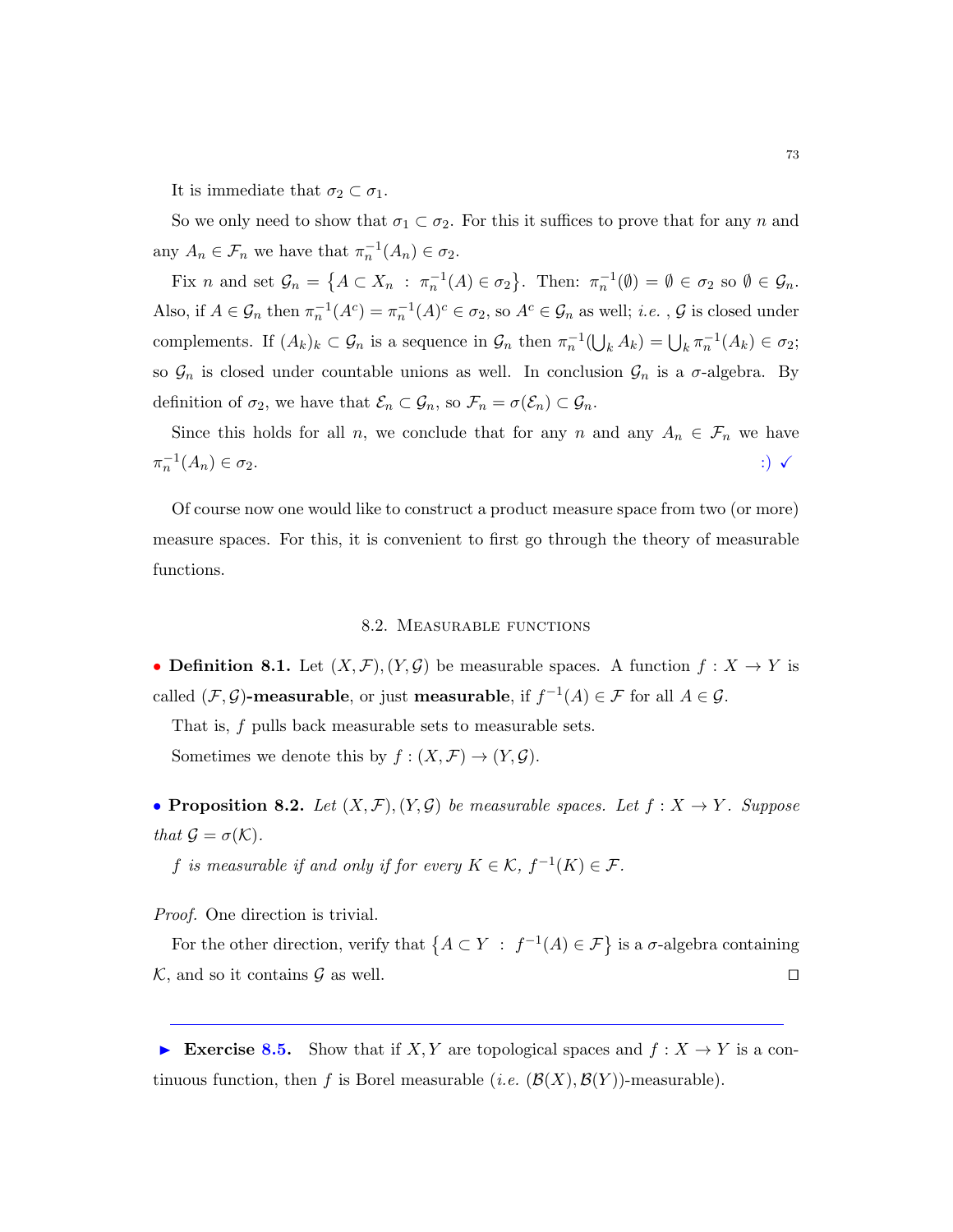$\checkmark$  For a function  $f : \mathbb{R}^d \to \mathbb{C}$  we say that f is **Borel** if f is  $(\mathcal{B}_d, \mathcal{B}(\mathbb{C}))$ -measurable and f is Lebesgue if f is  $(\mathcal{L}, \mathcal{B}(\mathbb{C}))$ -measurable. Note that Borel implies Lebesgue, but the converse is not necessarily true.

Exercise 8.6. Show that for measurable spaces  $(X, \mathcal{F}), (Y, \mathcal{G}), (Z, \mathcal{H})$  and measurable functions  $f:(X,\mathcal{F})\to(Y,\mathcal{G})$  and  $g:(Y,\mathcal{G})\to(Z,\mathcal{H})$ , we have that  $g\circ f:X\to Z$ is  $(\mathcal{F}, \mathcal{H})$ -measurable.

Exercise 8.7. Let  $(X, \mathcal{F}), (Y, \mathcal{G}), (Z, \mathcal{H})$  be measurable spaces, and  $\pi_X : X \times Y \to Y$  $X, \pi_Y: X \times Y \to Y$  the natural projections. Show that  $f: Z \to X \times Y$  is measurable if and only if  $\pi_X \circ f$  and  $\pi_Y \circ f$  are measurable.

Exercise 8.8. Let  $(X, \mathcal{F}), (Y, \mathcal{G}), (Z, \mathcal{H})$  be measurable spaces. Let  $f : X \to Y$  $Y, g : X \rightarrow Z$  be measurable functions. Show that  $F : X \rightarrow Y \times Z$  defined by  $F(x) = (f(x), g(x))$  is a measurable function.

### $\clubsuit$  Solution to ex:8.8. :(

If  $\pi_Y: Y \times Z \to Y, \pi_Z: Y \times Z \to Z$  are the natural projections, then  $\pi_Y \circ F = f, \pi_Z \circ F = g$ which are measurable.  $\hspace{1.6cm}$  :)  $\checkmark$ 

Exercise 8.9. Show that  $f : (X, \mathcal{F}) \to \mathbb{C}$  is measurable if and only if Ref, Imf are measurable.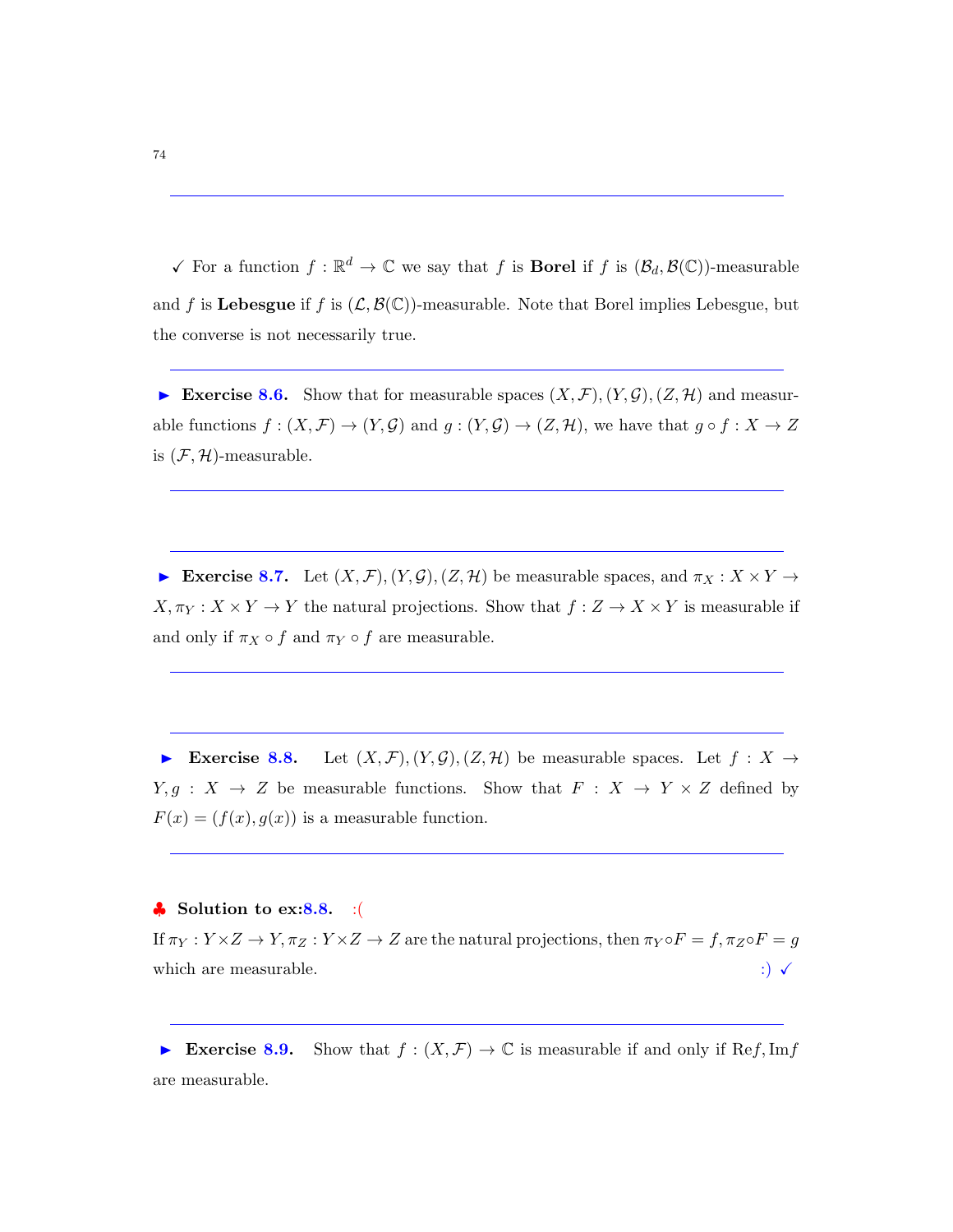Exercise 8.10. Show that if  $f, g: (X, \mathcal{F}) \to \mathbb{C}$  are measurable then  $f + g$  and  $fg$ are also.

## $\clubsuit$  Solution to ex:8.10. :

Let  $F(x) = (f(x), g(x))$  and  $\psi(x, y) = x + y$ ,  $\phi(x, y) = xy$ . Then  $\psi$ ,  $\phi$  are continuous, and F is measurable. So  $f + g = \psi \circ F$  and  $fg = \phi \circ F$  are measurable. :)  $\checkmark$ 

Exercise 8.11. [Folland p.48] Show that for  $f : (X, \mathcal{F}) \to \mathbb{R}$ , if for all  $q \in \mathbb{Q}$  we have that  $f^{-1}(-\infty, q] \in \mathcal{F}$  then f is measurable.

Exercise 8.12. Show that any monotone function  $f : \mathbb{R} \to \mathbb{R}$  is Borel.

 $\checkmark$  We will also like to have functions with values  $\pm \infty$ . One must be careful when adding  $\infty - \infty$  and when multiplying  $0 \cdot \infty$ , but as a topological space we can consider  $[-\infty, \infty]$ . The Borel  $\sigma$ -algebra is defined in the same way as for R: it is the  $\sigma$ -algebra generated by intervals.

• Proposition 8.3. Let  $(f_n)_n$  be a sequence of measurable functions  $f_n : (X, \mathcal{F}) \to$  $[-\infty, \infty]$ . Then,

 $\sup_n f_n$   $\inf_n f_n$   $\liminf_n f_n$   $\limsup_n f_n$ 

are all measurable.

If the limit  $\lim_{n\to\infty} f_n(x) = f(x)$  exists for all x then f is measurable.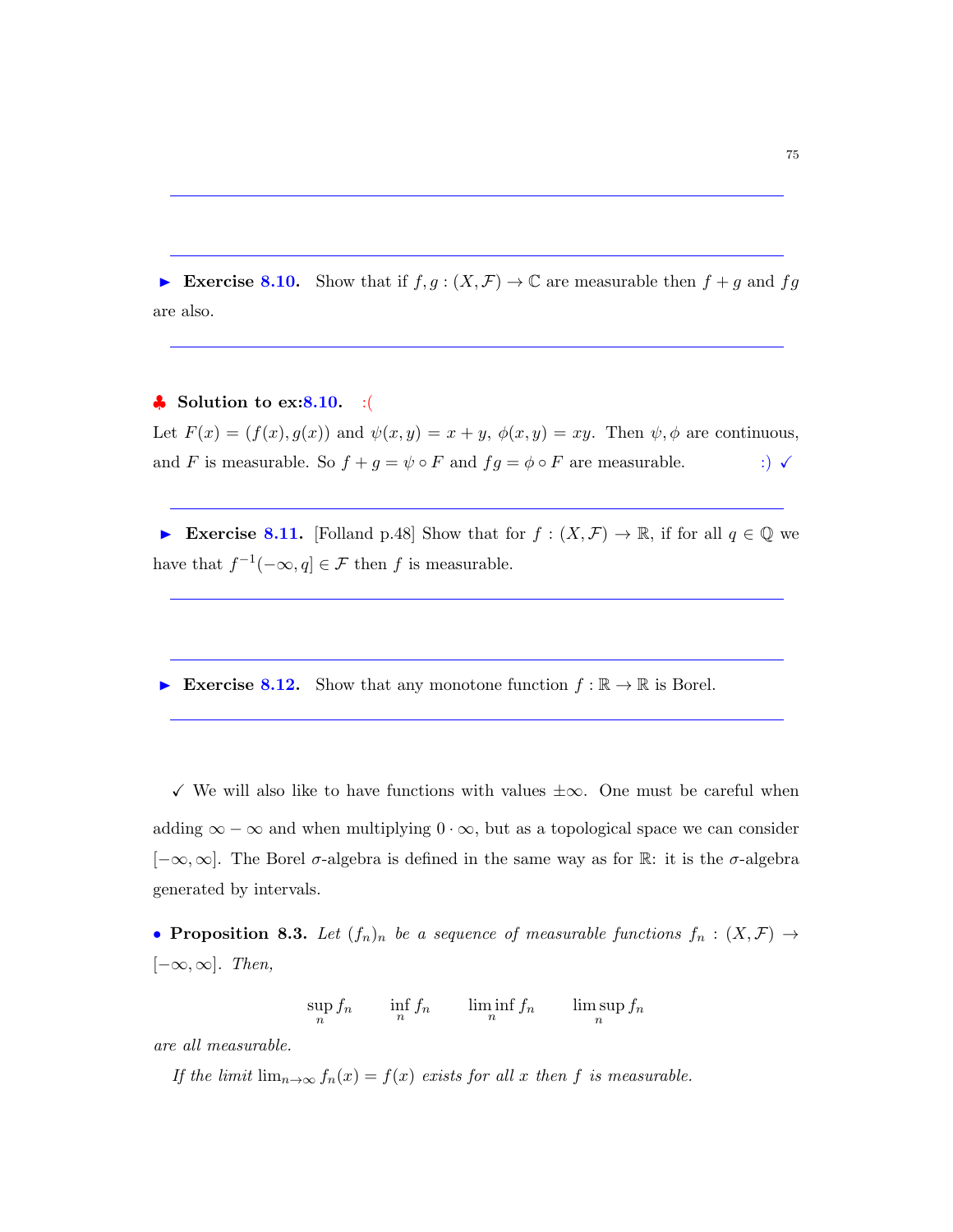*Proof.* For any  $a \leq \infty$ ,

$$
(\sup_n f_n)^{-1}(-\infty, a] = \bigcap_n f_n^{-1}(-\infty, a] \in \mathcal{F}.
$$

Since  $(-\infty, a]$  generate  $\mathcal{B}([-\infty, \infty])$  we get that sup<sub>n</sub>  $f_n$  is measurable.

Similarly,

$$
(\inf_{n} f_n)^{-1}(-\infty, a] = \bigcup_{n} f_n^{-1}(-\infty, a] \in \mathcal{F}.
$$

A bit more cumbersome to check, but not too difficult is

$$
(\liminf f_n)^{-1}(-\infty, a] = \bigcap_n \bigcup_{k \ge n} f_k^{-1}(-\infty, a],
$$

and

$$
(\limsup f_n)^{-1}(-\infty, a] = \bigcup_n \bigcap_{k \ge n} f_k^{-1}(-\infty, a].
$$

Which gives the measurability of lim inf  $f_n$  and lim sup  $f_n$ .

Finally, if  $f = \lim f_n$  exists then  $f = \lim \sup f_n = \lim \inf f_n$  and so is measurable.  $\Box$ 

► Exercise 8.13. Show that for  $f : (X, \mathcal{F}) \to [-\infty, \infty]$ ,

$$
f^+ = \max\{0, f\}
$$
 and  $f^- = \max\{0, -f\}$ 

are measurable if  $f$  is.

Exercise 8.14. Show that for measurable  $f : (X, \mathcal{F}) \to \mathbb{C}$  the functions  $|f| : X \to \mathbb{R}$ and  $\operatorname{sgn} f:X\to\mathbb{R}$  defined by  $|f|(x)=|f(x)|$  and

$$
sgn f(x) = \begin{cases} \frac{f(x)}{|f(x)|} & f(x) \neq 0, \\ 0 & f(x) = 0, \end{cases}
$$

are measurable.

Show that  $\arg f$  is measurable.

76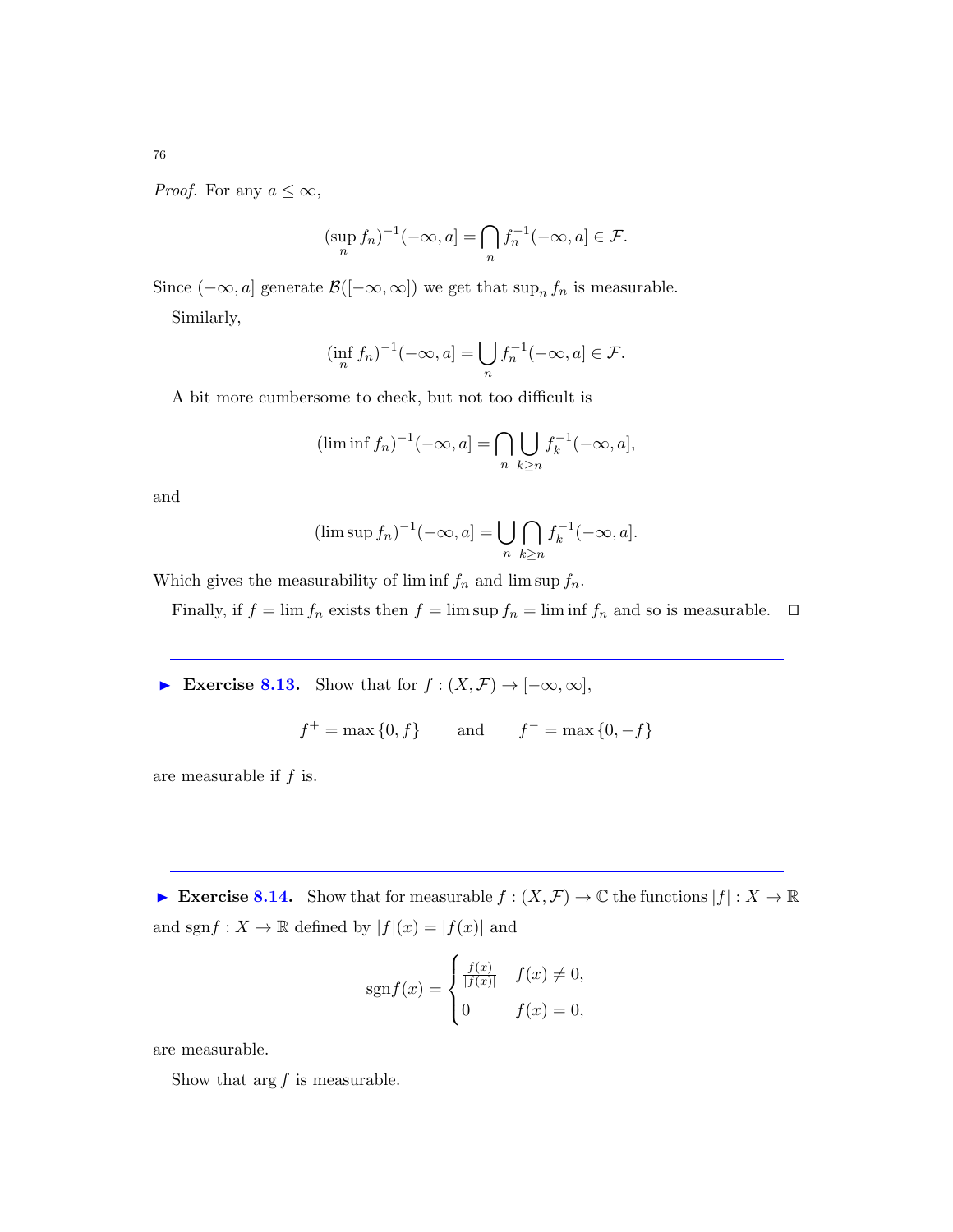Exercise 8.15. [Folland p.48] Let  $(X, \mathcal{F})$  be a measurable space. Let  $f : X \to Y$ [ $-\infty$ ,  $\infty$ ] and let  $Y = f^{-1}(\mathbb{R})$ . Show that f is measurable if and only if  $f^{-1}(\infty) \in$  $\mathcal{F}, f^{-1}(-\infty) \in \mathcal{F}$  and  $f|_{Y}$  is measurable as a function  $f|_{Y} : (Y, \mathcal{F}_{Y}) \to \mathbb{R}$ , where  $\mathcal{F}_Y = \{A \cap Y : A \in \mathcal{F}\}.$ 

Exercise 8.16. [Folland p.48] Let  $(X, \mathcal{F})$  be a measurable space. Let  $f, g: X \to$  $[-\infty, \infty].$ 

Define  $fg(x) = f(x)g(x)$  where  $\pm \infty \cdot 0 = 0 \cdot (\pm \infty) = 0$  and  $x \cdot (\pm \infty) = \pm \infty \cdot x = \pm \infty$ for  $x > 0$  and  $x \cdot (\pm \infty) = \pm \infty \cdot x = \mp \infty$  if  $x < 0$ .

Show that if  $f, g$  are measurable then  $fg$  is measurable.

For  $a \in [-\infty, \infty]$  define

$$
(f+g)_a(x) = \begin{cases} f(x) + g(x) & \text{if } f(x) \neq -g(x) = \pm \infty \text{ or } |f(x)| \wedge |g(x)| < \infty, \\ a & \text{if } f(x) = -g(x) = \pm \infty \end{cases}
$$

(that is, replacing the problematic  $\infty - \infty$  with a).

Show that if f, g are measurable then  $(f + g)_a$  is measurable.

Exercise 8.17. Show that if  $(f_n)_n$  is a sequence of measurable functions on  $(X,\mathcal{F})$ then  $A = \{x : \lim_{n\to\infty} f_n(x) \text{ exists } \}$  is a measurable set. Show that for any  $a \in \mathbb{R}$ ,

$$
f(x) = \begin{cases} \lim_{n \to \infty} f_n(x) & \text{if the limit exists,} \\ a & \text{otherwise} \end{cases}
$$

is measurable.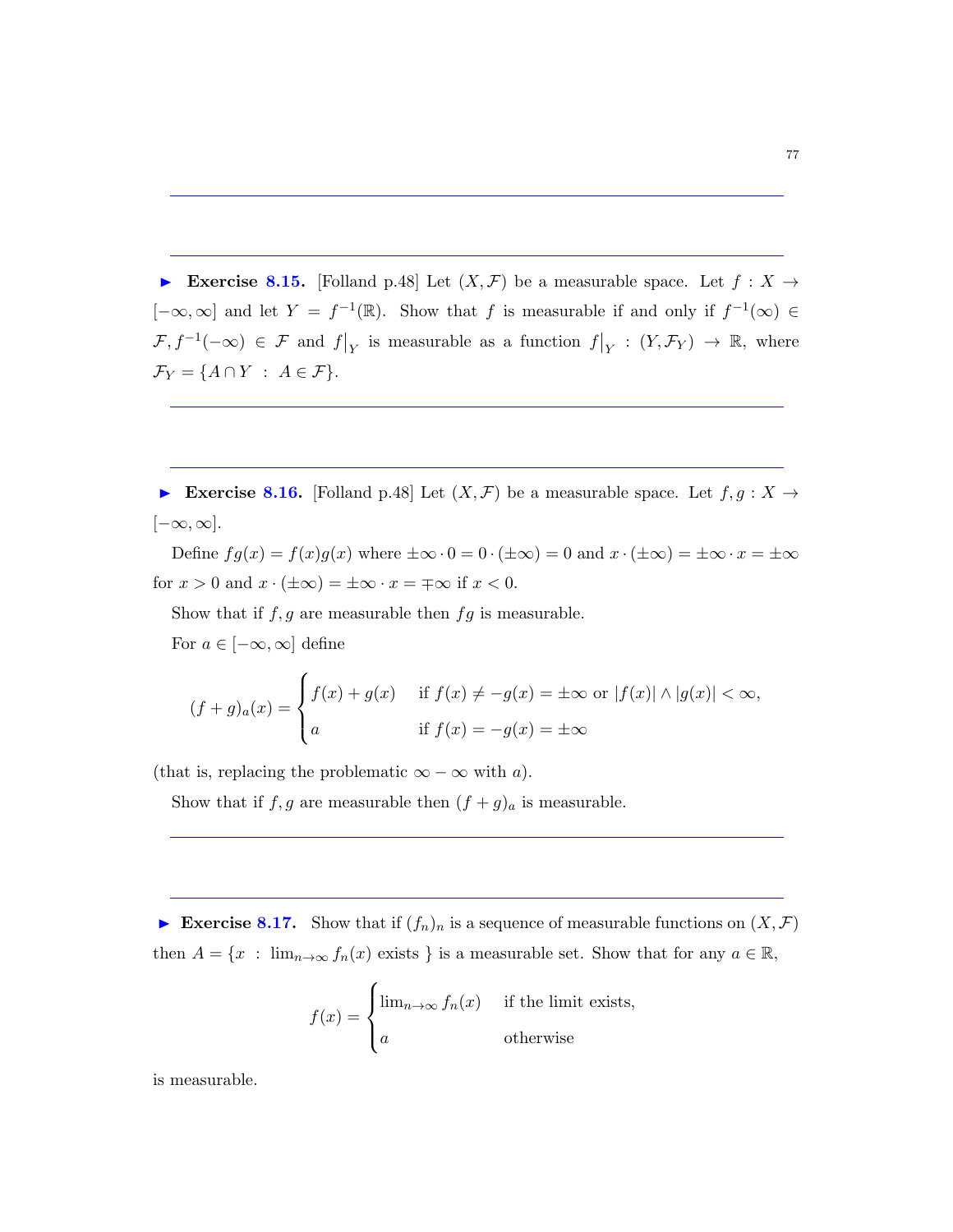#### 8.3. Simple functions

• **Definition 8.4** (Simple functions). Let  $(X, \mathcal{F})$  be a measurable space. The **indicator function** of a set  $A \subset X$ , denoted  $\mathbf{1}_A$  is the function

$$
\mathbf{1}_A: X \to \mathbb{R} \qquad \mathbf{1}_A(x) := \begin{cases} 1 & x \in A \\ 0 & x \notin A. \end{cases}
$$

A simple function is a *measurable* function  $f: X \to [0, \infty)$  such that  $f(X)$  is a finite set.

Exercise 8.18. Let  $(X, \mathcal{F})$  be a measurable space, and let  $A \subset X$ . Show that  $\mathbf{1}_A$ is measurable if and only if  $A \in \mathcal{F}$ .

Exercise 8.19. Let  $(X, \mathcal{F})$  be a measurable space. Show that for any simple function f we can write  $f = \sum_{j=1}^n a_j \mathbf{1}_{A_j}$  where  $0 < a_1 < a_2 < \cdots < a_n$  and  $A_j \in \mathcal{F}$  for all j. Show that in fact, we have the standard representation

$$
f = \sum_{0 < a \in f(X)} a \mathbf{1}_{f^{-1}(a)}.
$$

## $\bullet$  Solution to ex:8.19. :(

Since  $f(X)$  is finite, and since  $f \geq 0$ , we may write  $f(X) = \{a_1 < a_2 < \cdots < a_n\}$  for  $a_1 > 0$  (if  $0 \notin f(X)$ ) or  $f(X) = \{0 = a_0 < a_1 < \cdots < a_n\}$  (in the case that  $0 \in f(X)$ ).

Since f is measurable,  $A_j := f^{-1}(a_j) \in \mathcal{F}$  for all j. Finally, since  $X = f^{-1}(f(X)) =$  $\biguplus_j f^{-1}(a_j) = \biguplus_j A_j$ , for every  $x \in X$  there exists a unique  $j(x)$  such that  $x \in A_{j(x)}$ .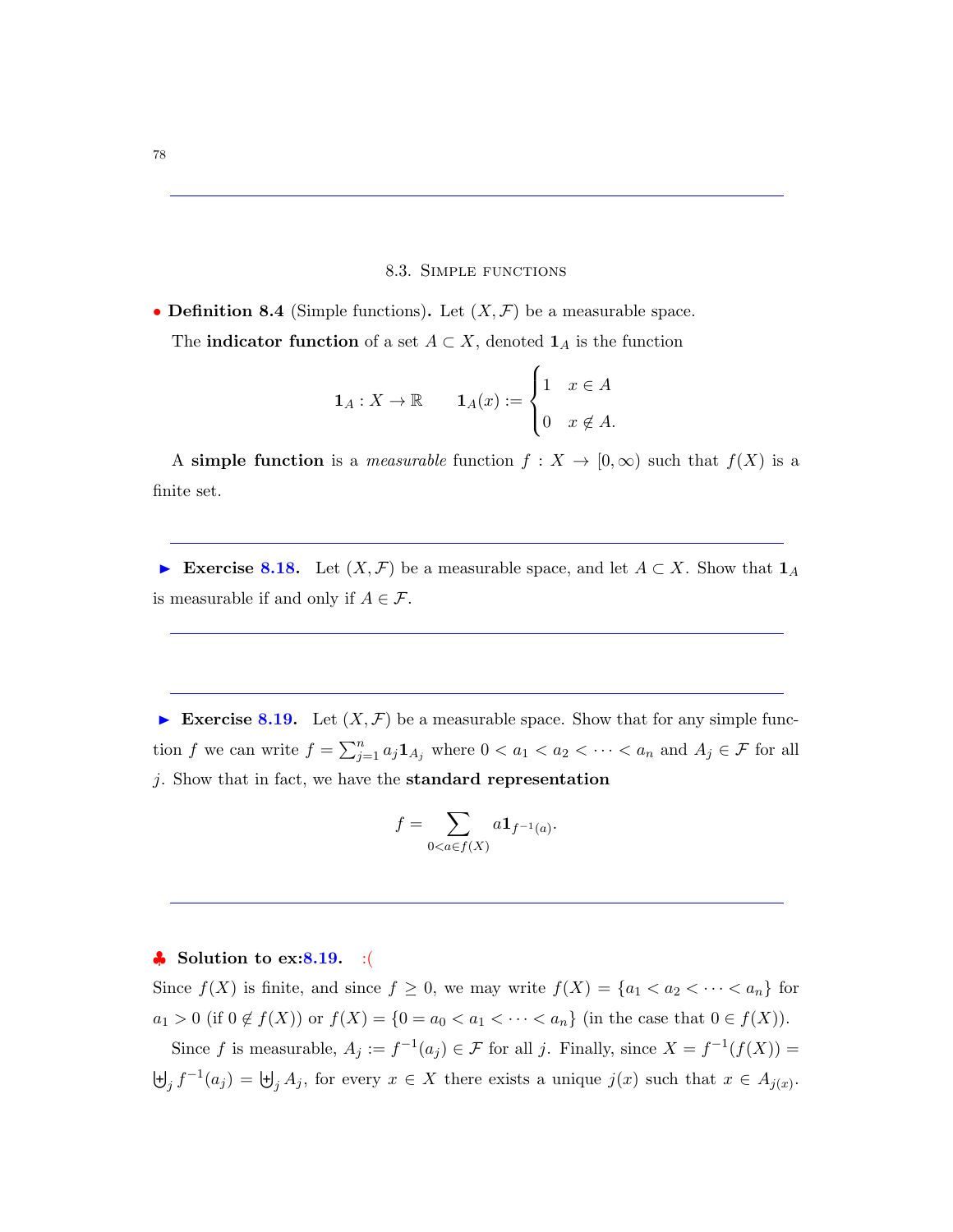

FIGURE 3. Approximating functions with simple functions

Note that  $f(x) = a_{j(x)} = a_{j(x)} \mathbf{1}_{A_{j(x)}}(x)$ . Since  $(A_j)_j$  are disjoint, if  $\mathbf{1}_{A_j}(x) \neq 0$  then  $\mathbf{1}_{A_i}(x) = 0$  for all  $i \neq j$ . Altogether this gives

$$
f(x) = \sum_{a \in f(X)} a \mathbf{1}_{\{f(a) = x\}} = \sum_{0 < a \in f(X)} a \mathbf{1}_{f^{-1}(a)}(x).
$$
\n(a)  $f(x) = \sum_{a \in f(X)} a \mathbf{1}_{\{f(a) = x\}} = \sum_{a \in f(X)} a \mathbf{1}_{\{f^{-1}(a) = x\}}.$ 

The following is a very useful building block in the theory of measurable functions.

• Proposition 8.5. Let  $(X, \mathcal{F})$  be a measurable space. Let  $f : X \to \mathbb{C}$  be a Borel function.

- If  $f \geq 0$  then there exists a monotone sequence of simple functions  $0 \leq \varphi_1 \leq \varphi_2$  $\varphi_2 \leq \cdots \leq \varphi_n \leq \cdots$  such that  $\varphi_n \nearrow f$ . In fact, the convergence is uniform on any set for which f is bounded.
- If f is real-valued then  $f = f^+ f^-$  and  $f^+, f^-$  are non-negative Borel functions.
- In general,  $f = \text{Re}f + i\text{Im}f$  where  $\text{Re}f$ ,  $\text{Im}f$  are real valued and Borel. So  $f = f_1 - f_2 + i(f_3 - f_4)$  where all  $f_j$  are non-negative Borel functions.

79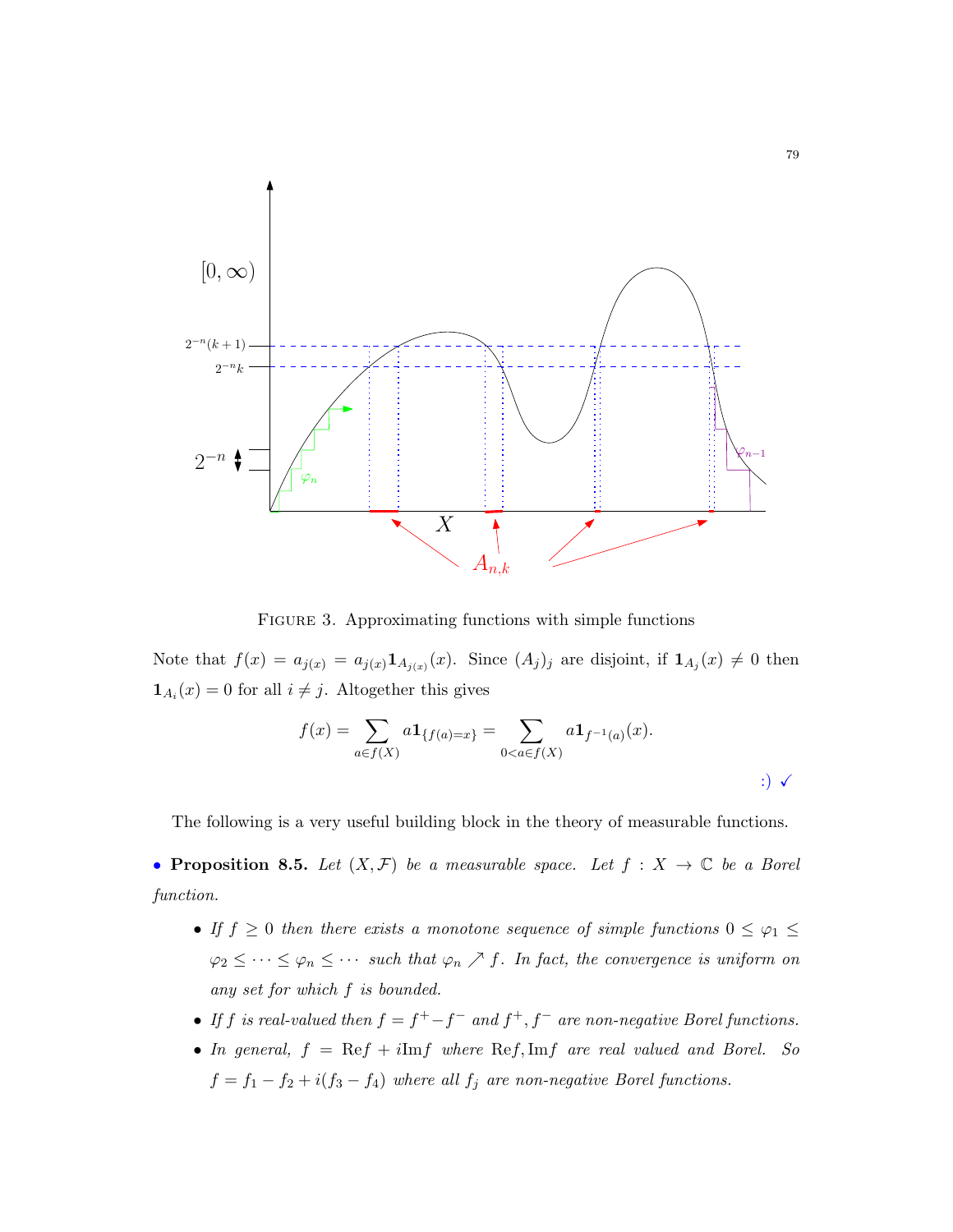Proof. We only prove the first bullet. The other bullets have actually been proven in previous exercises.

If  $f \geq 0$  then for every n define  $\varphi_n := \min\{n, 2^{-n} \lfloor 2^n f \rfloor\}.$ 

Note that  $\varphi_n(X) \subset \{2^{-n}k : k \in \mathbb{N}, k \leq 2^n n\}$  which is finite, so  $\varphi_n$  is simple (why is it measurable?). Also, one may verify that for the sets  $A_{n,k} = f^{-1}[2^{-n}k, 2^{-n}(k+1))$ and  $E_n = f^{-1}[n + 2^{-n}, \infty)$  we have that the standard representation of  $\varphi_n$  is

$$
\varphi_n = \sum_{k=0}^{2^n n} 2^{-n} k \mathbf{1}_{A_{n,k}} + n \mathbf{1}_{E_n}.
$$

To show that  $\varphi_n \leq \varphi_{n+1}$ , note that  $2|r| \leq |2r|$  for any  $r \geq 0$ , so

$$
\varphi_n = n \wedge 2^{-n} \lfloor 2^n f \rfloor \le (n+1) \wedge 2^{-n} \lfloor 2^n f \rfloor \le (n+1) \wedge 2^{-n} \frac{1}{2} \lfloor 2 \cdot 2^n f \rfloor = \varphi_{n+1}.
$$

Now, if A is a set on which f is bounded, say  $\sup_{x \in A} f(x) = M < \infty$ , then for all  $n > M$  we have that  $\sup_{x \in A} 2^{-n} \lfloor 2^n f(x) \rfloor < n$  so  $\varphi_n(x) = 2^{-n} \lfloor 2^n f(x) \rfloor$  for all  $x \in A$ . Thus,  $\sup_{x \in A} |\varphi_n(x) - f(x)| \leq 2^{-n}$  for all  $n > M$ . So  $\varphi_n \to f$  uniformly on A.  $\square$ 

Exercise 8.20. Let  $f : (X, \mathcal{F}) \to [0, \infty]$  be a measurable function. Show that there exists a sequence of simple functions  $0 \leq \varphi_1 \leq \varphi_2 \leq \cdots \leq \varphi_n \leq \cdots$  such that  $\varphi_n \nearrow f$ .

## $\bullet$  Solution to ex:8.20. :(

Write  $f = f\mathbf{1}_A + \infty \mathbf{1}_{A^c}$  where  $0 \cdot \infty = \infty \cdot 0 = 0$  and  $A^c = f^{-1}(\infty)$ .

 $f1_A$  is measurable and non-negative, so there is a monotone sequence a simple functions  $\psi_n \nearrow f\mathbf{1}_A$ . Define  $\varphi_n = \psi_n \mathbf{1}_A + n\mathbf{1}_{A^c}$ . :)  $\checkmark$ 

Number of exercises in lecture: 20

Total number of exercises until here: 89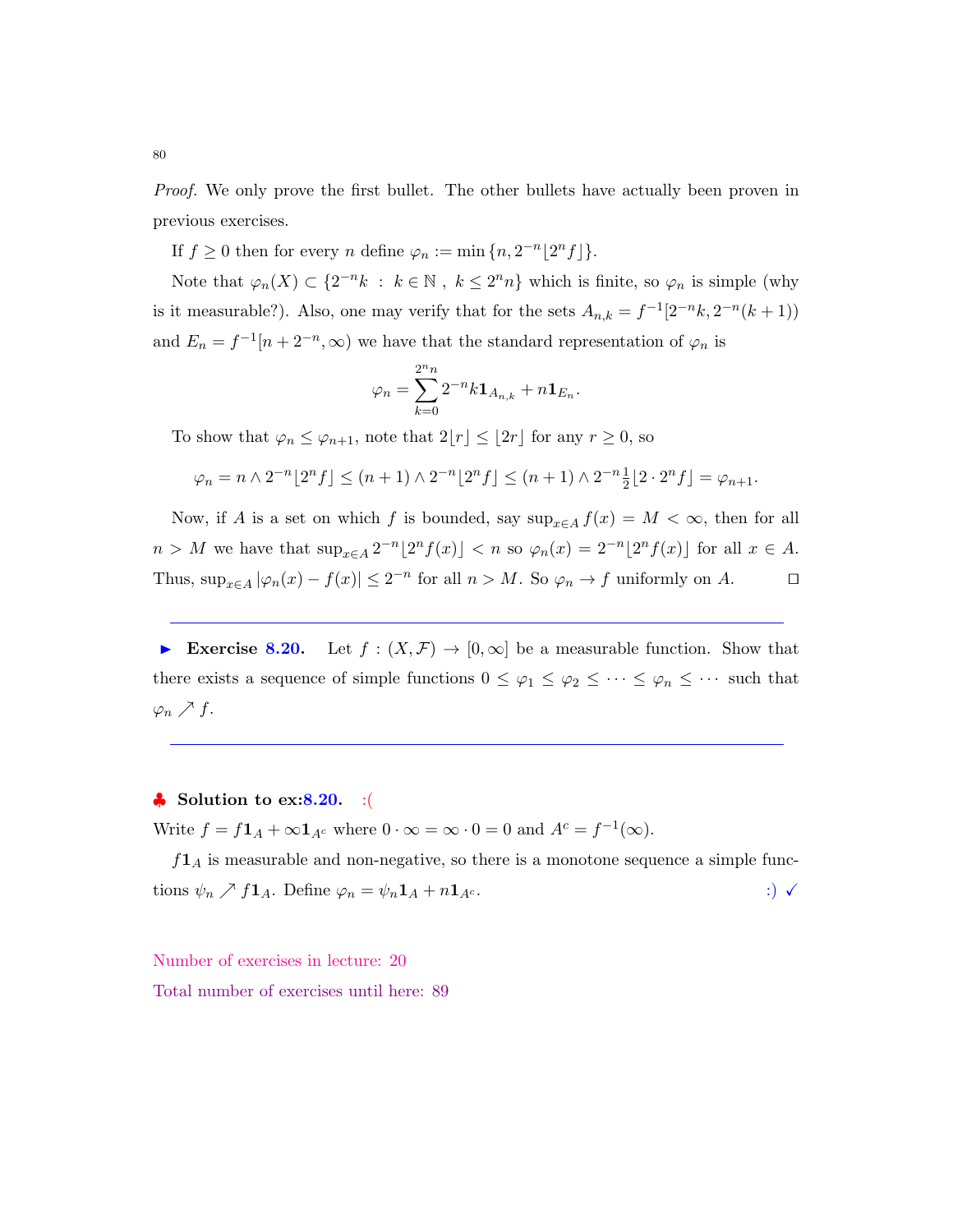### Measure Theory

### Ariel Yadin

# Lecture 9: Integration: positive functions

#### 9.1. Integration of simple functions

Let  $(X, \mathcal{F}, \mu)$  be a measure space. Let  $\varphi$  be a simple function, with standard representation  $\varphi = \sum_{j=1}^n a_j \mathbf{1}_{A_j}$ . Define the integral of  $\varphi$  with respect to  $\mu$  as

$$
\int \varphi d\mu := \sum_{j=1}^n a_j \mu(A_j).
$$

For  $A\in\mathcal{F}$  define

$$
\int_A\varphi d\mu:=\int\varphi{\bf 1}_A d\mu.
$$

• Proposition 9.1. Let  $\varphi, \psi$  be simple functions on a measure space  $(X, \mathcal{F}, \mu)$ . Then:

- For all  $r > 0$  we have  $\int r \varphi d\mu = r \int \varphi d\mu$ .
- If  $\varphi = \sum_{j=1}^n a_j \mathbf{1}_{A_j}$  for pairwise disjoint  $(A_j)_{j=1}^n$ , then  $\int \varphi d\mu = \sum_{j=1}^n a_j \mu(A_j)$ .
- $\int (\varphi + \psi) d\mu = \int \varphi d\mu + \int \psi d\mu.$
- If  $\varphi \leq \psi$  then  $\int \varphi d\mu \leq \int \psi d\mu$ .

*Proof.* For  $r > 0$ ,  $r\varphi$  is a simple function such that  $r\varphi(X) = \{ra : a \in \varphi(X)\}\)$ . So,

$$
r\varphi = \sum_{0 < a \in \varphi(X)} ra \mathbf{1}_{\varphi^{-1}(a)}
$$

is the standard representation of  $r\varphi$ . Thus by definition,

$$
\int r\varphi d\mu = \sum_{0 < a \in \varphi(X)} r a \mu(\varphi^{-1}(a)) = r \int \varphi d\mu.
$$

Also,  $X = \biguplus_{a \in \varphi(X)} \varphi^{-1}(a)$ . Thus, if  $\varphi = \sum_{j=1}^{n} a_j \mathbf{1}_{A_j}$  then  $A_j = \biguplus_{a \in \varphi(X)} A_j \cap \varphi^{-1}(a)$ . Note that for  $x \in A_j \cap \varphi^{-1}(a)$  we have that  $a = \varphi(x) = a_j$ . Thus,  $a_j \mu(A_j \cap \varphi^{-1}(a)) =$  $a\mu(A_j \cap \varphi^{-1}(a))$ . Also, for  $B = (\uplus_{j=1}^n A_j)^c$  we have that  $a\mu(B \cap \varphi^{-1}(a)) = 0$  because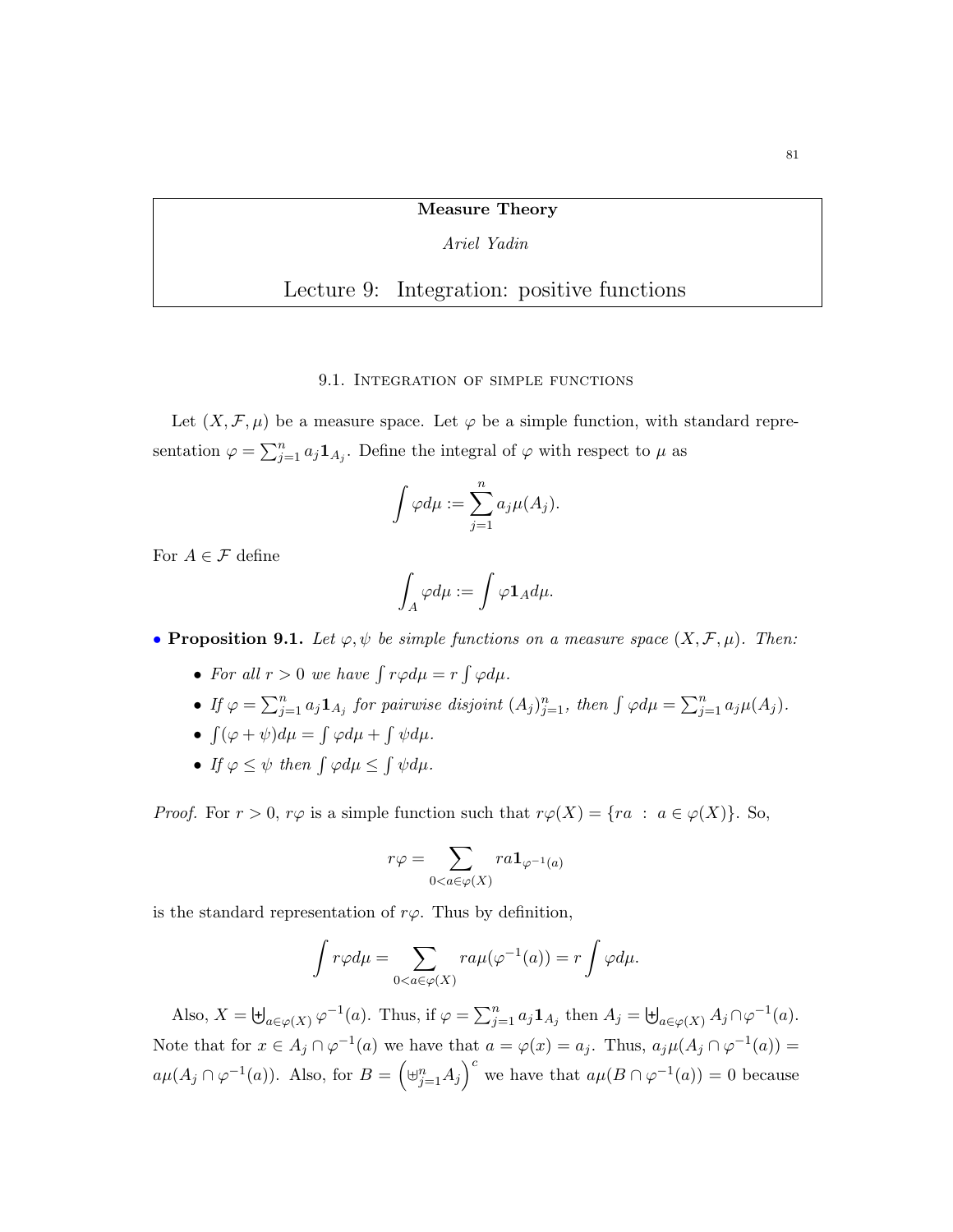either  $B \cap \varphi^{-1}(a) = \emptyset$  or for  $x \in B \cap \varphi^{-1}(a)$ ,  $a = \varphi(x) = \sum_{j=1}^n a_j \mathbf{1}_{A_j}(x) = 0$ . Since  $X = \biguplus_{j=1}^{n} A_j \biguplus B,$ 

$$
\sum_{j=1}^n a_j \mu(A_j) = \sum_{j=1}^n \sum_{a \in \varphi(X)} a \mu(A_j \cap \varphi^{-1}(a)) = \sum_{a \in \varphi(X)} a \mu(\varphi^{-1}(a)) = \int \varphi d\mu.
$$

Now,  $(\varphi + \psi)(X) = \{a + b : a \in \varphi(X), b \in \psi(X)\}\$ so it is indeed a simple function. Note that for  $E_{a,b} = \varphi^{-1}(a) \cap \psi^{-1}(b)$ , these sets are pairwise disjoint, and

$$
\varphi + \psi = \sum_{a \in \varphi(X), b \in \psi(X)} (a+b) \mathbf{1}_{E_{a,b}}.
$$

Similarly,

$$
\varphi = \sum_{a \in \varphi(X), b \in \psi(X)} a \mathbf{1}_{E_{a,b}} \quad \text{and} \quad \psi = \sum_{a \in \varphi(X), b \in \psi(X)} b \mathbf{1}_{E_{a,b}}.
$$

So by the above,

$$
\int (\varphi + \psi) d\mu = \sum_{a \in \varphi(X), b \in \psi(X)} (a + b) \mu(E_{a,b}) = \int \varphi d\mu + \int \psi d\mu.
$$

Finally, if  $\varphi \leq \psi$  we claim that for all  $a \in \varphi(X)$ ,  $b \in \psi(X)$  we have that  $a\mu(E_{a,b}) \leq$  $b\mu(E_{a,b}),$  because either  $E_{a,b} = \emptyset$  or if  $x \in E_{a,b}$  then  $a = \varphi(x) \leq \psi(x) = b$ . Thus,

$$
\int \varphi d\mu = \sum_{a \in \varphi(X), b \in \psi(X)} a\mu(E_{a,b}) \le \sum_{a \in \varphi(X), b \in \psi(X)} b\mu(E_{a,b}) = \int \psi d\mu.
$$

• Proposition 9.2. Let  $\varphi$  be a simple functions on a measure space  $(X, \mathcal{F}, \mu)$ . The  $map A \mapsto \int_A \varphi d\mu$  is a measure on  $(X, \mathcal{F}).$ 

*Proof.* The function  $\varphi \mathbf{1}_{\emptyset}$  is just the zero function, which has 0 integral by definition. For any  $E \in \mathcal{F}$ ,

$$
\varphi {\bf 1}_E = \sum_{a \in \varphi(X)} a {\bf 1}_{\varphi^{-1}(a) \cap E}.
$$

The sets  $(\varphi^{-1}(a) \cap E)_{a \in \varphi(X)}$  are pairwise disjoint so

$$
\int_E \varphi d\mu = \sum_{a \in \varphi(X)} a\mu(\varphi^{-1}(a) \cap E).
$$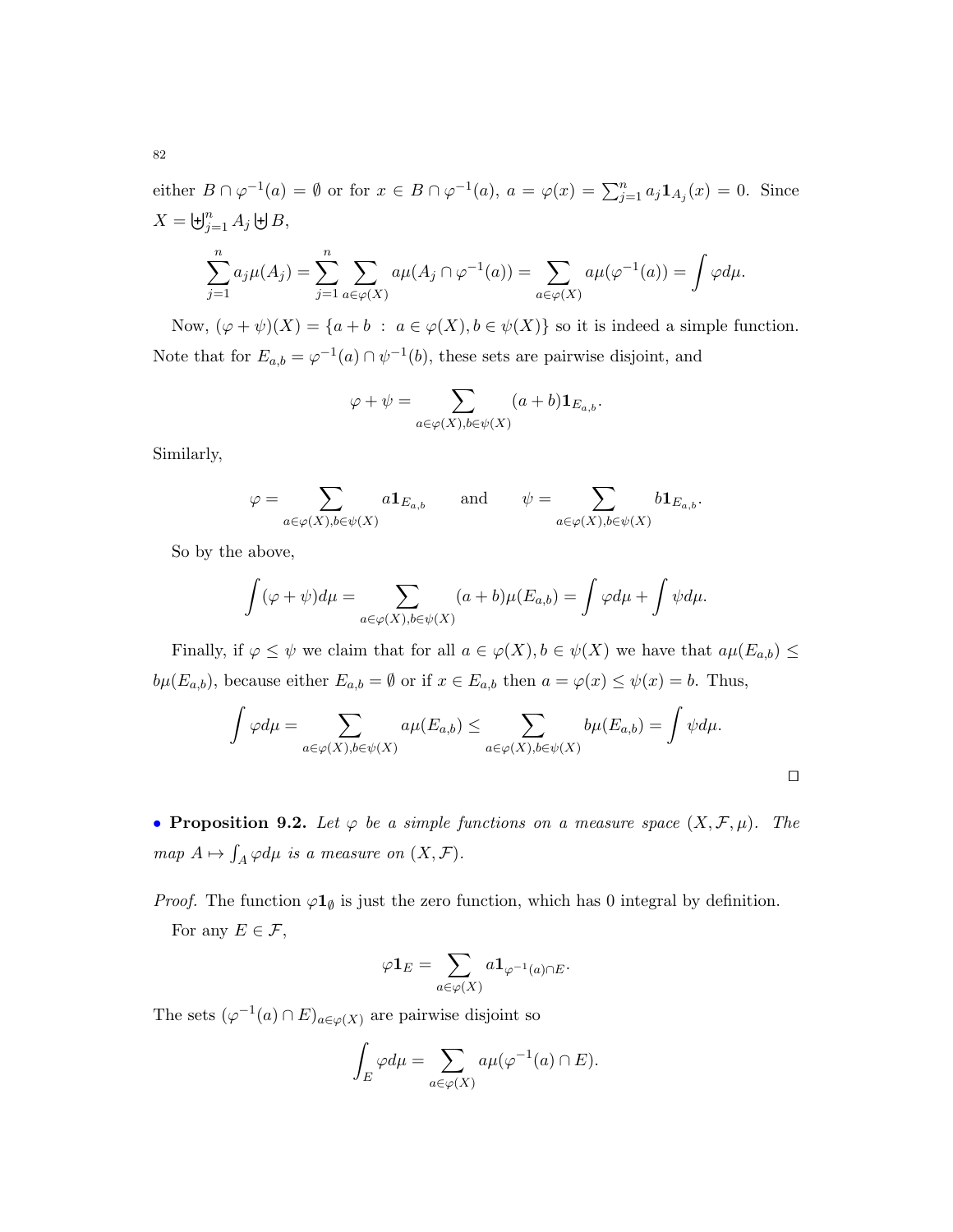Now if  $A = \biguplus_n A_n$  then

$$
\int_A \varphi d\mu = \sum_{a \in \varphi(X)} a\mu(\varphi^{-1}(a) \cap A) = \sum_{a \in \varphi(X)} a \sum_n \mu(\varphi^{-1}(a) \cap A_n) = \sum_n \int_{A_n} \varphi d\mu.
$$

### 9.2. Integration of positive functions

We use  $L^+(X,\mathcal{F})$  to denote the set of measurable functions  $f:(X,\mathcal{F})\to[0,\infty]$ .

• **Definition 9.3.** Let  $(X, \mathcal{F}, \mu)$  be a measure space. For  $f \in L^+(X, \mathcal{F})$  define

$$
\int f d\mu := \sup \big\{ \int \varphi d\mu \ : \ 0 \leq \varphi \leq f \ , \ \varphi \ \text{is simple } \big\}.
$$

Exercise 9.1. Show that if  $f \leq g$  for  $f, g \in L^+(X, \mathcal{F})$  then  $\int f d\mu \leq \int g d\mu$ . Show that for any  $c > 0$ ,  $\int cf d\mu = c \int f d\mu$ .

#### $\bullet$  Solution to ex: 9.1. : (

This simple functions participating in the supremum for  $f$  also participate in the supremum for  $g$ .

If  $c > 0$  then for any simple function  $\varphi, \varphi \leq f$  if and only if  $c\varphi \leq cf$ . Taking supremums over  $\int c\varphi d\mu = c \int \varphi d\mu$  yields the result.  $\qquad \qquad \therefore$ 

It is usually difficult to compute supremums over such big sets (all simple functions dominated by some  $f \in L^+$ ). The next fundamental result will make life much simpler when wishing to compute integrals of positive functions.

\*\*\* **THEOREM 9.4** (Monotone Convergence). Let  $(X, \mathcal{F}, \mu)$  be a measure space. If  $(f_n)_n$  is a sequence in  $L^+(X,\mathcal{F})$  such that  $0 \le f_n \le f_{n+1}$  for all n (i.e. a monotone sequence), then for the limit  $f(x) = \lim_{n \to \infty} f_n(x)$  (which always exists as  $f = \sup_n f_n$ ),

$$
\int f d\mu = \lim_{n \to \infty} f_n d\mu.
$$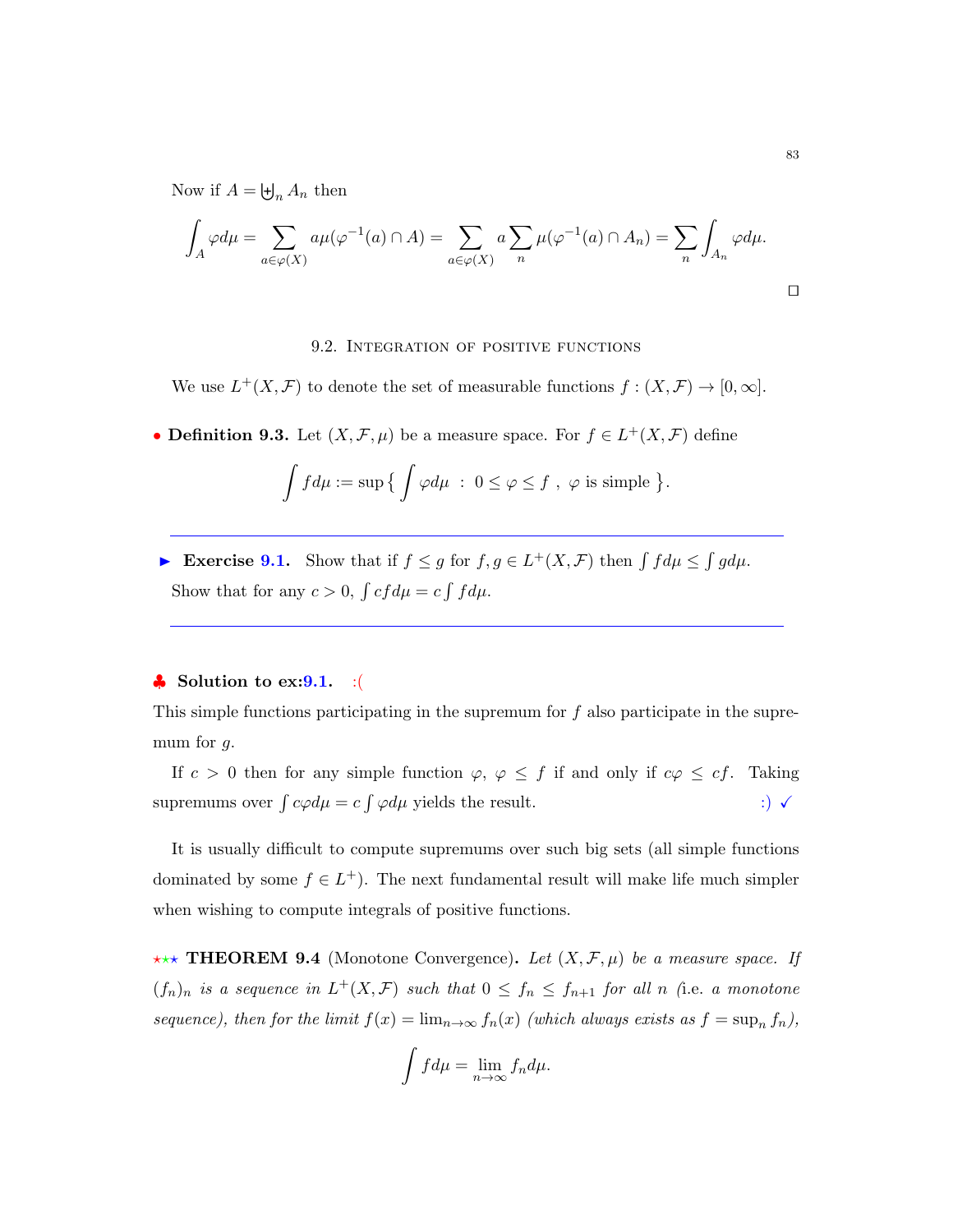84

*Proof.* Because  $f_n \leq f$  for all n we have that  $\int f_n \leq \int f$  and so  $\lim \int f_n \leq \int f$ . We are left with proving the other inequality.

Let  $0 < \varepsilon < 1$  and let  $\varphi$  be a simple function such that  $0 \le \varphi \le f$ . Define

$$
A_n = \{x \in X : f_n(x) \ge (1 - \varepsilon)\varphi(x)\} = \{f_n \ge (1 - \varepsilon)\varphi\}.
$$

Note that  $A_n \subset A_{n+1}$  because  $f_n \leq f_{n+1}$ . Thus  $(A_n)_n$  is an increasing sequence. Since  $A \mapsto \int_A \varphi d\mu$  is a measure on  $(X, \mathcal{F})$ , we get that

$$
\int_{A_n} \varphi d\mu \to \int \varphi d\mu
$$

because

$$
\bigcup_{n} A_{n} = \{x : \exists n , f_{n}(x) \ge (1 - \varepsilon)\varphi(x)\} = \left\{x : \sup_{n} f_{n}(x) \ge (1 - \varepsilon)\varphi(x)\right\}
$$

$$
= \{x : f(x) \ge (1 - \varepsilon)\varphi(x)\} = X.
$$

Since  $f_n \ge f_n \mathbf{1}_{A_n} \ge (1 - \varepsilon) \varphi \mathbf{1}_{A_n}$ , we get that

$$
\int f_n d\mu \ge (1-\varepsilon) \cdot \int_{A_n} \varphi d\mu \to (1-\varepsilon) \cdot \int \varphi d\mu.
$$

Taking supremum over  $\varphi$  and  $\varepsilon\to 0$  we get that

$$
\lim_{n\to\infty}\int f_n d\mu \ge \int f d\mu,
$$

which completes the proof.  $\Box$ 

• Proposition 9.5 (Poor man's Fubini). If  $(f_n)_n$  is a sequence of functions in  $L^+(X,\mathcal{F})$ then

$$
\int \sum_n f_n d\mu = \sum_n \int f_n d\mu.
$$

*Proof.* If  $f, g \in L^+(X, \mathcal{F})$ , then let  $(\varphi_n)_n$ ,  $(\psi_n)_n$  be monotone sequences of simple functions such that  $\varphi_n \nearrow f$  and  $\psi_n \nearrow g$ . Then,  $\varphi_n + \psi_n \nearrow f + g$ . So, using the Monotone Convergence Theorem,

$$
\int (f+g)d\mu = \lim_{n \to \infty} \int (\varphi_n + \psi_n)d\mu = \int f d\mu + \int g d\mu.
$$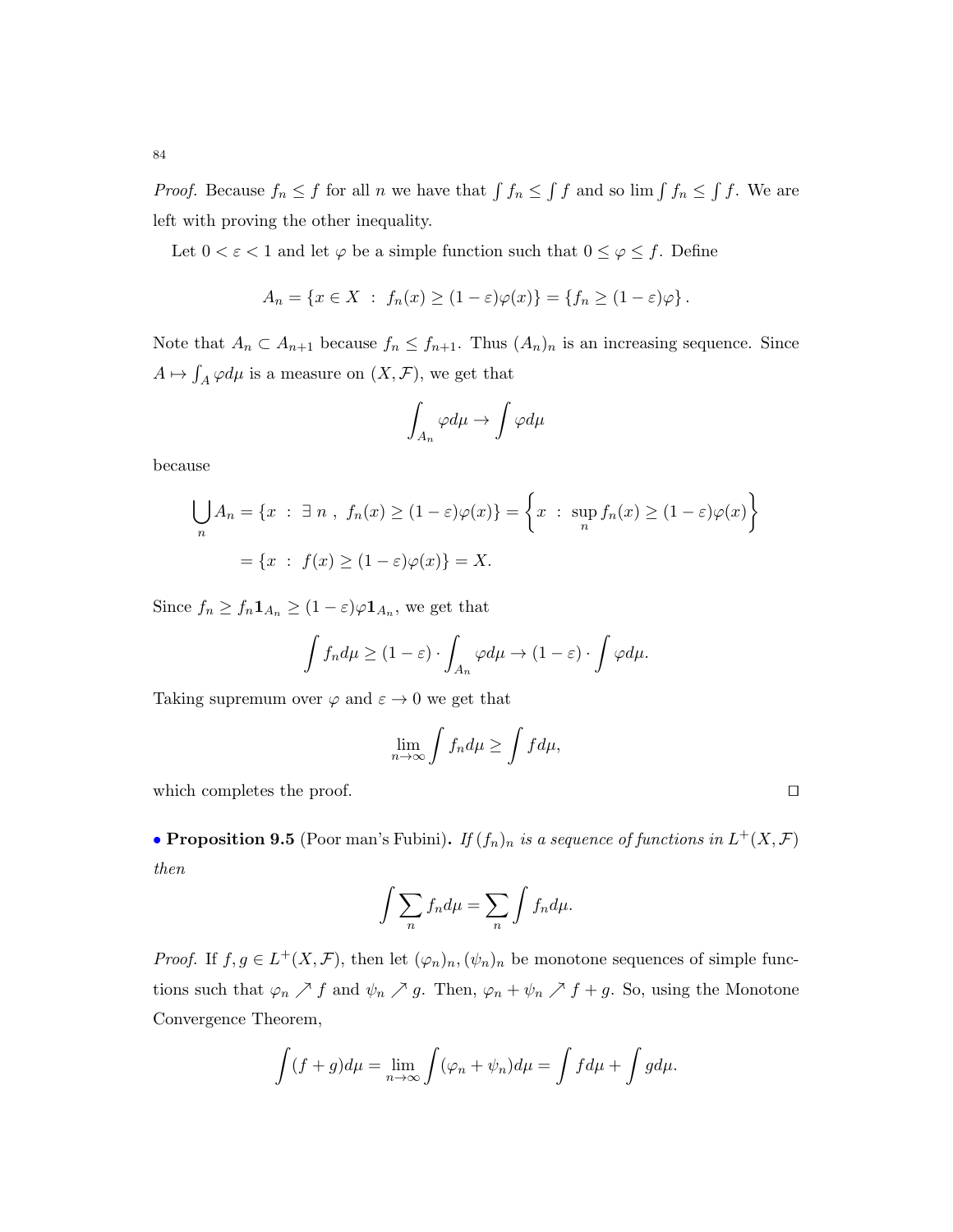Now, for a sequence  $(f_n)_n$  in  $L^+(X, \mathcal{F})$ , for any n,

$$
\int \sum_{k=1}^{n} f_k d\mu = \sum_{k=1}^{n} \int f_k d\mu.
$$

Since  $(f_n)_n$  are all non-negative,  $\sum_{k=1}^n f_k \nearrow \sum_n f_n$ , so by Monotone Convergence again,

$$
\sum_{n} \int f_n d\mu = \lim_{n \to \infty} \int \sum_{k=1}^{n} f_k d\mu = \int \sum_{n} f_n d\mu.
$$

 $\checkmark$  For a measure  $\mu$  we say that a measurable set A occurs almost everywhere, or a.e., if  $\mu(A^c) = 0$ . sometimes we stress the dependence on the measure by saying  $\mu$ -a.e.

√ For a function f we may sometimes shorthand  ${f \le a} = {x : f(x) \le a}$ , and similarly for other measurable sets.

• Proposition 9.6. For  $f \in L^+(X, \mathcal{F})$ ,  $f = 0$  a.e. (that is,  $\mu({x : f(x) \neq 0}) = 0$ ) if and only if  $\int f d\mu = 0$ .

*Proof.* If f is a simple function then  $\int f d\mu = \sum_{0 \le a \in f(X)} a\mu(f^{-1}(a))$  and this is 0 if and only if for every  $a \in f(X)$ ,  $a\mu(f^{-1}(a)) = 0$ , which is if and only if  $\mu({x : f(x) > 0}) =$ 0.

Now, if  $f \in L^+$ , then let  $\varphi_n \nearrow f$  be an approximating monotone sequence of simple functions. Since  $0 \leq \varphi_n \leq f$  we have that  $f = 0$  implies that  $\varphi_n = 0$  for all n and so  $\int f = \lim \int \varphi_n = 0.$ 

In the other direction, if since  $\{f > 0\} = \bigcup_n \{f > \frac{1}{n}\}\$ we have that if  $\mu(f > 0) > 0$ then there exists *n* such that  $\mu(f > \frac{1}{n}) > 0$ . For  $A = \{f > \frac{1}{n}\},\$ 

$$
\int_A f d\mu \ge \frac{1}{n} \int \mathbf{1}_A d\mu = \frac{1}{n} \mu(A) > 0.
$$

Exercise 9.2. Show that if  $(f_n)_n$  is a monotone sequence in  $L^+$  such that  $f_n \nearrow f$ a.e., then  $\int f_n d\mu \to \int f d\mu$ .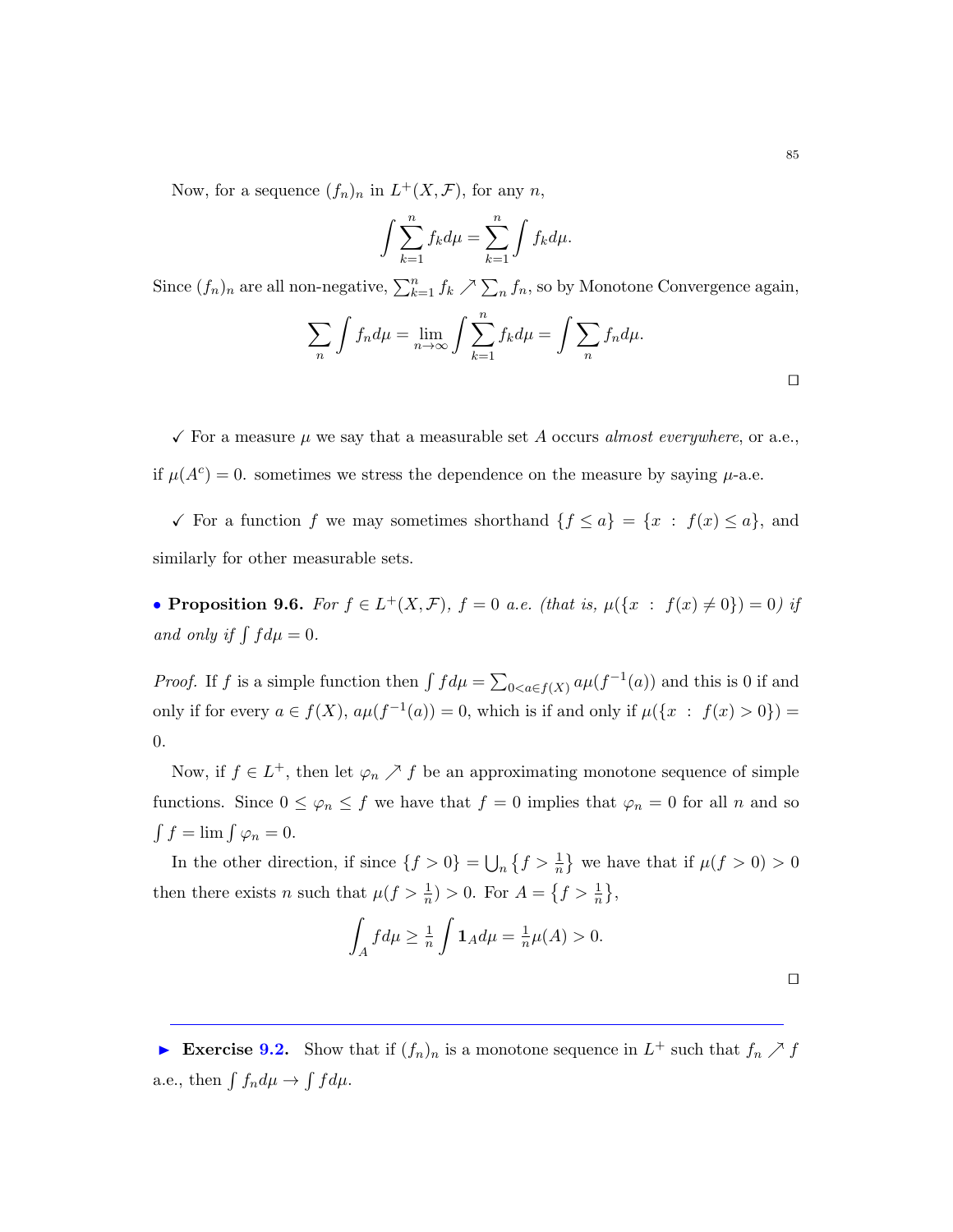## $\bullet$  Solution to ex: 9.2. : (

Let  $A = \{f_n \nearrow f\}$ . So  $g_n = f_n \mathbf{1}_A$  is a monotone sequence on  $L^+$  that increases to  $g_n \nearrow g := f\mathbf{1}_A$ . Also,  $f_n(1-\mathbf{1}_A) = f_n\mathbf{1}_{A^c}, f(1-\mathbf{1}_A) = f\mathbf{1}_{A^c} \in L^+$  and  $\mu(A^c) = 0$ , so

$$
\int f_n d\mu = \int g_n d\mu \quad \text{and} \quad \int f d\mu = \int g d\mu.
$$

Thus,

$$
\int f d\mu = \int g d\mu = \lim_{n \to \infty} \int g_n d\mu = \lim_{n \to \infty} \int f_n d\mu.
$$

• Lemma 9.7 (Fatou's Lemma). Let  $(X, \mathcal{F}, \mu)$  be a measure space. Let  $(f_n)_n$  be a sequence on  $L^+(X,\mathcal{F})$ . Then,

$$
\int \liminf f_n d\mu \le \liminf_{n \to \infty} \int f_n d\mu.
$$

*Proof.* For every  $j \geq k$  we have that  $\inf_{n \geq k} f_n \leq f_j$  and so  $\int \inf_{n \geq k} f_n d\mu \leq \inf_{j \geq k} \int f_j d\mu$ .

The sequence  $g_k := \inf_{n \geq k} f_n$  is a monotone sequence in  $L^+$  converging to  $g_k \nearrow$  $\liminf f_n$ . By Monotone Convergence,

$$
\int \liminf f_n d\mu = \lim_{k \to \infty} \int g_k d\mu \le \lim_{k \to \infty} \inf_{j \ge k} \int f_j d\mu = \liminf_{n \to \infty} \int f_n d\mu.
$$

Exercise 9.3. Assume that  $(f_n)_n$  is a sequence in  $L^+$  such that  $\int \sup f_n d\mu < \infty$ . Show that

$$
\limsup_{n\to\infty}\int f_n d\mu\leq \int \limsup f_n d\mu.
$$

 $\clubsuit$  Solution to ex: 9.3. : ( Define  $g_n = (\sup f_n) - f_n$ . Then  $(g_n)_n \subset L^+$ . Since  $g_n, f_n$  are non-negative functions,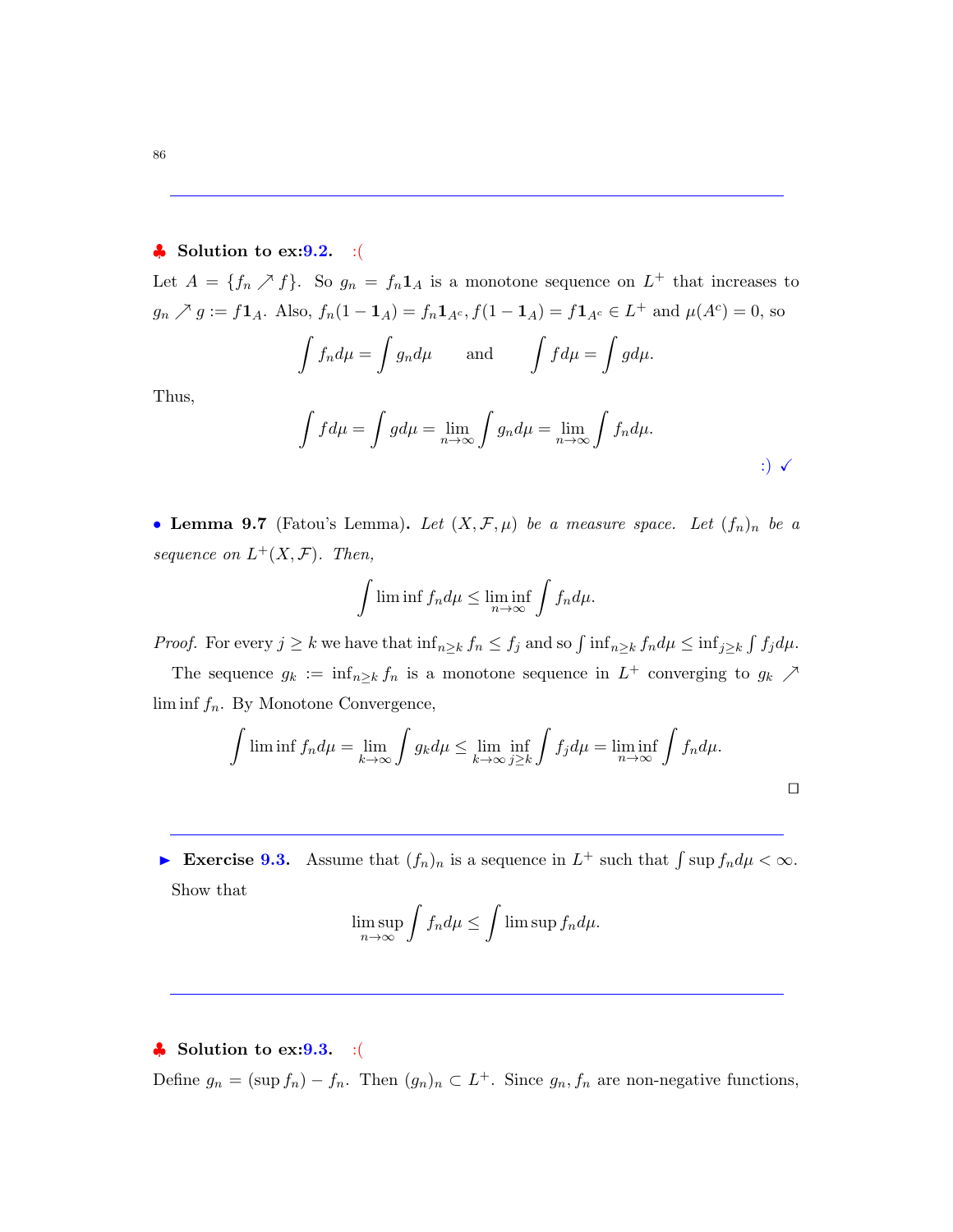$\int f_n \leq \int g_n + \int f_n = \int \sup f_n < \infty$ , and we can subtract  $\int f_n$  from both sides to get that  $\int g_n = \int \sup f_n - \int f_n$  for all n. Also, since lim inf  $g_n$ , lim sup  $f_n$  are non-negative functions, and since  $\liminf g_n + \limsup f_n = \sup f_n$ , we have that

$$
\int \limsup f_n d\mu \le \int \liminf g_n d\mu + \int \limsup f_n d\mu = \int \sup f_n d\mu < \infty,
$$

and subtracting  $\int \limsup f_n d\mu$  from both sides we have that

$$
\int \liminf g_n d\mu = \int \sup f_n d\mu - \int \limsup f_n d\mu.
$$

However, by Fatou's Lemma,

$$
\int \liminf g_n d\mu \le \liminf \int g_n d\mu = \int \sup f_n d\mu - \limsup \int f_n d\mu.
$$

Since  $\int \sup f_n d\mu < \infty$  we may subtract it from both sides. :)  $\checkmark$ 

► Exercise 9.4. Let  $f \in L^+(X,\mathcal{F})$  for a measure space  $(X,\mathcal{F},\mu)$ . Show that  $\nu(A) := \int_A f d\mu$  is a measure on  $(X, \mathcal{F})$ . Show that for any  $g \in L^+(X, \mathcal{F})$ ,

$$
\int g d\nu = \int g f d\mu.
$$

## $\bullet$  Solution to ex: 9.4. : (

## $\nu(\emptyset) = 0$  is simple.

If  $A = \biguplus_n A_n$  then  $f\mathbf{1}_A = \sum_n f\mathbf{1}_{A_n}$  and so

$$
\nu(A) = \int_A f d\mu = \sum_n \int_{A_n} f d\mu = \sum_n \nu(A_n)
$$

(by poor man's Fubini).

This shows that  $\nu$  is a measure.

Now, if g is a simple function with standard representation  $g = \sum_{j=1}^{n} a_j \mathbf{1}_{A_j}$ , then

$$
\int g d\nu = \sum_{j=1}^{n} a_j \nu(A_j) = \sum_{j=1}^{n} a_j \int_{A_j} f d\mu = \int g f d\mu.
$$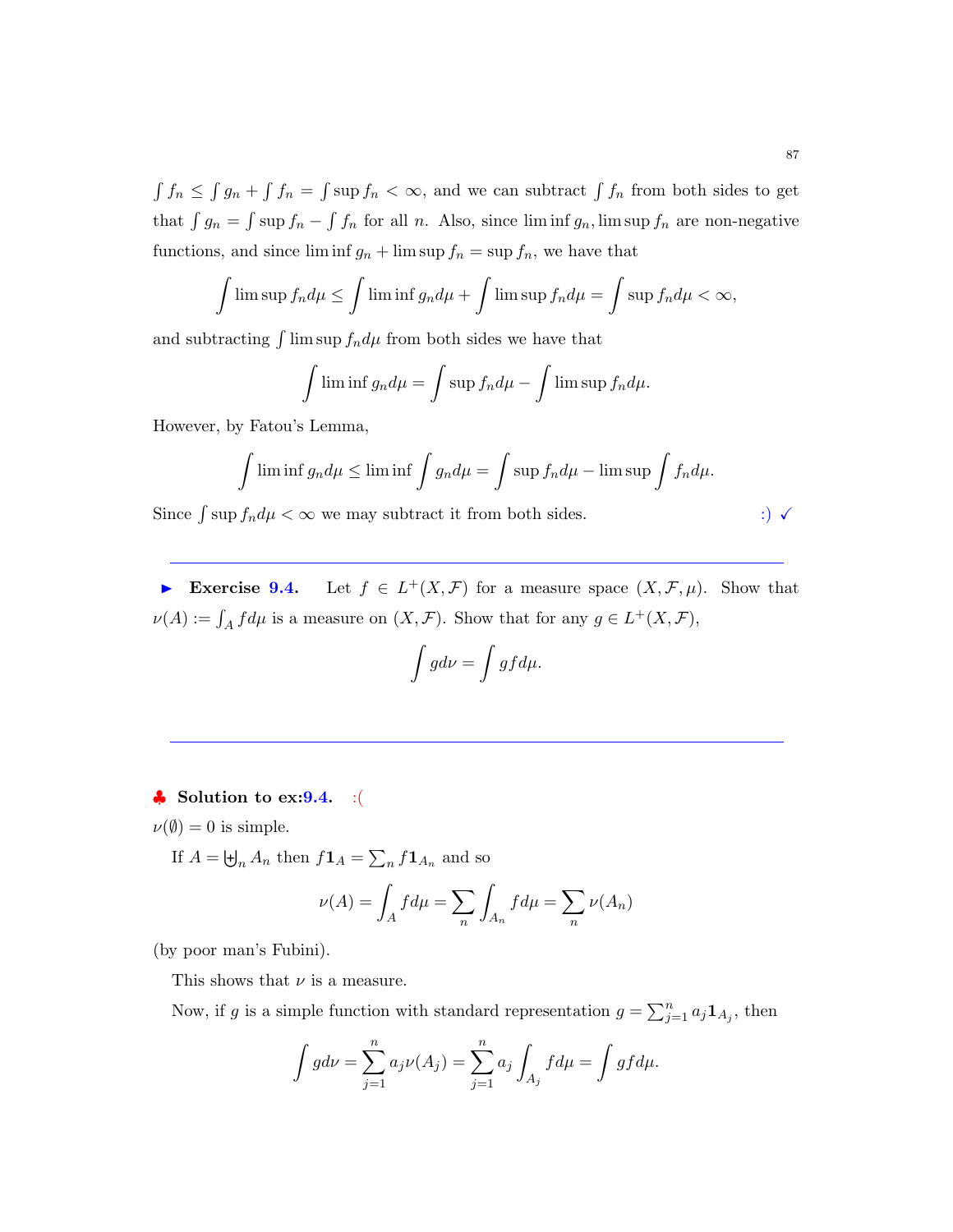Now for general  $g \in L^+$ , let  $\varphi_n \nearrow g$  be a monotone sequence of simple functions approximating g. So  $\varphi_n f \nearrow gf$ . Monotone Convergence guaranties that

$$
\int g d\nu = \lim_{n \to \infty} \int \varphi_n d\nu = \lim_{n \to \infty} \int \varphi_n f d\mu = \int g f d\mu.
$$

Exercise 9.5. [Folland, p.52, ex.13] Suppose  $(f_n)_n$  is a sequence of non-negative functions such that  $f_n \to f$  a.e. and  $\int f_n \to \int f < \infty$ .

Show that for any measurable  $A, \int_A f_n \to \int_A f$ .

Show that this is not necessarily true if  $\int f = \infty$ .

## $\clubsuit$  Solution to ex: 9.5. : (

Since  $f_n \mathbf{1}_A \to f \mathbf{1}_A$ , by Fatou's Lemma, for any  $A$ ,

$$
\int_A f \le \liminf \int_A f_n.
$$

Since  $\int f < \infty$ ,

$$
\int_A f = \int f - \int_{A^c} f \ge \int f - \liminf \int_{A^c} f_n = \limsup (\int f_n - \int_{A^c} f_n) = \limsup \int_A f_n.
$$

Hence,

$$
\int_A f \le \liminf \int_A f_n \le \limsup \int_A f_n \le \int_A f.
$$
  
ex>x when  $\int_A f = \infty$  Set

Now for a counter-example when  $\int f = \infty$ . Set

$$
f_n = \mathbf{1}_{[0,n^{-1}]}n^2 + \mathbf{1}_{[n^{-1},n)}.
$$

So  $f_n \to \mathbf{1}_{[0,\infty)} =: f$ . Also,

$$
\int f_n = n + n - n^{-1} \to \infty = \int f.
$$

However, for  $A = [0, 1]$ ,

$$
\int_{A} f_n = n + 1 - n^{-1} \to \infty \neq 1 = \int_{A} f.
$$
\n
$$
\tag{3}
$$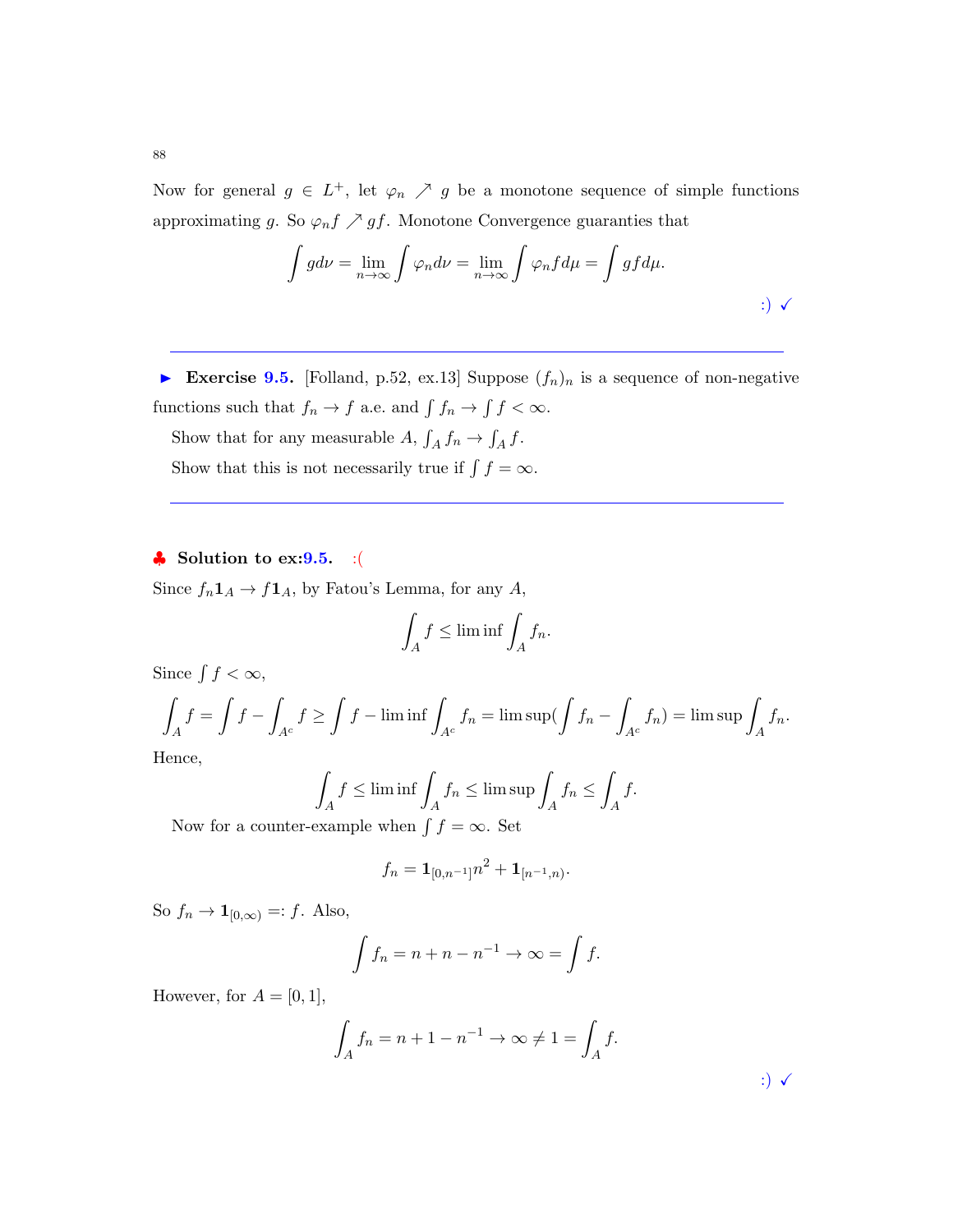Exercise 9.6. Let  $(X, \mathcal{F}, \mu)$  be a measure space. Assume that if  $(f_n)_n$  is a sequence in  $L^+(X,\mathcal{F})$  such that  $f_{n+1} \le f_n$  for all n. Assume that  $\int f_1 d\mu < \infty$  and that  $f_n \searrow f$ a.e.

Show that  $\lim_{n\to\infty} \int f_n d\mu = \int f d\mu$ .

Exercise 9.7. Let  $(X, \mathcal{F}, \mu)$  be a measure space and  $f \in L^+(X, \mathcal{F})$  such that  $\int f d\mu < \infty$ .

Show that  $\{f = \infty\} = f^{-1}(\infty)$  is a null set.

Show that  $\{f > 0\}$  is  $\sigma$ -finite (i.e. can be written as a countable union of finitemeasure sets).

## $\clubsuit$  Solution to ex: 9.7. :(

If  $\mu(f = \infty) > 0$  then

$$
\infty = \infty \cdot \mu(f = \infty) \le \int_{\{f = \infty\}} f d\mu \le \int f d\mu < \infty,
$$

a contradiction.

Write  $\{f > 0\} = \{f = \infty\} \cup \biguplus_{n=1}^{\infty} \{n-1 < f \leq n\}.$  We have already seen that  $\{f=\infty\}$  is a null set (and specifically has finite measure). For any  $n\geq 1,$  if  $\mu(n-1<\infty\})$  $f \leq n$  =  $\infty$  then

$$
\infty = (n-1) \cdot \mu(n-1 < f \le n) \le \int_{\{n-1 < f \le n\}} f d\mu \le \int f d\mu < \infty,
$$

a contradiction. So  $\mu(n-1 < f \leq n) < \infty$  for all *n*. :)  $\checkmark$ 

Number of exercises in lecture: 7

Total number of exercises until here: 96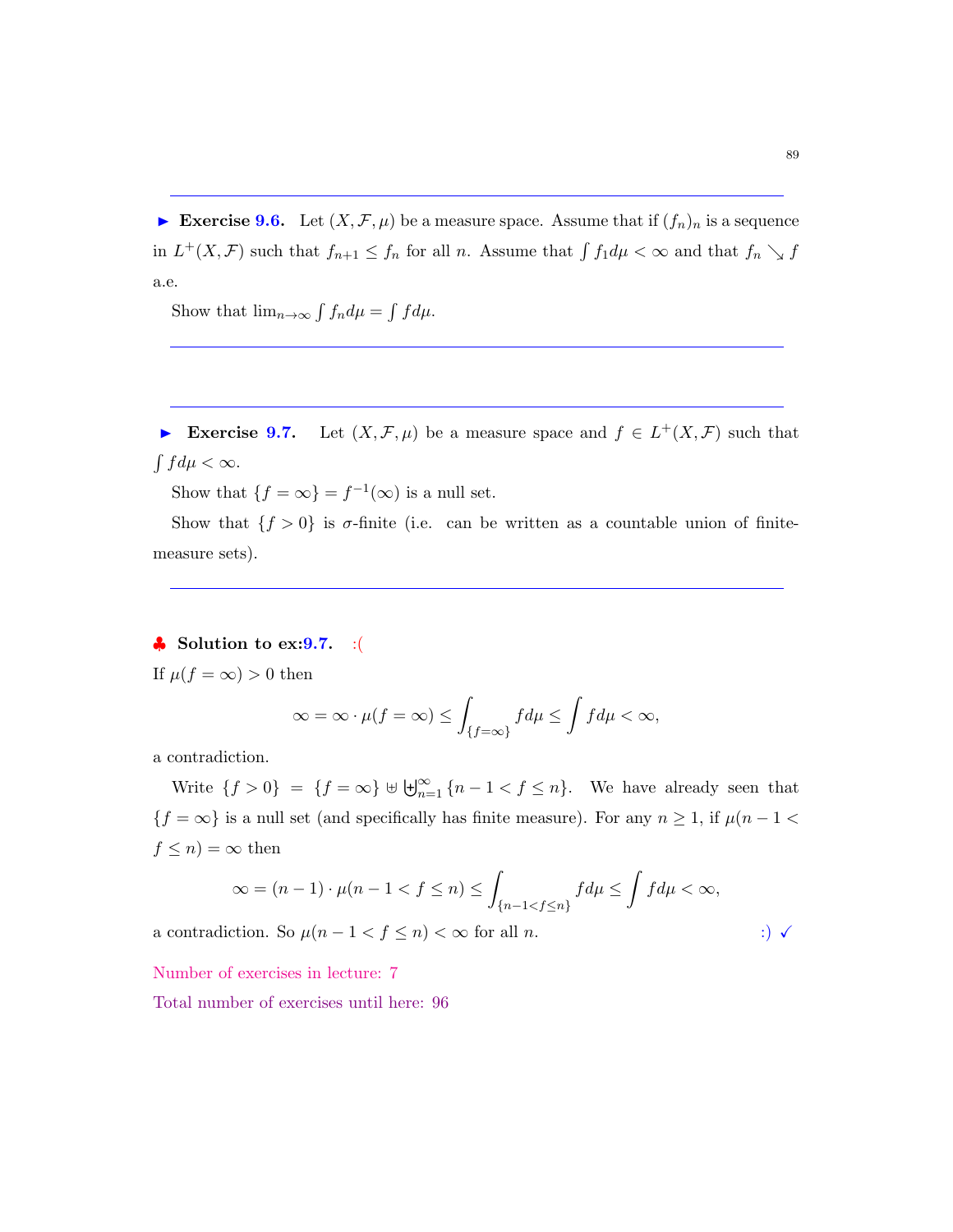## Measure Theory

## Ariel Yadin

# Lecture 10: Integration: general functions

We have already seen that any measurable function can be decomposed into real and imaginary parts, and those into positive and negative parts each. So essentially we can split the task of integrating a functions into integrating four positive functions. The only thing we have to be careful about is  $\infty - \infty$ .

#### 10.1. Real valued functions

• Definition 10.1. Let  $(X, \mathcal{F}, \mu)$  be a measure space. Let  $f : (X, \mathcal{F}) \to \mathbb{R}$  be a measurable function.

Consider the integrals  $I^+ = \int f^+ d\mu$ ,  $I^- = \int f^- d\mu$   $(f^+ = 0 \vee f, f^- = 0 \vee -f)$ . If at least one integral  $I^+, I^-$  is finite then we define

$$
\int f d\mu := \int f^+ d\mu - \int f^- d\mu
$$

and we say the integral  $\int f d\mu$  exists. If  $I^+ = I^- = \infty$  then  $\int f d\mu$  does not exist (or is undefined).

If  $I^+ < \infty$  and  $I^- < \infty$  then we say that f is **integrable**.

As usual we define  $\int_A f d\mu = \int f \mathbf{1}_A d\mu$ .

Exercise 10.1. Let  $(X, \mathcal{F}, \mu)$  be a measure space. Let  $f : (X, \mathcal{F}) \to \mathbb{R}$  be a measurable function. Show that f is integrable if and only if  $\int |f| d\mu < \infty$ .

• Proposition 10.2. For a measure space  $(X, \mathcal{F}, \mu)$  the set of integrable real-valued functions is a vector space, and the integral is a linear functional on this space.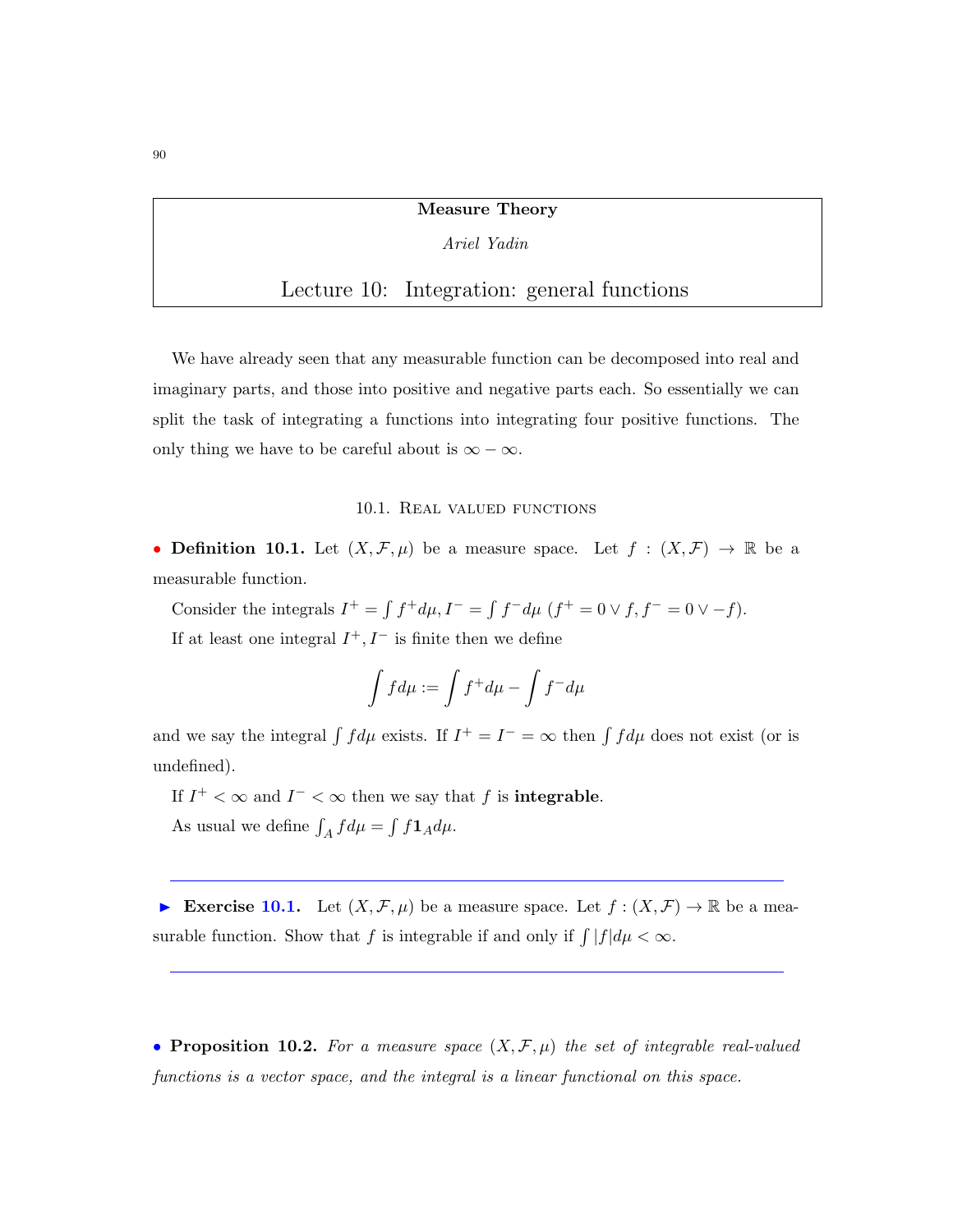*Proof.* If  $f, g$  are integrable then

$$
\int |f + \alpha g| d\mu \le \int (|f| + |\alpha||g|) d\mu \le \int |f| d\mu + |\alpha| \int |g| d\mu < \infty.
$$

So  $f + \alpha g$  is also integrable.

Now, write  $h = f + g$ . So  $h^+ - h^- = f^+ - f^- + g^+ - g^-$ , which implies that  $h^{+} + f^{-} + g^{-} = h^{-} + f^{+} + g^{+}$ . Since these are all positive functions,

$$
\int h^+ + \int f^- + \int g^- = \int h^- + \int f^+ + \int g^+,
$$

which after rearranging gives

$$
\int h = \int h^+ - \int h^- = \int f^+ - \int f^- + \int g^+ - \int g^- = \int f + \int g.
$$
  
If  $\alpha > 0$  then  $(\alpha f)^+ = \alpha f^+, (\alpha f)^- = \alpha f^-$  and  $(-\alpha f)^+ = \alpha f^-, (-\alpha f)^- = \alpha f^+$ . So  

$$
\int \alpha f = \int \alpha f^+ - \int \alpha f^- = \alpha \int f
$$
 and 
$$
\int (-\alpha f) = \int \alpha f^- - \int \alpha f^+ = -\alpha \int f.
$$

## 10.2. Complex valued functions

• Definition 10.3. Let  $(X, \mathcal{F}, \mu)$  be a measure space and let  $f : (X, \mathcal{F}) \to \mathbb{C}$  be a measurable function.

We say that f is **integrable** if  $\int |f|d\mu < \infty$  (this makes sense because  $|f| \in L^+(X, \mathcal{F})$ ). We define

$$
\int f d\mu = \int \text{Re} f d\mu + i \int \text{Im} f d\mu.
$$

As usual we define  $\int_A f d\mu = \int f \mathbf{1}_A d\mu$ .

The set of all complex valued integrable functions is denoted  $L^1(X, \mathcal{F}, \mu) = L^1(X) =$  $L^1(\mu)$ .

Exercise 10.2.  $f \in L^1(X, \mathcal{F}, \mu)$  if and only if Ref, Imf are both integrable.

Thus, the integral of a complex function is well defined. It is a (complex) linear functional the vector space  $L^1(X, \mathcal{F}, \mu)$ .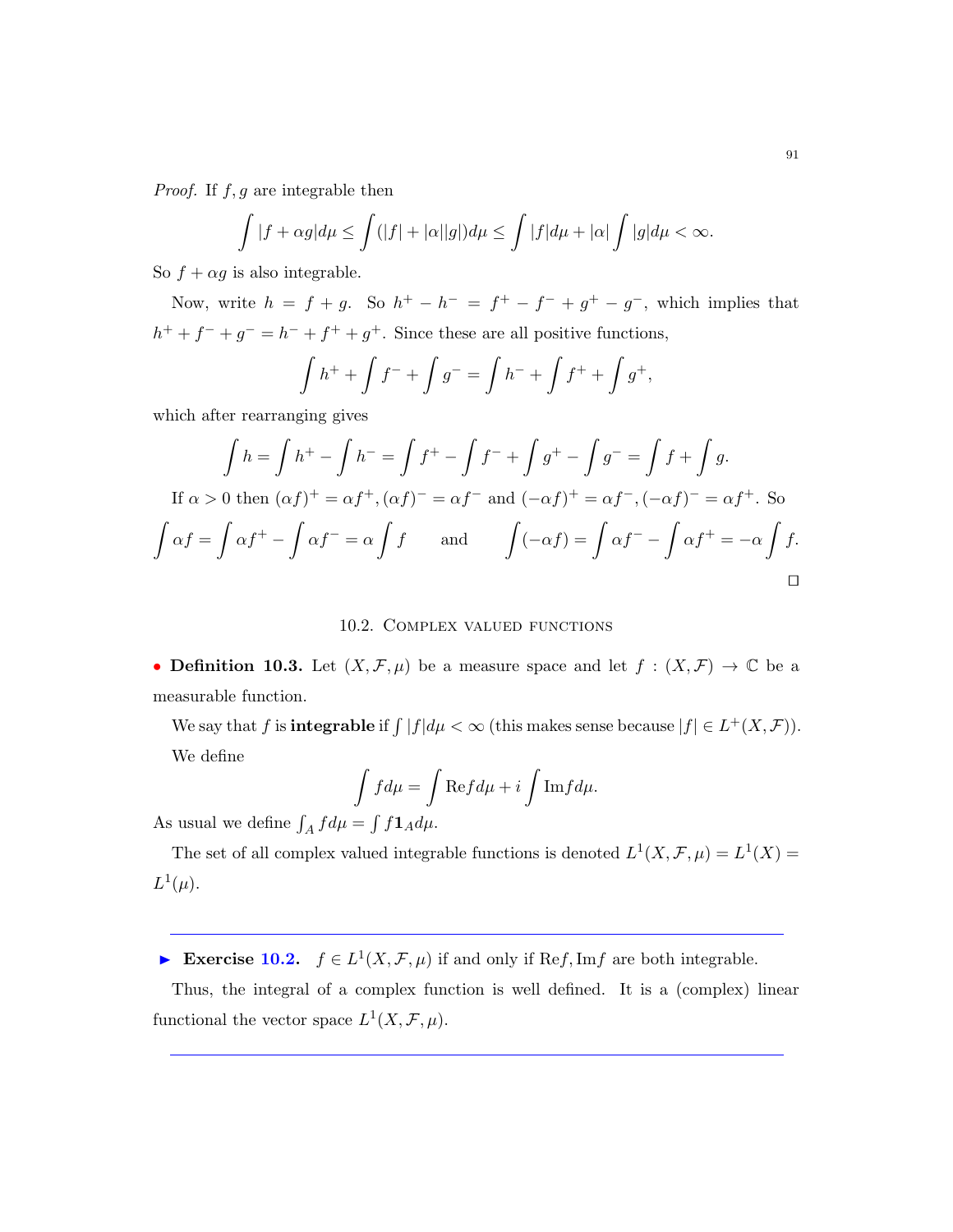92

## $\bullet$  Solution to ex:10.2. :(

The first assertion follows since  $|f| \leq |\text{Re} f| + |\text{Im} f| \leq 2|f|$ . :)  $\checkmark$ 

Exercise 10.3. Show that for  $f \in L^1$ ,

$$
\big|\int f d\mu\big| \leq \int |f| d\mu.
$$

## $\clubsuit$  Solution to ex:10.3. :(

If  $\int f = 0$  this is immediate.

Otherwise, if f is real valued then  $|f| = f^+ + f^-$ , so

$$
\left| \int f \right| = \left| \int f^+ - \int f^- \right| \le \int f^+ + \int f^- = \int |f|.
$$

If f is complex valued and  $\int f \neq 0$ , then set  $\alpha = \frac{|f f|}{\int f} \in \mathbb{C}$ . So  $\alpha \int f = \int \alpha f \in \mathbb{R}$  and

$$
\left| \int f \right| = \int \alpha f = \text{Re} \int \alpha f = \int \text{Re}(\alpha f) \le \int |\text{Re}(\alpha f)| \le \int |\alpha||f| = \int |f|.
$$
  
 
$$
\therefore \qquad \qquad \therefore
$$

Exercise 10.4. Show that for  $f \in L^1$  the set  $\{f \neq 0\}$  is  $\sigma$ -finite.

• **Proposition 10.4.** For  $f, g \in L^1(X, \mathcal{F}, \mu)$  we have that the following are equivalent.

- $f = g$  a.e.
- $\int |f g| d\mu = 0.$
- For every  $A \in \mathcal{F}$ ,  $\int_A f d\mu = \int_A g d\mu$ .

*Proof.* If  $f = g$  a.e. then  $|f - g| = 0$  a.e. so  $\int |f - g| d\mu = 0$ .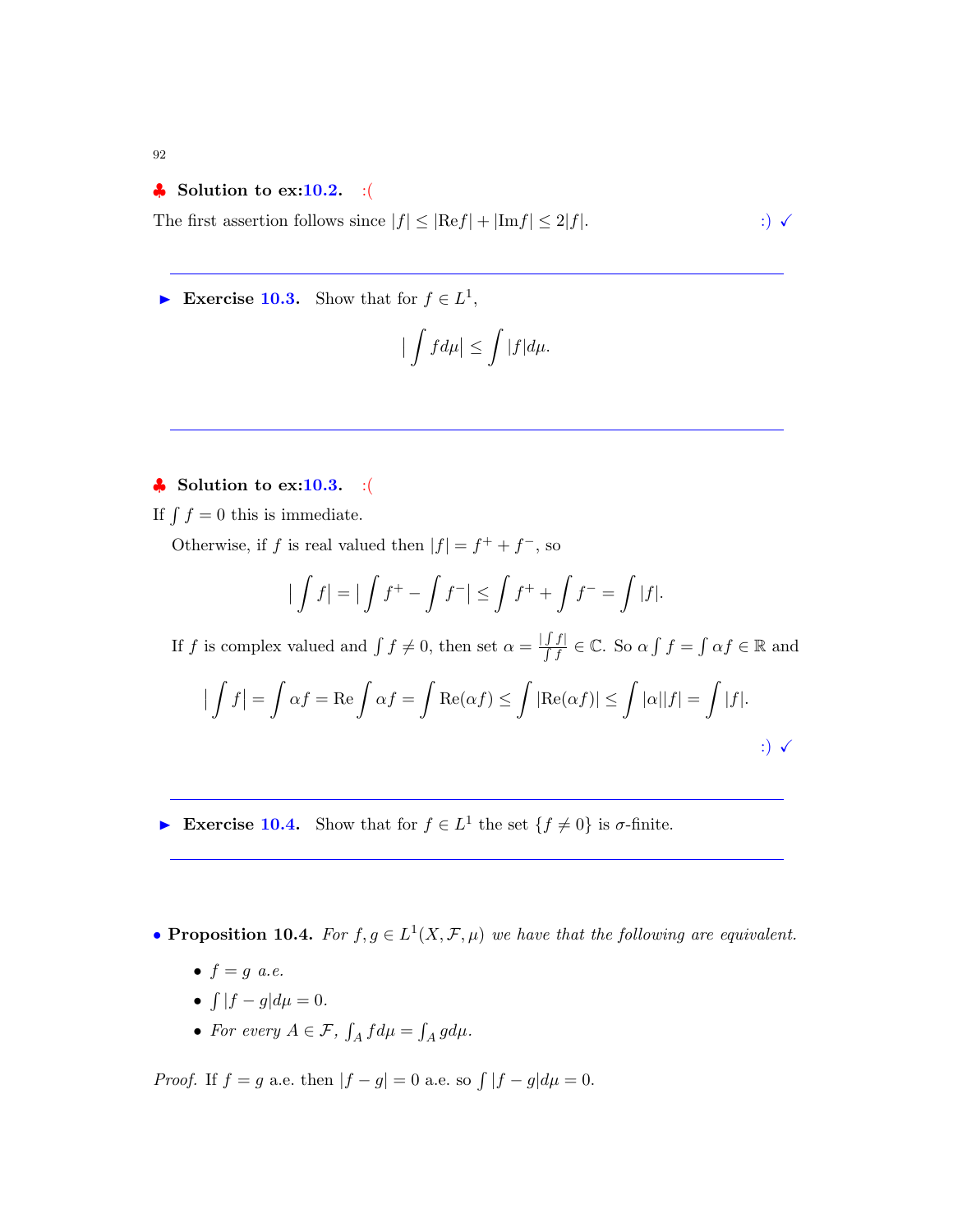If  $\int |f - g| d\mu = 0$  then for any  $A \in \mathcal{F}$ ,

$$
\left|\int_A f d\mu - \int_A g d\mu\right| \le \int \mathbf{1}_A |f - g| d\mu \le \int |f - g| d\mu = 0.
$$

If  $\int_A f d\mu = \int_A g d\mu$  for all  $A \in \mathcal{F}$  then also  $\int_A \text{Re}(f - g) d\mu = \int_A \text{Im}(f - g) d\mu = 0$  for all  $A \in \mathcal{F}$ . So without loss of generality we may assume that  $f, g$  are real valued. Set  $A = \{f > g\}$  and  $B = \{f < g\}$ . We then have

$$
\int |f - g| d\mu = \int_A (f - g) d\mu + \int_B (g - f) d\mu = 0.
$$

So  $|f - g| = 0$  a.e., and  $f = g$  a.e.

#### 10.3. Convergence

Exercise 10.5. Let  $(f_n)_n$  be a sequence in  $L^1(X, \mathcal{F}, \mu)$  such that  $f_n \to f$  uniformly (*i.e.* for every  $\varepsilon > 0$  there exists  $n_0$  such that for all  $n > n_0$ ,  $\sup_x |f_n(x) - f(x)| < \varepsilon$ ). Show that if  $\mu(X) < \infty$  then  $\int f_n d\mu \to \int f d\mu$ . Show that if  $\mu(X) = \infty$  this is not necessarily true.

\*\*\* **THEOREM 10.5** (Dominated Convergence Theorem). Let  $(f_n)_n$  be a sequence in  $L^1(X,\mathcal{F},\mu)$  such that  $f_n \to f$  a.e. and there exists  $g \in L^1(X,\mathcal{F},\mu)$  such that  $|f_n| \leq g$ for all n.

Then  $f \in L^1(X, \mathcal{F}, \mu)$  and  $\int f_n d\mu \to \int f d\mu$ .

*Proof.* Let  $E = \{f_n \to f\}$ . So  $\mu(E^c) = 0$  and  $\int h = \int_E h$  for all  $h \in L^1$ . Since  $|f| \mathbf{1}_E \leq |\lim f_n| \mathbf{1}_E \leq g$ , we have that  $f \in L^1$ .

Suppose first that  $(f_n)_n, f$  are real valued. Then,  $g - f_n \ge 0$  and  $g + f_n \ge 0$  so by Fatou's Lemma,

$$
\int g + \int f = \int \liminf (g + f_n) \le \liminf \int (g + f_n) = \int g + \liminf \int f_n,
$$
  

$$
\int g - \int f = \int \liminf (g - f_n) \le \liminf \int (g - f_n) = \int g - \limsup \int f_n.
$$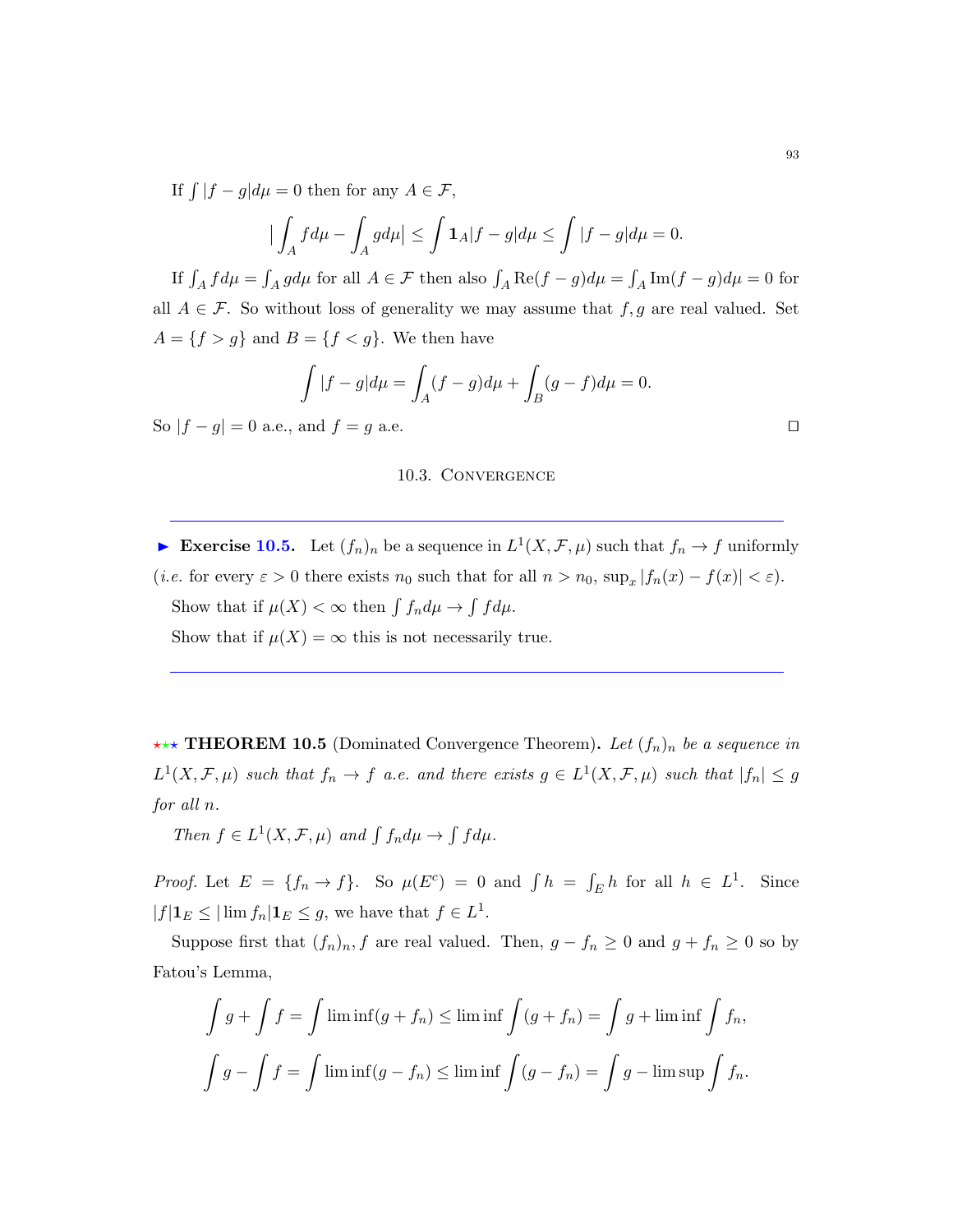Subtracting the finite quantity  $\int g$  from both sides of both equations we get that

$$
\limsup \int f_n \le \int f \le \liminf \int f_n,
$$

which implies these are equal.  $\Box$ 

• Proposition 10.6. If  $(f_n)_n$  is a sequence in  $L^1(X, \mathcal{F}, \mu)$  such that  $\sum_n \int |f_n| d\mu < \infty$ , then  $f = \sum_n f_n$  is a.e. well defined (the sum converges a.e.), and  $\int f d\mu = \sum_n \int f_n d\mu$ .

*Proof.* Poor man's Fubini tells us that for  $g = \sum_n |f_n|$  we have  $\int g = \sum_n \int |f_n| < \infty$ , so  $g \in L^1$ . So  $N = \{g = \infty\}$  is a null set, and off this set the sum  $f = \sum_n f_n$  converges absolutely.

Also,  $|\sum_{j=1}^n f_j| \leq g$  for every *n*. This sequence converges a.e. to f so by Dominated Convergence,

$$
\sum_{n} \int f_n d\mu = \lim_{n \to \infty} \sum_{j=1}^{n} \int f_j d\mu = \lim_{n \to \infty} \int \sum_{j=1}^{n} f_j d\mu = \int f d\mu.
$$

Exercise 10.6. [Folland p.59] Let  $(f_n)_n, (g_n)_n, f, g$  all be functions in  $L^1(X, \mathcal{F}, \mu)$ such that  $f_n \to f$  a.e.,  $g_n \to g$  a.e.,  $|f_n| \leq g_n$  a.e., and  $\int g_n d\mu \to \int g d\mu$ . Show that  $\int f_n d\mu \to \int f d\mu$ .

Exercise 10.7. Let  $(X, \mathcal{F}, \mu)$  be a measure space and let  $(X, \bar{\mathcal{F}}, \bar{\mu})$  be its completion. Show that if  $f : X \to \mathbb{C}$  is  $\overline{\mathcal{F}}$ -measurable, then there exists  $g : X \to \mathbb{C}$ such that g is F-measurable and there exists a set  $N \in \mathcal{F}$  such that  $\mu(N) = 0$  and  ${x : g(x) \neq f(x)} \subset N$ , so  $g\mathbf{1}_{N^c} = f\mathbf{1}_{N^c}$  (and so also  $g = f \bar{\mu}$ -a.e.)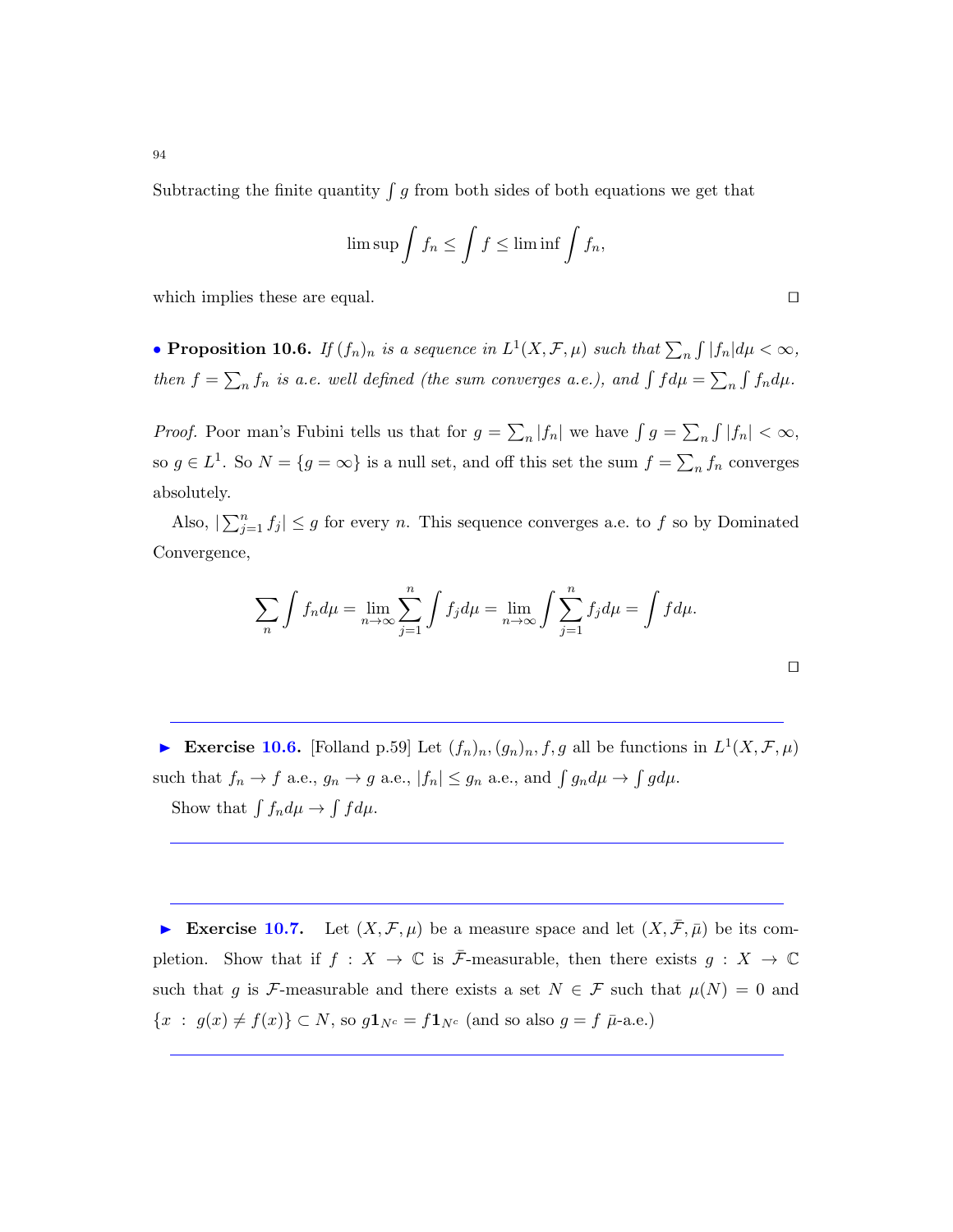#### $\bullet$  Solution to ex:10.7. :

Recall that

$$
\bar{\mathcal{F}} = \{ A \cup F : A \in \mathcal{F}, F \subset N \text{ for some } N \in \mathcal{F} \text{ with } \mu(N) = 0 \}.
$$

Suppose that  $f = \mathbf{1}_{A\cup F}$  for  $A \cup F \in \overline{F}$ ,  $A \in \mathcal{F}$ ,  $F \subset N \in \mathcal{F}$  and  $\mu(N) = 0$ . Then if we set  $g = \mathbf{1}_{A\cup N}$  then g is F measurable, and if  $g(x) \neq f(x)$  then  $x \in (A \cup N) \setminus (A \cup F)$  $N \setminus F \subset N$ .

Now suppose  $f = \sum_k a_k \mathbf{1}_{A_k \cup F_k}$  is a simple function for  $X = \biguplus_k (A_k \cup F_k), A_k \in \mathcal{F}$ ,  $F_k \subset N_k \in \mathcal{F}$  with  $\mu(N_k) = 0$ . Then, defining  $g = \sum_k a_k \mathbf{1}_{A_k \cup N_k}$  we have that if  $g(x) \neq f(x)$  then  $x \in \bigcup_k N_k$  which has  $\mu$ -measure 0.

If  $f \geq 0$  and  $\bar{\mathcal{F}}$ -measurable, then let  $f_n \nearrow f$  be a sequence of  $\bar{\mathcal{F}}$ -measurable simple functions converging monotony to f. Then for every n there is a set  $N_n \in \mathcal{F}$  and a simple F-measurable function  $g_n$  such that  $\mu(N_n) = 0$  and  $g_n \mathbf{1}_{N_n^c} = f_n \mathbf{1}_{N_n^c}$ . Taking  $N = \bigcup_n N_n$  we have that  $\mu(N) = 0$  and  $g_n \mathbf{1}_{N^c} = f_n \mathbf{1}_{N^c} \nearrow f \mathbf{1}_{N^c}$ . Thus,  $g := f \mathbf{1}_{N^c}$  is F-measurable.

Finally if f is any  $\bar{\mathcal{F}}$ -measurable function, write  $f = f_1 - f_2 + i(f_3 - f_4)$  for nonnegative  $\bar{\mathcal{F}}$ -measurable functions  $f_1, \ldots, f_4$ . For any j, let  $g_j$  be a non-negative  $\mathcal{F}$ measurable function and  $N_j \in \mathcal{F}$  be such that  $g_j \mathbf{1}_{N_j^c} = f_j \mathbf{1}_{N_j^c}$  and  $\mu(N_j) = 0$ . Then for  $g := g_1 - g_2 + i(g_3 - g_4)$  and  $N := \bigcup_j N_j$  we have that g is F-measurable and  $g\mathbf{1}_{N^c} = f\mathbf{1}_{N^c}$  with  $\mu(N) = 0$ .  $\qquad \qquad$  :)  $\checkmark$ 

Exercise 10.8. [Folland, p.59, ex.24] Let  $(X, \mathcal{F}, \mu)$  be a measure space of finite measure. Let  $(X, \overline{\mathcal{F}}, \overline{\mu})$  be its completion. Let  $f : X \to \mathbb{R}$  be a bounded non-negative function.

Show that f is  $\bar{\mathcal{F}}$ -measurable if and only if there exist sequences  $(g_n)_n, (h_n)_n$  of  $\mathcal{F}$ measurable simple functions such that  $g_n \leq f \leq h_n$  and  $\int (h_n - g_n) d\mu < \frac{1}{n}$  for all  $\overline{n}$ .

Show that in this case,  $\int f d\bar{\mu} = \lim_{n \to \infty} \int g_n d\mu = \lim_{n \to \infty} \int h_n d\mu$ .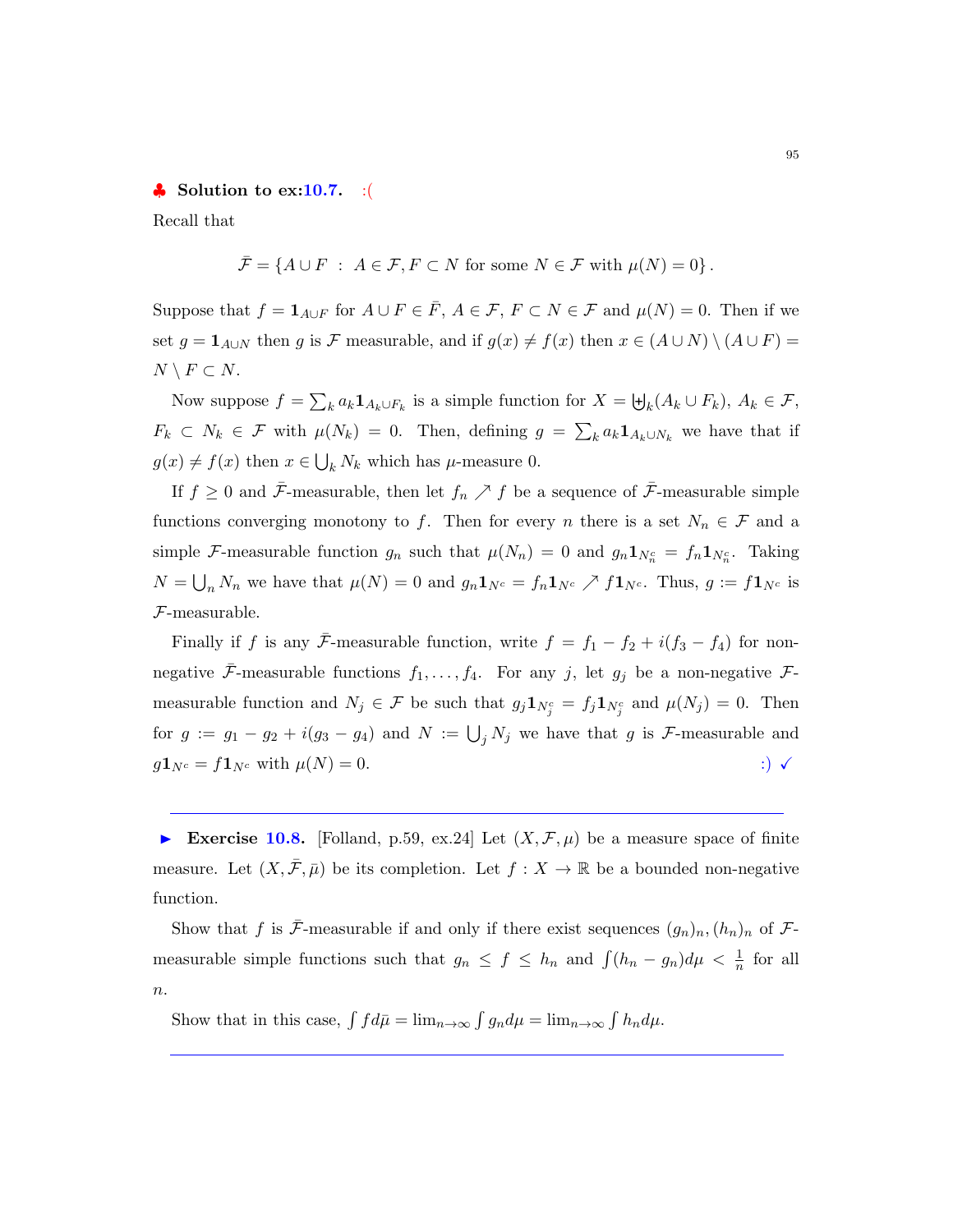## $\bullet$  Solution to ex:10.8. :

If f is  $\bar{\mathcal{F}}$ -measurable, then we can find a set  $N \in \mathcal{F}$  such that  $\mu(N) = 0$  and  $f\mathbf{1}_{N^c}$  is F-measurable. Let  $M > 0$  be such that  $0 \le f \le M$  (as f is bounded). Taking

$$
g_n := \frac{1}{\mu(X)n} \left[ \mu(X)n f \mathbf{1}_{N^c} \right]
$$
 and  $h_n := \frac{1}{\mu(X)n} \left[ \mu(X)n f \mathbf{1}_{N^c} \right] + M \mathbf{1}_N$ ,

we have that

$$
g_n \le f \mathbf{1}_{N^c} \le f = f \mathbf{1}_{N^c} + f \mathbf{1}_N \le h_n.
$$

Also, since  $g_n(X), h_n(X) \subset \left\{\frac{1}{\mu(X)}\right\}$  $\frac{1}{\mu(X)n}k$  :  $0 \leq k \leq \mu(X)nM, k \in \mathbb{N}$  we have that  $g_n, h_n$ are simple functions. Finally, for  $x \notin N$ ,  $(h_n - g_n)(x) \leq \frac{1}{\mu(X)}$  $\frac{1}{\mu(X)n}$  so  $\int (h_n - g_n)d\mu =$  $\int_{N^c} (h_n - g_n) d\mu \leq n^{-1}$ , as required.

For the other direction, assume that  $g_n, h_n$  are as in the statement of the exercise. Let  $A_n = \{h_n - g_n > n^{-1/2}\}.$ 

Note that if  $a \le f \le b$  then for every n, either  $a - n^{-1/2} \le g_n \le h_n \le b + n^{-1/2}$  or  $a \le f \le b$  and  $h_n - g_n > n^{-1/2}$ . Also, if for every  $n, a - n^{-1/2} \le g_n \le h_n \le b + n^{-1/2}$ , then

$$
a = \lim_{n} (a - n^{-1/2}) \le f \le \lim_{n} (b + n^{-1/2}) = b.
$$

Thus,

$$
\{a \le f \le b\} = \bigcap_n \left( \left\{ a - n^{-1/2} \le g_n \le h_n \le b + n^{-1/2} \right\} \bigcup \left( \left\{ a \le f \le b \right\} \cap A_n \right) \right).
$$

Since  $\{a - n^{-1/2} \le g_n \le h_n \le b + n^{-1/2}\}\in \mathcal{F}$  we only need to show that the set  $\bigcap_n A_n$ has  $\mu$ -measure 0. So it suffices to show that  $\inf_n \mu(A_n) = 0$ . To this end,

$$
\mu(A_n) \le \int_{A_n} \sqrt{n} \cdot (h_n - g_n) d\mu \le \sqrt{n} \cdot n^{-1} \to 0.
$$

Thus,  $\{a \le f \le b\}$  is the union of a F-measurable set and a subset of a  $\mu$ -null set, and so f is  $\bar{\mathcal{F}}$ -measurable.

Now if  $g_n \le f \le h_n$  as in the statement of the exercise, since f is  $\bar{\mathcal{F}}$ -measurable, we may find a set  $N \in \mathcal{F}$  such that  $\mu(N) = 0$  and  $f\mathbf{1}_{N^c}$  is  $\mathcal{F}$ -measurable. By replacing  $g_n$  with  $\sup_{k\leq n} g_k$  we may assume without loss of generality that  $g_n \mathbf{1}_{N^c} \nearrow f \mathbf{1}_{N^c}$ , so by monotone convergence,  $\int g_n d\mu \to \int f \mathbf{1}_{N^c} d\mu$  and  $\int g_n d\bar{\mu} \to \int f d\bar{\mu}$ . Also,

$$
\int g_n d\mu \le \int h_n d\mu \le \int g_n d\mu + n^{-1}.
$$

96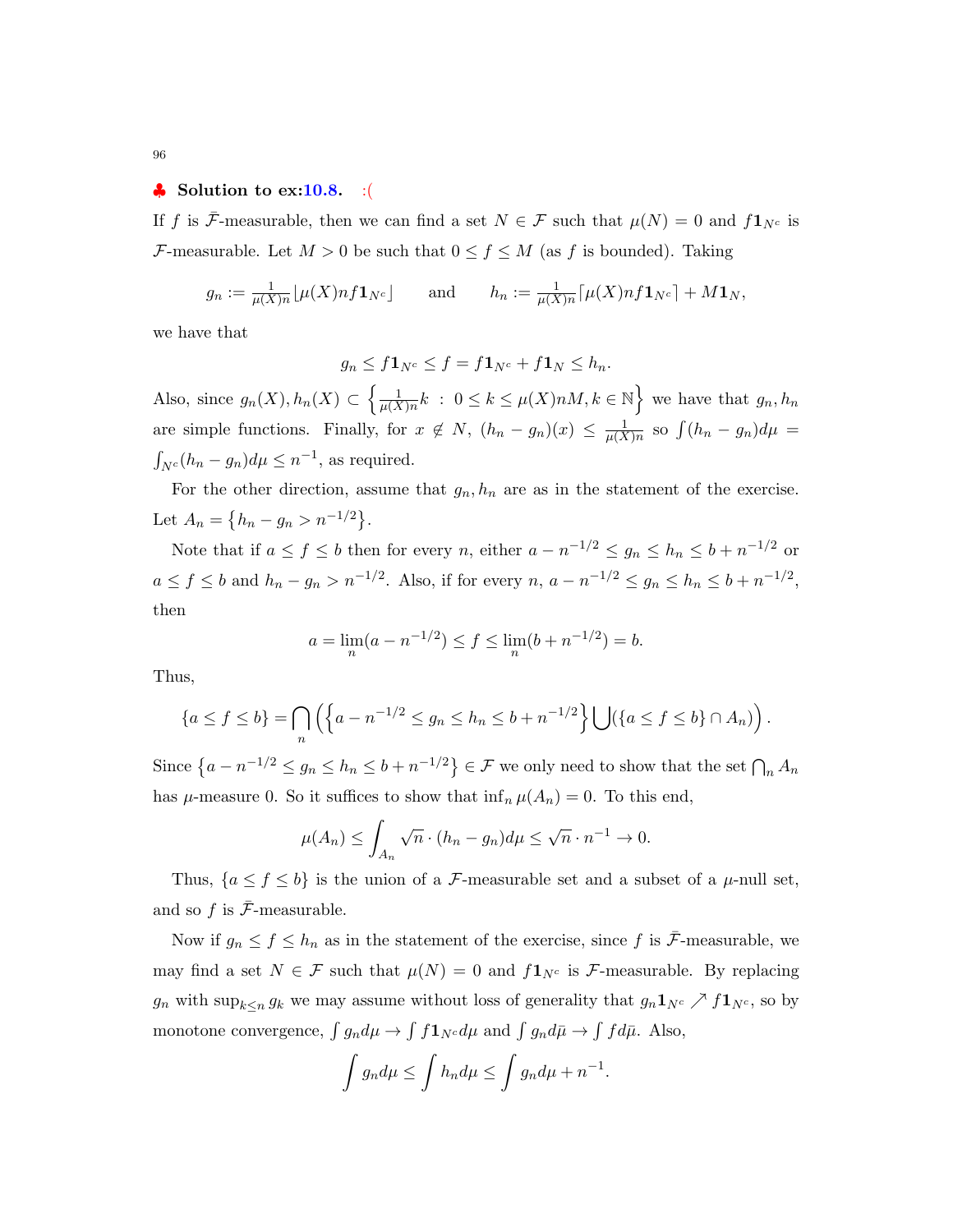So  $\int h_n d\mu \to \int f \mathbf{1}_{N^c} d\mu$  as well.

Hence we are left with showing that  $\int f \mathbf{1}_{N^c} d\mu = \int f d\bar{\mu}$ , and for this it suffices to prove that for all  $n$ ,  $\int g_n d\mu = \int g_n d\bar{\mu}$ . Because  $g_n$  are simple functions and  $\mathcal{F}$ -measurable for all *n*, by linearity it suffices that for any set  $A \in \mathcal{F}$ , we have  $\int \mathbf{1}_A d\mu = \mu(A) = \bar{\mu}(A) =$  $\int {\bf 1}_A d\bar{\mu}.$  $1_A d\bar{\mu}.$  :)  $\checkmark$ 

## 10.4. Riemann vs. Lebesgue integration

Recall the Riemann integral of a bounded function  $f : [a, b] \to \mathbb{R}$ : For every partition  $P = (x_k)_{k=0}^n$ ,  $a = x_0 < x_1 < \cdots < x_n = b$ , define

$$
S_P f = \sum_{k=1}^n \sup_{x \in [x_{k-1}, x_k]} f(x) \cdot (x_k - x_{k-1}) \quad \text{and} \quad s_P f = \sum_{k=1}^n \inf_{x \in [x_{k-1}, x_k]} f(x) \cdot (x_k - x_{k-1}).
$$

Define  $I_a^b f = \inf S_P f$  and  $i_a^b f = \sup s_P f$  where the infimum and supremum are over all partitions  $P$  of  $[a, b]$ .

If  $I_a^b f = i_a^b f$  we say that f is Riemann integrable and define  $\int_a^b f dx$  to be the common value.

Given a partition of  $[a, b], P = (x_k)_{k=0}^n$ , define the functions

$$
\Psi_P f = \sum_{k=1}^n \sup_{x \in [x_{k-1}, x_k]} f(x) \cdot \mathbf{1}_{[x_{k-1}, x_k]} \quad \text{and} \quad \psi_P f = \sum_{k=1}^n \inf_{x \in [x_{k-1}, x_k]} f(x) \cdot \mathbf{1}_{[x_{k-1}, x_k]}.
$$

Note that

$$
S_P f = \int \Psi_P f d\lambda \quad \text{and} \quad s_P f = \int \psi_P f d\lambda.
$$

If f is Riemann integrable, we may choose a sequence of partitions  $(P_k)_k$  such that  $\lim S_{P_k} f = \lim s_{P_k} f = \int_a^b f dx$ . We may also choose the partitions as refinements of the previous ones in the sequence. In this case the functions  $\Psi_k := \Psi_{P_k} f$  form a decreasing sequence and  $\psi_k := \psi_{P_k} f$  form an increasing sequence. So there exist limiting functions  $\Psi = \lim \Psi_k$  and  $\psi = \lim \psi_k$ . Note that  $\psi \le f \le \Psi$ .

Since f is bounded, and since  $\lambda([a, b]) < \infty$ , we get that  $(\psi_k)_k$ ,  $(\Psi_k)_k$  are dominated sequences, and so by Dominated Convergence,

$$
\int \psi d\lambda = \int \Psi d\lambda = \int_a^b f dx.
$$

So  $\int |\Psi - \psi| d\lambda = \int (\Psi - \psi) d\lambda = 0$  and so  $\Psi = \psi$  a.e., which implies that  $\Psi = f = \psi$  a.e.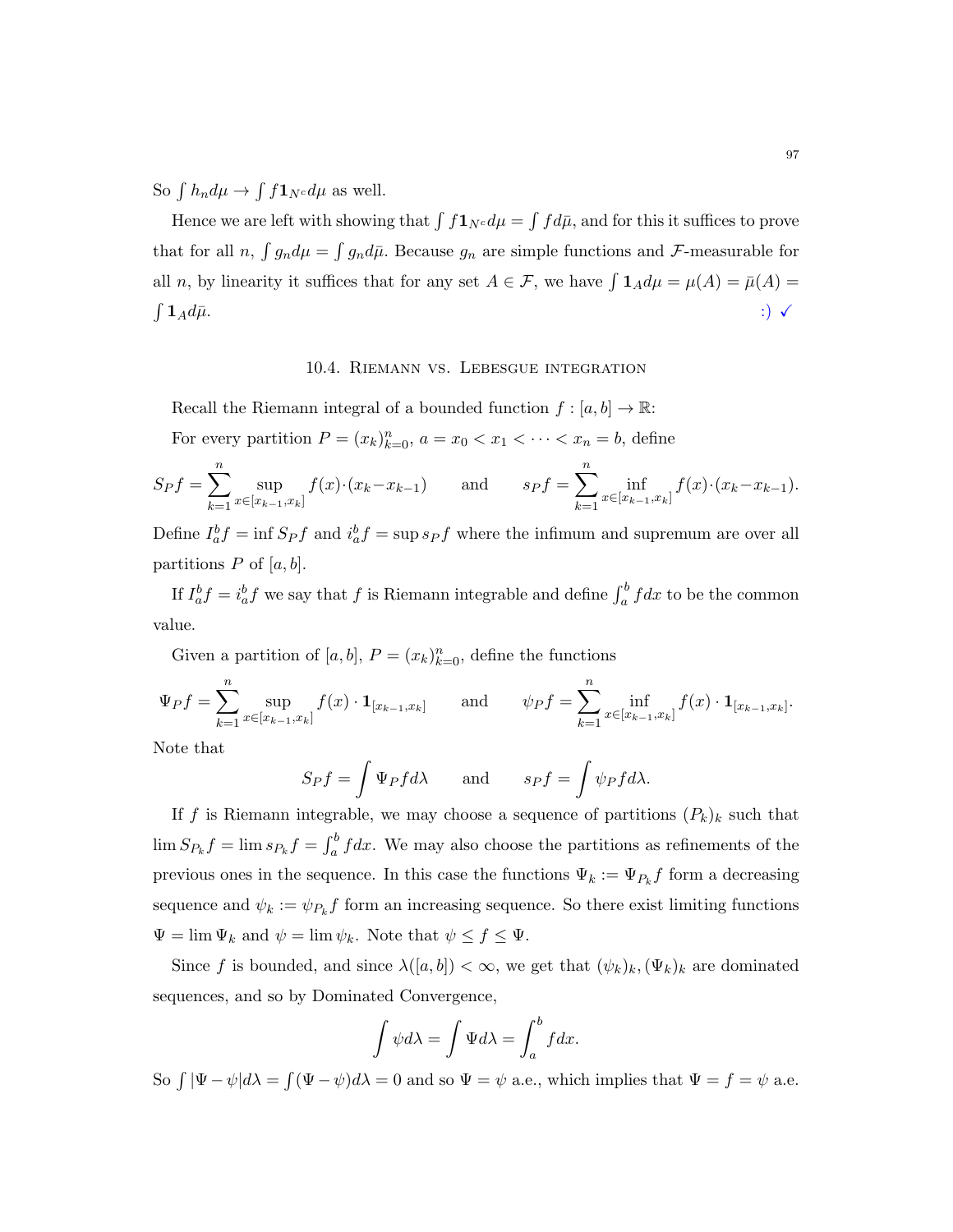Thus,  $f\mathbf{1}_A = \Psi\mathbf{1}_A$  for some A such that  $\lambda(A^c) = 0$ . Since  $\lambda$  is a complete measure on  $(\mathbb{R}, \mathcal{L})$ , we have that f is Lebesgue measurable. Also,

$$
\int_{[a,b]} f d\lambda = \int_{[a,b]} \Psi d\lambda = \int_a^b f dx.
$$

**Conclusion:** If f is Riemann integrable on  $[a, b]$  then it is also Lebesgue measurable on  $[a, b]$  and  $\int_{[a, b]} f d\lambda = \int_a^b f dx$ .

Exercise 10.9. Given a bounded function  $f : [a, b] \to \mathbb{R}$  define

$$
\Theta(x) = \lim_{n \to \infty} \sup_{|y-x| \le n^{-1}} f(y) \quad \text{and} \quad \theta(x) = \lim_{n \to \infty} \inf_{|y-x| \le n^{-1}} f(y).
$$

Show that f is continuous at x if and only if  $\Theta(x) = \theta(x)$ . Show that a.e.

$$
\int_{[a,b]} \Theta d\lambda = I_a^b f \quad \text{and} \quad \int_{[a,b]} \theta d\lambda = i_a^b f.
$$

Conclude that  $f$  is Reimann integrable if and only if

 $\lambda({x : f \text{ is not continuous at } x}) = 0.$ 

## $\clubsuit$  Solution to ex:10.9. :(

Write

$$
\Theta_n(x) = \sup_{|y-x| \le n^{-1}} f(y)
$$
 and  $\theta_n(x) = \inf_{|y-x| \le n^{-1}} f(y).$ 

Assume that  $\Theta(x) = \theta(x)$ . Let  $\varepsilon > 0$ . Choose n large enough so that  $|\Theta_n(x) - \Theta(x)|$  $\varepsilon/2$  and  $|\theta_n(x) - \theta(x)| < \varepsilon/2$ . So if  $|y - x| < \frac{1}{n}$  we have that

$$
\theta(x) - \varepsilon/2 < \theta_n(x) \le f(y) \le \Theta_n(x) < \Theta(x) + \varepsilon/2.
$$

Since  $\Theta(x) - \theta(x)$ , for all  $|y - x| < \frac{1}{n}$  we have that  $|f(x) - f(y)| < \varepsilon$ .

That is, for all  $\varepsilon > 0$  there exists n large enough so that for all  $|y - x| < \frac{1}{n}$  we have  $|f(y) - f(x)| < \varepsilon$ . So f is continuous at x.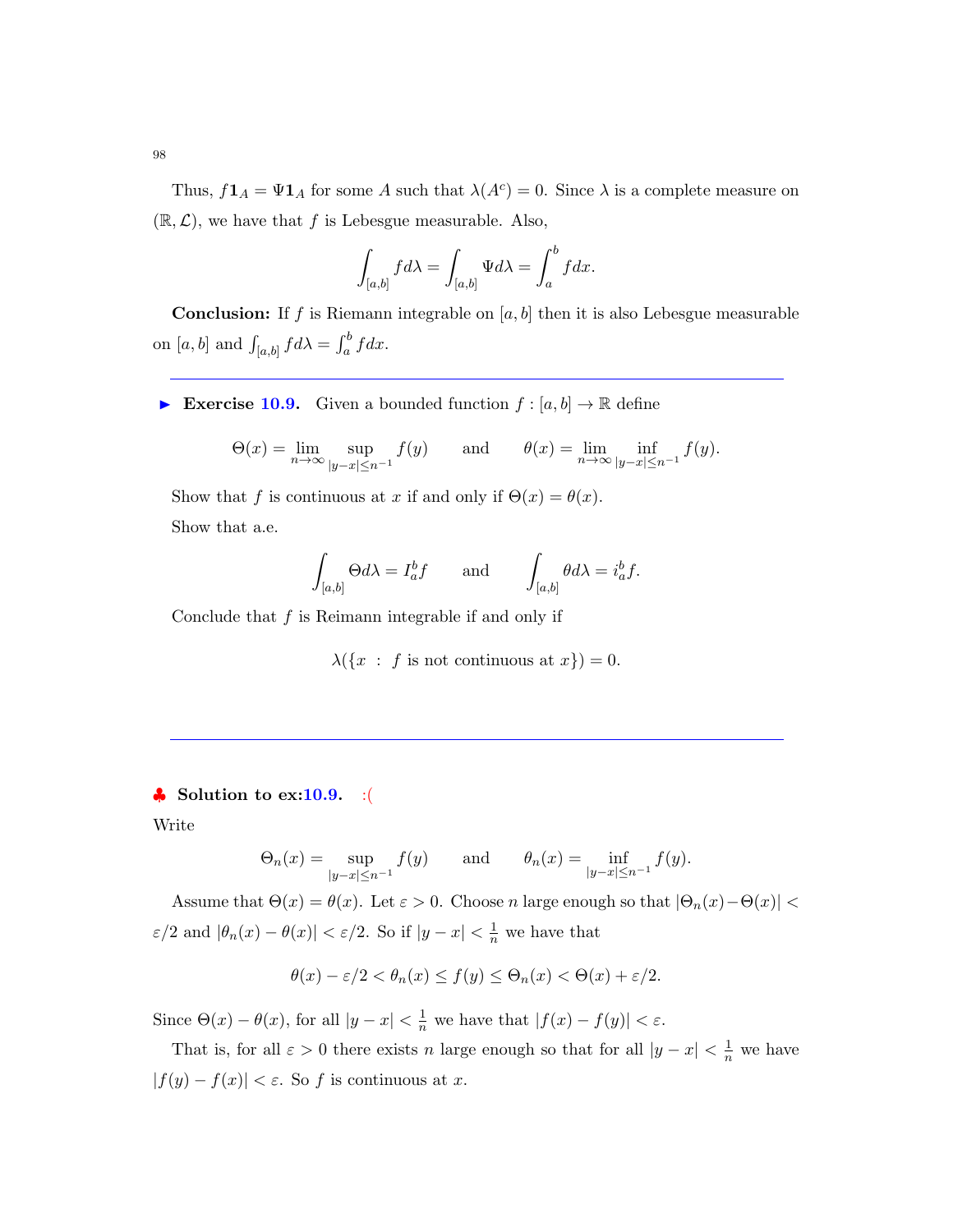For the other direction, if f is continuous at x, then for any  $\varepsilon > 0$  there exists large enough *n* such that we have for all  $|y - x| < \frac{1}{n}$  $\frac{1}{n}$  that  $|f(y) - f(x)| < \varepsilon$ . Thus, for all  $\varepsilon > 0$  there exists  $n_0$  such that if  $n > n_0$  we have  $|\Theta_n(x) - \theta_n(x)| < \varepsilon$ . Since  $\Theta_n(x) \to \Theta(x), \theta_n(x) \to \theta(x)$ , we get that  $\Theta(x) = \theta(x)$ .

Now, consider a partition  $P = (x_k)_{k=0}^m$ . Let  $|P| = \max_k |x_k - x_{k-1}|$ . If  $2|P| < \frac{1}{n}$  $\frac{1}{n}$ , for any  $x \in [x_{k-1}, x_k]$ , we have that

$$
\sup_{y \in [x_{k-1}, x_k]} f(y) \le \Theta_n(x) \quad \text{and} \quad \inf_{y \in [x_{k-1}, x_k]} f(y) \ge \theta_n(x).
$$

Thus,

$$
I_a^b f \le S_P f = \sum_{k=1}^m \sup_{y \in [x_{k-1}, x_k]} f(y) \int_{[x_{k-1}, x_k]} d\lambda \le \int_{[a, b]} \Theta_n d\lambda,
$$

and similarly,

$$
i_a^b f \ge s_P f = \sum_{k=1}^m \inf_{y \in [x_{k-1}, x_k]} f(y) \int_{[x_{k-1}, x_k]} d\lambda \ge \int_{[a, b]} \theta_n d\lambda.
$$

On the other hand, if *n* is very large and  $x \in [x_{k-1} + \frac{1}{n}]$  $\frac{1}{n}, x_k - \frac{1}{n}$  $\frac{1}{n}$  then

$$
\Theta_n(x) \le \sup_{y \in [x_{k-1}, x_k]} f(y) \quad \text{and} \quad \theta_n(x) \ge \inf_{y \in [x_{k-1}, x_k]} f(y).
$$

So since f is bounded, say by  $|f| \leq M$ , we have that

$$
\int_{[x_{k-1},x_k]} \Theta_n d\lambda \le \sup_{y \in [x_{k-1},x_k]} f(y) \cdot (x_k - x_{k-1}) + M \cdot \frac{2}{n},
$$

and

$$
\int_{[a,b]} \Theta_n d\lambda \leq Spf + m \cdot M \cdot \tfrac{2}{n},
$$

where  $m$  is the number of intervals in the partition. Similarly,

$$
\int_{[a,b]} \theta_n d\lambda \ge s_P f - m \cdot M \cdot \frac{2}{n}.
$$

By Dominated Convergence, taking  $n \to \infty$  we have that for any partition P,

$$
\int_{[a,b]} \Theta d\lambda \le S_P f \quad \text{and} \quad \int [a,b] \theta d\lambda \ge s_P f.
$$

Taking infimum and supremum respectively, we have that

$$
\int_{[a,b]} \Theta d\lambda = I_a^b f \quad \text{and} \quad \int_{[a,b]} \theta d\lambda = i_a^b f.
$$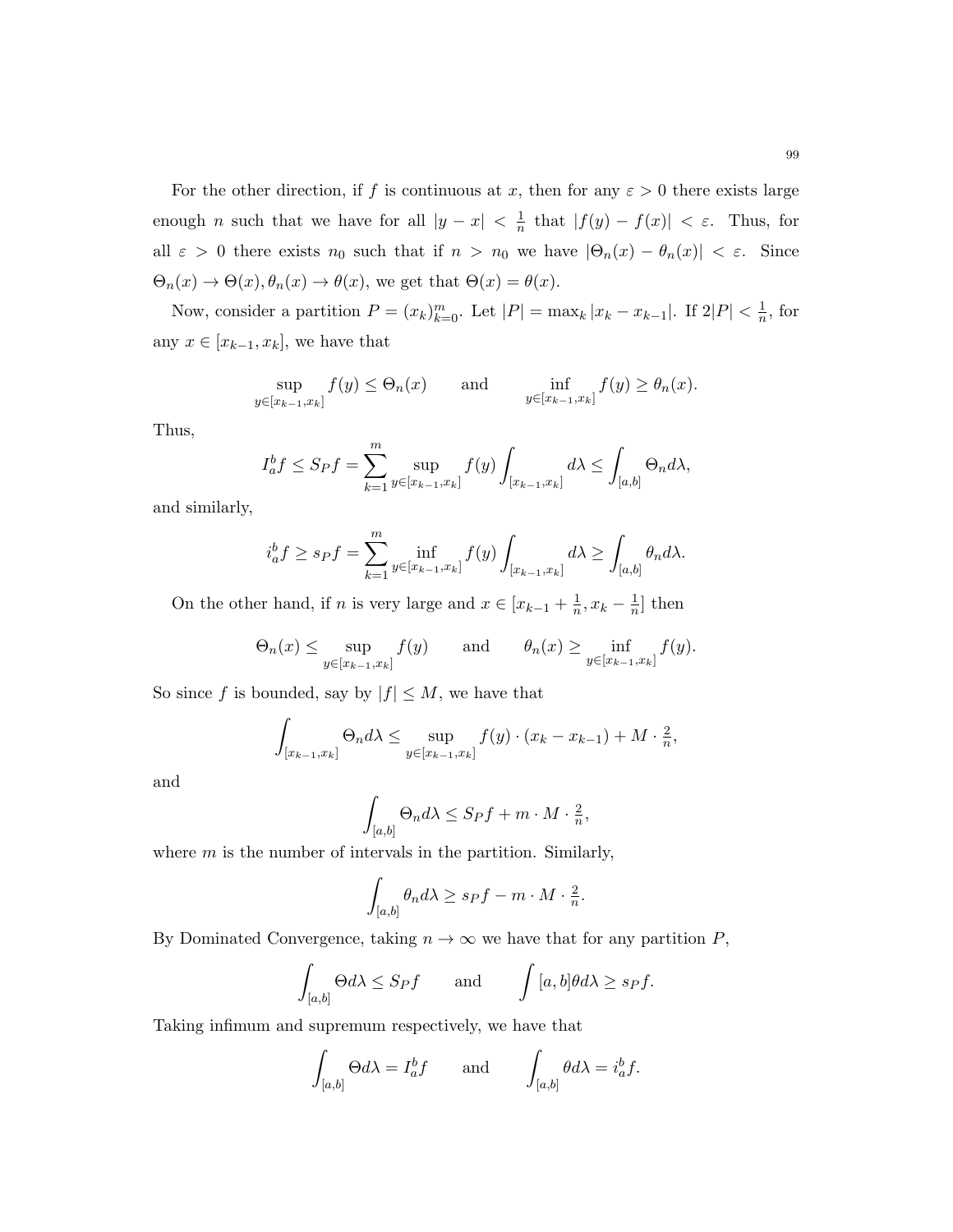100

Finally, note that f is Riemann integrable if and only if  $\int_{[a,b]} (\Theta - \theta) d\lambda = 0$  which is if and only if  $\Theta = \theta$  a.e. on [a, b], which is if and only if f is continuous  $\lambda$ -a.e. on [a, b]. :)  $\checkmark$ 

- ► Exercise 10.10. Let  $f \in L^1(\mathbb{R}, \mathcal{B}, \mu)$  and  $F(x) := \int_{(-\infty, x]} f d\mu$ .
	- Show that if  $f \geq 0$  then F is right continuous and F is continuous at x if and only if  $f(x)\mu({x}) = 0$ .
	- Show that if  $\mu({x}) = 0$  then F is continuous at x.

## $\bullet$  Solution to ex:10.10. :(

For any x and  $\varepsilon$ , note that

$$
F(x+\varepsilon) - F(x) = \int_{(x,x+\varepsilon]} f d\mu.
$$

First assume that f is non-negative. Then,  $\nu(A) := \int_A f d\mu$  is a measure. If  $x_n \searrow x$ then the sets  $A_n = (x, x_n]$  are decreasing and

$$
F(x_n) - F(x) = \nu(A_n) \to \nu(\bigcap_n A_n) = \nu(\emptyset) = 0.
$$

So  $F$  is right continuous.

If  $x_n \nearrow x$  then

$$
F(x) - F(x_n) \to \nu({x}) = \int_{\{x\}} f d\mu = f(x)\mu({x}).
$$

because  $\bigcap_n(x_n, x] = \{x\}$ . So F is left continuous as well if and only if  $f(x)\mu(\{x\}) = 0$ .

This resolves the case where  $f$  is non-negative.

For general  $f \in L^1(\mu)$ , write  $f = f_1 - f_2 + i(f_3 - f_4)$  for non-negative  $f_j$ . Then  $F = F_1 - F_2 + i(F_3 - F_4)$  where  $F_j(x) = \int_{(-\infty, x]} f_j d\mu$ .

If  $\mu({x}) = 0$  then for every j the function  $F_j$  is continuous at x, and thus so is F. :)  $\checkmark$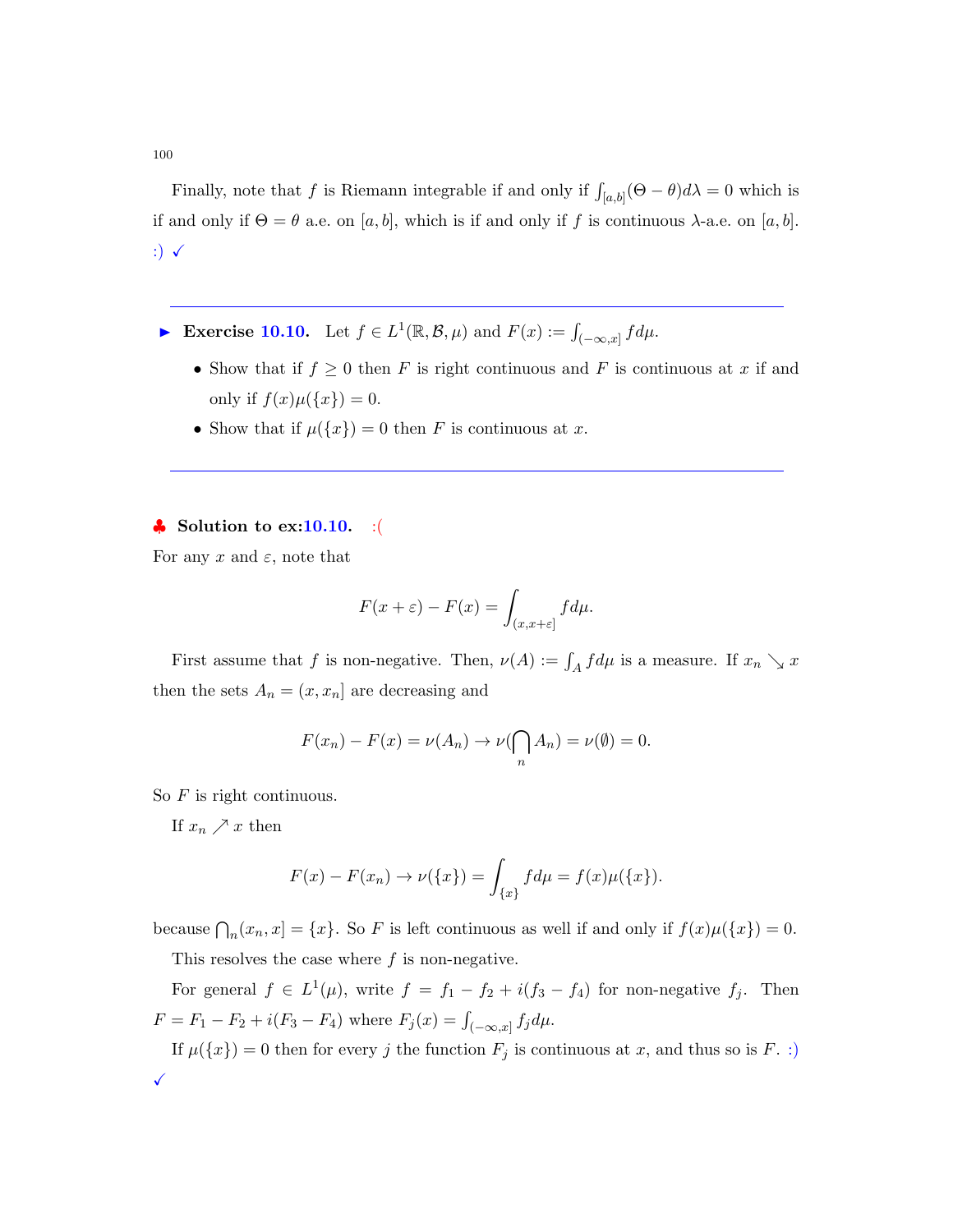Number of exercises in lecture: 10 Total number of exercises until here: 106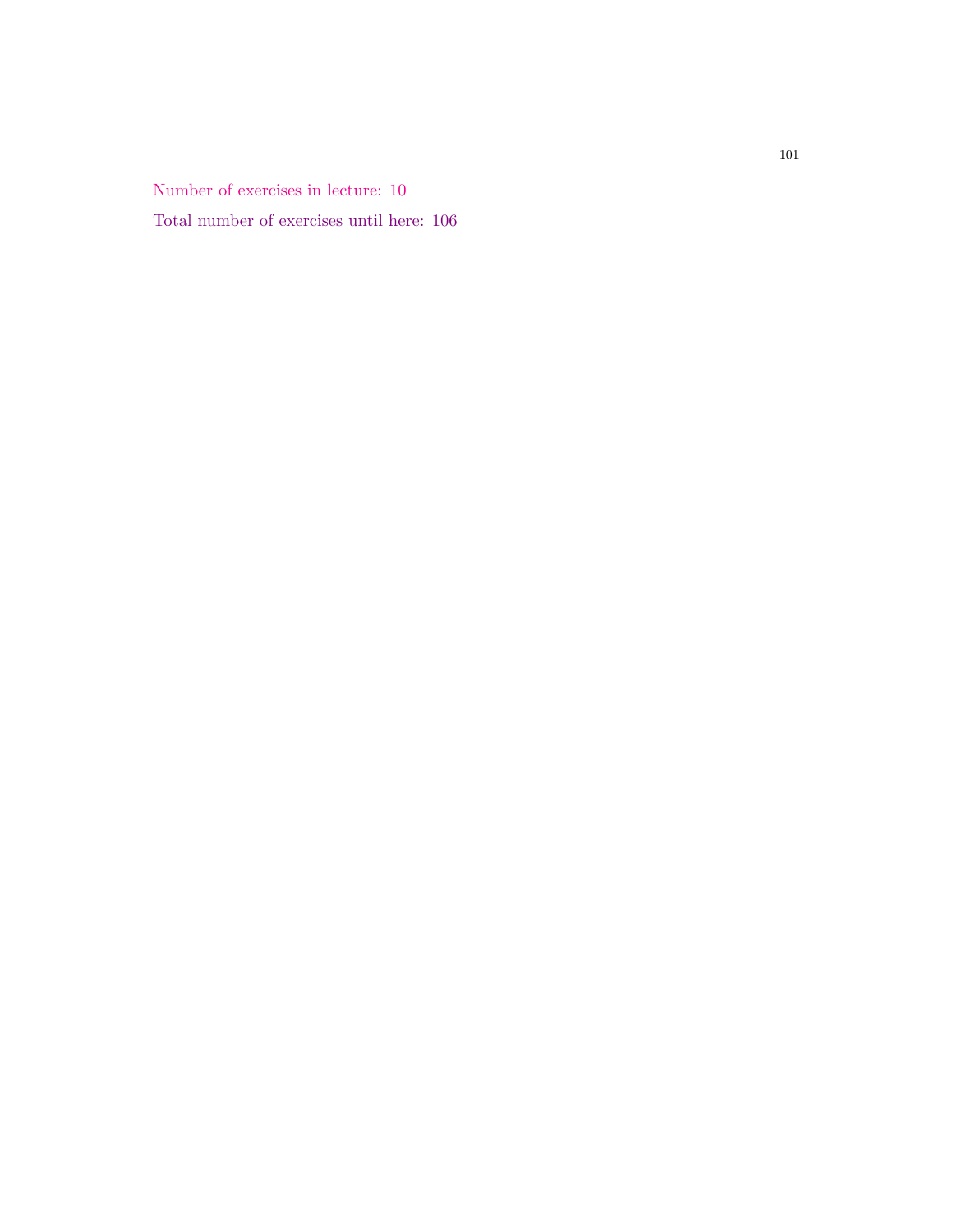Measure Theory

Ariel Yadin

## Lecture 11: Product measures

Recall that if  $(X, \mathcal{F}), (Y, \mathcal{G})$  are measurable spaces then  $\mathcal{F} \otimes \mathcal{G} = \sigma(A \times B : A \in$  $\mathcal{F}, B \in \mathcal{G}$  is a  $\sigma$ -algebra on  $X \times Y$ .

An example is  $\mathcal{B}_1 \otimes \mathcal{B}_1 = \mathcal{B}_2$ .

When we constructed Lebesgue measure in  $\mathbb{R}^d$  "hands on" we took boxes as basic building blocks; these are just products of intervals which where the basic building blocks in dimension 1. We now give a general construction of a product measure on  $(X, \mathcal{F}) \otimes (Y, \mathcal{G}).$ 

• **Definition 11.1.** For measurable spaces  $(X, \mathcal{F}), (Y, \mathcal{G}),$  a box is a set of the form  $A \times B$  where  $A \in \mathcal{F}, B \in \mathcal{G}$ .

Exercise 11.1. Show that for  $A, C \subset X$  and  $B, D \subset Y$  we have

 $(A\times B)\cap(C\times D) = (A\cap C)\times(B\cap D)$  and  $c = (A^c \times Y) \oplus (A \times B^c) = (X \times B^c) \oplus (A^c \times B).$ 

**Exercise 11.2.** Show that the family of all finite disjoint unions of boxes (from  $(X, \mathcal{F}), (Y, \mathcal{G})$  forms an algebra.

Show that the  $\sigma$ -algebra generated by this algebra is  $\mathcal{F} \otimes \mathcal{G}$ .

Exercise 11.3. Show that  $1_{A\times B}(x, y) = 1_A(x)1_B(y)$ .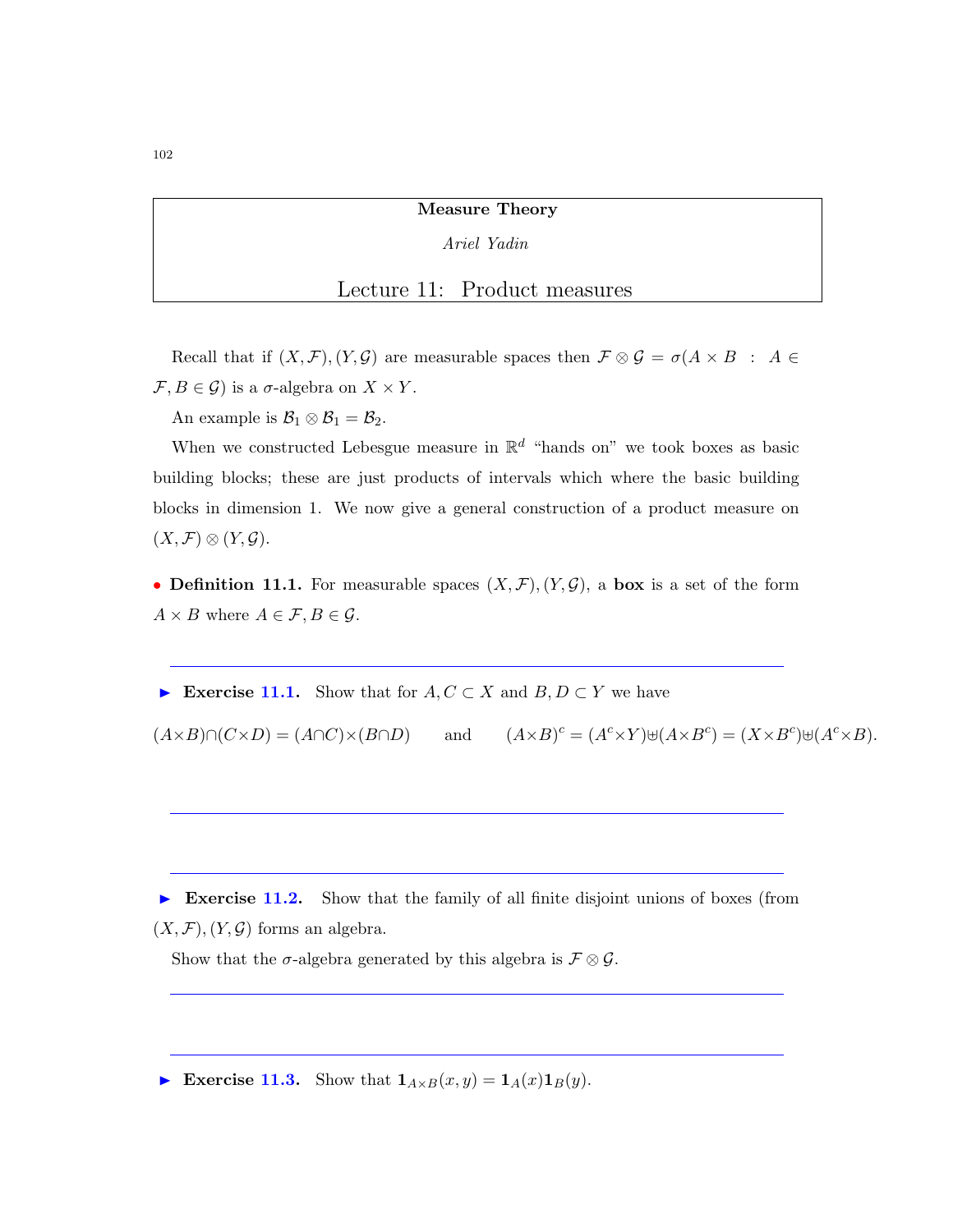• Proposition 11.2. Let  $(X, \mathcal{F}, \mu), (Y, \mathcal{G}, \nu)$  be measure spaces.

If  $A \times B = \biguplus_n (A_n \times B_n)$  where  $A, (A_n)_n$  are  $\mathcal{F}\text{-}measurable$  and  $B, (B_n)_n$  are  $\mathcal{G}\text{-}$ measurable, then

$$
\mu(A)\nu(B) = \sum_{n} \mu(A_n)\nu(B_n).
$$

Proof. This is actually just poor man's Fubini.

We have by the assumption  $A \times B = \biguplus_n (A_n \times B_n)$  that

$$
\mathbf{1}_A(x)\mathbf{1}_B(y) = \sum_n \mathbf{1}_{A_n}(x)\mathbf{1}_{B_n}(y).
$$

Integrate this function over  $X$  for fixed  $y$  to get that for all  $y$ ,

$$
\mu(A)\mathbf{1}_B(y) = \sum_n \mu(A_n)\mathbf{1}_{B_n}(y),
$$

where we have used poor man's Fubini once. Integrate this again over Y to get by poor man's Fubini again,

$$
\mu(A)\nu(B) = \sum_{n} \mu(A_n)\nu(B_n).
$$

Exercise 11.4. Let  $(X, \mathcal{F}, \mu), (Y, \mathcal{G}, \nu)$  be measure spaces.

Show that if

$$
\biguplus_n (A_n \times B_n) = \biguplus_n (C_n \times D_n)
$$

where  $A_n, C_n \in \mathcal{F}, B_n, D_n \in \mathcal{G}$ , then

$$
\sum_{n} \mu(A_n)\nu(B_n) = \sum_{n} \mu(C_n)\nu(D_n).
$$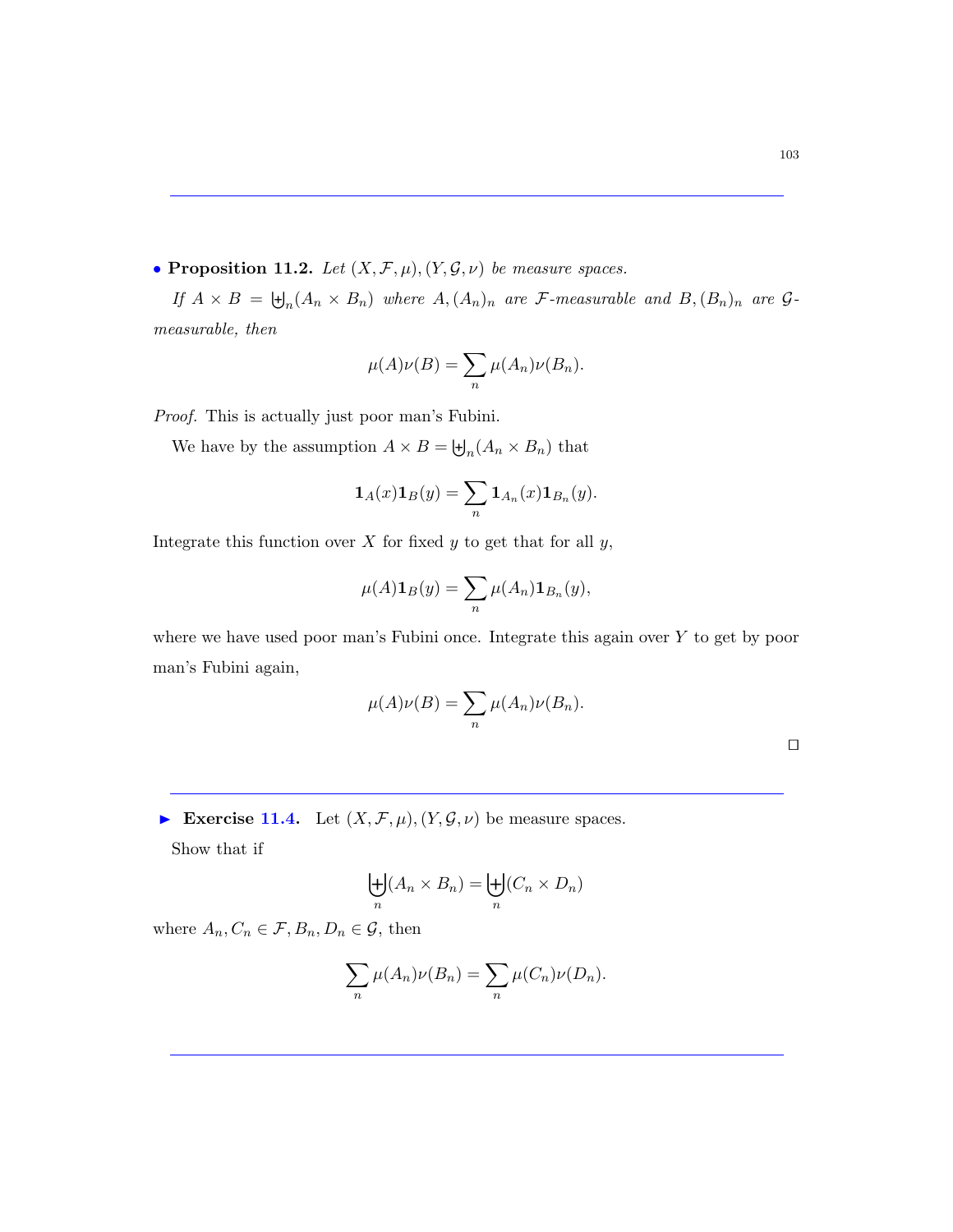104

## $\clubsuit$  Solution to ex:11.4. :(

We have

$$
(A_j \times B_j) \cap (C_k \times D_k) = (A_j \cap C_k) \times (B_j \times D_k),
$$

so

$$
A_j \times B_j = \biguplus_n (A_j \cap C_n) \times (B_j \times D_n),
$$

which implies that

$$
\mu(A_j)\nu(B_j) = \sum_n \mu(A_j \cap C_n)\nu(B_j \cap D_n).
$$

Similarly,

$$
\mu(C_k)\nu(D_k) = \sum_n \mu(A_n \cap C_k)\nu(B_n \cap D_k).
$$

Thus,

$$
\sum_{n} \mu(A_n)\nu(B_n) = \sum_{n,k} \mu(A_n \cap C_k)\nu(B_n \cap D_k) = \sum_{k} \mu(C_k)\nu(D_k).
$$

Exercise 11.5. Let  $E = \biguplus_{j=1}^{n} (A_j \times B_j) \in \mathcal{A}$ . Define  $\rho(E) = \sum_{j=1}^{n} \mu(A_j) \nu(B_j)$ . Then  $\rho$  is well defined, and defines a pre-measure on  $\mathcal{A}$ .

By Charathéodory's Extension Theorem we may extend  $\rho$  above to a measure on all of  $\sigma(\mathcal{A}) = \mathcal{F} \otimes \mathcal{G}$ . Also note that if X and Y are  $\sigma$ -finite with respect to  $\mu$  and  $\nu$ , then  $X \times Y$  is  $\sigma$ -finite with respect to  $\rho$ . So in this case the extension, denoted  $\mu \otimes \nu$ , is the unique measure on  $(X, \mathcal{F}) \otimes (Y, \mathcal{G})$  satisfying

$$
\mu \otimes \nu(A \times B) = \mu(A)\nu(B) \qquad \forall A \in \mathcal{F}, B \in \mathcal{G}.
$$

Exercise 11.6. Show that if X and Y are  $\sigma$ -finite with respect to  $\mu$  and  $\nu$ , then  $X \times Y$  is  $\sigma$ -finite with respect to  $\rho$ .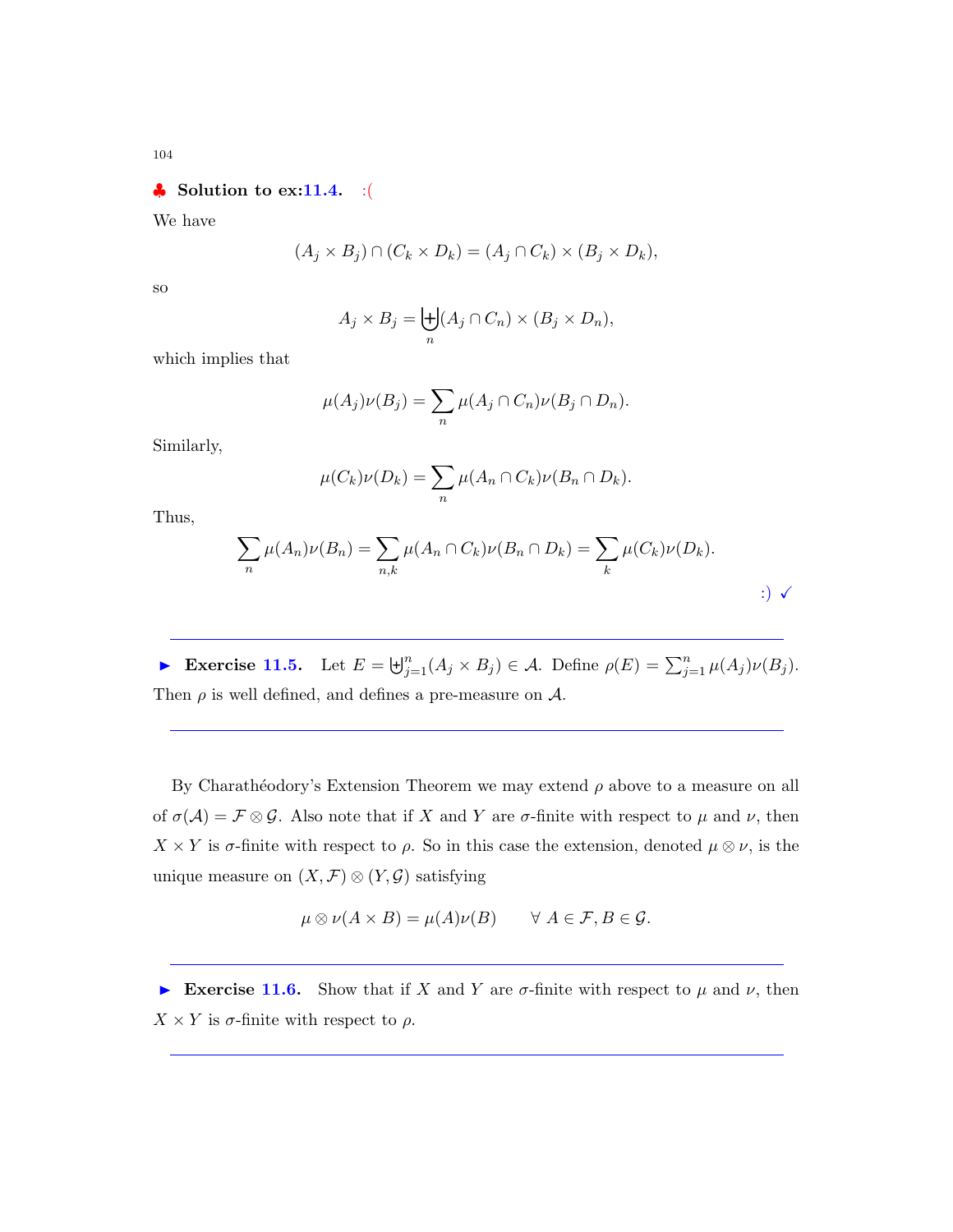### $\bullet$  Solution to ex:11.6. :(

If  $X = \biguplus_n A_n, Y = \biguplus_n B_n$  where  $\mu(A_n) < \infty, \nu(B_n) < \infty$ , then  $X \times Y = \biguplus_{n,k} (A_n \times B_k)$ and  $\rho(A_n \times B_k) = \mu(A_n)\nu(B_k) < \infty$ . :)  $\checkmark$ 

 Exercise 11.7. In this exercise the product measure is generalized to further products. Let  $(X_j, \mathcal{F}_j, \mu_j)$  be  $\sigma$ -finite measure spaces,  $j = 1, 2, \ldots$ 

Show that  $(\mu_1 \otimes \mu_2) \otimes \mu_3 = \mu_1 \otimes (\mu_2 \otimes \mu_3)$ .

Show that for all *n* there exists a unique measure  $\bigotimes_{j=1}^{n} \mu_j$  on  $\bigotimes_{j=1}^{n} (X_j, \mathcal{F}_j)$  satisfying that for all  $A_j \in \mathcal{F}_j$ ,  $j = 1, 2, \ldots, n$ ,

$$
\bigotimes_{j=1}^n \mu_j(A_1 \times \cdots \times A_n) = \prod_{j=1}^n \mu_j(A_j).
$$

### 11.1. SECTIONS

• Definition 11.3. Let  $E \subset X \times Y$ . Define the sections of E for every  $x \in X, y \in Y$ as

$$
E_x = \{ y \in Y : (x, y) \in E \} = \pi_Y(E \cap (\{x\} \times Y))
$$
  

$$
E^y = \{ x \in X : (x, y) \in E \} = \pi_X(E \cap (X \times \{y\})),
$$

where  $\pi_X : X \times Y \to X, \pi_Y : X \times Y \to Y$  are the natural projections.

For a function  $f: X \times Y \to Z$  define the sections of f for every  $x \in X, y \in Y$  as the functions  $f_x: Y \to Z, f^y: X \to Z$  by the formula  $f_x(y) = f^y(x) = f(x, y)$ .

Exercise 11.8. Show that  $(\mathbf{1}_E)_x = \mathbf{1}_{E_x}$  and  $(\mathbf{1}_E)^y = \mathbf{1}_{E^y}$ . Show that  $(f_x)^{-1}(A) = (f^{-1}(A))_x$  and  $(f^y)^{-1}(A) = (f^{-1}(A))^y$ .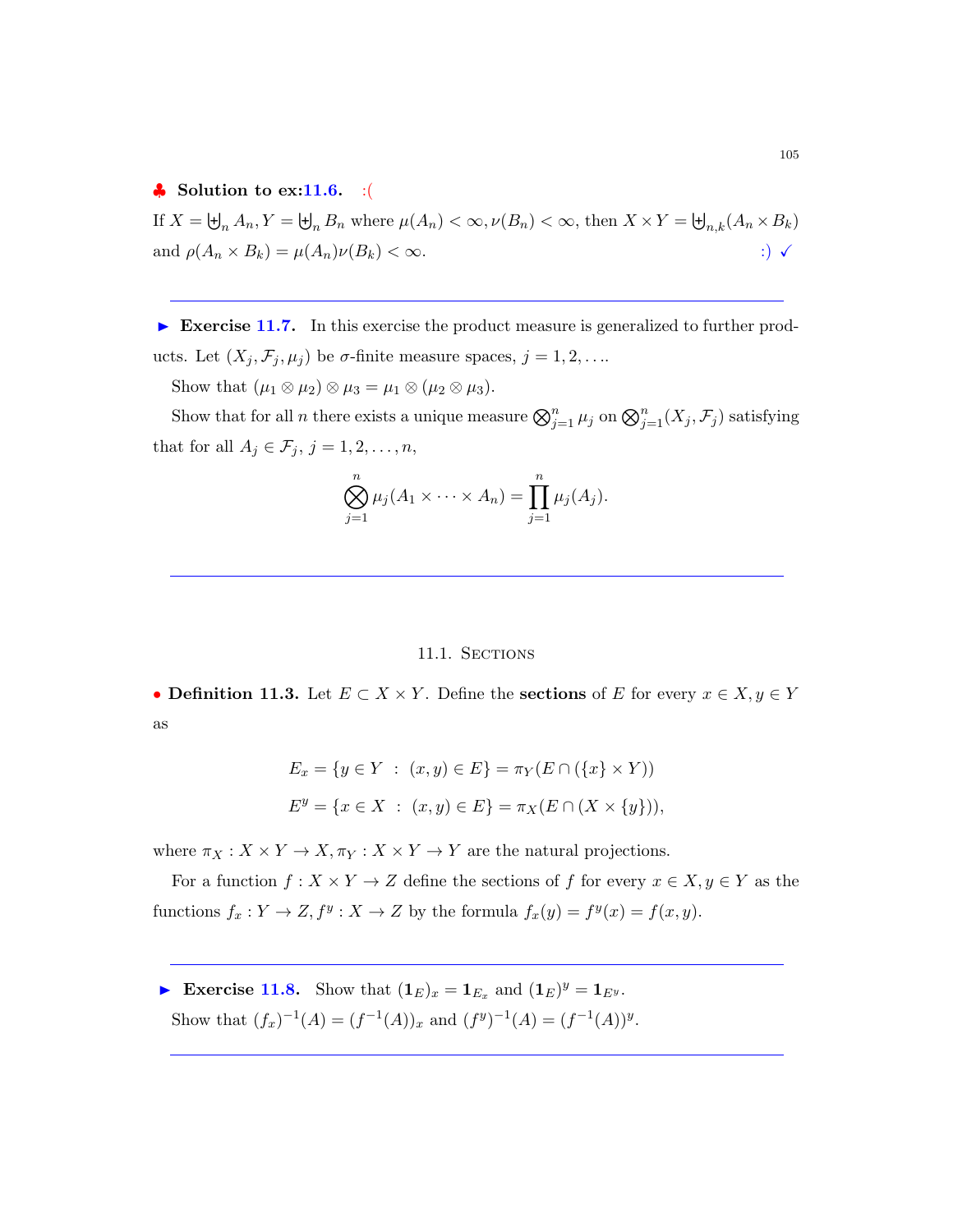

FIGURE 4. Depiction of  $E_x, E^y$ .

 $\clubsuit$  Solution to ex:11.8. :(

We have for all  $x, y$ ,

$$
(\mathbf{1}_E)_x(y) = \mathbf{1}_{\{(x,y)\in E\}} = \mathbf{1}_{\{y\in E_x\}} = \mathbf{1}_{E_x}(y),
$$

and similarly for  $(\mathbf{1}_E)^y = \mathbf{1}_{E^y}$ .

Also,

 $y \in (f_x)^{-1}(A) \iff f_x(y) \in A \iff f(x, y) \in A \iff (x, y) \in f^{-1}(A) \iff y \in (f^{-1}(A))_x,$ and similarly for  $(f^y)^{-1}(A) = (f^{-1}(A))^y$ .  $\qquad \qquad ;) \; \checkmark$ 

Exercise 11.9. Show that  $(\bigcup_n E_n)_x = \bigcup_n (E_n)_x$  and  $(\bigcup_n E_n)^y = \bigcup_n (E_1^y)$  $\frac{y}{)}$ . Show that  $(E^c)_x = (E_x)^c$  and  $(E^c)^y = (E^y)^c$ .

• Proposition 11.4. Let  $(X, \mathcal{F}), (Y, \mathcal{G})$  be measurable spaces. If  $E \in \mathcal{F} \otimes \mathcal{G}$  then for  $\label{eq:all} all \; x \in X, y \in Y, \; E^y \in \mathcal{F} \; \; and \; E_x \in \mathcal{G}.$ 

106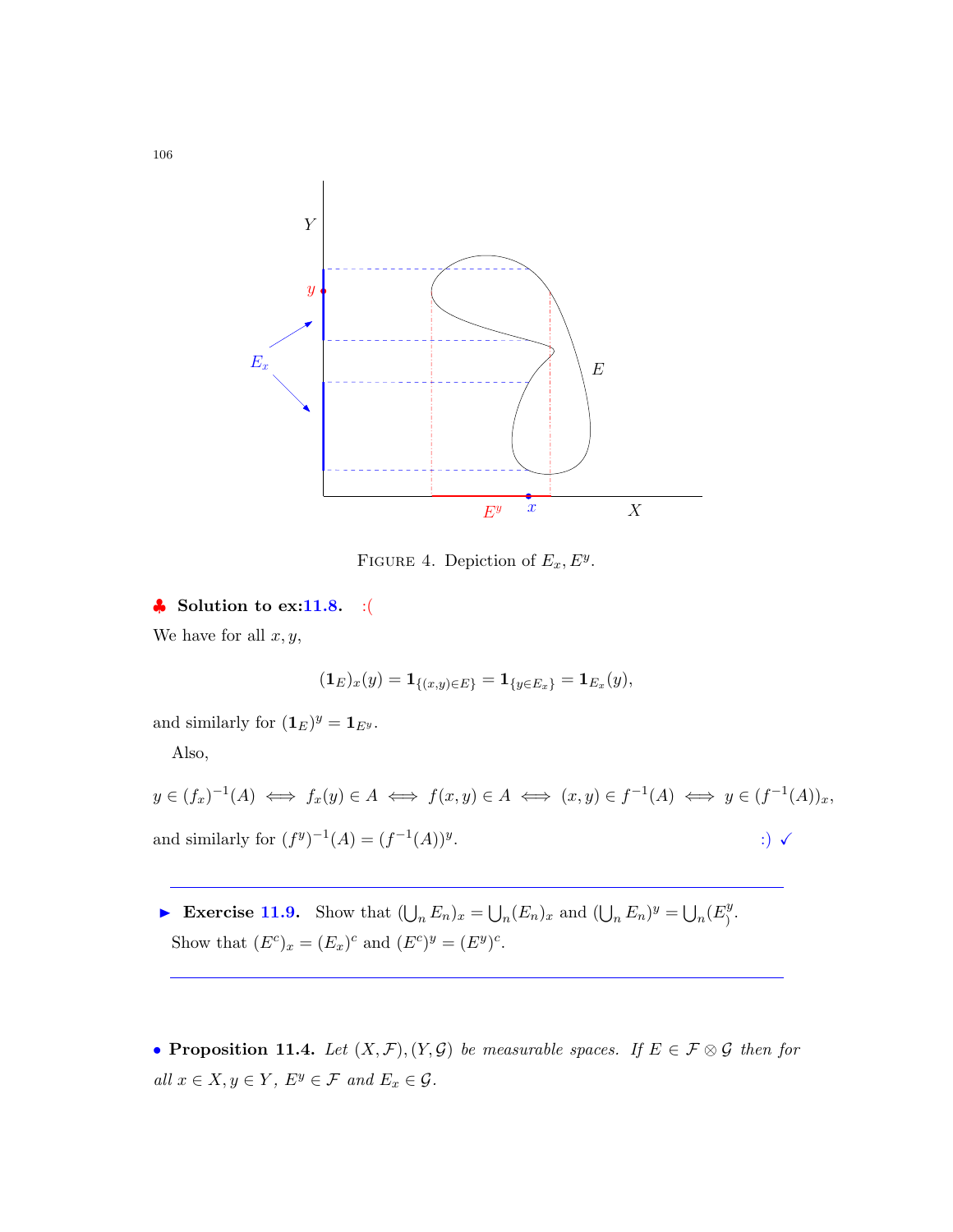Also if f is a function on  $X \times Y$  that is  $\mathcal{F} \otimes \mathcal{G}$ -measurable, then  $f^y$  is  $\mathcal{F}$ -measurable and  $f_x$  is  $\mathcal{G}\text{-}measurable.$ 

Proof. Let

$$
\mathcal{H} = \{ E \subset X \times Y \; : \; \forall \; x \in X, y \in Y \; , \; E^y \in \mathcal{F}, E_x \in \mathcal{G} \} \, .
$$

One may verify that  $\mathcal H$  is a  $\sigma$ -algebra (exercise!).

If  $A \times B \in \mathcal{F} \otimes \mathcal{G}$  is a box then  $(A \times B)_x = B$  for  $x \in A$ , and  $(A \times B)^y = A$  for  $y \in B$ , and  $(A \times B)_x = \emptyset = (A \times B)^y$  if  $x \notin A$  or  $y \notin B$ . So all boxes are in  $H$ . Thus,  $\mathcal{F} \otimes \mathcal{G} \subset \mathcal{H}$ , which proves the first assertion.

If f is  $\mathcal{F} \otimes \mathcal{G}$ -measurable then for any set A in the target  $\sigma$ -algebra,  $(f_x)^{-1}(A) =$  $(f^{-1}(A))_x$  which is in G because  $f^{-1}(A) \in \mathcal{F} \otimes \mathcal{G}$ . Similarly for  $(f^y)^{-1}(A) = (f^{-1}(A))^y \in$  $\mathcal{F}$ .

#### 11.2. PRODUCT INTEGRALS

### 11.2.1. Monotone classes and algebras. We require some technical notions.

 $\checkmark$  A monotone class on X is a family  $\mathcal{C} \subset 2^X$  that is closed under countable increasing unions and countable decreasing intersections; *i.e.* for  $(E_n)_n \subset \mathcal{C}$ , if  $E_n \subset$  $E_{n+1}$  for all n then  $\bigcup_n \in \mathcal{C}$ , and if  $E_n \supset E_{n+1}$  for all n then  $\bigcap_n \in \mathcal{C}$ .

Exercise 11.10. Show that an intersection of monotone classes is a monotone class.

Show that for any collection of set  $\mathcal{K} \subset 2^X$  there is a monotone class  $\mathcal{C}(\mathcal{K})$  that is the minimal monotone class containing K; *i.e.*  $\mathcal{K} \subset \mathcal{C}(\mathcal{K})$  and for any monotone class C such that  $\mathcal{K} \subset \mathcal{C}$  we have  $\mathcal{C}(\mathcal{K}) \subset \mathcal{C}$ .

Exercise 11.11. Show that any  $\sigma$ -algebra is a monotone class.

Show that if C is a monotone class and an algebra, then C is a  $\sigma$ -algebra.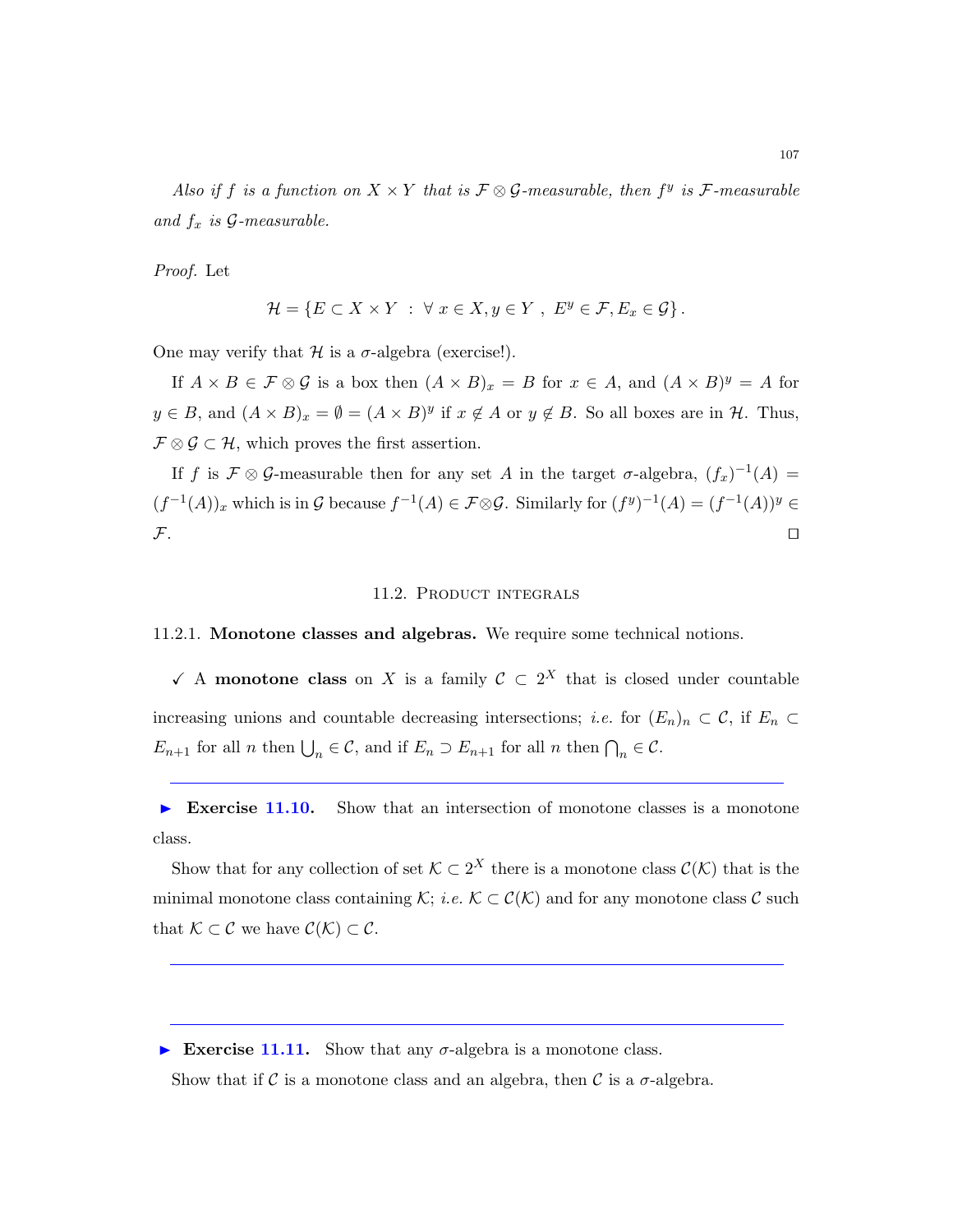## $\clubsuit$  Solution to ex:11.11. :(

A  $\sigma$ -algebra is closed under countable unions and intersections, so this is much more than is needed for it to be a monotone class. This proves the first assertion.

Now suppose that C is a monotone class and an algebra. Let  $(A_n)_n$  be a sequence in C. We need to prove that  $\bigcup_n A_n \in \mathcal{C}$ .

Indeed, set  $B_n = \bigcup_{j=1}^n A_j$ . Because C is an algebra,  $(B_n)_n$  is an increasing sequence in C. Because C is a monotone class,  $\bigcup_n A_n = \bigcup_n B_n \in \mathcal{C}$ . :)  $\checkmark$ 

Exercise 11.12. Let C be a monotone class. Fix  $A \in \mathcal{C}$  and define

$$
\mathcal{C}_A = \{ B \in \mathcal{C} : A \setminus B, B \setminus A, A \cap B \text{ are all in } \mathcal{C} \}.
$$

Show that  $C_A \subset C$  is a monotone class.

### $\bullet$  Solution to ex:11.12. :(

If  $(B_n)_n$  is an increasing sequence in  $\mathcal{C}_A$  then  $(B_n \setminus A)_n$ ,  $(B_n \cap A)_n$  are increasing sequences in  $C$ . So,

$$
\bigcup_n B_n \setminus A = \bigcup_n (B_n \setminus A) \in \mathcal{C} \quad \text{and} \quad \bigcup_n B_n \cap A = \bigcup_n (B_n \cap A) \in \mathcal{C}.
$$

Also,  $(A \setminus B_n)_n$  is a decreasing sequence in C so

$$
A \setminus \bigcup_n B_n = A \cap \bigcap_n B_n^c = \bigcap_n (A \setminus B_n) \in \mathcal{C}.
$$

Thus,  $\bigcup_n B_n \in C_A$  as well. Similarly, if  $(B_n)_n$  is a decreasing sequence in  $C_A$ , then  $(B_n \setminus A)_n, (B_n \cap A)_n$  are decreasing sequences in C and  $(A \setminus B_n)_n$  is an increasing sequence in  $\mathcal{C}$ , which leads to

$$
\bigcap_n B_n \setminus A = \bigcap_n (B_n \setminus A) \in \mathcal{C} \quad \text{and} \quad \bigcap_n B_n \cap A = \bigcap_n (B_n \cap A) \in \mathcal{C},
$$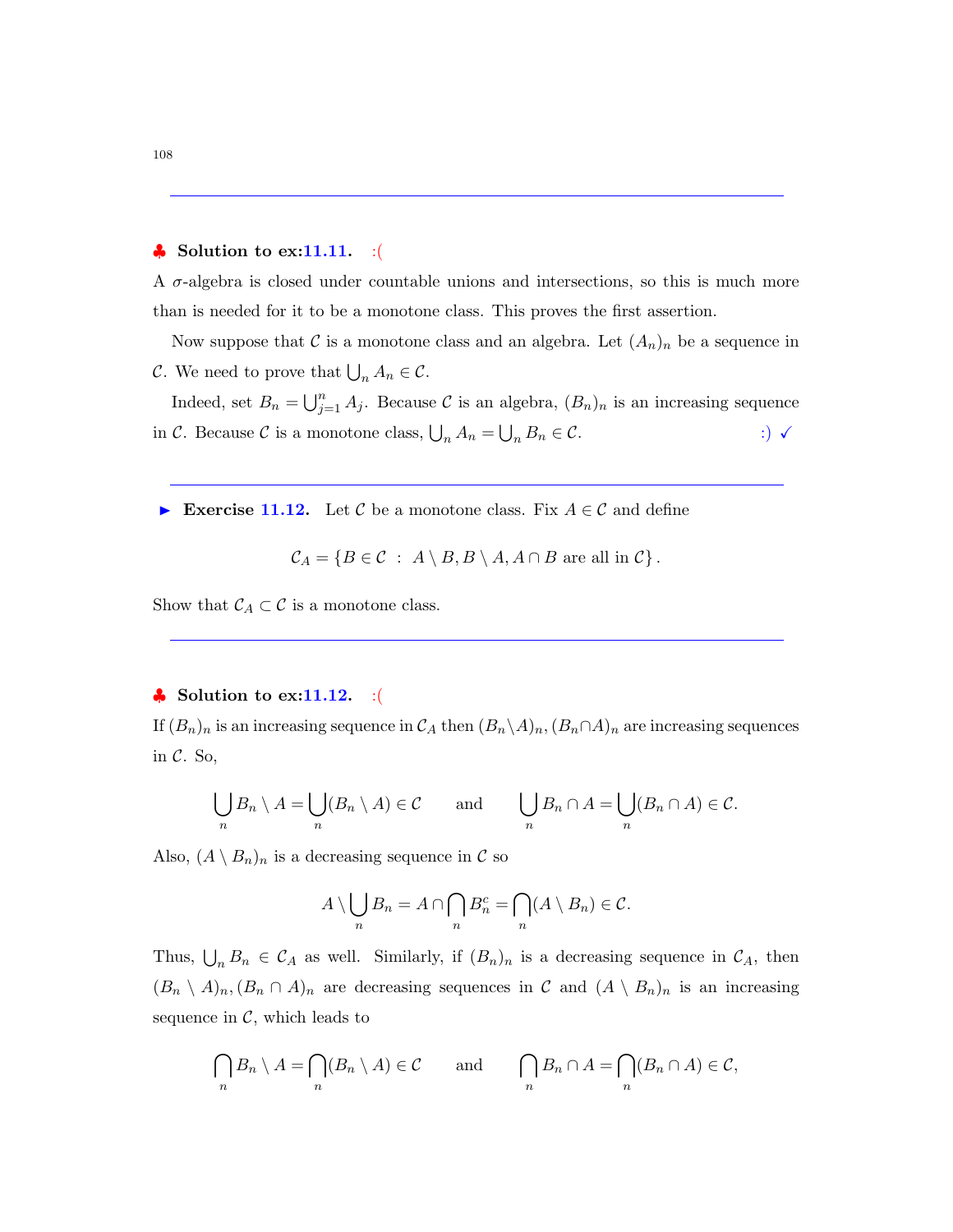and

$$
A \setminus \bigcap_n B_n = A \cap \bigcup_n B_n^c = \bigcup_n (A \setminus B_n) \in \mathcal{C}.
$$

So  $\bigcap_n B_n \in \mathcal{C}_A$  in this case.  $\therefore$ 

• Lemma 11.5 (Monotone Class Lemma). For an algebra A the monotone class  $\mathcal{C}(\mathcal{A}) =$  $\sigma(\mathcal{A})$ .

*Proof.* Since  $\sigma(\mathcal{A})$  is a monotone class continuing A, we have that  $\mathcal{C}(\mathcal{A}) \subset \sigma(\mathcal{A})$ . So it suffices to prove the other inclusion. Since  $A \subset C(\mathcal{A})$  it suffices to show that  $C(\mathcal{A})$  is a  $\sigma$ -algebra.

For  $A \in \mathcal{C}(\mathcal{A})$  define

$$
C_A = \{ B \in C(\mathcal{A}) \; : \; A \setminus B, B \setminus A, A \cap B \text{ are all in } C(\mathcal{A}) \}.
$$

We have that  $C_A$  is a monotone class.

If  $A \in \mathcal{A}$  then since  $\mathcal{A}$  is an algebra we have that  $\mathcal{A} \subset \mathcal{C}_A$ . By the minimality of  $\mathcal{C}(\mathcal{A})$ we get that  $C_A = C(\mathcal{A})$  for all  $A \in \mathcal{A}$ .

Note that by definition,  $B \in C_A$  if and only if  $A \in C_B$ . This implies that for all  $A \in \mathcal{A}$ and any  $B \in \mathcal{C}(\mathcal{A}) = \mathcal{C}_A$  we have that  $A \in \mathcal{C}_B$ . Thus,  $\mathcal{A} \subset \mathcal{C}_B$  for any  $B \in \mathcal{C}(\mathcal{A})$ . By minimality of  $\mathcal{C}(\mathcal{A})$  again,  $\mathcal{C}_B = \mathcal{C}(\mathcal{A})$  for any  $B \in \mathcal{C}(\mathcal{A})$ .

We conclude that if  $A, B \in \mathcal{C}(\mathcal{A})$  then  $A \setminus B, B \setminus A, A \cap B$  are all in  $\mathcal{C}(\mathcal{A})$ . Since  $X = \emptyset^c \in \mathcal{A} \subset \mathcal{C}(\mathcal{A})$  we have that  $\mathcal{C}(\mathcal{A})$  is closed under complements as well. So  $\mathcal{C}(\mathcal{A})$  is an algebra and a monotone class. Thus  $\mathcal{C}(\mathcal{A})$  is a  $\sigma$ -algebra, and we are done.

Exercise 11.13. Let  $(X, \mathcal{F})$  be a measurable space such that  $\mathcal{F} = \sigma(\mathcal{A})$  where  $\mathcal{A}$ is an algebra. Let  $L^{\infty}$  be the vector space of all bounded measurable functions from X to R. Let V be a subspace of  $L^{\infty}$  such that:

- 1  $\in$  V and  $\mathbf{1}_A \in V$  for all  $A \in \mathcal{A}$ .
- If  $(f_n)_n$  is a monotone increasing sequence in V such that  $f_n \nearrow f$  and such that f is bounded, then  $f \in V$  as well.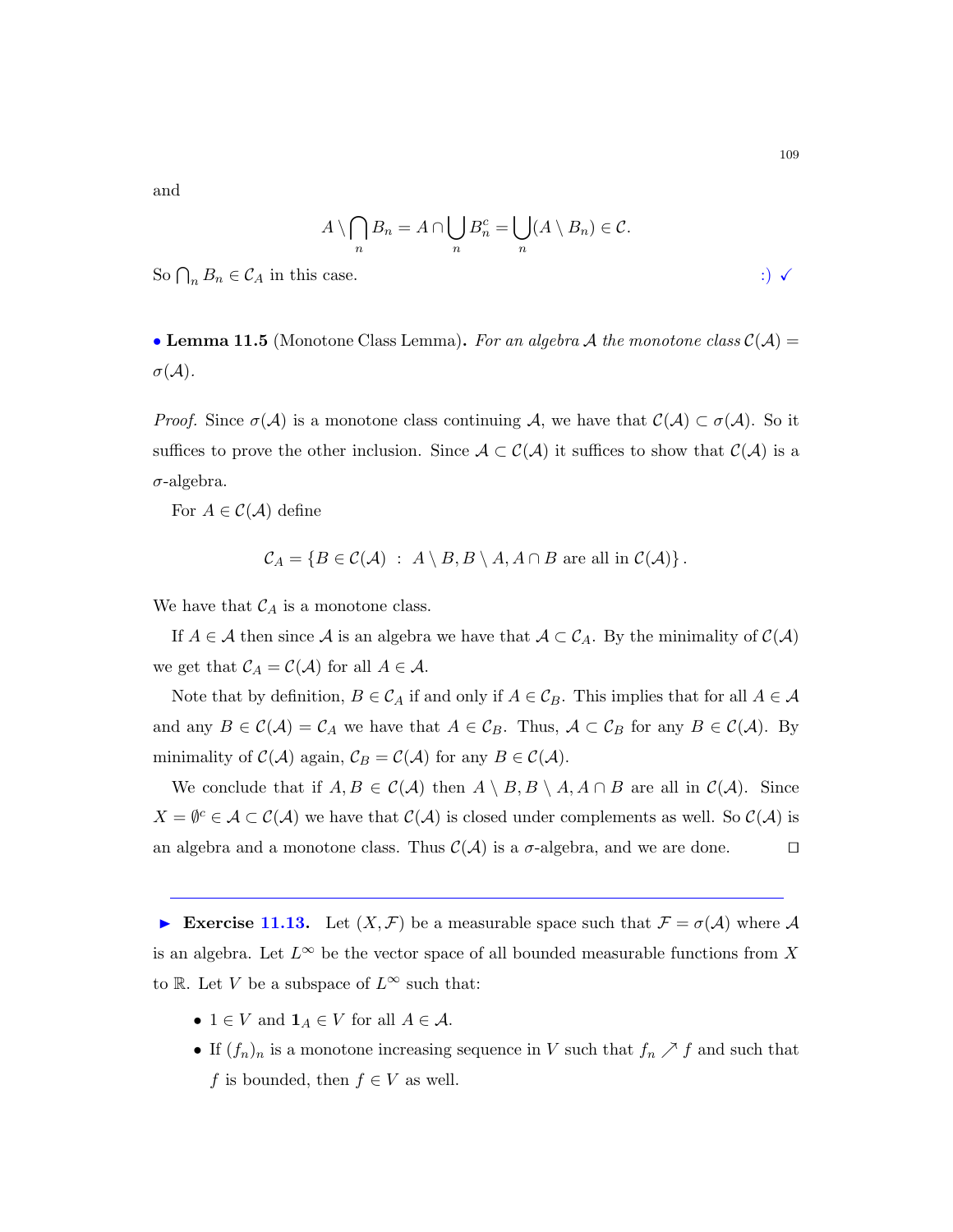Show that  $V = L^{\infty}$ .

## $\clubsuit$  Solution to ex:11.13. :(

Define  $\mathcal{G} = \{A : \mathbf{1}_A \in V\}$ . By the assumptions,  $\mathcal{A} \subset \mathcal{G}$ . Also, if  $(A_n)_n$  is an increasing sequence in  $\mathcal{G}$ , then  $(1_{A_n})_n$  is an increasing sequence in V such that  $1_{A_n} \nearrow 1_A$  where  $A = \bigcup_n A_n$ . Since  $\mathbf{1}_A$  is bounded, we have that  $\mathbf{1}_A \in V$ , which implies that  $A \in \mathcal{G}$ . Note that G is closed under complements: If  $A \in \mathcal{G}$  then  $\mathbf{1}_A \in V$  and so  $\mathbf{1}_{A^c} = 1 - \mathbf{1}_A \in V$ (because V is a vector space). Thus, if  $(A_n)_n$  is a decreasing sequence in  $\mathcal{G}$ , then  $(A_n^c)_n$ is an increasing sequence in  $\mathcal{G}$ , and  $\bigcap_n A_n = (\bigcup_n A_n^c)^c \in \mathcal{G}$ .

We conclude that  $G$  is a monotone class. Thus, by the Monotone Class Lemma,  $\mathcal{F} = \mathcal{C}(\mathcal{A}) \subset \mathcal{G}.$ 

So  $\mathbf{1}_A \in V$  for all  $A \in \mathcal{F}$ . Since V is a vector space, all simple functions are also in  $V$ .

Now, if  $f \geq 0$  is a bounded measurable function, then there exists a monotone sequence of simple functions  $\varphi_n \nearrow f$ . Since f is bounded, the assumptions on V tell us that  $f \in V$ . So V contains all non-negative bounded measurable functions.

For a general real-valued bounded measurable function, note that  $f^+, f^- \in V$  so also  $f = f^+ - f$ −. :)  $\checkmark$  :)  $\checkmark$ 

11.2.2. Fubini-Tonelli for indicators. The next theorem tells us how to compute the product measure of a set. First measure each section in one axis, and then integrate all measures of sections over the other axis.

••• Theorem 11.6. Let  $(X, \mathcal{F}, \mu), (Y, \mathcal{G}, \nu)$  be  $\sigma$ -finite measure spaces. For any  $E \in$  $\mathcal{F} \otimes \mathcal{G}$  we have that the functions

$$
x\mapsto \nu(E_x)\qquad and \qquad y\mapsto \mu(E^y)
$$

are measurable. Moreover,

$$
\mu \otimes \nu(E) = \int \nu(E_x) d\mu = \int \mu(E^y) d\nu.
$$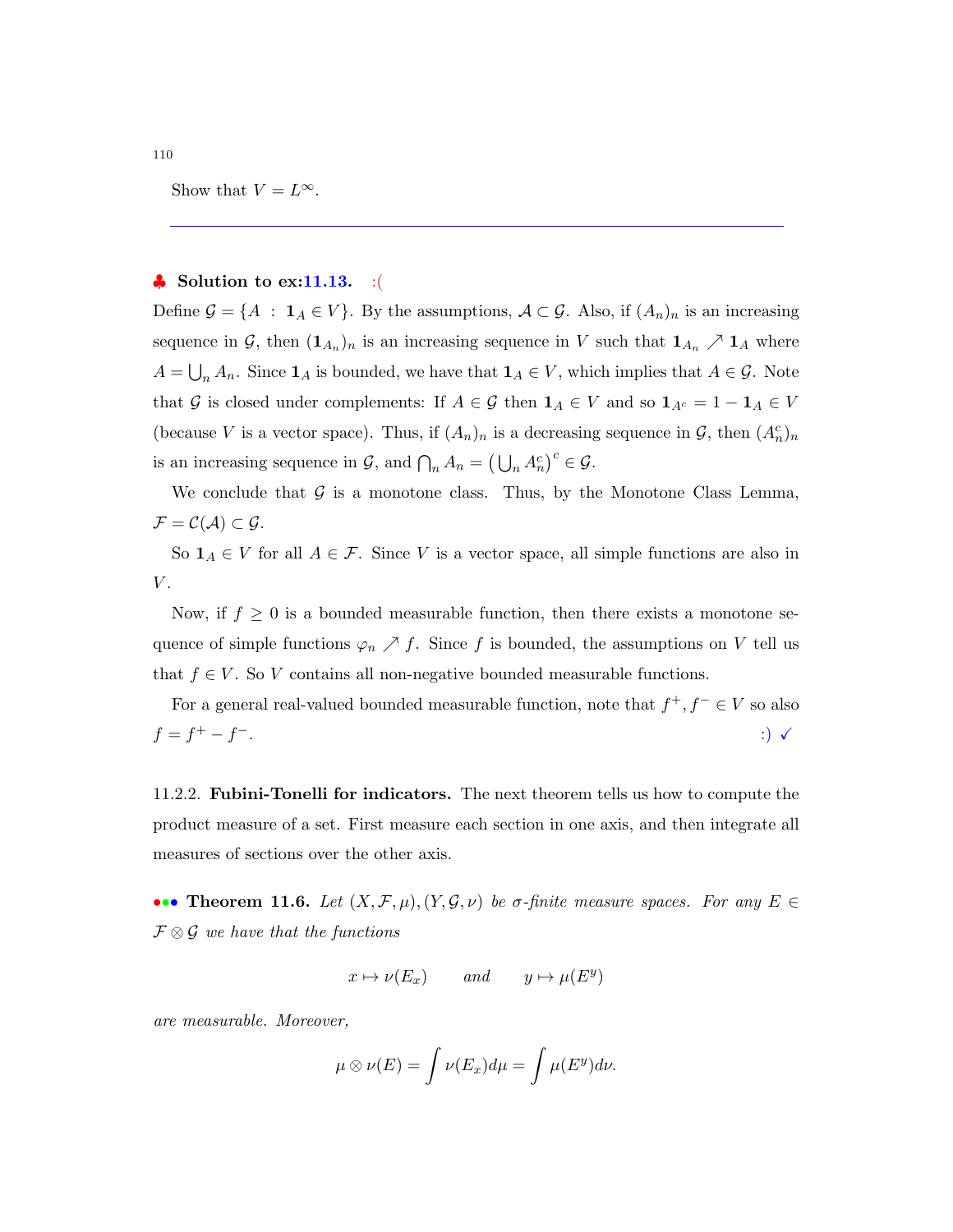*Proof.* Step I. First assume that  $\mu$ ,  $\nu$  are finite measures.

Define C to be the set of all set  $E \in \mathcal{F} \otimes \mathcal{G}$  such that the theorem holds for E. We need to show that  $C = \mathcal{F} \otimes \mathcal{G}$ .

If  $E = A \times B$  for  $A \in \mathcal{F}, B \in \mathcal{G}$  then  $E_x = B$  and  $E^y = A$  for  $(x, y) \in E$  and  $E_x = \emptyset = E^y$  for  $(x, y) \notin E$ . So  $x \mapsto \nu(E_x)$  is the function  $\nu(B) \mathbf{1}_A$  and  $y \mapsto \mu(E^y)$  is the function  $\mu(A)\mathbf{1}_B$ . These are of course measurable. Also,  $\mu \otimes \nu(A \times B) = \mu(A)\nu(B)$ by definition, which is

$$
\mu \otimes \nu(A \times B) = \int \nu(B) \mathbf{1}_A d\mu = \int \mu(A) \mathbf{1}_B d\nu.
$$

Thus, all boxes  $A \times B$  are in C.

We have already seen that if  $E = \biguplus_{j=1}^{n} (A_j \times B_j)$  then

$$
\mu \otimes \nu(E) = \sum_{j=1}^n \mu(A_j) \nu(B_j).
$$

Since in this case

$$
E_x = \biguplus_{j=1}^n (A_j \times B_j)_x \quad \text{and} \quad E^y = \biguplus_{j=1}^n (A_j \times B_j)^y,
$$

the functions  $x \mapsto \nu(E_x)$  and  $y \mapsto \mu(E_y)$  are just  $\sum_{j=1}^n \nu(B_j) \mathbf{1}_{A_j}$  and  $\sum_{j=1}^n \mu(A_j) \mathbf{1}_{B_j}$ , which are measurable and satisfy the conclusion of the theorem by additivity of the integral.

Thus all finite disjoint unions of boxes are in  $\mathcal{C}$ , which is to say that  $\mathcal{C}$  contains the algebra that generates  $\mathcal{F} \otimes \mathcal{G}$ . If C was a monotone class then we would have by the Monotone Class Lemma that  $\mathcal{F} \otimes \mathcal{G} \subset \mathcal{C}$ .

So we are left with showing that  $\mathcal C$  is a monotone class.

To this end, let  $(E_n)_n$  be an increasing sequence in C. Let  $E = \bigcup_n E_n$ . Define  $f_n(x) = \nu((E_n)_x)$ . This is a measurable function satisfying  $\int f_n d\mu = \mu \otimes \nu(E_n)$ . Also,  $(f_n)_n$  form an increasing sequence in  $L^+(X, \mathcal{F}, \mu)$ , because  $((E_n)_x)_n$  is an increasing sequence. Note that  $E_x = \bigcup_n (E_n)_x$  which implies that  $f_n \nearrow f$  for  $f(x) = \nu(E_x)$  by continuity of measures. So  $f \in L^+(X, \mathcal{F}, \mu)$ . By Monotone Convergence and continuity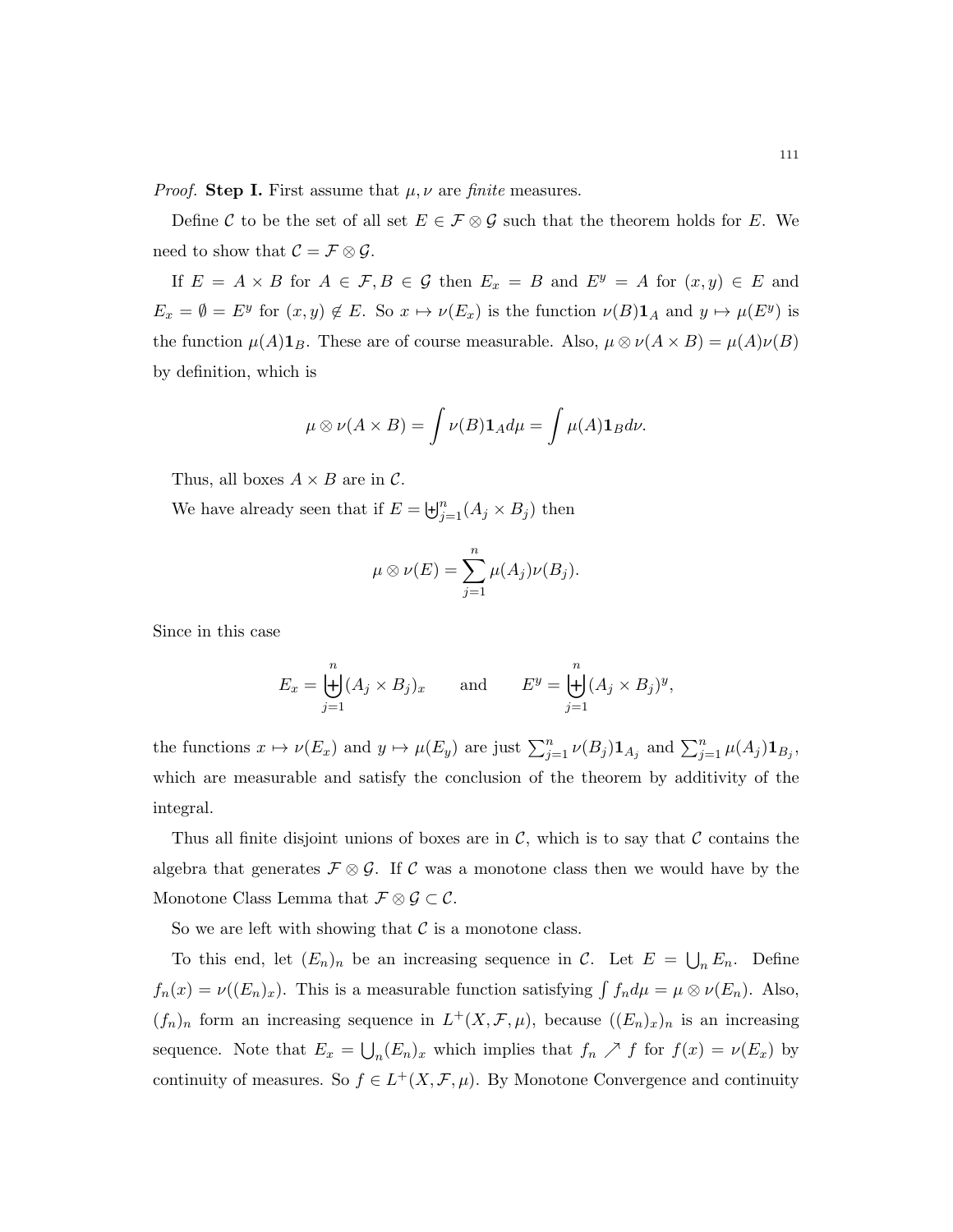of the measure  $\mu \otimes \nu$ ,

$$
\int f d\mu = \lim_{n \to \infty} \int f_n d\mu = \lim_{n \to \infty} \mu \otimes \nu(E_n) = \mu \otimes \nu(E).
$$

Similarly, the functions  $g_n(y) = \mu((E_n)^y)$  converge monotonically  $g_n \nearrow g$  for  $g(y) =$  $\mu(E^y)$ , and using Monotone Convergence as before,

$$
\int g d\nu = \mu \otimes \nu(E).
$$

Thus,  $E \in \mathcal{C}$ .

Now for the case of a decreasing sequence  $(E_n)_n$  in C. Let  $E = \bigcap_n E_n$ . Again we define  $f_n(x) = \nu((E_n)_x)$  and  $g_n(y) = \mu((E_n)^y)$ . These are decreasing sequences that converge to  $f(x) = \nu(E_x)$  and  $g(y) = \mu(E^y)$  respectively. So f, g are measurable. Also, for all  $n, |f_n| \leq \nu(Y) < \infty$  and  $|g_n| \leq \mu(X) < \infty$ . Since the measures are finite, constant functions are in  $L^1$  for both  $\mu$  and  $\nu$ . Thus, we may use Dominated Convergence of conclude that

$$
\int f d\mu = \lim_{n \to \infty} \int f_n d\mu = \lim_{n \to \infty} \mu \otimes \nu(E_n) = \mu \otimes \nu(E),
$$

and similarly,

$$
\int g d\nu = \mu \otimes \nu(E).
$$

So  $E \in \mathcal{C}$  in the decreasing case as well.

This shows that C is a monotone class, completing the proof in the case  $\mu$ ,  $\nu$  are finite measures.

**Step II.** For general  $\mu, \nu$  which are  $\sigma$ -finite, let  $X \times Y = \bigcup_n (X_n \times Y_n)$  where  $(X_n)_n,(Y_n)_n$  are increasing sequences of measurable sets, and  $\mu(X_n) < \infty, \nu(Y_n) < \infty$ .

Let  $E \in \mathcal{F} \otimes \mathcal{G}$ . For every *n*, consider  $E \cap (X_n \times Y_n)$ . The functions  $\mu_n(A) =$  $\mu(A \cap X_n), \nu_n(B) = \nu(B \cap Y_n)$  are finite measures. For any box  $A \times B$  we have that  $\mu_n \otimes \nu_n(A \times B) = \mu_n(A)\nu_n(B) = \mu \otimes \nu(A \times B \cap X_n \times Y_n)$ . Thus,  $\rho_n(C) := \mu \otimes \nu(C \cap X_n \times Y_n)$ is the unique  $\sigma$ -finite product measure  $\rho_n = \mu_n \otimes \nu_n$  on  $\mathcal{F} \otimes \mathcal{G}$ . By the previous step, the functions  $x \mapsto \nu_n(E_x) = \nu(E_x \cap Y_n)$  and  $y \mapsto \mu_n(E^y) = \mu(E^y \cap X_n)$  are measurable. Since  $(X_n)_n,(Y_n)_n$  are increasing sequences, continuity of measures gives  $\nu_n(E_x) \to \nu(E_x)$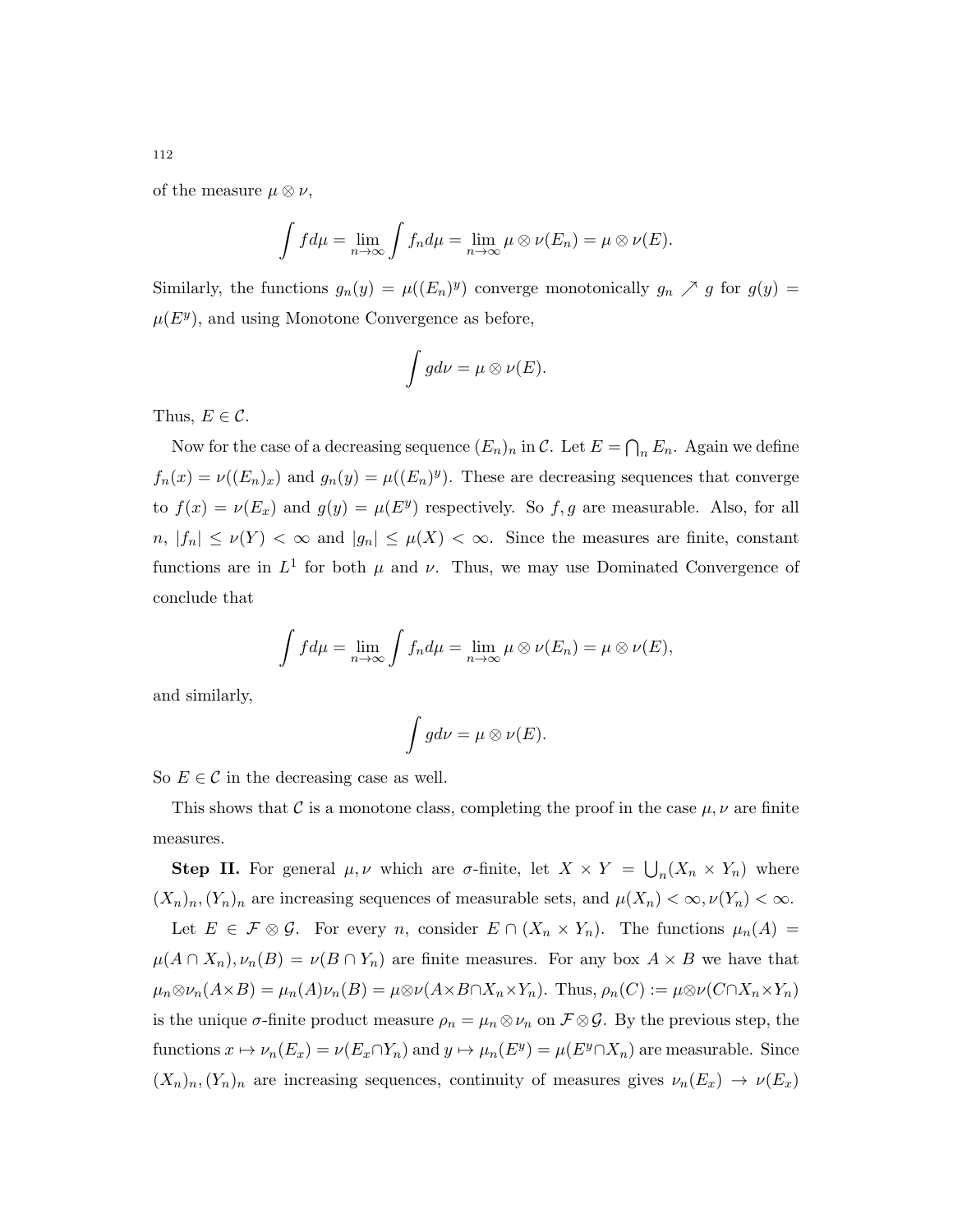and  $\mu_n(E^y) \to \mu(E^y)$ , so that  $x \mapsto \nu(E_x)$  and  $y \mapsto \mu(E^y)$  are measurable as limits of measurable functions.

Exercise 11.14. Let  $(Z, \mathcal{H}, \alpha)$  be a measure space. Let  $W \in \mathcal{H}$  and define  $\beta(A) = \alpha(A \cap W)$  for all  $A \in \mathcal{H}$ .

Show that  $(Z, \mathcal{H}, \beta)$  is a measure space.

Show that for any  $f \in L^+(Z, \mathcal{H})$  we have

$$
\int f d\beta = \int_W f d\alpha.
$$

## $\bullet$  Solution to ex:11.14. :(

β is a measure since  $β($ emptyset) = α(empty) = 0 and

$$
\beta(\biguplus_n A_n) = \alpha(\biguplus_n (A_n \cap W)) = \sum_n \alpha(A_n \cap W) = \sum_n \beta(A_n).
$$

If  $f = \mathbf{1}_A$  then

$$
\int f d\beta = \beta(A) = \alpha(A \cap W) = \int_W \mathbf{1}_A d\alpha.
$$

If f is a simple function, then  $\int f d\beta = \int_W f d\alpha$  by linearity.

If  $f \in L^+$ , then let  $\varphi_n \nearrow f$  be a sequence of simple functions approximating f. Then, by monotone convergence,

$$
\int f d\beta \leftarrow \int \varphi_n d\beta = \int_W \varphi_n d\alpha \rightarrow \int_W f d\alpha.
$$
  
 
$$
\qquad \qquad ; \qquad \checkmark
$$

Using the above exercise, we conclude that

$$
\mu \otimes \nu(E \cap X_n \times Y_n) = \mu_n \otimes \nu_n(E) = \int \nu(E_x \cap Y_n) d\mu_n = \int \mu(E^y \cap X_n) d\nu_n
$$

$$
= \int_{X_n} \nu(E_x \cap Y_n) d\mu = \int_{Y_n} \mu(E^y \cap X_n) d\nu.
$$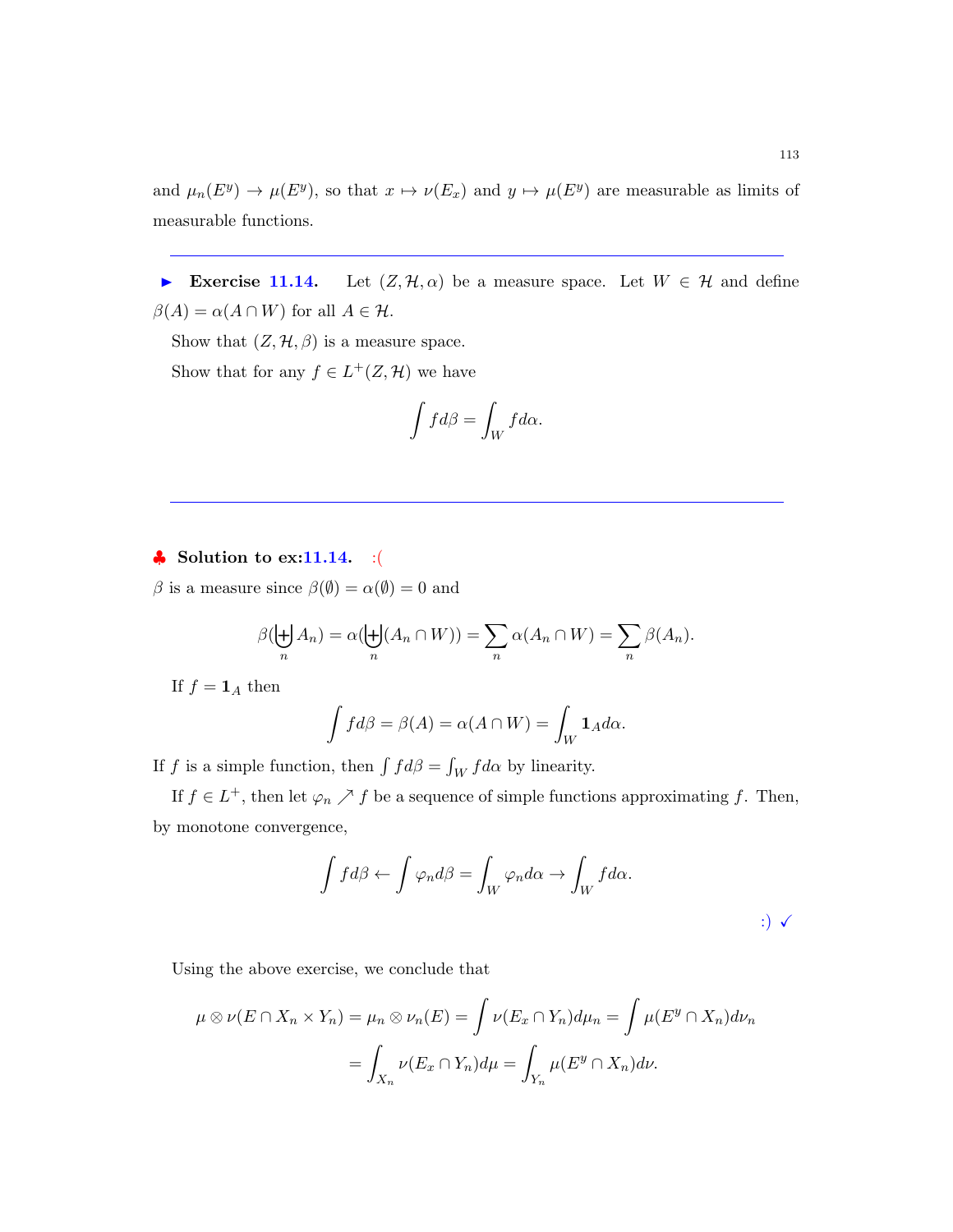Since  $\nu(E_x \cap Y_n) \mathbf{1}_{X_n}(x) \nearrow \nu(E_x)$  and  $\mu(E^y \cap Y_n) \mathbf{1}_{Y_n}(y) \nearrow \mu(E^y)$ , we use Monotone Convergence to get that

$$
\mu \otimes \nu(E) \lim_{n \to \infty} \mu \otimes \nu(E \cap X_n \times Y_n) = \int \nu(E_x) d\mu = \int \mu(E^y) d\nu.
$$

 $\Box$ 

## 11.3. The Fubini-Tonelli Theorem

**\*\*\* THEOREM 11.7** (Fubini-Tonelli). Let  $(X, \mathcal{F}, \mu), (Y, \mathcal{G}, \nu)$  be  $\sigma$ -finite measure spaces.

- Let  $f \in L^+((X,\mathcal{F},\mu) \otimes (Y,\mathcal{G},\nu))$ . Then the functions  $x \mapsto \int f_x d\nu$  and  $y \mapsto$  $\int f^y d\mu$  are in  $L^+$ .
- Let  $f \in L^1((X, \mathcal{F}, \mu) \otimes (Y, \mathcal{G}, \nu))$ . Then the functions  $x \mapsto \int f_x d\nu$  and  $y \mapsto$  $\int f^y d\mu$  are defined a.e. and in  $L^1$ .

In both cases we have

$$
\int f d(\mu \otimes \nu) = \int \left( \int f_x d\nu \right) d\mu(x) = \int \left( \int f^y d\mu \right) d\nu(y).
$$

*Proof.* Start with  $f \in L^+$ . If  $f = \mathbf{1}_E$  this is just the previous theorem. Since  $(f + g)_x =$  $f_x + g_x$  and  $(f + g)^y = f^y + g^y$ , we have the theorem for all simple functions. If  $f \in L^+$ is general, let  $\varphi_n \nearrow f$  be an increasing sequence of approximating simple functions. It may be easily verified that  $(\varphi_n)_x \nearrow f_x$  and  $(\varphi_n)^y \nearrow f^y$ . So  $f_x, f^y$  are indeed in  $L^+$ . Also,  $(\varphi_n)_x, (\varphi_n)^y$  are simple functions. Note that  $\int (\varphi_n)_x d\nu$  and  $\int (\varphi_n)^y d\mu$  are also increasing sequences of functions in  $L^+$ . So by Monotone Convergence,

$$
\int f d(\mu \otimes \nu) = \lim_{n \to \infty} \int \varphi_n d(\mu \otimes \nu) = \lim_{n \to \infty} \int \int (\varphi_n)_x d\nu d\mu = \int \int f_x d\nu d\mu.
$$

Similarly for

$$
\int f d(\mu \otimes \nu) = \int \int f^y d\mu d\nu.
$$

Now for  $f \in L^1$ . Write  $f = f_1 - f_2 + i(f_3 - f_4)$  for  $f_j \in L^+$ . Note that  $(f_x)_j = (f_j)_x$ and  $(f^y)_j = (f_j)^y$ . Since f is integrable, so are  $f_j$  for all j. Thus, the first part of the theorem tells us that

<span id="page-113-0"></span>(11.1) 
$$
\int \left( \int (f_j)_x d\nu \right) d\mu = \int \left( \int (f_j)^y d\mu \right) d\nu = \int f_j d(\mu \otimes \nu) < \infty,
$$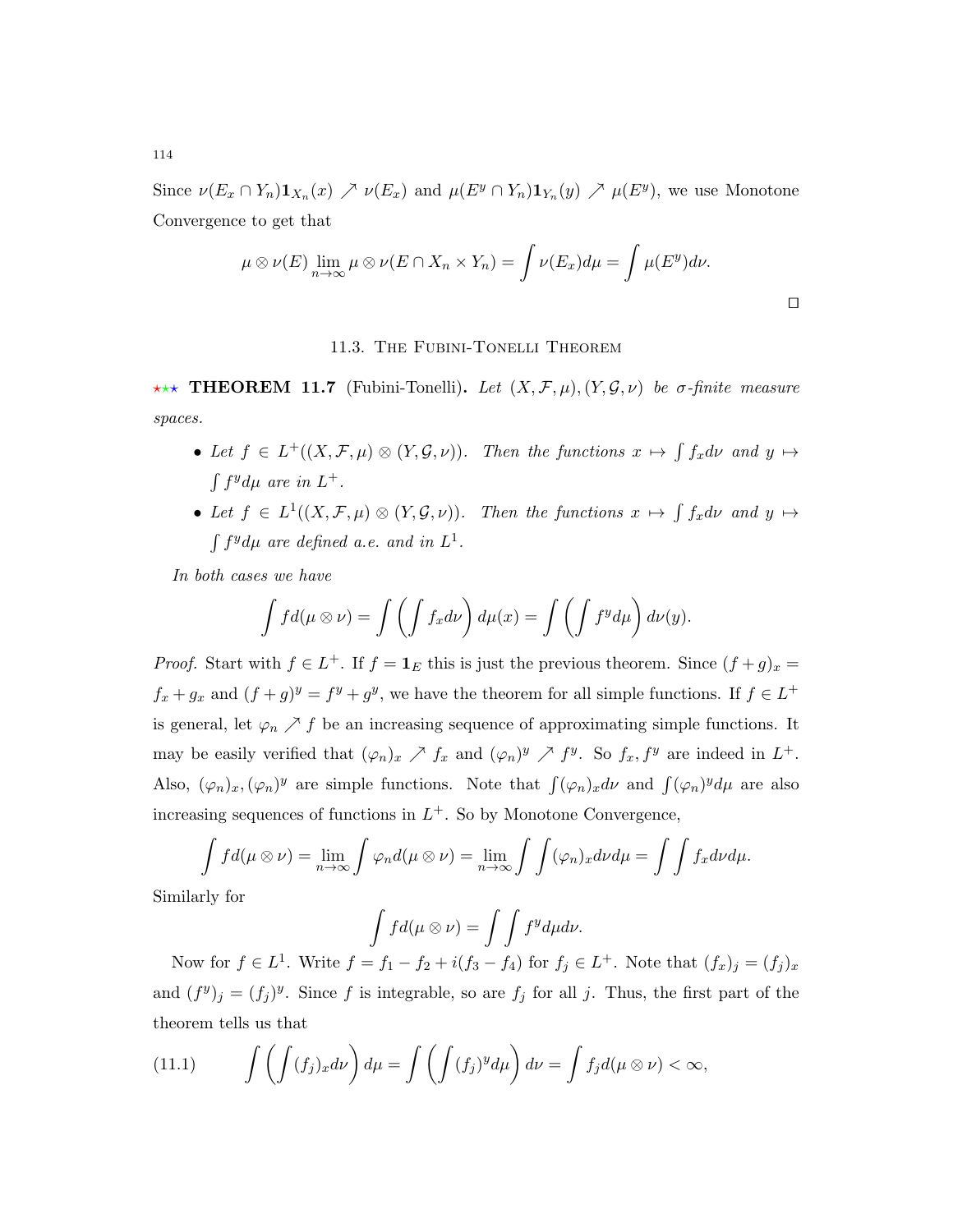which gives that  $\int (f_j)_x d\nu$ ,  $\int (f_j)^y d\mu$  are a.e. finite, and integrable as functions of x and y respectively. Since  $|\int f_x d\nu| \leq \sum_{j=1}^4 \int (f_j)_x d\nu$ , we have that  $x \mapsto \int f_x d\nu$  is an  $L^1$ function. Similarly  $y \mapsto \int f^y d\mu$  is an  $L^1$  function. We also have by summing [\(11.1\)](#page-113-0) that

$$
\int \left( \int f_x d\nu \right) d\mu = \int \left( \int f^y d\mu \right) d\nu = \int f d(\mu \otimes \nu).
$$

Exercise 11.15. [Folland, p.69, ex.51] Let  $(X, \mathcal{F}, \mu), (Y, \mathcal{G}, \nu)$  be measure spaces that are not necessarily  $\sigma$ -finite. Show that:

- If  $f: X \to \mathbb{C}$  is F-measurable and  $g: Y \to \mathbb{C}$  is G-measurable then  $h(x, y) :=$  $f(x)g(y)$  is  $\mathcal{F} \otimes \mathcal{G}$ -measurable.
- If  $f \in L^1(X, \mathcal{F}, \mu)$  and  $g \in L^1(Y, \mathcal{G}, \nu)$  then  $h \in L^1(X \times Y, \mathcal{F} \otimes \mathcal{G}, \mu \otimes \nu)$  and

$$
\int hd(\mu\otimes\nu)=\int fd\mu\cdot\int gd\nu.
$$

## $\clubsuit$  Solution to ex:11.15. :(

Note that he function  $\phi : \mathbb{C}^2 \to \mathbb{C}$  defined by  $\phi(z, w) = zw$  is continuous and thus measurable. Also, the function  $H(x, y) := (f(x), g(y))$  from  $X \times Y$  to  $\mathbb{C}^2$  is  $\mathcal{F} \otimes \mathcal{G}$ measurable since the Borel  $\sigma$ -algebra on  $\mathbb{C}^2$  is generated by sets of the form  $B_1 \times B_2$ where  $B_1, B_2$  are Borel in  $\mathbb{C}$ , and for any such set  $B_1 \times B_2$ ,

$$
H^{-1}(B_1 \times B_2) = \{(x, y) : f(x) \in B_1, g(y) \in B_2\} = f^{-1}(B_1) \times g^{-1}(B_2) \in \mathcal{F} \times \mathcal{G} \subset \mathcal{F} \otimes \mathcal{G}.
$$

Hence  $h(x, y) = \phi(f(x), g(y)) = \phi \circ H(x, y)$  is  $\mathcal{F} \otimes \mathcal{G}$ -measurable as a composition of measurable functions.

For the second assertion, suppose first that  $f = 1_A$ ,  $g = 1_B$ . Then clearly  $h = 1_{A \times B}$ and

$$
\int hd(\mu \times \nu) = (\mu \times \nu)(A \times B) = \mu(A)\nu(B) = \int f d\mu \cdot \int g d\nu.
$$

 $\Box$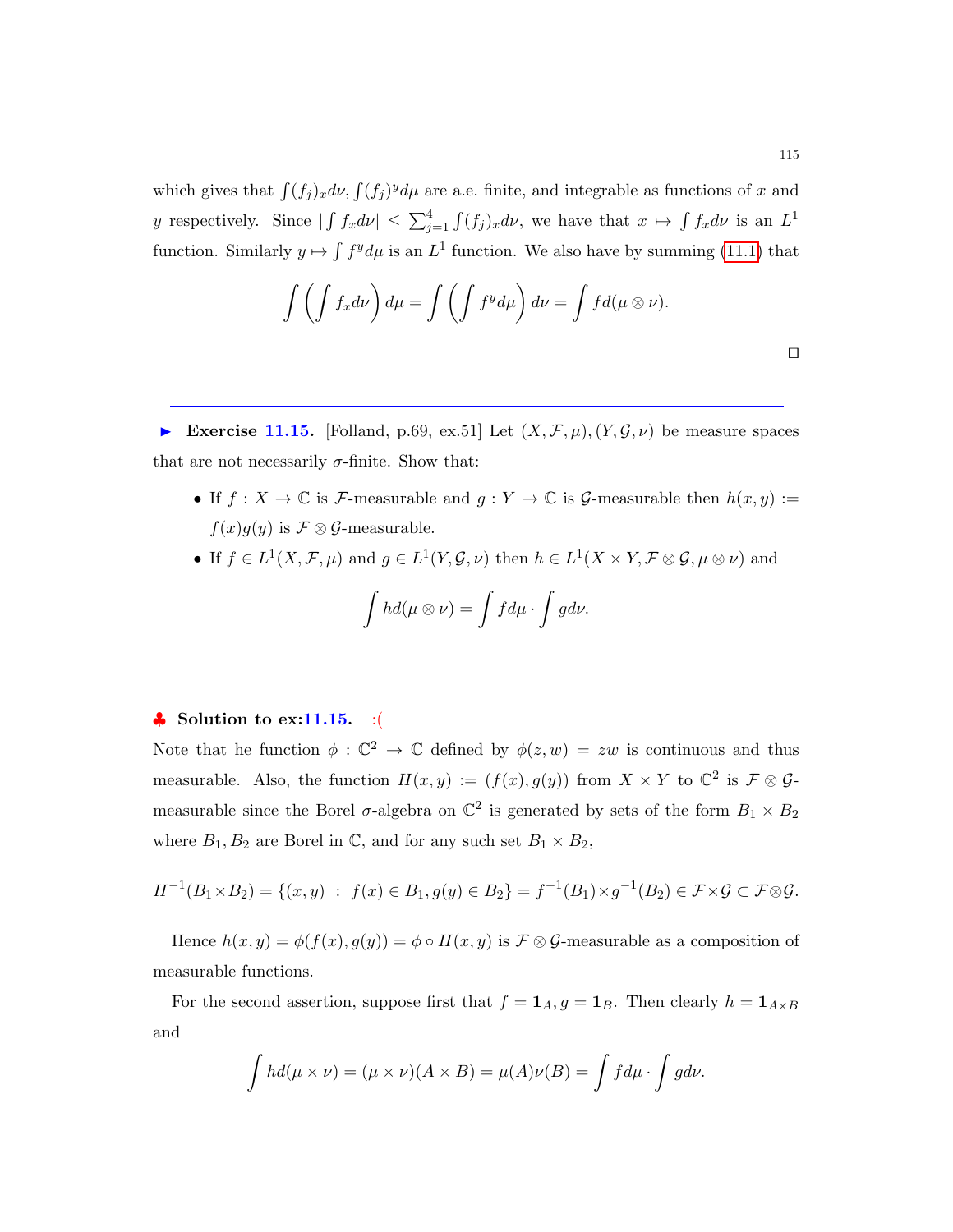If  $f = \sum_{k=1}^n a_k \mathbf{1}_{A_k}$  and  $g = \sum_{j=1}^m b_j \mathbf{1}_{B_j}$  are simple functions where  $(A_k)_k$  and  $(B_j)_j$ are both pairwise disjoint, then

$$
h = \sum_{k=1}^{n} \sum_{j=1}^{m} a_k b_j \mathbf{1}_{A_k \times B_j}
$$

is a simple function and

$$
\int hd(\mu \times \nu) = \int fd\mu \cdot \int gd\nu
$$

follows by linearity.

If  $f \ge 0, g \ge 0$  then we may choose  $f_n \nearrow f, g_n \nearrow g$  where  $f_n, g_n$  are simple for all n. Since multiplication is continuous,  $f_n g_n \nearrow h$ . Thus, by monotone convergence,

$$
\int hd(\mu \times \nu) = \int fd\mu \cdot \int gd\nu.
$$

If  $f, g$  are real-valued integrable functions, then

$$
h(x,y) = (f^+(x) - f^-(x)) \cdot (g^+(y) - g^-(y))
$$
  
=  $f^+(x)g^+(y) + f^-(x)g^-(y) - f^+(x)g^-(y) - f^-(x)g^+(y)$ .

This is a linear combination of 4 products of non-negative functions. Since

$$
\int f^{\alpha}(x)g^{\beta}(y)d(\mu \times \nu) = \int f^{\alpha}d\mu \cdot \int g^{\beta}d\nu
$$

for any choice of  $\alpha,\beta\in\{+,-\},$  we have by linearity

$$
\int |h|d(\mu \times \nu) \leq \sum_{\alpha,\beta \in \{+, -\}} \int f^{\alpha} d\mu \cdot \int g^{\beta} d\nu < \infty,
$$

so  $h$  is integrable. Also by linearity, and by the above for non-negative functions,

$$
\int hd(\mu \times \nu) = \sum_{\alpha,\beta \in \{+, -\}} \int \alpha\beta f^{\alpha}(x) g^{\beta}(y) d(\mu \times \nu)
$$
  
= 
$$
\sum_{\alpha,\beta \in \{+, -\}} \alpha\beta \int f^{\alpha} d\mu \cdot \int g^{\beta} d\nu = \int f d\mu \cdot \int g d\nu.
$$

Finally for complex valued functions in  $L^1$  write  $f = f_1 + if_2$  and  $g = g_1 + ig_2$ , and note that if  $h(x, y) = f(x)g(y)$  then

$$
h(x,y) = f_1(x)g_1(y) - f_2(x)g_2(y) + i \cdot [f_1(x)g_2(y) + f_2(x)g_1(y)].
$$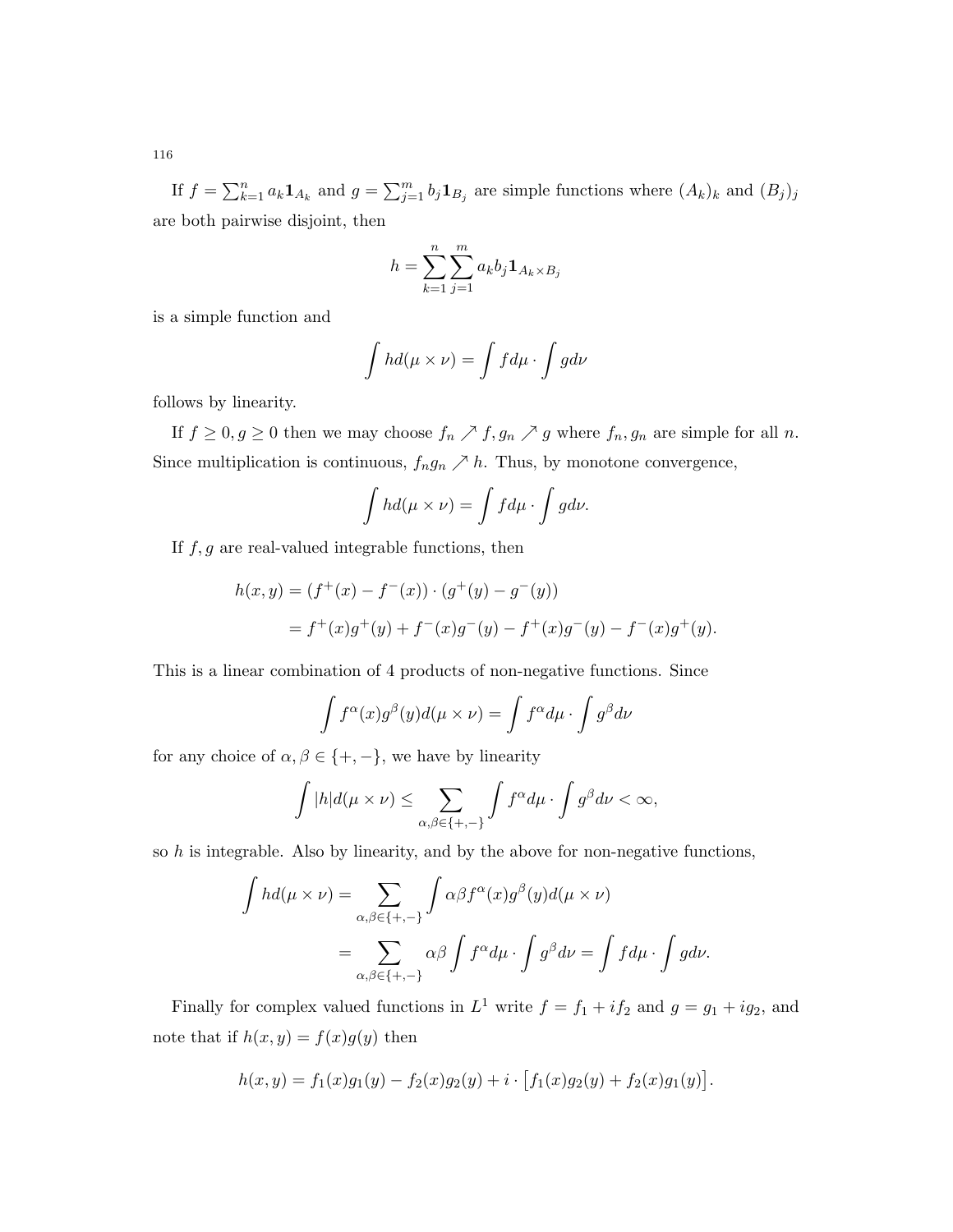So the real part of  $h$  and imaginary part of  $h$  fall into the category of the previous assertion, and so satisfy that they are in  $L^1$  (because  $f_1, f_2, g_1, g_2$  are all in  $L^1$ ) and by linearity

$$
\int hd(\mu \times \nu) = \int f_1 d\mu \cdot \int g_1 d\nu - \int f_2 d\mu \cdot \int g_2 d\nu + i \cdot \int f_1 d\mu \cdot \int g_2 d\nu + i \cdot \int f_2 d\mu \cdot \int g_1 d\nu
$$

$$
= \int f d\mu \cdot \int g d\nu.
$$

Exercise 11.16. Let  $\mu$  be the counting measure on  $([0,1], \mathcal{B}([0,1]))$  (for any Borel set A,  $\mu(A) = |A|$ ). Let  $\lambda$  be Lebesgue measure. Let  $D = \{(x, x) \in [0, 1]^2\}$ . Compute  $\int \left(\int \mathbf{1}_D(x,y)d\mu(x)\right)d\lambda(y)$ ,  $\int \left(\int \mathbf{1}_D(x,y)d\lambda(y)\right)d\mu(x)$ , and show that they are not equal.

Use the fact that  $\mu \otimes \lambda$  can be defined as an extension (although non-unique) of the pre-measure on boxes to compute  $\int \mathbf{1}_D d(\mu \otimes \lambda)$  and show this is also not equal to the other two integrals.

# $\clubsuit$  Solution to ex:11.16. :(

For any  $y \in [0, 1]$ ,

$$
\int \mathbf{1}_D(x,y)d\lambda(y) = \lambda(\{x\}) = 0,
$$

and

$$
\int \mathbf{1}_D(x,y)d\mu(x) = \mu({y}) = 1.
$$

Thus,

$$
\int \left( \int \mathbf{1}_D(x, y) d\mu(x) \right) d\lambda(y) = 1 \quad \text{and} \quad \int \left( \int \mathbf{1}_D(x, y) d\lambda(y) \right) d\mu(x) = 0.
$$

Also,  $\int \mathbf{1}_D d(\mu \otimes \lambda) = (\mu \otimes \lambda)^*(D)$ , where  $(\mu \otimes \lambda)^*$  is the outer measure induced by the pre-measure on the algebra of finite disjoint unions of boxes. This pre-measure is defined by  $(\mu \otimes \lambda)(A \times B) = \mu(A)\lambda(B)$ . Thus,

$$
(\mu \otimes \lambda)^*(D) = \inf \left\{ \sum_n \mu(A_n) \lambda(B_n) : D \subset \bigcup_n A_n \times B_n \right\}.
$$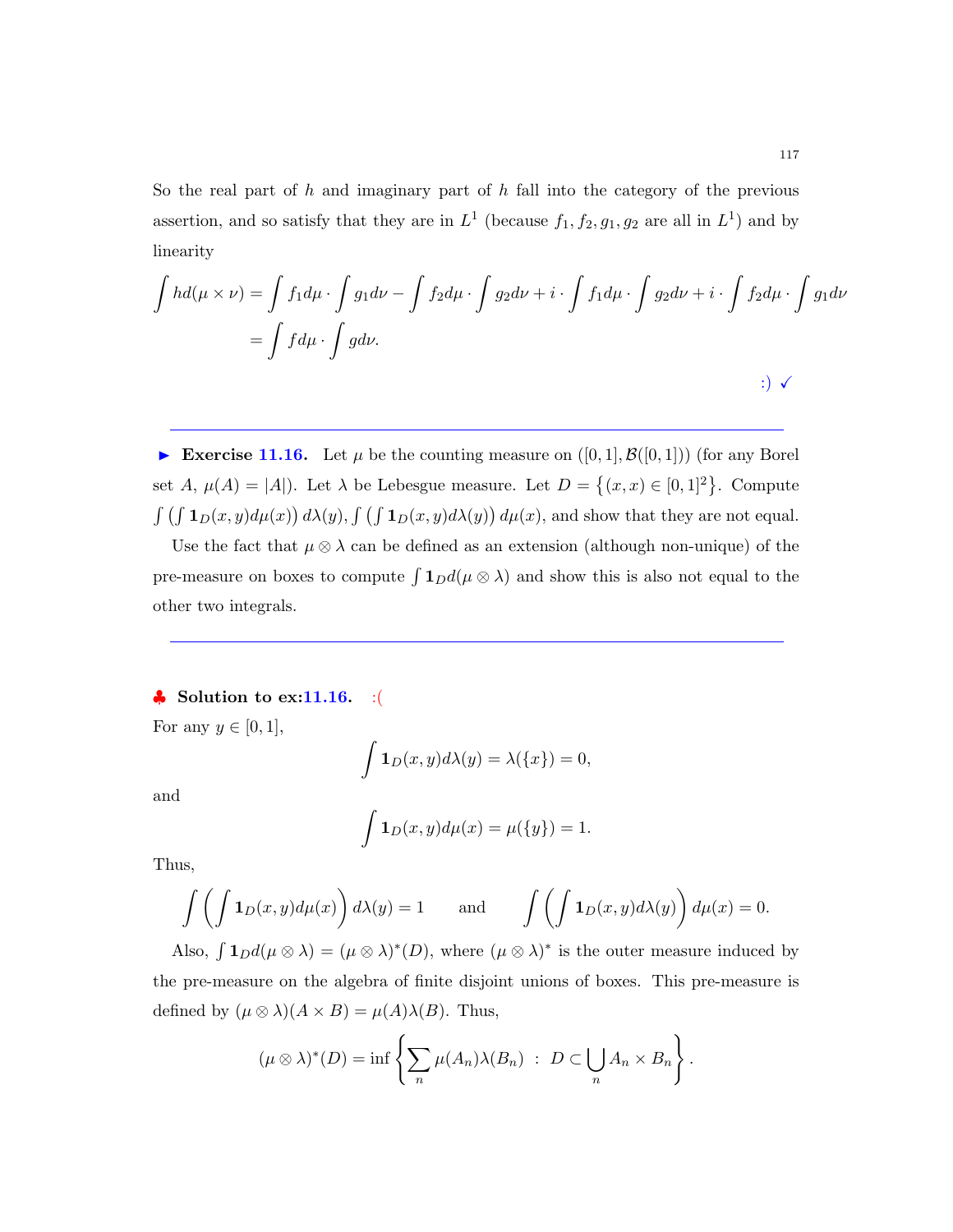If  $D \subset \bigcup_n A_n \times B_n$  then for any  $x \in [0,1]$  we have that there exists some n for which  $(x, x) \in A_n \times B_n$ , so  $x \in B_n \cap A_n$ . Thus,  $[0, 1] \subset \bigcup_n (B_n \cap A_n)$ , so  $\sum_n \lambda(B_n \cap A_n) \ge$  $\lambda([0,1]) = 1$ . So there must exist k such that  $|B_k \cap A_k|$  has  $\lambda(B_k \cap A_k) > 0$ , and specifically  $B_k \cap A_k$  is infinite. Now, for this k we have that  $\mu(A_k) \geq \mu(A_k \cap B_k) = \infty$ . Hence, for any  $D \subset \bigcup_n A_n \times B_n$  there exists k such that

$$
\sum_{n} \mu(A_n)\lambda(B_n) \ge \mu(A_k)\lambda(B_k) = \infty.
$$
  
Thus,  $(\mu \otimes \lambda)^*(D) = \infty$ .

Exercise 11.17. [Folland p.69] Let X be a linearly ordered set that is uncountable, but for any  $x \in X$  the set  $\{y \in X : y < x\}$  is countable. Let F be the countable-cocountable  $\sigma$ -algebra on X; *i.e.*  $A \in \mathcal{F}$  if A is countable or if  $A^c$  is countable. Define  $E = \{(x, y) \in X \times X : x < y\}.$ 

Show that  $E_x, E^y$  are measurable for all  $x, y \in X$ .

For  $A \in \mathcal{F}$  define  $\mu(A) = 0$  if A is countable and  $\mu(A) = 1$  if  $A^c$  is countable. Show that  $\mu$  is a measure on  $(X, \mathcal{F})$ .

Show that  $\int \left( \int \mathbf{1}_E(x, y) d\mu(x) \right) d\mu(y)$ ,  $\int \left( \int \mathbf{1}_E(x, y) d\mu(y) \right) d\mu(x)$  exist and are not equal.

## $\bullet$  Solution to ex:11.17. :(

For any  $x \in X$  let  $C_x = \{y : y < x\}$ . By assumption  $C_x$  is countable for all x and  $(C_x)^c$  is uncountable for all x.

For any  $x, y \in X$  we have  $E_x = \{y : y > x\} = (C_x \oplus \{x\})^c$ , so  $(E_x)^c$  is countable, and thus  $E_x$  is measurable and  $\mu(E_x) = 1$ .

Also,  $E^y = \{x : x < y\} = C_y$  which is countable, so  $E^y$  is measurable and  $\mu(E^y) = 0$ .  $\mu$  is easily verified to be a measure.

Finally,

$$
\int \left( \int \mathbf{1}_E(x, y) d\mu(x) \right) d\mu(y) = \int \mu(E^y) d\mu(y) = 0,
$$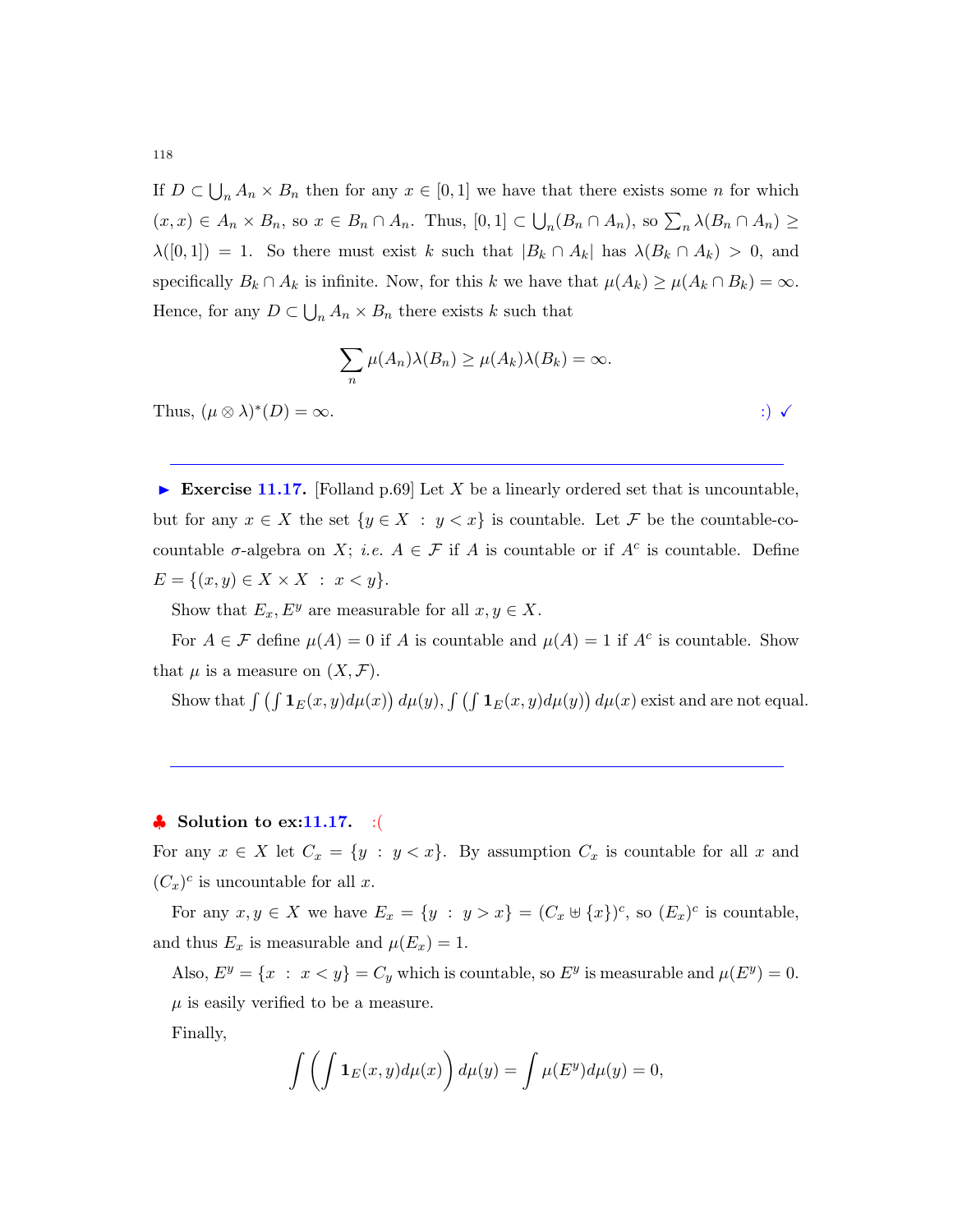$$
\int \left( \int \mathbf{1}_E(x, y) d\mu(y) \right) d\mu(x) = \int \mu(E_x) d\mu(x) = \mu(X) = 1.
$$
\n
$$
\tag{3}
$$

Exercise 11.18. [Folland p.69] Consider  $(\mathbb{N}, 2^{\mathbb{N}}, \mu)$  where  $\mu$  is the counting measure. Define

$$
f(n,k) = \begin{cases} 1 & n = k \\ -1 & n = k + 1 \\ 0 & \text{otherwise.} \end{cases}
$$

Show that  $\int |f|d(\mu\otimes\mu) = \infty$  and that  $\int (\int f(x, y)d\mu(x)) d\mu(y)$ ,  $\int (\int f(x, y)d\mu(y)) d\mu(x)$ exist but are not equal.

♣ Solution to ex:11.18. :(

$$
f(n,k) = \mathbf{1}_{\{n=k\}} - \mathbf{1}_{\{n=k+1\}}.
$$
  
\n
$$
|f(n,k)| = \mathbf{1}_{\{n=k\}} + \mathbf{1}_{\{n=k+1\}} \text{ so}
$$
  
\n
$$
\int |f| d(\mu \otimes \mu) = \sum_{(n,k) \in \mathbb{N}^2} (\mathbf{1}_{\{n=k\}} + \mathbf{1}_{\{n=k+1\}}) = \# \{(n,n), (n+1,n) : n \in \mathbb{N}\} = \infty.
$$

For any  $k \in \mathbb{N}$ ,

$$
\int f(n,k)d\mu(n) = \sum_{n} \mathbf{1}_{\{n=k\}} - \mathbf{1}_{\{n=k+1\}} = 0.
$$

However, for any  $n \in \mathbb{N}$ ,

$$
\int f(n,k)d\mu(k) = \sum_{k} \mathbf{1}_{\{n=k\}} - \mathbf{1}_{\{n=k+1\}} = \begin{cases} 0 & n > 0 \\ 1 & n = 0. \end{cases}
$$

So

$$
\int \int f(n,k)d\mu(n)d\mu(k) = 0 \quad \text{and} \quad \int \int f(n,k)d\mu(k)d\mu(n) = \int \mathbf{1}_{\{0\}}(n)d\mu(n) = 1.
$$
  
 
$$
\int \int f(n,k)d\mu(n)d\mu(k) = 0 \quad \text{and} \quad \int \int f(n,k)d\mu(k)d\mu(n) = \int \mathbf{1}_{\{0\}}(n)d\mu(n) = 1.
$$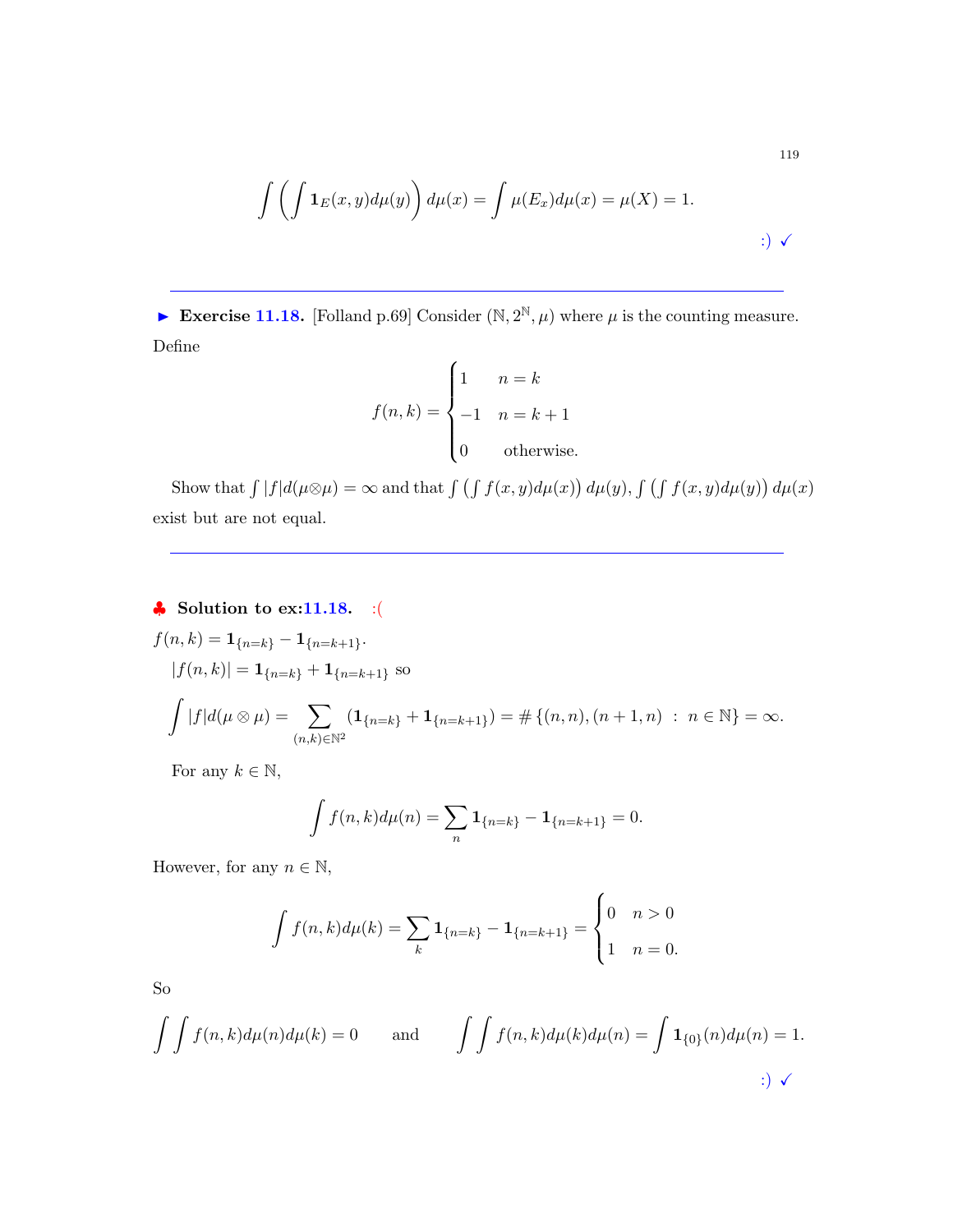Exercise 11.19. [Folland p.69] Let  $(X, \mathcal{F}, \mu)$  be a  $\sigma$ -finite measure space. Let  $f \in L^+(X, \mathcal{F}, \mu)$ . Set  $\Gamma_f := \{(x, y) \in X \times [0, \infty] : y \le f(x)\}.$ Show that  $\Gamma_f \in \mathcal{F} \otimes \mathcal{B}([0,\infty])$ . Show that  $(\mu \otimes \lambda)(\Gamma_f) = \int f d\mu$ .

## $\clubsuit$  Solution to ex:11.19. :(

The functions  $\varphi(x, y) = f(x) - y$  is  $\mathcal{F} \otimes \mathcal{B}([0, \infty])$ -measurable, as a composition of the continuous function subtraction on the measurable function  $(x, y) \mapsto (f(x), y)$ . Thus,

$$
\Gamma_f = \{(x, y) : f(x) - y \ge 0\} = \varphi^{-1}([0, \infty]) \in \mathcal{F} \otimes \mathcal{B}([0, \infty]).
$$

Note that

$$
(\Gamma_f)_x = \{ y \; : \; y \le f(x) \} = \mathbf{1}_{[0, f(x)]}.
$$

Now using Fubini-Tonelli,

$$
(\mu \otimes \lambda)(\Gamma_f) = \int \int (\Gamma_f)_x(y) d\lambda(y) d\mu(x) = \int \lambda([0, f(x)]) d\mu(x) = \int f(x) d\mu(x).
$$
  
...

Number of exercises in lecture: 19

Total number of exercises until here: 125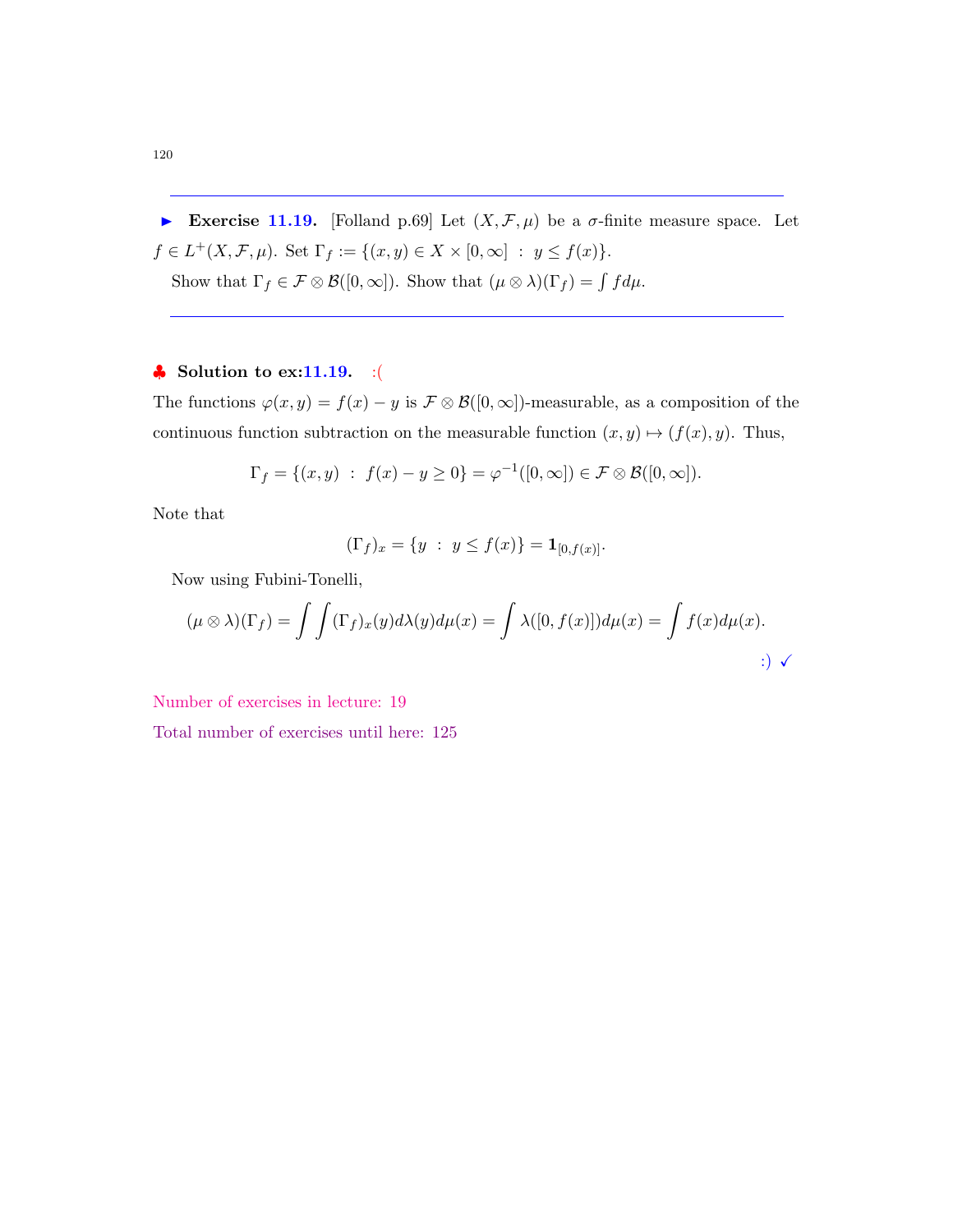Measure Theory

Ariel Yadin

# Lecture 12: Change of variables

12.1. Linear transformations of Lebesgue measure

Recall that we showed that if L is an invertible linear transformation on  $\mathbb{R}^d$ , for any  $A \subset \mathbb{R}^d$  that is Lebesgue measurable, we have that  $L(A)$  is also Lebesgue measurable and  $\lambda(L(A)) = |\det L|\lambda(A)$ . The proof of this fact was not so simple and kind of technical.

We now give a more general statement, and also a shorter proof using the tools we have developed.

••• Theorem 12.1. Let L be an invertible linear transformation of  $\mathbb{R}^d$  and let  $f : \mathbb{R}^d \to$  $\mathbb C$ . If f is Lebesgue measurable then so is  $f \circ L$ . Also, if  $f \geq 0$  or if  $f \in L^1$ , then so is  $f \circ L$  and

$$
\int f d\lambda = |\det L| \int f \circ L d\lambda.
$$

Specifically, if  $A \subset \mathbb{R}^d$  is Lebesgue measurable then  $L(A)$  is Lebesgue measurable and  $\lambda(L(A)) = |\det L|\lambda(A).$ 

Proof. The main idea is as in the first proof we gave for Lebesgue measure of sets.

First suppose that f is Borel. Then  $f \circ L$  is also because L is continuous.

If the theorem holds for linear maps  $L, M$  then it also holds for  $L \circ M$  as:

$$
\int f = |\det L| \int f \circ L = |\det L| \cdot |\det M| \int (f \circ L) \circ M = |\det L \circ M| \int f \circ L \circ M.
$$

Thus, we want to decompose linear transformations into elementary types that we know how to deal with.

Every invertible linear transformation can be written as composition of the following three types: M which is multiplication of coordinate j by a non-zero scalar  $\alpha$ , A which is adding coordinate k to coordinate j, and S which is swapping coordinates k and j. So we only need to prove the theorem for  $M, A, S$ .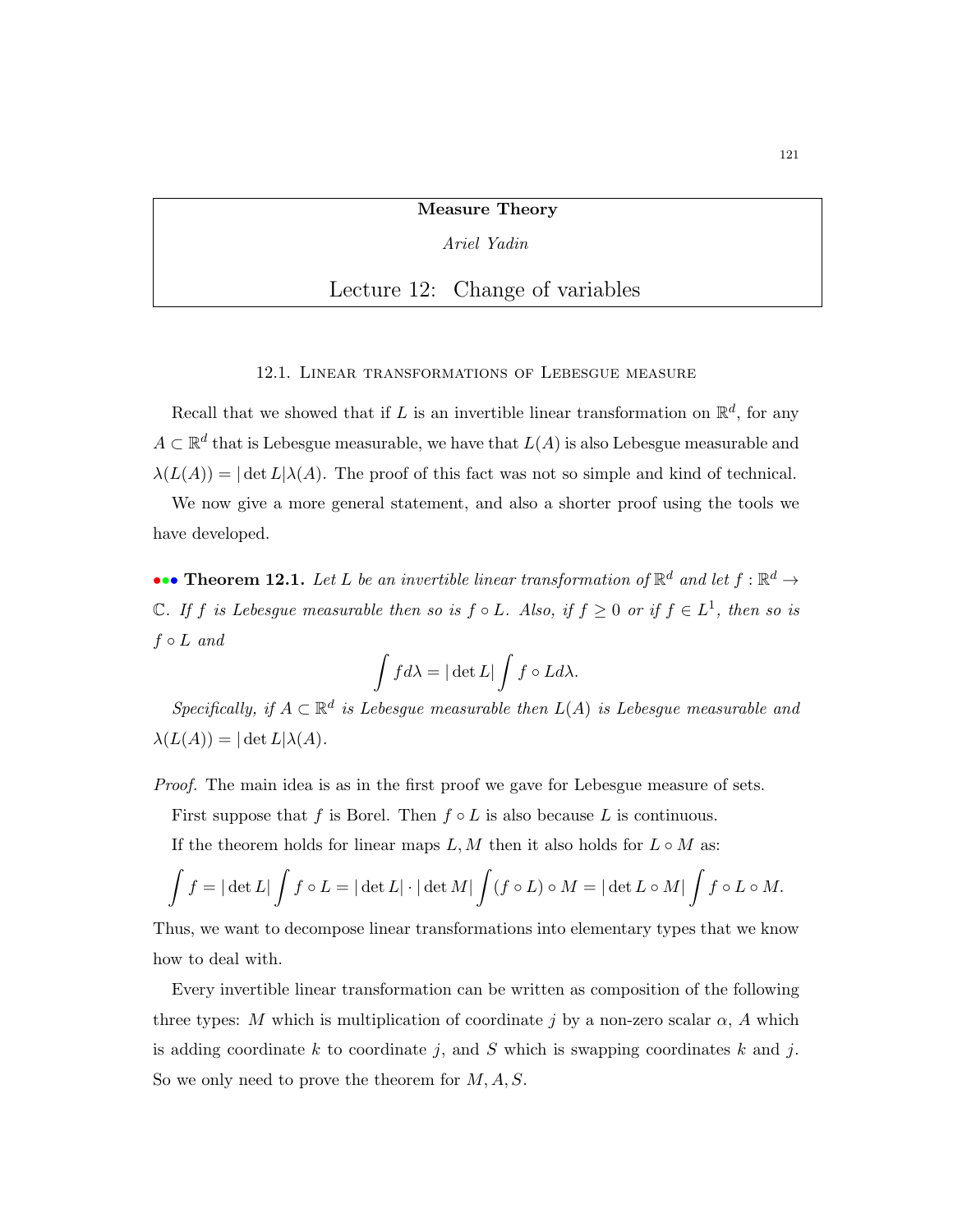Now det  $M = \alpha$ , det  $A = 1$ , det  $S = -1$ . Thus, using the Fubini-Tonneli Theorem, we can integrate the coordinates in any order, so

$$
\int f \circ M(x_1,\ldots,x_d) d\lambda^d = \int f(x_1,\ldots,\alpha x_j,\ldots,x_d) d\lambda^d = \int \int g_x(\alpha x_j) d\lambda(x_j) d\lambda^{d-1}(x),
$$

where  $x = (x_1, ..., x_{j-1}, x_{j+1}, ..., x_d)$  and  $g_x(x_j) = f(x_1, ..., x_d)$ . The statement

$$
\int g(x)d\lambda(x) = |\alpha| \cdot \int g(\alpha x)d\lambda(x),
$$

is just the  $d = 1$  case, which we will prove shortly. Given the  $d = 1$  case we have

$$
|\alpha| \int f \circ M d\lambda^{d} = \int |\alpha| \int g_x(\alpha x_j) d\lambda(x_j) d\lambda^{d-1}(x)
$$
  
= 
$$
\int \int g_x(x_j) d\lambda(x_j) d\lambda^{d-1}(x) = \int f d\lambda^{d}.
$$

Similarly for A and S: Given the  $d = 1$  case we have

$$
\int f \circ Ad\lambda^d = \int \int g_x(x_j + x_k) d\lambda(x_j) d\lambda^{d-1}(x)
$$

$$
= \int \int g_x(x_j) d\lambda(x_j) d\lambda^{d-1}(x) = \int f d\lambda^d.
$$

For S we get by changing the order of integration (Fubini-Tonelli),

$$
\int f \circ S(x_1, \dots, x_j, \dots, x_k, \dots, x_d) d\lambda^d
$$
  
= 
$$
\int f(x_1, \dots, x_k, \dots, x_j, \dots, x_d) d\lambda(x_1) \cdots d\lambda(x_j) \cdots d\lambda(x_k) \cdots d\lambda(x_d) = \int f d\lambda^d.
$$

So we are left with verifying the  $d = 1$  cases of M and A:

$$
\int g d\lambda = |\alpha| \cdot \int g(\alpha x) d\lambda(x)
$$
 and  $\int g d\lambda = \int g(x+a) d\lambda(x)$ .

If  $g = \mathbf{1}_A$  then this is just  $|\alpha| \lambda(\alpha^{-1} A) = \lambda(A)$  and  $\lambda(A + a) = \lambda(A)$ . By additivity this extends to simple functions. Monotone Convergence gives this for non-negative functions. Decomposing  $g$  into real and imaginary parts and those into positive and negative parts gives the general case.

This completes the theorem for Borel functions.

If f is Lebesgue then there exists a Borel function g and a Borel set  $N$  such that  $\lambda(N) = 0$  and  $g\mathbf{1}_{N^c} = f\mathbf{1}_{N^c}$ . We have essentially already proved this in an exercise, but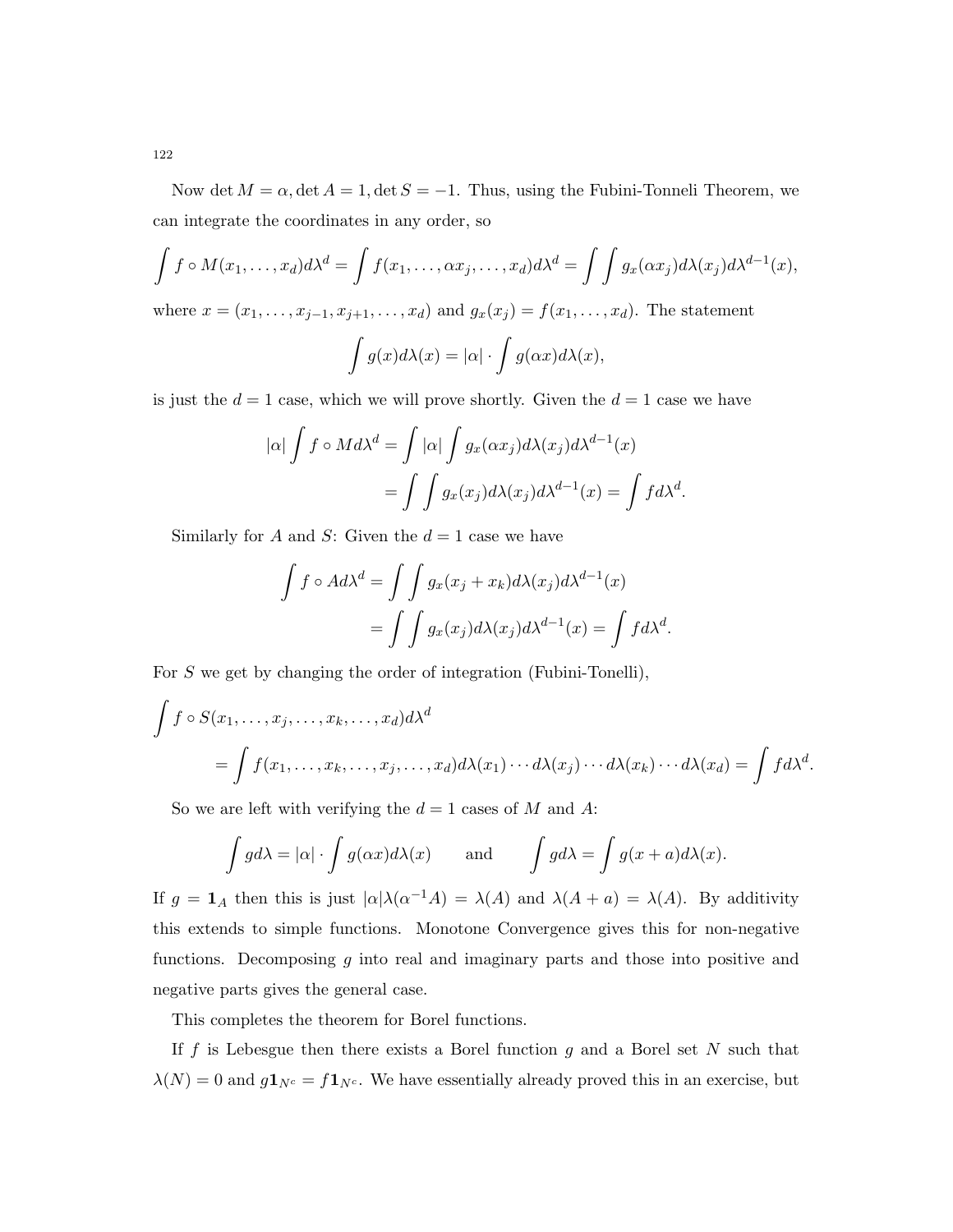the next exercise also reproves this. Since

$$
(f \circ L)(x) \cdot (\mathbf{1}_{N^c} \circ L^{-1})(x) = f(L(x)) \cdot \mathbf{1}_{N^c}(L(x)) = g(L(x)) \cdot \mathbf{1}_{N^c}(L(x)) = (g \circ L)(x) \cdot (\mathbf{1}_{N^c} \circ L^{-1})(x),
$$

we have that  $(f \circ L) \cdot (\mathbf{1}_{N^c} \circ L^{-1})$  is Borel. So  $f \circ L$  is Lebesgue. Moreover, because  $\lambda(N) = \lambda(L^{-1}(N)) = 0,$ 

$$
\int f d\lambda = \int g d\lambda = |\det L| \int (g \circ L) d\lambda = |\det L| \int (f \circ L) d\lambda.
$$

Exercise 12.1. Show that a function f is Lebesgue if and only if there exists a Borel function g and a Borel set N such that  $\lambda(N) = 0$  and  $g\mathbf{1}_{N^c} = f\mathbf{1}_{N^c}$ .

## $\bullet$  Solution to ex:12.1. : (

If there exists a Borel function g and a Borel set N such that  $\lambda(N) = 0$  and  $g\mathbf{1}_{N^c} = f\mathbf{1}_{N^c}$ , then for any Borel set B in the image,  $f(x) \in B$  if and only if  $g(x) \in B, x \notin N$  or  $f(x) \in B, x \in N$ . Thus  $f^{-1}(B) = g^{-1}(B) \cap N^c \cup f^{-1}(B) \cap N$ . Since  $f^{-1}(B) \cap N \subset N$ which has measure 0, we get that  $f^{-1}(B) \cap N$  is a Lebesgue null set, and thus Lebesgue measurable. Since  $g^{-1}(B) \cap N^c$  is Borel, we have that  $f^{-1}(B)$  is Lebesgue. So in this case  $f$  is a Lebesgue function.

For the other direction, if f is Lebesgue, consider the case  $f = \mathbf{1}_A$  for a Lebesgue set A. Since  $A = B \cup F$  for a Borel set B and a null set F (not necessarily Borel). Since  $\lambda^*(F) = 0$ , there exists a Borel set  $N \supset F$  such that  $\lambda(N) = 0$ . Thus,  $\mathbf{1}_A \mathbf{1}_{N^c} = \mathbf{1}_B \mathbf{1}_{N^c}$ , and we are done taking  $g = \mathbf{1}_B$ .

By additivity this extends to simple functions: If  $f = \sum_{j=1}^n a_j \mathbf{1}_{A_j}$  for Lebesgue  $(A_j)_j$ , then for every j there exist a Borel set  $B_j$  and a Borel null set  $N_j$  such that  $\mathbf{1}_{A_j}\mathbf{1}_{(N_j)^c} = \mathbf{1}_{B_j}\mathbf{1}_{(N_j)^c}$ . Taking  $N = \bigcup_{j=1}^n N_j$  and  $g = \sum_{j=1}^n a_j\mathbf{1}_{B_j}$ , we have that g is Borel and  $f\mathbf{1}_{N^c} = g\mathbf{1}_{N^c}$ .

Now if  $f \geq 0$ , let  $\varphi_k \nearrow f$  be a monotone sequence of Lebesgue simple functions approximating f. For every k there exists a Borel null set  $N_k$  and a Borel (simple)

 $\Box$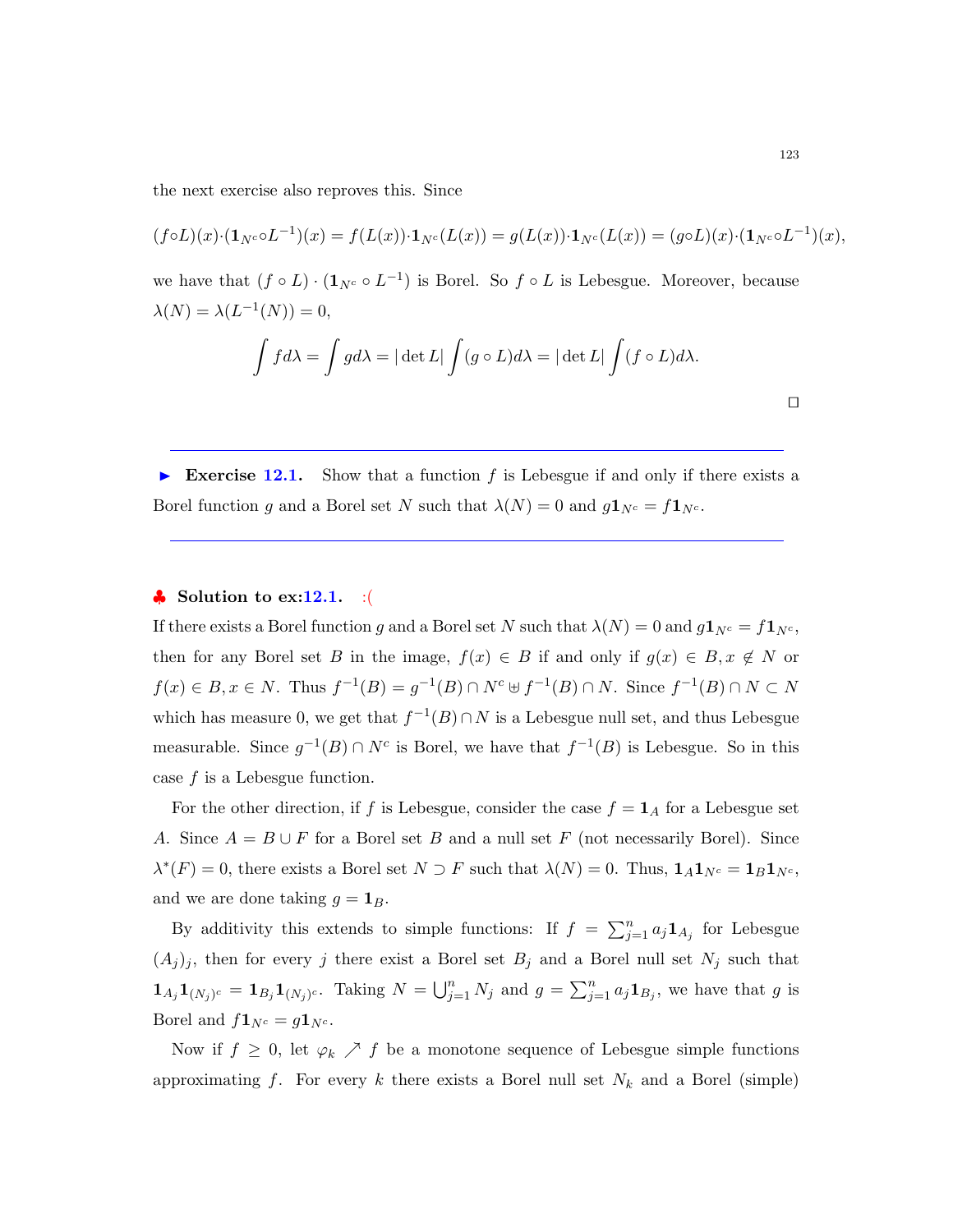function  $g_k$  such that  $\varphi_k \mathbf{1}_{(N_k)^c} = g_k \mathbf{1}_{(N_k)^c}$ . Taking  $N = \bigcup_k N_k$  which is a Borel null set, we have that  $(g_k 1_{N^c} = \varphi_k 1_{N^c})_k$  form an increasing sequence of Borel functions such that  $g_k \mathbf{1}_{N^c} \nearrow f \mathbf{1}_{N^c}$ . So  $g = f \mathbf{1}_{N^c}$  is a Borel function.

Finally, if f is a general Lebesgue function, write  $f = f_1 - f_2 + i(f_3 - f_4)$  where  $f_j$ are all non-negative Lebesgue functions. Then, there exist Borel functions  $g_j$  and Borel null sets  $N_j$ ,  $j = 1, 2, 3, 4$ , such that  $g_j \mathbf{1}_{(N_j)^c} = f_j \mathbf{1}_{(N_j)^c}$ . Taking  $N = N_1 \cup N_2 \cup N_3 \cup N_4$ which is a Borel null set, and  $g = g_1 - g_2 + i(g_3 - g_4)$  we have that  $g\mathbf{1}_{N^c} = f\mathbf{1}_{N^c}$ . :)  $\checkmark$ 

Exercise 12.2. Complete the details of the previous theorem; that is, show that

$$
\int g d\lambda = |\alpha| \cdot \int g(\alpha x) d\lambda(x)
$$
 and  $\int g d\lambda = \int g(x+a) d\lambda(x)$ .

Exercise 12.3. Show that if  $\lambda$  is Lebesgue measure on  $\mathbb{R}^d$  and U is a unitary operator on  $\mathbb{R}^d$  then  $\lambda(U(A)) = \lambda(A)$ .

Specifically, Lebesgue measure is invariant under rotations.

#### 12.2. Change of variables formula

Let  $U \subset \mathbb{R}^d$  be an open set. Suppose that  $\Psi : \mathbb{R}^d \to \mathbb{R}^d$  is a map such that for  $\Psi = (\psi_1, \dots, \psi_d)$  all the maps  $\psi_i$  have continuous partial derivatives  $\frac{\partial \psi_i}{\partial x_j}$  on U, in all coordinates  $x_j$ . (*i.e.*  $\psi_i$  are all  $C^1$  in U). For any  $x \in \mathbb{R}^d$  define a matrix  $D\Psi(x)$  by  $(D\Psi(x))_{i,j} = \frac{\partial \psi_i}{\partial x_i}$  $\frac{\partial \psi_i}{\partial x_j}(x).$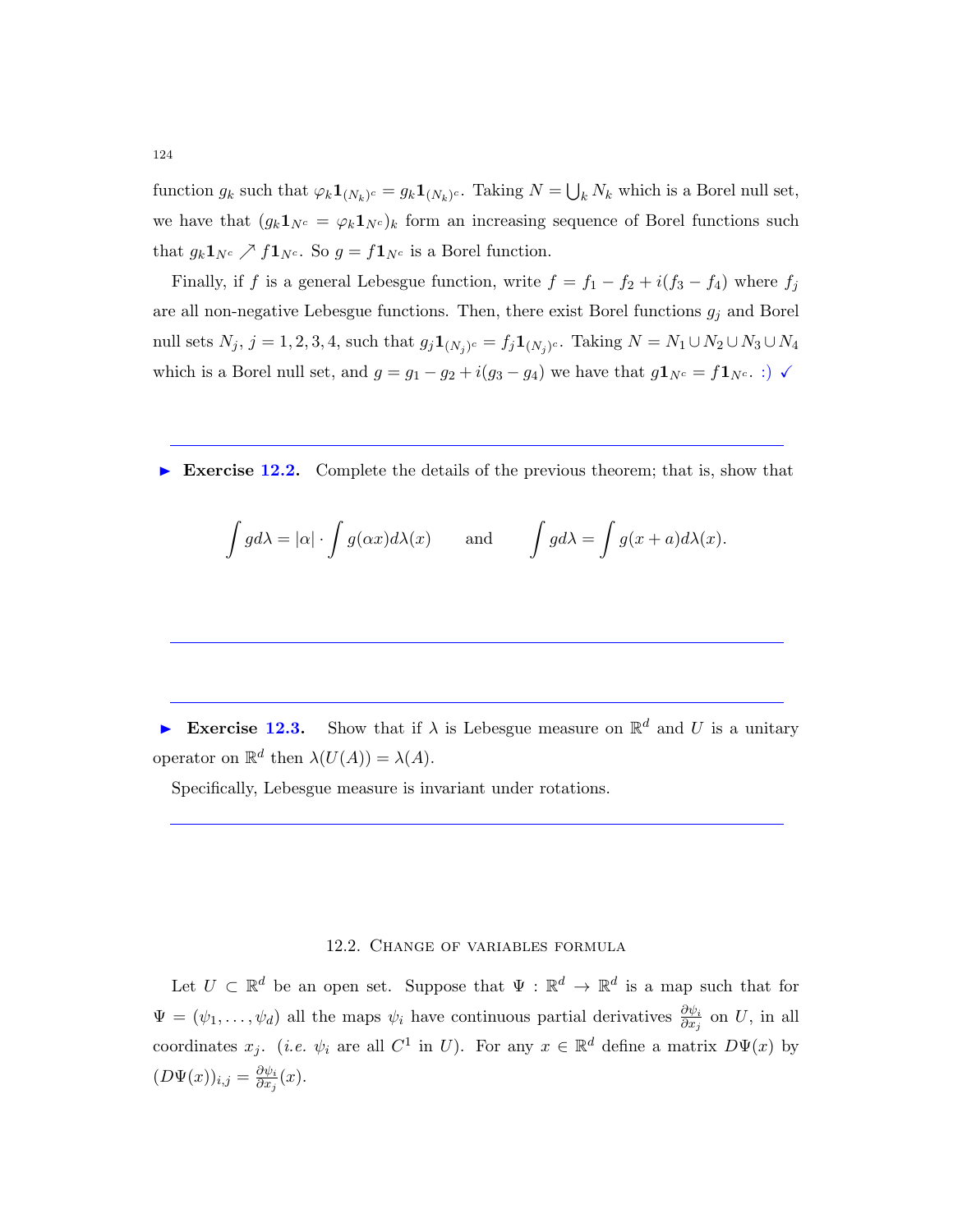$\Psi$  is called a  $C^1$  diffeomorphism (on U) if  $\Psi$  is 1-1 and  $D\Psi(x)$  is invertible for all  $x \in U$ . In this case by the inverse function theorem,  $\Psi^{-1} : \Psi(U) \to U$  is also a  $C^1$ diffeomorphism, and  $D\Psi^{-1}(y) = (D\Psi(\Psi^{-1}(y)))^{-1}$ .

Exercise 12.4. Show that if  $L$  is an invertible linear map then it is a diffeomorphism with  $DL(x) = L(x)$  for all  $x \in \mathbb{R}^d$ .

Also, show that for any diffeomorphism  $\Psi$ ,  $D(L \circ \Psi)(x) = L(D\Psi(x))$ .

••• Theorem 12.2. Let  $\Psi: U \to \mathbb{R}^d$  be a  $C^1$  diffeomorphism for an open set  $U \subset \mathbb{R}^d$ . If  $f: \Psi(U) \to \mathbb{C}$  is Lebesgue, then  $f \circ \Psi$  is Lebesgue on U. If in addition  $f \geq 0$  or f is integrable, then

$$
\int_{\Psi(U)} f d\lambda = \int_U (f \circ \Psi)(x) \cdot |\det D\Psi(x)| d\lambda(x).
$$

*Proof.* Start with Borel f. Because  $\Psi$  is continuous,  $f \circ \Psi$  is Borel.

We consider the sup-norm  $||x|| = \max_j |x_j|$  and for a matrix  $M \in GL_d(\mathbb{R})$ , the operator norm  $||M|| = \max_i \sum_j |M_{i,j}|$ . So  $||Mx|| \le ||M|| ||x||$ .

For  $a \in \mathbb{R}^d$  and  $\varepsilon > 0$  write  $Q(a, \varepsilon) = \{x : ||x - a|| \le \varepsilon\}$ . Note that  $Q(a, \varepsilon)$  is a box. **Step I.** We show that for  $Q = Q(a, \varepsilon)$ ,

$$
\lambda(\Psi(Q)) \le \int_Q |\det D\Psi(x)| d\lambda(x).
$$

Since  $\psi_j$  are all  $C^1$  functions the mean value theorem tells us that

$$
\psi_i(x) - \psi_i(a) = \sum_{j=1}^d (x_j - a_j) \frac{\partial \psi_i}{\partial x_j}(y),
$$

for some y on the line segment between x and a. Thus, for any  $x \in Q = Q(a, \varepsilon)$ ,

$$
||\Psi(x) - \Psi(a)|| \le \varepsilon \cdot \sup_{y \in Q} \max_{i} \sum_{j} (D\Psi(y))_{i,j} = \varepsilon \cdot \sup_{y \in Q} ||D\Psi(y)||.
$$

Thus,

$$
\Psi(Q) \subset Q(a, \varepsilon \cdot \sup_{y \in Q} ||D\Psi(y)||).
$$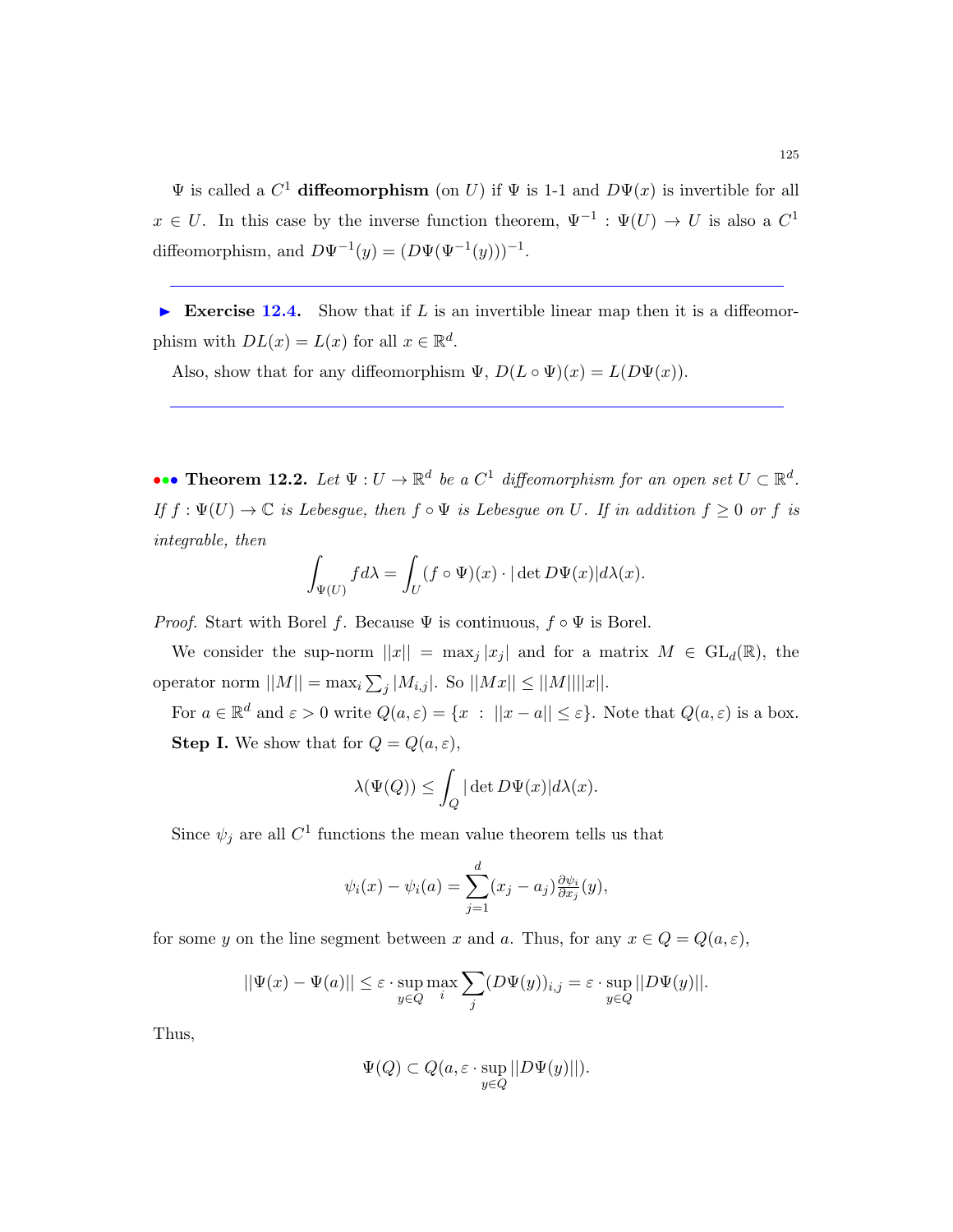By the scaling of Lebesgue measure

$$
\lambda(\Psi(Q)) \leq \lambda(Q(a,\varepsilon\cdot \sup_{y\in Q}||D\Psi(y)||)) = \lambda(\sup_{y\in Q}||D\Psi(y)||\cdot Q) = (\sup_{y\in Q}||D\Psi(y)||)^d\cdot \lambda(Q).
$$

For any invertible linear map  $L \in GL_d(\mathbb{R}),$ 

$$
\lambda(\Psi(Q)) = |\det L|\lambda(L^{-1} \circ \Psi(Q)) \leq |\det L| \cdot (\sup_{y \in Q} ||L^{-1}D\Psi(y)||)^d \cdot \lambda(Q).
$$

Now,  $y \mapsto D\Psi(y)$  is a continuous function, and so uniformly continuous on the compact set Q. Thus, for any  $\eta > 0$  there exists  $k > 0$  such that for all  $||z - y|| \leq \frac{1}{k}$ ,  $z, y \in Q$ we have  $||(D\Psi(z))^{-1}D\Psi(y)||^d \leq 1 + \eta$ . Write  $Q = \bigcup_{j=1}^{n_k} Q_{k,j}$  where  $Q_{k,j} = Q(x_{k,j}, \frac{1}{k})$  $\frac{1}{k}$ and all have disjoint interiors. Then,

$$
\lambda(\Psi(Q)) = \sum_{j=1}^{n_k} \lambda(\Psi(Q_{k,j}))
$$
  
\n
$$
\leq \sum_{j=1}^{n_k} |\det D\Psi(x_{k,j})| \cdot (\sup_{y \in Q_j} || (D\Psi(x_{k,j}))^{-1} D\Psi(y) ||)^{d} \cdot \lambda(Q_{k,j})
$$
  
\n
$$
\leq (1 + \eta) \int \sum_{j=1}^{n_k} |\det D\Psi(x_{k,j})| \mathbf{1}_{Q_{k,j}}(x) d\lambda(x).
$$

This holds for any  $Q = \bigcup_{j=1}^{n_k} Q_{k,j}$  where  $Q_{k,j} Q(x_{k,j}, \frac{1}{k})$  $(\frac{1}{k})$ , and all have disjoint interiors.

The integrand  $\sum_{j=1}^{n_k} |\det D\Psi(x_{k,j})| \mathbf{1}_{Q_{k,j}}(x)$  is continuous, and on  $Q$  tends uniformly to  $|\det D\Psi(x)|\mathbf{1}_Q(x)$  as  $k \to \infty$ . By Dominated Convergence that

$$
\lambda(\Psi(Q)) \le (1+\eta)\lim_{k\to\infty}\sum_{j=1}^{n_k}\int_{Q_{k,j}}|\det D\Psi(x_{k,j})|d\lambda(x) = (1+\eta)\int_Q|\det D\Psi(x)|d\lambda(x).
$$

Thus, sending  $\eta \to 0$ ,

$$
\lambda(\Psi(Q)) \le \int_Q |\det D\Psi(x)| d\lambda(x).
$$

**Step II.** We show that for any open set  $U$ ,

$$
\lambda(\Psi(U)) \le \int_U |\det D\Psi(x)| d\lambda(x).
$$

Indeed, if U is an open set, we may write  $U = \bigcup_n Q_n$  where  $Q_n$  are almost disjoint boxes (i.e. have disjoint interiors). Thus,

$$
\lambda(\Psi(U)) \leq \sum_{n} \lambda(\Psi(Q_n)) \leq \sum_{n} \int_{Q_n} |\det D\Psi(x)| d\lambda(x) = \int_U |\det D\Psi(x)| d\lambda(x).
$$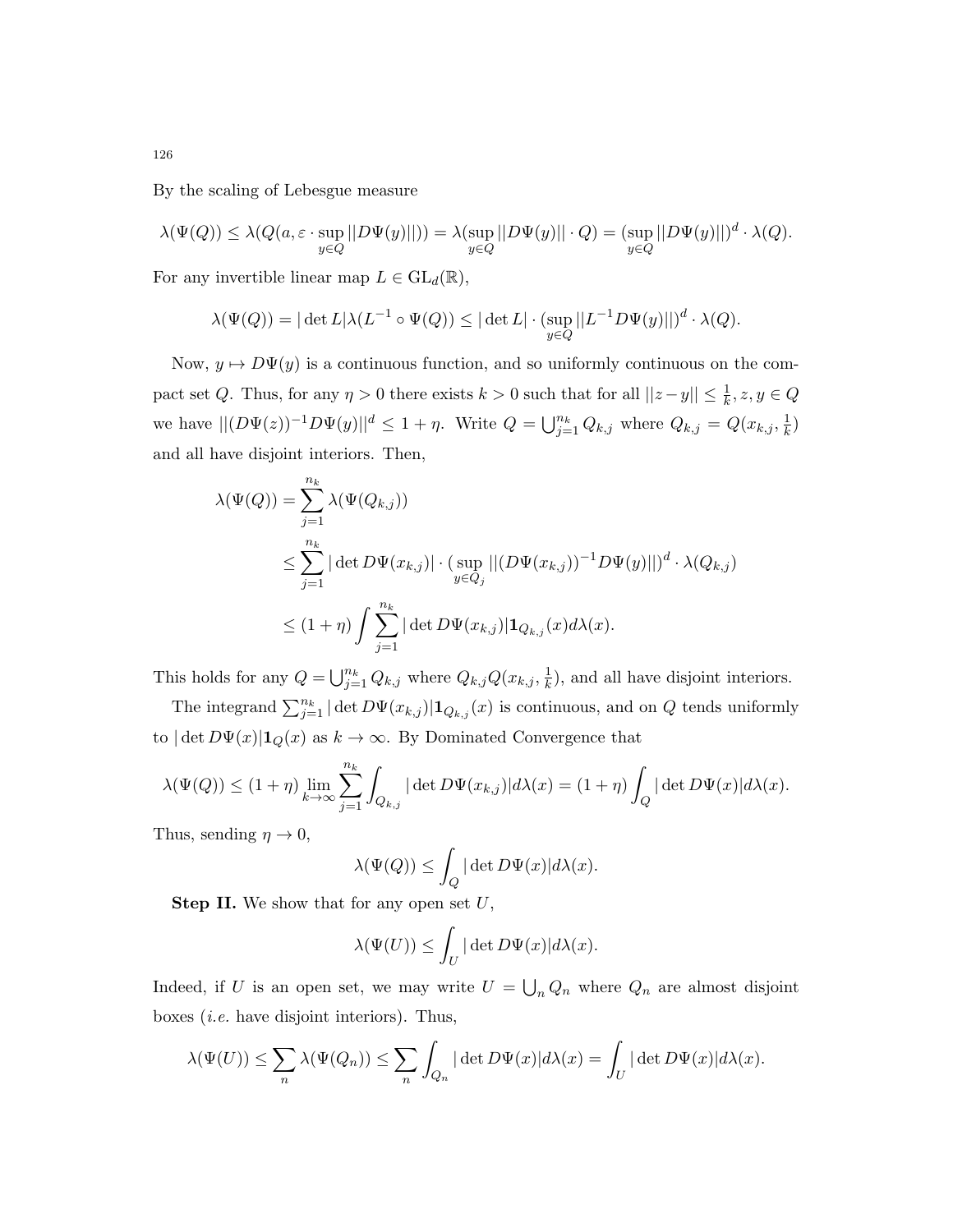Step III. We show that for any Borel set A,

$$
\lambda(\Psi(A)) \le \int_A |\det D\Psi(x)| d\lambda(x).
$$

Indeed, for a Borel set A with  $\lambda(A) < \infty$ , there exist open sets  $(U_n)_n$  such that  $A \subset U_n$ for all n and  $\lambda(U_n \setminus A) \to 0$ . By replacing  $U_n$  with  $\bigcap_{j=1}^n U_j$  we may assume that  $(U_n)_n$ is a decreasing sequence. Thus, continuity of measure gives that for  $U = \bigcap_n U_n$  we have  $A \subset U$  and  $\lambda(U \setminus A) = 0$ . So  $\mathbf{1}_{U_n} \to \mathbf{1}_A$  a.e., and the Dominated Convergence Theorem now gives that

$$
\lambda(\Psi(A)) \le \lambda(\Psi(U)) = \lim_{n \to \infty} \lambda(\Psi(U_n))
$$
  

$$
\le \lim_{n \to \infty} \int_{U_n} |\det D\Psi(x)| d\lambda(x) = \int_A |\det D\Psi(x)| d\lambda(x).
$$

Now if A is a general Borel set then  $A = \biguplus_n A_n$  where  $(A_n)_n$  all have finite measure (this is just  $\sigma$ -finiteness). So

$$
\lambda(\Psi(A)) \leq \sum_{n} \lambda(\Psi(A_n)) \leq \sum_{n} \int_{A_n} |\det D\Psi(x)| d\lambda(x) = \int_A |\det D\Psi(x)| d\lambda(x).
$$

**Step IV.** If  $f = \sum_{j=1}^n a_j \mathbf{1}_{A_j}$  is a Borel simple function defined on  $\Psi(U)$ ,

$$
\int_{\Psi(U)} f d\lambda = \sum_{j=1}^n a_j \lambda(A_j) \le \sum_{j=1}^n a_j \int \mathbf{1}_{\Psi^{-1}(A_j)}(x) \cdot |\det D\Psi(x)| d\lambda(x)
$$
  
= 
$$
\int_U |\det D\Psi(x)| \cdot \sum_{j=1}^n a_j \mathbf{1}_{A_j}(\Psi(x)) d\lambda(x) = \int_U (f \circ \Psi)(x) \cdot |\det D\Psi(x)| d\lambda(x).
$$

Taking limits with the monotone convergence theorem gives that for any Borel  $f \geq 0$ defined on  $\Psi(U)$ ,

$$
\int_{\Psi(U)} f d\lambda \le \int_U (f \circ \Psi)(x) \cdot |\det D\Psi(x)| d\lambda(x).
$$

Replacing f with the function  $(f \circ \Psi)(x) \cdot |\det D\Psi(x)|$  which is defined on U we have

$$
\int_{U} (f \circ \Psi)(x) \cdot |\det D\Psi(x)| d\lambda(x) \le \int_{\Psi(U)} (f \circ \Psi \circ \Psi^{-1})(x) \cdot |\det D\Psi(\Psi^{-1}(x))| \cdot |\det D\Psi^{-1}(x)| d\lambda(x).
$$

Since  $D\Psi(\Psi^{-1}(x)) = (D\Psi^{-1}(x))^{-1}$ , we have that  $|\det D\Psi(\Psi^{-1}(x))| \cdot |\det D\Psi^{-1}(x)| = 1$ , giving

$$
\int_U (f \circ \Psi)(x) \cdot |\det D\Psi(x)| d\lambda(x) \le \int_{\Psi(U)} f d\lambda \le \int_U (f \circ \Psi)(x) \cdot |\det D\Psi(x)| d\lambda(x).
$$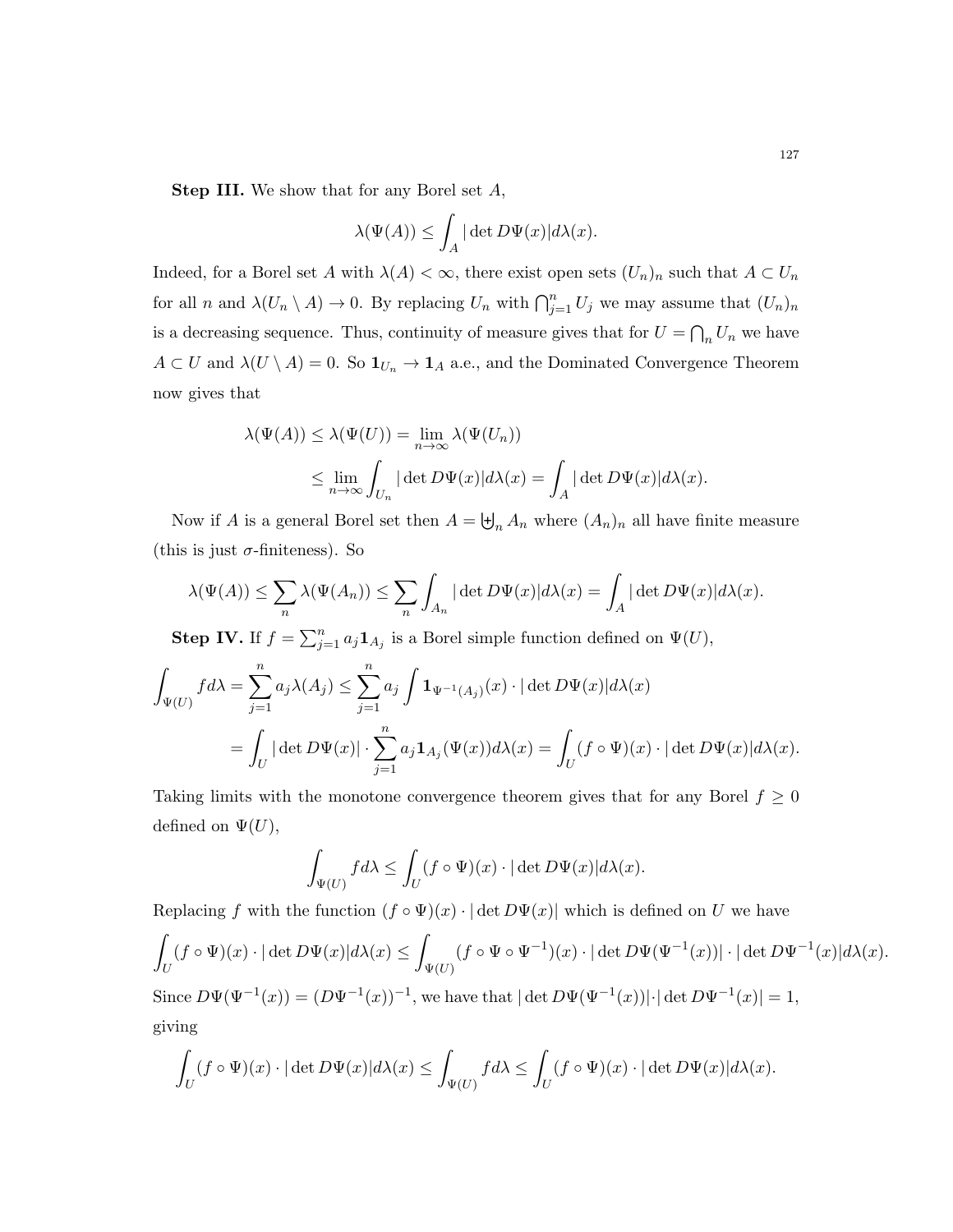This establishes the theorem for all non-negative Borel  $f$ .

To get general integrable Borel  $f$  just decompose into real, imaginary, positive and negative parts. To get Lebesgue  $f$  find a Borel function that is a.e. identical to  $f$ . We omit the details.  $\hfill\Box$ 

**Example 12.3.** Let us compute  $I := \int_{-\infty}^{\infty} e^{-x^2} dx$ . Consider

$$
I2 = \int \int e^{-x^2} e^{-y^2} dx dy = \int_{\mathbb{R}^2} f(x, y) d\lambda^2(x, y),
$$

where  $f(x, y) = e^{-(x^2+y^2)}$ , by Fubini.

Let  $U = (0, \infty) \times (-\pi, \pi)$ . Let  $\Psi : U \to \mathbb{R}^2$  be  $\Psi(r, \theta) = (r \cos \theta, r \sin \theta)$ . So  $\Psi(U) =$  $\mathbb{R}^2 \setminus ((-\infty,0] \times \{0\})$ . Since  $\lambda^2((-\infty,0] \times \{0\}) = 0$  we have that  $I^2 = \int_{\Psi(U)} f d\lambda^2$ . Note that

$$
D\Psi(r,\theta) = \begin{bmatrix} \cos\theta & -r\sin\theta \\ \sin\theta & r\cos\theta \end{bmatrix}.
$$

So  $|\det D\Psi(r, \theta)| = r$ .

So  $I = \sqrt{ }$ 

We get using Fubini again, since  $f(\Psi(r, \theta)) = e^{-r^2}$ ,

$$
I^{2} = \int_{\Psi(U)} f d\lambda^{2} = \int_{U} f(\Psi(r, \theta)) \cdot r d\lambda(r, \theta)
$$
  
= 
$$
\int_{-\pi}^{\pi} \int_{0}^{\infty} r e^{-r^{2}} dr d\theta = 2\pi \cdot \int_{0}^{\infty} (-\frac{1}{2}) \frac{d}{dr} e^{-r^{2}} dr = \pi.
$$
  

$$
\overline{\pi}.
$$

Number of exercises in lecture: 4

Total number of exercises until here: 129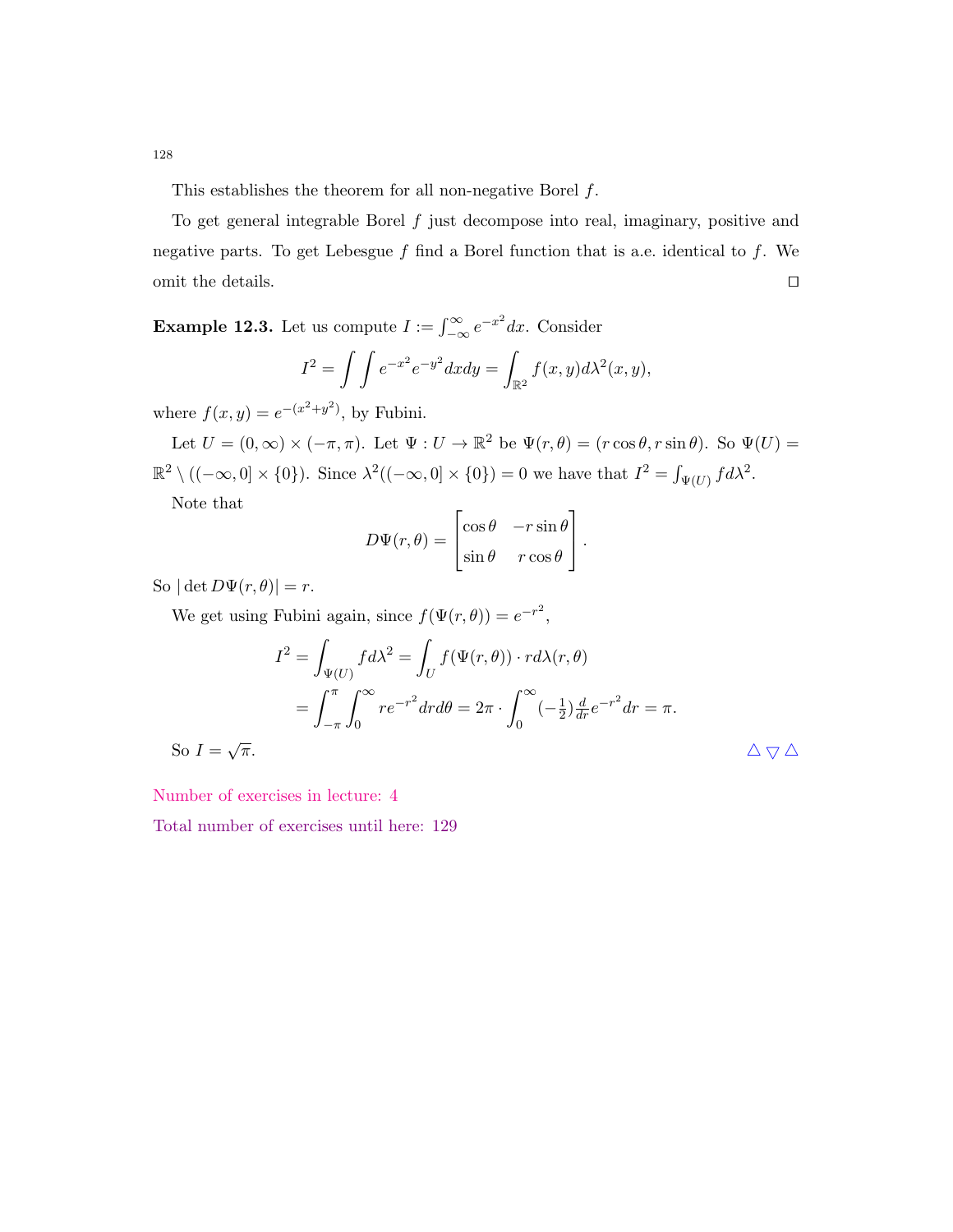Measure Theory

Ariel Yadin

Lecture 13: Lebesgue-Radon-Nykodim

#### 13.1. Signed measures

• Definition 13.1. Let  $(X, \mathcal{F})$  be a measurable space. A signed measure on  $(X, \mathcal{F})$ is a function  $\nu: \mathcal{F} \rightarrow [-\infty,\infty]$  such that

- $\nu(\emptyset) = 0$ ;
- $\nu(\mathcal{F}) \subset (-\infty,\infty]$  or  $\nu(\mathcal{F}) \subset [-\infty,\infty)$ ; that is,  $\nu$  takes on at most one of the values  $-\infty$ ,  $\infty$  (but not both);
- If  $(A_n)_n$  is a sequence of pairwise disjoint sets in F then  $\nu(\biguplus_n A_n) = \sum_n \nu(A_n)$ , and if  $|\nu(\mathbf{H}_n, A_n)| < \infty$  then  $\sum_n |\nu(A_n)| < \infty$ .

When we say **positive measure** we stress that the measure in question is a measure that is not signed; i.e. in the usual sense.

We really only require signed measures in order to prove differentiation theorems.

Exercise 13.1. Show that if  $\mu_1, \mu_2$  are measures on  $(X, \mathcal{F})$  and at least one of them is a finite measure, then  $\mu_1 - \mu_2$  is a signed measure.

► Exercise 13.2. Let f be a measurable function  $f : (X, \mathcal{F}) \to [-\infty, \infty]$ . Assume that one of the integrals  $\int f^+d\mu$ ,  $\int f^-d\mu$  is finite, in which case the integral  $\int f d\mu$  exists. Show that  $\nu(A) = \int_A f d\mu$  is a signed measure.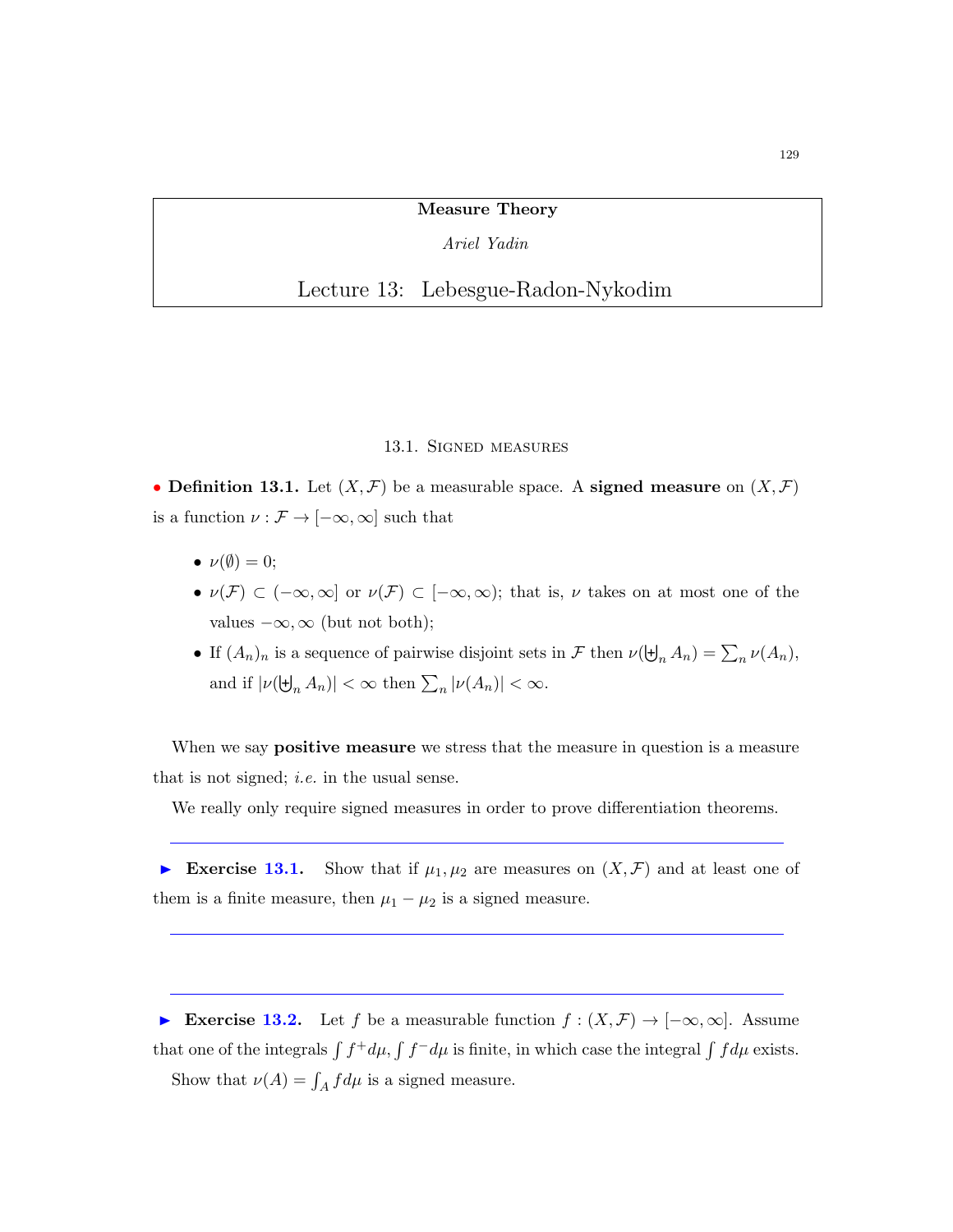Exercise 13.3. Let  $\nu$  be a signed measure on  $(X,\mathcal{F})$ . Let  $(A_n)_n$  be a sequence in  $\mathcal{F}.$ 

Show that if  $(A_n)_n$  is increasing, then

$$
\nu(\bigcup_n A_n) = \lim_{n \to \infty} \nu(A_n).
$$

Show that if  $(A_n)_n$  is decreasing and  $|\nu(A_1)| < \infty$  then

$$
\nu(\bigcap_n A_n) = \lim_{n \to \infty} \nu(A_n).
$$

• Definition 13.2. Let  $\nu$  be a signed measure on  $(X,\mathcal{F})$ . We say that  $A \in \mathcal{F}$  is **positive** (respectively **negative**) if for every  $B \subset A$  such that  $B \in \mathcal{F}$  we have  $\nu(B) \ge 0$ (respectively  $\nu(B) \leq 0$ ).

If  $A$  is both positive and negative we say  $A$  is **null**.

Exercise 13.4. Let  $\mu$  be a positive measure on  $(X, \mathcal{F})$ . Let f be a measurable function  $f:(X,\mathcal{F})\to [-\infty,\infty]$  such that the integral  $\int f d\mu$  exists. Let  $\nu(A)=\int_A f d\mu$ , which we know is a signed measure.

Show that  $A \in \mathcal{F}$  is *v*-positive (respectively negative, null) if and only if  $f\mathbf{1}_A \geq 0$  a.e. (respectively  $f\mathbf{1}_A \leq 0, f\mathbf{1}_A = 0$  a.e.).

## $\bullet$  Solution to ex:13.4. :(

## Let  $A \in \mathcal{F}$ .

If A is positive then fix  $\varepsilon > 0$  and let  $B = \{f \mathbf{1}_A \leq -\varepsilon\}$  which is measurable because  $f1_A$  is measurable. Note that  $B = A \cap \{f \leq -\varepsilon\} \subset A$ , so  $\nu(B) \geq 0$ . Also,  $f1_B \leq$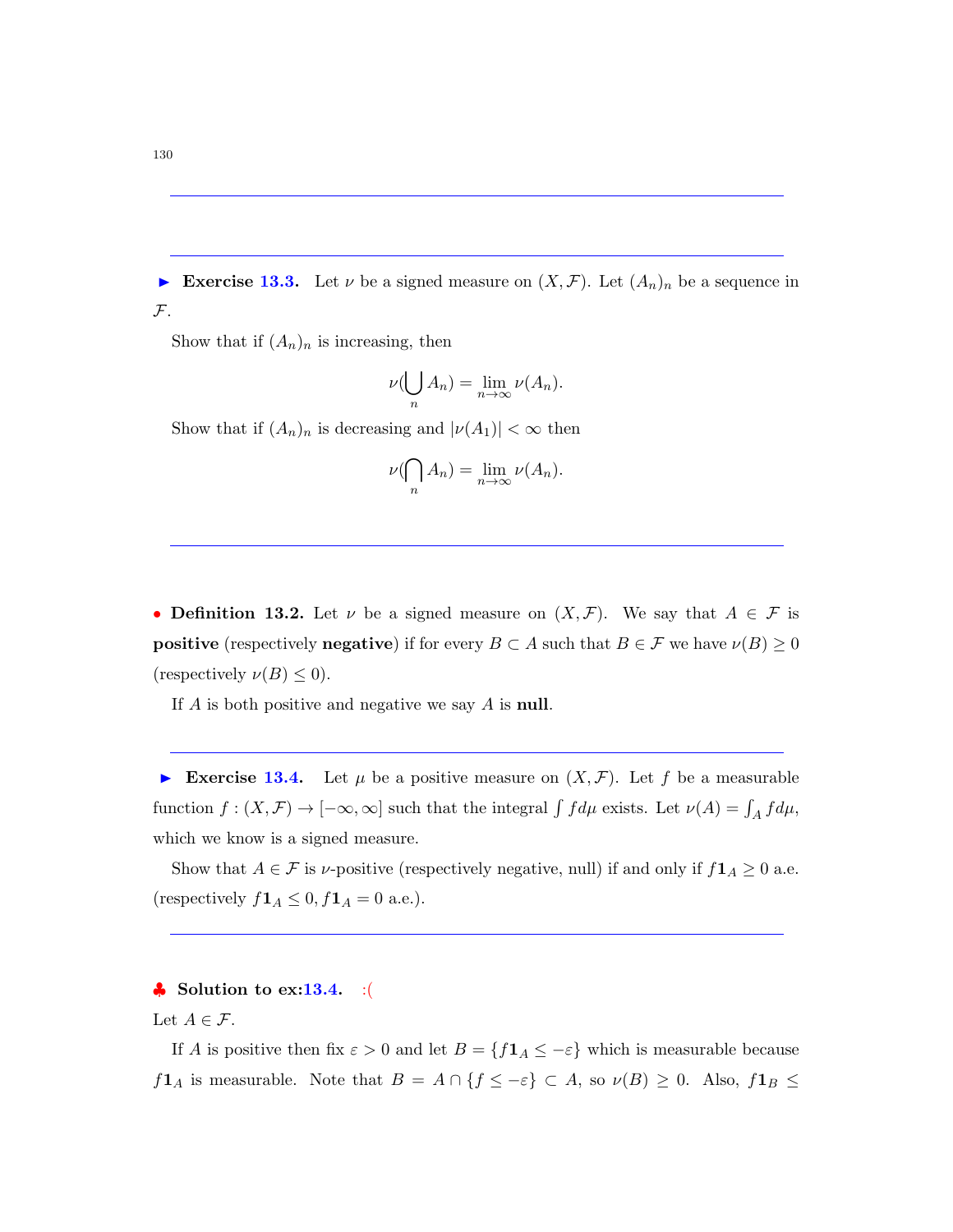$(-\varepsilon)$ **1**<sub>B</sub>, and

$$
0 \le \nu(B) = \int f \mathbf{1}_B d\mu \le -\varepsilon \cdot \mu(B).
$$

So  $\mu(B) = 0$  (which also implies that  $\nu(B) = 0$ .)

On the other hand, if  $f\mathbf{1}_A \geq 0$  a.e. then for any  $\mathcal{F} \ni B \subset A$  we have that  $f\mathbf{1}_B =$  $f1_A1_B \geq 0$  a.e., so

$$
\nu(B) = \int f \mathbf{1}_B d\mu \ge 0.
$$

For the negative case, note that  $A \in \mathcal{F}$  is  $\nu$ -negative if and only if A is  $(-\nu)$ -positive, where  $-\nu$  is the signed measure defined by  $-\nu(B) = -\int_B f d\mu = \int_B (-f) d\mu$ , we have that A is negative if and only if  $(-f)\mathbf{1}_A \geq 0$  a.e., which is if and only if  $f\mathbf{1}_A \leq 0$  a.e.

For the null case,  $A \in \mathcal{F}$  is null if and only if it is both positive and negative, which is if and only if  $0 \le f \mathbf{1}_A \le 0$  a.e.  $\therefore$ 

Exercise 13.5. Show that if A is positive then any  $B \in \mathcal{F}$  such that  $B \subset A$  is also positive.

Show that a countable union of positive sets is positive.

## $\bullet$  Solution to ex:13.5. :(

The first assertion is easy.

For the second, let  $(A_n)_n$  be a sequence of positive sets and let  $A = \bigcup_n A_n$ . Then,  $B_n = A_n \setminus \bigcup_{j=1}^{n-1} A_j \subset A_n$  is also positive. Since  $A = \biguplus_n B_n$ , for any measurable  $C \subset A$ we have that

$$
\nu(C) = \sum_{n} \nu(C \cap B_n) \ge 0.
$$

••• Theorem 13.3 (Hahn Decomposition Theorem). If v is a signed measure on  $(X, \mathcal{F})$ then there exist disjoint measurable sets  $P \cap N = \emptyset$  such that  $X = P \oplus N$  and P is positive and N is negative.

This is called a **Hahn decomposition** of X.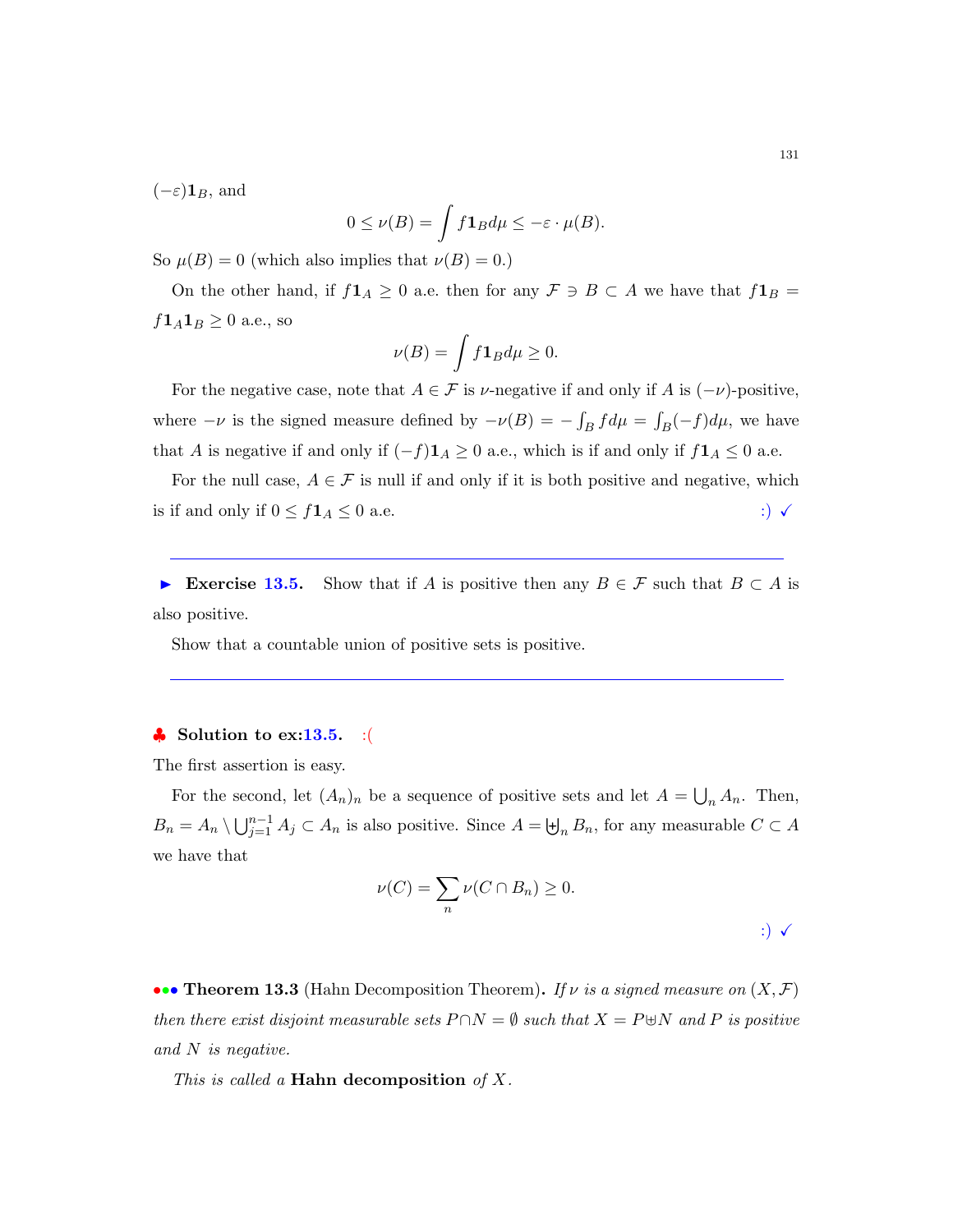If  $P', N'$  are another Hahn decomposition of X we have that  $P \triangle P' = N \triangle N'$  is a null set.

*Proof.* By possible considering  $-\nu$  instead of  $\nu$ , we may assume that  $\nu(A) < \infty$  for all  $A \in \mathcal{F}$ .

Let  $m = \sup \{ \nu(P) : P \text{ is positive } \}.$  Let  $(P_n)_n$  be a sequence of positive sets such that  $\nu(P_n) \to m$ . Let  $P = \bigcup_n P_n$ . P is positive and

$$
m \ge \nu(P) = \lim_{n \to \infty} \nu(\bigcup_{j=1}^{n} P_j) \ge \lim_{n \to \infty} \nu(P_n) = m.
$$

So  $m = \nu(P) < \infty$ .

Let  $N = X \setminus P$ .

For any  $\mathcal{F} \ni A \subset N$ , if A is positive then for any  $\mathcal{F} \ni B \subset A$ , also  $B \cup P$  is positive, so  $\nu(P) = m \ge \nu(B \oplus P) = \nu(B) + \nu(P)$ , and so  $\nu(B) = 0$ , which implies that A is null. That is, any positive subset of N is null.

Now let  $\mathcal{F} \ni A \subset N$ . If  $\nu(A) > 0$  then A is not null, and since A is not positive there exists  $\mathcal{F} \ni B \subset A$  such that  $\nu(B) < 0$ . So for  $C = A \setminus B \subset A$  we have that  $\nu(C) = \nu(A) - \nu(B) > \nu(A)$ . So for any  $A \subset N$  such that  $\nu(A) > 0$  define

$$
n_A := \inf \{ n \ge 1 \; : \; \exists \; B \subset A , \; \nu(B) > \nu(A) + n^{-1} \},
$$

and let  $B_A \subset A$  be a set such that  $\nu(B_A) > \nu(A) + \frac{1}{n_A}$ .

So assume for a contradiction that N is not negative. So there exists  $\mathcal{F} \ni A_0 \subset N$ such that  $\nu(A_0) > 0$ . Given  $A_k$  define inductively  $n_{k+1} = n_{A_k}$  and  $A_{k+1} = B_{A_k}$ . So for all  $k \geq 1$  we have that  $\nu(A_k) > \nu(A_{k-1}) + \frac{1}{n_k}$  and  $A_k \subset A_{k-1}$ . Note that

$$
\nu(A_k) > \nu(A_{k-1}) + \frac{1}{n_k} > \cdots > \sum_{j=1}^k \frac{1}{n_j}.
$$

Since  $\nu(A_0) < \infty$ , for  $A = \bigcap_k A_k$ ,

$$
\infty > \nu(A) = \lim_{k \to \infty} \nu(A_k) \ge \sum_k \frac{1}{n_k} > 0.
$$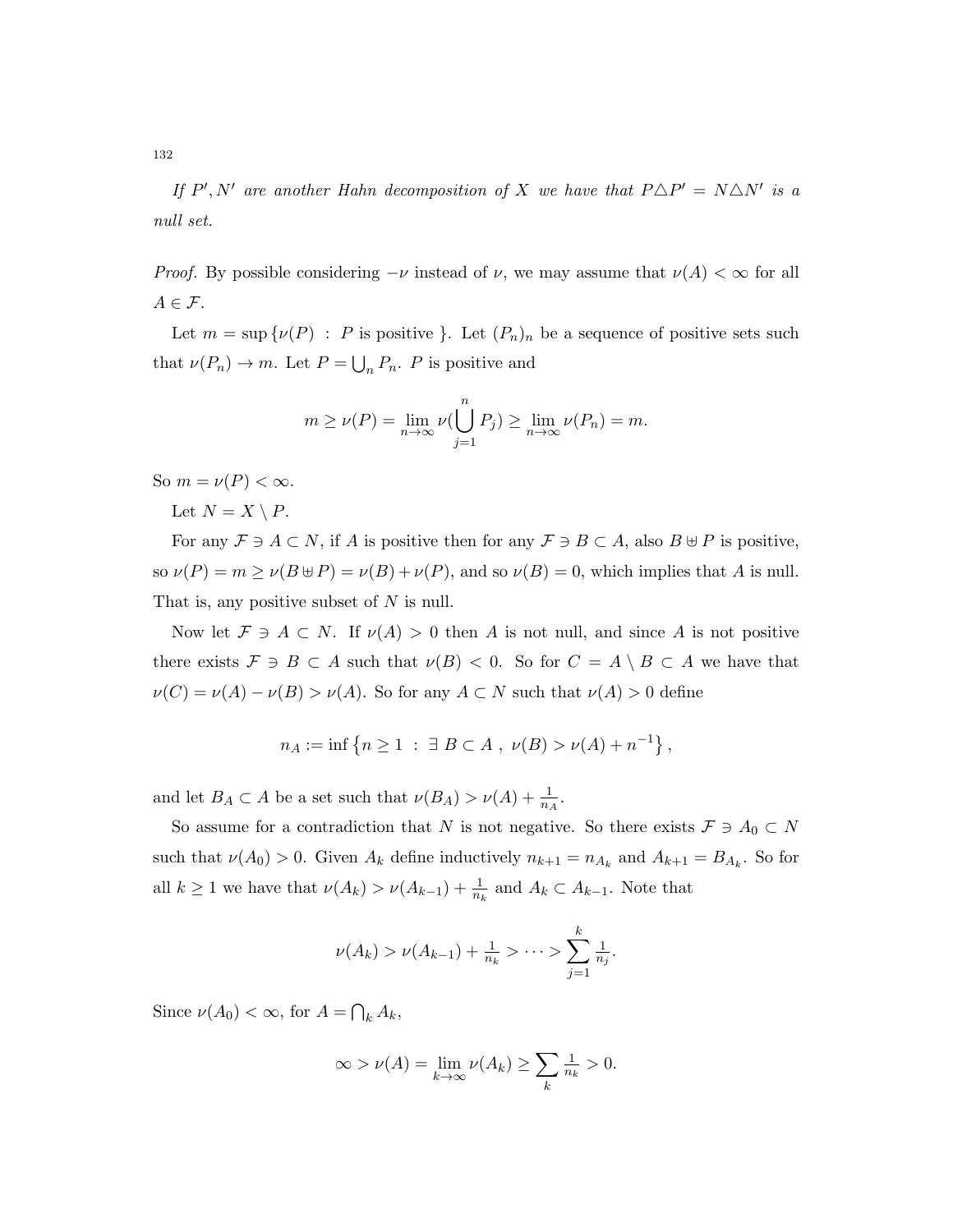Thus,  $\sum_k \frac{1}{n_l}$  $\frac{1}{n_k} < \infty$  so  $n_k \to \infty$ . Also,  $\nu(A) > 0$ . Take k large enough so that  $n_k > 2n_A$ . Then,  $B \subset A \subset A_{k-1}$ . By the definition of  $n_k = n_{A_{k-1}}$  we have that

$$
\nu(A) + \frac{1}{n_A} < \nu(B) \le \nu(A_{k-1}) + \frac{1}{n_k - 1} \le \nu(A_{k-1}) + \frac{1}{2n_A}.
$$

So  $\nu(A_{k-1}) > \nu(A) + \frac{1}{2n_A}$  for all k such that  $n_k > 2n_A$ . Thus,

$$
\nu(A) = \lim_{k \to \infty} \nu(A_k) \ge \nu(A) + \frac{1}{2n_A},
$$

a contradiction!

Thus, N is negative.

Finally if  $P', N'$  is a Hahn decomposition, then  $P \setminus P' \subset N' \cap P$ , so must be both positive and negative. Similarly,  $P' \setminus P \subset N \cap P'$ .  $\Box$ 

••• Theorem 13.4 (Jordan Decomposition Theorem). If  $\nu$  is a signed measure on  $(X, \mathcal{F})$  then there exist unique positive measures  $\nu^+, \nu^-$  such that  $\nu = \nu^+ - \nu^-$  and such that  $X = P \oplus N$  where  $\nu^+(N) = \nu^-(P) = 0$ .

*Proof.* Let  $X = P \oplus N$  be a Hahn decomposition. Define

$$
\nu^+(A) = \nu(A \cap P) \qquad \text{and} \qquad \nu^-(A) = -\nu(A \cap N).
$$

These are positive measures because  $P$  is positive and  $N$  is negative. It is immediate that  $\nu = \nu^{+} - \nu^{-}$  and that  $\nu^{+}(N) = \nu^{-}(P) = 0$ .

Now for uniqueness: Suppose that  $\nu = \mu^+ - \mu^-$  for positive measure  $\mu^+, \mu^-$  and  $X =$  $P' \oplus N'$  where  $\mu^+(N') = \mu^-(P') = 0$ . For any  $A \subset P'$  we have that  $\nu(A) = \mu^+(A) \ge 0$ and for any  $B \subset N'$  we have  $\nu(B) = -\mu^-(B) \leq 0$ . So P', N' for a Hahn decomposition, and so  $P \triangle P'$  is v-null. For any  $A \in \mathcal{F}$ , since  $(A \cap P) \triangle (A \cap P') \subset P \triangle P'$ ,

$$
\mu^+(A) = \mu^+(A \cap P') = \nu(A \cap P') = \nu(A \cap P) = \nu^+(A \cap P) = \nu^+(A),
$$

and similarly,

$$
\mu^-(A) = \mu^-(A \cap N') = -\nu(A \cap N') = -\nu(A \cap N) = \nu^-(A \cap N) = \nu^-(A).
$$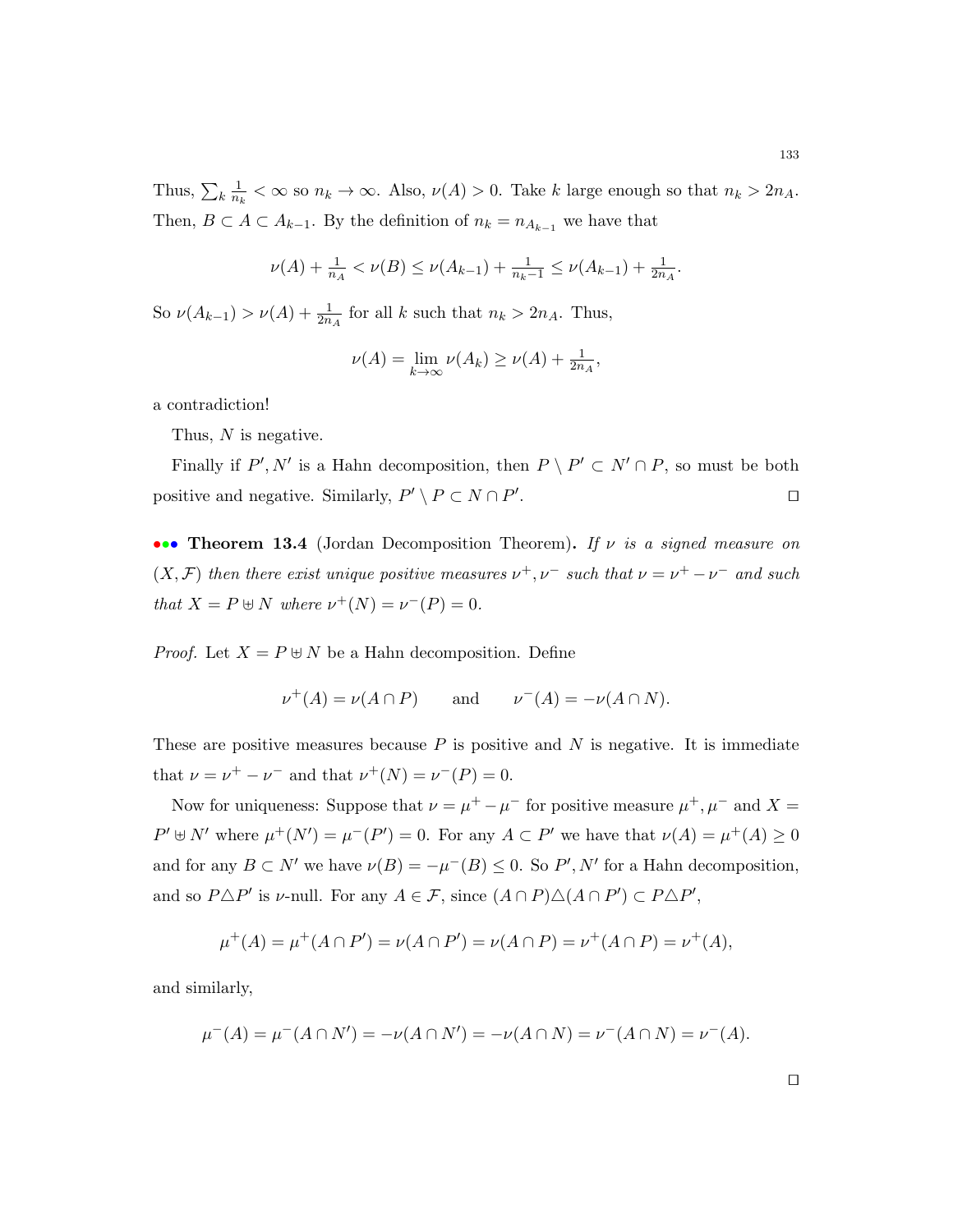• Definition 13.5.  $\nu = \nu^+ - \nu^-$  is called the Jordan decomposition of  $\nu$ .  $\nu^+$  is the positive part and  $\nu^-$  is the negative part.

We also define the **total variation** or **absolute value** of  $\nu$  as  $|\nu| := \nu^+ + \nu^-$ .  $\nu$  is called finite (respectively,  $\sigma$ -finite) if  $|\nu$  is a finite (respectively,  $\sigma$ -finite) measure.

► Exercise 13.6. Show that A is  $\nu$ -null if and only if  $\nu^+(A) = \nu^-(A) = 0$ , which is if and only if  $|\nu|(A) = 0$ .

► Exercise 13.7. Show that if  $P, N$  is a Hahn decomposition then  $\nu^+(N) = \nu^-(P) =$ 0.

Exercise 13.8. Show that for all  $A \in \mathcal{F}$ ,

$$
\nu(A) = \int_A (\mathbf{1}_P - \mathbf{1}_N) d|\nu|,
$$

where  $P, N$  are any Hahn decomposition.

## $\bullet$  Solution to ex:13.8. :(

If  $P, N$  are a Hahn decomposition, then  $\nu^+(N) = \nu^-(P) = 0$ . So

$$
\nu(A) = \nu^{+}(A \cap P) - \nu^{-}(A \cap N) = |\nu|(A \cap P) - |\nu|(A \cap N) = \int_{A} \mathbf{1}_{P} d|\nu| - \int_{A} \mathbf{1}_{N} d|\nu|.
$$

We may combine the integrals into one since at least one of them is finite, because either  $\nu^+$  or  $\nu^-$  is a finite measure.  $\therefore$ 

► Exercise 13.9. Show that  $L^1(\nu^+) \cap L^1(\nu^-) = L^1(|\nu|)$ .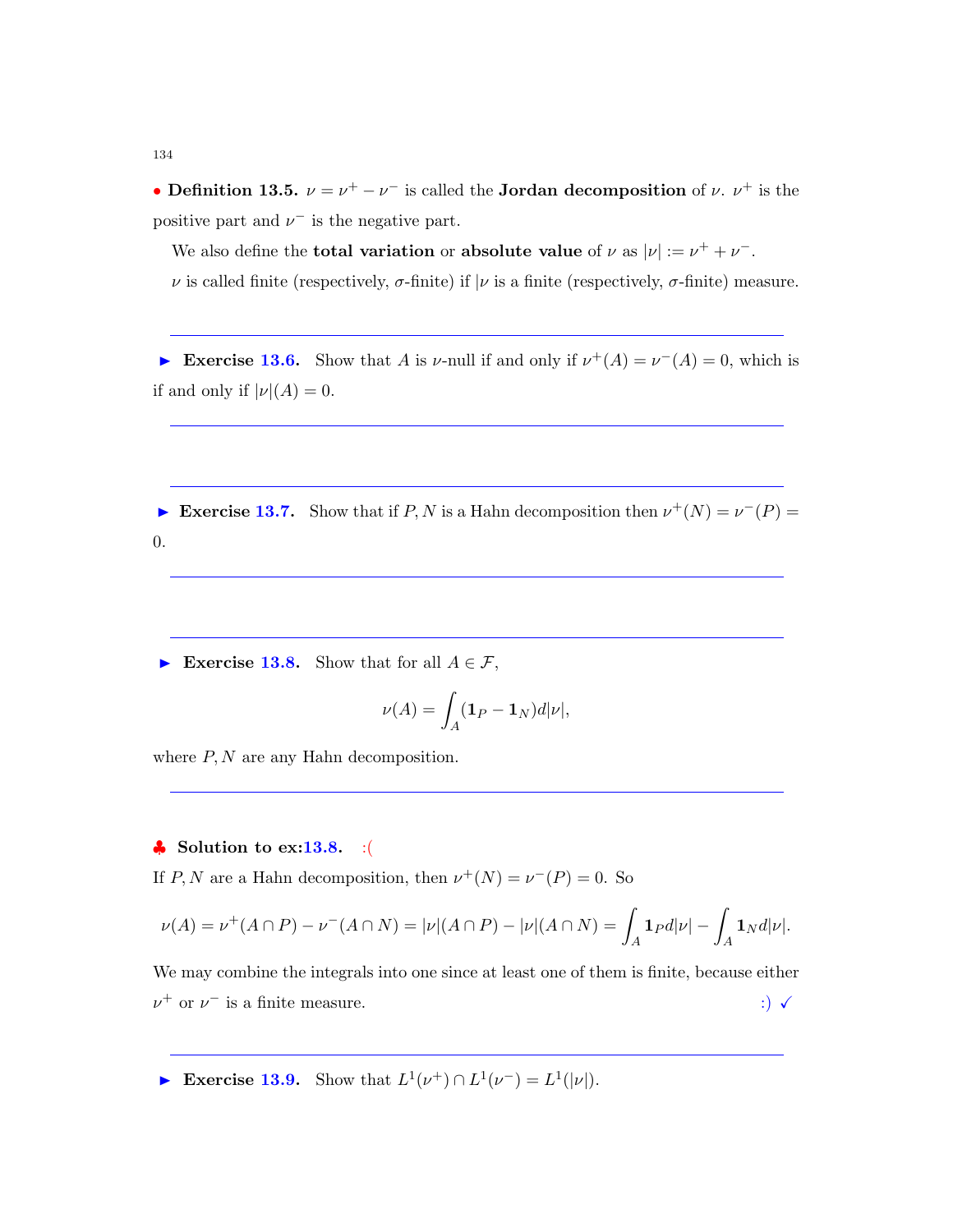• **Definition 13.6.** For a signed measure and  $f \in L^1(|\nu|)$  we define

$$
\int f d\nu = \int f d\nu^+ - \int f d\nu^-.
$$

Exercise 13.10. Show that for  $f \in L^1(|\nu|)$ ,

$$
\left|\int f d\nu\right| \leq \int |f| d|\nu|.
$$

Exercise 13.11. Show that for measurable  $A$ ,

$$
|\nu|(A) = \sup \left\{ \left| \int_A f d\nu \right| \ : \ |f| \le 1 \right\}.
$$

Exercise 13.12. Show that if  $\nu = \mu - \rho$  where  $\mu$ ,  $\rho$  are positive measures (of which one is finite), then  $\mu \geq \nu^+, \rho \geq \nu^-$ .

Exercise 13.13. Let  $\nu_1, \nu_2$  be signed measures such that  $\nu_1 < \infty, \nu_2 < \infty$ . Show that  $|\nu_1 + \nu_2| \leq |\nu_1| + |\nu_2|$ . Show that  $|- \nu_1| = |\nu_1|$ .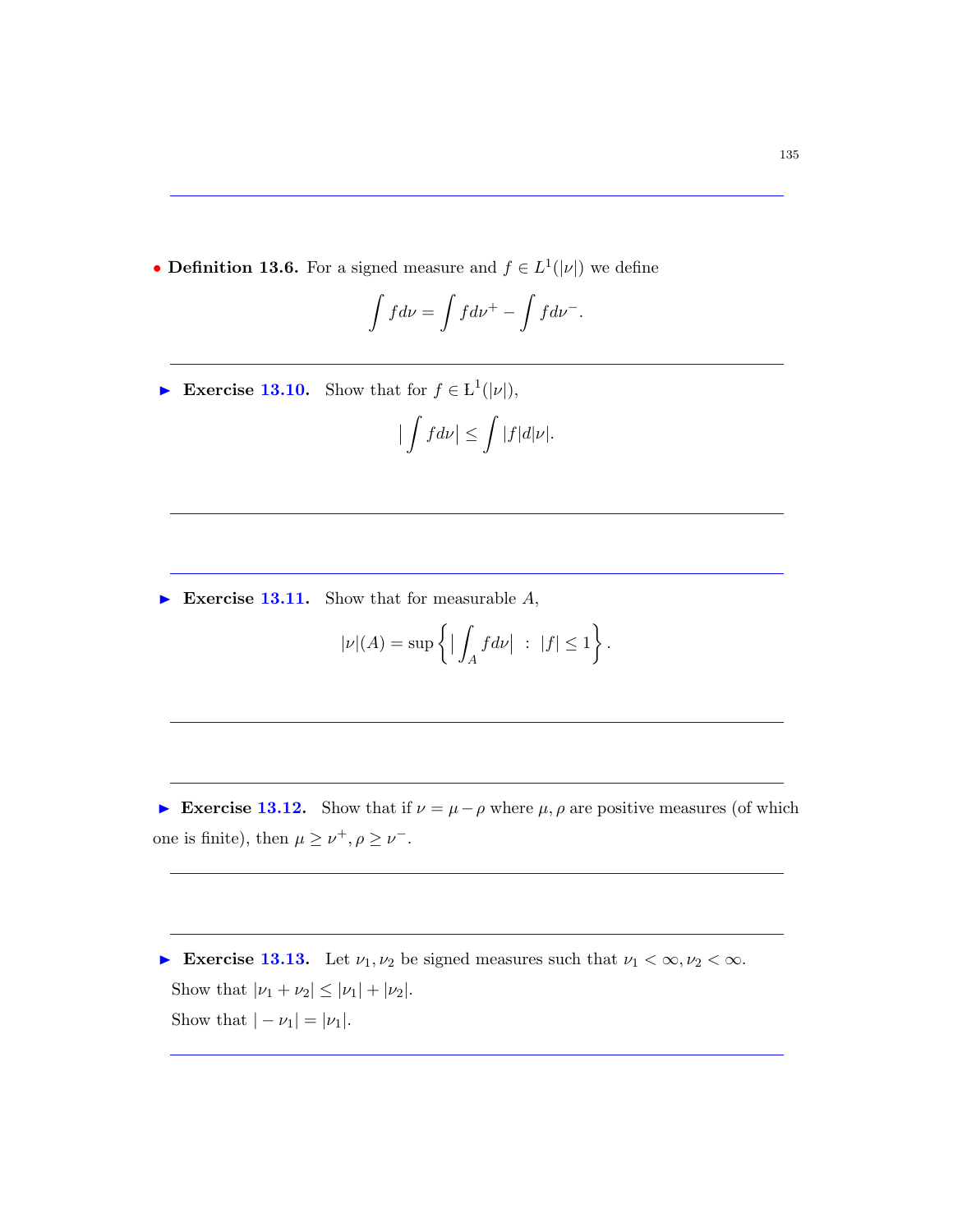• Definition 13.7. Let  $\nu, \mu$  be signed measures on  $(X, \mathcal{F})$ . We say that  $\nu, \mu$  are mutually singular (or just singular), denoted  $\nu \perp \mu$ , if  $X = A \oplus B$  where A is  $\nu$ -null and *B* is  $\mu$ -null.

Exercise 13.14. Show that  $\nu^+ \perp \nu^-$ . Show that  $\nu \perp \mu$  if and only if  $|\nu| \perp \mu$  if and only if  $\nu^+ \perp \mu$ ,  $\nu^- \perp \mu$ .

• Definition 13.8. Let  $\nu, \mu$  be signed measures on  $(X, \mathcal{F})$ . We say that  $\nu$  is absolutely continuous with respect to  $\mu$ , denoted  $\nu \ll \mu$ , if every  $\mu$ -null set is also a  $\nu$ -null set.

Exercise 13.15. Show that  $\nu \ll \mu$  if and only if  $|\nu| \ll |\mu|$  if and only if  $\nu^+ \ll |\mu|, \nu^- \ll |\mu|.$ 

Exercise 13.16. Show that if  $\nu \ll \mu$  and  $\nu \perp \mu$  then  $\nu \equiv 0$ .

Exercise 13.17. Let  $\nu(A) = \int_A f d\mu$  for some measurable f such that  $f < \infty$  (but perhaps f can take the value  $-\infty$ ). Show that  $\nu \ll \mu$ . Show that  $\nu$  is finite if and only if  $f$  is integrable.

 $\clubsuit$  Solution to ex:13.17. :( If  $\mu(A) = 0$  then  $f\mathbf{1}_A = 0$   $\mu$ -a.e. So  $\nu(A) = \int f\mathbf{1}_A d\mu = 0$ . :)  $\checkmark$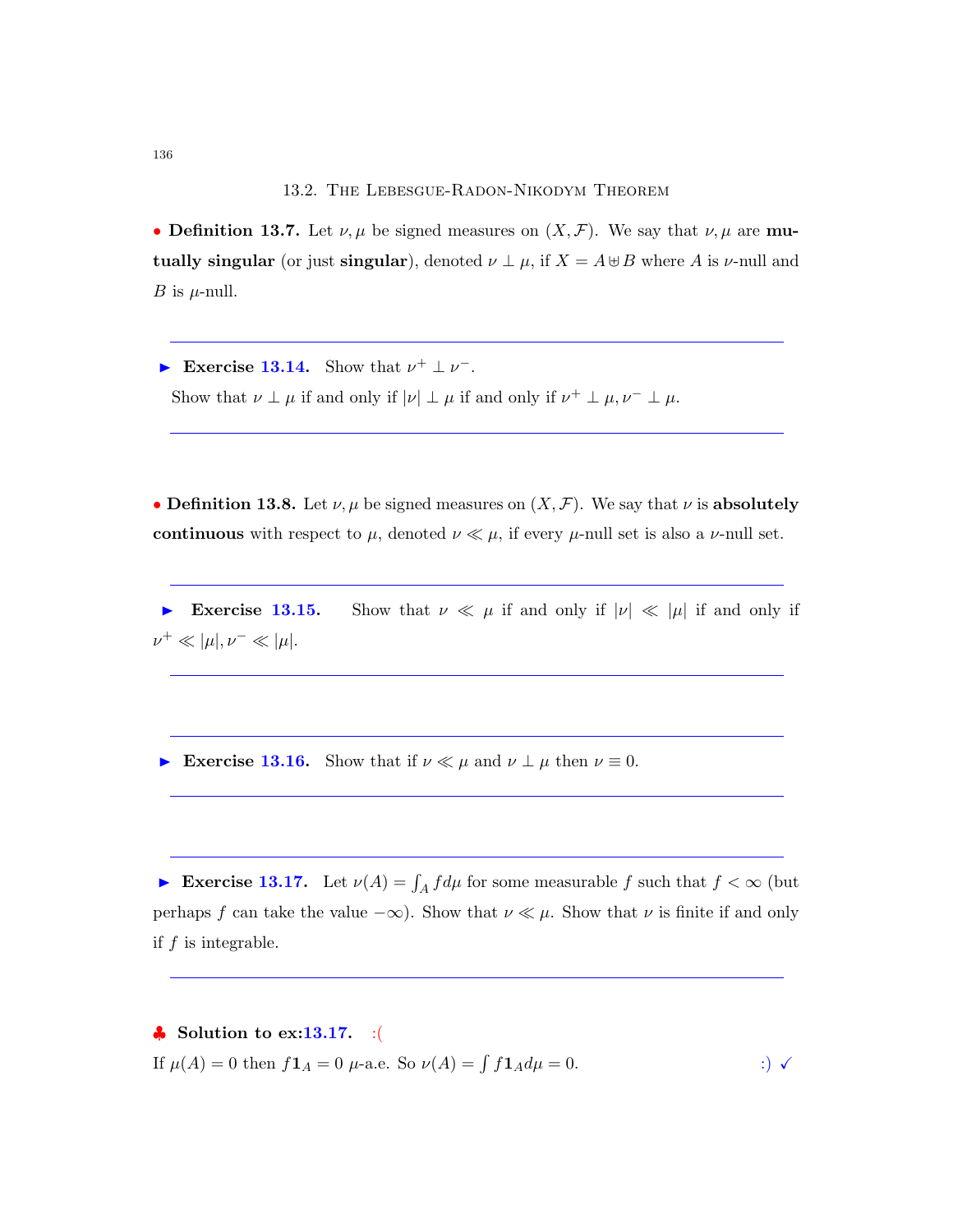• Proposition 13.9. Let  $\nu$  be a finite signed measure and  $\mu$  a positive measure on  $(X, \mathcal{F})$ .  $\nu \ll \mu$  if and only if for every  $\varepsilon > 0$  there exists  $\delta > 0$  such that  $|\nu(A)| < \varepsilon$  for all  $A \in \mathcal{F}$  such that  $\mu(A) < \delta$ .

*Proof.* The  $\varepsilon, \delta$  condition implies that for all  $A \in \mathcal{F}$  such that  $\mu(A) = 0$ , we have that for any  $\varepsilon > 0$ ,  $|\nu(A)| < \varepsilon$ . Thus,  $\mu(A) = 0$  implies  $\nu(A) = 0$ . So if A is a  $\mu$ -null set, then for any  $B \subset A$  we have  $\mu(B) = 0$  so also  $\nu(B) = 0$ . This implies that A is a *v*-null set.

For the other direction, assume that  $\nu$  is a positive measure. Suppose the  $\varepsilon, \delta$  condition fails. So there exists  $\varepsilon > 0$  such that for any n there exists a set  $A_n \in \mathcal{F}$  with  $\mu(A_n)$  $2^{-n}$  but  $\nu(A_n) \geq \varepsilon$ . Define

$$
F = \limsup A_n = \bigcap_{n} \bigcup_{k \ge n} A_k.
$$

Since  $\bigcup_{k\geq n} A_k$  is a decreasing sequence, and since  $\nu$  is a finite measure,

$$
\nu(F) = \lim_{n \to \infty} \nu(\bigcup_{k \ge n} A_k) \ge \lim_{n \to \infty} \nu(A_n) \ge \varepsilon.
$$

Also, for any  $n$ ,

$$
\mu(\bigcup_{k\geq n} A_k) \leq \sum_{k\geq n} \mu(A_k) \leq \sum_{k\geq n} 2^{-k} = 2^{-n+1}.
$$

Thus,  $\mu(F) \le \inf_n 2^{-n+1} \le 0$ . So F is a  $\mu$ -null set and  $\nu(F) > 0$ , which implies that it is not the case that  $\nu \ll \mu$ .

Now, if  $\nu$  is a signed measure then  $\nu \ll \mu$  if and only if  $\nu^+, \nu^- \ll \mu$ . So for any  $\varepsilon > 0$  there exists  $\delta > 0$  such that if  $\mu(A) < \delta$  then  $\nu^+(A), \nu^-(A) < \varepsilon$ . This implies that  $|\nu(A)| = \nu^+(A) + \nu^-(A) < \varepsilon.$ 

Exercise 13.18. Show that for any integrable f, for every  $\varepsilon > 0$  there exists  $\delta > 0$ such that if  $\mu(A) < \delta$  then  $| \int_A f d\mu | < \varepsilon$ .

We are almost ready to prove the basic differentiation theorem. A technical lemma first: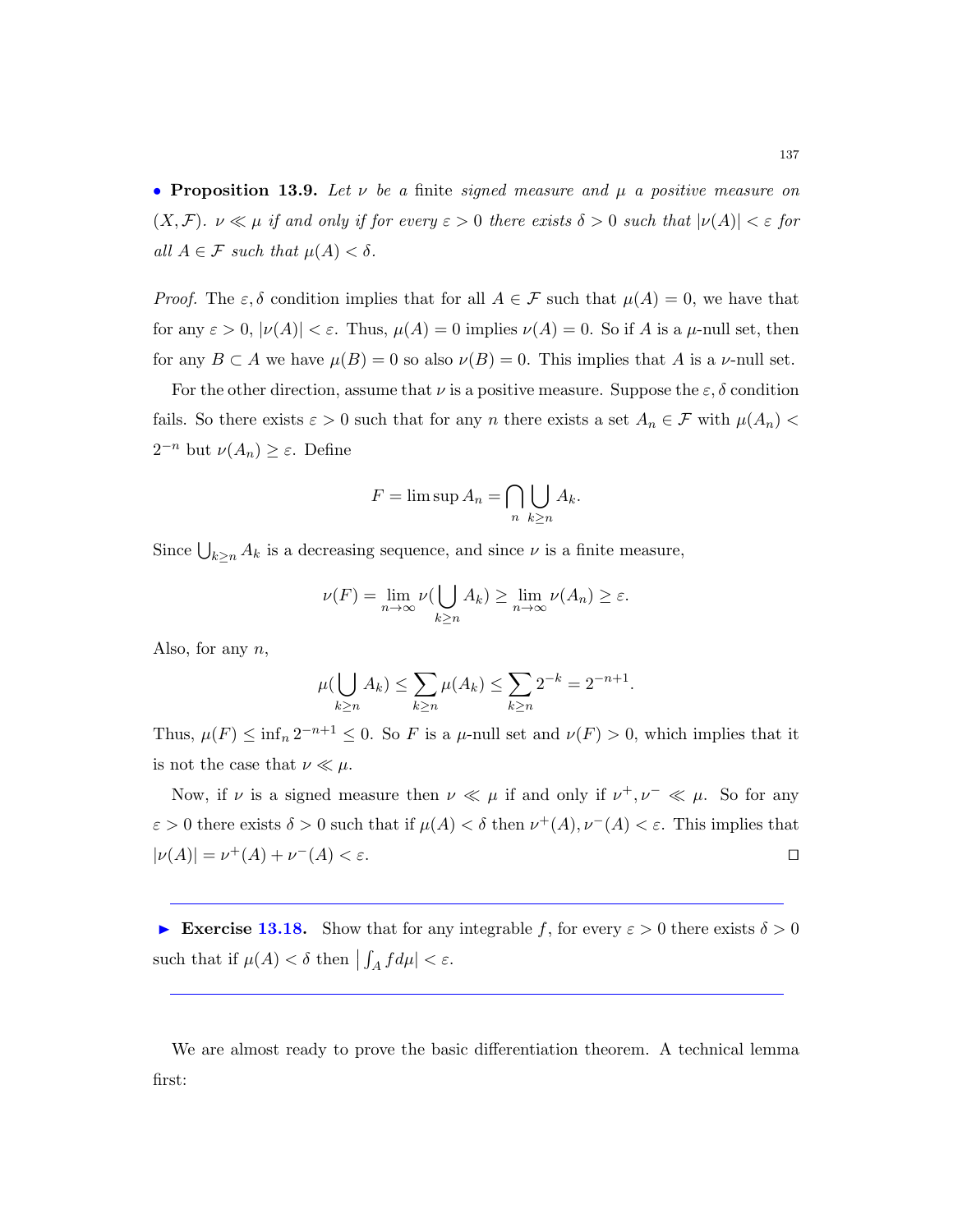• Lemma 13.10. Let  $\nu, \mu$  be finite positive measures on  $(X, \mathcal{F})$ . Either  $\nu \perp \mu$  or there exist some  $\varepsilon > 0$  and  $A \in \mathcal{F}$  such that  $\mu(A) > 0$  and A is positive for the signed measure  $\nu - \varepsilon \mu$ .

*Proof.* Let  $X = P_n \oplus N_n$  be a Hahn decomposition for the signed measure  $\nu - \frac{1}{n}$  $\frac{1}{n}\mu$ . Let  $P = \bigcup_n P_n$  and  $N = \bigcap_n N_n = P^c$ . For any n we have that  $N \subset N_n$  is negative for  $\nu - \frac{1}{n}$  $\frac{1}{n}\mu$ . That is,  $0 \leq \nu(N) \leq \frac{1}{n}$  $\frac{1}{n}\mu(N)$  for all *n*, and so  $\nu(N) = 0$ .

If  $\mu(P) = 0$  then  $\nu \perp \mu$ .

Otherwise, there exists some n for which  $\mu(P_n) > 0$ . Since  $P_n$  is positive for  $\nu - \frac{1}{n}$  $\frac{1}{n}\mu,$ we can take  $\varepsilon = \frac{1}{n}$  $\frac{1}{n}$  and  $A = P_n$ .

We have seen that measures of the form  $A \mapsto \int_A f d\mu$  are absolutely continuous with respect to  $\mu$ . The next theorem tells us that these are the only examples.

**\*\*\* THEOREM 13.11** (Lebesgue-Radon-Nikodym Theorem). Let  $\nu$  be a  $\sigma$ -finite signed measure and let  $\mu$  be a  $\sigma$ -finite positive measure on  $(X,\mathcal{F})$ . There exist unique signed measures  $\sigma$ ,  $\rho$  such that  $\sigma \perp \mu$ ,  $\rho \ll \mu$ , and  $\nu = \sigma + \rho$ . Moreover, there exists a measurable function  $f: X \to [-\infty, \infty]$  such that for all  $A \in \mathcal{F}$ ,  $\rho(A) = \int_A f d\mu$ (specifically the integral exists).

Moreover,  $\rho$  is positive if and only if f is positive.  $\rho$  is finite if and only if f is integrable.  $\sigma$ ,  $\rho$  are positive if and only if  $\nu$  is positive.  $\sigma$ ,  $\rho$  are finite if and only if  $\nu$  is finite.

 $\checkmark$  The decomposition  $\nu = \sigma + \rho$  is called the **Lebesgue decomposition**. We use the notation  $\frac{d\rho}{d\mu}$  to denote the function f given by the theorem. This function is  $\mu$ -a.e. unique, and called the **Radon-Nikodym derivative** of  $\rho$  with respect to  $\mu$ .

*Proof.* Case I.  $\nu$ ,  $\mu$  are finite and positive. Define

$$
M = \left\{ f : X \to [0, \infty] \ : \ \int_A f d\mu \le \nu(A) \ \forall \ A \in \mathcal{F} \right\}.
$$

 $0 \in M$  so  $M \neq \emptyset$ . If  $f, g \in M$  then for  $B = \{f > g\}$  and for any  $A \in \mathcal{F}$ ,

$$
\int_A (f \vee g) d\mu = \int_{A \cap B} f d\mu + \int_{A \cap B^c} g d\mu \le \nu(A \cap B) + \nu(A \cap B^c) = \nu(A).
$$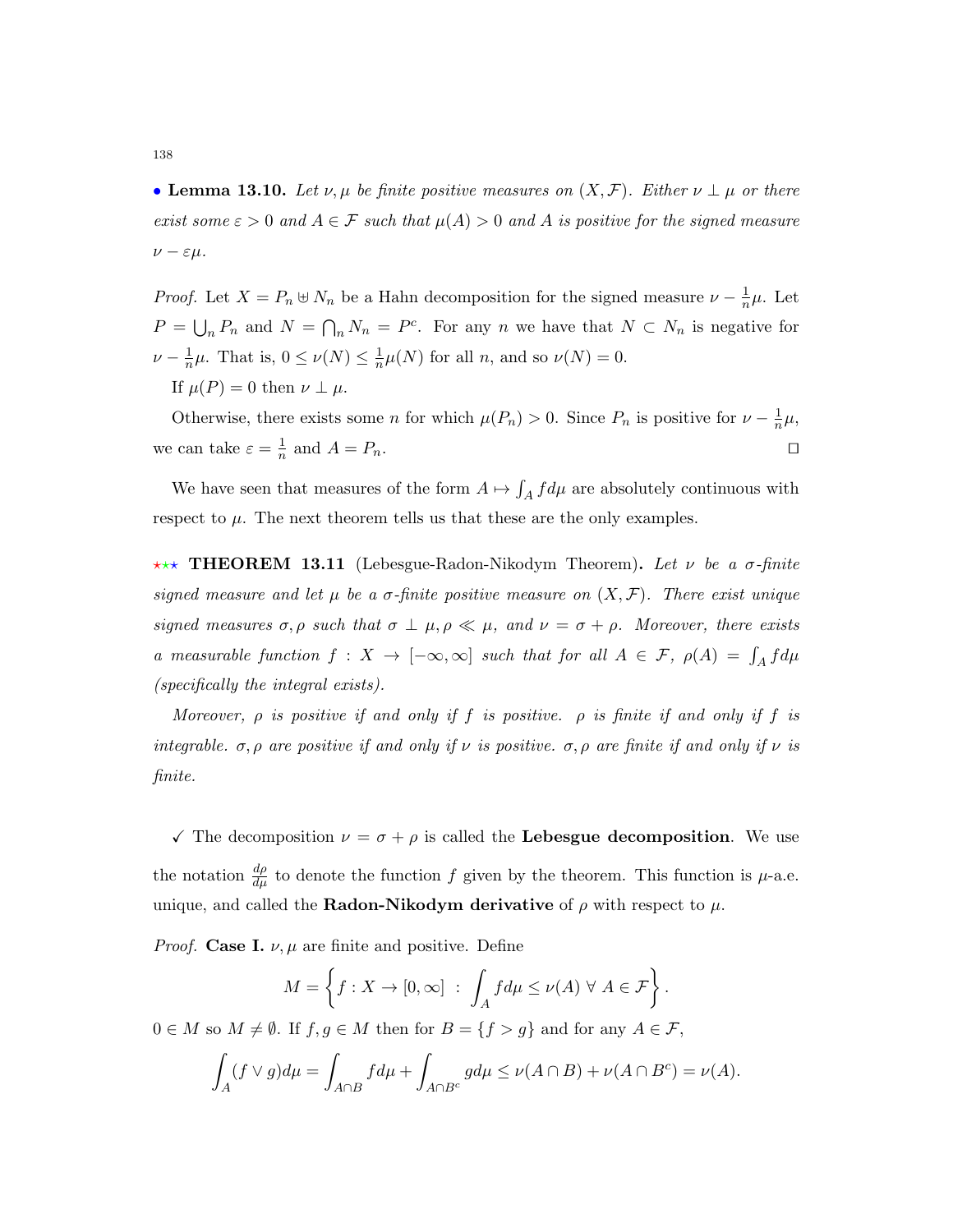So  $f \vee g \in M$  as well.

Set  $m = \sup_{f \in M} \int f d\mu \le \nu(X) < \infty$ . Let  $(f_n)_n \subset M$  such that  $\int f_n d\mu \to m$ . Let  $g_n = \max\{f_1, \ldots, f_n\}$ . So  $(g_n)_n$  is an increasing sequence such that  $g_n \nearrow f := \sup_n f_n$ . Note that  $g_n \in M$  for all n. So

$$
m = \lim_{n \to \infty} \int f_n d\mu \le \lim_{n \to \infty} \int g_n d\mu \le m.
$$

By Monotone Convergence,  $m = \lim_{n \to \infty} \int g_n d\mu = \int f d\mu$ . So by perhaps modifying f on a set of measure 0, we may assume that  $f < \infty$ . Also, for any  $A \in \mathcal{F}$ , by Monotone Convegence,

$$
\int_A f d\mu = \lim_{n \to \infty} \int_A g_n d\mu \le \nu(A),
$$

so  $f \in M$ .

Consider the signed measure  $\sigma(A) := \nu(A) - \int_A f d\mu$ . Note that  $\sigma$  is positive because  $f \in M$ . Since  $\sigma, \mu$  are finite positive measures, if  $\sigma$  is not singular with respect to  $\mu$  then there exist  $\varepsilon > 0$  and  $A \in \mathcal{F}$  such that  $\mu(A) > 0$  and  $\sigma(B) \geq \varepsilon \mu(B)$  for all measurable  $B \subset A$ . This implies that for any  $C \in \mathcal{F}$ ,

$$
\int_C (f + \varepsilon \mathbf{1}_A) d\mu = \int_C f d\mu + \varepsilon \mu(A \cap C) \le \int_C f d\mu + \nu(A \cap C) - \int_{A \cap C} f d\mu
$$

$$
= \int_{C \cap A^c} f d\mu + \nu(C \cap A) \le \nu(C \cap A^c) + \nu(C \cap A) = \nu(C).
$$

So  $f + \varepsilon \mathbf{1}_A \in M$  which implies that

$$
m \ge \int (f + \varepsilon \mathbf{1}_A) d\mu = \int f d\mu + \varepsilon \mu(A) > m,
$$

a contradiction. So  $\sigma \perp \mu$ . Setting  $\rho(A) = \int_A f d\mu$ , since  $\rho \ll \mu$ , we have the decomposition for positive finite  $\nu, \mu$ . Uniqueness of the decomposition is proved in an exercise following.

**Case II.**  $\nu, \mu$  are  $\sigma$ -finite positive measures. In this case we can write  $X = \biguplus_n X_n$ where  $\nu(X_n) < \infty$ ,  $\mu(X_n) < \infty$ . For every n set  $\nu_n(A) = \nu(A \cap X_n)$ ,  $\mu_n(A) = \mu(A \cap X_n)$ . These are finite measures, so we have th? Lebesgue decomposition  $\nu_n = \sigma_n + \rho_n$  where  $\sigma_n \perp \mu_n$  and  $\rho_n(A) = \int_A f_n d\mu_n$  for some integrable  $f_n$ . We also know that  $\mu_n(X_n^c)$  $\nu_n(X_n^c) = 0$ , so

$$
\int_A f_n d\mu_n = \int_A f_n \mathbf{1}_{X_n} d\mu_n,
$$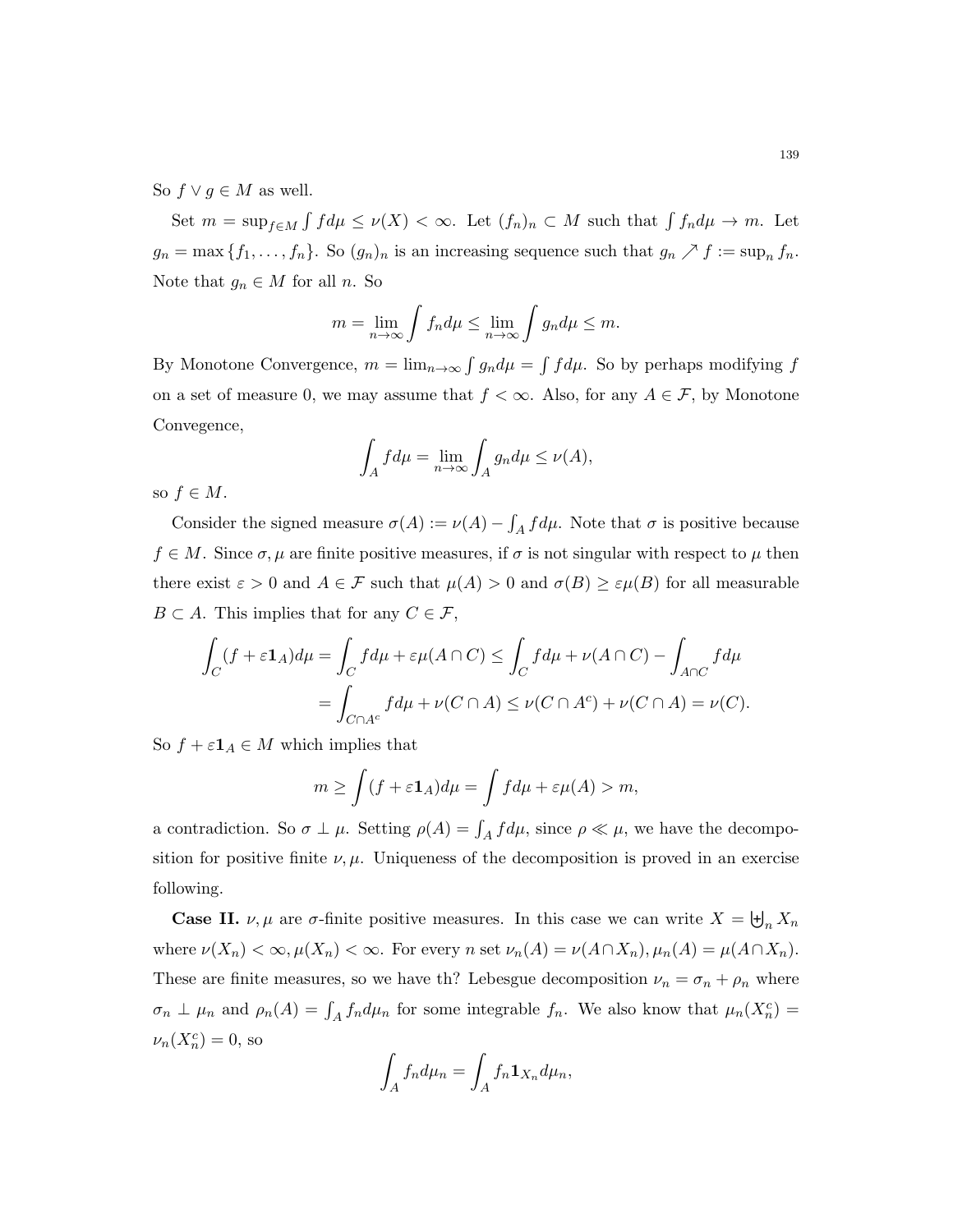and by replacing  $f_n$  with  $f_n \mathbf{1}_{X_n}$  we may assume that  $f_n = 0$  off  $X_n$ . It is an exercise to show that  $\int_A f_n d\mu = \int_A f_n d\mu_n$ . Also,  $\sigma_n(X_n^c) = \nu_n(X_n^c) - \int_{X_n^c} f_n d\mu_n = 0$ .

Set  $\sigma = \sum_{n} \sigma_n$  It is another exercise to show that  $\sigma \perp \mu$ . Set  $f = \sum_{n} f_n$  and  $\rho(A) = \int_A f d\mu = \sum_n \int_A f_n d\mu_n = \sum_n \rho_n(A)$ . So

$$
\nu(A) = \sum_{n} \nu_n(A) = \sum_{n} (\sigma_n(A) + \rho_n(A)) = \sigma(A) + \rho(A).
$$

This completes the proof for  $\sigma$ -finite positive measures.

**Case III.** For  $\sigma$ -finite signed measure  $\nu$ , write the Jordan decomposition  $\nu = \nu^+ - \nu^-$ . We have the Lebesgue decomposition  $\nu^{\pm} = \sigma^{\pm} + \rho^{\pm}$  and then  $\nu = (\sigma^+ - \sigma^-) + (\rho^+ - \rho^-)$ which satisfy the conditions of the theorem.  $\Box$ 

Exercise 13.19. Show that the Lebesgue decomposition is unique.

#### $\bullet$  Solution to ex:13.19. :(

Suppose that  $\nu = \sigma + \rho = \sigma' + \rho'$  where  $\sigma, \sigma' \perp \mu$  and  $\rho, \rho' \ll \mu$ . If  $\nu$  is a finite measure, then  $\sigma - \sigma' = \rho' - \rho$  are well defined signed measures. Since  $\rho' - \rho \ll \mu$  and  $\sigma - \sigma' \perp \mu$ we have that  $\sigma - \sigma' = \rho' - \rho \equiv 0$ .

Now, if  $\nu$  is  $\sigma$ -finite, write  $X = \biguplus X_n$  where  $\nu(X_n) < \infty$ . Then, define  $\nu_n(A) =$  $\nu(A \cap X_n)$ . In this case, if  $\nu = \sigma + \rho$  is a Lebesgue decomposition of  $\nu$  with respect to  $\mu$ , then for any measurable  $A$ ,

$$
\nu_n(A) = \nu(A \cap X_n) = \sigma(A \cap X_n) + \rho(A \cap X_n).
$$

Since the signed measure  $\rho_n(A) := \rho(A \cap X_n)$  is absolutely continuous with respect to  $\mu$ , and since the signed measure  $\sigma_n(A) := \sigma(A \cap X_n)$  is singular with respect to  $\mu$ , this forms a Lebesgue decomposition of  $\nu_n$  with respect to  $\mu$ , which is unique because  $\nu_n$  is a finite measure.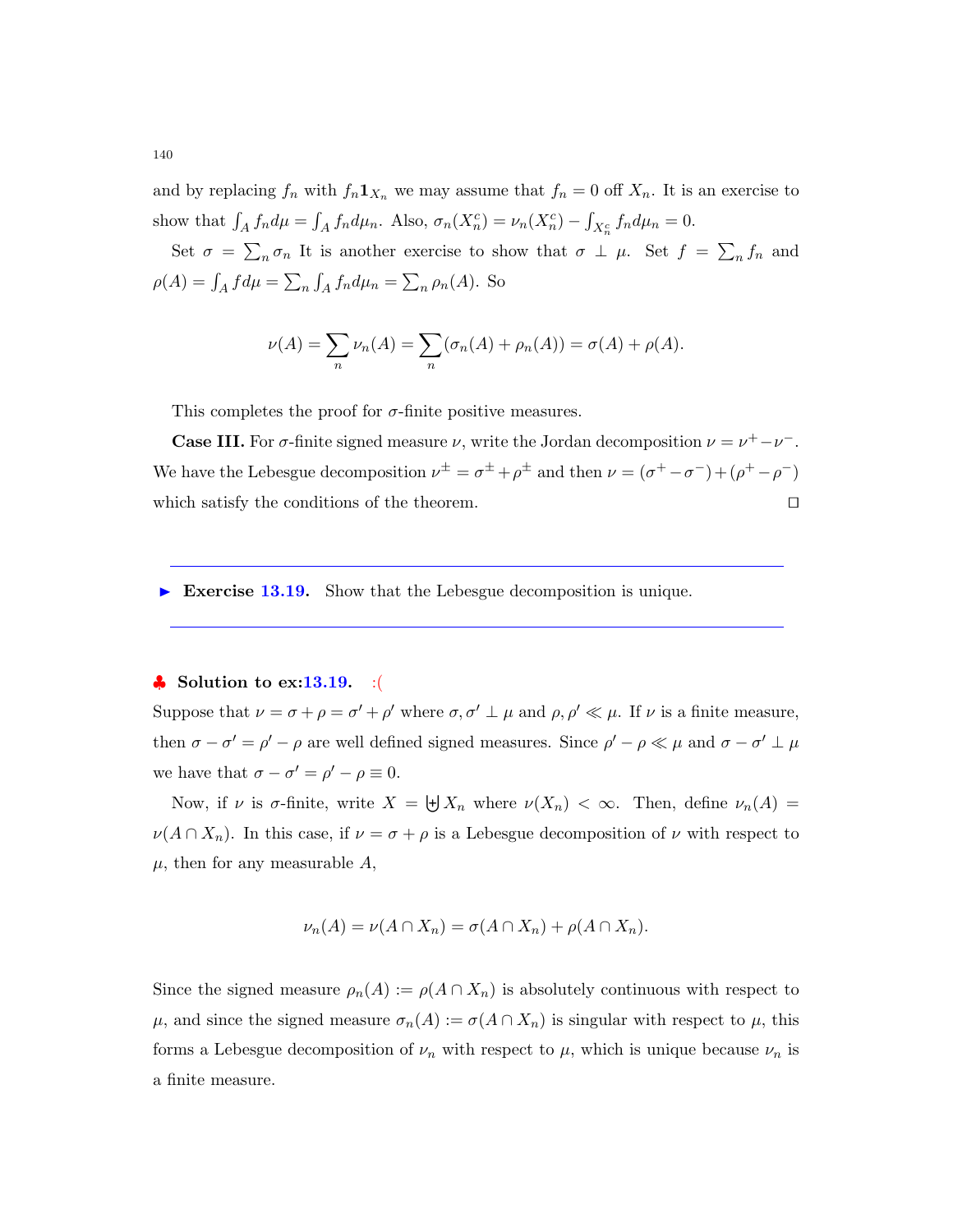Thus, if  $\nu = \sigma + \rho = \sigma' + \rho'$  where  $\sigma, \sigma' \perp \mu$  and  $\rho, \rho' \ll \mu$ , then  $\sigma(A \cap X_n) = \sigma'(A \cap X_n)$ and  $\rho(A \cap X_n) = \rho(A \cap X_n)$ , which implies that

$$
\sigma(A) = \sum_{n} \sigma(A \cap X_n) = \sum_{n} \sigma'(A \cap X_n) = \sigma'(A),
$$

$$
\rho(A) = \sum_{n} \rho(A \cap X_n) = \sum_{n} \rho'(A \cap X_n) = \rho'(A).
$$

Exercise 13.20. Let  $\mu$  be a positive measure and let Y be a measurable set of finite measure. Set  $\mu_Y(A) = \mu(A \cap Y)$  for all measurable A. Let f be a measurable function such that  $f = 0$  off Y.

Show that  $\int_A f d\mu = \int_A f d\mu_Y$ .

Exercise 13.21. Let  $(\nu_n)_n$  be a sequence of positive measures. Let  $\mu$  be a positive measure.

Show that if  $\nu_n \perp \mu$  for all n then  $\sum_n \nu_n \perp \mu$ . Show that if  $\nu_n \ll \mu$  for all n then  $\sum_n \nu_n \ll \mu$ .

• Proposition 13.12 (Chain rule). Suppose that  $\nu \ll \mu \ll \rho$  for  $\sigma$ -finite positive measures  $\nu, \mu, \rho$ . If  $f \in L^1(\nu)$  then  $f \frac{d\nu}{d\mu} \in L^1(\mu)$  and

$$
\int f d\nu = \int f \frac{d\nu}{d\mu} d\mu.
$$

Also,  $\nu \ll \rho$  and  $\frac{d\nu}{d\rho} = \frac{d\nu}{d\mu} \cdot \frac{d\mu}{d\rho}$ ,  $\rho$ -a.e.

*Proof.* If  $f = \mathbf{1}_A$  then  $\int f d\nu = \int f \frac{d\nu}{d\mu} d\mu$  holds by definition of the Radon-Nikodym derivative. This extends by additivity to simple functions and by Monotone convergence to non-negative functions. Taking real, imaginary, positive and negative parts proves this for all  $f \in L^1(\nu)$ .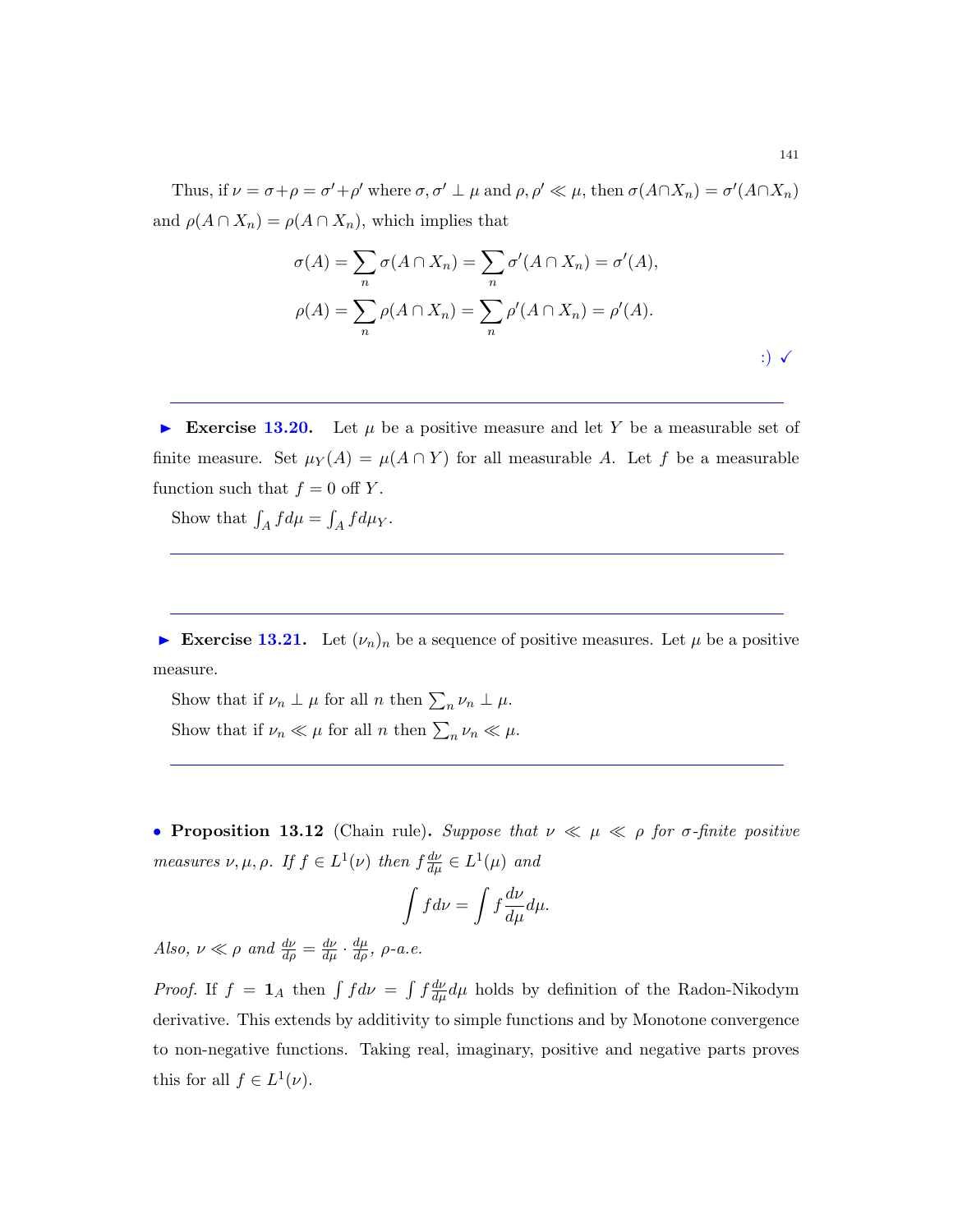For the second assertion note that for any measurable  $A$ ,

$$
\int_A \frac{d\nu}{d\rho} d\rho = \nu(A) = \int_A \frac{d\nu}{d\mu} d\mu = \int_A \frac{d\nu}{d\mu} \cdot \frac{d\mu}{d\rho} d\rho.
$$

So the functions inside the integrals on both sides must be equal  $\rho$ -a.e.  $\Box$ 

Exercise 13.22. Show that if  $\nu \ll \mu$  and  $\mu \ll \nu$  then  $\frac{d\nu}{d\mu} \cdot \frac{d\mu}{d\nu} = 1$  for  $\nu$ -a.e. and  $\mu$ -a.e.

Exercise 13.23. Let  $\nu_j \ll \mu$  for a positive  $\sigma$ -finite  $\mu$  and signed  $\sigma$ -finite  $\nu_j$ ,  $j = 1, 2$ . Show that  $\frac{d(\nu_1+\nu_2)}{d\mu} = \frac{d\nu_1}{d\mu} + \frac{d\nu_2}{d\mu}.$ 

Exercise 13.24. Let  $\nu_j \ll \mu_j$  be  $\sigma$ -finite measures on  $(X_j, \mathcal{F}_j)$  for  $j = 1, 2$ . Then  $\nu_1\otimes\nu_2\ll\mu_1\otimes\mu_2$  and for a.e.  $(x,y)\in X_1\times X_2,$ 

$$
\frac{d(\nu_1 \otimes \nu_2)}{d(\mu_1 \otimes \mu_2)}(x,y) = \frac{d\nu_1}{d\mu_1}(x) \cdot \frac{d\nu_2}{d\mu_2}(y).
$$

Exercise 13.25. Let  $\mu$  be the counting measure on  $([0,1], \mathcal{B}([0,1])$  and  $\lambda$  Lebesgue measure.

Show that  $\lambda \ll \mu$  but  $\frac{d\lambda}{d\mu}$  does not exist. (What fails in the Radon-Nikodym Theorem?) Show  $\mu$  has no Lebesgue decomposition with respect to  $\lambda$ .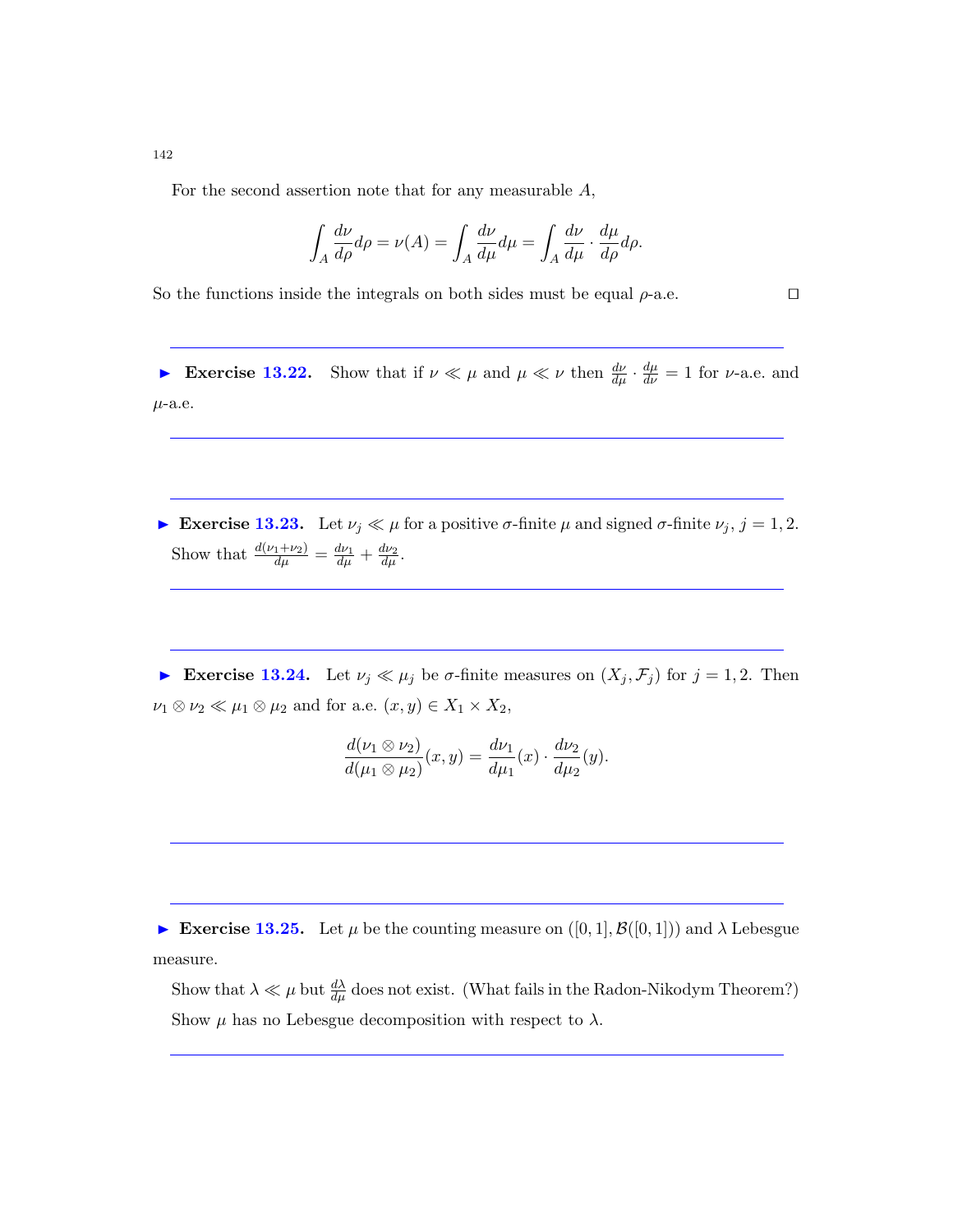## $\bullet$  Solution to ex:13.25. :(

Note that  $\mu(A) = 0$  if and only if  $A = \emptyset$ . So  $\mu(A) = 0$  implies  $A = \emptyset$  which implies that  $\lambda(A) = 0$ . That is,  $\lambda \ll \mu$ .

Assume for a contradiction  $\frac{d\lambda}{d\mu}$  exists. Then, for any  $x \in [0,1]$ , since  $\{x\}$  is Borel,

$$
0 = \lambda(\lbrace x \rbrace) = \int \frac{d\lambda}{d\mu} \mathbf{1}_{\lbrace x \rbrace} d\mu = \frac{d\lambda}{d\mu}(x) \mu(\lbrace x \rbrace) = \frac{d\lambda}{d\mu}(x).
$$

So  $\frac{d\lambda}{d\mu} \equiv 0$  which is impossible.

The Radon-Nikodym theorem requires  $\sigma$ -finiteness, and  $\mu$  is not  $\sigma$ -finite.

Now, assume that  $\mu = \sigma + \rho$  where  $\sigma \perp \lambda$  and  $\rho \ll \lambda$ . Note that for any Borel set A, if  $A \neq \emptyset$  and  $x \in A$  then  $\sigma(A) \geq \sigma(\lbrace x \rbrace) = \mu(\lbrace x \rbrace) - \rho(\lbrace x \rbrace) = 1$  because  $\lambda(\lbrace x \rbrace) = 0$ . However this implies that  $\sigma(A) > 0$  for any non-empty Borel set A. Since  $\sigma \perp \lambda$  there exist Borel sets  $[0,1] = A \oplus B$  such that  $\sigma(A) = 0$  and  $\lambda(B) = 0$ . But then  $A = \emptyset$  and  $B = [0, 1]$  which contradicts  $\lambda(B) = 0$ . :)  $\checkmark$ 

Exercise 13.26. Let  $\mu, \nu$  be  $\sigma$ -finite measures on  $(X, \mathcal{F})$  such that  $\nu \ll \mu$ . Let  $\lambda = \nu + \mu$ .

- (a) Show that  $\nu \ll \lambda$ .
- (b) Show that  $\lambda \ll \mu$ .
- (c) Show that  $0 \leq \frac{d\nu}{d\lambda}(x) < 1$  for  $\mu$ -a.e.  $x \in X$ .
- (d) Show that  $\mu$ -a.e.

$$
\frac{d\nu}{d\mu} = \frac{\frac{d\nu}{d\lambda}}{1 - \frac{d\nu}{d\lambda}}
$$

.

Solution to  $ex:13.26.$  :

(a) If  $A \in \mathcal{F}$  is such that  $\nu(A) > 0$  then  $\mu(A) > 0$ , because  $\nu \ll \mu$ . So  $\lambda(A) =$  $\mu(A) + \nu(A) > 0$ . Thus, if  $\lambda(A) = 0$  then  $\nu(A) = 0$ . Since this holds for all  $A \in \mathcal{F}$  we get that  $\nu \ll \lambda$ .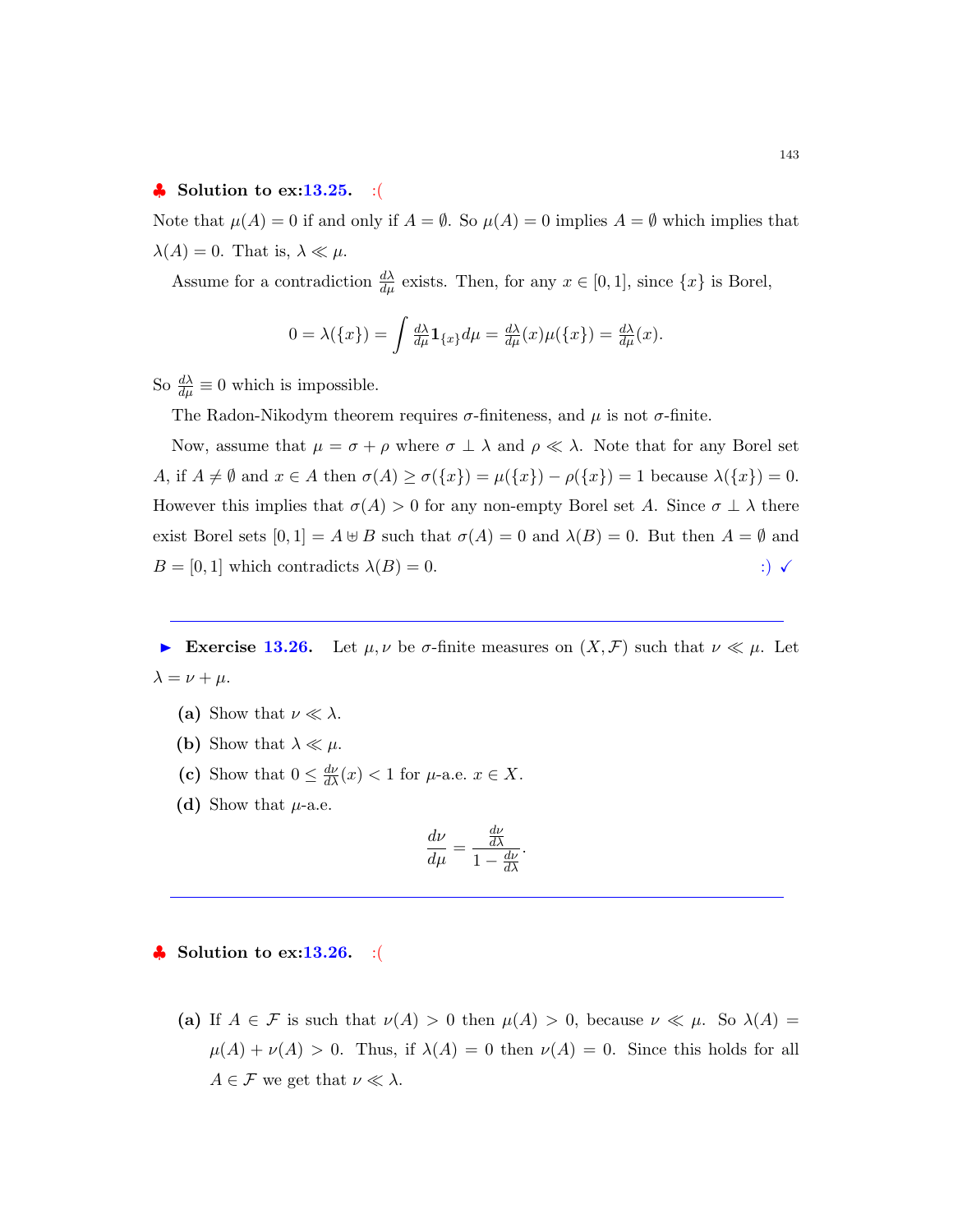- (b) If  $A \in \mathcal{F}$  is such that  $\mu(A) = 0$  then  $\nu(A) = 0$  because  $\nu \ll \mu$ . Thus,  $\lambda(A) =$  $\mu(A) + \nu(A) = 0$ . Since this holds for all  $A \in \mathcal{F}$  we have that  $\lambda \ll \mu$ .
- (c) Because  $\lambda, \nu$  are positive measure we have that  $\frac{d\nu}{d\lambda} \geq 0$ . Let  $A = \left\{ \frac{d\nu}{d\lambda} \geq 1 \right\}$ . Then

$$
\nu(A) = \int_A \frac{d\nu}{d\lambda} d\lambda \ge \lambda(A) = \nu(A) + \mu(A).
$$

So  $\mu(A) = 0$ .

(d) Since  $\frac{d\lambda}{d\mu} = \frac{d\nu}{d\mu} + \frac{d\mu}{d\mu} = \frac{d\nu}{d\mu} + 1$ , we get that

$$
\frac{d\nu}{d\mu} = \frac{d\nu}{d\lambda} \cdot \frac{d\lambda}{d\mu} = \frac{d\nu}{d\lambda} \cdot \frac{d\nu}{d\mu} + \frac{d\nu}{d\lambda}.
$$

So,

$$
\frac{d\nu}{d\mu} \cdot \left(1 - \frac{d\nu}{d\lambda}\right) = \frac{d\nu}{d\lambda}.
$$

By (c) we get that  $\mu$ -a.e.  $0 < 1 - \frac{d\nu}{d\lambda} \leq 1$ , so we can divide by this function to complete the proof.

:)  $\checkmark$ 

Exercise 13.27. Let  $(X, \mathcal{F}, \mu)$  be a  $\sigma$ -finite measure space. Let  $\mathcal{G} \subset \mathcal{F}$  be a subσ-algebra of *F*. Let  $\nu = \mu|_{\mathcal{G}}$ .

(a) Suppose that  $f \in L^1(X, \mathcal{F}, \mu)$ . Show that there exists  $g \in L^1(X, \mathcal{G}, \nu)$  such that for every  $A \in \mathcal{G}$ ,

$$
\int_A f d\mu = \int_A g d\nu.
$$

(b) Suppose that for  $f \in L^1(X, \mathcal{F}, \mu)$  there are two such functions  $g, g' \in L^1(X, \mathcal{G}, \nu)$ such that for all  $A \in \mathcal{G}$ ,

$$
\int_A f d\mu = \int_A g d\nu = \int_A g' d\nu.
$$

Show that  $g = g' \nu$ -a.e.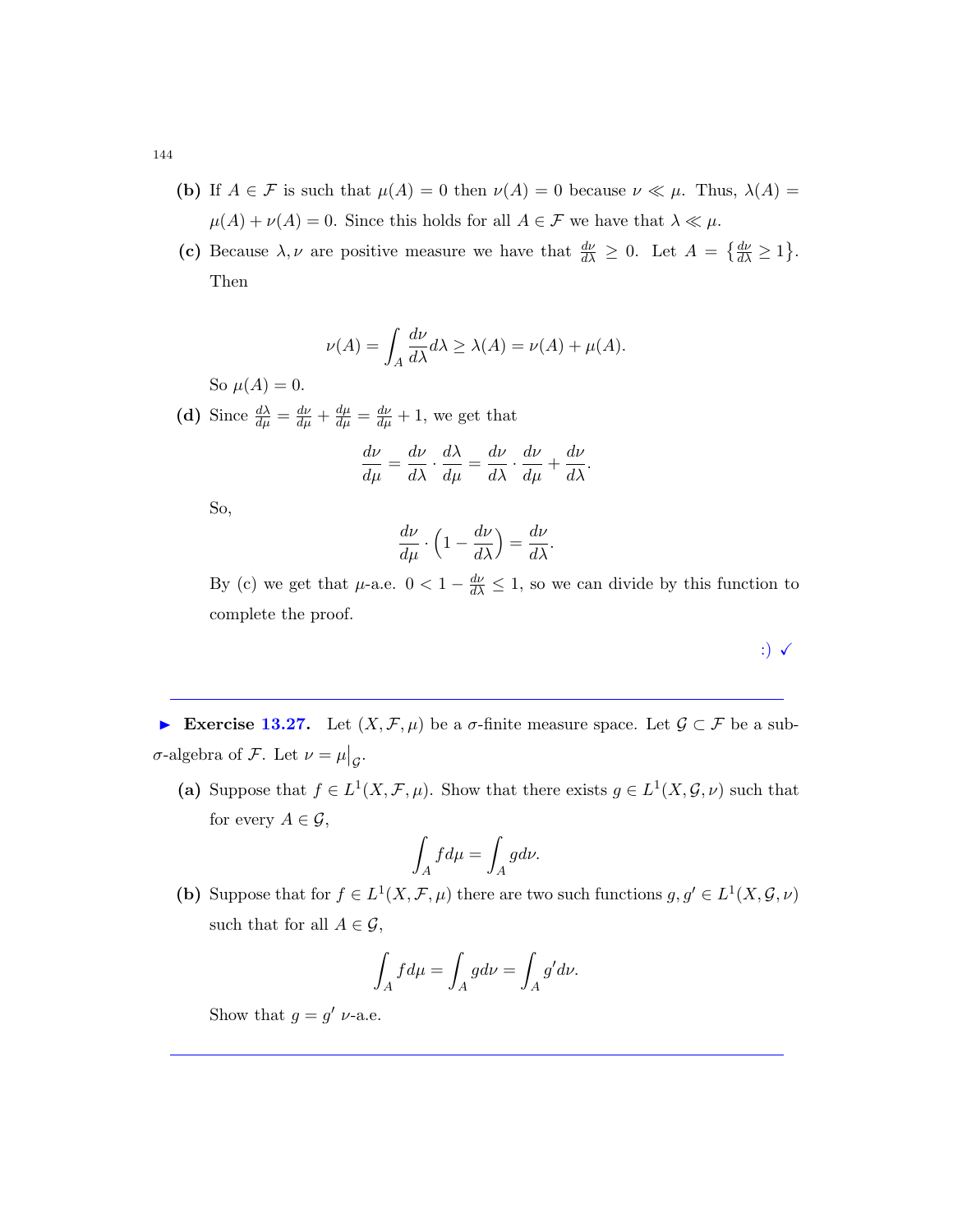## $\bullet$  Solution to ex:13.27. :(

(a) Because  $f \in L^1$ , we know that  $|f| < \infty$   $\mu$ -a.e., so we may assume that  $|f| < \infty$ . First assume that f is positive and  $\mu$  is finite. In this case, consider the function

$$
\rho(A):=\int_A f d\mu
$$

defined for all  $A \in \mathcal{G}$ . First of all, we showed in class that this defines a finite positive measure on  $(X, \mathcal{G})$ . Moreover, if  $\nu(A) = 0$  for some  $A \in \mathcal{G}$ , since  $\nu = \mu|_{\mathcal{G}}$  we have that  $\mu(A) = 0$ , and so  $\rho(A) = \int_A f d\mu = 0$ . Since this holds for all  $A \in \mathcal{G}$ , the signed measure  $\rho$  is absolutely continuous with respect to the measure  $\nu$ . Since  $\mu$  is finite, so is  $\nu$ . Thus, by the Radon-Nykodim Theorem there exists a positive integrable  $g = \frac{d\rho}{d\nu} \in L^1(X, \mathcal{G}, \nu)$  such that  $d\rho = g d\nu$ ; that is, for all  $A \in \mathcal{G}$ ,

$$
\int_A f d\mu = \rho(A) = \int_A d\rho = \int_A g d\nu.
$$

Now, if  $\mu$  is only  $\sigma$ -finite, then write  $X = \biguplus_n X_n$  with  $\mu(X_n) < \infty$ . Consider  $\nu_n(A) := \mu(A \cap X_n)$  for all  $A \in \mathcal{G}$ . So  $\nu = \sum_n \nu_n$ . Define  $\rho_n(A) := \int_{A \cap X_n} f d\mu$ . Since

$$
\sum_{j=1}^n f\mathbf{1}_{A\cap X_j} \nearrow f\mathbf{1}_A,
$$

by monotone convergence we get that

$$
\rho(A) := \int_A f d\mu = \sum_n \int_{A \cap X_n} f d\mu = \sum_n \rho_n(A).
$$

Also, as above, if  $\nu_n(A) = 0$  then  $\mu(A \cap X_n) = 0$  and so  $\rho_n(A) = 0$ . So  $\rho_n \ll \nu_n$ . Since  $\nu_n$  is finite,  $g_n := \frac{d\rho_n}{\nu_n}$  $\frac{\mu_{\rho_n}}{\nu_n}$  exists and is in  $L^1(X, \mathcal{G}, \nu_n)$ . Specifically,  $g_n$  is G-measurable. Also, since  $\rho_n(A) = 0$  for  $A \cap X_n = \emptyset$ , we have that  $g_n$  can be chosen such that it is supported on  $X_n$ . Define  $g = \sum_n g_n$ . Since  $(X_n)_n$  are disjoint and so  $g_n$  have disjoint support, we get that g is always finite and well defined. Also, since  $g_n = g_n \mathbf{1}_{X_n}$ , by monotone convergence again

$$
\int_A g d\nu = \int \sum_n g_n \mathbf{1}_{A \cap X_n} d\nu = \sum_n \int_{A \cap X_n} g_n d\nu_n = \sum_n \rho_n(A) = \rho(A).
$$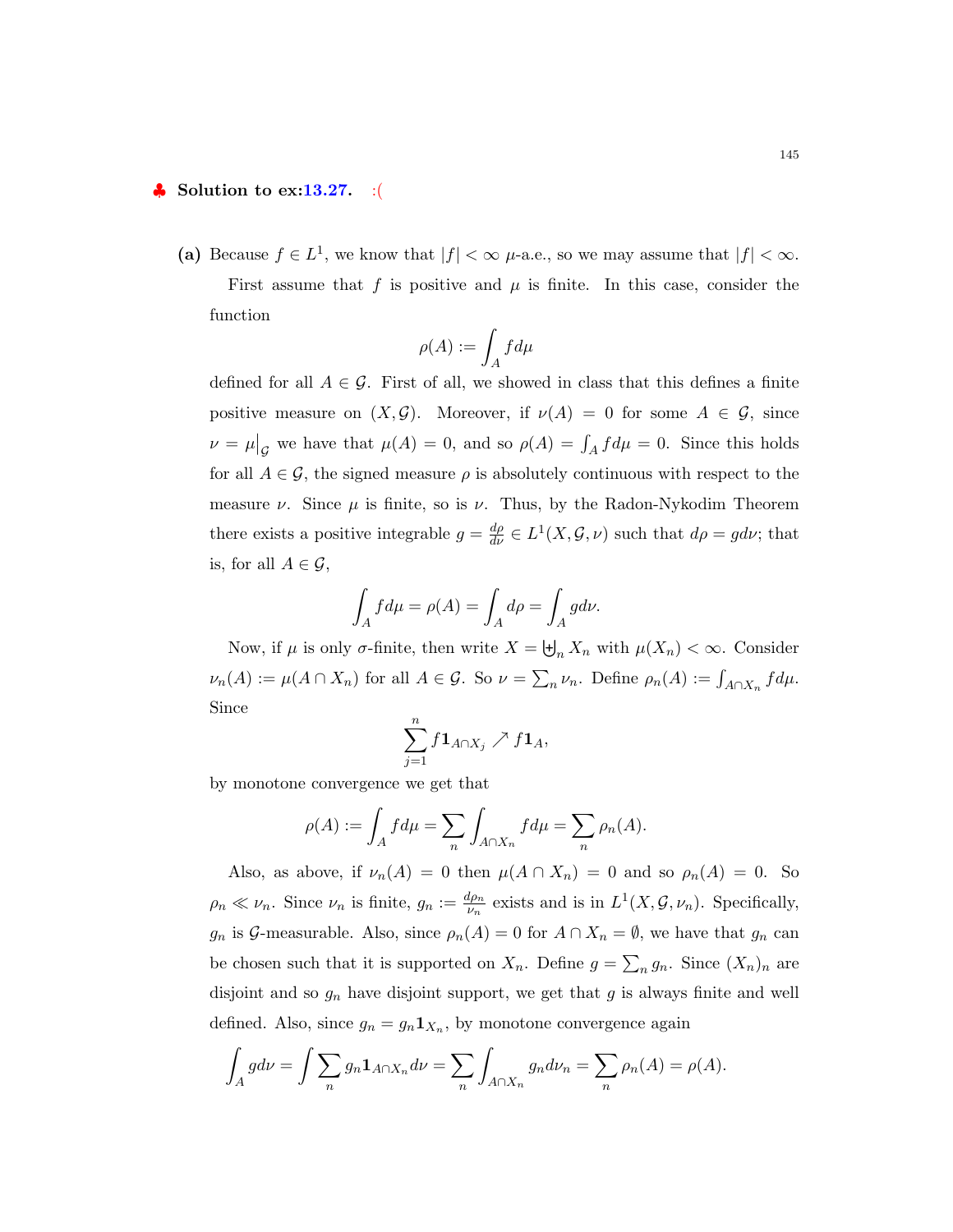Specifically,

$$
\int_X g d\nu = \rho(X) = \int_X f d\mu < \infty,
$$

so  $g \in L^1(X, \mathcal{G}, \nu)$ .

Now, for the case that f is a general (not necessarily positive) function in  $L^1$ . Write  $f = (f_1 - f_2) + i(f_3 - f_4)$  for  $f_j \in L^1$  positive. By the previous case, there exist real-valued functions  $g_j \in L^1(X, \mathcal{G}, \nu)$  such that for any  $A \in \mathcal{G}$  and  $j = 1, 2, 3, 4$  we have

$$
\int_A f_j d\mu = \int_A g_j d\nu.
$$

By linearity of the integral we get that for all  $A \in \mathcal{G}$ ,

$$
\int_{A} f d\mu = \int_{A} f_{1} d\mu - \int_{A} f_{2} d\mu + i \cdot \int_{A} f_{3} d\mu - i \cdot \int_{A} f_{4} d\mu = \int_{A} (g_{1} - g_{2}) + i(g_{3} - g_{4}) d\nu.
$$

So we may choose  $g = g_1 - g_2 + i(g_3 - g_4)$  which is a function in  $L^1(X, \mathcal{G}, \nu)$ .

(b) Suppose that  $g, g'$  are as in the question. Then for all  $A \in \mathcal{G}$ ,

$$
\int_A g d\nu = \int_A g' d\nu.
$$

We have shown in class that this implies that  $g = g' \nu$ -a.e.

:)  $\checkmark$ 

Number of exercises in lecture: 27

Total number of exercises until here: 156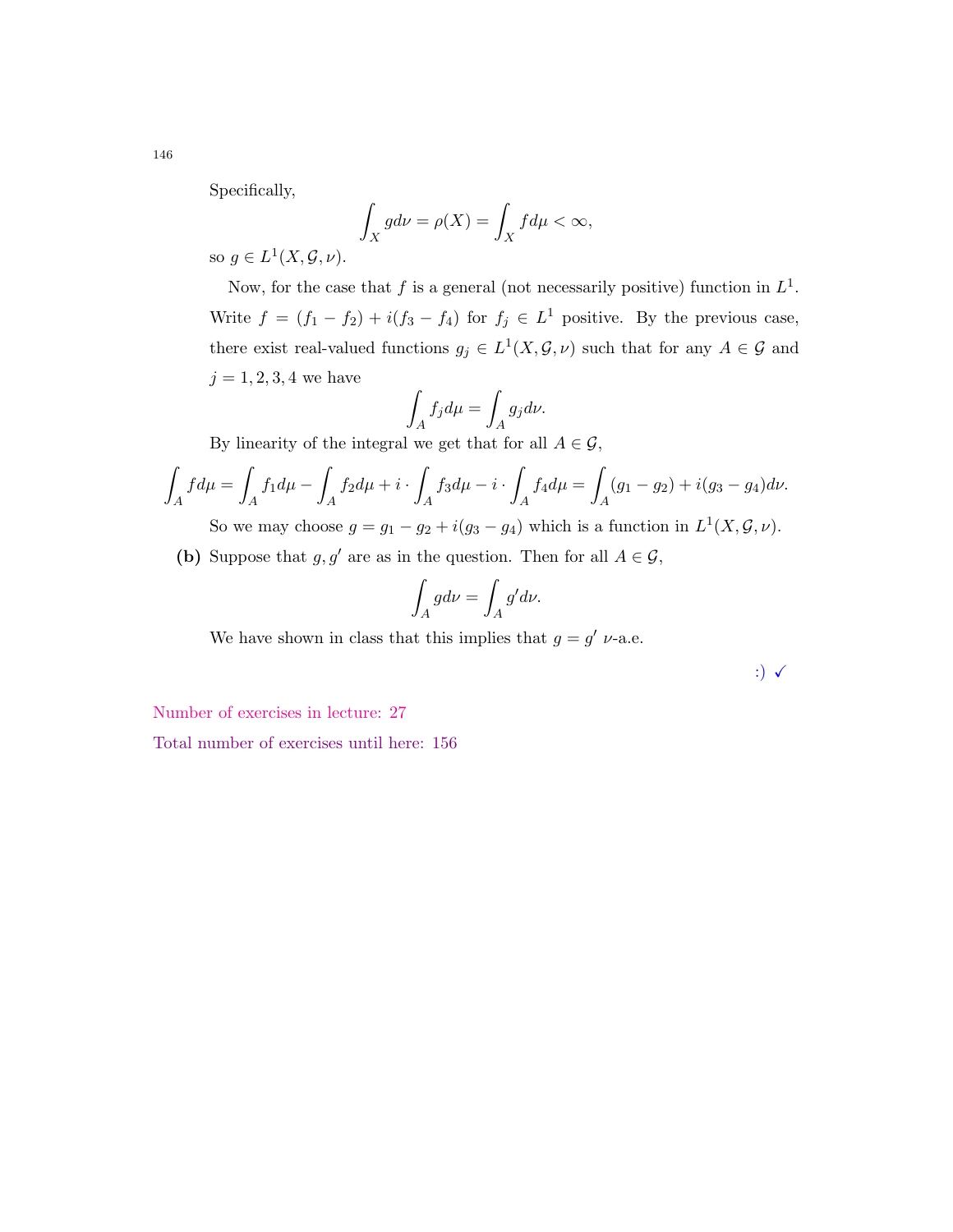Measure Theory

#### Ariel Yadin

## Lecture 14: Convergence

Until now we have only considered the convergence of a sequence of functions  $(f_n)_n$ to a limit f is a pointwise sense:  $f \rightarrow f$  means that  $f_n(x) \rightarrow f$  for all x; we also extended this a bit to include a.e. convergence. We had a glimpse at some points of uniform convergence. The introduction of measure gives us many other topologies to consider.

#### 14.1. Modes of convergence

• **Definition 14.1.** Let  $(f_n)_n, f$  be a sequence of measurable functions on a measure space  $(X, \mathcal{F}, \mu)$ .

- We say that  $(f_n)_n$  converges to f a.e., denoted  $f_n \stackrel{\text{a.e.}}{\longrightarrow} f$ , if  $\mu \{f_n \nrightarrow f\} = 0$ .
- We say that  $(f_n)_n$  converges to f in  $L^1$ , denoted  $f_n \stackrel{L^1}{\longrightarrow} f$ , if  $\int |f_n f| d\mu \to 0$ as  $n \to \infty$ .
- We say that  $(f_n)_n$  is **Cauchy in measure** if for every  $\varepsilon > 0$   $\mu\{|f_n f_m| > \varepsilon\} \to$ 0 as  $m, n \to \infty$ .
- We say that  $(f_n)_n$  converges to f in measure, denoted  $f_n \stackrel{\mu}{\longrightarrow} f$ , if for every  $\varepsilon > 0$   $\mu \{ |f_n - f| > \varepsilon \} \to 0$  as  $n \to \infty$ .

**Example 14.2.** Let us consider a few examples on  $(\mathbb{R}, \mathcal{B}, \lambda)$ .  $f_n = \frac{1}{n}$  $\frac{1}{n} {\bf 1}_{[0,n]}, \, g_n = {\bf 1}_{[n,n+1]},$  $\ell_n = n \mathbf{1}_{[0,1/n]}$  and

$$
h_n = \mathbf{1}_{[j2^{-k}, (j+1)2^{-k}]} \qquad \text{for } n = 2^k + j \text{ , } 0 \le j < 2^k.
$$

(That is,  $k = \lfloor \log_2 n \rfloor$  and  $j = n - 2^k$ .) So that

$$
h_1 = \mathbf{1}_{[0,1]}
$$
  $h_2 = \mathbf{1}_{[0,\frac{1}{2}]}$   $h_3 = \mathbf{1}_{[\frac{1}{2},1]}$  etc.

We have

$$
f_n \xrightarrow{\text{a.e.}} 0
$$
  $g_n \xrightarrow{\text{a.e.}} 0$   $\ell_n \xrightarrow{\text{a.e.}} 0.$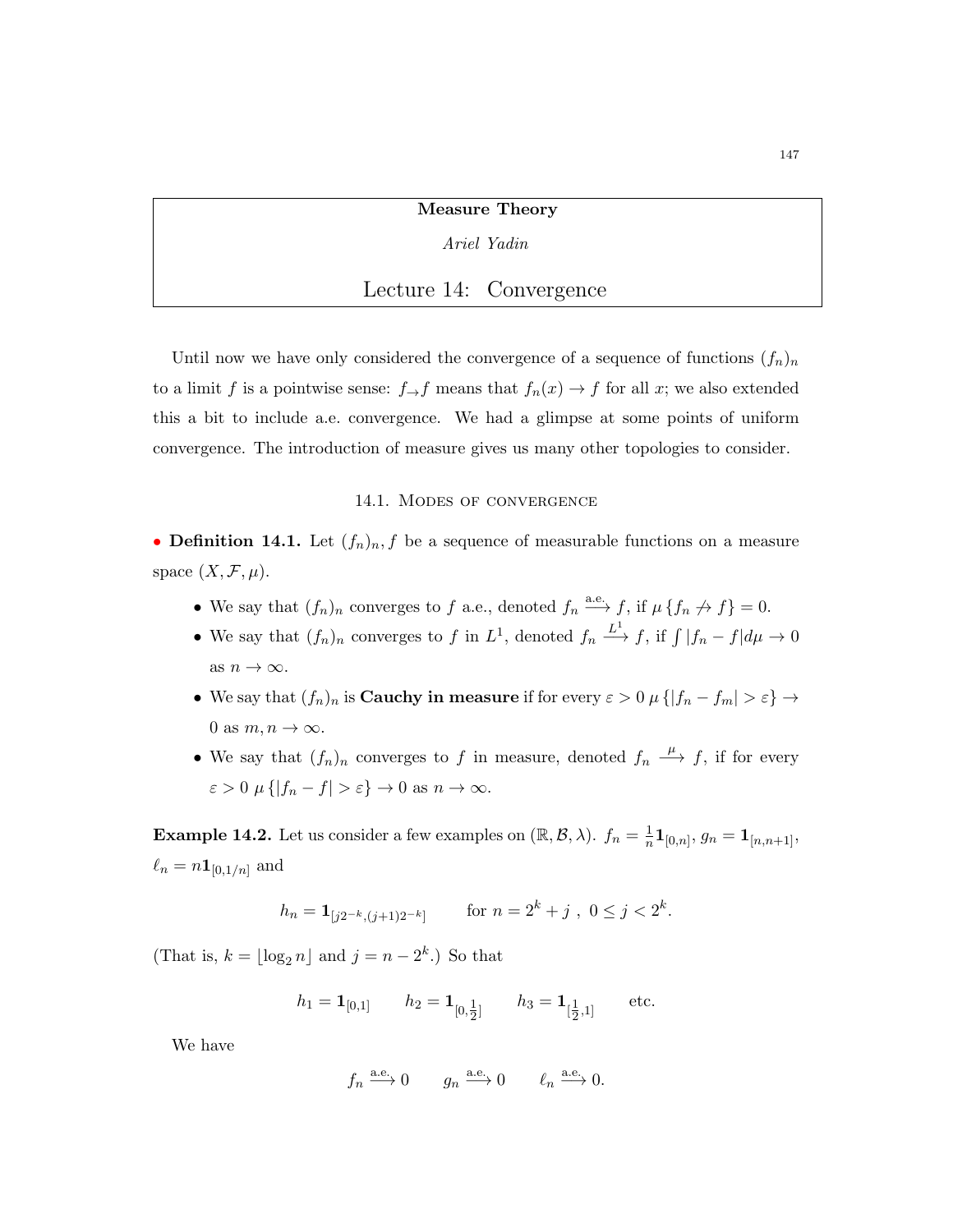However

$$
\int_{L^1} |f_n| d\lambda = \int |g_n| d\lambda = \int |\ell_n| d\lambda = 1.
$$

So  $f_n \not\stackrel{L^1}{\longrightarrow} 0, g_n \not\stackrel{L^1}{\longrightarrow} 0, \ell_n \not\stackrel{L^1}{\longrightarrow} 0.$ 

As for  $h_n$ , note that  $\int |h_n|d\lambda = 2^{-\lfloor \log_2 n \rfloor}$ . So  $h_n \stackrel{L^1}{\longrightarrow} 0$ . However,  $(h_n)_n$  does not converge pointwise, because for any  $x \in (0,1)$  there are infinitely many n such that  $h_n(x) = 0$  and infinitely many n for which  $h_n(x) = 1$ .

Note that  $(g_n)_n$  is not Cauchy in measure. Indeed,  $|g_n(x) - g_m(x)| > \varepsilon$  if and only if  $x \in [n, n+1] \triangle [m, m+1]$ . So

$$
\lambda \{|g_n - g_m| > \varepsilon\} = \lambda([n, n+1]\triangle[m, m+1]) = 2.
$$

It is also a sequence that does not converge in measure, as we will see later.

On the other hand,  $f_n \longrightarrow 0, \ell_n \longrightarrow 0$  and  $h_n \longrightarrow 0$ : For all  $n > \frac{1}{\varepsilon}$  we have that  $|f_n| \leq \frac{1}{n} < \varepsilon$ , so  $\lambda \{ |f_n| > \varepsilon \} = \lambda(\emptyset) = 0$ .  $\ell_n(x) > \varepsilon$  if and only if  $x \in [0, 1/n]$  and  $n > \varepsilon$ . So

$$
\lim_{n \to \infty} \lambda \left\{ |\ell_n| > \varepsilon \right\} = \lim_{n \to \infty} \lambda([0, 1/n]) = 0.
$$
\n
$$
|h_n(x)| > \varepsilon \text{ if and only if } x \in [j2^{-k}, (j+1)2^{-k}] \text{ for } k = \lfloor \log_2 n \rfloor \text{ and } j = n - 2^k. \text{ So}
$$
\n
$$
\lambda \left\{ |h_n| > \varepsilon \right\} = \lambda([j2^{-k}, (j+1)2^{-k}]) = 2^{-\lfloor \log_2 n \rfloor} \to 0.
$$

To sum up:

|          | a.e.                      | $L^1$                     | $\operatorname{measure}$ |
|----------|---------------------------|---------------------------|--------------------------|
| $f_n$    |                           | X                         |                          |
| $g_n$    |                           | X                         | $\mathbf X$              |
| $\ell_n$ |                           | $\boldsymbol{\mathrm{X}}$ |                          |
| $h_n$    | $\mathbf{v}$<br>$\Lambda$ |                           | v                        |

By these examples, it is not always true that a.e. convergence implies  $L^1$  convergence, or vice-versa. Recall however the Dominated Convergence Theorem which actually relates a.e. convergence to  $L^1$  convergence.

Exercise 14.1. Show that if  $f_n \stackrel{\text{a.e.}}{\longrightarrow} f$  and  $|f_n| \leq g \in L^1$  for all n then  $f \in L^1$  and  $f_n \xrightarrow{L^1} f.$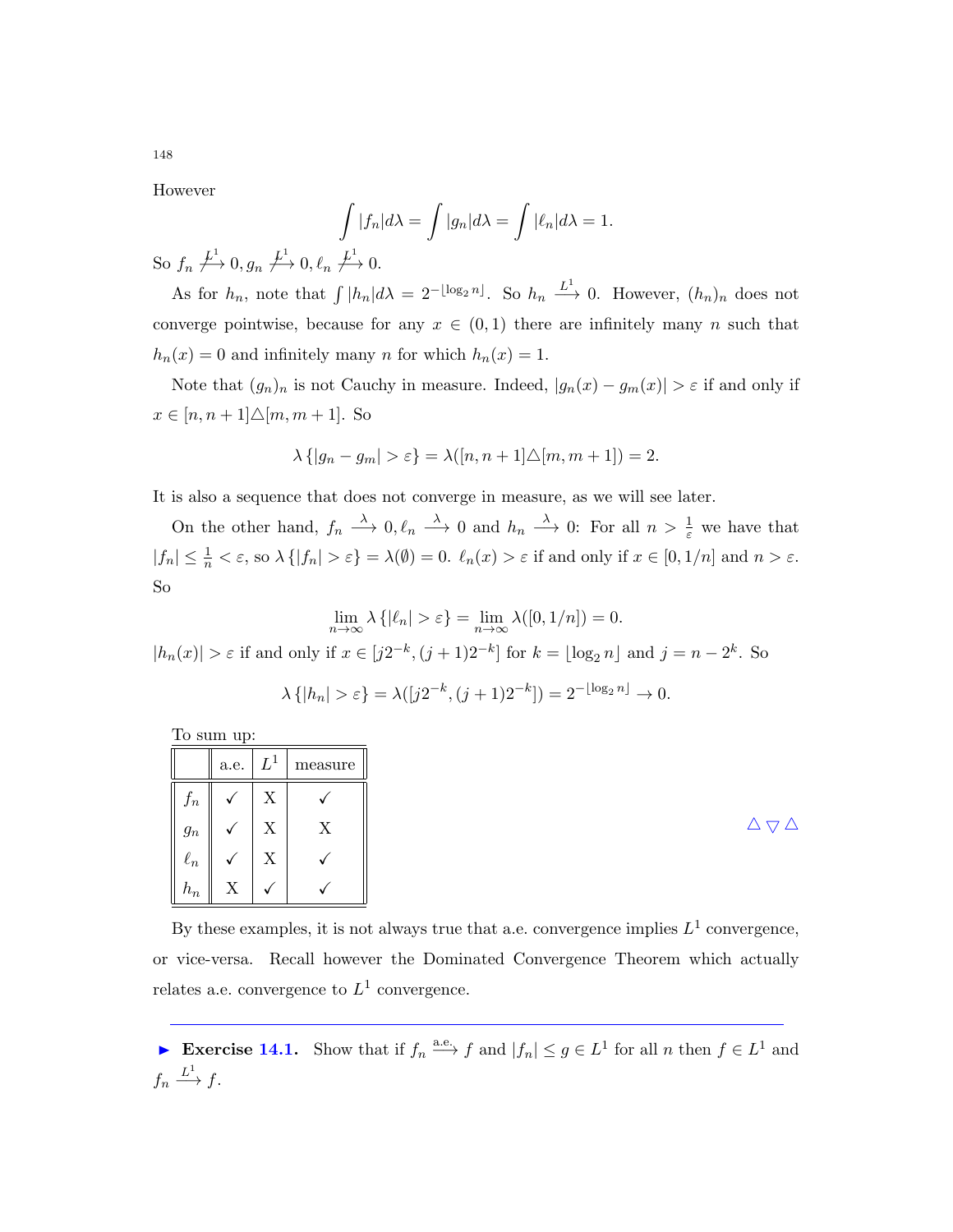Show that if  $f_n \stackrel{\text{a.e.}}{\longrightarrow} f$  are bounded functions and the measure space is finite, then  $f_n \xrightarrow{L^1} f.$ 

• Proposition 14.3 ( $L^1$  implies measure). If  $f_n \stackrel{L^1}{\longrightarrow} f$  then  $f_n \to \mu \mu f$ .

*Proof.* Set  $A_{n,\varepsilon} = \{ |f_n - f| > \varepsilon \}.$  Then,

$$
\varepsilon \cdot \mu(A_{n,\varepsilon}) \le \int_{A_{n,\varepsilon}} |f_n - f| d\mu \le \int |f_n - f| d\mu \to 0.
$$

The converse is false as is seen by  $f_n, \ell_n$  above.

• Proposition 14.4 (a.e. implies measure). If  $f_n \xrightarrow{a.e.} f$  then  $f_n \to \mu \mu f$ .

*Proof.* For any  $\varepsilon > 0$  let  $A_{n,\varepsilon} = \{ |f_n - f| > \varepsilon \}$ . Note that if  $x \in A_{n,\varepsilon}$  then  $f_n(x) \nrightarrow f(x)$ . So  $A_{n,\varepsilon} \subset N$  where  $N = \{x : f_n(x) \not\rightarrow f(x)\}$ . Thus,  $\mu(A_{n,\varepsilon}) \leq \mu(N) = 0$ .

The converse is false as shown by  $h_n$  above.

However, we can still relate convergence in measure to a.e. convergence of a subsequence.

• Proposition 14.5.  $(f_n)_n$  is Cauchy in measure if and only if there is a measurable function f such that  $f_n \stackrel{\mu}{\longrightarrow} f$ .

Moreover, if  $f_n \stackrel{\mu}{\longrightarrow} f$  then there exists a subsequence  $(f_{n_k})_k$  such that  $f_{n_k} \stackrel{a.e.}{\longrightarrow} f$  a.e. as  $k \to \infty$ .

*Proof.* Suppose that  $(f_n)_n$  is Cauchy in measure. For any k there exists  $n_k$  such that for all  $n, m \ge n_k$ ,  $\mu\{|f_n - f_m| > 2^{-k}\} < 2^{-k}$ . Let  $g_k = f_{n_k}$ . Set

$$
F = \limsup_{k} \left\{ |f_{n_k} - f_{n_k+1}| > 2^{-k} \right\} = \bigcap_{n} \bigcup_{k \ge n} \left\{ |f_{n_k} - f_{n_k+1}| > 2^{-k} \right\}.
$$

Since for any  $n$ ,

$$
\mu(F) \le \mu\left(\bigcup_{k\ge n} \left\{|f_{n_k} - f_{n_k+1}| > 2^{-k}\right\}\right) \le \sum_{k\ge n} 2^{-k} = 2^{-n+1},
$$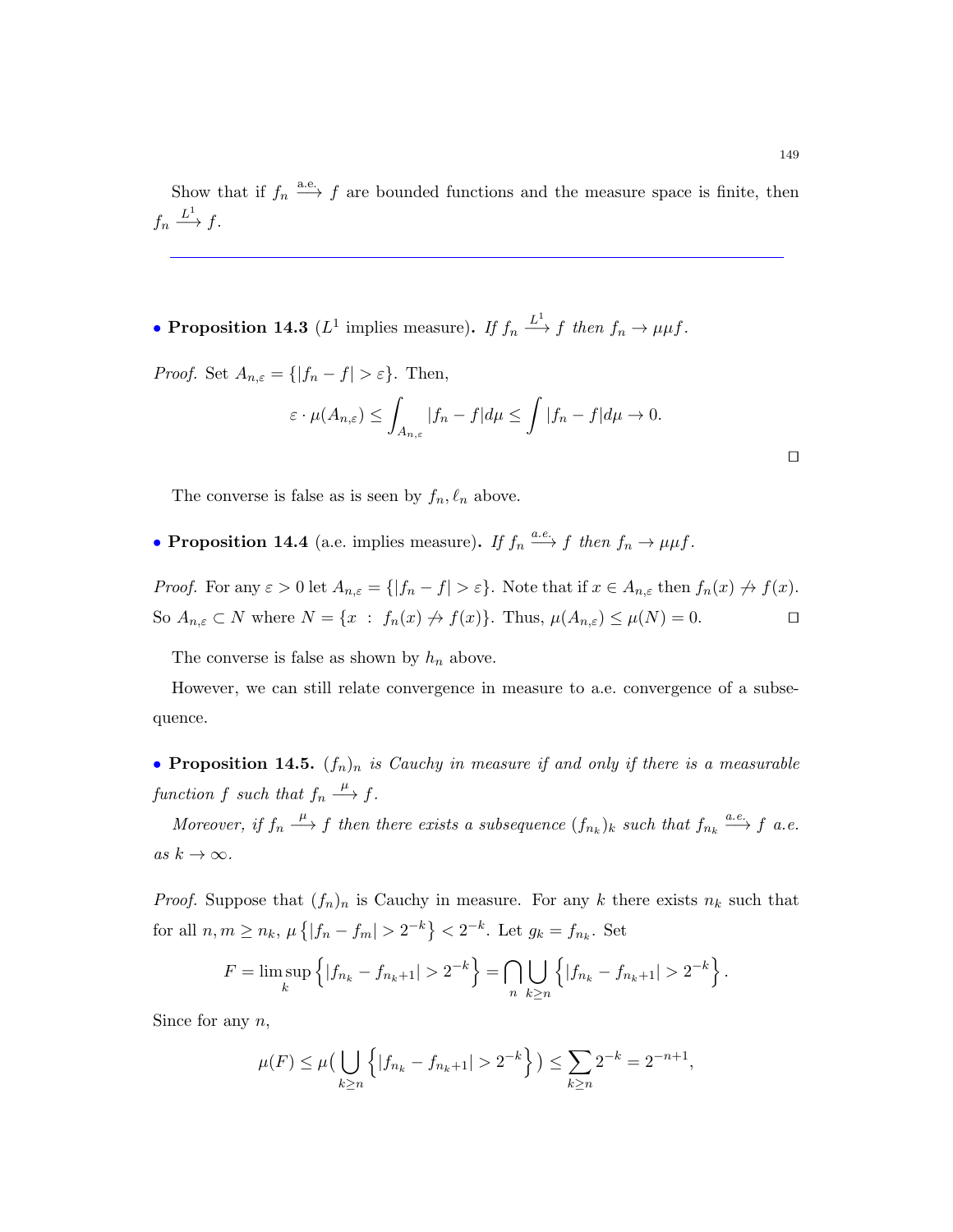we have that  $\mu(F) = 0$ . Note that for any  $x \notin F$  we have that  $(g_k(x))_k$  is a Cauchy sequence in C. So we may define  $f(x) = \lim_{k\to\infty} g_k(x)$  for  $x \notin F$  and  $f(x) = 0$  for  $x \in F$ . We had an exercise proving that such a function is measurable. Since  $\mu(F) = 0$ we have that  $f_{n_k} = g_k \xrightarrow{a.e.} f$ , and so  $g_k \xrightarrow{\mu} f$ . But then,

$$
\mu\{|f_n - f| > \varepsilon\} \le \mu\big(\{|f_n - g_k| > \varepsilon/2\}\bigcup\{|g_k - f| > \varepsilon/2\}\big)
$$
  

$$
\le \mu\{|f_n - g_k| > \varepsilon/2\} + \mu\{|g_k - f| > \varepsilon/2\} \to 0 \quad \text{as } n, k \to \infty.
$$

So  $f_n \xrightarrow{\mu} f$ .

For the other direction, if  $f_n \xrightarrow{\mu} f$  then for any  $\varepsilon > 0$ ,

$$
\mu\{|f_n - f_m| > \varepsilon\} \le \mu\{|f_n - f| > \varepsilon/2\} + \mu\{|f_m - f| > \varepsilon/2\} \to 0 \quad \text{as } m, n \to \infty.
$$

So  $(f_n)_n$  is Cauchy in measure.

► Exercise 14.2. Show that if  $f_n \xrightarrow{\mu} f$  and  $f_n \xrightarrow{\mu} g$  then  $f = g$  a.e.

Conclude that if  $(f_n)_n$  converges to f and to g in any one of the three modes (a.e.,  $L^1$ , measure), possibly different modes for f and for g, then  $f = g$  a.e.

#### $\bullet$  Solution to ex:14.2. :(

If  $(f_n)_n$  converges to f and g then  $f_n \stackrel{\mu}{\longrightarrow} f$  and  $f_n \stackrel{\mu}{\longrightarrow} g$ . So it suffices to work with this assumption.

For any  $m > 0$ ,

$$
\mu\left\{|f-g| > \frac{1}{m}\right\} \le \mu\left\{|f-f_n| > \frac{1}{m}\right\} + \mu\left\{|g-f_n| > \frac{1}{m}\right\} \to 0 \quad \text{as } n \to \infty.
$$

So

$$
\mu\left\{f \neq g\right\} \le \sum_{m} \mu\left\{|f - g| > \frac{1}{m}\right\} = 0.
$$
\n
$$
\tag{3}
$$

Exercise 14.3. Let  $(X, \mathcal{F}, \mu)$  be a measure space. Let  $(f_n)_n$  be a sequence of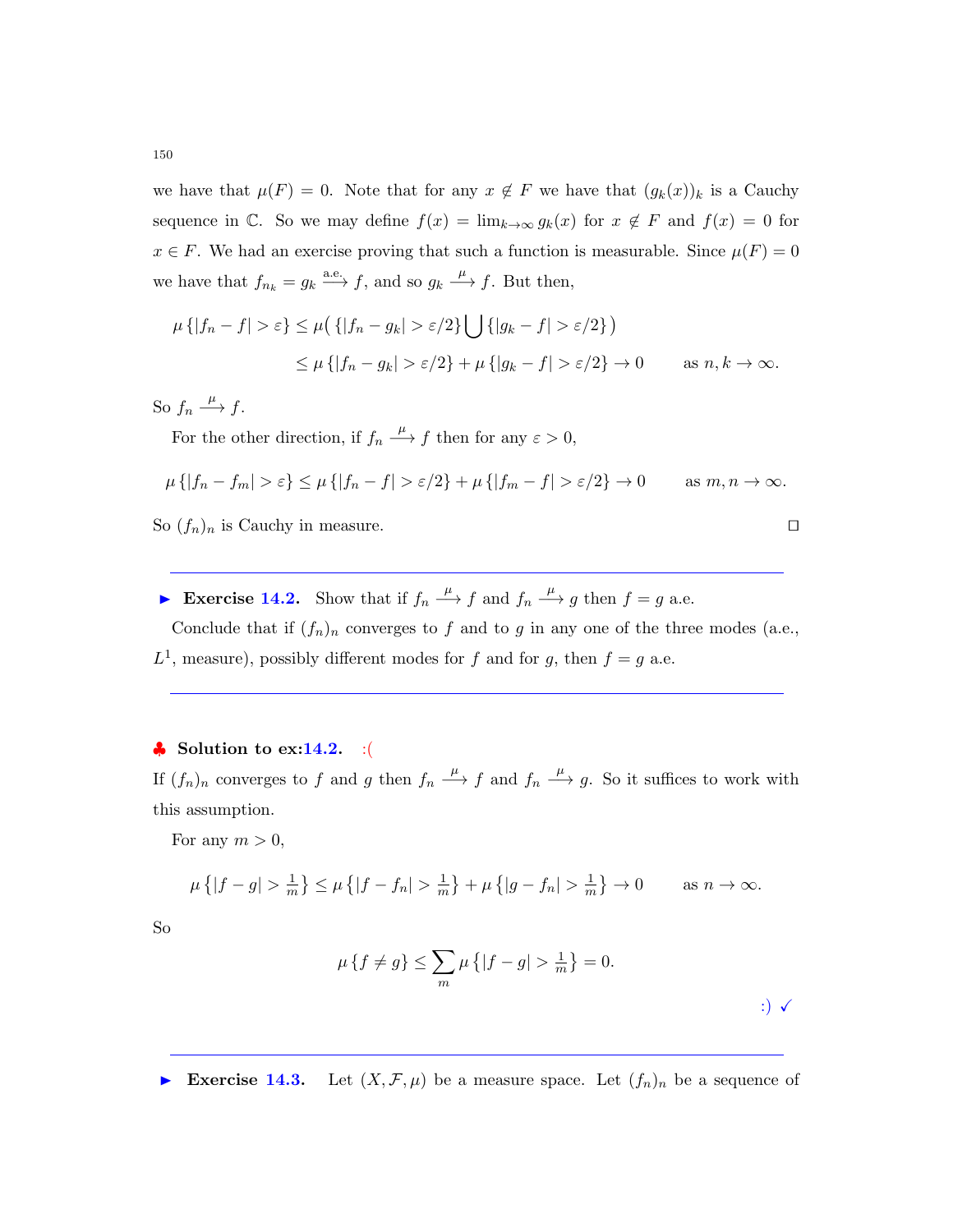non-negative measurable functions, and let f be a measurable function such that  $(f_n)_n$ converges to  $f$  in **measure**.

Show that

$$
\int f d\mu \le \liminf_{n \to \infty} \int f_n d\mu.
$$

# $\bullet$  Solution to ex:14.3. :(

Let  $(f_{n_k})_k$  be a subsequence such that

$$
\lim_{k \to \infty} \int f_{n_k} d\mu = \liminf_n \int f_n d\mu.
$$

So we want to show that  $\int f d\mu \leq \lim_{k \to \infty} \int f_{n_k} d\mu$ . Since  $(f_{n_k})_k$  is a subsequence, we have that for all  $\varepsilon > 0$ ,

$$
\lim_{k \to \infty} \mu \{|f_{n_k} - f| > \varepsilon\} \le \limsup_n \mu \{|f_n - f| > \varepsilon\} = 0.
$$

So  $(f_{n_k})_k$  converges in measure to f.

Let  $g_k := f_{n_k}$  for all k, which convergen in measure to f. By a theorem in class we now have that there is a further subsequence  $(g_{k_j})_j$  such that  $\lim_{j\to\infty} g_{k_j} = f$  a.e. Since these are all non-negative functions, Fatou's Lemma tells us that

$$
\int f d\mu \le \liminf_j \int g_{k_j} d\mu.
$$

However, the sequence  $(\int g_{k_j} d\mu)_j$  is a subsequence of the converging sequence  $(\int f_{n_k} d\mu)_k$ which converges to  $\liminf_{n} \int f_n d\mu$ . So the limit is

$$
\int f d\mu \le \liminf_{j} \int g_{k_j} d\mu \le \lim_{j \to \infty} \int g_{k_j} d\mu = \lim_{k \to \infty} \int f_{n_k} d\mu = \liminf_{n} \int f_n d\mu.
$$

Exercise 14.4. Let  $(X, \mathcal{F}, \mu)$  be a measure space. Let  $(f_n)_n$  be a sequence of measurable functions, and let f be a measurable function such that  $(f_n)_n$  converges to  $f$  in measure.

Suppose that  $g \in L^1(X, \mathcal{F}, \mu)$  such that for all  $n, |f_n| \leq g$ .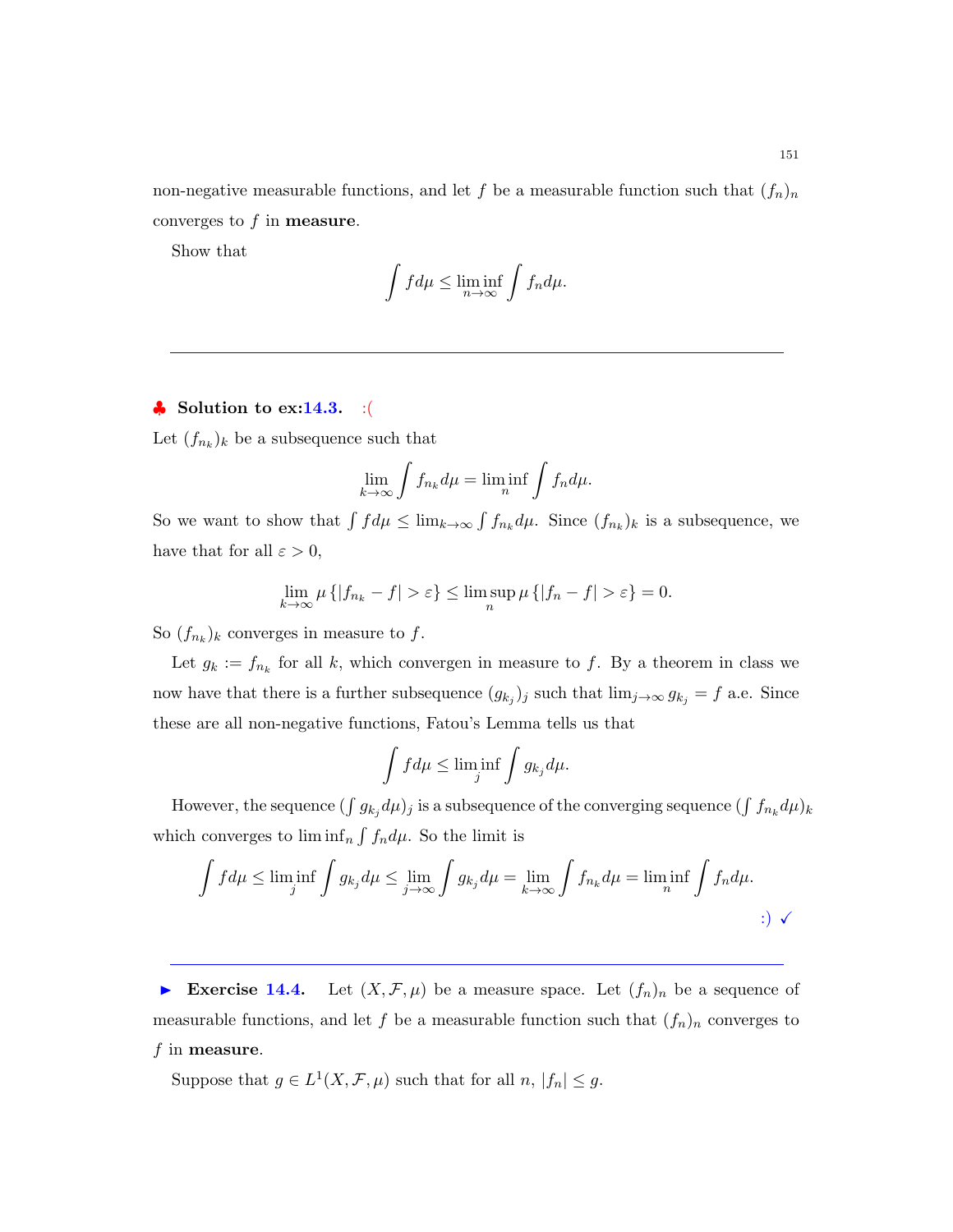Show that  $(f_n)_n$  converges to f in  $L^1$ .

#### $\bullet$  Solution to ex:14.4. : (

Since  $(f_n)_n$  converges to f in measure, there is a subsequence  $(n_k)_k$  such that  $(f_{n_k})_k$ converges to f  $\mu$ -a.e. Since  $|f_n| \leq g$  for all n, we get that  $|f_{n_k} - f| \to 0$   $\mu$ -a.e. as  $k \to \infty$ . Also  $|f| = \lim_{k} |f_{n_k}| \leq g$ . Thus,  $|f_n - f| \leq 2g$  for all n.

Consider the sequence  $I_n := \int |f_n - f| d\mu$ . We want to show that  $\limsup_{n \to \infty} I_n = 0$ . Let  $(f_{n_k})_k$  be a subsequence such that  $I_{n_k} \to \limsup_n I_n$  as  $k \to \infty$ . Set  $h_k := |f_{n_k} - f|$ . Since this is a subsequence, we have that for all  $\varepsilon > 0$ ,

$$
\lim_{k \to \infty} \mu \{ h_k > \varepsilon \} \le \limsup_{n \to \infty} \mu \{ |f_n - f| > \varepsilon \} = 0.
$$

So  $(h_k)_k$  converges to 0 in measure.

We saw in class that there exists a subsequence  $(h_{k_j})_j$  such that  $\lim_{j\to\infty} h_{k_j} = 0$   $\mu$ -a.e. Because  $(h_{k_j})_j$  is a subsequence of  $(h_k)_k = (|f_{n_k} - f|)_k$  which is a subsequence of  $(|f_n - f|)_n$ , we have that  $h_{k_j} \leq 2g \in L^1$  for all j. Since  $(h_{k_j})_j$  converges to 0 a.e. and is a dominated sequence, we have by the dominated convergence theorem that

$$
\lim_{j \to \infty} \int h_{k_j} d\mu = 0.
$$

But by definition,  $(h_{k_j})_j$  is a subsequence of  $(|f_{n_k} - f|)_k$ ; so the sequence  $(\int h_{k_j} d\mu)_j$  is a subsequence of the converging sequence  $(I_{n_k})_k$ . Thus these sequences have the same limit which is

$$
\limsup_{n} I_n = \lim_{k \to \infty} I_{n_k} = \lim_{j \to \infty} \int h_{k_j} d\mu = 0.
$$

Exercise 14.5. [Folland p.63] Let  $(X, \mathcal{F}, \mu)$  be a measure space. Let  $(A_n)_n$  be a sequence of measurable sets with finite measure. Suppose that  $1_{A_n} \stackrel{L^1}{\longrightarrow} f$ .

Show that  $f = \mathbf{1}_A$  a.e. for some  $A \in \mathcal{F}$ .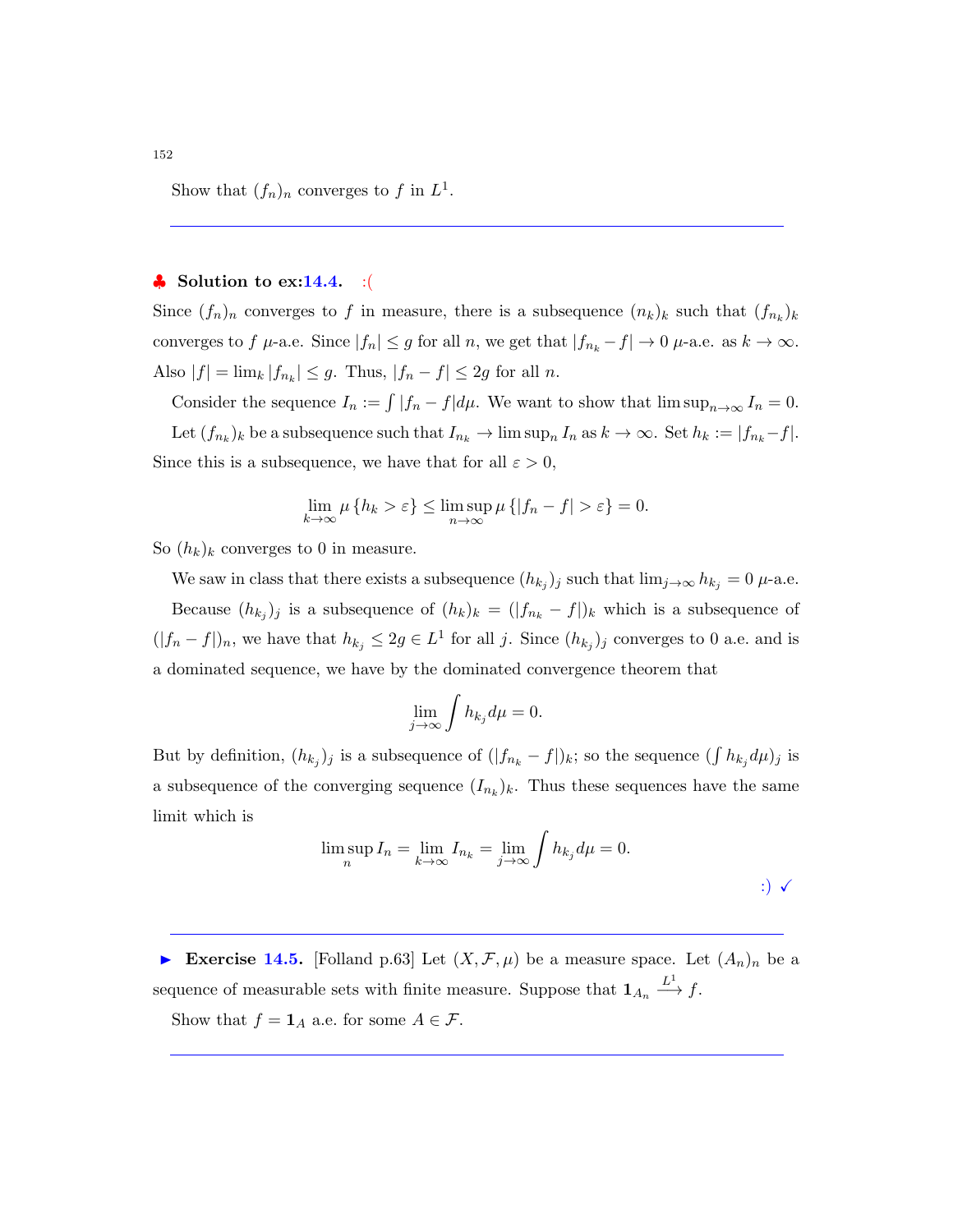#### 14.2. Uniform and almost uniform convergence

• **Definition 14.6.** Let  $(f_n)_n, f$  be a sequence of measurable functions on a measure space  $(X, \mathcal{F}, \mu)$ .

We say that  $(f_n)_n$  converges uniformly to f if  $\sup_x |f_n(x) - f(x)| \to 0$  as  $n \to \infty$ ; that is, for every  $\varepsilon > 0$  there exists  $n_0$  such that for all  $n > n_0$  and any  $x, |f_n(x) - f(x)| < \varepsilon$ .

We say that  $(f_n)_n$  converges uniformly to f on A if  $(f_n 1_A)_n$  converges uniformly to  $f\mathbf{1}_A$ ; that is  $\sup_{x\in A}|f_n(x)-f(x)|\to 0$  as  $n\to\infty$ .

We say that  $(f_n)_n$  converges **almost uniformly** to f if for every  $\varepsilon > 0$  there exists a measurable A such that  $\mu(A^c) < \varepsilon$  and  $(f_n)_n$  converges uniformly to f on A.

••• Theorem 14.7 (Egoroff's Theorem). Let  $(X, \mathcal{F}, \mu)$  be a finite measure space. Suppose that  $f_n \stackrel{a.e.}{\longrightarrow} f$ . Then  $(f_n)_n$  converges almost uniformly to f.

*Proof.* By augmenting  $f_n$ , f on a set of measure 0 we may assume without loss of generality that  $f_n(x) \to f(x)$  for every x.

Let

$$
B_{n,k} = \bigcup_{m \ge n} \left\{ |f_m - f| > \frac{1}{k} \right\}.
$$

For any  $x \in B_k := \bigcap_n B_{n,k}$  we have that for all n there exists  $m \geq n$  such that  $|f_m(x) - f(x)| > \frac{1}{k}$  $\frac{1}{k}$ . That is,  $\limsup_{n\to\infty} |f_n(x) - f(x)| \geq \frac{1}{k} > 0$ . So  $f_n(x) \nrightarrow f(x)$ . That is,  $B_k \subset \{f_n \nrightarrow f\}.$ 

For fixed k, the sequence  $(B_{n,k})_n$  is decreasing. Since  $\mu$  is a finite measure,

$$
\lim_{n \to \infty} \mu(B_{n,k}) = \mu(B_k) \le \mu \{ f_n \nrightarrow f \} = 0.
$$

For any  $\varepsilon > 0$  and any  $k \ge 1$  let  $n_{k,\varepsilon}$  be large enough so that  $\mu(B_{n_{k,\varepsilon},k}) < \varepsilon 2^{-k}$ . Let  $B = \bigcup_k B_{n_{k,\varepsilon},k}$ . Then  $\mu(B) \leq \sum_k \mu(B_{n_{k,\varepsilon},k}) \leq \varepsilon$ . For  $A = B^c$  we have that for any  $\eta > 0$  taking  $k = \lceil \eta^{-1} \rceil$ , there exists  $n_0 = n_{k,\varepsilon}$  such that for all  $n \ge n_0$  we have that for all  $x \in A$ ,  $|f_n(x) - f(x)| \leq \frac{1}{k} \leq \eta$ . Thus,  $(f_n)_n$  converges uniformly to f on A.

To conclude: for any  $\varepsilon > 0$  we can find A such that  $(f_n)_n$  converges uniformly to f on A and  $\mu(A^c) < \varepsilon$ . This is almost uniform convergence.

Exercise 14.6. Show that if  $(f_n)_n$  converges almost uniformly to f then  $f_n \xrightarrow{a.e.} f$ .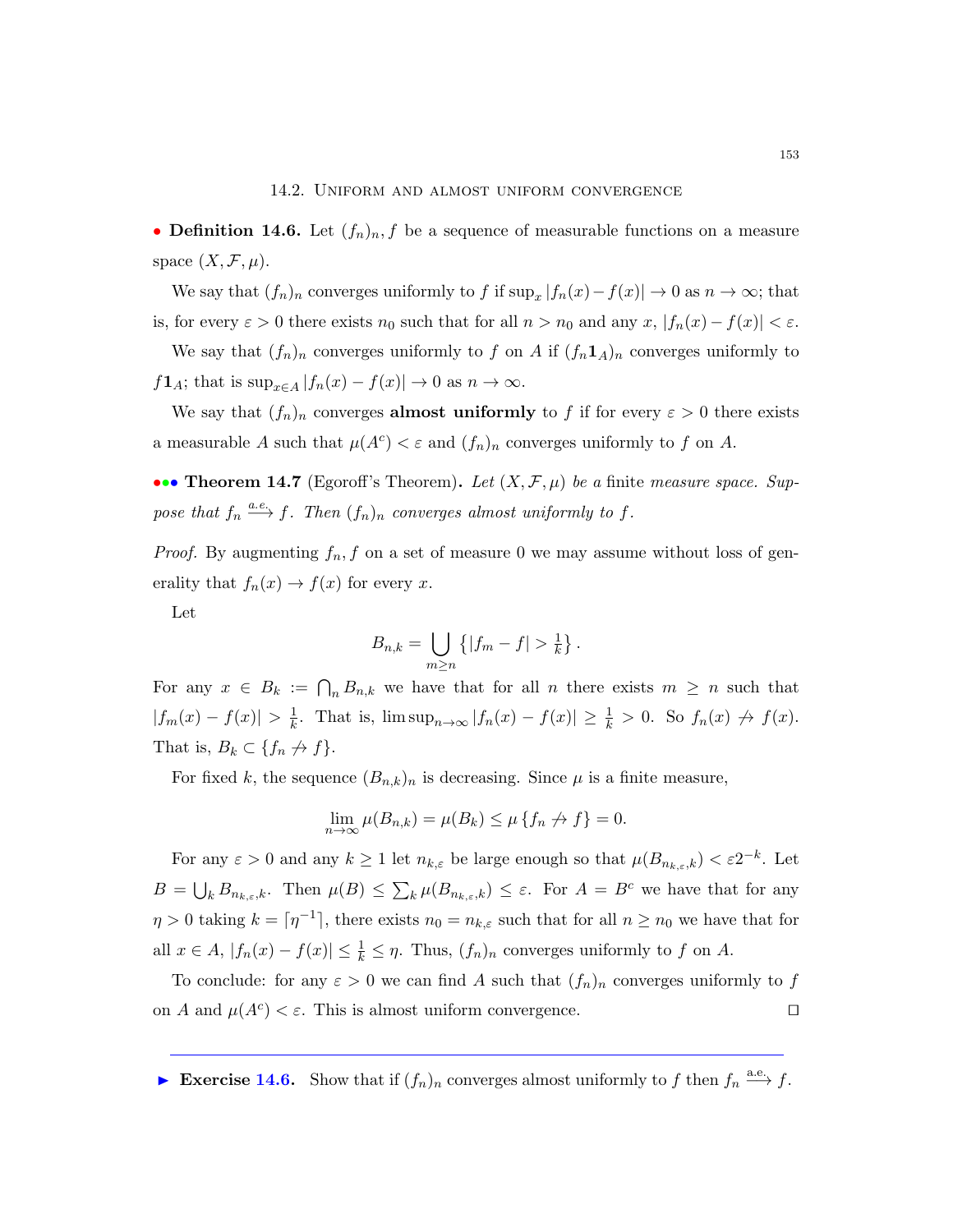Exercise 14.7. A version of Egoroff's theorem in non-finite settings: Let  $(X, \mathcal{F}, \mu)$  be a measure space. Suppose that  $f_n \xrightarrow{a.e.} f$ . Suppose that  $|f_n| \le g \in L^1$ . Show that  $(f_n)_n$  converges almost uniformly to f.

Exercise 14.8. Suppose that  $(X, \mathcal{F}, \mu)$  is a  $\sigma$ -finite measure space. Suppose that  $f_n \xrightarrow{\text{a.e.}} f.$ 

Show that there exists a sequence of measurable sets  $(A_k)_k$ , such that  $\mu(\bigcap_k A_k^c) = 0$ and such that for any  $k$ ,  $(f_n)_n$  converges uniformly to f on  $A_k$ .

Exercise 14.9. Show that if  $(f_n)_n$  are continuous functions into C on some Borel measure space, and if  $(f_n)_n$  converges to f uniformly, then f is continuous as well.

## $\bullet$  Solution to ex:14.9. :(

Let  $\varepsilon > 0$ . Take  $n_0 = n_0(\varepsilon)$  so that for all  $n > n_0$  we have  $\sup_x |f_n(x) - f(x)| < \varepsilon/2$ . Now, if  $(x_k)_k$  is any sequence  $x_k \to x$ , then  $f_n(x_k) \to f_n(x)$  for all n. For all  $n > n_0(\varepsilon)$ ,

$$
|f(x_k) - f(x)| \le |f(x_k) - f_n(x_k)| + |f(x) - f_n(x)| + |f_n(x_k) - f_n(x)|
$$
  

$$
\le 2 \sup_x |f(x) - f_n(x)| + |f_n(x_k) - f_n(x)| < \varepsilon + |f_n(x_k) - f_n(x)|.
$$

Taking  $k \to \infty$  we have that for any  $\varepsilon > 0$  lim  $\sup_k |f(x_k) - f(x)| \leq \varepsilon$ . Thus, f is continuous at x, for all x.  $\hspace{1cm}$  :)  $\checkmark$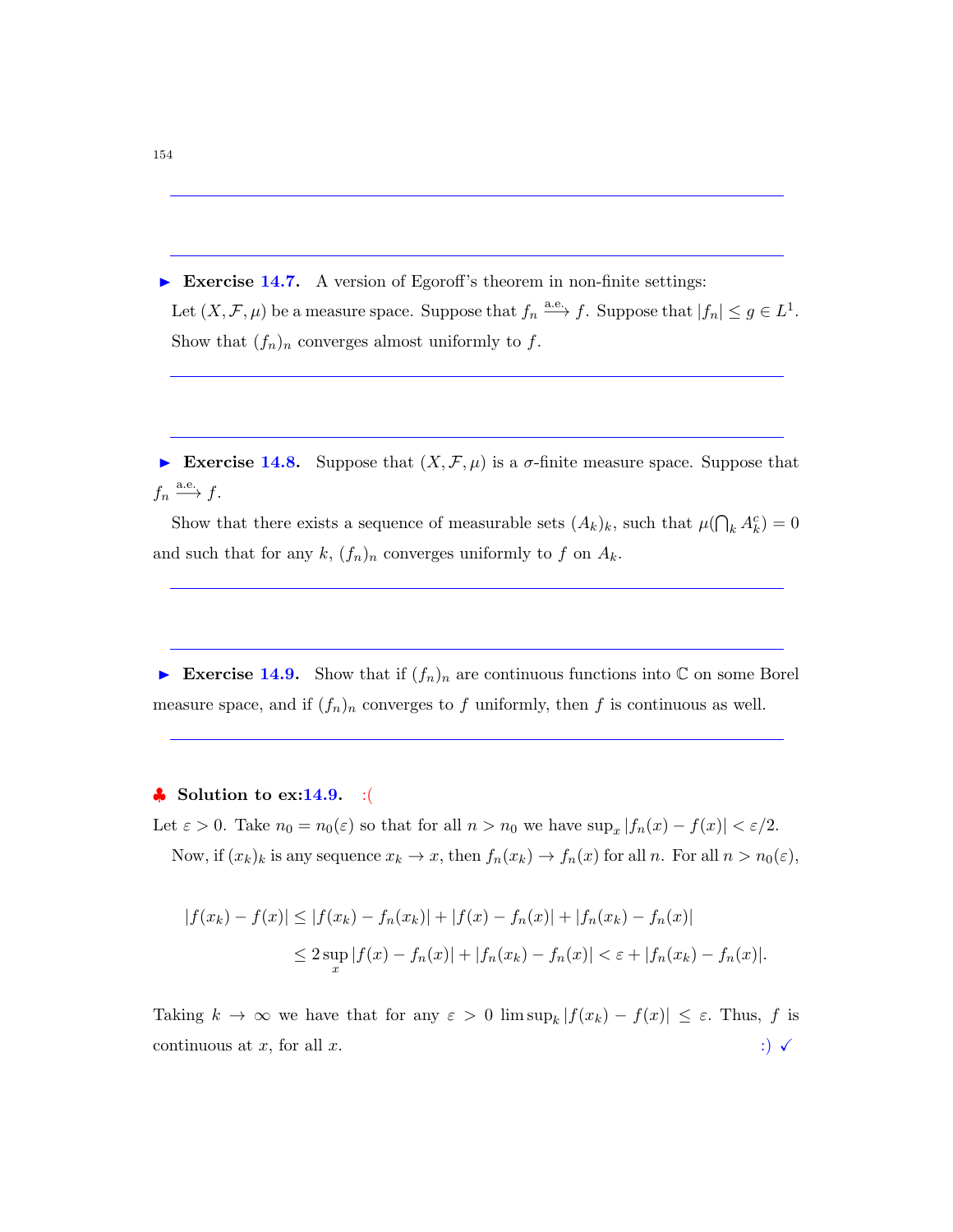• Lemma 14.8. Let  $A \subset \mathbb{R}$  be a Lebesgue set of finite Lebesgue measure. For any  $\varepsilon > 0$ there exists a continuous function  $\psi$  such that  $0 \leq \psi \leq 1$ ,  $\psi$  vanishes outside an interval and

$$
\int |\psi - \mathbf{1}_A| d\lambda < \varepsilon.
$$

*Proof.* For any interval  $I = [a, b]$ , let

$$
\psi_{\varepsilon,I}(x) = \begin{cases}\n0 & x \notin (a,b), \\
1 & x \in [a+\varepsilon, b-\varepsilon], \\
\frac{x-a}{\varepsilon} & x \in [a, a+\varepsilon], \\
\frac{b-x}{\varepsilon} & x \in [b-\varepsilon, b].\n\end{cases}
$$

So  $\psi_{\varepsilon,I}$  is continuous and vanishes outside I, and is 1 in  $[a+\varepsilon,b-\varepsilon]$  and  $0 \le \psi(x) \le 1$ for  $x \in [a, b] \setminus [a + \varepsilon, b - \varepsilon]$ . Thus,  $\int |1_I - \psi_{\varepsilon, I}| d\lambda \leq 2\varepsilon$ .

If  $A \subset [a, b]$  then  $\lambda(A) = \sup_{A \supset K} \text{ compact } \lambda(K)$ . Fix  $\varepsilon > 0$ . Choose a compact  $K \subset A$ so that  $\lambda(K) \geq \lambda(A) - \varepsilon$ . Now we may find a sequence of almost disjoint closed intervals (*i.e.* with disjoint interiors)  $(I_n)_n$  such that  $\lambda(I_n) \leq \lambda(K) + \varepsilon$  and  $K \subset \bigcup_n I_n$ . We may assume without loss of generality that  $I_n \cap K \neq \emptyset$  for all n.

For every *n* let  $I'_n$  be the open  $\varepsilon \cdot 2^{-n}$  enlargement of  $I_n$ ; that is, if  $I_n = [x_n, y_n]$  then  $I'_n = (x_n - \varepsilon \cdot 2^{-n}, y_n + \varepsilon \cdot 2^{-n})$ . So  $K \subset \bigcup_n I'_n$  is an open cover. So there exists n such that  $K \subset \bigcup_{j=1}^n I'_j$ . Note that

$$
\lambda(\bigcup_{j=1}^n I'_j) \le \sum_{j=1}^n \lambda(I'_j) \le \varepsilon + \sum_{j=1}^\infty \lambda(I_n) \le \lambda(K) + 2\varepsilon.
$$

For every  $j = 1, ..., n$  let  $\psi_j = \psi_{\varepsilon \cdot 2^{-j}, I_j}$ . So  $\int |\psi_j - \mathbf{1}_{I_j}| d\lambda \leq 2 \cdot 2^{-j}$ . Thus for  $\varphi = \sum_{j=1}^n \mathbf{1}_{I_j}$  and  $\psi = \sum_{j=1}^n \psi_j$  we have that

$$
\int |\psi - \varphi| d\lambda \le \sum_{j=1}^n \int |\psi_j - \mathbf{1}_{I_j}| d\lambda \le \sum_{j=1}^n \varepsilon 2^{-j} \le \varepsilon.
$$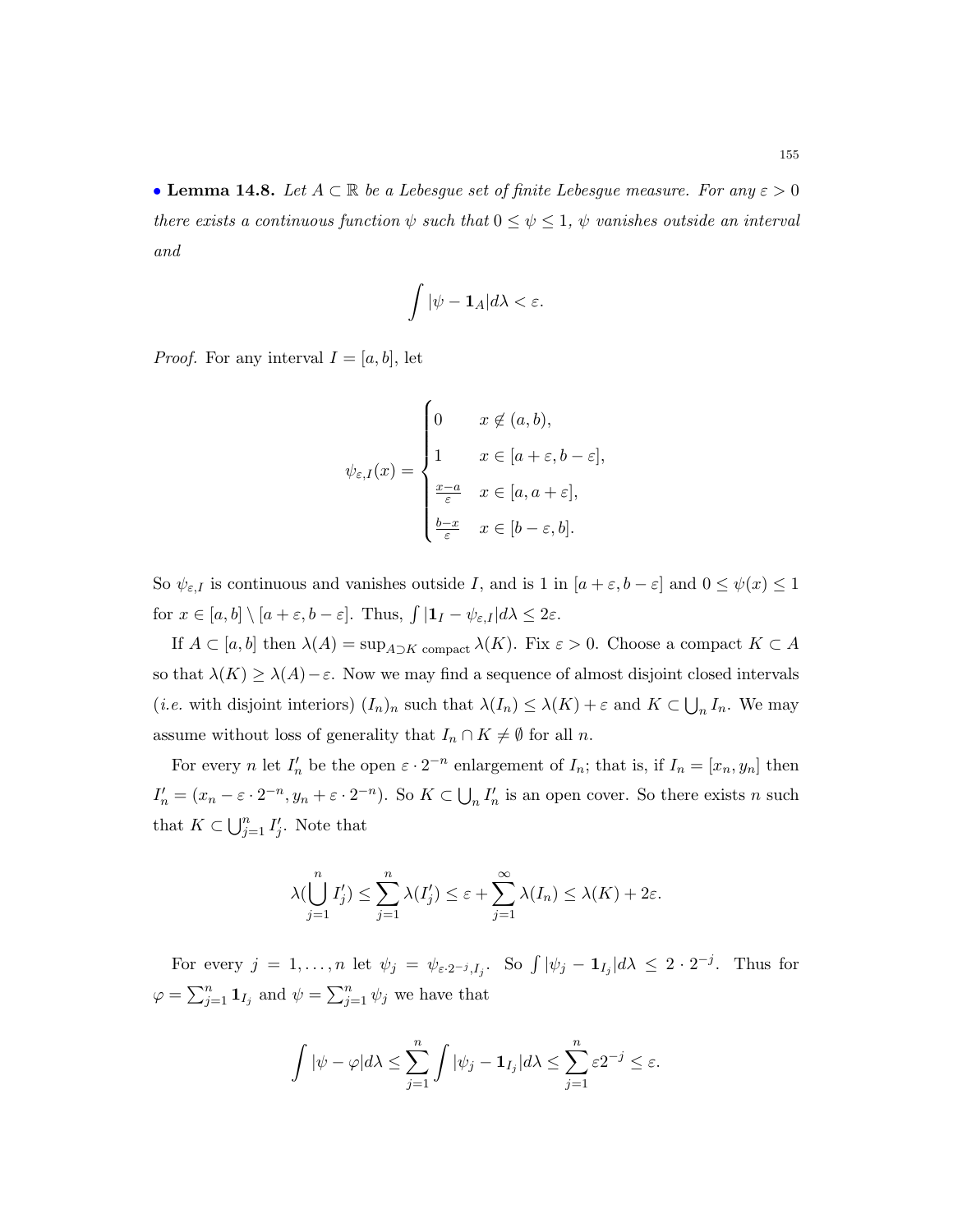Also,

$$
\int |\mathbf{1}_A - \varphi| d\lambda \le \sum_{j=1}^n \int |\mathbf{1}_{K \cap I_n} - \mathbf{1}_{I_n}| d\lambda + \int |\mathbf{1}_A - \mathbf{1}_K| d\lambda
$$
  

$$
\le \sum_{j=1}^n \lambda(I_n \setminus K) + \lambda(A \setminus K) \le \lambda(\bigcup_{j=1}^n I_j \setminus K) + \lambda(A \setminus K)
$$
  

$$
\le \lambda(\bigcup_{j=1}^n I'_j) - \lambda(K) + \lambda(A) - \lambda(K) \le 3\varepsilon.
$$

Note that  $\psi$  is a function that vanishes outside  $\bigcup_{j=1}^n I_j$ , which is contained in some interval  $I = [a, b]$ .

Exercise 14.10. Show that if  $f : \mathbb{R} \to \mathbb{C}$  is Lebesgue and integrable then for every  $\varepsilon > 0$  there exists a continuous function  $\psi$  such that  $\psi$  vanishes outside a bounded interval and

$$
\int |f-\psi|d\lambda < \varepsilon.
$$

#### $\bullet$  Solution to ex:14.10. :(

If  $f = \sum_{j=1}^n a_j \mathbf{1}_{A_j}$  is a simple function, where  $(A_j)_{j=1}^n$  are pairwise disjoint, the for each j find a continuous function  $\psi_j$  vanishing outside some bounded interval such that  $\int |\psi_j - \mathbf{1}_{A_j}| d\lambda < \frac{\varepsilon}{na_j}$ . Then, for  $\psi = \sum_{j=1}^n a_j \psi_j$  we have that

$$
\int |f - \psi| d\lambda \le \sum_{j=1}^n a_j \int |{\bf 1}_{A_j} - \psi_j| d\lambda < \varepsilon.
$$

Note that  $\psi$  vanishes outside some interval (which just is the smallest interval containing the union of the bounded intervals supporting the  $\psi_j$ 's).

Now if f is any non-negative measurable function, let  $\varphi_n \nearrow f$  be an approximating sequence of simple functions. By Dominated Convergence,  $\int |\varphi_n - f| d\lambda \to 0$ . So there exist n large enough so that  $\int |\varphi_n - f| d\lambda < \frac{\varepsilon}{2}$ , for this n let  $\psi_n$  be a continuous function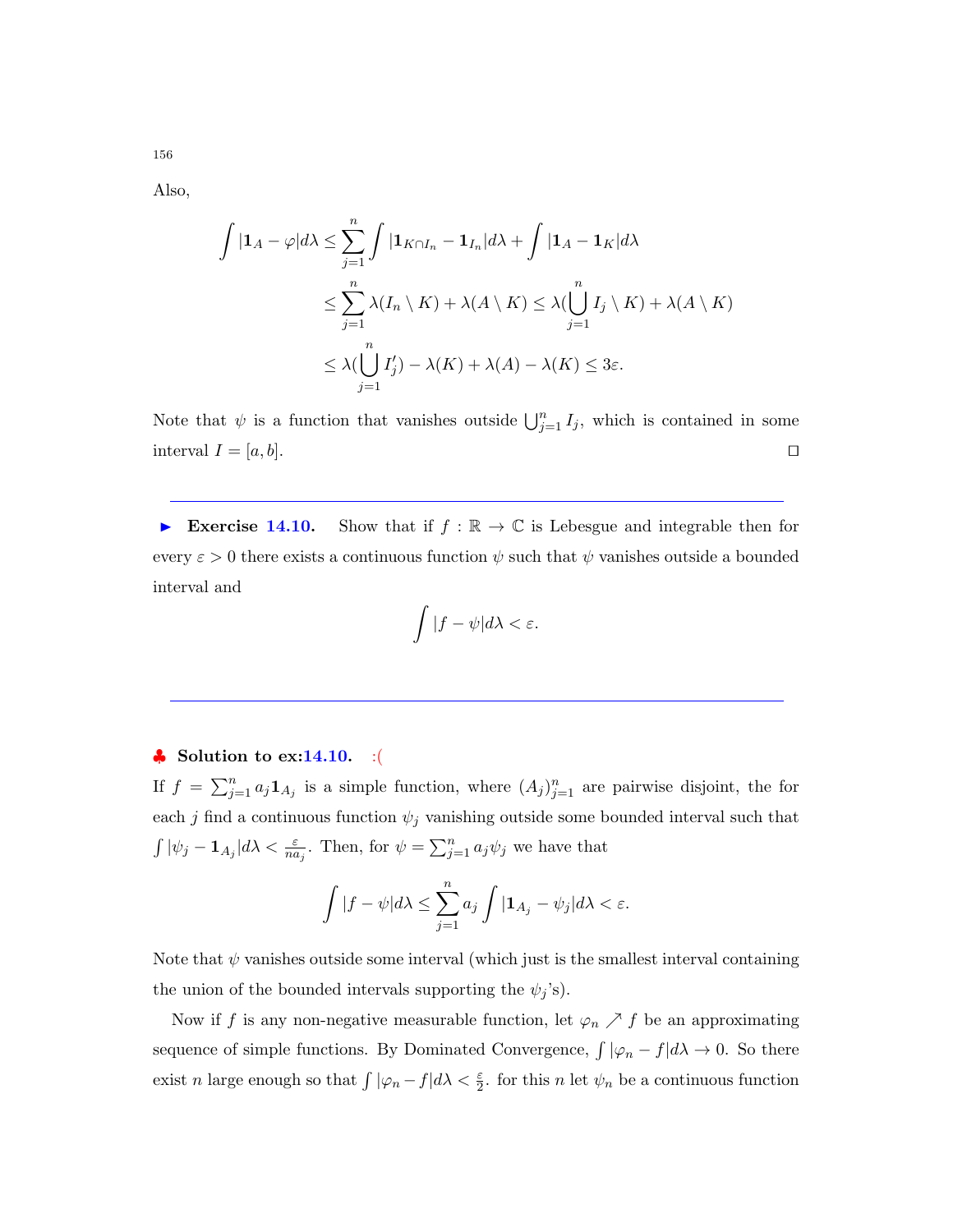supported in a bounded interval such that  $\int |\varphi_n - \psi_n| d\lambda < \frac{\varepsilon}{2}$ . Note that

$$
\int |\psi_n - f| d\lambda \le \int |\varphi_n - f| d\lambda + \int |\psi_n - \varphi_n| d\lambda < \varepsilon.
$$

Now if f is a general Lebesgue measurable function (into  $\mathbb{C}$ ), write  $f = f_1 - f_2 +$  $i(f_3 - f_4)$ , for non-negative Lebesgue  $f_j$ . Then choose continuous functions  $\psi_j$  that are supported in a bounded interval and  $\int |f_j - \psi_j| d\lambda < \varepsilon/4$ . Summing we have that  $\psi = \psi_1 - \psi_2 + i(\psi_3 - \psi_4)$  is supported in a bounded interval and continuous, and

$$
\int |f - \psi| d\lambda \le \int \sqrt{|f_1 - f_2 - (\psi_1 - \psi_2)|^2 + |f_3 - f_4 - (\psi_3 - \psi_4)|^2} d\lambda
$$
  
\n
$$
\le \int |f_1 - f_2 - (\psi_1 - \psi_2)| d\lambda + \int |f_3 - f_4 - (\psi_3 - \psi_4)| d\lambda
$$
  
\n
$$
\le \sum_{j=1}^4 \int |f_j - \psi_j| d\lambda < \varepsilon.
$$
  
\n
$$
\therefore \quad \sqrt{\frac{2\pi}{\sqrt{2}}}
$$

••• Theorem 14.9 (Lusin's Theorem). Let  $f : [a, b] \to \mathbb{C}$  be Lebesgue. Let  $\varepsilon > 0$ . Then there exists a compact set  $K \subset [a, b]$  such that  $\lambda([a, b] \setminus K) < \varepsilon$  and  $f|_K$  is continuous.

*Proof.* Let  $(\psi_n)_n$  be a sequence of continuous functions each supported in a bounded closed interval  $I_n \subset [a, b]$  such that  $\int |f - \psi_n| d\lambda < \frac{1}{n}$ . Thus,  $\psi_n \xrightarrow{L^1} f$ , and so  $\psi_n \xrightarrow{\lambda} f$ . Let  $(g_k = \psi_{n_k})_k$  be a subsequence such that  $g_k \stackrel{\text{a.e.}}{\longrightarrow} f$ . Since  $\lambda([a, b]) < \infty$ ,

Egoroff's Theorem tells us that  $(g_k)_k$  converges almost uniformly to f. That is, for any  $\varepsilon > 0$  there exists a Lebesgue set  $A_{\varepsilon}$  such that  $\lambda([a, b]\setminus A_{\varepsilon}) < \varepsilon/2$  and  $(g_k)_k$  converges uniformly to f on  $A_{\varepsilon}$ . Let  $K_{\varepsilon} \subset A_{\varepsilon}$  be a compact subset such that  $\lambda(A_{\varepsilon} \setminus K_{\varepsilon}) < \varepsilon/2$ . So  $\lambda([a, b] \setminus K_{\varepsilon}) \leq \lambda([a, b] \setminus A_{\varepsilon}) + \lambda(A_{\varepsilon} \setminus K_{\varepsilon}) < \varepsilon$ . Also,  $(g_k)_k$  converges uniformly to  $f$ on  $K_{\varepsilon}$ , so f is continuous on  $K_{\varepsilon}$ .

Lusin's Theorem is informally the statement that Lebesgue functions are almost continuous.

Number of exercises in lecture: 10

Total number of exercises until here: 166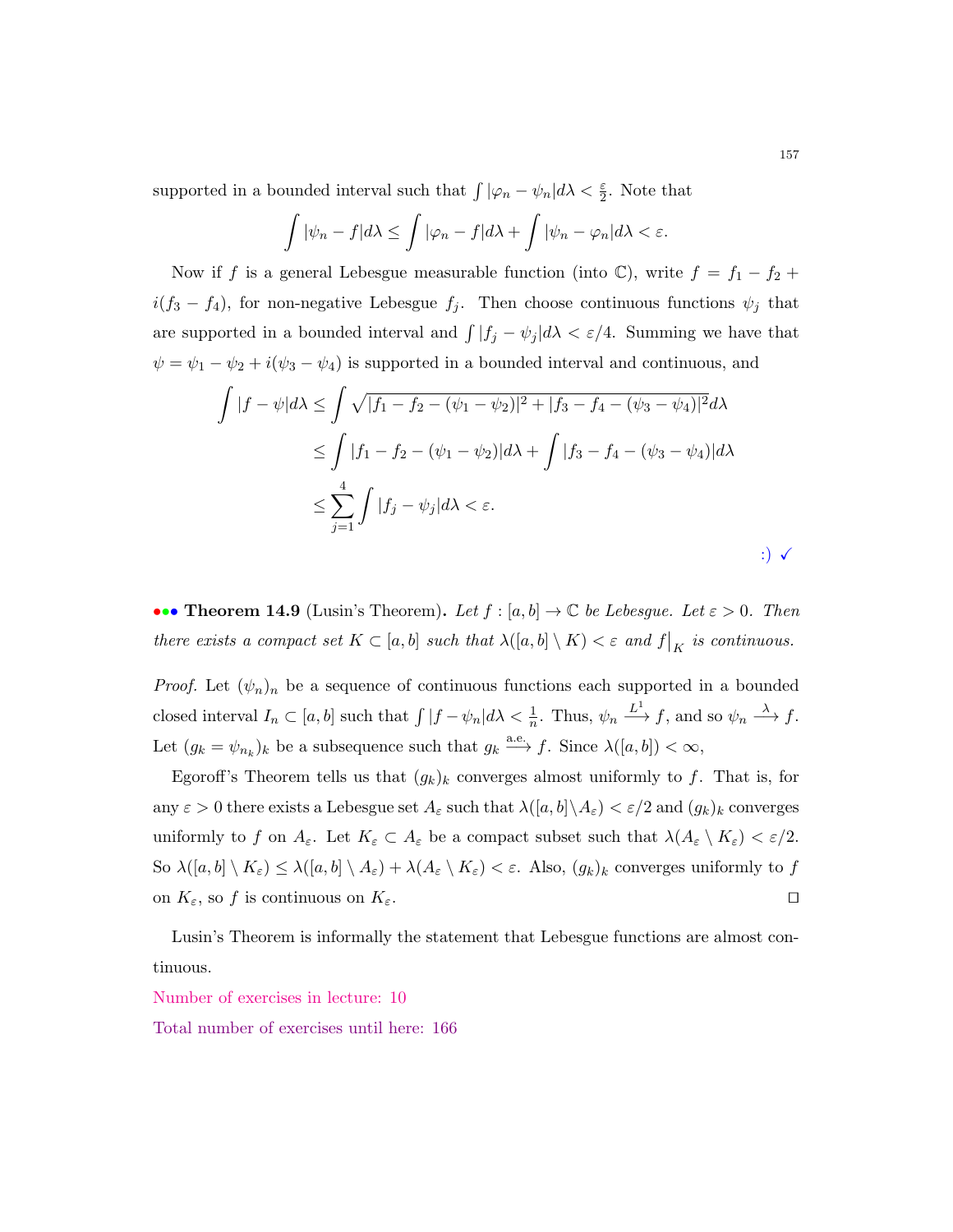Measure Theory

## Ariel Yadin

# Lecture 15: Differentiation

We now turn to understanding differentiation in  $\mathbb{R}^d$ . We will work throughout in the measure space  $(\mathbb{R}^d, \mathcal{B}_d, \lambda = \lambda^d)$ .  $B(x, r)$  denotes the open ball of radius r around x (in  $L^2$ -norm).

#### 15.1. Hardy-Littlewood Maximal Theorem

A technical lemma:

• Lemma 15.1. Let  $U = \bigcup_{\alpha} B_{\alpha}$  be a union of a family of open balls  $B_{\alpha} = B(x_{\alpha}, r_{\alpha})$ for every  $\alpha$ . Then, for any  $c < \lambda(U)$  there exist finitely many pairwise disjoint balls  $B_j = B_{\alpha_j}, j = 1, \ldots, n$ , such that  $\sum_{j=1}^n \lambda(B_j) > 3^{-d}c$ .

*Proof.* There exists a compact  $K \subset U$  such that  $\lambda(K) > c$ , by inner regularity. Since  $K \subset \bigcup_{\alpha} B_{\alpha}$  is an open cover, there exists finitely many  $A_j = B_{\alpha_j}, j = 1, \ldots, m$ , that cover the compact  $K, K \subset \bigcup_{j=1}^m A_j$ .

Reorder  $A_1, \ldots, A_m$  so that the radii are decreasing. Set  $B_1 = A_1$  and for all  $j \geq 2$ let  $B_j$  be  $A_k$  for the smallest k such that  $A_k$  is disjoint from  $B_1 \cup \cdots \cup B_{j-1}$ .

Suppose that  $B_j = B(x_j, r_j)$  for all j. These are disjoint by definition.

Now, if  $x \in A_k$ , the for some j we have that  $A_k \cap B_j \neq \emptyset$ . If j is the smallest such possible index, then  $A_k$  is disjoint from  $B_1 \cup \cdots \cup B_{j-1}$ , so the radius of  $A_k$  is at most that of  $B_j$ ; otherwise we would have wanted to choose  $A_k$  instead of  $B_j$ . Thus, since there is some  $x \in A_k \cap B_j$ , we have that all elements in  $A_j$  are at distance at most  $2\text{rad}(A_k) \leq 2r_j \text{ from } x, \text{ and so } A_j \subset B(x, 2r_j) \subset B(x_j, 3r_j).$ 

Since  $K \subset \bigcup_{j=1}^m A_j \subset \bigcup_{j=1}^n B(x_j, 3r_j)$  we have that

$$
c < \lambda(K) \le \sum_{j=1}^n \lambda(B(x_j, 3r_j)) = 3^d \sum_{j=1}^n \lambda(B_j).
$$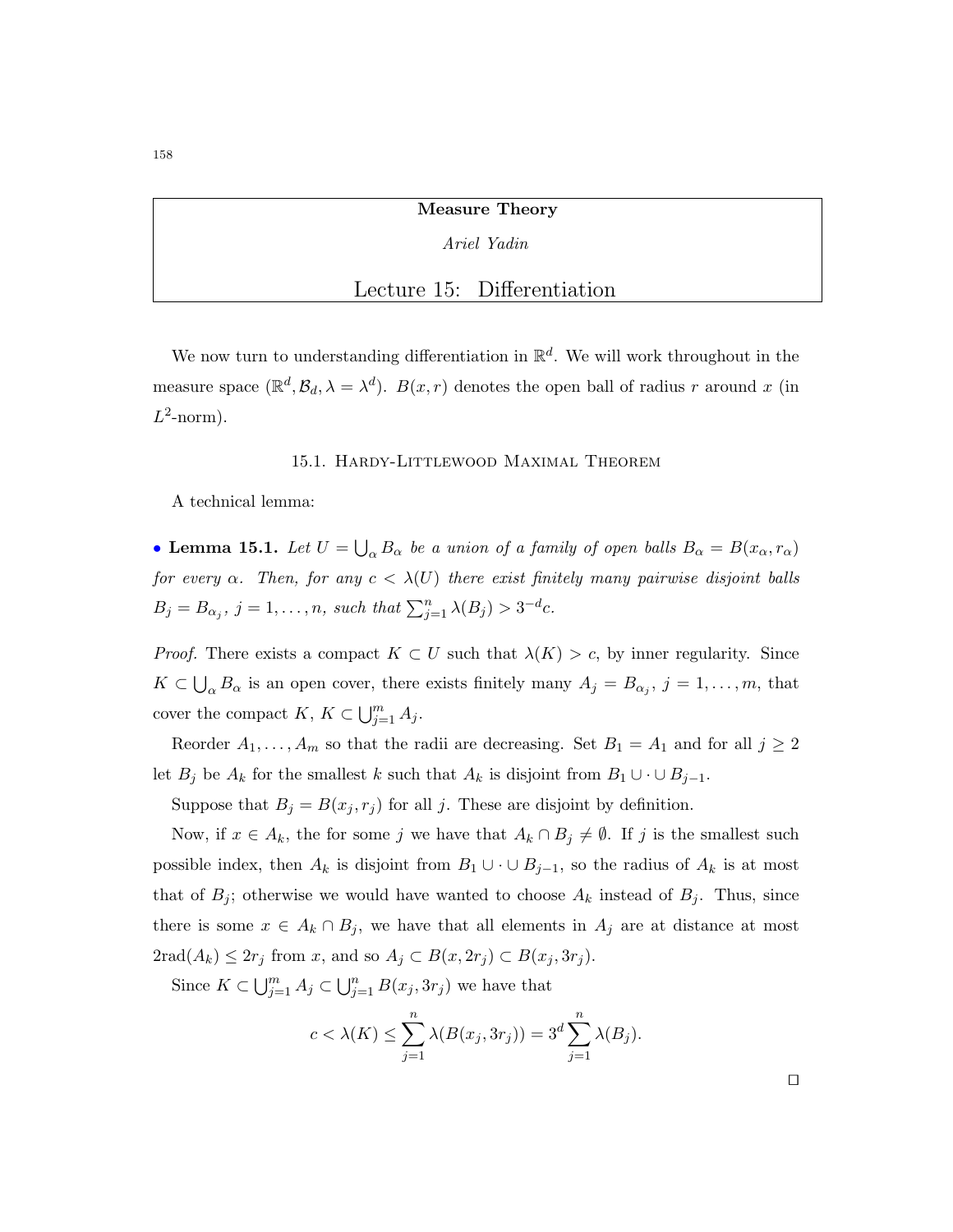- Definition 15.2. A measurable function  $f : \mathbb{R}^d \to \mathbb{C}$  is called locally integrable if for every bounded measurable set  $B \subset \mathbb{R}^d$ ,  $\int_B |f| d\lambda < \infty$ .
	- $L^1_{\text{loc}} = L^1_{\text{loc}}(\mathbb{R}^d, \mathcal{B}_d, \lambda)$  denotes the space of locally integrable functions. For any  $x \in \mathbb{R}^d$  and  $r > 0$  we define the average of  $f \in L^1_{loc}$  on  $B(x,r)$  by

$$
(A_r f)(x) = \frac{1}{\lambda(B(x,r))} \int_{B(x,r)} f d\lambda.
$$

• Proposition 15.3. For any  $f \in L^1_{loc}$ ,  $A_r f$  is jointly continuous in  $x, r$ .

*Proof.* Let  $x_n \to x, r_n \to r$ .

Then  $\mathbf{1}_{B(x_n,r_n)}(x) \to \mathbf{1}_{B(x,r)}$  for all  $x \notin B[x,r] \setminus B(x,r)$ . Since  $\lambda(B[x,r] \setminus B(x,r)) = 0$ we get that  $f\mathbf{1}_{B(x_n,r_n)} \stackrel{\text{a.e.}}{\longrightarrow} f\mathbf{1}_{B(x,r)}$ . Also, since  $f \in L^1_{loc}$ , for all n such that  $|r_n - r|$  $1, dist(x_n, x) < 1$  we have that  $|f\mathbf{1}_{B(x_n,r_n)}| \leq |f\mathbf{1}_{B(x,r+2)}| \in L^1$ . So by Dominated Convergence,

$$
\int_{B(x_n,r_n)} f d\lambda \to \int_{B(x,r)} f d\lambda \quad \text{and} \quad \lambda(B(x_n,r_n)) \to \lambda(B(x,r)).
$$

Thus,  $A_{r_n} f(x_n) \to A_r f(x)$ .

This implies that  $A_r f$  is a measurable function.

Exercise 15.1. Let  $x_n \to x, r_n \to r$ . Show that  $\mathbf{1}_{B(x_n,r_n)}(x) \to \mathbf{1}_{B(x,r)}$  for all  $x \notin B[x, r] \setminus B(x, r).$ 

Exercise 15.2. Show that  $\lambda(B[x, r]) = \lambda(B(x, r)).$ 

• Definition 15.4. Given  $f \in L^1_{loc}$  define the Hardy-Littlewood maximal function

$$
Mf(x) = \sup_{r>0} A_r |f|(x) = \sup_{r>0} \frac{1}{\lambda(B(x,r))} \int_{B(x,r)} |f| d\lambda.
$$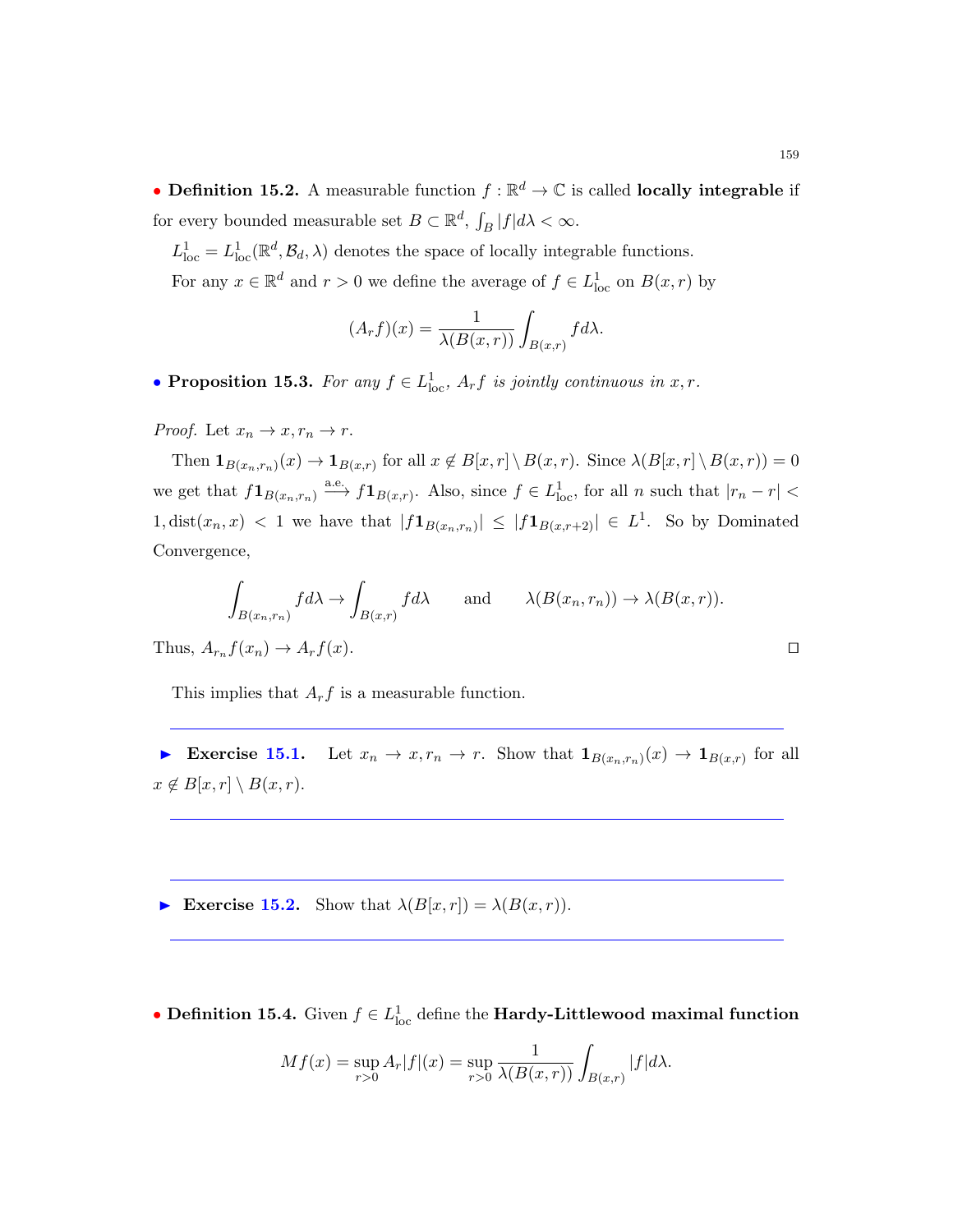Exercise 15.3. Show that  $Mf$  is measurable.

••• Theorem 15.5 (Hardy-Littlewood Maximal Theorem). For all  $\alpha > 0$  and all  $f \in L^1$ ,

$$
\lambda(Hf > \alpha) = \lambda(\{x : Hf(x) > \alpha\}) \le \frac{3^d}{\alpha} \int |f| d\lambda.
$$

*Proof.* Let  $U = \{Hf > \alpha\}$ . For every  $x \in U$  there exists  $r_x > 0$  such that  $\int_{B(x,r_x)} |f| d\lambda >$  $\alpha \cdot \lambda(B(x,r_x))$ . Since  $U \subset_{x \in U} B(x,r_x)$ , for any  $c < \lambda(U)$  there exist  $x_1, \ldots, x_n$  such that for  $r_j = r_{x_j}$  the balls  $(B_j := B(x_j, r_j))_{j=1}^n$  are pairwise disjoint and  $\sum_{j=1}^n \lambda(B_j) > 3^{-d}c$ . Thus,

$$
c < 3^d \sum_{j=1}^n \lambda(B_j) \le 3^d \frac{1}{\alpha} \sum_{j=1}^n \int_{B(x_j, r_j)} |f| d\lambda \le \frac{3^d}{\alpha} \cdot \int |f| d\lambda.
$$

Taking supremum of  $c < \lambda(U)$  we obtain the result.

Exercise 15.4. Recall for a function  $\psi : \mathbb{R} \to \mathbb{R}$ , the definitions

$$
\limsup_{x \to y} \psi(x) := \lim_{\varepsilon \to 0} \sup_{0 < |x - y| < \varepsilon} \psi(x) = \inf_{\varepsilon > 0} \sup_{0 < |x - y| < \varepsilon} \psi(x).
$$

Show that  $\limsup_{x\to y} |\psi(x)-c|$  if and only if for every sequence  $x_n \to y$  we have  $\psi(x_n) \to c$ . (In this case we say that  $\lim_{x \to y} \psi(x) = c$ .)

••• Theorem 15.6 (Basic Differentiation Theorem). For any  $f \in L^1_{loc}$ ,

$$
\lim_{r \to 0} A_r f(x) = f(x) \qquad \text{for } \lambda \text{-a.e. } x.
$$

*Proof.* First assume that  $f = f\mathbf{1}_{B(0,R)}$  for some  $R > 0$ . So  $f \in L^1$ .

For every  $\varepsilon > 0$  we can find a continuous function g such that  $\int |f - g| d\lambda < \varepsilon$ . So for any x and  $\delta > 0$  there exists  $r > 0$  such that if  $|y - x| < r$  then  $|g(x) - g(y)| < \delta$ . For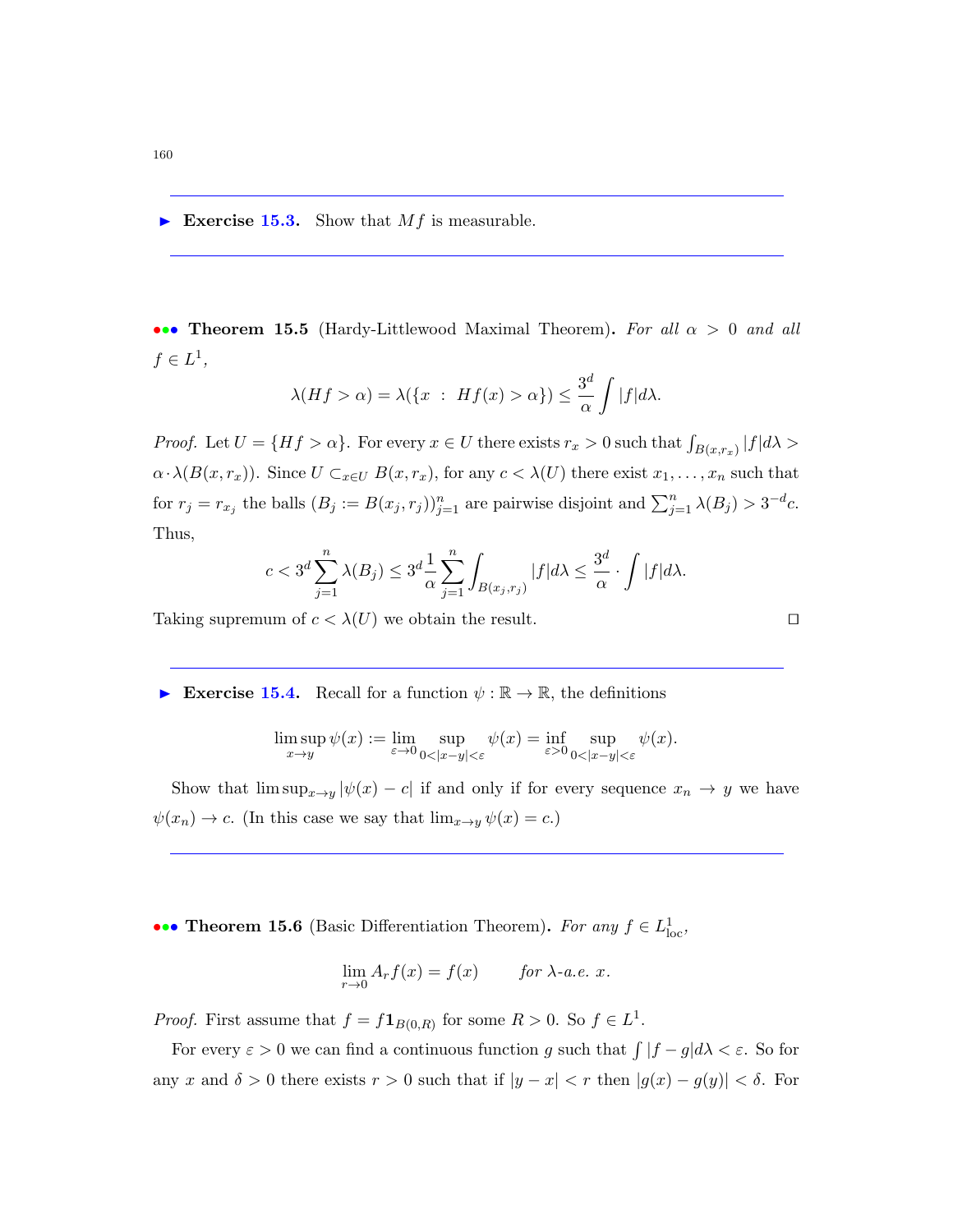this  $r > 0$ ,

$$
|A_r g(x) - g(x)| \le \frac{1}{\lambda(B(x,r))} \int_{B(x,r)} |g(y) - g(x)| d\lambda(y) \le \delta.
$$

Thus,  $\lim_{r\to 0} A_r g(x) = g(x)$  for all x. We conclude that

$$
\limsup_{r \to 0} |A_r f(x) - f(x)| \le \limsup_{r \to 0} (|A_r(f - g)(x)| + |A_r g(x) - g(x)| + |g(x) - f(x)|
$$
  

$$
\le H(f - g)(x) + |f - g|(x).
$$

So setting

$$
E_{\alpha} = \left\{ x : \limsup_{r \to 0} |A_r f(x) - f(x)| > \alpha \right\},\,
$$

we have that  $E_{\alpha} \subset \{Hf > \alpha/2\} \cup \{|f - g| > \alpha/2\}$ . We have

$$
\alpha \lambda(\{|f-g| > \alpha\}) \le \int_{\{|f-g| > \alpha\}} |f-g| d\lambda \le \int |f-g| d\lambda < \varepsilon,
$$

so by the Hardy-Littlewood Maximal Theorem,

$$
\lambda(E_{\alpha}) \le \frac{3^d \varepsilon}{\alpha} + \frac{2\varepsilon}{\alpha} \to 0 \quad \text{as } \varepsilon \to 0.
$$

Set  $E = \bigcup_n E_{1/n}$ . Then  $\lambda(E) = 0$  and for any  $x \notin E$ ,  $\lim_{r \to 0} A_r f(x) = f(x)$ .

This proves the theorem for f that vanishes outside  $B(0, R)$ .

For general  $f \in L^1_{loc}$ , then for all  $x \in B(x, R)$  and  $r < R$  we have that  $A_r f(x) =$  $A_r g(x)$  where  $g = f \mathbf{1}_{B(0,2R)}$ . So for a.e.  $x \in B(0,R)$ ,

$$
\lim_{r \to 0} A_r f(x) = \lim_{R > r \to 0} A_r f(x) = \lim_{r \to 0} A_r g(x) = g(x) = f(x).
$$

So for every R there is a set  $N_R \subset B(0, R)$  such that  $\lambda(N_R) = 0$  and for  $x \in B(0, R) \setminus N_R$ we have  $\lim_{r\to 0} A_r f(x) = f(x)$ . Set  $N = \bigcup_R N_R$ . Then  $\lambda(N) = 0$  and if  $x \notin N$  then  $\lim_{r\to\infty} A_r f(x) = f(x).$ 

#### 15.2. The Lebesgue Differentiation Theorem

• Definition 15.7. For a function  $f \in L^1_{loc}$  define the Lebesgue set of f by

$$
L_f = \left\{ x \; : \; \frac{1}{\lambda(B(x,r))} \int_{B(x,r)} |f(y) - f(x)| d\lambda(y) = 0 \right\}.
$$

• Proposition 15.8. For any  $f \in L^1_{loc}$ ,  $\lambda(L_f^c) = 0$ .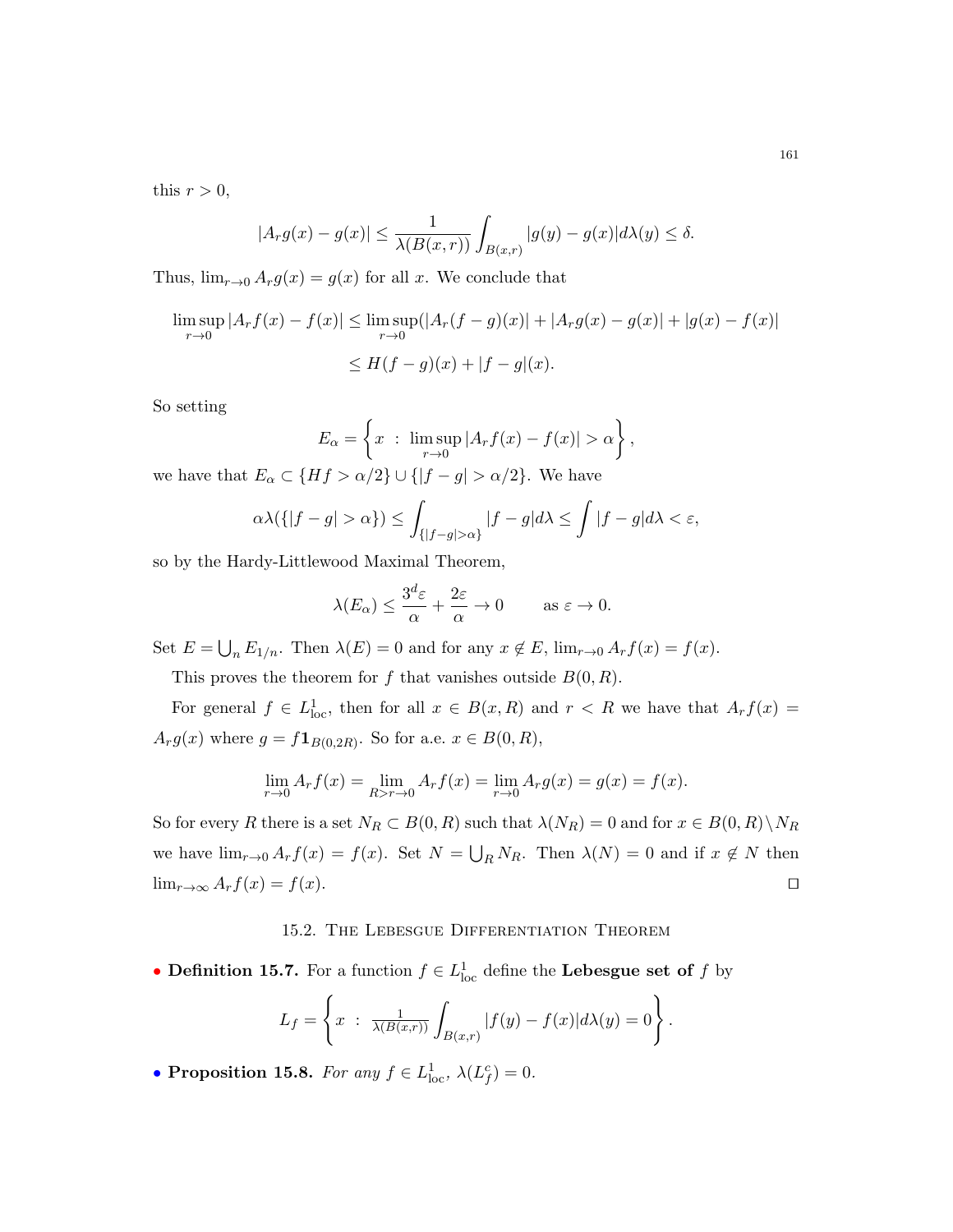*Proof.* For any  $z \in \mathbb{Q} + i\mathbb{Q} \subset \mathbb{C}$ , we have a null set  $N_z$  such that for  $x \notin N_z$ , by applying the Basic Differentiation Theorem to the function  $y \mapsto |f(y) - z|$ ,

$$
\lim_{r \to 0} \frac{1}{\lambda(B(x,r))} \int_{B(x,r)} |f(y) - z| f \lambda(y) = 0.
$$

Let  $N = \bigcup_{z \in \mathbb{Q} + i\mathbb{Q}} N_z$ . So  $\lambda(N) = 0$ .

Let  $x \notin N$ . Fix  $\varepsilon > 0$ . Let  $z \in \mathbb{Q} + i\mathbb{Q}$  be such that  $|f(x) - z| < \varepsilon$ . So  $|f(y) - f(x)| \le$  $|f(y) - z| + \varepsilon$ , and

$$
\frac{1}{\lambda(B(x,r))}\int_{B(x,r)}|f(y)-f(x)|d\lambda(y)\leq \frac{1}{\lambda(B(x,r))}\int_{B(x,r)}|f(y)-z|d\lambda(y)+\varepsilon\to\varepsilon.
$$

Taking  $\varepsilon \to 0$  we have that  $x \in L_f$ .

So 
$$
L_f^c \subset N
$$
.

 $\checkmark$  A family  $(A_r)_r$  of sets is said to shrink nicely to x if for all  $r > 0$ ,  $A_r \subset B(x,r)$ and  $\lambda(A_r) \geq \alpha \lambda(B(x,r))$  for some constant  $\alpha$ .

For example, if  $A \subset B(0,1)$  is a Borel set of positive measure  $\alpha = \lambda(A) > 0$ , then  $rA + x \subset B(x,r)$  and  $\lambda (rA + x) = \alpha r^d \geq \alpha \lambda (B(x,r))$ , so  $(rA + x)_r$  shrink nicely to x.

••• Theorem 15.9 (Lebesgue Differentiation Theorem). Let  $f \in L^1_{loc}$  and any  $x \in L_f$ , if  $(A_r)_r$  shrink nicely to x then

$$
\lim_{r \to 0} \frac{1}{\lambda(A_r)} \int_{A_r} |f(y) - f(x)| d\lambda(y) = 0.
$$

*Proof.* For some  $\alpha > 0$ ,

$$
\frac{1}{\lambda(A_r)}\int_{A_r}|f(y)-f(x)|d\lambda(y)\leq \frac{1}{\alpha\lambda(B(x,r)}\int_{B(x,r)}|f(y)-f(x)|d\lambda(y)\to 0.
$$

 $\Box$ 

#### 15.3. Differentiation and Radon-Nykodim derivative

We now make a connection between differentiation and the Radon-Nykodim derivative.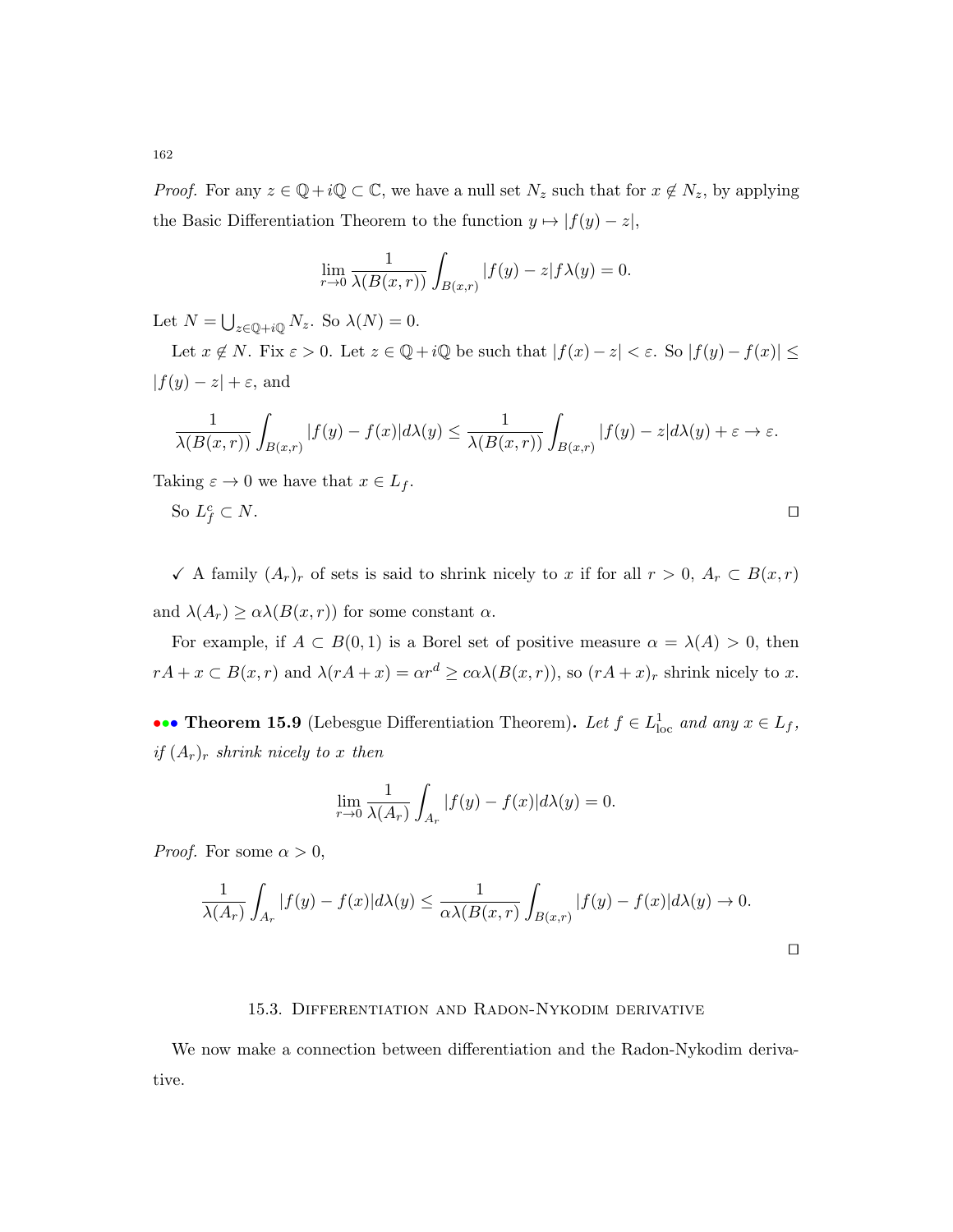A measure  $\mu$  on  $(\mathbb{R}^d, \mathcal{B}_d)$  is called **regular** if  $\mu(K) < \infty$  for every compact K and for every Borel A,

$$
\mu(A) = \inf_{A \subset U \text{ open}} \mu(U).
$$

Exercise 15.5. Let  $f : \mathbb{R}^d \to [0, \infty]$  be a measurable function, and define  $d\mu = fd\lambda$ ; *i.e.*  $\mu(A) = \int_A f d\mu$ .

Show that  $\mu$  is regular if and only if  $f \in L^1_{loc}$ .

#### $\bullet$  Solution to ex:15.5. :

If  $f \in L^1_{loc}$  then since any compact set K is bounded, we have that  $\mu(K) = \int_K f d\lambda < \infty$ . Also, for any ball  $B, f\mathbf{1}_B \in L^1$ , and so the measures  $\mu$ ,  $\lambda$  restricted to  $B$  are finite. Thus, for any  $\varepsilon > 0$  there exists  $\delta > 0$  so that if  $\lambda(A \cap B) < \delta$  then  $\mu(A \cap B) < \varepsilon$ . For any Borel  $A \subset B$ , and any  $\delta > 0$  we can find an open set  $A \subset U \subset B$  such that  $\lambda(U \setminus A) < \delta$ . So  $\mu(U) - \mu(A) = \mu(U \setminus A) < \varepsilon$ . This proves outer regularity for bounded A.

If A is unbounded, write  $A = \bigcup_n A_n$  where  $A_n$  is bounded for all n. Then, for any  $\varepsilon > 0$  take an open set  $U_n \supset A_n$  such that  $\mu(U_n) \leq \mu(A_n) + \varepsilon 2^{-n}$ . So for  $U = \bigcup_n U_n$ we have  $\mu(U) \leq \mu(A) + \varepsilon$ .

For the other direction, if  $d\mu = fd\lambda$ , then for any bounded Borel set A we may find a compact set K containing A. So  $\int_A f d\lambda \le \int_K f d\lambda = \mu(K) < \infty$ . :)  $\checkmark$ 

••• Theorem 15.10. Let  $\mu$  be a regular Borel measure on  $(\mathbb{R}^d, \mathcal{B}_d)$ . Let  $\mu = \sigma + \rho$  be the Lebesgue decomposition with respect to Lebesgue measure  $\lambda$ , so  $\sigma \perp \lambda$  and  $\rho \ll \lambda$ . Then, for  $\lambda$ -a.e.  $x \in \mathbb{R}^d$ ,

$$
\lim_{r \to 0} \frac{\mu(A_r)}{\lambda(A_r)} = \frac{d\rho}{d\lambda}(x),
$$

for any family  $(A_r)_r$  that shrinks nicely to x.

*Proof.* First note that if  $x \in L_f$ ,

$$
\lim_{r \to 0} \frac{\rho(A_r)}{\lambda(A_r)} = \lim_{r \to 0} \frac{1}{\lambda(A_r)} \int_{A_r} \frac{d\rho}{d\lambda} d\lambda(y) = \frac{d\rho}{d\lambda}(x),
$$

by the Lebesgue Differentiation Theorem.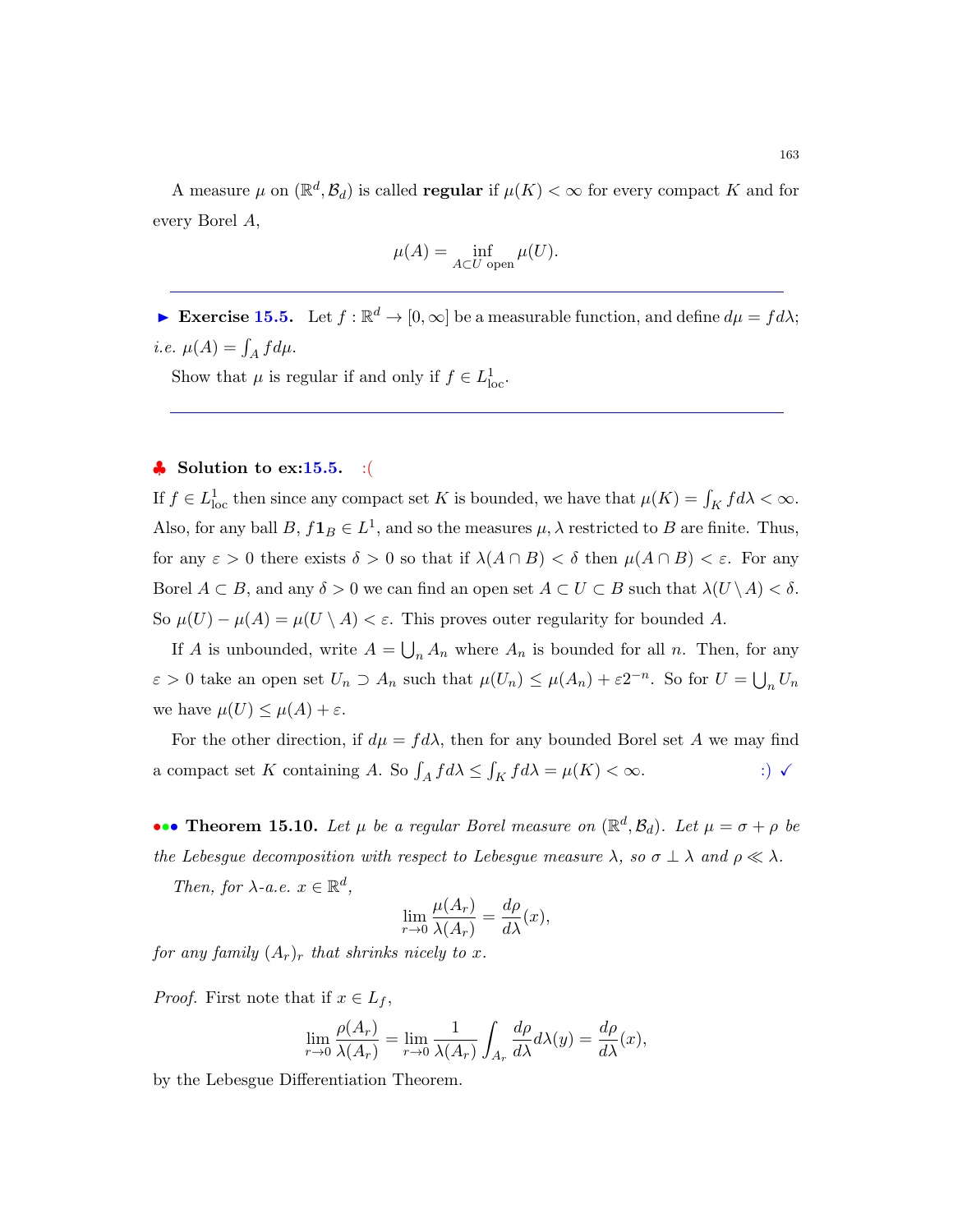So we only need to show that for a.e.  $x$ ,

$$
\lim_{r \to 0} \frac{\sigma(A_r)}{\lambda(A_r)} = 0.
$$

Note that since  $A_r \subset B(x,r)$ ,

$$
\frac{\sigma(A_r)}{\lambda(A_r)} \leq \frac{\sigma(B(x,r))}{\alpha \lambda(B(x,r))},
$$

so we may assume that  $A_r = B(x, r)$ .

Let E be a Borel set such that  $\sigma(E) = 0$  and  $\lambda(E^c) = 0$ . For a positive integer k set

$$
F_k = \left\{ x \in E : \limsup_{r \to 0} \frac{\sigma(B(x,r))}{\lambda(B(x,r))} > \frac{1}{k} \right\}.
$$

It suffices to prove that  $\lambda(F_k) = 0$  for all k.

 $\mu$  is outer regular, so for any  $\varepsilon > 0$  there exists an open set  $U_{\varepsilon} \supset E$  such that

$$
\sigma(U_{\varepsilon}) + \lambda(U_{\varepsilon}) = \mu(U_{\varepsilon}) \leq \mu(E) + \varepsilon = \lambda(E) + \varepsilon,
$$

which implies that  $\sigma(U_{\varepsilon}) \leq \varepsilon$ . For every  $x \in F_k$  there exists an open ball  $B_x \subset U_{\varepsilon}$ such that  $\sigma(B_x) > \frac{1}{k}$  $\frac{1}{k}\lambda(B_x)$ . Set  $V_{\varepsilon} = \bigcup_{x \in F_k} B_x \subset U_{\varepsilon}$ . So for any  $c < \lambda(V_{\varepsilon})$  there exist finitely many pairwise disjoint balls  $B_{x_1}, \ldots, B_{x_n}$  such that

$$
c < 3^d \sum_{j=1}^n \lambda(B_{x_j}) \le 3^d \frac{1}{k} \sum_{j=1}^n \sigma(B_{x_j}) \le \frac{3^d}{k} \sigma(V_{\varepsilon}) \le \frac{3^d}{k} \varepsilon.
$$

So  $\sigma(F_k) \leq \frac{3^d}{k}$  $\frac{\partial^2 E}{\partial k \varepsilon} \varepsilon$ . Since  $\varepsilon > 0$  was arbitrary, we get that  $\sigma(F_k) = 0$ .

$$
\Box
$$

Exercise 15.6. For  $f \in L^1_{loc}$ , define

$$
H^* f(x) = \sup \left\{ \frac{1}{\lambda(B)} \int_B |f| d\lambda \; : \; B = B(y, r) \; , \; x \in B \right\}.
$$

Show that  $Hf \leq H^*f \leq 2^d Hf$ .

Number of exercises in lecture: 6

Total number of exercises until here: 172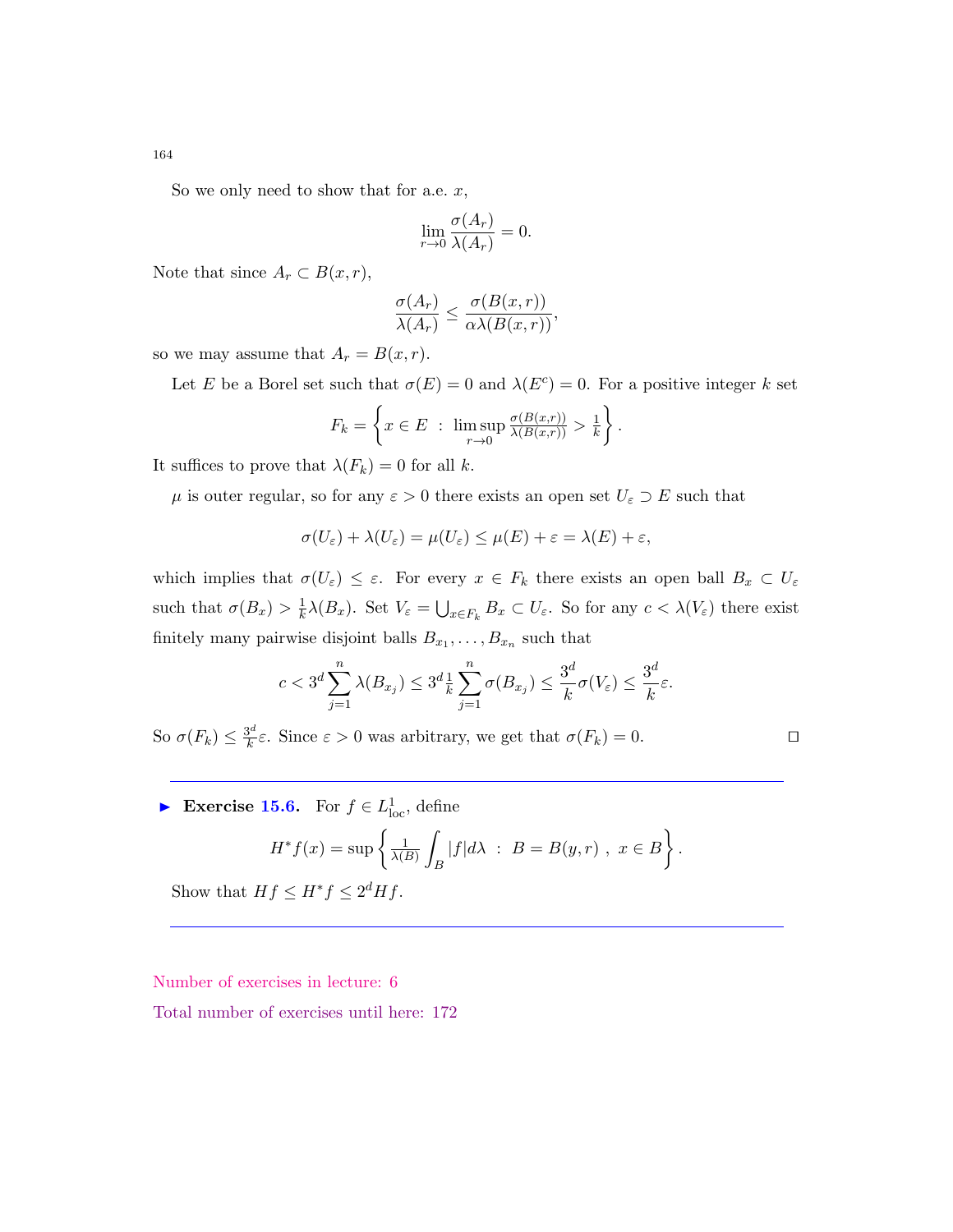#### Measure Theory

#### Ariel Yadin

# Lecture 16: The Riesz Representation Theorem

#### 16.1. Compactly supported functions

Let X be some topological space. Let  $C_c(X)$  denote the space of all functions  $f$ :  $X \to \mathbb{C}$  that have supp $(f) = cl({x : f(x) \neq 0})$  is a compact set.

We will use the notation  $f \prec U$  to denote  $f : X \to [0,1]$ ,  $\text{supp}(f) \subset U$ ,  $f \in C_c(X)$ .

• Definition 16.1. We say that a space X is Urysohn if for any  $x \in U$  where U is open, there exists  $f \prec U$  and an open set V such that  $x \in V \subset \text{supp}(f)$  with  $1_V \leq f$ .

Example 16.2. Any locally compact Hausdorff space is Urysohn. (This is a consequence of what is known as Urysohn's Lemma.)

The notion of locally compact Hausdorff spaces is an important one in topology, but it is beyond the scope of this course.  $\Delta \nabla \Delta$ 

Exercise 16.1. Show that  $\mathbb{R}^d$  is Urysohn.

## $\bullet$  Solution to ex:16.1. :

Let  $x \in U$  for U open. So there exists an open ball  $B = B(x, 3\varepsilon)$  such that  $x \in$  $B(x, 3\varepsilon) \subset U$ .

Define

$$
f(y) = \begin{cases} 1 & \text{if } ||y - x|| \le \varepsilon, \\ 2 - \varepsilon^{-1} \cdot ||y - x|| & \text{if } \varepsilon \le ||y - x|| \le 2\varepsilon, \\ 0 & \text{if } ||y - x|| \ge 2\varepsilon. \end{cases}
$$

Since the function  $y \mapsto ||y - x||$  is continuous, so is f.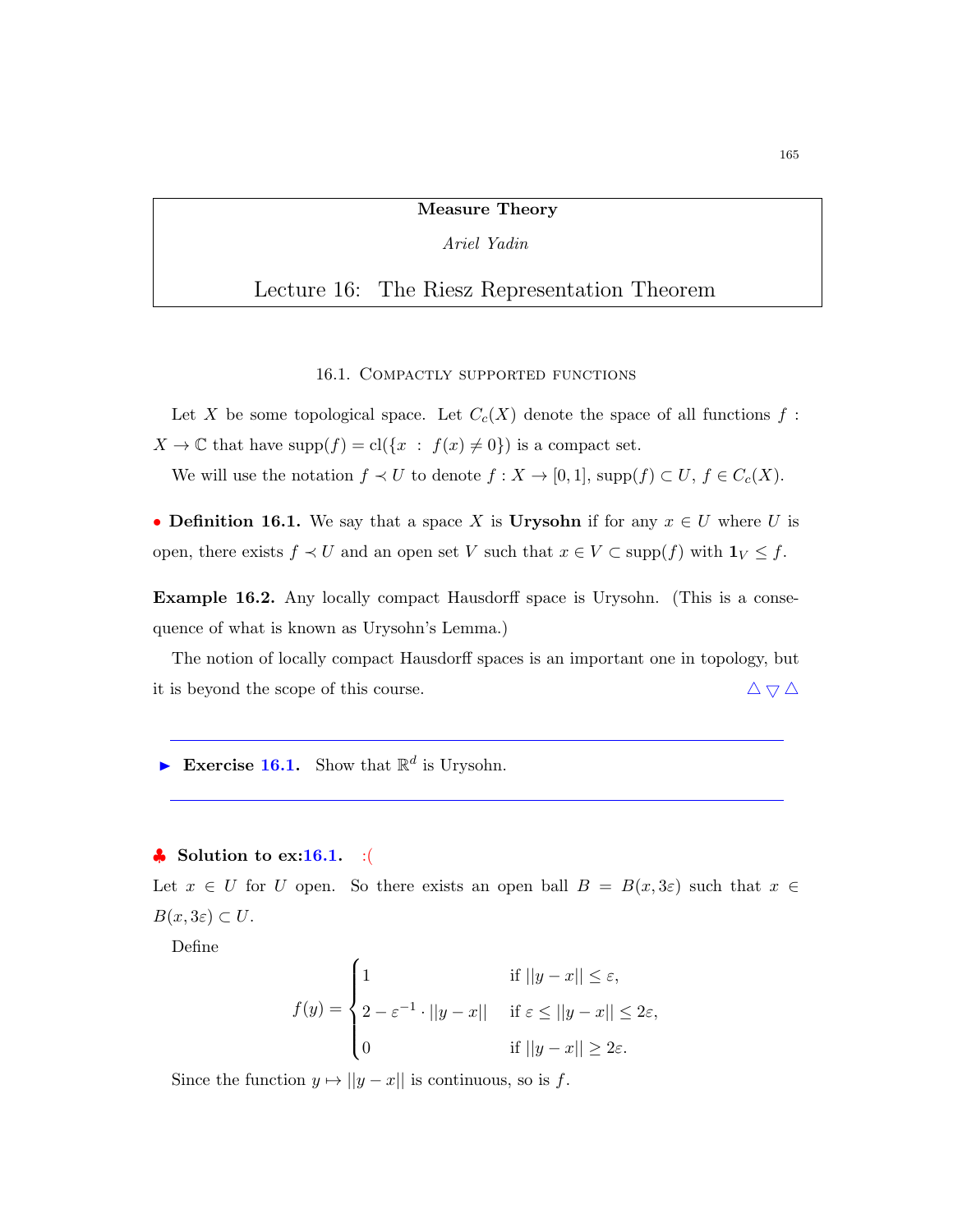Since 
$$
x \in B(x, \varepsilon) \subset \text{cl}B(x, 2\varepsilon) = \text{supp}(f) \subset U
$$
 and  $f|_{B(x, \varepsilon)} \equiv 1$ , we are done. :)  $\checkmark$ 

Exercise 16.2. Let X be a countable set. Consider X as a topological space with the discrete topology (*i.e.* all subsets are open; alternatively, consider the metric  $dist(x, y) = 0$  for  $x = y$  and  $dist(x, y) = 1$  for  $x \neq y$ .

Show that a subset  $K \subset X$  is compact if and only if K is finite. Show that  $X$  is Urysohn.

#### ♦ Solution to  $ex:16.2.$  :(

If K is compact then  $K \subset \bigcup_{x \in K} \{x\}$  is an open cover, so there exists a finite sub-cover, that is  $K \subset \bigcup_{j=1}^n \{x_j\}$  for some  $x_1, \ldots, x_n \in K$ . This implies that  $K = \{x_1, \ldots, x_n\}$  is finite.

For the other direction, if K is finite and  $K \subset \bigcup_{\alpha} U_{\alpha}$  is an open cover, then for every  $x \in K$  there exists  $\alpha = \alpha(x)$  such that  $x \in U_x := U_\alpha$ . So  $K \subset \bigcup_{x \in K} U_x$  is a finite sub-cover. Every open cover has a finite sub-cover, so  $K$  is compact.

We now show that X is Urysohn. If  $x \in U$  for open U, then define  $f = \mathbf{1}_{\{x\}}$ . Since  ${x}$  is open and compact we have that  $x \in {x} \subset \text{supp}(f) \subset U$ . Finally, f is continuous since for the discrete topology any function is continuous.  $\qquad \qquad :\qquad \qquad$ 

Exercise 16.3. Show that if  $f \in C_c(X)$  is a non-negative function then  $g := 1 \wedge f$ is compactly supported and continuous;  $g \in C_c(X)$ ,  $g: X \to [0,1]$ .

#### $\clubsuit$  Solution to ex:16.3. :

It is immediate that  $\text{supp}(g) \subset \text{supp}(f)$ , so we only need to show that g is continuous. Two proofs: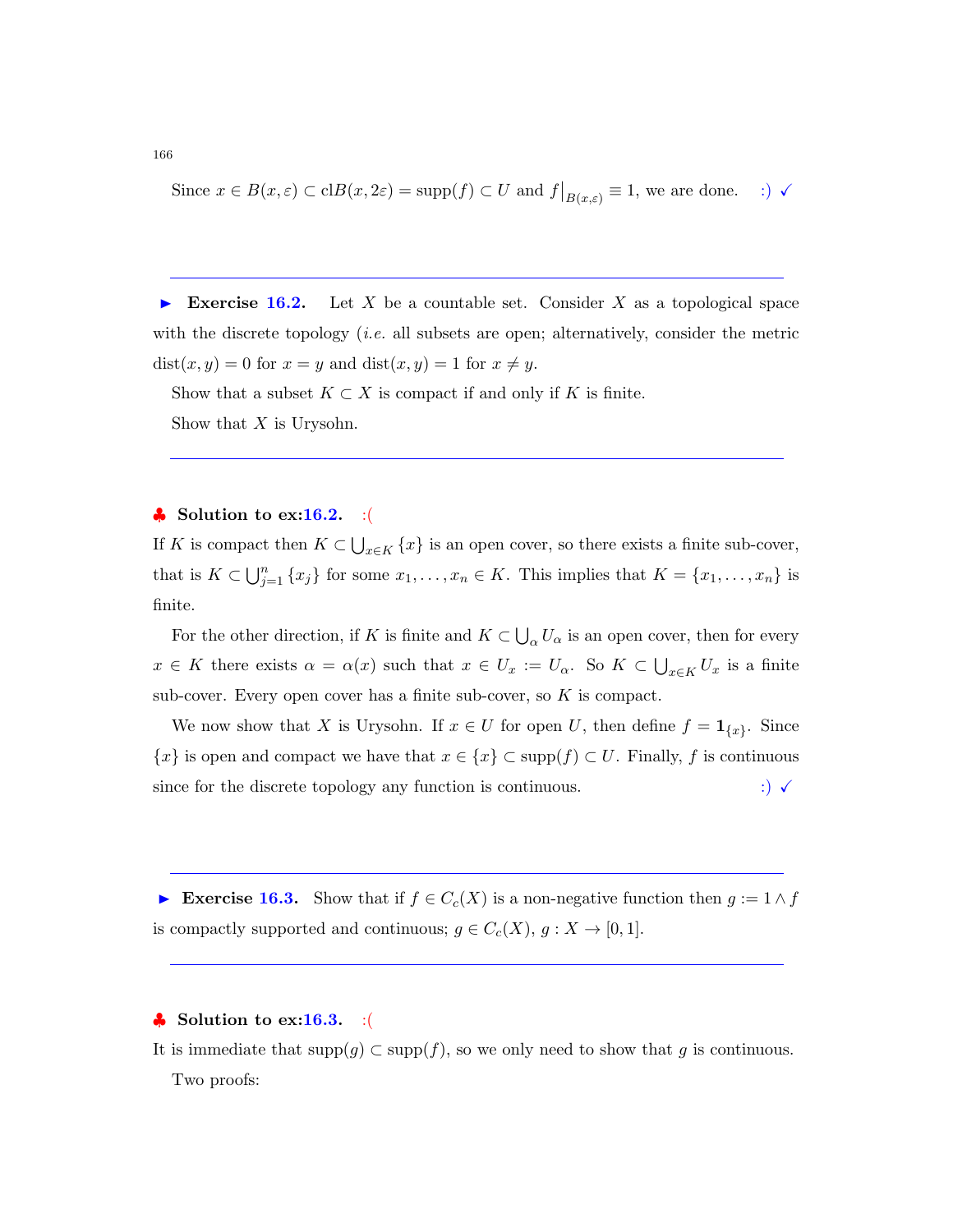*Proof I.* If  $U \subset \mathbb{R}$  is an open set, then so is  $V = U \setminus \{1\}$ . If  $1 \notin U$  then  $g^{-1}(U) = f^{-1}(U)$ which is open. If  $1 \in U$  then  $g(x) \in U$  if and only if either  $f(x) \in U$  or  $f(x) > 1$ . So  $g^{-1}(U) = f^{-1}(U) \bigcup \{f > 1\}$  which is also open.

*Proof II.* Let  $x_n \to x$ . If  $f(x) < 1$  then because f is continuous, there exists  $n_0$  such that for all  $n > n_0$  we have  $f(x_n) < 1$ . Thus,  $\lim_{n \to \infty} g(x_n) = \lim_{n \to \infty} f(x_n) = f(x) =$  $g(x)$ . If  $f(x) \ge 1$  then for any  $\varepsilon > 0$  there exists  $n_0$  such that for all  $n > n_0$  we have  $|f(x_n) - f(x)| < \varepsilon$ , which implies that  $f(x_n) \geq 1 - \varepsilon$ . This implies that  $g(x_n) \geq 1 - \varepsilon$ for all  $n > n_0$ . So  $\liminf_n g(x_n) \geq 1 - \varepsilon$ . Since this holds for all  $\varepsilon > 0$ , we have that  $\limsup_n g(x_n) \leq 1 \leq \liminf_n g(x_n)$  so  $\lim_{n \to \infty} g(x_n) = 1 = g(x)$ . :)  $\checkmark$ 

#### • Proposition 16.3. Let X be Urysohn.

Let  $K \subset U$  for compact K and open U. Then there exists  $f \in C_c(X)$  such that  $\mathbf{1}_K \leq f \prec U$ .

*Proof.* For any  $x \in K \subset U$  we can find an open set  $V_x$  and a function  $f_x \prec U$  such that  $x \in V_x \subset \text{supp}(f_x)$  and  $\mathbf{1}_{V_x} \leq f$ .

Since K is compact and  $K \subset \bigcup_{x \in K} V_x$  is an open cover, we have a finite sub-cover; that is, there exist  $x_1, \ldots, x_m$  such that  $K \subset \bigcup_{j=1}^m V_{x_j}$ .

Set  $f := \sum_{j=1}^m f_{x_j}$ . Then  $\mathbf{1}_K \leq \sum_{j=1}^m \mathbf{1}_{V_{x_j}} \leq f$  and  $\text{supp}(f) \subset \bigcup_{j=1}^n \text{supp}(f_{x_j}) \subset U$ . So  $f \in C_c(X)$  and non-negative. Thus,  $1 \wedge f \prec U$  and  $1_K \leq 1 \wedge f$ .

• Proposition 16.4. Let X be an Urysohn space. Let  $K \subset \bigcup_{j=1}^n U_j$  for compact K and open  $(U_j)_{j=1}^n$ . Then, there exist functions  $f_j \prec U_j$  such that  $\sum_{j=1}^n f_j(x) = 1$  for all  $x \in K$ .

*Proof.* For every  $x \in K$  there exists j such that  $x \in U_j$ . So we can find a function  $g_x \prec U_j$  and an open set  $V_x$  such that  $x \in V_x \subset \text{supp}(g_x) \subset U_j$  and  $\mathbf{1}_{V_x} \leq g_x$ .

Since K is compact and  $K \subset \bigcup_{x \in K} V_x$  is an open cover, we have that there exists a finite sub-cover; *i.e.* there exist  $x_1, \ldots, x_m \in K$  such that  $K \subset \bigcup_{i=1}^m V_{x_i} \subset \bigcup_{i=1}^m \text{supp}(g_{x_i})$ . For every  $j$  set

$$
K_j = \bigcup \{ \operatorname{supp}(g_{x_i}) \ : \ \operatorname{supp}(g_{x_i}) \subset U_j \}.
$$

Then  $K_j$  is a finite union of compact sets, so it is compact. Also, by definition,  $K_j \subset U_j$ .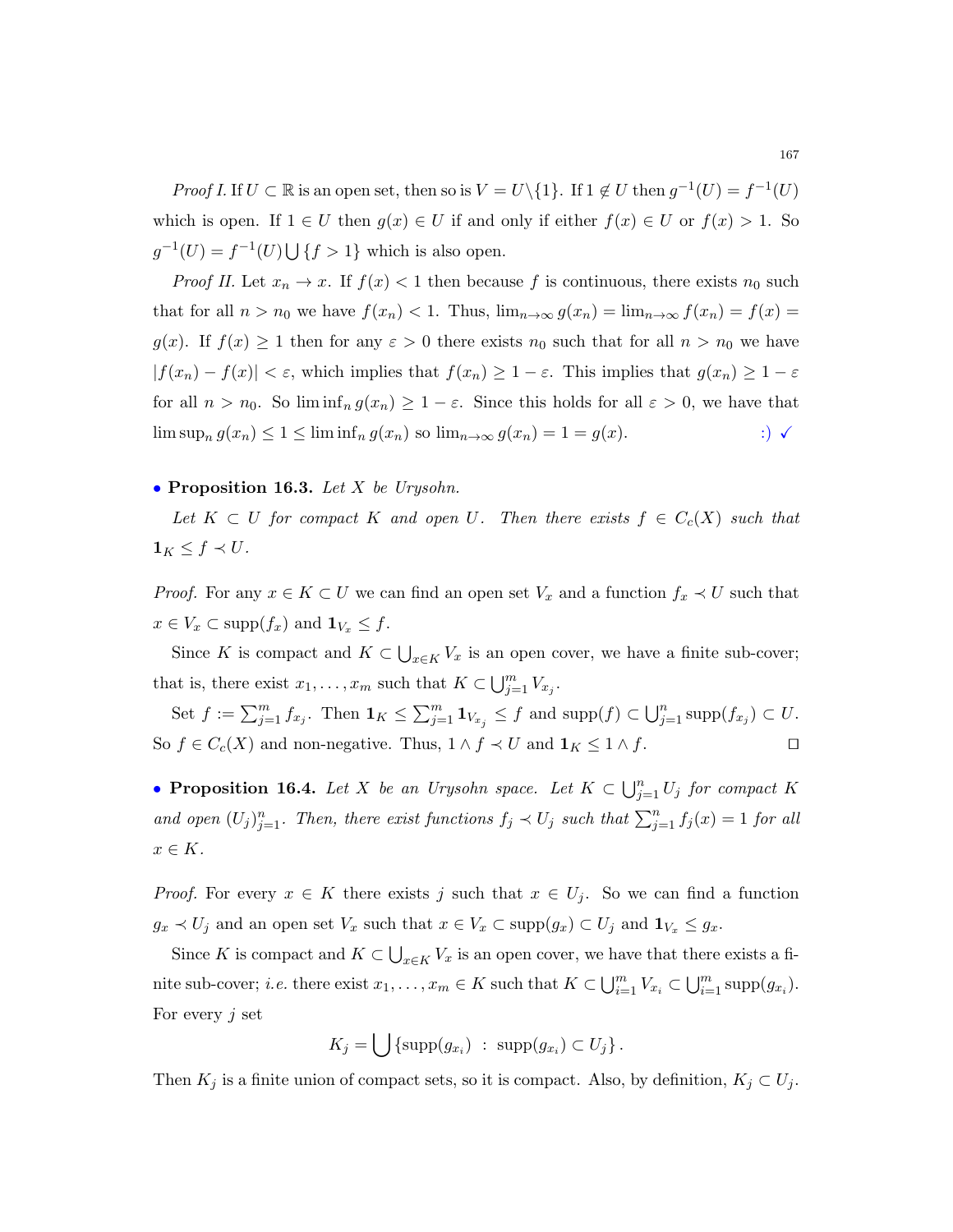Thus, we may find a function  $g_j \in C_c(X)$  such that  $\mathbf{1}_{K_j} \leq g_j \prec U_j$ .

Let  $g = \sum_{j=1}^n g_j$ . Since for every  $x_i$  there exists j such that  $\text{supp}(g_{x_i}) \subset U_j$ , then  $K \subset$  $\bigcup_{i=1}^m \text{supp}(g_{x_i}) \subset \bigcup_{j=1}^n K_j$ . So for all  $x \in K$  we have that  $g(x) \geq 1$ . Let  $V = \{g > 0\}$ which is an open set because g is continuous. Since  $K \subset V$ , we can find  $h \in C_c(X)$  such that  $\mathbf{1}_K \leq h \prec V$ .

Define  $f = g + 1 - h$ . Since supp $(h) \subset \{g > 0\}$ , we have that  $f(x) > 0$  for all x. Thus, we can define  $f_j := \frac{g_j}{f}$  $\frac{g_j}{f}$  .

For  $x \in K$ , since  $h(x) = 1$ , then  $\sum_{j=1}^{n} f_j(x) = \sum_{j=1}^{n}$  $\frac{g_j(x)}{g(x)} = 1$ . Also, supp $(f_j) \subset$  $\text{supp}(g_j) \subset U$  and so  $f_j \prec U$ .

#### 16.2. Linear functionals

• Definition 16.5. Let F be some space of functions  $f: X \to \mathbb{C}$ . A linear functional I on F is a function  $I : F \to \mathbb{C}$  such that  $I(\alpha f + g) = \alpha I(f) + I(g)$  for all  $\alpha \in \mathbb{C}$ ,  $f, g \in F$ .

A linear functional is called **positive** if for any  $f \in F$  that is non-negative, we have  $I(f) \geq 0.$ 

 $\checkmark$  Recall that  $f \geq 0$  means that f is non-negative. Also,  $f \geq g$  means that  $f - g \geq 0$ .

Exercise 16.4. Let  $(X, \mathcal{F}, \mu)$  be a measure space. Show that the function  $I(f) = \int f d\mu$  is a positive linear functional on  $L^1(X, \mathcal{F}, \mu)$ .

• Proposition 16.6. Let X be an Urysohn topological space. Let I be a positive linear functional on  $C_c(X)$ . Then, for any compact  $K \subset X$  there exists a constant  $C_K > 0$ such that for any  $f \in C_c(X)$  with  $\text{supp}(f) \subset K$  we have  $I(f) \leq C_K \cdot ||f||_{\infty}$  (recall  $||f||_{\infty} = \sup_{x \in X} |f(x)|$ .

*Proof.* For general  $f \in C_c(X)$ , since  $f = \text{Re}f + i\text{Im}f$  we have  $|I(f)| \leq |I(\text{Re}f)| +$  $|I(\mathrm{Im} f)|$ , so it suffices to consider real-valued f.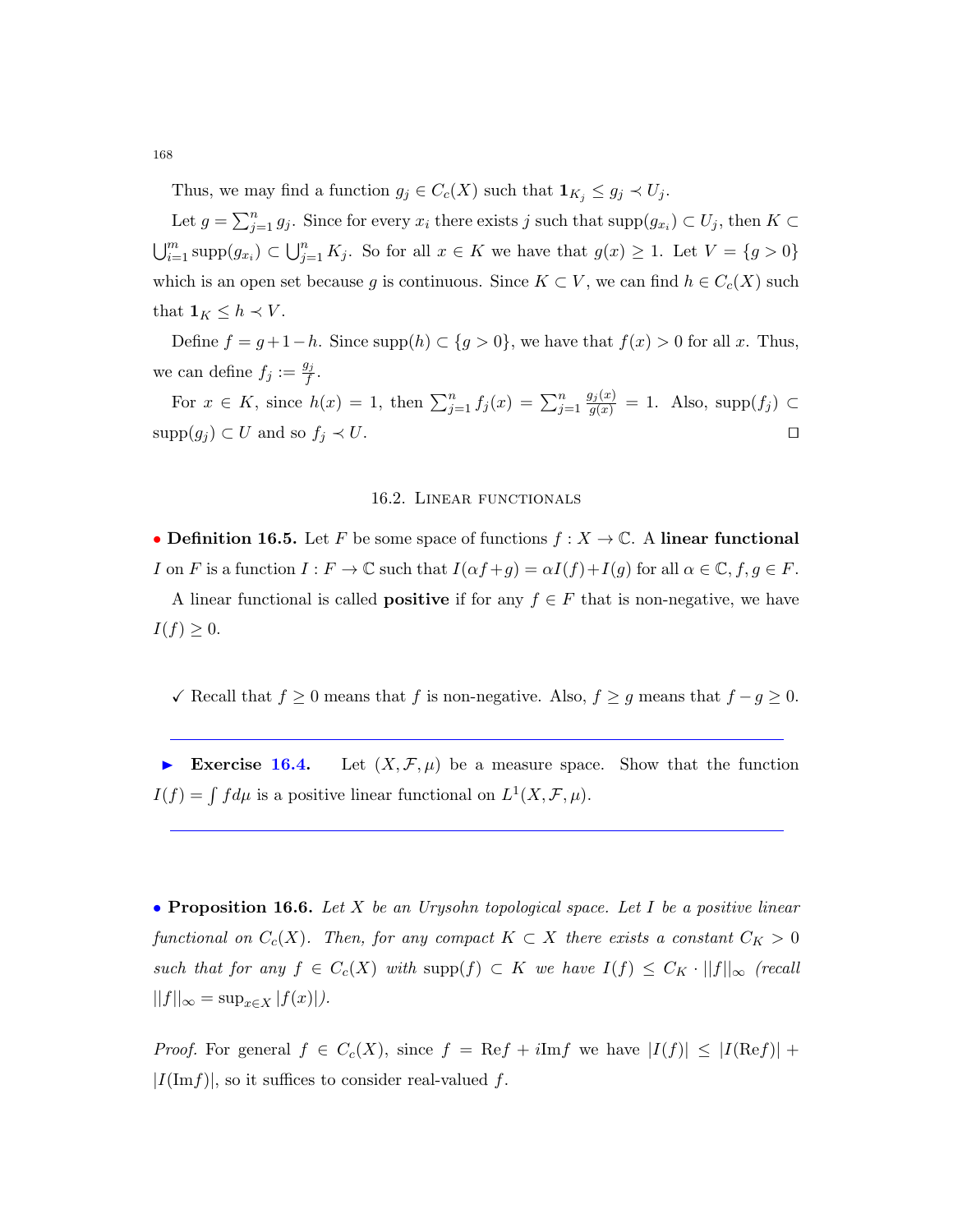Given a compact K, Let  $\varphi_K \in C_c(X)$  be a function  $\varphi_K : X \to [0,1]$  such that  $\varphi|_K \equiv 1$  $(X$  is always open, so this is possible by Urysohn).

If  $\text{supp}(f) \subset K$  then  $|f(x)| \leq \varphi_K(x) \cdot ||f||_{\infty}$  for any  $x \in X$ . So  $||f||_{\infty} \cdot \varphi_K - f \geq 0$ and  $||f||_{\infty} \cdot \varphi_K - (-f) \ge 0$   $||f||_{\infty} \cdot I(\varphi_K) - I(f) \ge 0$  and  $||f||_{\infty} \cdot I(\varphi_K) + I(f) \ge 0$ , which is  $|I(f)| \leq I(\varphi_K) \cdot ||f||_{\infty}$ .

#### 16.3. The Riesz Representation Theorem

• Definition 16.7. Let X be a topological space. A Borel measure on X is a measure on  $(X,\mathcal{B}(X))$ .

A Borel measure  $\mu$  is called **Radon** if

- For any compact  $K \subset X$  we have  $\mu(K) < \infty$ .
- $\mu$  is outer regular; *i.e.* for all Borel sets  $A$ ,

$$
\mu(A) = \inf_{A \subset U \text{ open}} \mu(U).
$$

•  $\mu$  is inner regular on open sets; *i.e.* for any open set U,

$$
\mu(U) = \sup_{U \supset K \text{ compact}} \mu(K).
$$

 $\checkmark$  The notation  $f \checkmark U$  is short for  $f \in C_c(X)$ ,  $f : X \to [0,1]$  and supp $(f) \subset U$ .

**\*\*\* THEOREM 16.8** (Riesz Representation Theorem). Let X be an Urysohn space. Let I be a positive linear functional on  $C_c(X)$ . Then, there exists a unique Radon measure  $\mu$  on X such that  $I(f) = \int f d\mu$  for all  $f \in C_c(X)$ .

Moreover, the measure  $\mu$  satisfies

$$
\mu(U) = \sup \{ I(f) : f \prec U \} \qquad \forall \quad open \ U,
$$
  

$$
\mu(K) = \inf \{ I(f) : f \in C_c(X) , f \geq \mathbf{1}_K \} \qquad \forall \quad compact \ K.
$$

*Proof.* The statement of the theorem itself suggest how to define  $\mu$ : Define

$$
\mu(U) := \sup \{ I(f) \ : \ f \prec U \}
$$

for any open  $U \subset X$ .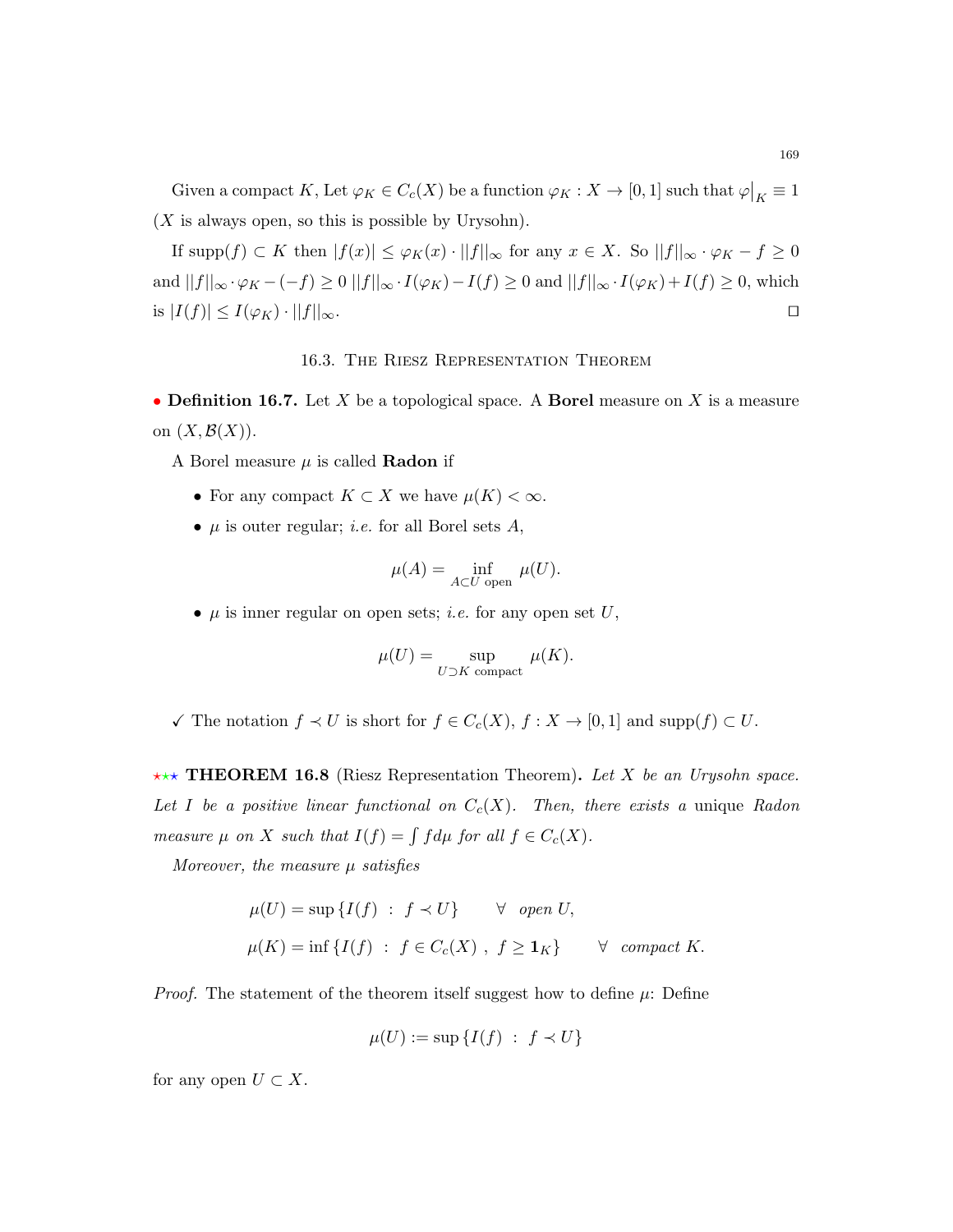**Step I.**  $\mu$  is countably sub-additive on open sets; *i.e.* if  $U = \bigcup_n U_n$  for open sets  $(U_n)_n$ , we claim that  $\mu(U) \leq \sum_n \mu(U_n)$ .

Indeed, for any  $f \in C_c(X)$  such that  $f \prec U$ , we have that  $K = \text{supp}(f)$  is compact and  $K \subset \bigcup_n U_n$  is an open cover. So there exists a finite sub-cover  $K \subset \bigcup_{j=1}^n U_j$ . We may now find  $g_1, \ldots, g_n$  such that  $g_j \prec U_j$  and  $\sum_{j=1}^n g_j(x) = 1$  for all  $x \in K$ . This implies that  $f = \sum_{j=1}^n fg_j$  and  $fg_j \prec U_j$ . So by definition of  $\mu$ ,

$$
I(f) = \sum_{j=1}^{n} I(fg_j) \le \sum_{j=1}^{n} \mu(U_j) \le \sum_{n} \mu(U_n).
$$

Since this holds for any  $f \prec U$ , we get that  $\mu(U) \leq \sum_{n} \mu(U_n)$ . For an arbitrary subset  $A \subset X$  define

$$
\mu^*(A) = \inf_{A \subset U \text{ open}} \mu(U).
$$

(\*) Exercise: Show that  $\mu^*(U) = \mu(U)$  for all open U.

Step II.  $\mu^*$  is an outer measure.

Recall the axioms of an outer measure:  $\mu^*(\emptyset) = 0$ ,  $\mu^*(A) \leq \mu^*(B)$  for all  $A \subset B$  and  $\mu^*(\bigcup_n A_n) \leq \sum_n \mu^*(A_n).$ 

The first two are easy. Now for the third axiom.

Since a countable union of open sets is open, we have that

$$
\mu^*(A) = \inf \left\{ \sum_n \mu(U_n) \ : \ A \subset \bigcup_n U_n \ , \ U_n \ \text{are all open} \right\}.
$$

(\*) Exercise: prove this.

Let  $A = \bigcup_n A_n$ . If  $\mu^*(A_n) = \infty$  for some *n* there is nothing to prove. So assume that  $\mu^*(A_n) < \infty$  for all n. Fix  $\varepsilon > 0$  and for every n let  $U_n$  be an open set such that  $A_n \subset U_n$  and  $\mu(U_n) \leq \mu^*(A_n) + \varepsilon \cdot 2^{-n}$ . Then,  $A \subset \bigcup_n U_n$  and

$$
\mu^*(A) \le \sum_n \mu(U_n) \le \sum_n \mu^*(A_n) + \varepsilon.
$$

Taking  $\varepsilon \to 0$  completes the proof that  $\mu^*$  is an outer measure (step II).

**Step III.** Every open set U is  $\mu^*$ -measurable.

Recall that U is  $\mu^*$ -measurable if and only if for any set A such that  $\mu^*(A) < \infty$ , we have  $\mu^*(A) \ge \mu^*(A \cap U) + \mu^*(A \cap U^c)$ . If A is such a set, fix some  $\varepsilon > 0$  and let V be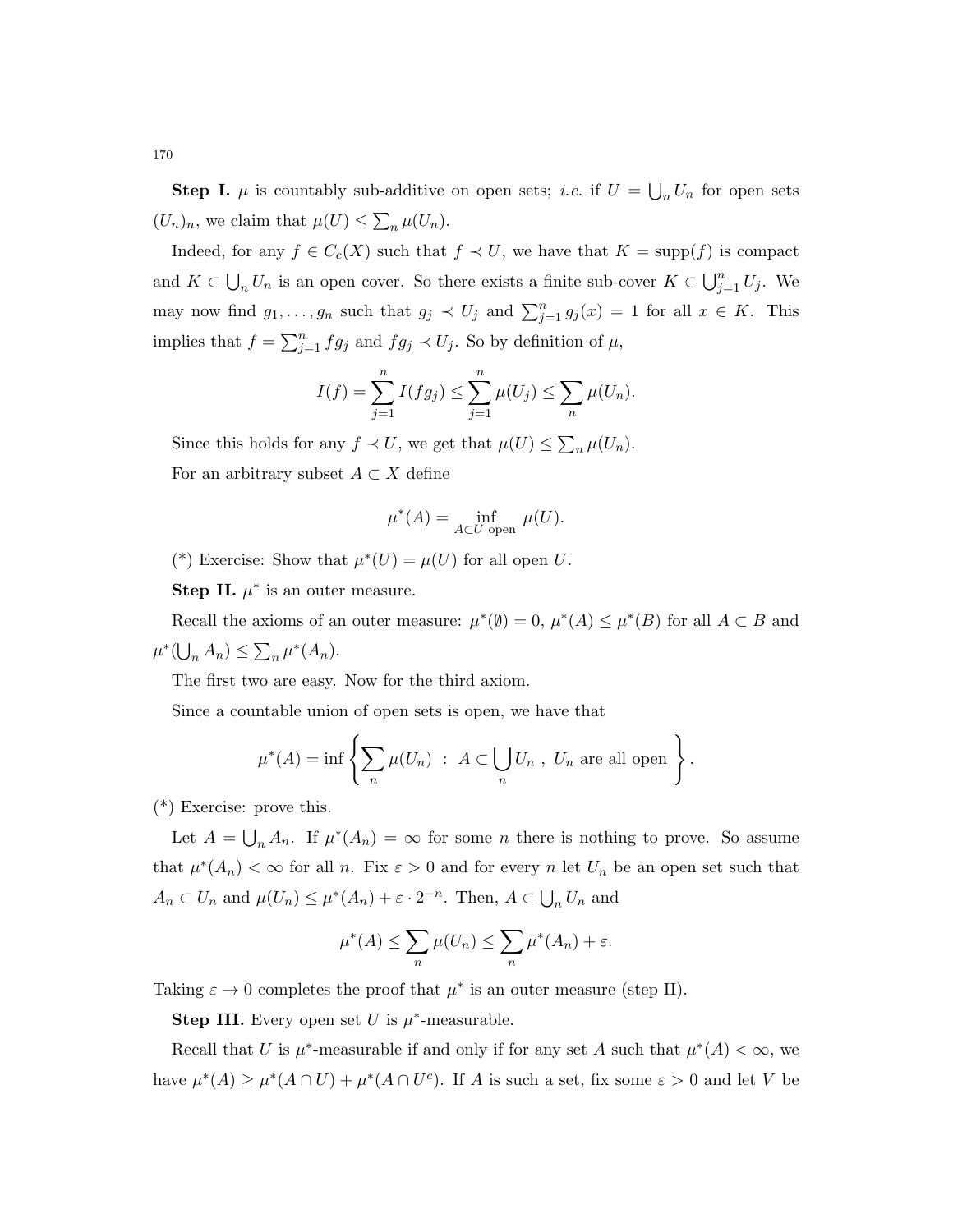an open set such that  $A \subset V$  and  $\mu(V) \leq \mu^*(A) + \varepsilon$ . Since  $V \cap U$  is open, by definition of  $\mu$  there exists  $f \in C_c(X)$ ,  $f \prec V \cap U$ , such that  $I(f) \geq \mu(V \cap U) - \varepsilon$ . Also, the set  $K = \text{supp}(f)$  is closed so  $V \cap K^c$  is open. So we may find  $g \in C_c(X)$ ,  $g \prec V \cap K^c$ , such that  $I(g) \geq \mu(V \cap K^c) - \varepsilon$ . Now note that  $\text{supp}(f) \cap \text{supp}(g) = \emptyset$  because  $\text{supp}(g) \subset K^c$ . So  $0 \le f + g \le 1$  and  $\text{supp}(f + g) \subset K \cup (V \cap K^c) \subset V$ . Thus, by definition of  $\mu$ ,

$$
\mu^*(A) \ge \mu(V) - \varepsilon \ge I(f + g) - \varepsilon = I(f) + I(g) - \varepsilon
$$
  
 
$$
\ge \mu(V \cap U) + \mu(V \cap K^c) - 3\varepsilon \ge \mu(A \cap U) + \mu(A \cap U^c) - 3\varepsilon.
$$

Taking  $\varepsilon \to 0$  completes the proof that U is  $\mu^*$ -measurable (step III).

**Step IV.** By Charathéodory's Theorem  $\mu^*$  restricted to the Borel sets is a measure. Denote this measure by  $\mu$ .

For any Borel set A we have a sequence of open sets  $(U_n)_n$  such that  $\mu(U_n) \to \mu(A)$ and  $A \subset U_n$  for all n. So  $\mu$  is outer-regular.

**Step V.** We show that  $\mu(K) = \inf \{I(f) : f \geq 1_K\}$  for all compact K.

If K is compact and  $f \geq 1_K$  then for any  $\varepsilon > 0$  let  $U_{\varepsilon} = \{f > 1 - \varepsilon\}$ . Then  $U_{\varepsilon}$ is open (because f is continuous). For any  $g \prec U_{\varepsilon}$  we have that  $f > (1 - \varepsilon)g$ , so  $I(f) \geq (1 - \varepsilon)I(g)$ . Taking supremum over all  $g \prec U_{\varepsilon}$  we have that  $\mu(K) \leq \mu(U_{\varepsilon}) \leq$  $(1 - \varepsilon)^{-1} I(f)$ . Since this holds for all  $\varepsilon$ , taking  $\varepsilon \to 0$  we get that  $\mu(K) \leq I(f)$ . This was for any  $f \geq \mathbf{1}_K$ , so  $\mu(K) \leq \inf \{I(f) : f \geq \mathbf{1}_K\}$ 

For the other inequality, let  $U \supset K$  be any open set. Then we can find  $f_U \in C_c(X)$ , such that  $f|_K \equiv 1$  and  $f_U \prec U$ . So  $f_U \geq 1_K$  and  $I(f_U) \leq \mu(U)$ . Taking infimum, we have that

 $\inf \{I(f) : f \geq 1_K\} \leq \inf \{I(f_U) : K \subset U \text{ open }\} \leq \inf \{\mu(U) : K \subset U \text{ open }\} = \mu(K).$ 

This proves  $\mu(K) = \inf \{ I(f) : f \geq 1_K \}$  for all compact K (step V).

**Step VI.**  $\mu(K) < \infty$  for all compact K. Indeed, there exists  $f \in C_c(X)$  such that  $f: X \to [0,1]$  and  $f|_K \equiv 1$ . So  $f \geq \mathbf{1}_K$ , and  $I(f) \leq C_K \cdot ||f||_{\infty} = C_K$  for some constant  $C_K > 0$ . Thus,  $\mu(K) \leq I(f) < \infty$ .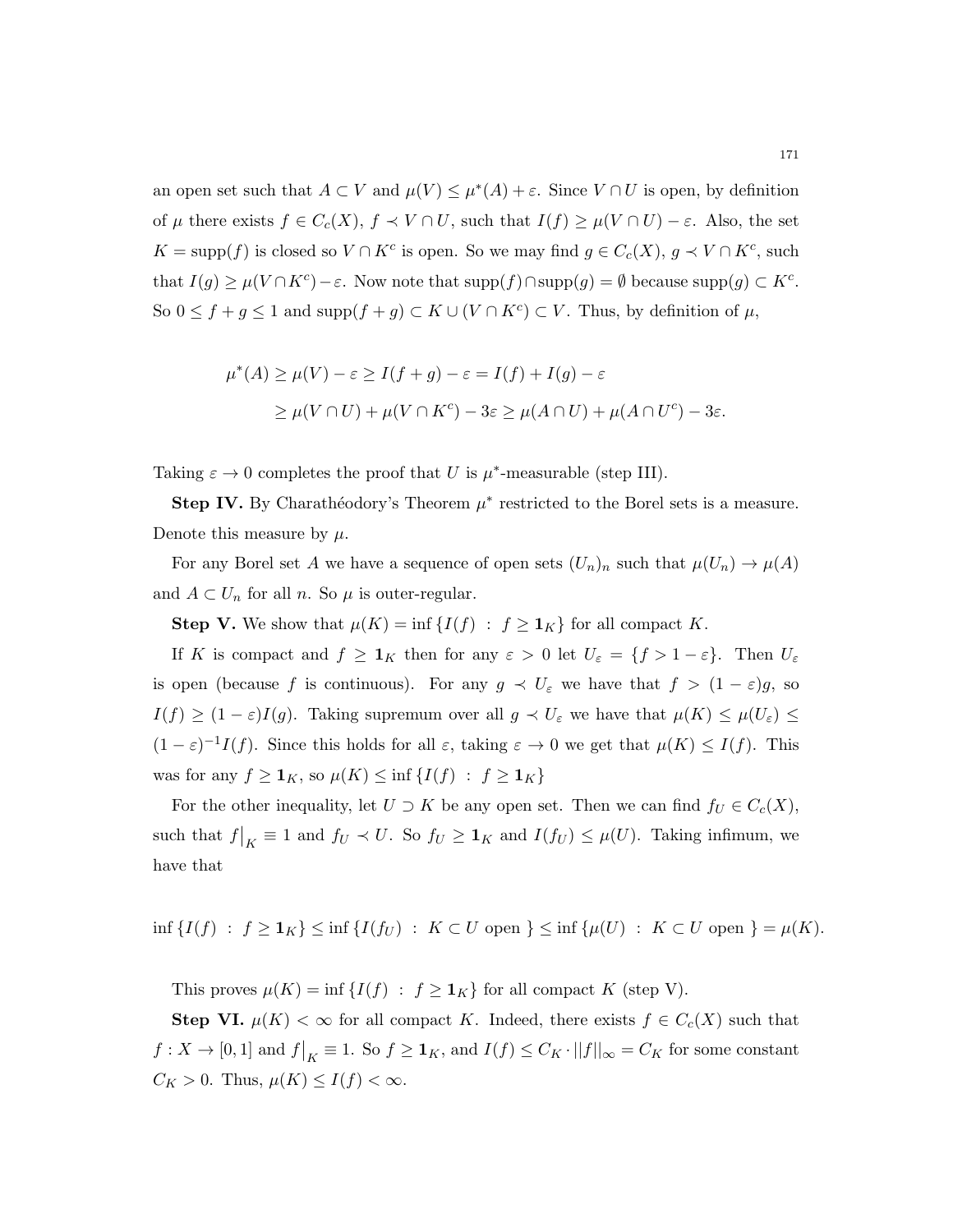**Step VII.**  $\mu$  is inner regular on open sets. Indeed, if U is an open set, for any  $\alpha < \mu(U)$  let  $f \in C_c(X)$ ,  $f \prec U$  be such that  $I(f) \geq \alpha$ . Set  $K := \text{supp}(f)$  which is compact and  $K \subset U$ .

For any  $g \in C_c(X)$  such that  $g \geq \mathbf{1}_K$  we have that  $g - f \geq 0$ , so  $I(g) \geq I(f) \geq \alpha$ . Taking infimum over all such g we have that  $\mu(K) \ge \alpha$ .

Thus, for any  $\alpha < \mu(U)$  we have a compact  $K \subset U$  such that  $\mu(K) \geq \alpha$ . Taking supremum over  $\alpha$  gives inner regularity (step VII).

**Step VIII.** We now show that  $I(f) = \int f d\mu$  for all  $f \in C_c(X)$ .

If  $f \in C_c(X)$  write  $f = f_1 - f_2 + i(f_3 - f_4)$  for non-negative  $f_j$ , so it suffices to consider non-negative f. Since  $f \in C_c(X)$  is continuous on a compact set, namely supp $(f)$ , it attains a maximum there. So  $||f||_{\infty} < \infty$ . So replacing f by  $\frac{1}{||f||_{\infty}}f$ , we may assume without loss of generality that  $f : X \to [0,1]$ .

Fix  $n > 0$ . For any  $1 \le j \le n$  set  $K_j = \{f \ge j/n\}$  and  $K_0 = \text{supp}(f)$ . For  $1 \le j \le n$ define

$$
f_j = \frac{1}{n} \wedge \left(f - \frac{j-1}{n}\right)^+.
$$

That is,

$$
f_j(x) = \begin{cases} 0 & f(x) \le \frac{j-1}{n}, \\ f(x) - \frac{j-1}{n} & f(x) \in [\frac{j-1}{n}, \frac{j}{n}]. \\ \frac{1}{n} & f(x) \ge \frac{j}{n}. \end{cases}
$$

With this definition  $\frac{1}{n} \mathbf{1}_{K_j} \leq f_j \leq \frac{1}{n}$  $\frac{1}{n}$ **1** $_{K_{j-1}}$ , so  $\frac{1}{n}\mu(K_j) \leq \int f_j d\mu \leq \frac{1}{n}$  $\frac{1}{n}\mu(K_{j-1}).$ 

Note that  $f_j$  is continuous, and supp $(f_j) \subset K_{j-1}$ , so  $f_j \in C_c(X)$  (this includes the case  $j = 1$  where  $K_0 = \text{supp}(f)$ .

For any open set  $U \supset K_{j-1}$ , we have that  $nf_j \prec U$ . So  $nI(f_j) \leq \mu(U)$ . Taking infimum over all such open sets  $U \supset K_{j-1}$ , by outer regularity we have that  $I(f_j) \leq$ 1  $\frac{1}{n}\mu(K_{j-1}).$ 

Also,  $nf_j \ge \mathbf{1}_{K_j}$ , so  $\frac{1}{n}\mu(K_j) \le I(f_j)$ .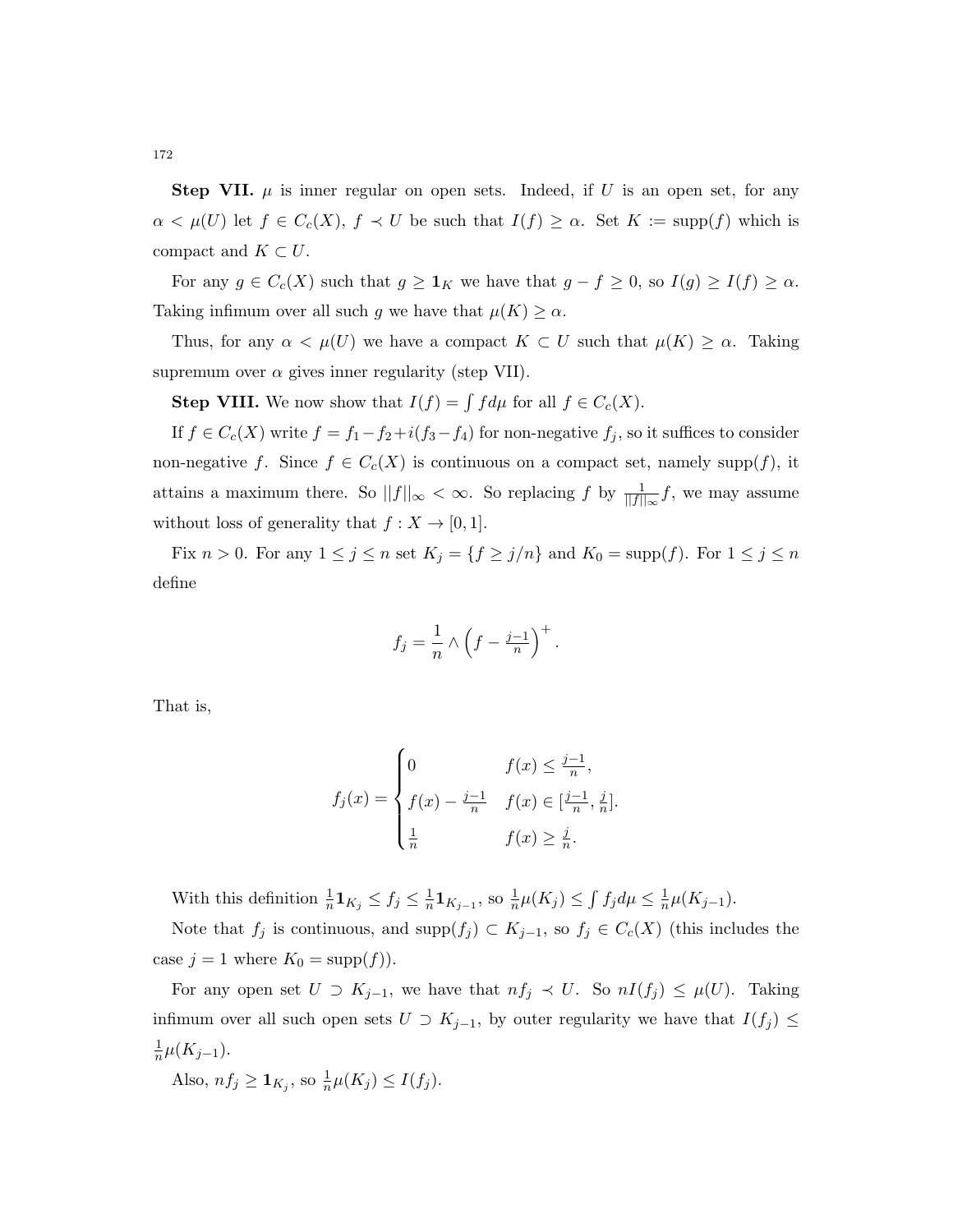

FIGURE 5. The function  $f_j$  raised by  $\frac{j-1}{n}$ .

Now, note that  $f = \sum_{j=1}^n f_j$ . (Exercise!) So by additivity of the integral and the linear functional,

$$
\frac{1}{n}\sum_{j=1}^{n}\mu(K_j) \le I(f) \le \frac{1}{n}\sum_{j=1}^{n}\mu(K_{j-1}) \quad \text{and}
$$
  

$$
\frac{1}{n}\sum_{j=1}^{n}\mu(K_j) \le \int f d\mu \le \frac{1}{n}\sum_{j=1}^{n}\mu(K_{j-1}).
$$

Taking the differences between these inequalities,

$$
\left| I(f) - \int f d\mu \right| \leq \frac{1}{n} \sum_{j=1}^{n} (\mu(K_{j-1}) - \mu(K_j)) = \frac{\mu(K_0) - \mu(K_n)}{n} \leq \frac{1}{n} \mu(\text{supp}(f)).
$$

 $\mu$  is finite on compact sets (as a Radon measure), so  $\mu(\mathrm{supp}(f)) < \infty$ . Thus, taking  $n \to \infty$  we have that  $I(f) = \int f d\mu$  as required (step VIII).

**Step IX.** Uniqueness. Let  $\nu$  be another Radon measure satisfying  $I(f) = \int f d\nu$  for all  $f \in C_c(X)$ . For any open set U, if  $f \prec U$  then  $I(f) = \int_U f d\nu \leq \nu(U)$ . This holds for any  $f\prec U$  so

$$
\nu(U) \geq \sup \{ I(f) \; : \; f \prec U \} \, .
$$